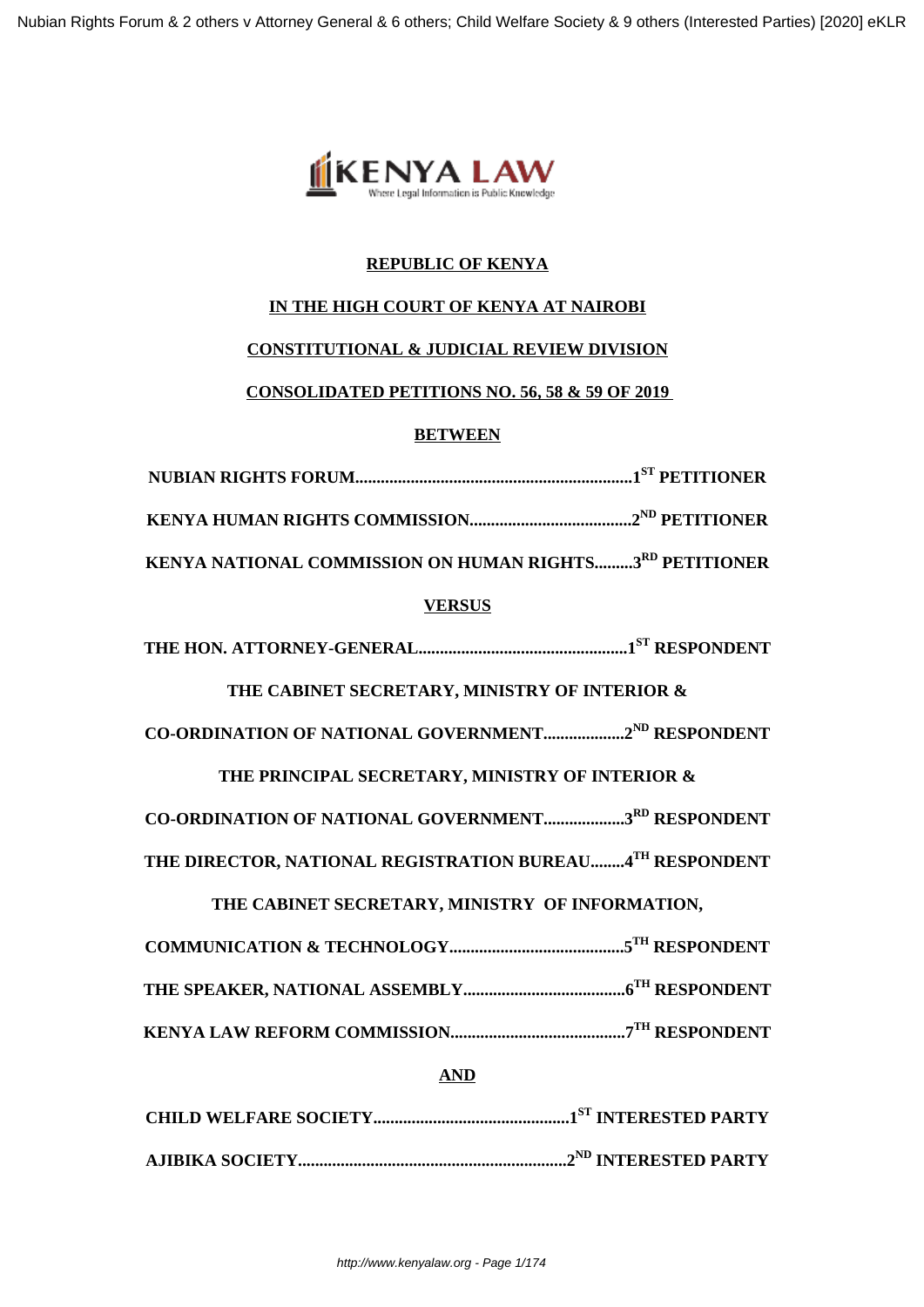| MUSLIMS FOR HUMAN RIGHTS INITIATIVE3RD INTERESTED PARTY |  |
|---------------------------------------------------------|--|
|                                                         |  |
|                                                         |  |
|                                                         |  |
|                                                         |  |
|                                                         |  |
| TERROR VICTIMS SUPPORT INITIATIVE9TH INTERESTED PARTY   |  |

## **JUDGMENT**

## **INTRODUCTION**

1. On 20<sup>th</sup> November 2018, the National Assembly enacted Statute Law (Miscellaneous Amendment) Act No. 18 of 2018. The President of the Republic of Kenya gave his assent to the said Act on 31<sup>st</sup> December 2018, and it commenced operation on 18<sup>th</sup> January 2019.

2. The effect of the Act was to amend several provisions of a number of existing statutes, among them the Registration of Persons Act (Cap 107 of the Laws of Kenya) (hereinafter referred to as "the Act"). The amendments to the Act establishes a National Integrated Identity Management System (hereinafter "NIIMS") that is intended to be a single source of personal information of all Kenyans as well as foreigners resident in Kenya.

3. A new section 9A was introduced to the Act by the amendments, and it established NIIMS in the following manner:

*"9A (1) There is established a National Integrated Identity Management System.*

*(2) The functions of the system are —*

*(a) to create, manage, maintain and operate a national population register as a single source of personal information of all Kenyan citizens and registered foreigners resident in Kenya;*

*(b) to assign a unique national identification number to every person registered in the register;*

*(c) to harmonise, incorporate and collate into the register, information from other databases in Government agencies relating to registration of persons;*

*(d) to support the printing and distribution for collection all national identification cards, refugee cards, foreigner certificates, birth and death certificates, driving licenses, work permits, passport and foreign travel documentation, student identification cards issued under the Births and Deaths Registration Act, Basic Education Act, Registration of Persons Act, Refugees Act, Traffic Act and the Kenya Citizenship and Immigration Act and all other forms of government issued identification documentation as may be specified by gazette notice by the Cabinet Secretary;*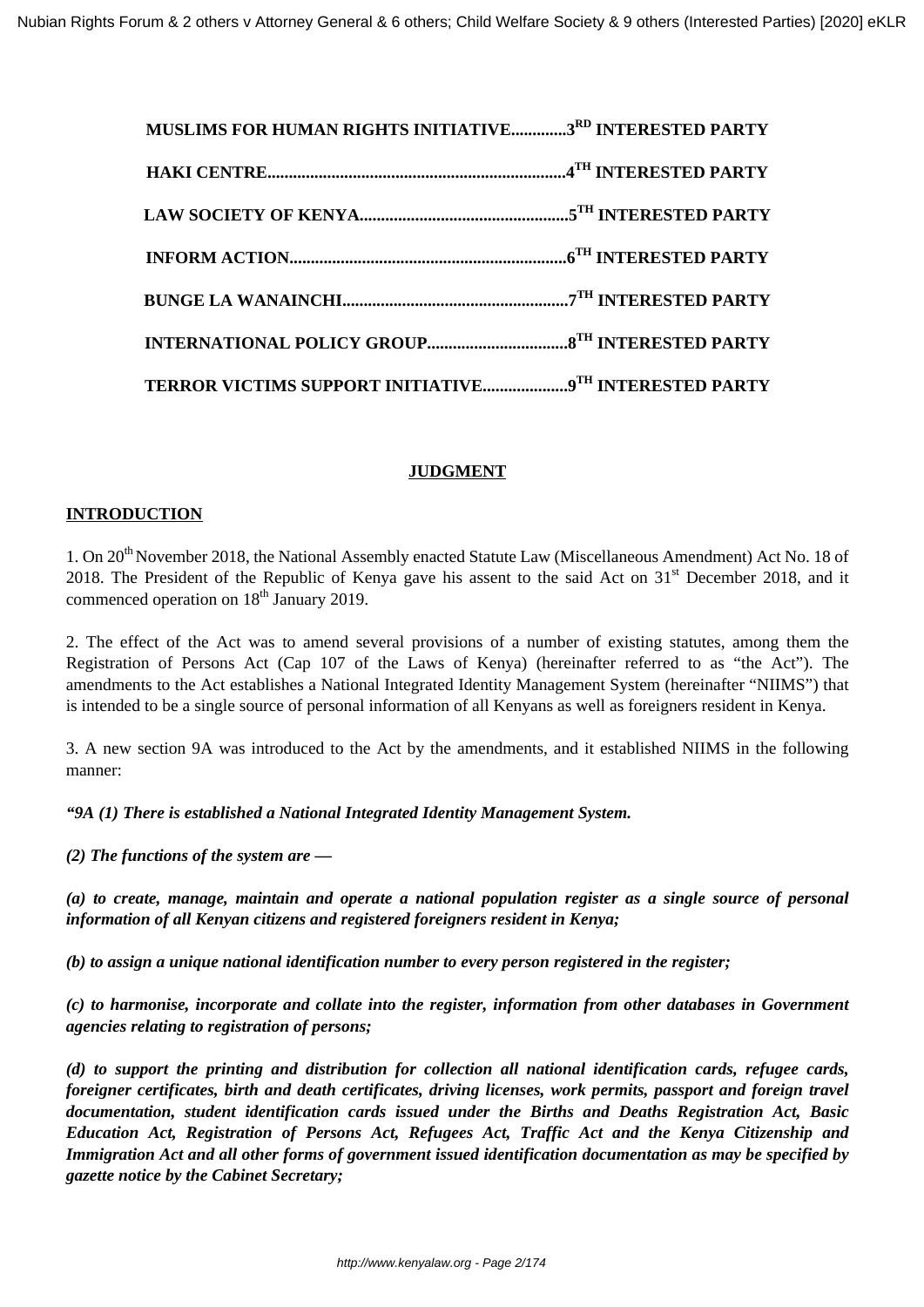*(e) to prescribe, in consultation with the various relevant issuing authorities, a format of identification document to capture the various forms of information contained in the identification documents in paragraph (d) for purposes of issuance of a single document where applicable;*

*(f) to verify and authenticate information relating to the registration and identification of persons;*

*(g) to collate information obtained under this Act and reproduce it as may be required, from time to time;*

*(h) to ensure the preservation, protection and security of any information or data collected, obtained, maintained or stored in the register;*

*(i) to correct errors in registration details, if so required by a person or on its own initiative to ensure that the information is accurate, complete, up to date and not misleading; and*

*(j) to perform such other duties which are necessary or expedient for the discharge of functions under this Act.*

*(3) The Principal Secretary shall be responsible for the administration, coordination and management of the system."*

4. Section 3 of the Act on interpretation was also amended to include the following new definitions:

*"Insert the following new definitions in proper alphabetical sequence- "Biometric" means unique identifiers or attributes including fingerprints, hand geometry, earlobe geometry, retina and iris patterns, voice waves and Deoxyribonucleic Acid in digital form;* 

*"Global Positioning System coordinates" means the unique identifier of precise geographic location on the earth, expressed in alphanumeric character being a combination of latitude and longitude; "physical form" means existing in a form that one can see and touch; and "Principal Secretary" means the Principal Secretary in the ministry responsible for matters relating to registration of persons."*

5. The Nubian Rights Forum (the  $1<sup>st</sup>$  Petitioner), the Kenya Human Rights Commission (the  $2<sup>nd</sup>$  Petitioner), and the Kenya National Commission on Human Rights (the  $3<sup>rd</sup>$  Petitioner), are aggrieved with the amendments made to the Act, which they claim were passed in violation of the Constitution and in bad faith and pose serious and immediate threats to fundamental rights and freedoms protected under the Bill of Rights. They therefore respectively filed Petitions in this Court, namely Nairobi High Court Petition No 56 of 2019, Nairobi High Court Petition No 58 of 2019 and Nairobi High Court Petition No 59 of 2019, which petitions were subsequently consolidated for hearing by this Bench.

6. The position taken by the Petitioners was supported by Muslims for Human Rights, Haki Centre, Law Society of Kenya and Inform Action which were joined to the proceedings as the  $3<sup>rd</sup>$ ,  $4<sup>th</sup>$ ,  $5<sup>th</sup>$  and  $6<sup>th</sup>$  Interested Parties respectively.

7. The Respondents in the Consolidated Petitions are the Honourable Attorney General (the 1<sup>st</sup> Respondent); the Cabinet Secretary, Ministry of Interior and Co-ordination of National Government (the 2<sup>nd</sup> Respondent); the Permanent Secretary, Ministry of Interior and Co-ordination of National Government (the 3<sup>rd</sup> Respondent); the Director of National Registration (the 4<sup>th</sup> Respondent); the Cabinet Secretary for Information, Communication and Technology (the  $5<sup>th</sup>$  Respondent); the Speaker of the National Assembly (the  $6<sup>th</sup>$  Respondent); and the Kenya Law Reform Commission (the  $7<sup>th</sup>$  Respondent).

8. The Child Welfare Society of Kenya, Ajibika Society, Bunge La Mwananchi, International Policy Group and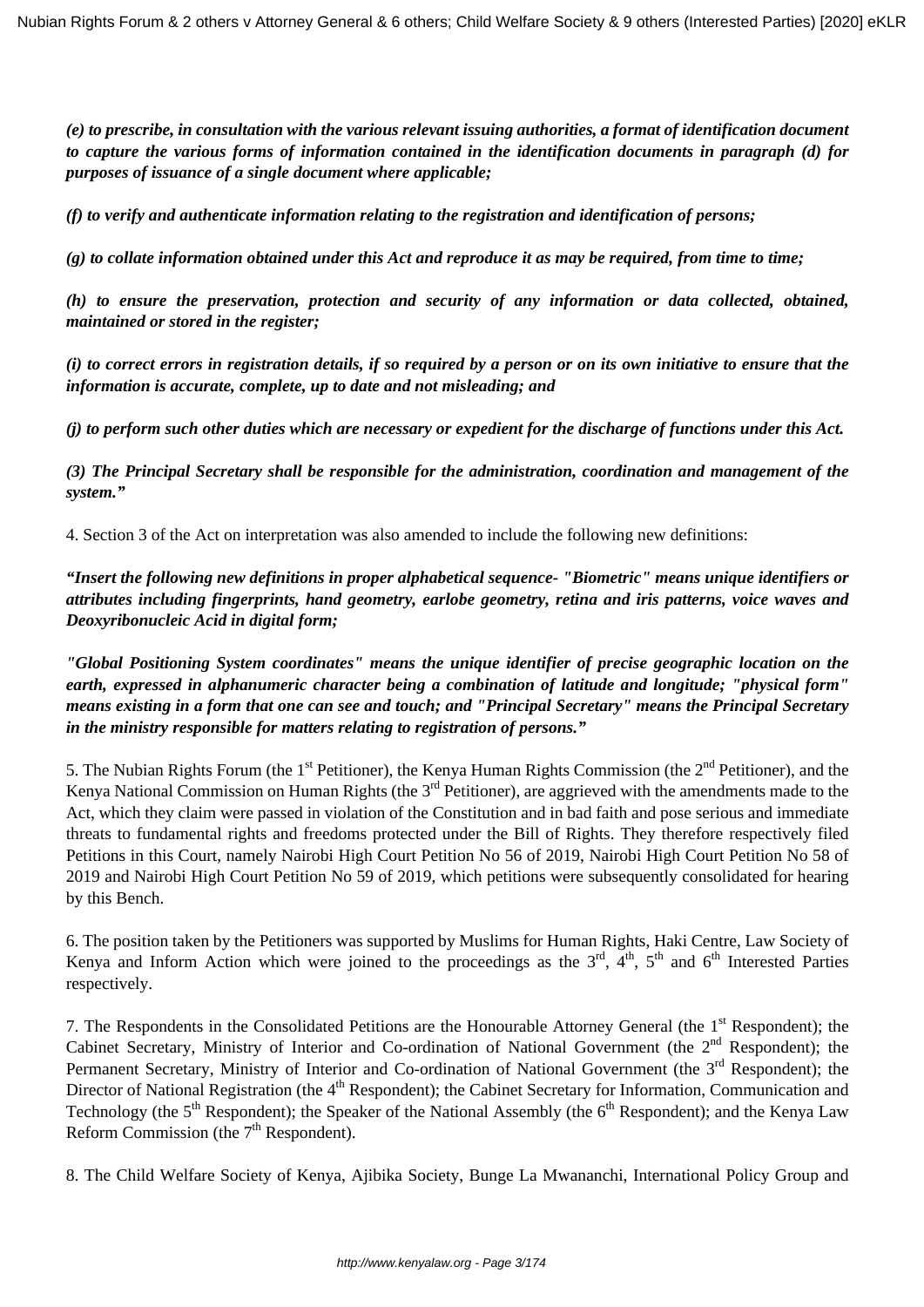Terror Victims Support Initiative being the 1<sup>st</sup>, 2<sup>nd</sup>, 7<sup>th</sup>, 8<sup>th</sup> and 9<sup>th</sup> Interested Parties joined the Respondents in opposing the Petitions.

9. The Petitions proceeded to hearing by way of affidavit evidence, oral testimony including by expert witnesses, and written submissions which were highlighted by the parties. We need at this stage to draw attention to the fact that after completion of the hearing, and before delivery of judgment, the Data Protection Act No. 29 of 2019 was enacted by the National Assembly. The  $6<sup>th</sup>$  Respondent thereupon sought directions from the Court in light of this development. The Court considered it prudent that the parties be given an opportunity to comment on the Data Protection Act and set a further hearing date to receive submissions in this regard. We set out hereunder the respective pleadings and evidence by the parties. For convenience, we shall summarise the cases for the principal parties alongside the respective cases of the Interested Parties who supported their positions.

## **THE PETITIONERS' CASES**

## **The 1st Petitioner's Case**

10. The 1<sup>st</sup> Petitioner, the Nubian Rights Forum, is a human rights organization that advocates for the rights of the Nubian community in Kenya. Its Petition is dated 14<sup>th</sup> February 2019 and is supported by the affidavit of its Chairman, Mr. Shafi Ali Hussein, sworn on even date and a further affidavit sworn by the said deponent on  $12<sup>th</sup>$ April 2019. Additional affidavits filed by the 1<sup>st</sup> Petitioner were sworn on  $11<sup>th</sup>$  April 2019 by Dr. Thomas Fisher, a Research Officer with Privacy International, and on 12<sup>th</sup> April 2019 by Ms. Fatuma Abdulrahman and Mr. Ahmed Khalil Kafe, both members of the Nubian community.

11. The 1<sup>st</sup> Petitioner also filed a witness statement by Mr. Anand Venkatanarayanan, who gave oral testimony as one of the expert witnesses for the Petitioners. Mr. Shafi Ali Hussein, Ms. Fatuma Abdulrahman and Mr. Ahmed Khalil Kafe were also cross-examined on their affidavits at the request of the  $4<sup>th</sup>$  and  $7<sup>th</sup>$  Respondents.

12. The  $1<sup>st</sup>$  Petitioner is aggrieved by several aspects of the impugned legislation, including its implementation. The first aspect of its case is that in order to constitute the NIIMS database established under section 9A of the Act, the government commanded that Kenyan citizens and foreign nationals provide sensitive personal information purportedly to establish, verify and authenticate their identity, and subsequently receive a unique identity number, known as *Huduma Namba*, through a 30-day nationwide mass biometric registration exercise.

13. The 1<sup>st</sup> Petitioner contended that the technical specifications and planned practical implementation of NIIMS was opaque, with inadequate and conflicting information provided to the public. Its position was that the process by which the NIIMS system has been established and the information revealed to date concerning its design, implementation and administration strongly suggests that the lessons from international experiences with digital identity systems have not been sufficiently reviewed and applied by the Respondents. The experiences and challenges of the Aadhaar system in India were cited as an illustration of the problems likely to be encountered with NIIMS.

14. The  $1<sup>st</sup>$  Petitioner further contended that even though the government has stated that it would not collect Deoxyribonucleic Acid (DNA) and Global Positioning System (GPS) coordinates, the legislative amendments place no limits on the scope of data that can be captured and stored in the NIIMS database.

15. The second aspect of the 1<sup>st</sup> Petitioner's grievance against NIIMS, as we understand it, is with regard to its linkage to the delivery of an undefined sphere of government services, including access to identification documents, universal healthcare, fertilizer subsidies, cash transfers, affordable housing and education. The 1<sup>st</sup> Petitioner complained that members of the Nubian community have challenges acquiring identity documents under the existing system under section 8 of the Act. It claimed that the section grants registration officers broad authority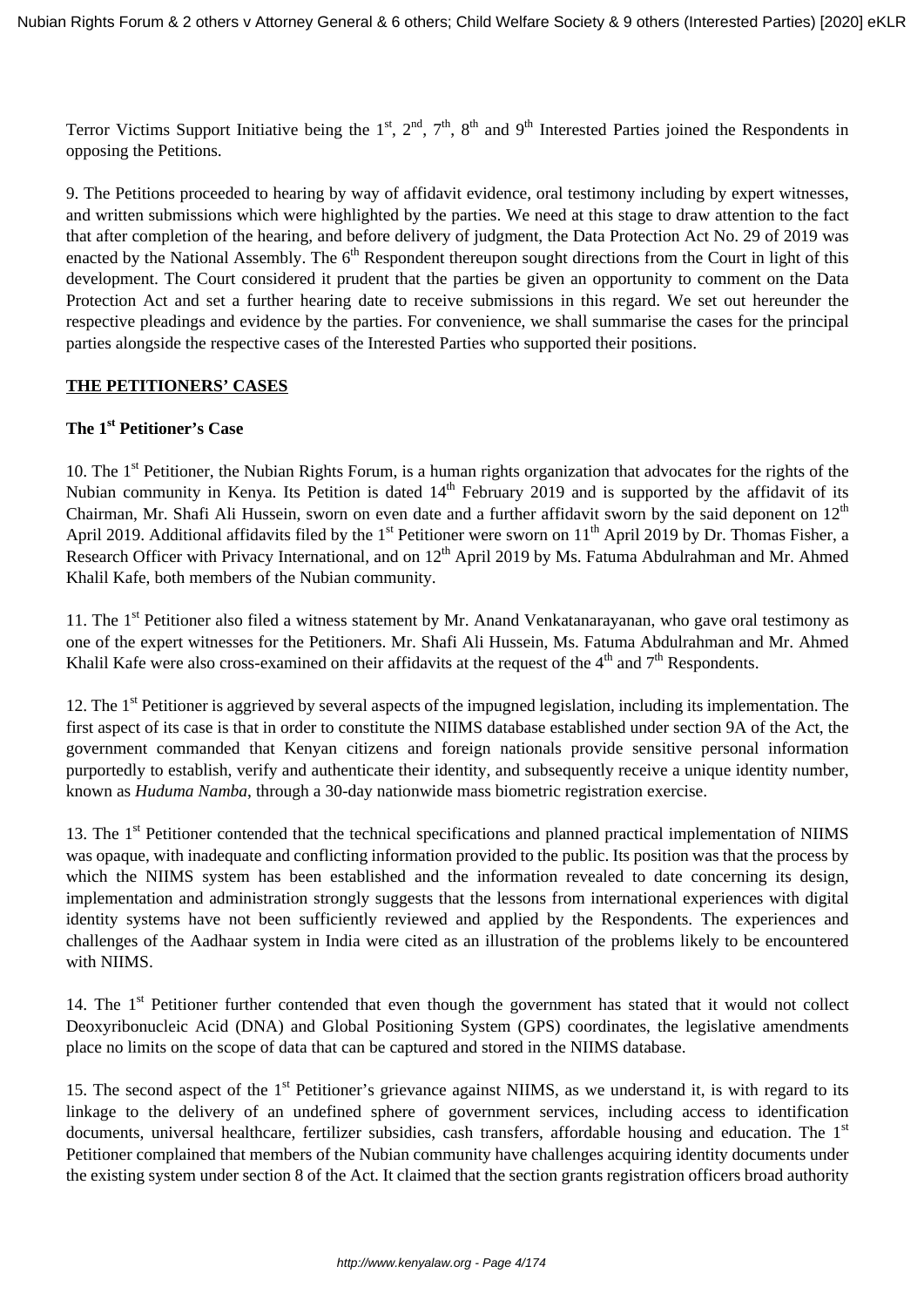to demand additional evidence from persons from marginalized areas, and entails an onerous process of establishing their Kenyan nationality in order to receive a national identity card.

16. It was its argument further, that the discriminatory practices against the Kenyan Nubian community has been recognized at the regional level by the African Commission on Human and People's Rights in the **Nubian Community in Kenya vs Republic of Kenya (Decision of February, 2015),** and by the African Committee of Experts on the Rights and Welfare of the Child in **Children of Nubian Descent in Kenya vs Kenya** (**Decision of March, 2011)**. Furthermore, that both tribunals found that Kenya's discriminatory registration and identity documentation practices infringe on the rights of members of this minority.

17. The gravamen of the 1<sup>st</sup> Petitioner's case therefore, is that NIIMS will aggravate the discriminatory practices against the Nubian community, as it will be linked to the provision of essential government services. According to the  $1<sup>st</sup>$  Petitioner, their access to identity documents is already unequal, and the mass biometric registration requiring submission of state-issued documentation, threatens to further exclude and disenfranchise persons from marginalized areas.

18. The 1<sup>st</sup> Petitioner's third challenge to NIIMS related to the process of procurement, design and establishment of NIIMS. It contended that IDEMIA (previously or concurrently operating as Morpho/OT-Morpho/Safran Identity and Security) which has been tasked with the process of data collection under NIIMS, has been implicated regarding lack of proper delivery of services both in Kenya and other countries such as Ghana. It was its contention that there is no public record of the procurement process for the design of NIIMS, and that the tender could have been awarded before the impugned law was enacted.

19. The fourth challenge raised by the  $1<sup>st</sup>$  Petitioner is on the process of enactment of the Statute Law (Miscellaneous Amendments) Act No. 18 of 2018. It was averred that the Bill was never presented to, debated or passed by the Senate, yet according to the  $1<sup>st</sup>$  Petitioner, this is the constitutional way through which members of the public participate in the passing and amendment of laws.

20. The 1<sup>st</sup> Petitioner further contended in this regard that counties have a direct interest in the registration of persons, as part of their functions relate to county planning and development including the use of statistics. It contended therefore, that failure to submit the Statute Law (Miscellaneous Amendments) Bill to the Senate for consideration was a violation of Article 96 of the Constitution.

21. It was also the  $1<sup>st</sup>$  Petitioner's case that the use of a miscellaneous amendment procedure for the establishment of NIIMS denied the concerned communities adequate opportunity to know about the issues and participate in its establishment as required under the Constitution. Further, that the Miscellaneous Amendment Bill was an "omnibus Bill" which obfuscated and combined many issues, making it extremely difficult for citizens to engage effectively with the process. According to the  $1<sup>st</sup>$  Petitioner, it is only proper to use the procedure of Statute Law Miscellaneous Amendments in cases of minor, non-controversial corrections of legislation.

22. The 1<sup>st</sup> Petitioner further challenged the process of enactment of the impugned amendments on the basis that the right to public participation was not observed. It contended that the concerned communities were not accorded a reasonable opportunity to know about the issues or have an adequate say in the amendments. It further argued that since the enactments, the government has not sensitized its citizens on the far-reaching effects of data collection.

23. The fifth and last concern raised by the  $1<sup>st</sup>$  Petitioner was that there is no law in force to guarantee the privacy provisions in the Constitution, given the invasive process proposed to be implemented through NIIMS. It was its case that it is the right of every person to have their right to privacy, which includes homes, property, possessions, information and communication, protected. The 1<sup>st</sup> Petitioner raised particular concern with the requirement for Global Positioning Systems Coordinates (GPS) and Deoxyribonucleic Acid (DNA), among other biometrics. It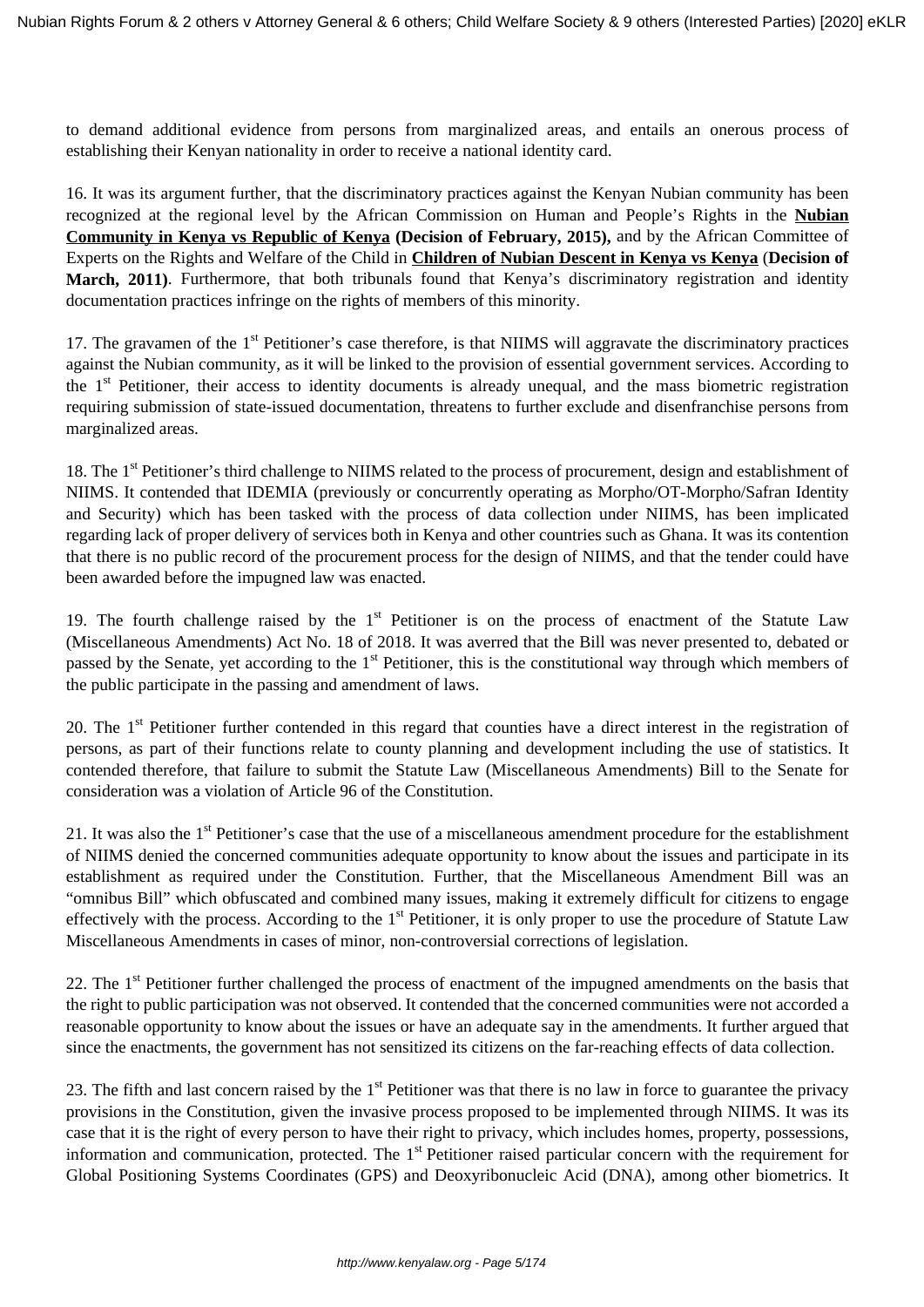asserted that GPS targets an individual's communications and their exact whereabouts, which is very intrusive into one's right to privacy, while the definition of "biometric" in the Act permits the collection, storage, and retention of an inordinate amount of data.

24. The 1<sup>st</sup> Petitioner contended, in addition, that there are insufficient safeguards in the existing laws to protect the personal data that will be collected. Further, that there are no effective measures to ensure that the data will not be accessed by persons who are not authorized by law to receive, process and use it, or that it is not used for purposes incompatible with the reason for its collection. It was also its contention that the amendments to the Act are silent on whether citizens will be able to have access to the information gathered, and whether they can ask for incorrect data to be deleted or rectified.

25. Lastly, it was the 1<sup>st</sup> Petitioner's case that the impugned amendments do not comply with core data protection principles on consent and legitimacy, fair and lawful processing, purpose and relevance of data, management of the data lifecycle, transparency of processing, as well as confidentiality and security of personal data. It contended that the Data Protection Bill 2018 that was then going through the legislative process was *"confusing, mixes concepts, lacks clear objectives and key definitions and otherwise leaves many loopholes."*

26. The  $1<sup>st</sup>$  Petitioner therefore asked the court to grant the following orders:

*a) A declaration that section 3, 5 & 9 of the Registration of Persons act as amended by the Statute Law Miscellaneous (Amendment) Act 2018 are unconstitutional for infringing the right to privacy, dignity, socioeconomic rights, the right to public participation and the right to equality and non-discrimination.*

*b) A declaration that Sections 3, 5 & 9 of the Registration of Persons Act as amended by the Statute Law Miscellaneous (Amendment) Act 2018 are unconstitutional because the manner in which they were amended and the procedure thereto was constitutionally infirm.*

*c) A declaration that implementation of Sections 3, 5 & 9 of the Registration of Persons Act as amended by the Statute Law Miscellaneous (Amendment) Act 2018 is unconstitutional because the State has failed to provide statutory framework to protect the right to privacy and protection of data.*

*d) A declaration that the State must implement the decisions of the African Commission on Human and Peoples' Rights and the African Committee on the Rights and Welfare of the Child in the cases of, respectively, Nubian Community v. Kenya and Children of Nubian Descent v. Kenya before commencing on NIIMS registration process.*

*e) An order declaring that Section 3, 5 & 9 of the Registration of Persons Act as amended by the Statute Law Miscellaneous (Amendment) Act 2018 are unconstitutional.*

*f) Costs of this suit be provided for.*

## *The 1st Petitioner's Evidence*

27. In his witness statement, Anand Venkatanarayanan, who testified as PW2, described himself as an expert on Cyber Security and Computer Fraud Forensic Analysis, with a special interest on Financial Modelling. He stated that he graduated in 1998 with a Bachelor's degree, with distinction, in Technology with a Computer Science Major from the University of Madras. He stated further that he has 21 years' experience in various aspects of computer software, and had given affidavit evidence as a cyber-security expert in the Aadhaar case in the Supreme Court of India in support of the petitioners therein.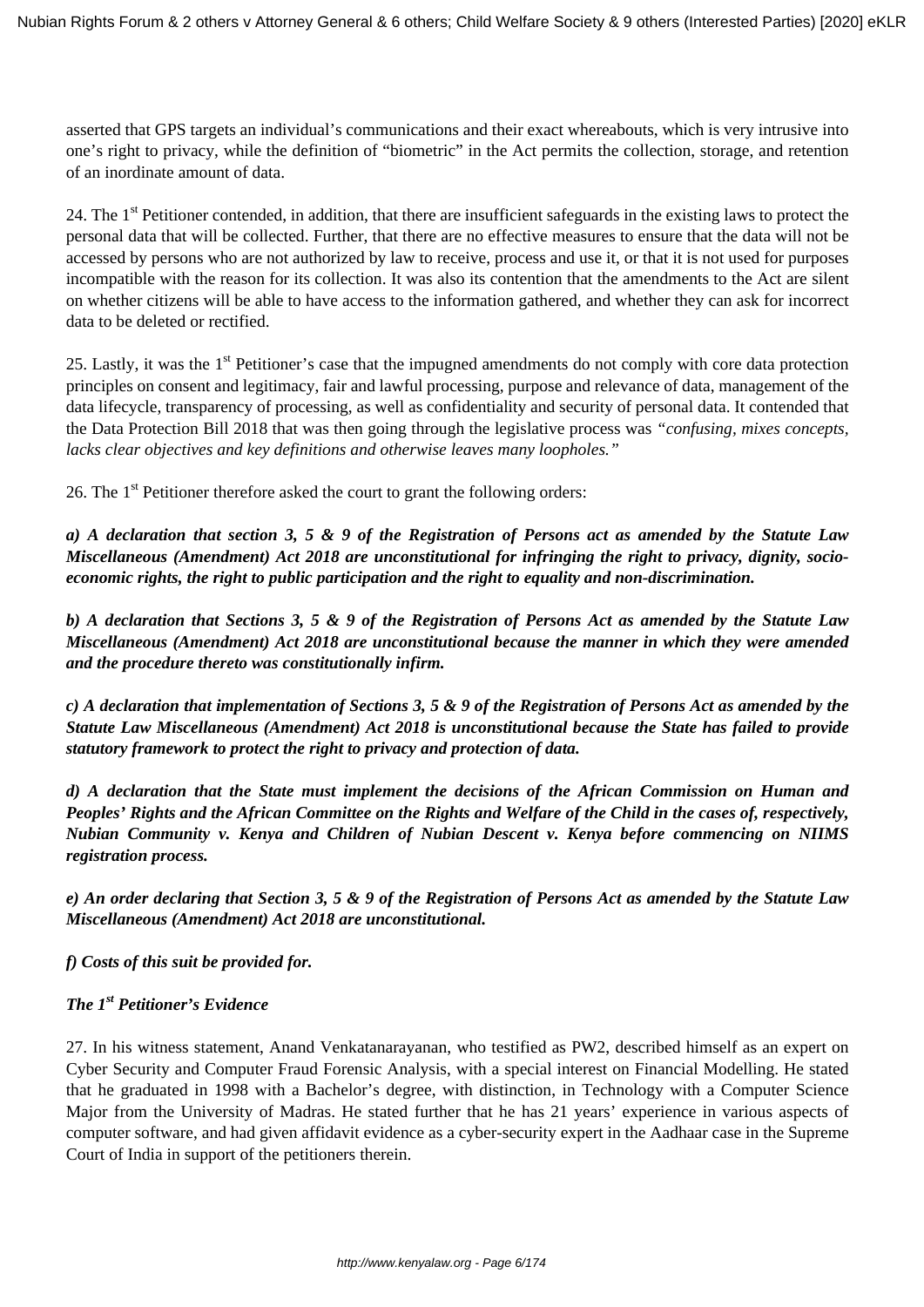28. Mr. Anand stated that upon review of the Petition by the  $1<sup>st</sup>$  Petitioner, the  $1<sup>st</sup>$  and  $2<sup>nd</sup>$  Respondents' replying affidavits, and the relevant accompanying documentation, he had made several conclusions on NIIMS. The first was that NIIMS is functionally and architecturally similar to the Indian Aadhaar system. His second conclusion, based on the first, was that it would result in the same outcome, namely an endeavour which would pose a massive risk to personal security and privacy of the Kenyan residents with no demonstrable benefits. Lastly, that it would also create national security risks to Kenya, which would be impossible to mitigate.

29. Mr. Anand stated that a foundational assumption underlying the logic of the NIIMS system is that the use of biometrics assures that there is no duplication in the registration of individuals. Further, that the assumption behind biometric identifiers is that there exists a part of the human body that is unique to an individual, and we can use a digital representation of that part to uniquely identify the individual from across the entire population. It was his evidence, however, that biometrics are fallible and cannot be relied upon as unique identifiers for the purposes of deduplication. His averments, as we understand them, are that firstly, to claim that a particular biometric parameter is unique across all time is mathematically infeasible. This is for the reason that one would need to have data for past and future populations to be able to reach this conclusion, which is not possible for future populations.

30. Mr. Anand stressed, secondly, that biometrics are affected by ageing and time, and that every single cell and part of the human body ages and changes, and events in life such as disease or constant manual work can accelerate it. It was his averment therefore that the assumption of uniqueness with respect to biometrics is true only within a time range. He nevertheless noted that biometrics are stable after the age of 15 years, but *"wildly variable before that."*

31. It was his averment, thirdly, that the identification of a person by a human being is a different process from that of identification by a machine or algorithm, and that human beings can identify others accurately because of the *'evolutionary pressure to reproduce.'* It was his view therefore, that while a human being cannot fail to identify the gender of another human being, an algorithm uses different means to identify people through computation and has to use different conceptual constructs.

32. Mr. Anand explained in technical detail the concepts that are used in algorithms, including the use of points in fingerprints matching, to illustrate that a perfect overlap of points and matching of fingerprints is impossible because of extraneous factors such as sweat, tears, physical position and other mechanical factors. It was his averment therefore that thresholds are specified to identify a person through such matching of points. Mr. Anand's contention was that there is an inherent conflict with the said thresholds for the reason that if a very high threshold is set, such as 99% matching of the points, it will enable a person to enroll twice at different points of his life, because ageing changes biometrics. On the other hand, that if the threshold is low, then some enrolments will be identified as duplicates and genuine persons would not be registered.

33. Mr. Anand's testimony was that this is a problem that arises from the nature of biometrics and cannot be worked around or fixed. Our understanding of his argument, which was made in relation to the Aadhaar system in India, is that a person who had not previously enrolled or registered in the system could be identified as having been registered and rejected. Conversely, a person who was already enrolled could, after some lapse of time, be identified as not having been enrolled, and allowed to register a second time because of ageing biometrics. His assertions on this point were based on an article he had published on the internet on the Aadhaar project, the relevant website address of which was given, which made reference to a paper published in the **Economic and Political Weekly** by the Centre for Internet and Society (CIS). It was his contention, on the basis of this paper, that enrolment rejection rates will accelerate as the size of the database increases.

34. Mr. Anand gave an example of the errors of duplication noted in the Aadhaar system which is operated by the Unique Identification Authority of India (UIDAI). He observed that UIDAI used OT Morpho's algorithms, the same algorithms which, to his knowledge, are also being used in the NIIMS in Kenya. He placed reliance on an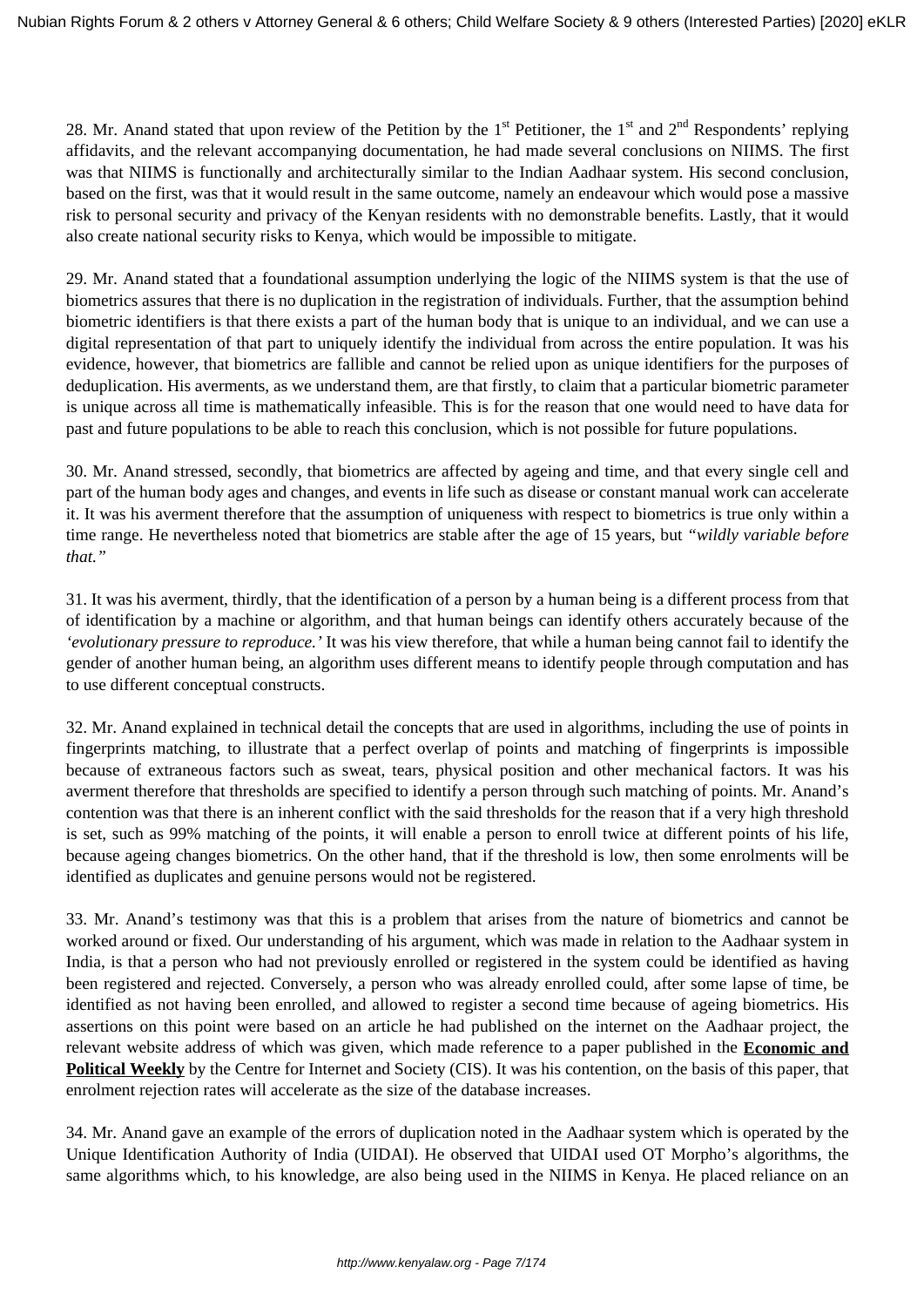online article by Dr. Hans Varghese Mathews titled *"Flaws in the UIDAI Process"* published in the **Economic and Political Weekly, 26 February 2016, Ll No. 9** which found that in India's population of approximately 1.2 billion, approximately 10 million people (0.8%) would be excluded from the system as a result of false positive matches.

35. According to Mr. Anand, independent research conducted over a period of time had established that deduplication is by no means a natural consequence of the introduction of an identification system that relies on biometrics. His opinion was that the Kenya government had not taken this body of evidence into account, given its over-reliance on the assumption that biometric uniqueness is beyond question. He further expressed the view that because the reliability of any biometric-based identification system depends on mathematical calculations, it is critical to have public disclosure of the technical data on the deduplication algorithm, and that this should be published along with the sample data so that experts can analyse it. His testimony was that he was not aware that the Kenyan State had publicly disclosed the algorithms used to identify "duplicate" biometric data.

36. It was Mr. Anand's evidence that there could also be failure of biometrics at authentication stage. He defined 'biometric authentication' as a comparison between the biometric parameter (iris or fingerprint) *versus* what was stored during enrolment and termed it as a biometric comparison across time. He took the position that for this to succeed all the time, an important pre-condition must exist, namely the condition of immortality or, in other words, that the individual's chosen biometric parameter does not change across their entire life time. This, he stated, is not the case for both iris and fingerprints, and even for DNA, as mutation or a radiation exposure alters DNA.

37. Mr. Anand testified that while laboratory results on biometric authentication show a high probability of success of around 99%, the real-world data is very different. It was his testimony that women and poorer citizens, including manual labourers, domestic workers, homeless people, and agricultural workers were the most likely segments of the population to be excluded by biometric authentication. He supported his averment by citing the experience in India, where studies demonstrated high rates of exclusion. He further cited section 5 of India's Aadhaar Act which, although not yet adequately implemented to date, at least recognizes that special measures would be needed to address exclusion of large categories within the population. He concluded that to his knowledge, Kenya has no such provision in connection with the implementing legislation authorizing the establishment of NIIMS.

38. On the security of data collected through NIIMS, Mr. Anand averred that it is self-evident in computer security that nothing is truly secure, and the relevant considerations are the costs and benefits of collecting and keeping data. His view was that centralised databases such as Aadhaar and NIIMS hold so much data that the cost- benefit ratio tilts in favour of hackers or those who want to compromise the personal data. It was his testimony that the number of times the Aadhaar database has leaked is beyond counting. Further, that data leaks caused by centralization is not a perception, but an outcome that can neither be avoided nor mitigated. According to Mr. Anand, this realization forms the basis of the design of modern-day computer systems where decentralization becomes the central design principle. He termed NIIMS as an archaic design compared to modern-day system architectures and equated it to "*a horse-bungee drawn by a lame horse on the digital highway"* whose digital journey was bound to end in failure.

39. With regard to how NIIMS would negatively affect Kenya's security, Mr. Anand averred that given the complexity of the NIIMS project, all parts must be audited through public disclosures or else terrorists or spies can infiltrate the NIIMS system by exploiting its inherent weakness. It was his averment that this happened in Aadhaar, where numerous cases of enemies of the state masquerading as citizens obtained Aadhaar numbers. He made reference to various internet sources for this statement, and concluded that it is in the public interest that the state discloses the algorithms and systems used to construct the NIIMS project for national security reasons.

40. Mr. Anand's conclusion was that the NIIMS project is functionally, architecturally and technologically similar to the Aadhaar system and suffers from the same flaws. In his view, while the Kenyan government may promise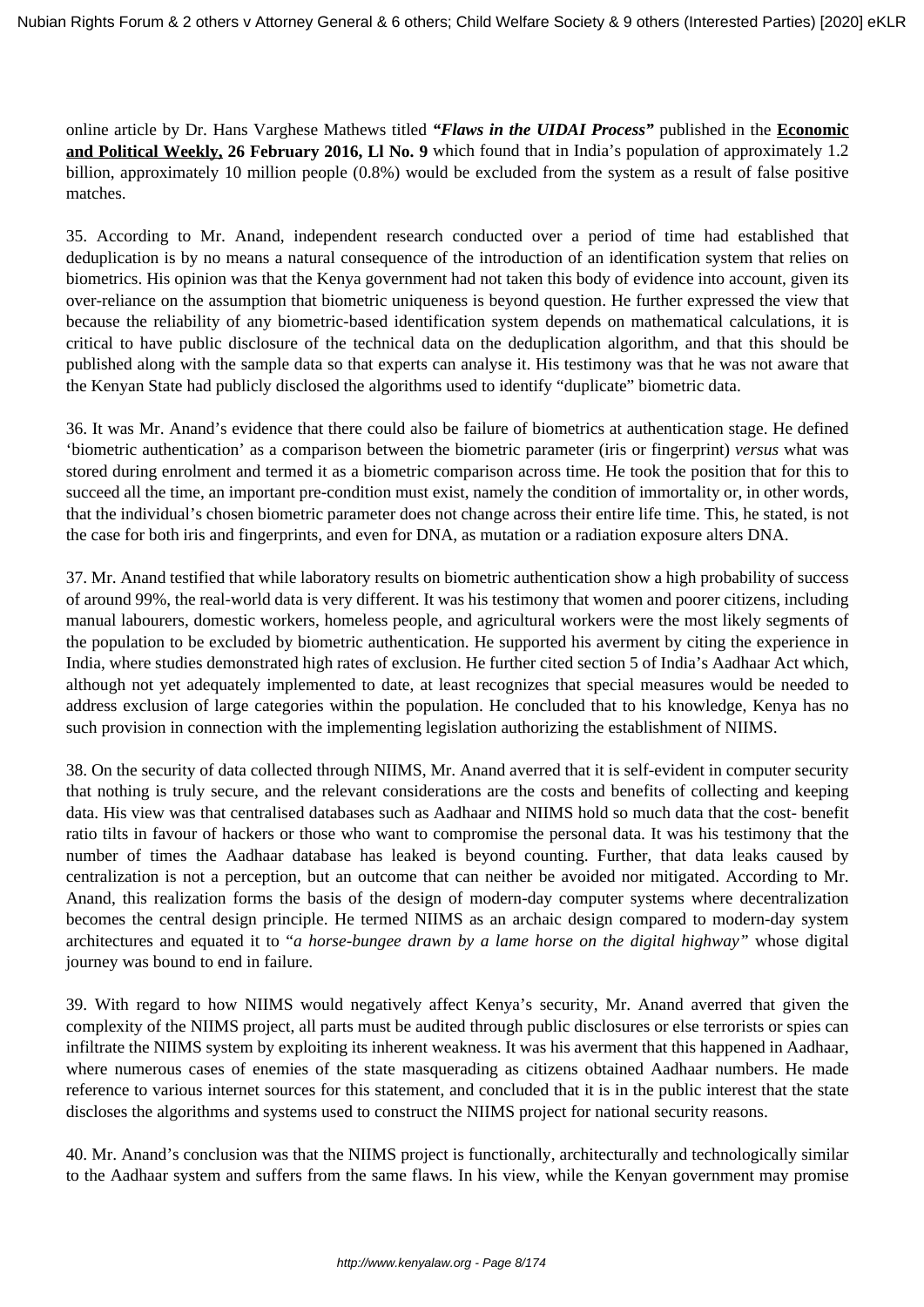that it will not repeat the same mistakes, it does not have the technological capability to honour the promise, as is evident from its claim that NIIMS is different from Aadhaar. Further, that while the harmonization of the various databases that contain personal data is a laudable goal, the Kenyan government has not done a detailed cost- benefit analysis of such an approach and other alternatives. Mr. Anand referred to and cited studies done in India on the Aadhaar project which indicated that the costs were high compared to the benefits it offered. His parting shot was that the NIIMS project would thus be a waste of public money, which money could have effectively been used elsewhere.

41. When cross-examined by Dr. Nyaundi for the 5<sup>th</sup> Respondent, Mr. Anand stated that he was self-taught on computer security. Further, that he has taught cyber security classes to the police. He, however, conceded that he had not attended any class to receive training on cyber security. His testimony was that he had written articles which he posted on the internet but had not been published in any peer-reviewed academic journals. However, that one of his articles was edited and discussed by people interested in the subject of cyber security.

42. Mr. Anand conceded that he had written the said articles prior to the implementation of NIIMS. He also accepted that he had not worked on NIIMS, reviewed any documents on it, or interacted with the system. He, however, stated that he studied the objectives of NIIMS, the architecture of the system, and the need for a single identifying number based on biometrics. It was his evidence that he could not tell whether Kenya had used the OT Morpho algorithms, but had reached the conclusion that it had because the OT Morpho algorithms are the ones normally used for biometric deduplication. He also confirmed that he did not know the software Kenya used in NIIMS.

43. Mr. Anand agreed that one of the problems with the Aadhaar system was that the data was inaccurate because the data collectors were paid by the number of persons enrolled, hence leading to the temptation to exaggerate the numbers. He nevertheless maintained that the Kenyan system was similar to the Aadhaar system. He conceded that he was not part of the team that designed the Aadhaar system but asserted that he had investigated its design and architecture from available public material.

44. Mr. Anand explained that a centralised system means that all the data is kept in a single database. His evidence was that most countries divide the data into smaller functional databases and only retain the personal core data in a central database. Further, that the functional databases are referred to as federated databases, and are not decentralized databases, as they do not have any link to the central database. It was his position that NIIMS is both centralised and federated, which is what informed his criticism of the system, as the federated databases still have back references to the central database. His view was that the NIIMS system is a single central national data base having all records of the individual.

45. According to Mr. Anand, biometric identification is in itself not bad technology, as it can improve security, and a single identity system is a global trend. Further, that electronic data was under constant threat globally. Additionally, electronic storage is gaining global currency as that was where the world was going, and he was not advising any country to go back to the age of paper.

46. His evidence was that every electronic storage system must have protection, but that the protections provided by governments are usually not sufficient. According to Mr. Anand, electronic data is usually protected by layers of access. That some people have full access, some less access and others minimal access. He was not aware of the Kenyan laws on protection of data, and without public information, he could not specifically say what the weaknesses of NIIMS were. He nonetheless asserted that his complaint about NIIMS was not about digitisation but its architecture, which has no limitations on the purposes of the system, and which allows breaches, frauds and exclusion.

47. In response to questions from Mr. Njoroge Regeru for the  $2<sup>nd</sup>$  and  $3<sup>rd</sup>$  Respondents, Mr. Anand told the court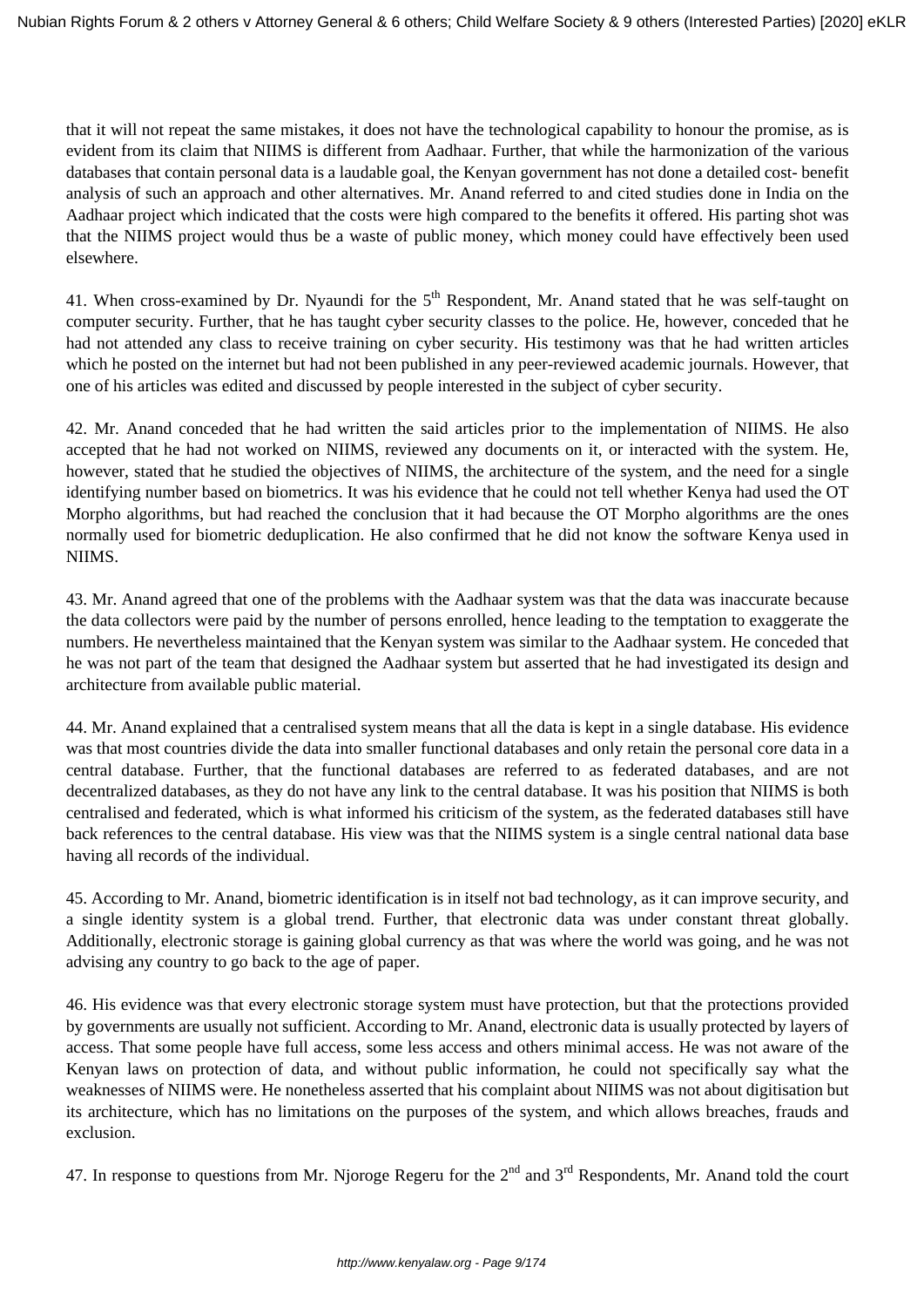that the Open Society Foundation had sourced him as a witness in the petition. His brief was to make the court understand the various aspects of the NIIMS project, and he reiterated that he understands the architecture of NIIMS from its technical purposes which have been disclosed to the public.

48. It was his evidence that while he had filed an affidavit in the Supreme Court of India to oppose Aadhaar, the Court had restricted the use of Aadhaar but did not outlaw it. He had not testified before the Supreme Court. He disagreed with the proposition that he is not an expert of international standing on cyber security, insisting that he gives industry- wide technical talks on the subject, and is a key panelist in an international cyber security conference held annually in India. He stressed that based on the pleadings filed in this Petition, he had formed the opinion that NIIMS and Aadhaar are functionally and architecturally similar. He conceded that he had not read any technical document on NIIMS.

49. He disputed various statements made in the pleadings filed by the Respondent's experts, and his evidence was that deduplication is not based on biometrics alone, and that minimal personal information is required for identification. His opinion was that NIIMS did not observe data minimization and purpose limitation standards. He admitted that most countries develop their data capture programmes and encryption algorithms locally, and stated that he had not seen any such software that was locally developed for NIIMS, nor talked to any of the local experts who designed the system.

50. Mr. Anand stated that although he did not doubt the technological competence of Kenyans, there should be information made available on the NIIMS to build confidence in the system. He stated that identity projects create mistrust for lack of information. Mr. Anand also testified that he was familiar with the distinction between open source and closed source software but disputed that data in closed source software will guarantee the safety of personal data. His opinion was that open source software invites continues scrutiny and improvement, and gave an example of the public disclosure of the Aadhaar system in India. In his opinion, the technology design for NIIMS should be publicly disclosed.

51. Mr. Anand disputed the demonstrable benefits of NIIMS, stating that they are not based on any data. He was emphatic that given its current architecture, NIIMS will not achieve its stated objectives, and that its costs outweigh its benefits. He admitted that he had discussed the disadvantages of NIIMS but not its benefits, stating that people tend to overestimate the advantages and fail to talk about the disadvantages. Further, that the statement that NIIMS is a single source of truth is a conflation between identification and identity, and the database is used for identification not identity purposes. He was also doubtful whether such a biometric system can isolate terror risks or enhance security, asserting, by way of illustration of his position, that there were 45 – 50 reported cases of attempted infiltration of the Aadhaar system in India.

52. Mr. Anand denied that his conclusions on the weaknesses of biometric systems are limited to those that use fingerprints alone, noting that the Aadhaar system used other biometric and demographic markers. In his view, irrespective of whether a system is a single modal or multimodal, it is still exposed to the risk of deduplication. He explained that a multi-modal system uses various demographic and biometric parameters as opposed to only one parameter that is used in a single-modal system. He testified that it was reasonable to state that NIIMS is a multimodal system, but did not accept that it had factored in deduplication. He reiterated that he was skeptical about the use of fingerprints and that data from India had shown the ageing of fingerprints of persons who undertake manual work.

53. While agreeing that biometric identifiers cannot be discounted, Mr. Anand pointed out that there is a threshold required to be met to ensure probability of success, which has not been publicly disclosed about NIIMS. He also noted that the fundamental problem of using biometrics is the impact of failure, and although no system is perfect, there is need for the right architectural design of the system and mitigation measures.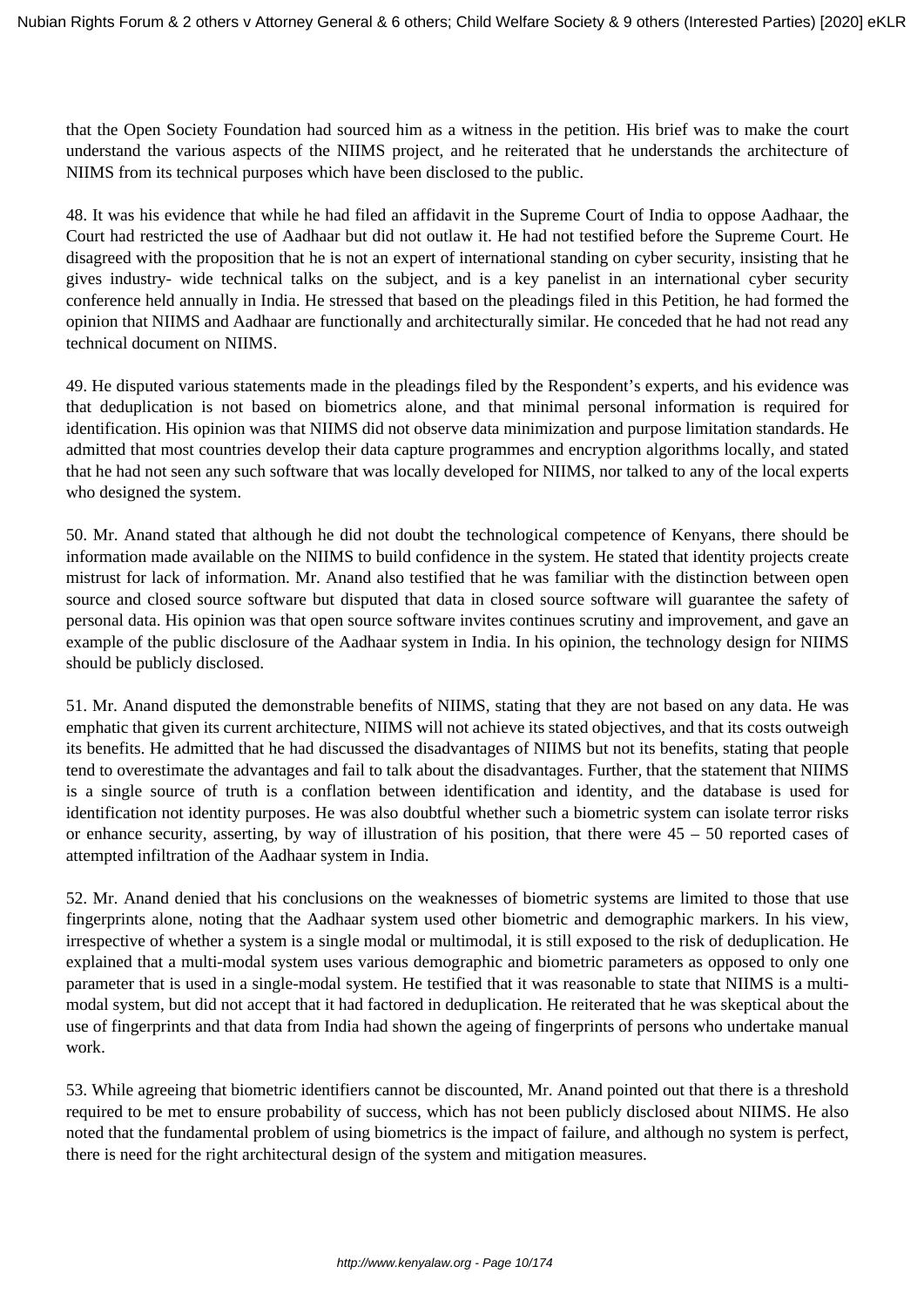54. When cross-examined about his statement on the likely exclusion of women and the poor by the system, Mr. Anand stated the statement was made in reference to South Asian countries. He nevertheless insisted that unless he sees data-based evidence, he would still hold the same opinion about NIIMS.

55. Mr. Anand agreed that terrorism is a threat worldwide. His evidence was that terrorists will try to hack and gain access to systems. However, the threats would be minimised where correct expertise is applied. He denied suggestions put to him by Mr. Regeru that he was not an expert; that he was a partial witness; that he did not have any experience or knowledge of NIIMS; that his conclusions were based on conjecture and speculation; and that he was dismissive of local content and expertise.

56. In cross-examination by Mr. Bitta, the Counsel for the 1<sup>st</sup> Petitioner, Mr. Anand conceded that digitisation brings better service delivery and that countries cannot go back to the paper age. In his view, however, the law cannot fix what technology has broken, so that if there are mistakes in the system design, the law may not assist. He also stated that a functional data protection law will only exist where the system has the right architecture. He denied that he was a hacker, stating that he is a security researcher, and that he was contacted to give evidence for the 1<sup>st</sup> Petitioner based on the work he did on Aadhaar.

57. On re-examination by Mr. Waikwa, Counsel for the  $1<sup>st</sup>$  Petitioner, Mr. Anand stated that the company he works for organizes technology conferences for technology practitioners. Further, that the papers presented in those conferences are in the computer science field. It was his view that the law should come before architectural design, noting that it is important to align projects to human rights. He contended that public confidence would be boosted where information on a project is in the public domain.

58. With regard to his contention in cross-examination that he knew what NIIMS was, he stated that he reached his opinion by considering its goals as set out in the pleadings of the Respondents, which showed that the system is centralised. According to Mr. Anand, a perusal of the data capture form disclosed that there were many other data bases by the number of identity documents required by the form. Further, as the system was going to link all the databases to the central database, it was a centralised and federated database linked to other functional databases.

59. Asked to define certain technical terms that he had used in his evidence, Mr. Anand stated that 'enrolment' is the process of giving personal information and biometrics for use in an identification system. Further, that 'deduplication' is an outcome in which no two entries should belong to the same person in a database, and every person should have only one entry in the database. He stated that 'deduplication' is a process of algorithms and thresholds that give a person an identity and links it with the system by giving the person a unique number for authentication.

60. Mr. Anand explained that multi-modal systems are used to achieve deduplication. He further explained that multi-modal systems combine data, whether biometric or otherwise, of a person, and compare it with previous data and assign a unique number to the person. He stated that one could not get an identification number from NIIMS if the database indicated that there was another like person in the system.

61. With regard to the meaning of the term 'deterministic,' he stated that it meant that something was going to happen no matter what. On the other hand, that the term 'probabilistic' meant that it was not known for certain if something will happen. In Mr. Anand's view, it was mathematically impossible to say that the NIIMS system will be deterministic as one can only set thresholds for each biometric parameter in order to determine identity.

62. Mr. Anand also described how databases are linked. He stated that the linking would require similar fields of entry across all the databases which are then connected. He noted that databases cannot be linked if they are not harmonised, a term which he defined to mean that structures are similar across all databases. On 'identity' and 'identification', he stated that 'identity' means giving legal recognition to a body that exists, whereas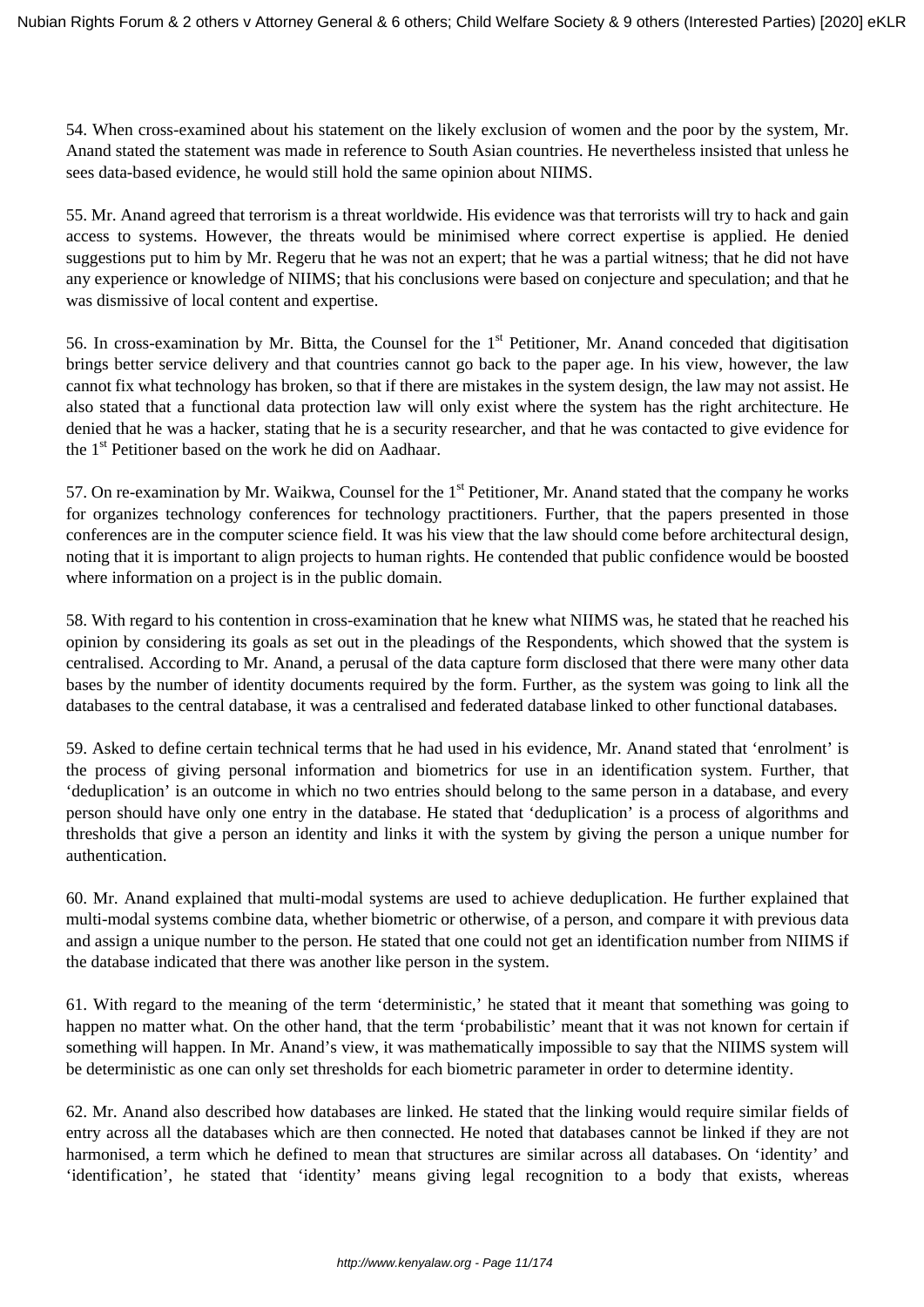'identification' is a process defined by a third party which confirms the identity of a person. In his view, NIIMS was an identification project as confirmed by statements made by the Respondents.

63. Mr. Anand stated that there was a possibility that people who had not enrolled would be rejected by the system as duplicates. He enumerated five concerns that he had in regard to NIIMS. The first was its purpose-free architecture, meaning that the data could be used for any purpose and has no limitation. On the other hand purposelimited architecture requires the data to be used only for specified purposes.

64. His second concern related to the enrolment system design. He stated that the data capture form asked for detailed information which is not required for giving a person a unique identity number that in other words, there is no data minimisation. Thirdly, he was concerned that the system was exclusionary by its architecture and design in that citizens may be prevented from getting their rights by, for instance, the requirement that they must have an existing identity card or good quality biometrics in order to be registered in NIIMS.

65. The fourth concern related to fear of mass surveillance. He expressed the view that government is able to conduct surveillance of its citizens from the data it collects because it has the decryption key. Further, that such surveillance is also a possibility with respect to functional and subsidiary databases which are not encrypted. In addition, that commercial surveillance can also arise from profiling of persons using the data collected.

66. Mr. Anand's fifth concern related to breaches of the system and fraud. He stated that even though the Respondents alleged that the data would be protected through encryption, data must be decrypted before use, leading to security risks. He stated that hacking occurs when data is used and the encrypted data in this respect will need to be used for authentication purposes thus raising the opportunity for hacking. Mr. Anand explained that fraud is committed for a specific purpose, mostly financial gain, and centralising data raises the benefits of hacking to the fraudsters.

67. Finally, he expressed the opinion that the NIIMS system is archaic and there was failure to consider modern designs and alternatives. He gave examples of alternatives as including removing the linkages to functional databases such as in Austria and Estonia, or the use of PIN-based cards to authenticate identity instead of biometrics.

68. Questioned about the use and implication of open versus closed source technology, Mr. Anand stated that an open source technology project is constantly being peer-reviewed by a larger community of digital experts, which makes it more robust. With respect to whether such a system will deter terrorism, he stated that because of the large number of people trying to fix any loophole in the system, there is disclosure about loopholes which is a way of preventing the loopholes being used. He stated that in relation to NIIMS, there is no documentation or knowledge on the design, and one could not therefore know what loopholes there were in NIIMS. He stressed that in India, the information on the design of Aadhaar was in the public domain and he had even identified the loopholes and informed the government about it.

69. Mr. Anand stated that a cost-benefit analysis ought to have been carried out prior to implementation. He reiterated that NIIMS, being a digital infrastructure project, required a detailed cost-benefit analysis, and there was no evidence of such a process in NIIMS, which he concluded was not a well-thought out project.

70. Answering questions put to him in re-examination by Mr. Awele for the  $2<sup>nd</sup>$  Petitioner, Mr. Anand stated that NIIMS is not deterministic, and that for a system to be deterministic, one needed to collect a lot of personal data using a multi-modal identity system. He stressed that the State will have to have a lot of data points for the system to be deterministic. He acknowledged that the Respondents had indicated in their replies their preference for closed source software. He had not, however, seen the design and architecture of the NIIMS system, but his view was that the government should have disclosed information about its technical architecture and algorithms to illustrate the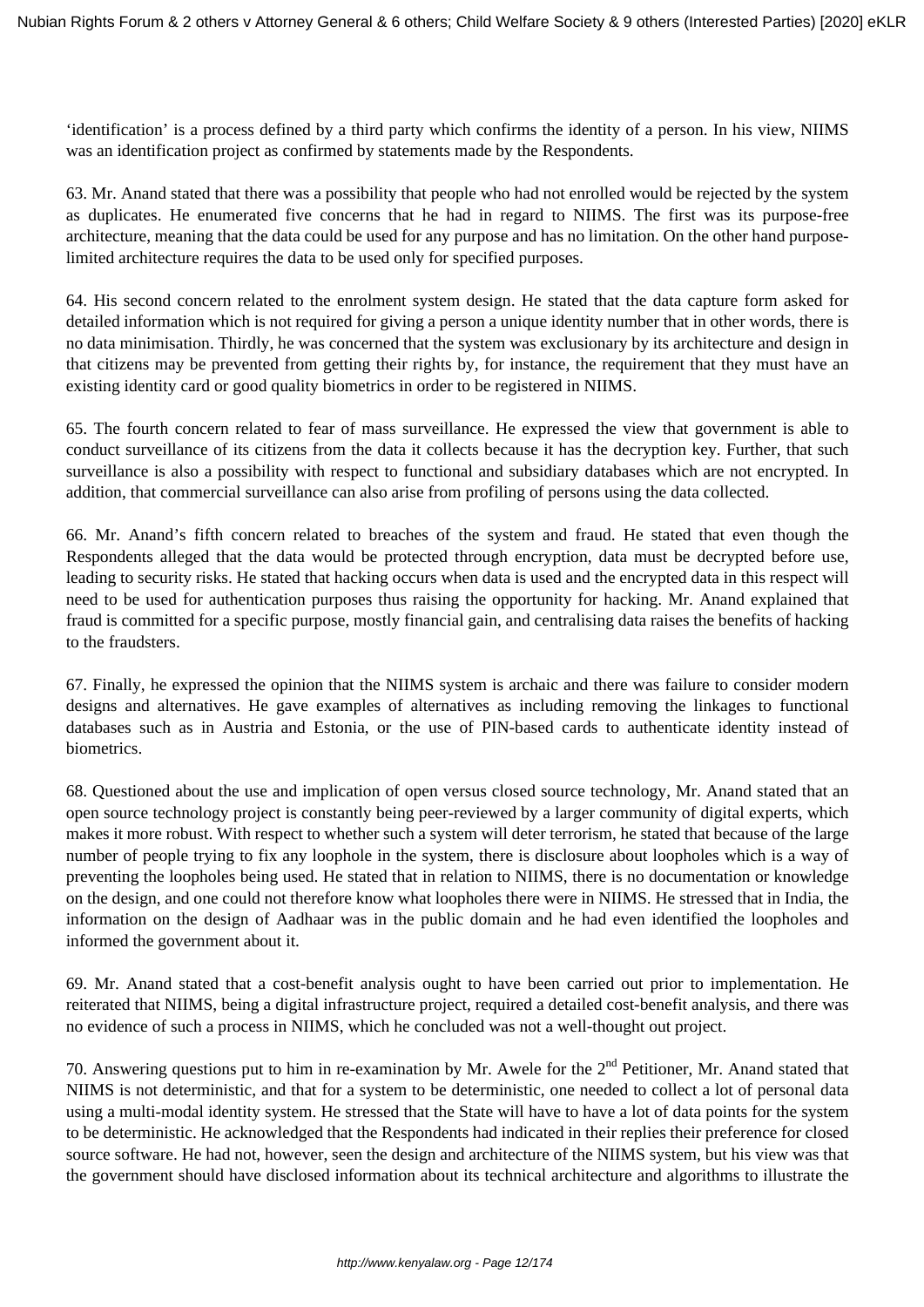soundness of the design and open it to scrutiny.

71. In response to questions put to him by the Court, Mr. Anand stated that centralised databases usually hold a lot of information and the risk of such a system is twofold. First, the impact of a breach will be massive, and secondly, the risk of a breach is higher when there is a linkage between the central and functional databases. He explained that where there is no linkage between the functional and the central databases, the impact of a breach is reduced. He emphasised that this is why data minimisation is important and stated that only the data required for identification should be kept in the central database. He conceded, however, that the risks can be mitigated through the law, design architecture and technology.

72. Mr. Anand also expressed the view that the system architecture should not allow mass surveillance but may allow targeted surveillance, which should occur under judicial supervision or oversight processes. He accepted that there is no system that is immune to fraud but the impact can be minimised.

73. Mr. Ahmed Khalil Kafe testified as PW3. The evidence gleaned from his affidavit sworn on 12<sup>th</sup> April, 2019, is that he is a Kenyan citizen of Nubian descent born on  $18<sup>th</sup>$  March 1946. He served as a police officer under the Kenya Police Force from 1965 to 1972, and that in 1968 he specifically served in the Presidential Escort. After retiring from the Police Service in 1972, he engaged in small-scale business in order to earn a livelihood. At around that time, he lost his identification documents namely an identification card, a driving licence and police card through a theft that occurred in his home. As required, he obtained a police abstract, but because of the size and the quality of the abstract issued at that time, it became worn out and eventually all the writings disappeared.

74. Mr. Kafe's testimony was that he made an application for the replacement of his national identification card on  $19<sup>th</sup>$  November 2018. When he reached the fingerprint verification stage during the replacement process, he was informed that his fingerprints were not available in the records at the National Registration Bureau. He was then asked by the officials at the Office of the Registrar of Persons to swear an affidavit for the lost documents to facilitate the replacement of the national identification card. However, despite swearing two affidavits and following up on the matter, he had not obtained a national identity card. He deposed that it has been four years since he lost his documents and all his efforts to have replacements were constantly rendered futile. He stated that due to illness he had stopped following up on the documents and was thus unable to procure simple services like registration of a phone number, opening an M-pesa account, registration of a small business, or even to travel.

75. It was Mr. Kafe's closing statement that on 10<sup>th</sup> April, 2019 at the Makina Mosque in Kibera, he applied for the *Huduma Namba* but his efforts were rendered unfruitful by the officials who sent him away without attending to him.

76. When cross-examined by Mr. Nyamodi, Mr. Kafe told the court that his complaint was in regard to the difficulty of obtaining a national identity card. He confirmed that his national identity card got lost long ago, after he left the police force in 1972, and that he applied for the replacement of his identity card on 19<sup>th</sup> November, 2018.

77. On re-examination by Mr. Bashir, Mr. Kafe stated that he applied for his first identity card in 1961 or 1962, before independence. He confirmed that he had a waiting card with his photograph which was issued to him on 5<sup>th</sup> September 2019. His testimony was that his problem in this case is that without an identity card, he cannot get a *Huduma Namba*.

78. Mr. Shafi Ali Hussein, who identified himself as the Chairman of the Nubian Rights Forum, testified for the 1<sup>st</sup> Petitioner as PW4. His evidence as it emerged from his affidavits was that the NIIMS database would be linked with other official registries to form a single, government-mandated identity system. Further, that this system will be linked to the delivery of an undefined sphere of government services, including access to identification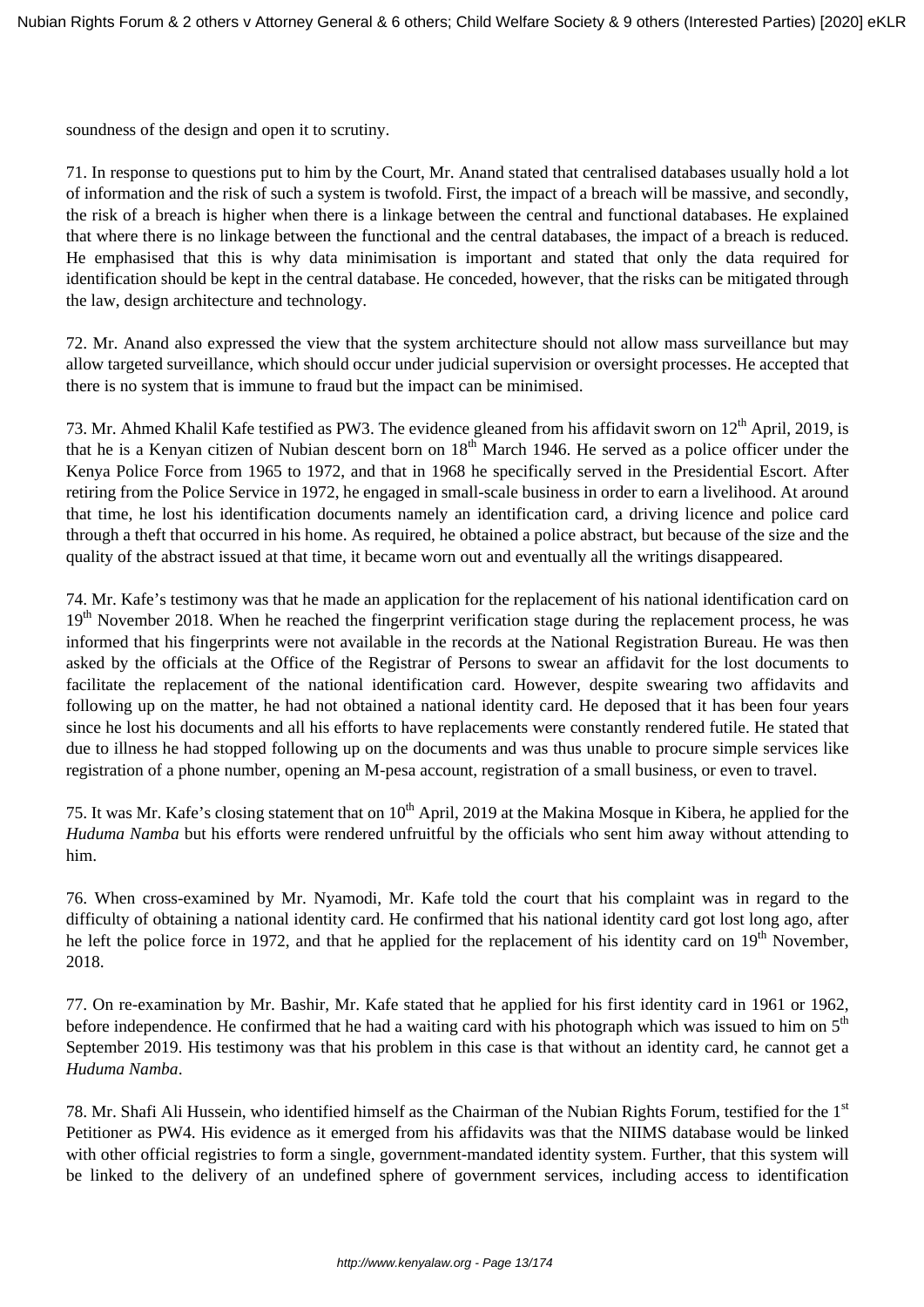documents, universal healthcare, fertilizer subsidies, cash transfers, affordable housing and education.

79. Referring to a report titled **Statelessness and Citizenship in the East African Community** by the United Nation High Commission for Refugees dated September 2018, he stated that the Kenya Government continues to subject its citizens of Asian, Somali, and Muslim heritage to vetting procedures prior to issuing identity documents. While the vetting is intended to counteract fraudulent acquisition of documents, it was his averment that the same controls are not applied to other ethnic groups. He averred that this had resulted in many people in the targeted groups remaining without national identity cards.

80. Mr. Shafi averred that the current registration system for identity cards, which is a simpler system, has complications for residents in marginalized areas who cannot access services, either due to discrimination or lack of resources. Further, that the Registration of Persons Act allows for the establishment of *"identification committees*" by the Registrar for the purpose of *"authentication* of *information"*, whose composition and nature is increasingly security-based, reflecting a widely observed trend towards systematic state surveillance of the population.

81. It was therefore Mr. Shafi's averment that since these historical issues have not been addressed, rolling out a more complicated process of registration will only serve to increase the difficulties. His view was that there is a danger of people from such communities being left out of the registration, which will render them unable to access any public facilities, leading to discrimination in violation of the Constitution.

82. While referring to the *kipande* system which he termed as a *"diabolical system of fingerprints"*, Mr. Shafi deposed that the history of identity systems is that they are not universal but are used to monitor, exclude and even to assimilate or "*erase*" specific groups. He expressed the view that the capture of biometric information has also tended to intrude deeper into people's lives during moments of crisis, actual or perceived, and to target specific groups on the basis of ethnicity. He cited as an example the fact that during the Mau emergency period, the authorities began collecting full fingerprints as opposed to just a single digit or thumbprint, imposing this new system on all *"members of the Kikuyu and allied tribes*." He cited in support an article by Keith Breckenridge titled **The Failure of the "Single Source of Truth about Kenyans" : The National Digital Registry System, Collateral Mysteries and the Safaricom monopoly** dated 23<sup>rd</sup> August 2017.

83. Mr. Shafi averred that Kenya's civil registration system has been harshly criticized by international institutions like the African Commission on Human and Peoples' Rights and the United Nations Committee on Elimination of Racial Discrimination (CERD), as well as national bodies, such as the Truth, Justice and Reconciliation Commission (TJRC), the Ethics and Anti-Corruption Commission and the Commission on the Administration of Justice. Further, that the discriminatory impact of identity registration practices in Kenya upon national minorities has also faced criticism. He cited the TJRC report as demonstrating that Muslims in particular *"suffered discrimination for decades in relation to their right to citizenship and associated identity documents."*

84. Turning specifically to the Kenyan Nubian community, Mr. Shafi averred that the community had filed complaints with the African Union institutions in the cases of **Nubian Community in Kenya vs Kenya** and **Children of Nubian Descent in Kenya** *vs* **Kenya** in which decisions were rendered that found Kenya's registration and identity documentation practices discriminatory and infringed the rights of members of the community. Further, that specific recommendations were made to the Kenyan government to cure the violations.

85. Relying on a study carried out by the Open Society Foundation in 2015 titled **Legal Identity in the 2030 Agenda for Sustainable Development: Lessons from Kibera** Mr. Shafi averred that empirical research has confirmed that inability to access documentation of citizenship in Kenya results in serious restrictions on one's ability to enjoy rights and freedoms guaranteed in the Constitution and international and regional human rights instruments. According to Mr. Shafi, the study revealed that *"in Kenya a national identity card issued at age 18,*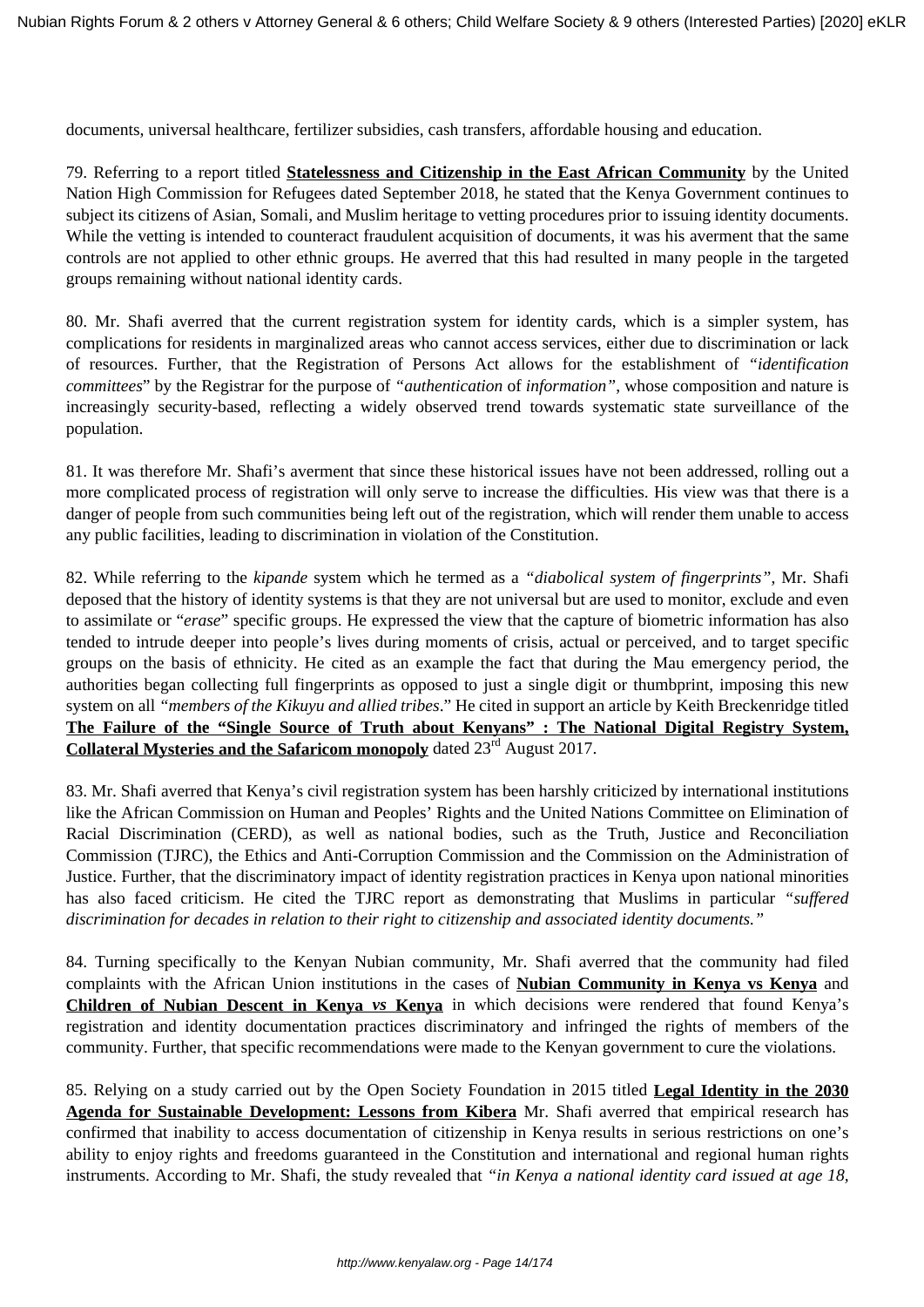#### *rather than a birth certificate, is the necessary document to access many services and exercise rights."*

86. Mr. Shafi stated there are several questions regarding the impugned statutory amendments, as there are no clear provisions indicating how the process of data collection shall be done, and no specific reason given for the collection and use of the private data. Further, that there is no provision on how one can amend the data once it is collected, which can lead to people being locked out from accessing government services because of wrong data. In addition, that the data to be collected is personal and private, and mishandling of the same shall amount to grave breach of the right to privacy, among other rights.

87. Mr. Shafi stated that IDEMIA (previously or concurrently operating as Morpho/OT-Morpho/Safran Identity and Security) is the company awarded the contract to build the NIIMS system. It was his evidence that this was the same company contracted to develop the voter registration system in the 2017 General Election known as Kenya Integrated Election Management System (KIEMS). He contended that the data contained in KIEMS was compromised, the implication being that IDEMIA could not be relied upon to develop NIIMS. Furthermore, that there is no public record on when the tender for NIIMS was floated, which companies applied, the selection process and the decision. Further, that he had not seen any public record on any due diligence carried out to ensure the privacy of the information collected by IDEMIA.

88. While reiterating his claim that IDEMIA is unreliable, Mr. Shafi averred that the same entity was contracted by the Ghanaian government to collect data, print identity cards, and manage the system, but that when its contract was terminated it refused to release the registration data to the government until payment was made. This, in his view, put at risk the right to privacy.

89. Mr. Shafi further averred that the right to privacy was threatened with violation by the fact that there are no proper data protection laws in place to guarantee privacy. In addition, that no mention is made with respect to who exactly can access the data and for what purpose, leaving an opening for unauthorized persons to access the sensitive data. Further, that the World Bank in its 2016 report titled **ID4D Country Diagnostic: Kenya** advised that the national legal framework for registration and identification should be strengthened *"around data protection and privacy"*, and had made detailed comments on the weaknesses of the Data Protection Bill.

90. Referring to the African Union Commission's Personal **Data Protection Guidelines for Africa**, Mr. Shafi averred that the principles for data protection include consent and legitimacy, fair and lawful processing, purpose and relevance of data, management of the data lifecycle, transparency of processing and confidentiality and security of personal data. It was his deposition that the impugned legislation does not comply with the said core data protection principles.

91. Mr. Shafi faulted the Respondents for rolling out NIIMS without benchmarking with developed and wellknown systems such as Aadhaar in India. Citing the **State of Aadhaar Report 2017-18** dated May 2018, he averred that the Aadhaar system was introduced in India to provide identification to citizens and residents, and its processes were relatively similar to the NIIMS system. His evidence was that the Aadhaar system has reported more errors than benefits. Further, that the report established that nearly two million people in three Indian states were excluded from accessing food subsidies as a result of Aadhaar-related factors. He further contended that India has also struggled with ensuring data security. He cited in this regard a report by the Center for Internet and Society (CIS) which had revealed that the Indian government inadvertently published the biographic and demographic data linked with Aadhaar numbers on 135 million Indians on the open internet. In his view, there is a possibility of Kenya facing the same problem in different ways.

92. Mr. Shafi also expressed the fear that just like in India, the data in NIIMS may be used for personal benefit. He averred that Aadhaar is the subject of dozens of lawsuits in Indian courts, and the Supreme Court of India has restricted the linkage of private sector services to Aadhaar enrolment; limited the mandatory use of Aadhaar for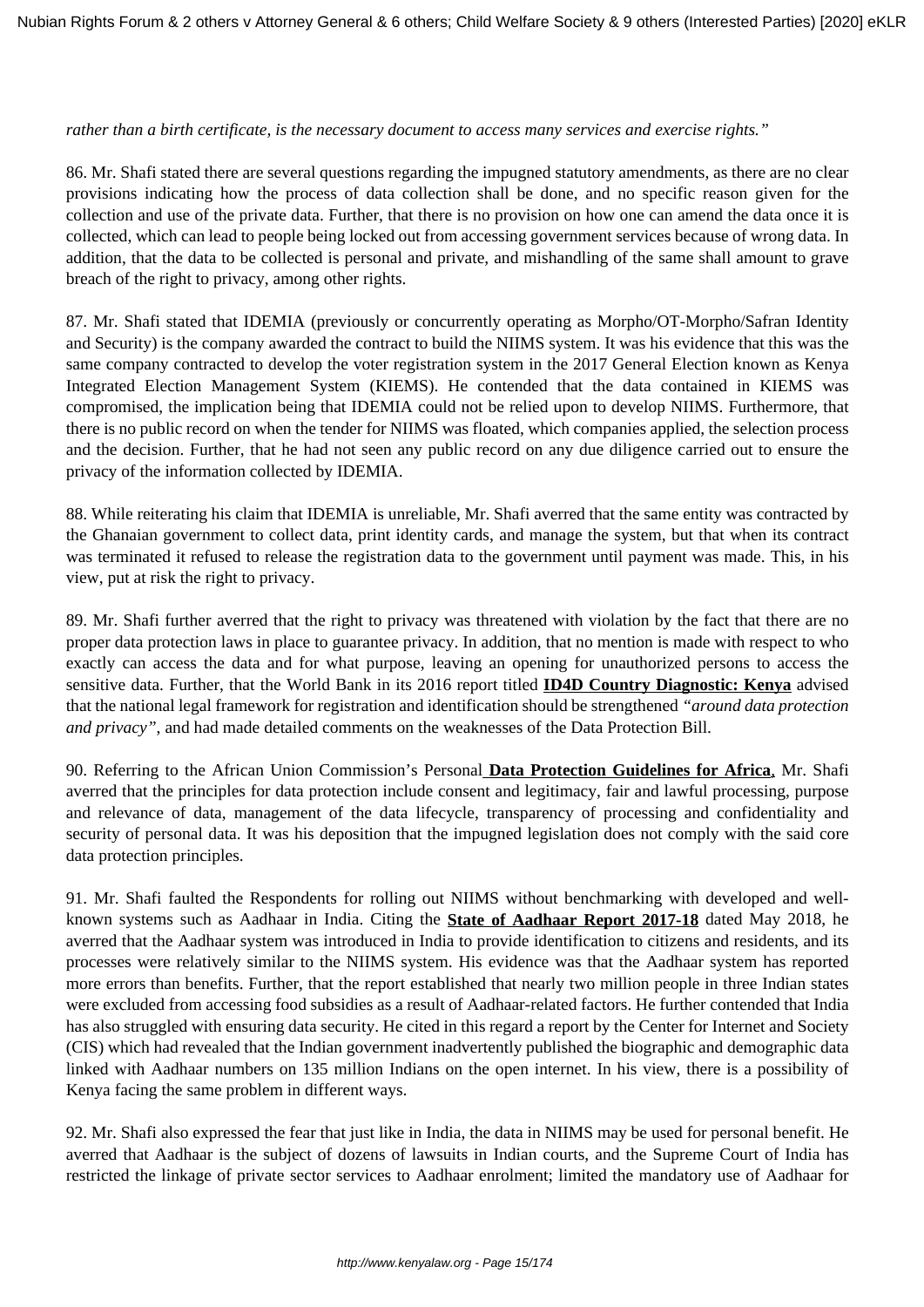delivery of government services; permitted children to opt out of the system entirely until they turn 18; mandated an effective redress mechanism when data is misused; minimised the kind of data the government is permitted to collect; and reduced the storage period for authentication logs from 5 years to 6 months.

93. In Mr. Shafi's view, the introduction of NIIMS in a legal and regulatory context in which ethnic and religious discrimination prevents minorities like the Nubians from accessing identity documents exacerbates their discrimination without any reasonable justification. He asserted that the effect of rolling out the system will defeat the stated purpose of NIIMS, which is to provide universal access to government benefits, services and the digital economy.

94. Mr. Shafi explained the context in which he wrote a letter dated  $8<sup>th</sup>$  April, 2017 in his further affidavit sworn on  $12<sup>th</sup>$  April, 2019. He stated that the letter was a response to a mobile identity card registration campaign carried out by the 2<sup>nd</sup> and 3<sup>rd</sup> Respondents. His explanation was that the letter illustrated that the Nubian community has faced discrimination, hence the need for special registration initiatives. Further, that the appreciation by the  $1<sup>st</sup>$  Petitioner in the said letter of the work of the National Registration Bureau did not mean that the discrimination against the Nubian community has ceased, but merely signified the 1<sup>st</sup> Petitioner's goodwill and cooperation.

95. Mr. Shafi deposed that the plight of the Nubian community with respect to registration of persons was not unknown to the 2<sup>nd</sup> Respondent and its respective agencies. This was because it was an issue in the case of **The Nubian Community in Kenya vs The Republic of Kenya** at the African Court on Human and Peoples' Rights. His testimony was that the requirement for a national identity card number in the NIIMS enrolment form was meant to target the members of the Nubian community who do not have such details because of the numerous vetting processes conducted by the  $2<sup>nd</sup>$  Respondent.

96. Mr. Shafi stated that the NIIMS enrolment form clearly indicated that a *Huduma Namba* was a mandatory requirement for receipt of all services, and this would expand the scope of discrimination already suffered by the Nubians. He deposed that he had personally witnessed a significant number of members of the Nubian community being turned away for lack of various requirements like the identification card during the NIIMS pilot project phase launched on 15<sup>th</sup> February 2019. It was his averment that the registration for NIIMS was mandatory, and hence violated the spirit of Article 31 of the Constitution.

97. Referring to the disclaimer in the NIIMS enrolment form which stated that the data may be shared with third parties, Mr. Shafi reiterated that there is no comprehensive data protection framework in Kenya. His opinion was that the enactment of the data protection laws should have preceded the NIIMS registration process.

98. When cross-examined by Mr. Nyamodi for the  $4<sup>th</sup>$  and  $7<sup>th</sup>$  Respondents, Mr. Shafi stated that at the time he swore his supporting affidavit on 14<sup>th</sup> February 2019, the NIIMS enrolment exercise had not commenced, but could not remember whether the enrolment had started by the time he swore his further affidavit on  $12<sup>th</sup>$  April, 2019. He did not respond to the question whether he had, in his affidavit, indicated the provisions of the Constitution that had been violated.

99. Mr. Shafi stated that the issue of vetting procedures prior to the issuance of identity documents preceded NIIMS. His testimony was that his problem with the vetting committees was that they were becoming more security-based. He conceded that the vetting procedure is provided for by section 8(1A) of the Registration of Persons Act, and that an elder of the Nubian community is a member of the vetting committee. His view, however, was that the issues of discrimination in the vetting process have not been addressed, though he disclosed that he had not personally been vetted for purposes of obtaining a passport, nor had he ever been a member of a vetting committee.

100. Mr. Shafi further conceded that although he had averred that there were no clear provisions indicating how the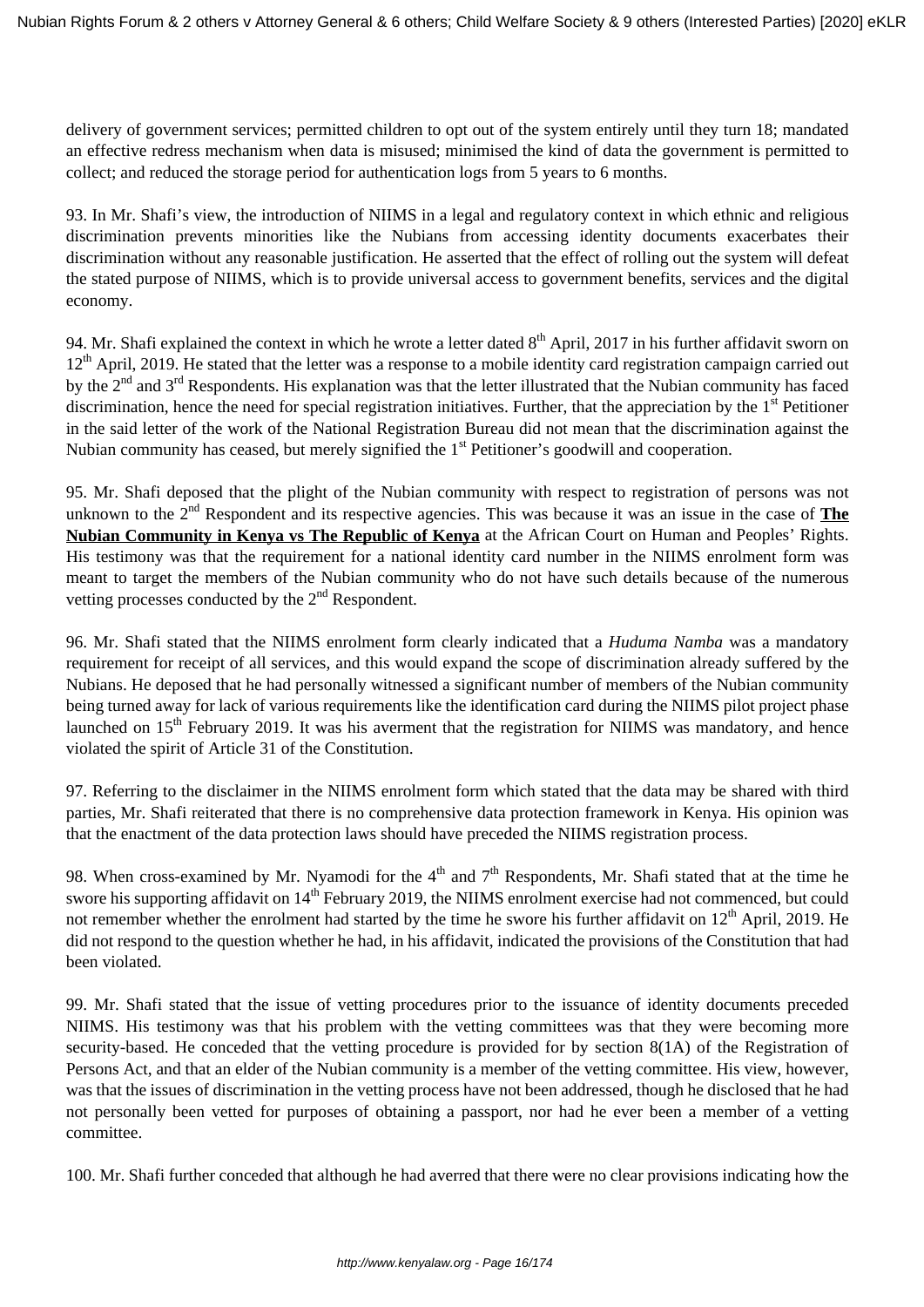data collection was to be done, he had not enrolled for the *Huduma Namba*, and had no experience on how the data was collected.

101. When asked about his averments regarding the process of procurement for NIIMS, Mr. Shafi indicated that he was not familiar with the procurement processes but was aware of the Procurement Act. He conceded further that procurement was not raised as an issue in the 1<sup>st</sup> Petitioner's petition but asserted that they searched for information on the procurement for NIIMS on the government domain. He insisted that the information for the *Huduma Namba* was collected by IDEMIA, and that this was the same company which was contracted by the Independent Electoral and Boundaries Commission during the elections.

102. When shown an averment by Jerome Ochieng on behalf of the  $5<sup>th</sup>$  Respondent that no private entity, including IDEMIA, was used to develop the software for NIIMS, he stated that he did not remember if he had specifically responded to that particular statement. When confronted with the averment by the said deponent that benchmarking trips were made to countries with similar systems, he could not defend his allegation that the Respondents failed to compare the system with other systems such as Aadhaar in India.

103. When shown a copy of the letter he wrote dated 8<sup>th</sup> April 2017 referenced *"Appreciation Letter"* and addressed to the 4<sup>th</sup> Respondent, he asserted that the letter did not reflect the sentiments of the Nubian community about the issuance of identity cards.

104. On re-examination, Mr. Shafi stated that he wrote the letter dated  $8<sup>th</sup>$  April 2017 to appreciate a good deed, as there is normally a problem between civil society and government. Further, that he had written the letter on behalf of the 1<sup>st</sup> Petitioner which was partnering with the Registrar of Persons and mobilizing the residents in the issuance of identity cards and birth certificates. He stated that his only problem with the vetting process was that it is only specific communities that are vetted.

105. Mr. Shafi named the members of the vetting committee as the Registrar of Persons, Registrar of Births and Deaths, a District Commissioner or District Officer, an intelligence officer, a senior police officer, an officer from the Directorate of Criminal Investigation, and one Nubian elder. That other than the one Nubian member, the rest of the members are government officials.

106. Mr. Shafi clarified that his grievance with NIIMS and *Huduma Namba* was that members of the Nubian community would be left out of the exercise. He urged that the issues of discrimination should first be addressed, so that Nubians can walk together with other Kenyans in the NIIMS project.

107. Ms. Fatuma Abdulrahman, who identified herself as a member of the Nubian community, testified as PW5. In her affidavit sworn on  $12<sup>th</sup>$  April 2019, she gave a background to the challenges facing the Nubian community. She stated that there was no significant discrimination against the community prior to 1990, and they accessed identity documents like other Kenyans. From the 1990's, however, they started facing severe challenges in accessing documentation and were subjected to differential treatment in terms of access to birth certificates, national identity cards, and passports. They also started experiencing delays in the issuance of documentations and rejection of documentation without any justifiable reasons. In her view, these challenges coincided with their aggressive quest for the Kibra land in Nairobi, and the new generation of Nubians started being branded non-Kenyans. Her opinion was that this was a strategy of disinheriting their children from the Kibra land.

108. Ms. Abdulrahman testified that the differential treatment further worsened after the  $7<sup>th</sup>$  August 1998 bomb attack and subsequent terrorist attacks in Kenya. She stated that at this juncture, some minority groups like the Nubian community were profiled as a security threat, and had to undergo extra scrutiny or vetting to prove that they are Kenyans. She asserted that the security vetting intensified after its legalisation in the Security Laws Amendments Act 2014.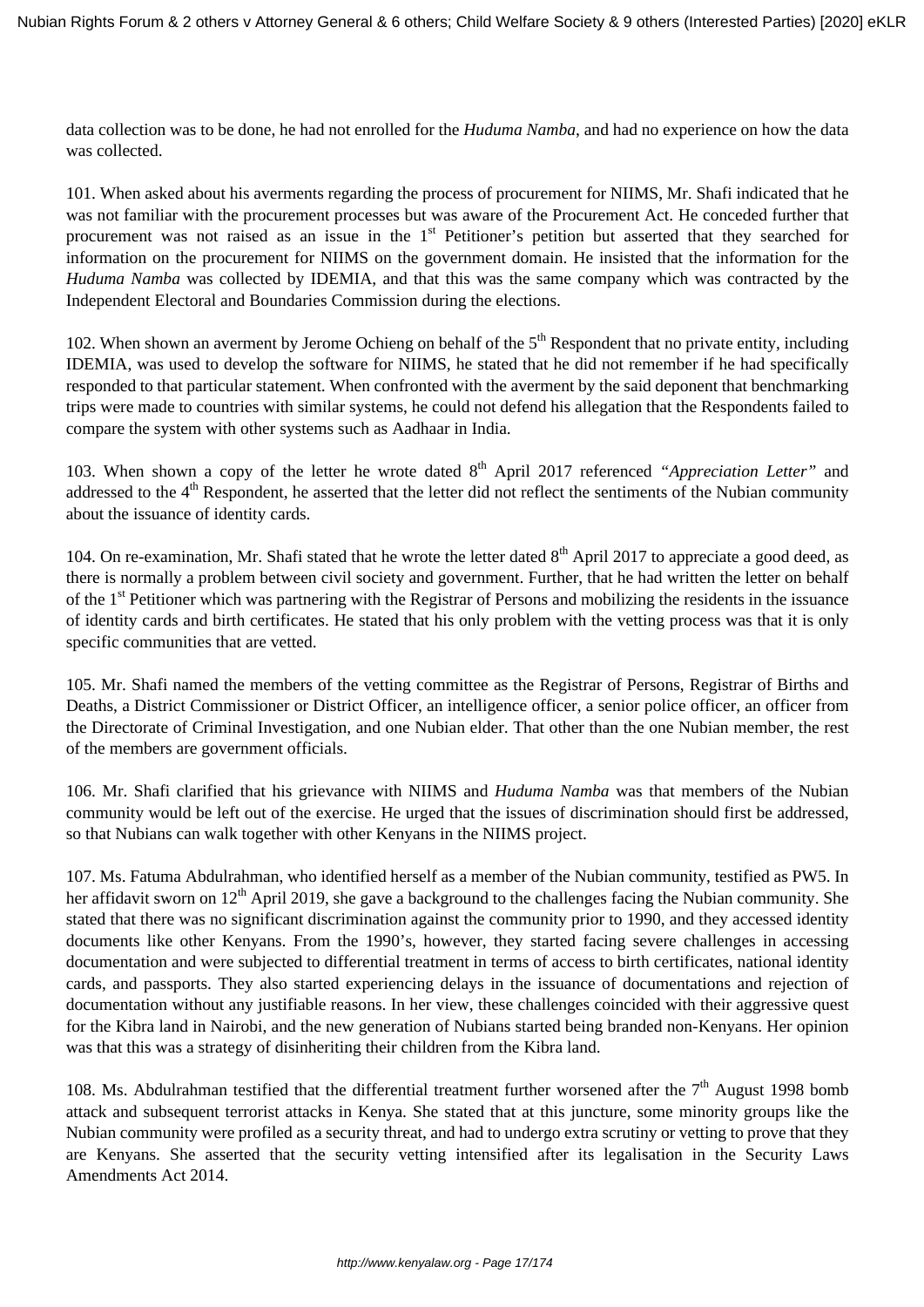109. In her view, the security vetting results in many Nubians experiencing extreme delays in their applications for documentation, or going without documentation. Further, that the delays result in missed educational, employment and other opportunities. According to Ms. Abdulrahman, this profiling has been detrimental to the community, and has also caused clashes and tension between its members and neighbouring communities, and she gave the example of the ethnic clashed in Kibra in 2001.

110. Ms. Abdulrahman testified that due to the challenges the community faced, it had tried to seek legal redress in the High Court of Kenya but was unsuccessful. It had then moved to the regional level to get a remedy, and she cited the two decisions of the African Commission on Human and Peoples' Rights and the African Committee of Experts on the Rights and Welfare of the Child (ACERWC) referred to in the 1<sup>st</sup> Petitioner's Petition. The two cases had been resolved in favour of the community.

111. Ms. Abdulrahman's deposition was that despite the decisions and the fact that international law is part of Kenyan law, the government is yet to implement the recommendations in the two decisions. It was her evidence that some discriminatory practices had in fact become more severe, and included increased requests for supporting documents, as well as the introduction of a requirement of an applicant's parent's thumb print on an identity card application form.

112. Ms. Abdulrahman also narrated in detail the steps taken by the  $1<sup>st</sup>$  Petitioner to improve access to government documentation by her community. It was her testimony that over 3,200 people had been assisted to apply for birth certificates, identity cards, passports, and death certificates. She stated that Nubians in Kibra are only able to apply for identity cards on Tuesdays or Thursdays, as these are the days that the vetting committees sit. Further, that a Nubian applicant must first provide their documentation to Nubian elders for review and for signing of an affidavit that confirms that the elders know the applicant as a member of the Nubian community. She went on to explain the vetting process at length, and presented what she termed empirical findings and observations on the time taken and delays in applications for documentation by members of the Nubian community.

113. In cross-examination by Mr. Nyamodi for the  $4<sup>th</sup>$  and  $7<sup>th</sup>$  Respondents, Ms. Abdulrahman clarified that she is an official of the  $1<sup>st</sup>$  Petitioner working on citizenship rights issues for the Nubians. It was her testimony that the  $1<sup>st</sup>$ Petitioner was in court because the Nubian community experiences difficulties in getting documents such as identity cards, passports and birth certificates, which are used in the *Huduma Namba* registration.

114. In re-examination by Mr. Bashir, she expounded on the decisions they obtained from the regional bodies and stressed the challenges that a Nubian child undergoes before getting an identity card. In her view, the difficulty in obtaining documents would make it difficult to register for the *Huduma Namba*.

115. The 1<sup>st</sup> Petitioner also filed an affidavit sworn on  $11<sup>th</sup>$  April 2019 by Dr. Thomas Fisher, a Research Officer with Privacy International since February 2016. Dr. Fisher averred that he swore the affidavit on behalf of Privacy International, a non-profit, non-governmental organisation based in London and established in 1990, which has been working on issues relating to identification systems. His affidavit was intended to provide expert evidence in support of the  $1<sup>st</sup>$  Petitioner's case.

116. It was his deposition, on the basis of various articles in international instruments, that the right to privacy is a fundamental right enshrined in many constitutions around the world, as well as in international human rights law. He noted that as early as 1988, the UN Human Rights Committee had recognised the need for data protection laws to safeguard the fundamental right to privacy.

117. Dr. Fisher averred that his organisation had noted concerns with identity systems around the world. In his view, some of the concerns can be partially mitigated by legal, procedural and technological safeguards, as explained by the World Bank ID4D initiative in its publication titled *Principles on Identification for Sustainable*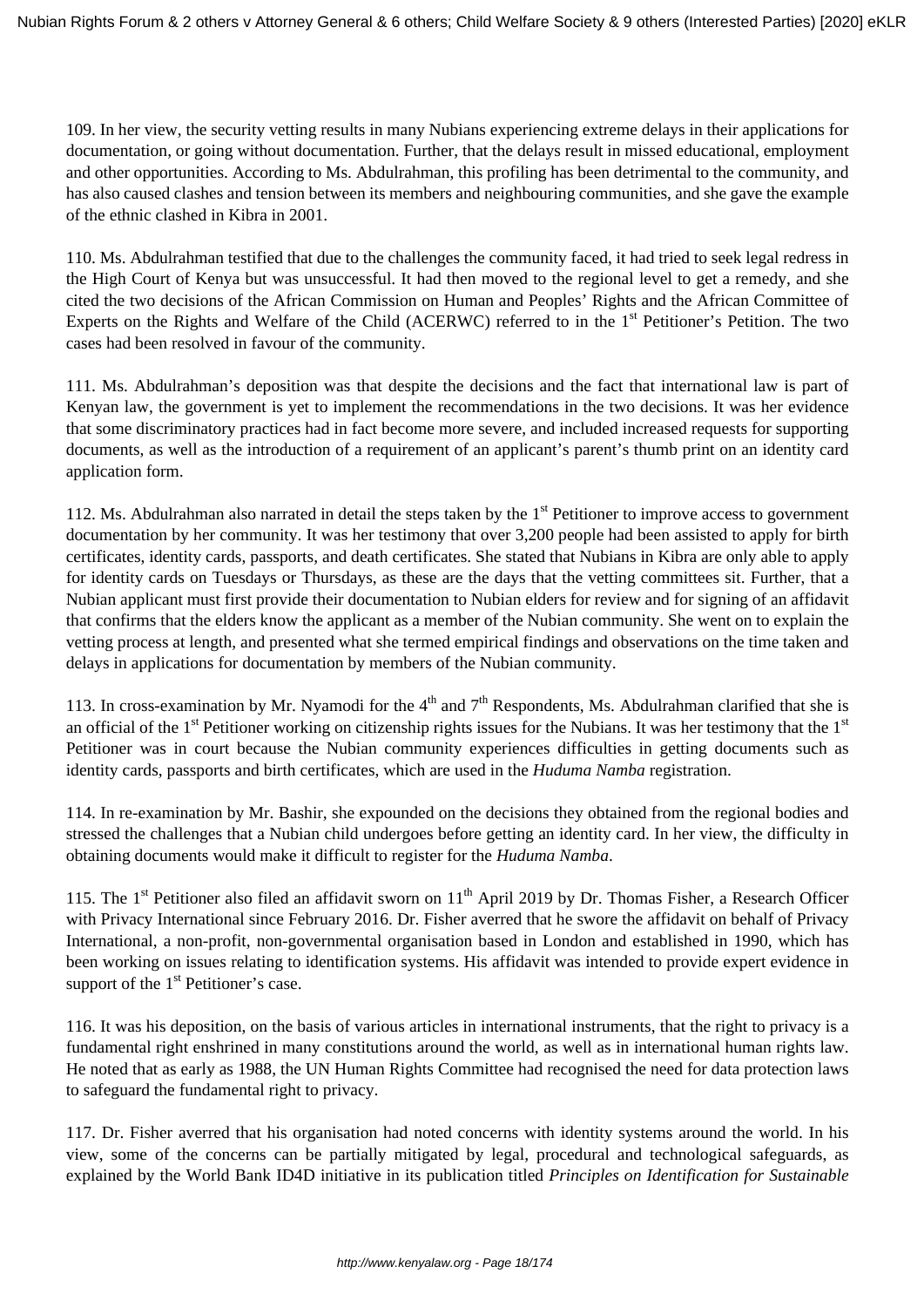*Development: Toward the Digital Age* (2017). Further, that these mitigations should be implemented at the design stage, rather than later, in order to ensure that privacy is embedded at the outset into the systems. He was of the view, however, that mitigations cannot solve all problems with identity systems, and challenges still remain.

118. Dr. Fisher's affidavit focused on identity systems that use biometrics and unique identifiers. He defined the term biometrics as the measurement of unique and distinctive physical, biological and behavioural characteristics used to confirm the identity of individuals. He gave examples of the modalities that can be used to include fingerprints, iris, facial photographs, and vein patterns and explained the processes involved in extracting, storing and using biometrics.

119. Dr. Fisher addressed various challenges that arise with biometric databases. He referred to the report by the United Nations High Commissioner for Human Rights (UNHCR) on **The Right to Privacy in The Digital Age** dated 3rd August 2018 and the report by the European Union Agency for Fundamental Rights titled **Fundamental Rights Implications of Storing Biometric Data in Identity Documents and Residence**

120. **Cards**, (2018) which highlight significant human rights concerns with the creation of mass and centralized databases of biometric data. According to these reports, due to the scale and sensitive nature of the data which is stored, the consequences of any data breach could seriously harm a potentially large number of individuals. Further, that if such information fell into the wrong hands, the database could become a dangerous tool against fundamental rights.

121. Dr. Fisher further deposed that some individuals may have biometric features that make it challenging or impossible to enrol or authenticate them, citing the case of manual labourers who may have worn fingerprints. It was also his deposition that in some occasions, it may be inappropriate and an invasion of an individual's privacy to collect facial photographs, for example for those who wear headgear for religious reasons, or are part of communities who object to having their photographs taken. His averment therefore was that enrolling in a biometric system can be physically impossible or privacy invasive.

122. Another challenge identified by Dr. Fisher is that biometrics can potentially be used to identify an individual for their entire lifetime. This means that caution has to be shown in the face of changing regimes or political contexts, and also the changes in technology. The technology surrounding biometrics is continually evolving, which places new pressures and risks on biometric systems. For example, it is possible to clone a fingerprint from a photograph, using commercially-available software. Another concern identified by Dr. Fisher is that unlike a password, an individual's biometrics cannot be changed.

123. A further challenge identified by Dr. Fisher is that biometrics are essentially probabilistic and there are other means of authenticating the individual that are deterministic. He gave the example of the use of Personal Identification Numbers (PIN), which either matches or does not match with the stored PIN. He deposed that biometrics are different and do not make a definitive decision on whether an individual is who he or she claims to be, but rather a probabilistic one. This meant, according to Dr. Fisher, that some individuals are going to be excluded from what they are entitled to, or falsely accepted as somebody they are not.

124. Dr. Fisher also addressed the challenges arising from the use of unique identifiers. He defined a unique identifier as a unique number or code, for example an identity number. He stated that a unique identifier is a feature of an identity system that is particularly problematic, arising from the *'seeding'* of identity numbers across multiple government or private sector databases. This, he stated, creates the risk of providing a "360 degree view" of an individual. His evidence was that the linking and seeding of databases with a single number gives the opportunity for all information about an individual, across multiple databases, to be accessed. Citing a statement in the United Kingdom case of **Marcel vs Commissioner of Police of the Metropolis [1992] Ch 225** (Browne- Wilkinson VC), he contended that the gathering of information about an individual from several government agencies in one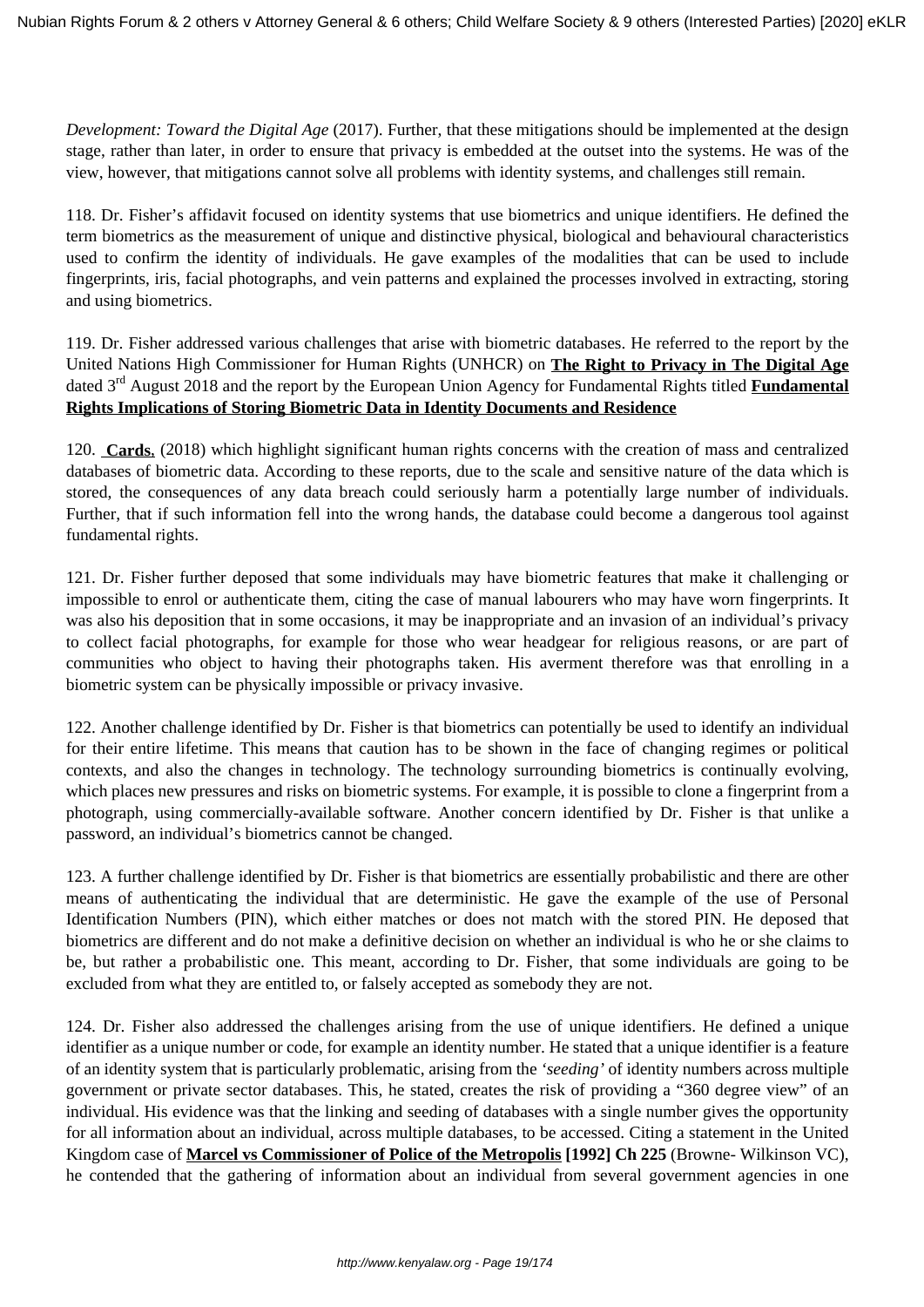database places his or her freedom at risk.

125. Dr. Fisher observed that dangers also exist in the use of unique identifiers by the private sector, as it can lead to the exploitation of individuals and their data. He referred to a report by the London School of Economics titled **The Identity Project: An Assessment of the UK Identity Cards Bill and its Implications** (2005), for the proposition that service providers can profile individuals who interact with them using electronic identifiers. He also cited the ruling of the Supreme Court of India in **Justice K.S. Puttaswamy (Retd.) and Another v. Union of India and Others Writ Petition (Civil) No. 494 of 2012** where a section of the Aadhaar Act that allowed private companies to use Aadhaar authentication was declared unconstitutional. The Court had held that allowing private entities to use Aadhaar numbers will lead to commercial exploitation of individuals' personal data without their consent, and could lead to individual profiling.

126. Dr. Fisher averred that there are also new opportunities for fraud presented by the use of unique identifiers, particularly an identity number with a broad purpose which present more opportunities for a malicious actor to act fraudulently. He averred that an identity number with limited purposes limits the harms that can be caused to the individual.

127. Dr. Fisher identified some of the concerns that arise in relation to identity systems that use biometrics and unique identifiers exclusion, including data breaches, mission creep, access to and retention of data, and data protection. In his opinion, the above considerations are especially valid as regards the protection of special categories of more sensitive data and more particularly of DNA information. He also noted the need to place limitations on access by law enforcement and intelligence services to identification databases.

128. Dr. Fisher made averments with regard to the importance and necessity of data protection. He averred that as of January 2019, over 120 countries had enacted comprehensive data protection legislation, and many other countries were in the process of doing so. In addition, frameworks and instruments for data protection have been introduced by international and regional institutions such as the African Union, the Organisation for Economic Cooperation and Development, and the Council of Europe. In his view, data protection is necessary to safeguard the fundamental right to privacy by regulating the processing of personal data, providing individuals with rights over their data, and setting up systems of accountability and clear obligations for those who control or undertake the processing of the data.

129. Dr. Fisher averred that although a strong comprehensive data protection law will not cure the concerns he had identified, it is an essential safeguard in the introduction of any identity system. He identified the core principles for safeguarding of data that should be contained in data protection laws.

130. Dr. Fisher made averments with respect to mitigation measures that could be taken in order to protect data. He noted that in recognition of the particular concerns raised on the use of biometrics, consideration should be given to whether the stated purpose could be achieved by a less intrusive approach. Further, that use of data requires legal, procedural and technical safeguards. He cited the recommendation of the High Commissioner for Human Rights that States should ensure that data-intensive systems are only deployed when, demonstrably, they are necessary and proportionate to achieve a legitimate aim. He further cited the **U.N. General Assembly Resolution on the Right to Privacy in the Digital Age, U.N. Doc. A/RES/73/179** (17 December 2018) which recommended that in collecting, processing, sharing and storing sensitive biometric information from individuals, States must respect their human rights obligations, especially the right to privacy. This should be done by the adoption of data protection policies and safeguards.

131. A second mitigation measure proposed by Dr. Fisher is avoiding storing the biometric templates in a centralised database. He asserted that this may avoid the risks of a system being used for identification, rather than just authentication. He recommended the use of a smartcard alternative to a centralised database, citing the UK's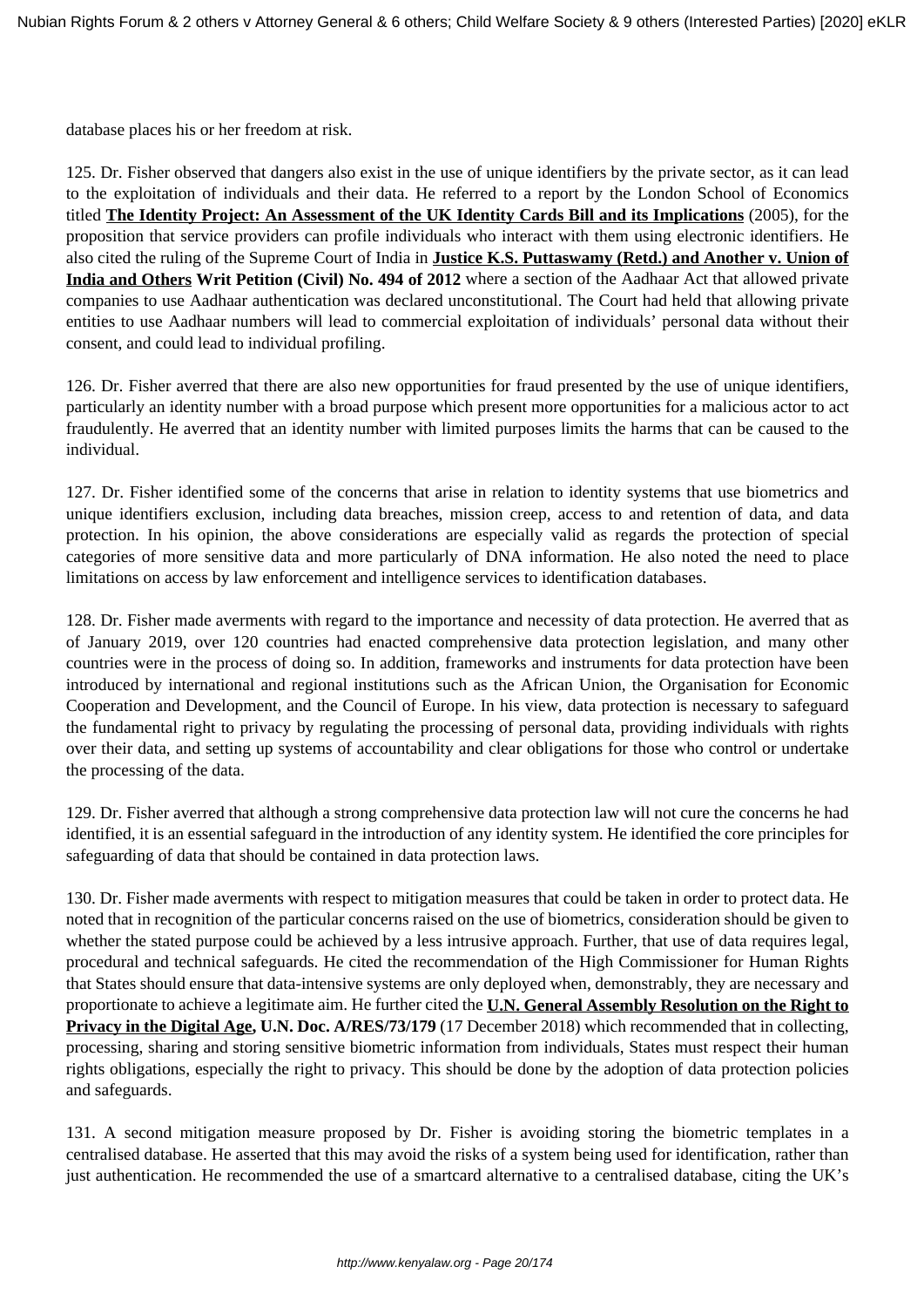biometric passport as an example. He further averred that designing systems without a centralised database also reduces the risk of a major breach of biometric data.

132. Dr. Fisher expressed the opinion that a unique, single, persistent identifier or 'identity number' for citizens is not necessary for an identity system. He gave illustrations from the UK's *Verify.gov* system which does not require a single, unique identity number for individuals to authenticate their identities; Germany where the law prohibits the use of a unique identification number of general application; and India where, since the launch of Aadhaar in 2009, the system has undergone design changes that include the introduction of virtual identity and tokenisation as alternatives to the use of Aadhaar numbers to access services.

133. Dr. Fisher also cited the situation in Singapore in which a single identifier is used and can potentially unlock large amounts of information relating to the individual. This poses the risks of identity fraud and theft, and as a result, the data protection authority in Singapore prohibits the collection, use, or disclosure of the single identity numbers by non-public sector organisations, except when required by law or when it is necessary to identify individuals to a high level of fidelity.

134. Finally, Dr. Fisher observed that the Estonian system involves a platform known as X-Road that allows institutions to exchange data. However, the system also allows citizens to monitor how their data has been used by government departments since a log record is created whenever an individual's data is accessed.

# **The 2nd Petitioner's Case**

135. The  $2<sup>nd</sup>$  Petitioner, Kenya Human Rights Commission (KHRC), is a non-governmental human rights organization registered in Kenya on 20<sup>th</sup> January 1994. Its mandate is to *inter alia* secure human rights in states and societies through fostering human rights, democratic values, human dignity and social justice. The  $2<sup>nd</sup>$  Petitioner filed a petition dated 18<sup>th</sup> February 2019, supported by an affidavit and a further affidavit of George Kegoro, its Executive Director, sworn on 18<sup>th</sup> February 2019 and 12<sup>th</sup> April 2019 respectively.

136. The  $2<sup>nd</sup>$  Petitioner also relied on affidavits sworn on  $12<sup>th</sup>$  April 2019 by its Deputy Executive Director, Davis Malombe, and by Alice Munyua, a Policy Adviser of the Mozilla Corporation. It also filed a witness affidavit dated  $12<sup>th</sup>$  April 2019 by Grace Mutung'u, an Advocate of the High Court of Kenya, who was called to testify as an expert witness.

137. The  $2<sup>nd</sup>$  Petitioner impugns the Act on four main grounds. The first is that there was a denial of the right to public participation in the process of enactment of the impugned amendments. The  $2<sup>nd</sup>$  Petitioner avers that neither it nor the public were given a reasonable opportunity to comment on or contribute to the substantive provisions of the amendments at any stage prior to their passage by the National Assembly. Further, that any engagements with the public concerning the impugned amendments, if at all, were a wholly cosmetic public relation exercise designed to create the false impression of constitutional compliance.

138. It was further averred that the impugned amendments significantly alter the process of acquiring vital identity documents, which will impact every sphere of the day to day lives of Kenyans, and by extension, have far reaching consequences on the enjoyment of fundamental rights and freedoms. It contended therefore, that it would have been fair, just and in the public interest that the amendments be subjected to public participation, which did not happen in this case.

139. The 2<sup>nd</sup> Petitioner was aggrieved, secondly, by the enactment of the impugned amendments through an omnibus statute. It averred that it is a universally settled precept that substantive amendments with far-reaching consequences such as the instant ones should be effected through a substantive Act and not through a miscellaneous amendment in an omnibus Act. Consequently, that it was inappropriate and contrary to public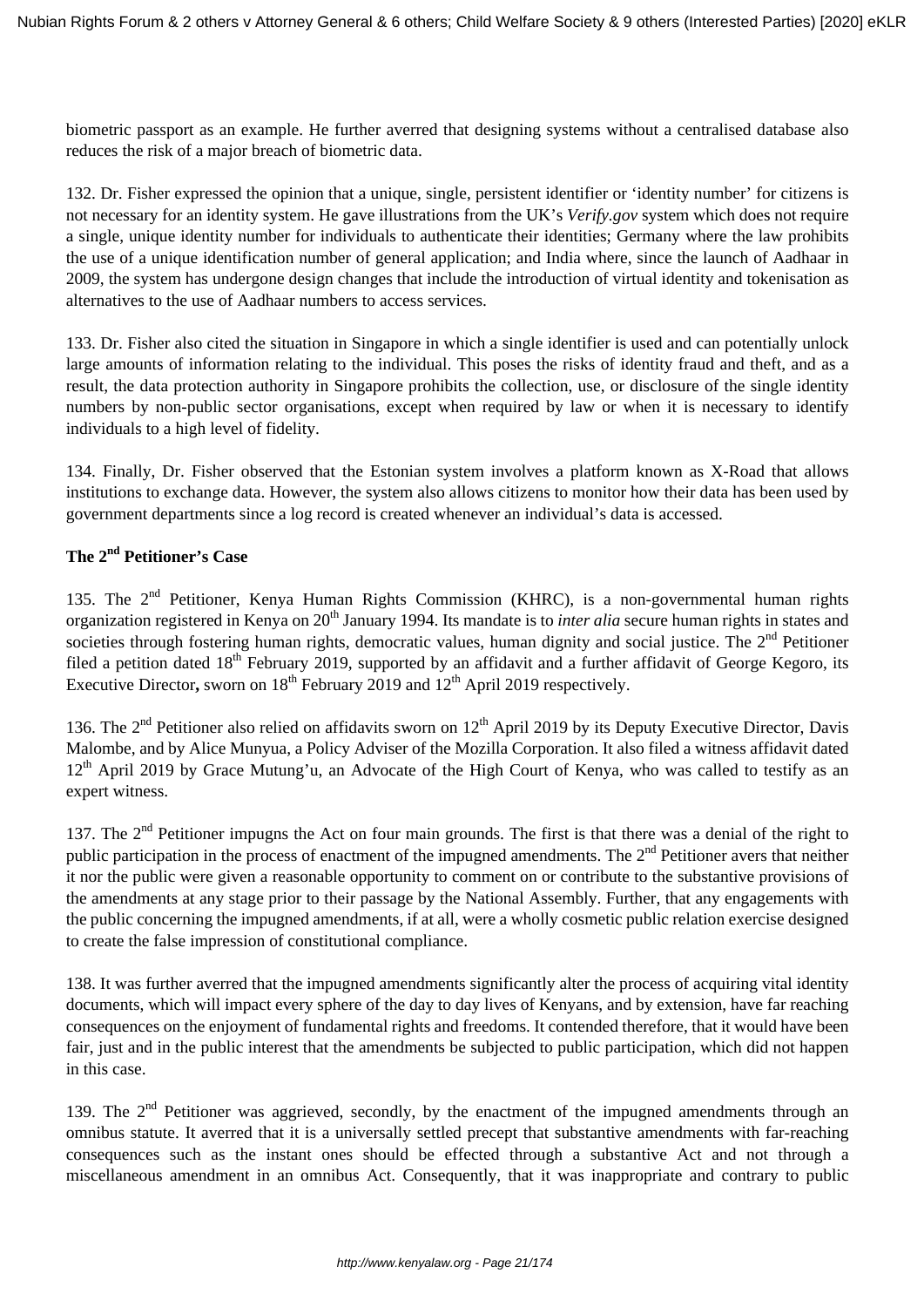interest to enact the impugned amendments vide an omnibus Miscellaneous Amendment Act. It contended that this concern was brought to the attention of the National Assembly on  $28<sup>th</sup>$  August 2018 but was ignored. The  $2<sup>nd</sup>$ Petitioner therefore takes the view that the impugned amendments were enacted into law vide an omnibus Bill to avoid scrutiny or for extraneous purposes.

140. The 2<sup>nd</sup> Petitioner's third concern relates to the security of the data collected under NIIMS, and citizens' rights to privacy. It averred that the impugned amendments impose extensive and unlimited mandatory requirements for citizens' personal information without concomitant safeguards to prevent abuse or intrusions into people's privacy by the State or unintended third parties. It was its case that integrating all personal information of the population in one system, whose security and integrity has not been guaranteed by the law, will expose citizens to unimaginable risks should the system be compromised or breached in any way.

141. According to the 2<sup>nd</sup> Petitioner, the impugned amendments grant the relevant Cabinet and Principal Secretaries extensive powers to gather personal information and to make regulations with regard thereto without substantive framework limitations on the use of the information gathered, or the principles and standards that should be applied in the exercise of the said powers, contrary to Article 94(6) of the Constitution. Further, that these dangers are compounded by the lack of a policy and legal framework for data privacy and protection in Kenya. The 2<sup>nd</sup> Petitioner contended that the impugned amendments fall short of the United Nations Principles on Personal Data Protection and Privacy, the African Union Convention on Cyber Security and Personal Data Protection, as well as comparable laws from other jurisdictions on limitations to the right to privacy.

142. Lastly the  $2<sup>nd</sup>$  Petitioner challenged the substantive provisions introduced by the impugned amendments in sections 3 and 9A(2) of the Act and contended that they are intrusive, ambiguous and susceptible to abuse. It set out the legal and operational shortcomings of the amendments under various limbs.

143. The first limb was that the said provisions require, in mandatory and unqualified terms, that all Kenyan citizens, including children, submit their personal information including DNA information without their consent to the State, thereby creating a national population register. Further, that this personal information is susceptible to abuse to advance commercial interests and exposes citizens to negative profiling, which may have serious implications for civil liberties.

144. The second limb relates to the amendments introducing a unique identification number linked to a central access platform that will be assigned to every person. The  $2<sup>nd</sup>$  Petitioner contended that this will exacerbate the risk of compromise of the system, and by extension, the privacy and security of the people. In addition, that the impugned amendments do not provide for the transitional mechanism from the current registration regime.

145. It was its contention that moreover, persons locked out from registration for any reason risk being left out permanently without access to vital government services necessary for the fulfillment and enjoyment of fundamental rights and freedoms. The 2<sup>nd</sup> Petitioner noted that it was not opposed to the proposal that citizens be assigned unique national identification numbers, but was concerned with the security and integrity of the system.

146. The third limb particularized by the  $2<sup>nd</sup>$  Petitioner is on the harmonization of personal information across government databases, which will entail information sharing among different agencies. It was contended that this exposes the NIIMS system to greater risks of intrusion and abuse since the amendments do not specify the operational linkages of the system with the other databases. The  $2<sup>nd</sup>$  Petitioner contended that in any event there exists a parallel Integrated Population Registration System (IPRS) under the Kenya Citizens and Foreign National Management Service Act No. 12 of 2012 that duplicates the functions of NIIMS.

147. It was its contention further that the harmonization process is prone to breaches such as destruction, deletion or loss of vital records; identity theft and fraud; malicious use of the information, wrongful entries; and mismatch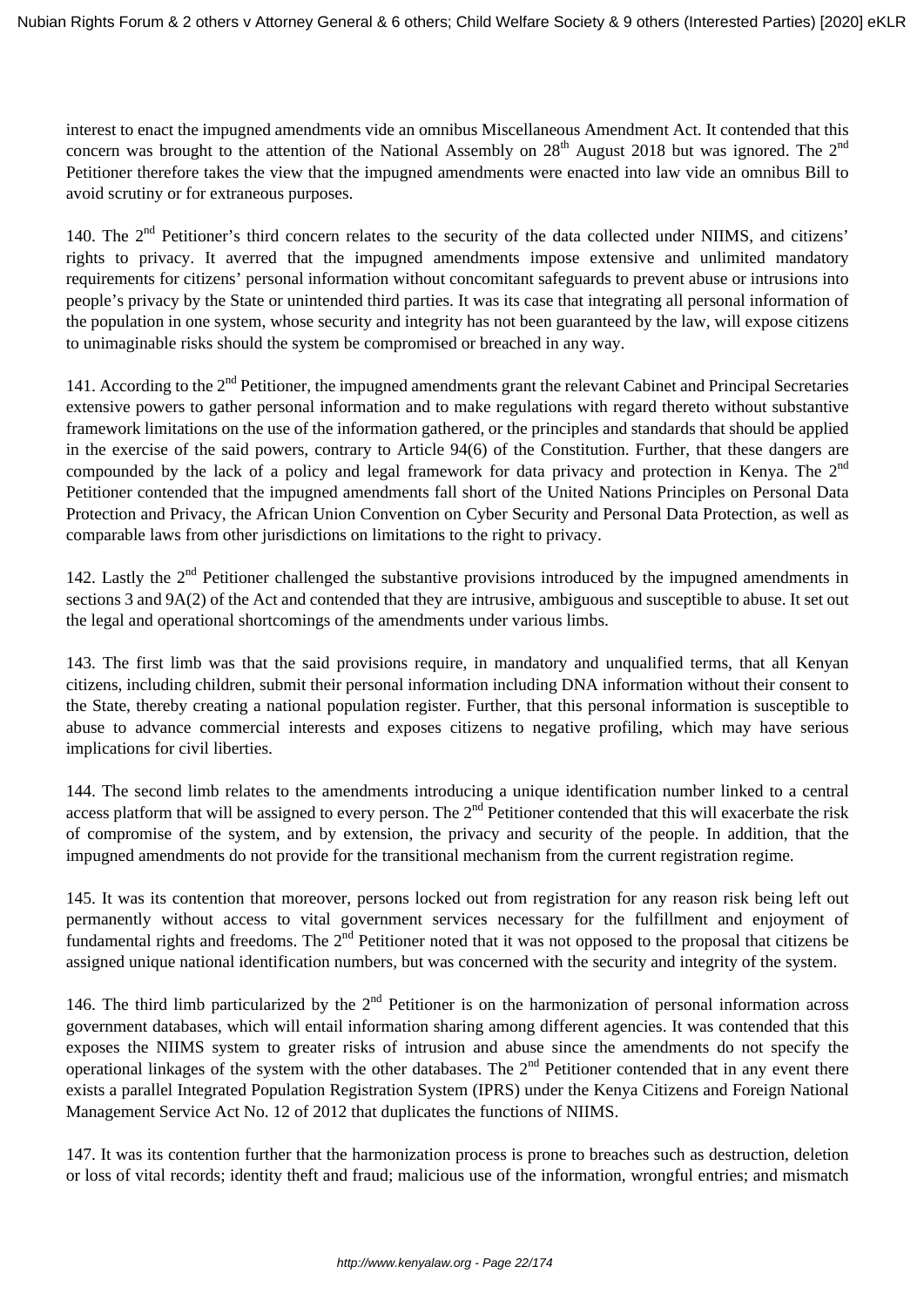of information and hacks through cybercrimes, as it is currently not clear which institution or person will be accountable for the registration process.

148. Fourthly, the  $2<sup>nd</sup>$  Petitioner impugned the provisions on verification and authentication of information relating to identification of persons. It contended that NIIMS is only capable of verifying and authenticating documents issued by it, and the impugned amendments do not therefore provide for mechanisms for inter-agency or intergovernmental cooperation necessary to support the function of verification and authentication. Its view was that the power of authentication of personal information is left to one system, without checks and counter-checks, thereby negating the principle of accountability.

149. The fifth challenge to the impugned amendments related to the question of access to the data. The  $2<sup>nd</sup>$ Petitioner contended that the provisions on collation of information does not specify any limitations on the circumstances and/or persons to whom personal information may be shared, making it possible to share citizens' personal information with third parties, including foreign States.

150. In its sixth limb, the  $2<sup>nd</sup>$  Petitioner contends that section 9A (2)(h) of the Act does not contemplate or prescribe any consequences or penalty in law for unauthorized or accidental access, damage, loss or other risks presented by the proposed system. It was its case further that it also fails to guarantee protection of personal information from unscrupulous and corrupt officers, nor does it set immutable standards that the system must comply with in order to protect personal data.

151. The 2nd Petitioner contends, lastly, that section 9A (2)(i) affords *'any person'* the right to apply for rectification of 'any errors' in the register instead of restricting it to the owner of the information only. It contends that the State cannot, on its own initiative, determine what is or is not accurate, complete or up to date and not misleading information. The  $2<sup>nd</sup>$  Petitioner contended that the State should accordingly specify the applicable standards and principles of amendment of information, for example by defining the scope and nature of personal information required under the Act. Its view was that this would make it possible to anticipate with reasonable certainty whether an amendment is necessary and what 'complete', 'up to date' and/or 'not misleading' information is.

152. The  $2<sup>nd</sup>$  Petitioner therefore seeks the following orders:

*a) A declaration that the amendments to the Registration of Persons Act, Cap 107 Laws of Kenya, vide the Statute Law Miscellaneous (Amendment) Act No. 18 of 2018 are unconstitutional null and void.*

*b) A declaration that the amendments to the Registration of Persons Act, Cap 107 Laws of Kenya, by the Statute Law Miscellaneous (Amendment) Act No. 18 of 2018 were enacted unprocedurally and without public participation contrary to Articles 10(2)(a) and 118(1)(b) of the Constitution.* 

*c) A declaration that the amendments to the Registration of Persons Act, Cap 107 Laws of Kenya, by the Statute Law Miscellaneous (Amendment) Act No. 18 of 2018 are inconsistent with the Bill of Rights and are unconstitutional null and void.*

*d) A declaration that the amendments made to the Registration of Persons Act, Cap 107 Laws of Kenya, by the Statute Law Miscellaneous (Amendment) Act No. 18 of 2018 are otherwise unreasonable and unjustifiable in an open and democratic society based on human dignity, equality and freedom, contrary to Article 24(1) of the Constitution.* 

*e) An order prohibiting the Respondents, by themselves, their employees, agents and or servants from installing and operationalizing the National Integrated Information Management System in any manner howsoever until*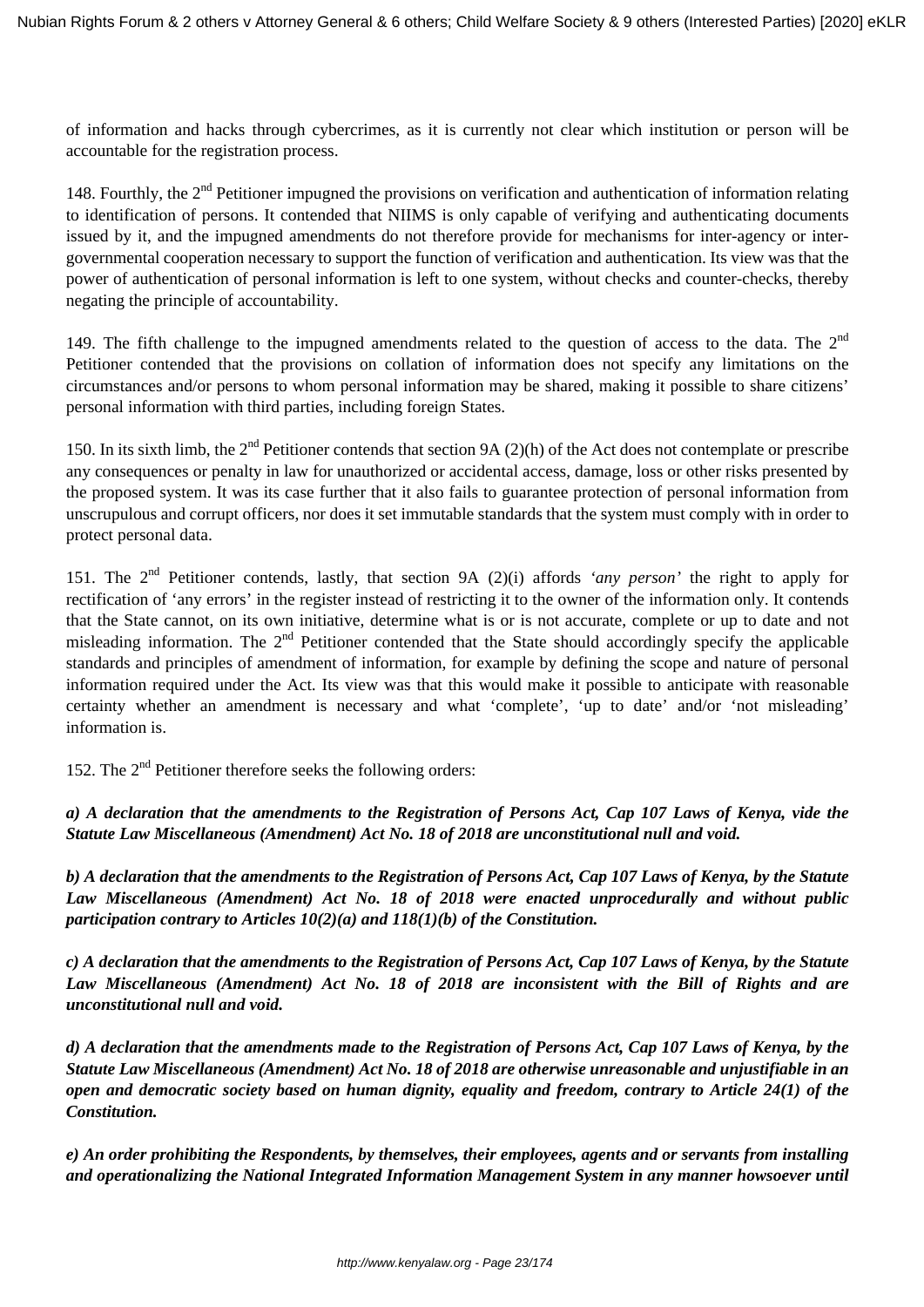#### *policy, legal and institutional frameworks compliant with the Constitution are put in place.*

## *f) Any other orders and/or reliefs as the court may deem fit.*

## *g) Costs of the petition.*

## *The 2nd Petitioner's Evidence*

153. In his supporting and further affidavits Mr. George Kegoro reiterated the contents in the Petition with respect to the enactment and effect of the Statute Law (Miscellaneous Amendment) Act No. 18 of 2018. He averred that unless the orders sought in the  $2<sup>nd</sup>$  Petitioner's Petition are granted, the substantive objects of the said amendments shall seriously dilute fundamental rights and freedoms protected under the Bill of Rights, or subject them to serious threats of violation by the State and or unintended third parties. He listed five reasons why the amendments to the Act and the establishment of NIIMS violated or pose a threat of violation of fundamental rights and freedoms.

154. The first reason pertains to the threat of violation of the right to privacy and associated rights. Mr. Kegoro averred that any interference with the Bill of Rights amounts to a collateral attack on the dignity and potential of the people. It was his averment that in the digital age, personal information is vital data. Consequently, integrating all personal information of the population of Kenya in one system whose security and integrity has not been guaranteed by the force of law will expose citizens to unimaginable risks should the system be compromised or breached in any way. The result of such breach would, in his view, be to disrupt or curtail, in material respects, the enjoyment of almost all fundamental rights and freedoms under the Bill of Rights.

155. According to Mr. Kegoro, the impugned amendments of the Act impose excessive and unnecessarily extensive mandatory requirements for citizens' personal information without providing for concomitant safeguards to prevent abuse or intrusions by the state or unintended third parties. The effect of the amendments would be to breach Article 31(c) of the Constitution that guarantees every person the right to privacy, which includes the right not to have information relating to their family or private affairs unnecessarily required or revealed.

156. Mr. Kegoro averred that in view of the stated functions set out in sections 3 and 9A (2)(c) and (d), the impugned amendments are bound to impact every aspect of people's lives including access to the right to education and health as well as related services, the protection of property, freedom of movement, right to receive public services, right to presumption of innocence, freedom from self-incrimination, right to privacy and security of the person, human dignity. In his view, since the impugned amendments do not specify how sensitive personal information will be collected, verified, stored, secured, accessed and utilized, there is real threat that the system is susceptible to breach, which would occasion irreparable harm and damage to the people and the country at large. He attributed this danger to the fact that Kenya does not have legislation or policy on data protection.

157. Mr. Kegoro further averred that in his view, the impugned amendments are almost certainly *ultra vires* the standards of limitation of fundamental rights set out in Article 24(1) of the Constitution. He averred that as a matter of fact, the amendments ostensibly repeal Article 31(c) of the Constitution.

158. The second reason advanced by Mr. Kegoro is that the amendments have elementary law defects, ambiguity and susceptibility. He cited in this regard sections 3 and 9A (2) of the impugned Act which he termed particularly intrusive, ambiguous and susceptible to abuse. He then proceeded to point out the shortcomings of each of the subsections of section 9A (2) of the impugned Act.

159. With regard to section 9A (2)(a) which creates NIIMS, he averred that the provision requires, in mandatory and unqualified terms, that all Kenyan citizens, including children, submit their personal information to the State. He contended that the section does not define what constitutes 'personal information', or the applicable standards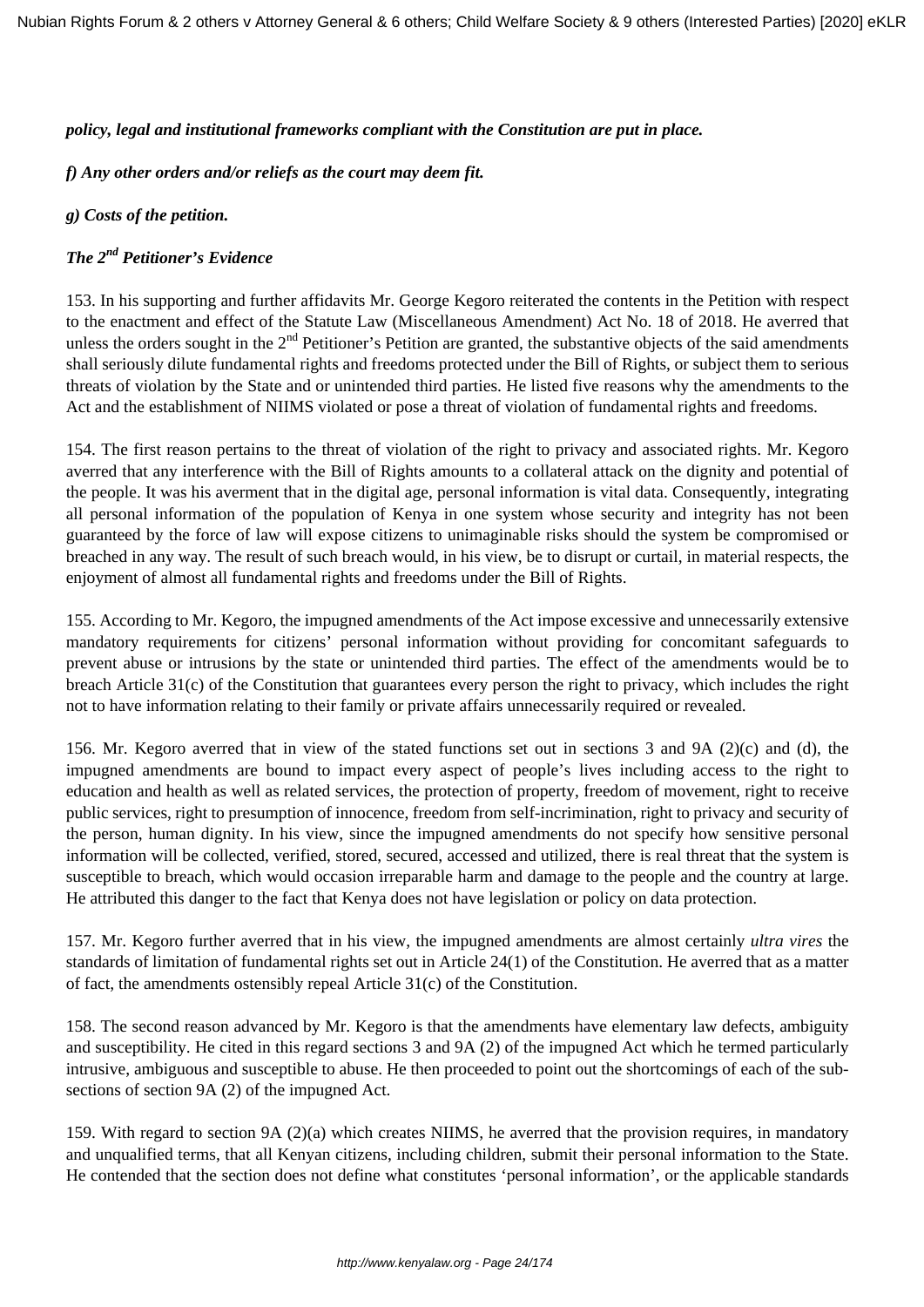and principles to be observed in gathering the said information including where, when and how the said information may be gathered and by whom. He further contended that in essence, the provision permits the State to require all manner of private information, including DNA, from citizens without their consent.

160. Mr. Kegoro averred, on the basis of advice from various experts and his own knowledge obtained from various research papers on the subject, that DNA information can be used for a variety of purposes which makes it susceptible to abuse and exposes citizens to negative profiling. It was his view that such negative profiling would have serious implications for civil liberties and could allow the State or unintended third parties to compile files containing highly personal data such as a person's racial origins, medical history or psychological profile. He averred that such information can be abused by the State to suppress civil liberties or by business enterprises to advance commercial interests without the subject persons' consent.

161. It was his further averment that the impugned amendments also purport to confer functions ordinarily performed by a legal person, usually a legal officer or corporation, on a system. In his view, this essentially renders the system supreme and unquestionable and thereby yields control of sensitive personal information to the inventor or author of the system.

162. With respect to section 9A (2)(b) which provides for the assignment of a unique national identification number to every registered person, Mr. Kegoro averred that the  $2<sup>nd</sup>$  Petitioner was not, in principle, opposed to the assignment of such a number to citizens. He averred, however, that unless the concerns regarding the security and integrity of the system were addressed, a unique identification number as a central access platform will exacerbate the risk of compromise of the system and, by extension, the privacy and security of the people.

163. It was his averment further that persons locked out from registration for any reason risked being left out permanently without access to vital government services necessary for the fulfilment and enjoyment of fundamental rights. This, in his view, would be inconsistent with Articles 12(2) and 24 of the Constitution. He also contended that the impugned Act does not provide for transitional mechanisms from the current registration regime. There was no indication, for instance, as to when the unique identification number will be issued in the current roll out phase. In his view, this lacuna exposes citizens to unfair inconveniences that may be occasioned by whimsical administrative orders or directives for the implementation of the system.

164. The  $2^{nd}$  Petitioner also challenged the provisions of section 9A (2)(c) of the impugned Act. This provision requires the harmonisation, incorporation and collation into the register of all information from other databases in government agencies relating to registration of persons. Mr. Kegoro averred that such harmonisation entails information sharing amongst different agencies, which exposes the system to greater risks of intrusion and abuse. He averred that the amendments do not specify the interoperability modalities of the system. This was so, in his view, particularly in light of the fact that there currently exists a parallel Integrated Population Registration System (IPRS) under the Kenya Citizens and Foreign National Management Service Act No. 12 of 2012 which essentially duplicates the functions of NIIMS. According to Mr. Kegoro, the harmonisation process is prone to breaches as it is currently not clear which institution or person under the impugned Act and the Kenya Citizens and Foreign National Management Service Act will be accountable for the registration process.

165. Mr. Kegoro averred that the breaches in the harmonisation process could include destruction, deletion or loss of vital records, identity theft and fraud, malicious use of the information, wrongful entries, mismatch of information and hacks through cybercrimes. In his view, there would be no prejudice occasioned to any party if all these duplications and mismatches are harmonised in law before the system is operationalised.

166. The  $2<sup>nd</sup>$  Petitioner further impugns the provisions of section 9A (2)(f) which relates to the verification and authentication of information relating to the registration and identification of persons. Mr. Kegoro averred that NIIMS is only capable of verifying and authenticating documents issued by itself. He contended that the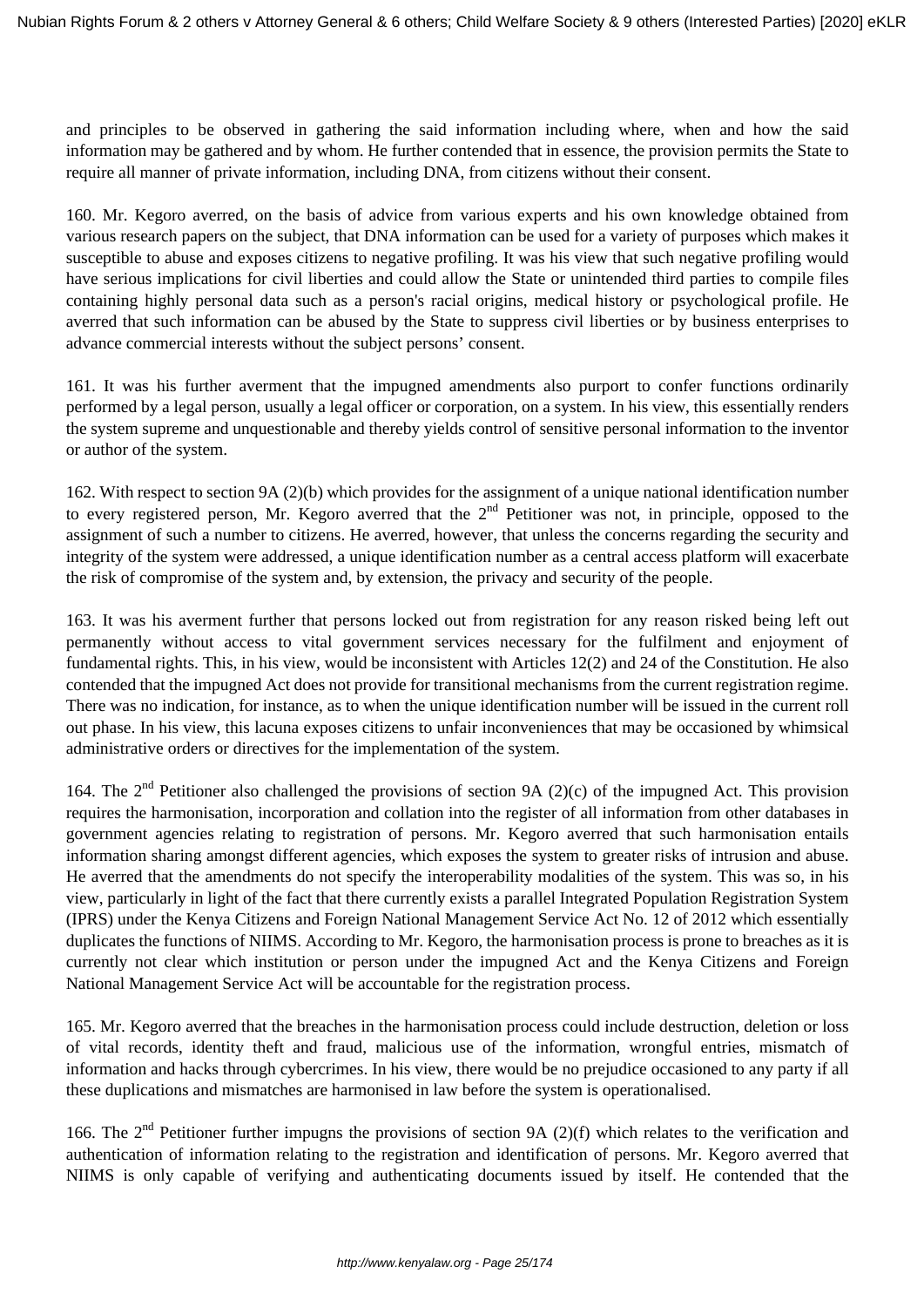amendment does not therefore provide for mechanisms for inter-agency or inter-governmental cooperation necessary to support the function of verification and authentication. It was his deposition that this failure negates the principle of accountability as it vests the power of authentication of personal information on one system without checks and counter-checks.

167. With regard to the provisions of section 9A (2)(g) which provides for the collation of information obtained under the Act and its reproduction, as required, from time to time, Mr. Kegoro averred that the provision lacks in specificity. He contended that the authority to 'collate' and 'reproduce' essentially presupposes discretion to manipulate personal information to suit varying circumstances at the State's convenience. He averred that the provision does not specify any limitations on the circumstances or the persons to whom personal information may be shared. In his view, this makes it possible to share, without notice, citizen's personal information with third parties, including foreign States and private business enterprises that would otherwise not be entitled to access such information.

168. The  $2<sup>nd</sup>$  Petitioner also impugns the provisions of section 9A(2)(h) of the Act. This section provides that NIIMS shall ensure the preservation, protection and security of any information or data collected, obtained, maintained or stored in the register. Its grievance with respect to this provision is that it does not contemplate or prescribe any consequences or penalty in law for unauthorized or accidental access, damage, loss or other risks presented by the proposed system. It was Mr. Kegoro's averment that weighed against the nature and importance of the right to privacy, the provision is inadequate to guarantee the protection of personal information from unscrupulous and corrupt officers given the accountability loopholes identified in the system. The  $2<sup>nd</sup>$  Petitioner's position is that this risk is further compounded by the lack of clear minimum or immutable standards that the system must comply with in order to ensure the preservation and protection of personal information, instead leaving such standards to the whims of the State.

169. The  $2<sup>nd</sup>$  Petitioner also challenges the provisions of section  $9A(2)(i)$  of the impugned Act which provides for the correction of errors in the register by a person or by the system on its own initiative to ensure that the information is accurate, complete, up to date and not misleading. The basis for the challenge of this provision is that it has been poorly drafted. This is because it affords to 'any person' the right to apply for rectification of 'any errors' in the register. Mr. Kegoro averred that this right should be restricted to the owner of the said information.

170. With regard to the provision for the State to rectify *errors 'of its own motion'*, Mr. Kegoro averred that as a secondary recipient of information, the State cannot, of its own initiative, determine what is or is not accurate, complete, up to date and not misleading information. It was his averment that the right of the State to amend any personal information should be exercised only with the consent and after consultation with the primary owner of the said information.

171. Mr. Kegoro averred further that the provision should also specify the applicable standards and principles for amendment of information. He gave as an illustration standards defining the scope and nature of personal information required under the Act in order to make it possible to anticipate with reasonable certainty whether an amendment is necessary.

172. The third reason advanced by the  $2<sup>nd</sup>$  Petitioner for challenging the impugned Act relates to the process of its enactment. Mr. Kegoro averred that the impugned Act was enacted in a manner that denied the public the right to participate, a violation of Article 10(2)(a) of the Constitution. He stated that under Article 10(2) (a) and 118 (1) (b) of the Constitution as read together with Standing Order No. 127(3) of the National Assembly –  $4<sup>th</sup>$  Edition, the National Assembly is enjoined in mandatory terms to facilitate public participation and involvement in the legislative and other business of Parliament and its committees. It is also enjoined to take into account the views and recommendations of the public made pursuant to such public participation.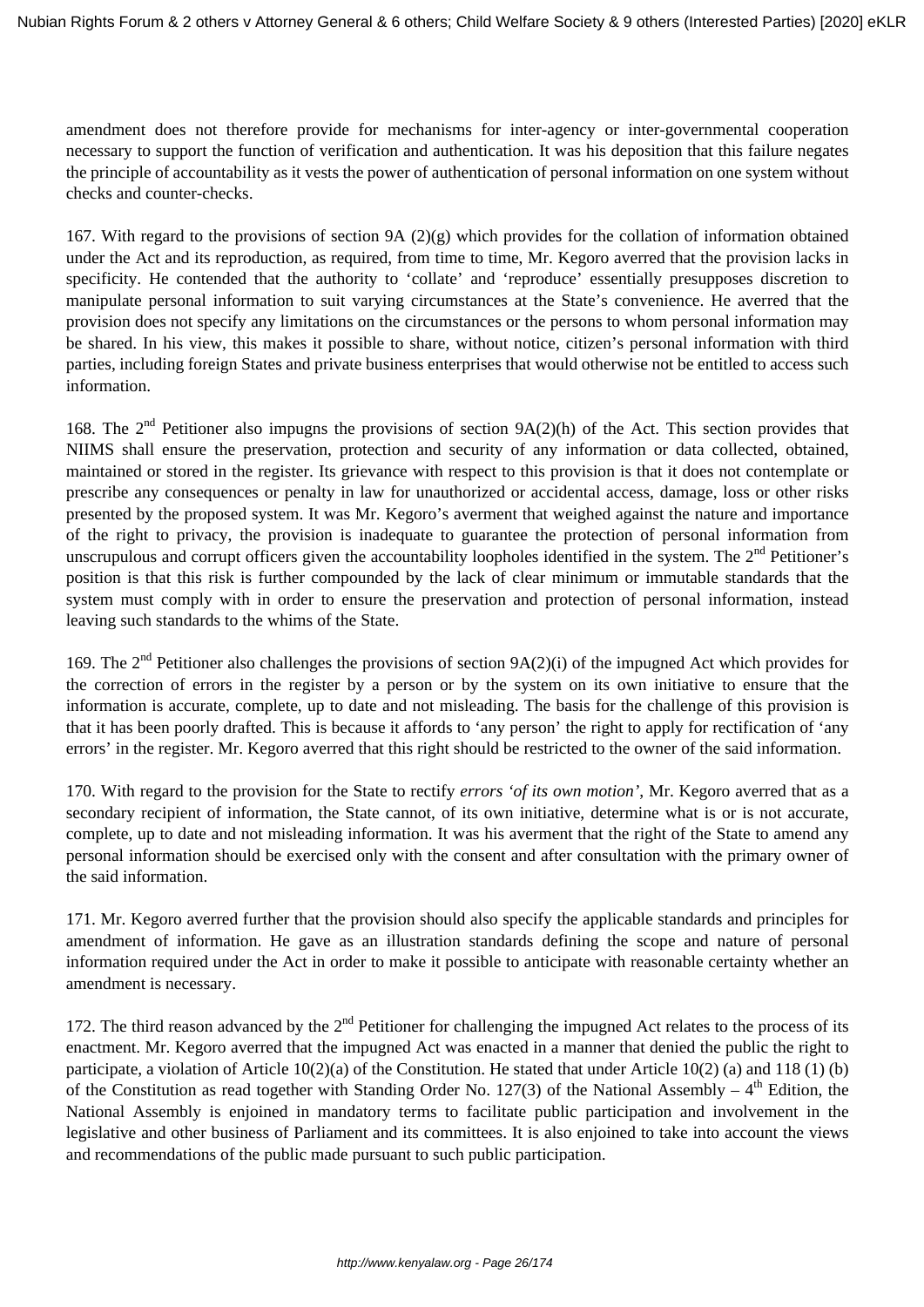173. It was his averment that to the best of his knowledge and the publicly available information, neither the public nor the  $2<sup>nd</sup>$  Petitioner was given a reasonable or meaningful opportunity to comment on or contribute to the impugned amendments at any stage of the legislative process prior to their passage by the National Assembly. He deposed that given the nature, scope and effect of the impugned amendments, there is a real threat that as drafted, they will have far reaching, unintended and undesirable consequences on the enjoyment of all fundamental rights and freedoms under the Bill of Rights.

174. He averred that in the circumstances, it was imperative that concerns of members of the public arising from the amendments should be taken into account before the impugned amendments are operationalised. He noted in particular that the impugned amendments significantly alter the process and substantive right of identification and registration of persons from birth to death, including the right to acquire vital documents like birth registration certificates, student registration for enrolment and issuance of examination certificates, national identity cards, refugee cards, work permits, passports, driving licenses and death certificates. In his view, permitting the amendments to stand without public participation or contribution shall render the provisions of the Constitution and the Parliamentary Standing Orders that require public participation academic.

175. Mr. Kegoro deposed that from his position as the 2<sup>nd</sup> Petitioner's Executive Director in which he interacts with many members of the public from diverse backgrounds, he is aware that there exist grave concerns regarding the impugned amendments which would have been substantially addressed through the relevant committees of the National Assembly had the public been accorded the opportunity prescribed by law.

176. The  $2<sup>nd</sup>$  Petitioner's second concern relating to the process of enactment of the impugned Act relates to the propriety of the procedure adopted. Mr. Kegoro averred that it is a universally settled precept that substantive amendments with far reaching consequences such as the impugned amendments should be effected through a substantive Act and not through a miscellaneous amendment in an omnibus Act. It was his averment that this position has been expressed by the courts and even by members of the National Assembly during debates in the house on similar Bills, including in the debates recorded in the Hansard of 20<sup>th</sup> November 2018 on the impugned Act. He contended that given the substantive and controversial nature of the impugned amendments, it was inappropriate and contrary to public interest that the amendments were enacted into law through an omnibus Statute Law (Miscellaneous Amendments) Act.

177. Mr. Kegoro averred that the concern with respect to the manner of amendment was brought to the attention of the National Assembly on 28<sup>th</sup> August 2018 through a point of order raised by Hon. Otiende Amollo but was ignored. He sets out in his affidavit the portions of the Hansard in which the Hon. Member's concerns were captured.

178. He asserted that using an omnibus Bill for a substantive subject such as is covered by the impugned Act is tragic given that there have been ongoing legislative efforts since 2012 aimed at achieving the same objectives as the impugned amendments, but through substantive Acts of Parliament. He cited the National Registration Identification Bill 2012 and the Registration and Identification of Persons Bill, 2014 (Senate Bill No. 39) which concerned the same issue as the impugned amendments. It was his averment that all these efforts have been shortcircuited by an omnibus Miscellaneous Amendment Act. He observed that the two Bills contained safeguards relative to the impugned amendments in the impugned Act. He specifically pointed to the Kenya Citizens and Foreign National Management Service Act No. 12 of 2012 as containing similar functionalities as the impugned amendments but with better in-built safeguards. In his opinion, the impugned amendments were passed through an omnibus Bill in order to avoid strict scrutiny that they would otherwise undergo in stand-alone substantive Acts of Parliament.

179. The final ground of challenge to the Act set out in the affidavit of Mr. Kegoro is that the Act is ambiguous and lacks specificity, which he terms a violation of Article 94 of the Constitution as well as international law standards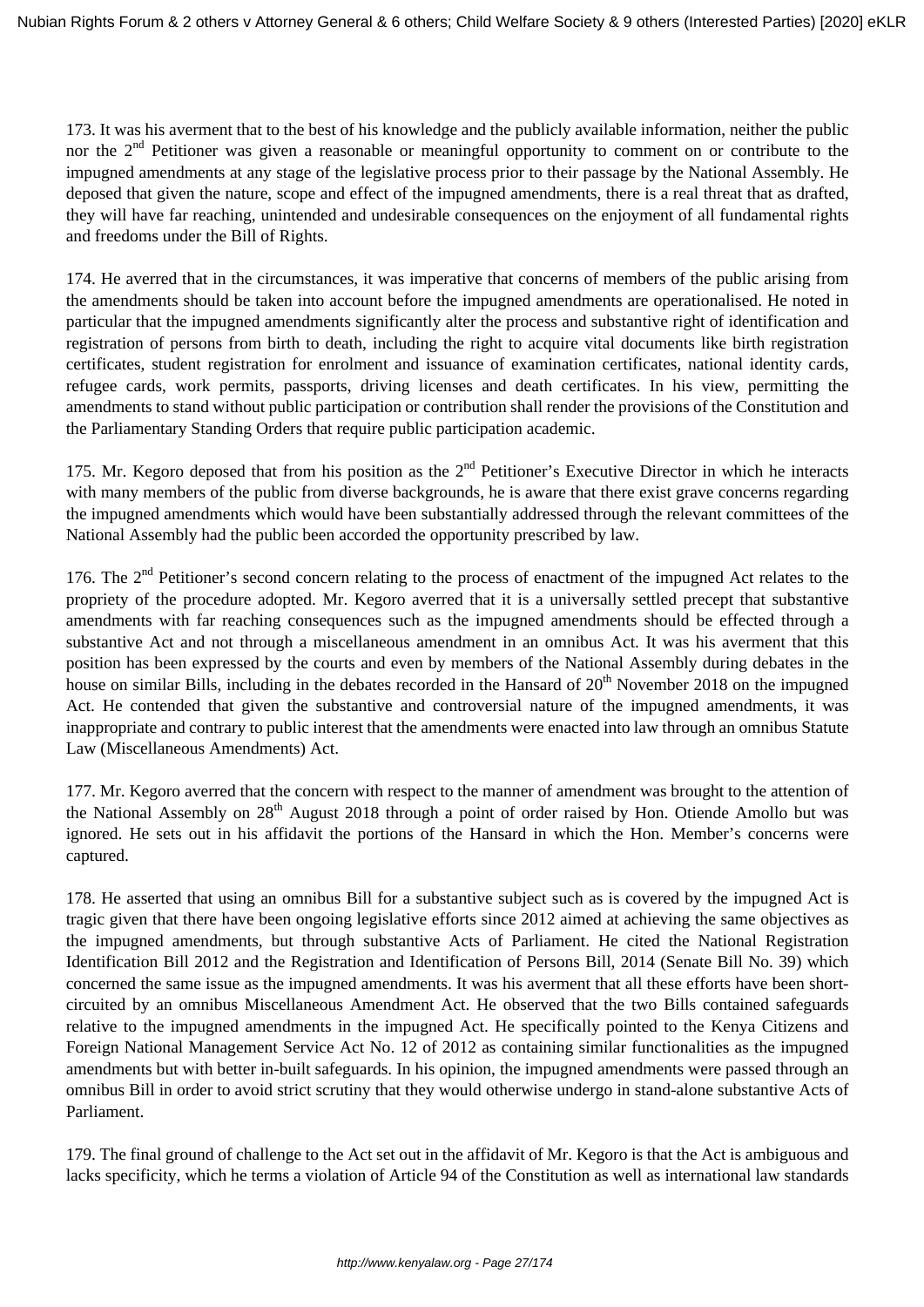and practice. According to Mr. Kegoro, Article 94 (6) of the Constitution decrees that every Act of Parliament that confers on any State organ, State officer or person the authority to make provisions having the force of law in Kenya shall expressly specify the purpose and objectives for which that authority is conferred, the limits of the authority, the nature and scope of the law that may be made, and the principles and standards applicable to the law made under the authority.

180. He averred that the impugned amendments in this case are mired in generalities and ambiguities; that they essentially grant the relevant Cabinet and Principal Secretaries extensive powers to gather personal information and to make regulations with regard thereto without substantive framework limitations as to what information gathered may be used for or the principles and standards that should be applied in the exercise of the said powers.

181. Further, that the amendments introduce a weaker yet similar system as was established under the Kenya Citizens and Foreign National's Management Service Act No. 12 of 2012. He averred that as both laws are in operation on the same issue, without transitional provisions or interoperability modalities, there is currently confusion and ambiguity that may be exploited at the expense of the people. The net effect of this confusion is that the personal information of citizens is exposed to serious risk of abuse without accountability.

182. Mr. Kegoro averred that the danger to personal data that he expounds upon above is compounded by the lack of a policy and legal framework for privacy and data protection in Kenya, which implies that the State will have a *carte blanche* as to what and how to utilize personal information for. According to Mr. Kegoro, the impugned amendments are susceptible to abuse and fall far short of the UN Principles on Personal Data Protection and Privacy, the African Union Convention on Cyber Security and Personal Data Protection as well as comparable laws from other jurisdictions on limitations to the right to privacy.

183. He averred that if indeed the only purpose of the impugned amendments is to harmonise registration and identification of persons for efficient service delivery by the State, the flaws in the legislation render them unreasonable relative to their intended purpose.

184. It was Mr. Kegoro's contention that given the nature and scope of the rights in question, operationalising the impugned amendments will effectively amount to a repeal of substantive fundamental rights protected under the Bill of Rights, thereby exposing citizens to whimsical and unreasonable intrusions into their privacy by the State without their consent.

185. The  $2<sup>nd</sup>$  Petitioner takes the position that the impugned law is unconstitutional for failure to involve the Senate in its enactment. Mr. Kegoro deposed to this effect in his Further and Supplementary Affidavit sworn on  $12<sup>th</sup>$  April 2019. He placed reliance on Article 96 as read with Article 110 of the Constitution which he stated provides that any law that affects the functions and powers of county governments set out in the Fourth Schedule ought to be approved and passed by the Senate. He averred that in light of the admission by the Respondents that NIIMS will be used for statistics and planning, which is clearly a shared role between the national and county governments, the impugned law was accordingly unconstitutional as it was not approved by the Senate.

186. Mr. Kegoro further averred that the impugned amendments seek to register children as well as adults. This was clearly contrary to the Act which, at section 2, limited the application of the Act to citizens of Kenya who have attained the age of eighteen years or are of the apparent age of eighteen years or over. He contended that as the restriction in this section had not been amended by the impugned Act, its application to children, refugees and all other non-citizens or persons whose citizenship is undetermined, including stateless persons and persons at risk of statelessness, is illegal or *ultra vires*. He observed that the Director of the National Registration Bureau had, in his replying affidavit sworn on  $21<sup>st</sup>$  February 2019 clearly stated that the national registration authority has a mandate to collect and keep a register of Kenyan citizens above the age of 18 only.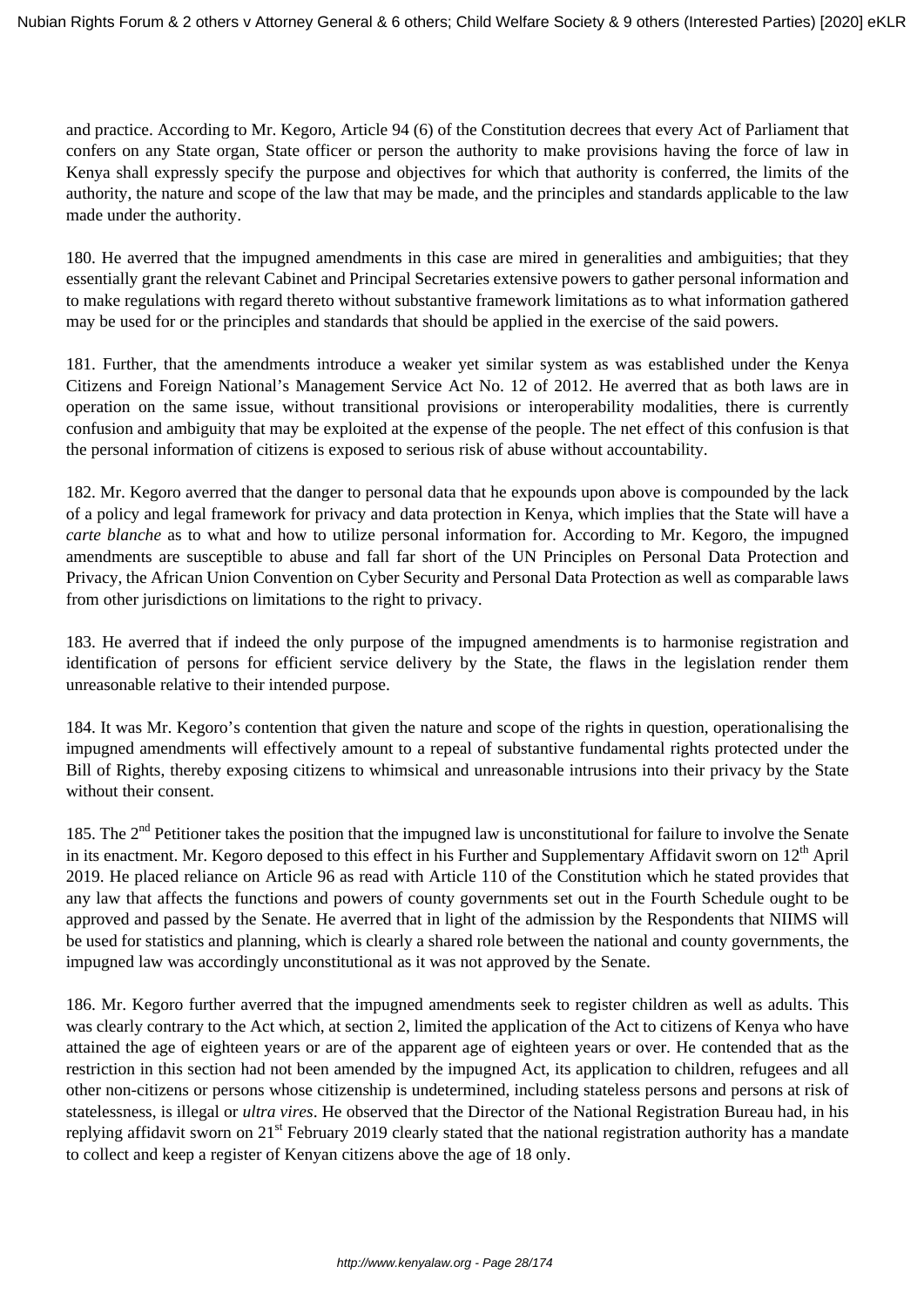187. In any event, according to Mr. Kegoro, the form currently being used by the Respondents to collect data has no basis in law as it has clearly been developed without the legislative oversight required under the Interpretations and General Provisions Act Cap 2 of Laws of Kenya.

188. Responding to the claim by Ms. Janet Mucheru in her affidavit sworn on  $26<sup>th</sup>$  February 2019 on behalf of the  $2<sup>nd</sup>$  and  $3<sup>rd</sup>$  Respondents that NIIMs seeks to protect children from trafficking, Mr. Kegoro suggested that this was not likely to be the outcome. He averred that in the course of its work with stateless communities like the Shona who are predominantly children of descendants from Zimbabwe, the  $2<sup>nd</sup>$  Petitioner had established that Shona children, despite being registered within six months from birth as required by the Registration of Births and Deaths Act, are not issued with birth certificates.

189. Mr. Kegoro noted that according to organisations like United Nations Children Emergency Fund (UNICEF) and the International Labor Organization (ILO), undocumented children, children of migrants and stateless children are generally marginalised and at a very high risk of statelessness. It was his view that as structured under the Act, NIIMS applies strictly to adults and cannot offer protection from trafficking to undocumented and stateless children as averred by Ms. Mucheru.

190. In his view, the impugned amendments have not addressed the underlying structural issues facing stateless and other undocumented persons. It would therefore merely entrench and exacerbate the problems that these groups face in the digital sphere. He contended that the fact that the NIIMS system is entrenched in a law that does not apply to stateless persons, refugees and aliens is a clear indication that the impugned amendments had the intent to continue marginalising stateless persons rather than recognizing and granting them valid legal identity.

191. Mr. Kegoro averred that any legal regime for identification of persons in the digital age should, according to the World Bank, comply with the **Principles on Identification For Sustainable Development: Toward the Digital Age**. Such principles include ensuring universal coverage for individuals from birth to death, free from discrimination; removing barriers to access and usage and disparities in the availability of information and technology; and establishing a robust, unique, secure, and accurate identity.

192. It was his averment that the impugned amendments have placed emphasis on data collection and retrieval with limited or no regulation of critical facets of data protection relating to data minimization, collection, purpose limitation, and retention limitation that are the backbone of an effective data and privacy protection legislation. A worse failing of the amendments, in his view, was that not a single standard had been prescribed by the impugned amendments and none acknowledged for the purpose. It was his averment that this lacuna falls far short of the guaranteed standard of the right to privacy and comparative standards in data privacy and registration laws in jurisdictions that have proposed similar laws for collection of personal information.

193. Mr. Kegoro averred that the impugned amendments, held against the standards set out in UNESCO's International Declaration on Human Genetic Data, the AU Convention on Cyber Security and Personal Data Protection (Chapter II thereof), the European Union's General Data Protection Regulations (GDPR) and comparable national legislation from other jurisdictions, had been purposefully designed to collect personal information without safeguards for protections and mitigation of attendant risks. He reiterated the general motif of the  $2<sup>nd</sup>$  Petitioner's grievance against the impugned legislation that it makes wide and ambiguous provisions for collection of personal data but does not provide substantive law for the protection of data retrieval, processing, storage, use and disclosure.

194. Mr. Kegoro gave several illustrations with respect to the lacuna in the law. He noted, first, that by their generality, the amendments compel data collection from everyone without regard to the unique differences inherent in a modern society; and that the impugned law does not anticipate the special circumstances that may call for special regulations in the collection of data from, adults, children, persons with disability or convicted criminals,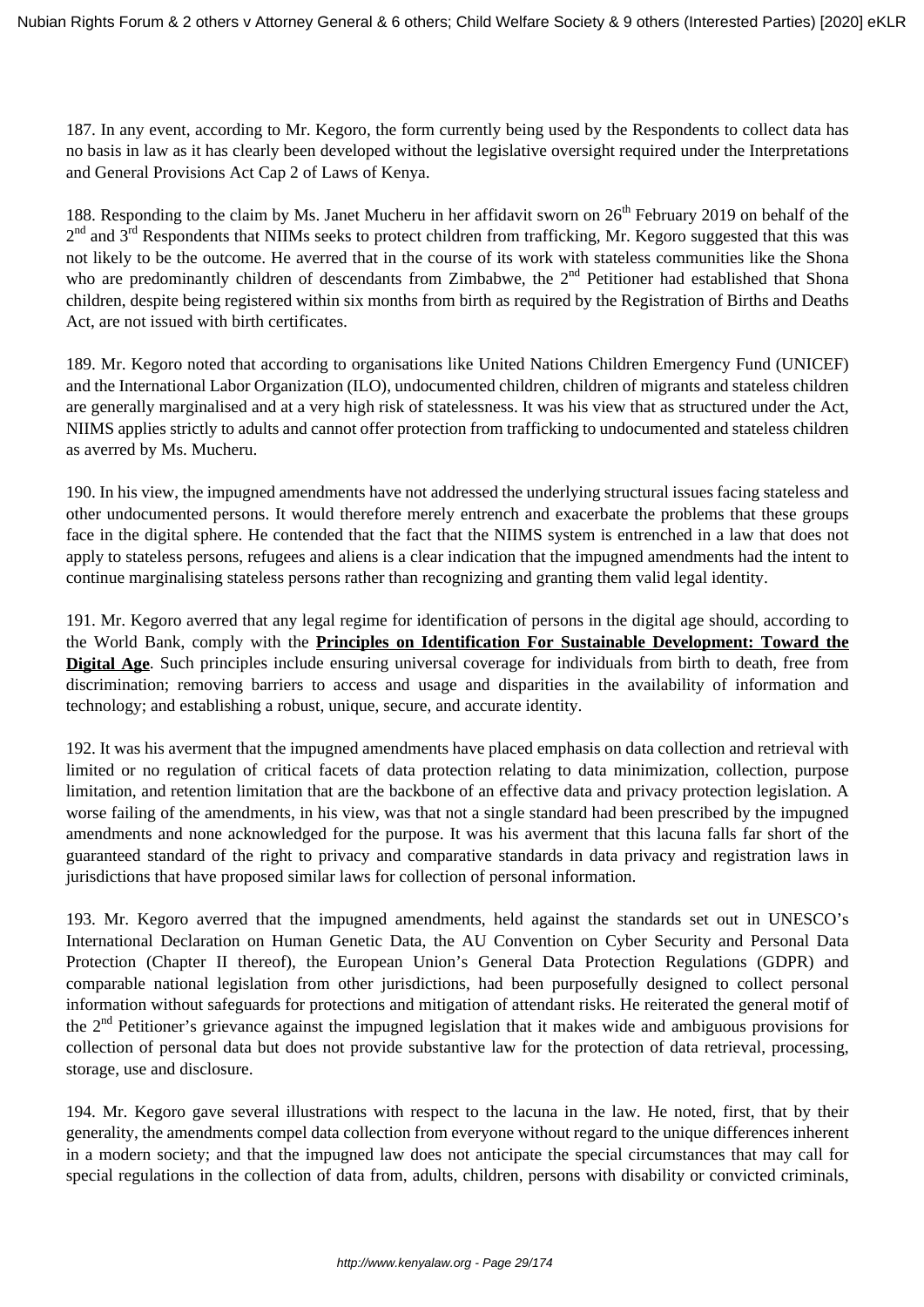among others. It was his averment that no effort had been made, with regard to children, to defer to their special interests and vulnerabilities as minors. He contrasted this with the European Union's GPDR which recognizes children's vulnerability and the additional support measures necessary to keep them safe in the digital age and accordingly makes specific provisions intended to offer them additional protection in the evolving data age.

195. The second failing identified in the impugned law by the  $2<sup>nd</sup>$  Petitioner was what was perceived as the opaqueness that surrounds the actual software that has been deployed for NIIMS. Mr. Kegoro averred that the nature, capabilities, ownership details and other critical features of the system were known only to the State, with no information with regard thereto known by the public. He discounted the 5<sup>th</sup> Respondent's assertions that it designed and developed NIIMS with the combined effort of an inter-ministerial taskforce specifically formed for this purpose as a bare statement. In his view, there is no way of verifying that NIIMS meets minimum integrity, transparency and accountability standards as would guarantee privacy of personal information stored therein from unintended third parties or from abuse from within.

196. According to Mr. Kegoro, measured against the ideal legislative framework for a secure, transparent and verifiable system, the NIIMS system fell short, as it was impossible for example, to answer questions such as where the personal data gathered is being stored, for how long the data will be held, whether there are automatic notification mechanisms whenever data stored and processed in the system is accessed, and to whom the State can disclose the data. In contrast with the opacity in NIIMS, Mr. Kegoro cited the GDPR which he averred dedicates considerable provisions to guidelines for the implementation of appropriate technical and organizational measures to ensure a level of security appropriate to the risk. In his view, judging from the State's admissions, the system appeared to have been developed well before the enactment of the impugned laws, which gave credence to the fear that the system was arbitrarily developed and its security and integrity safeguards, if any, fall far short of international standards for similar systems.

197. The third weakness identified by the 2<sup>nd</sup> Petitioner related to the collection of DNA under the NIIMS system. Mr. Kegoro averred that in light of the capabilities of DNA highlighted in the affidavit of Mr. Davies Malombe, its collection without specific, restrictive and mandatory safeguards on how it may be used threatens every aspect of the citizen's privacy. He reiterated the apprehension expressed on behalf of the  $2<sup>nd</sup>$  Petitioner by Ms. Munyua and Mr. Malombe that through the unhindered access to people's DNA, the State will be able to profile and share individuals' religious, political, cultural, health, criminal and other pre-dispositions without their consent.

198. In his response to the grounds of opposition filed by the  $6<sup>th</sup>$  Respondent, Mr. Kegoro denied that there had been inordinate delay in filing the Petitions. He noted that the impugned Act was assented to on 31<sup>st</sup> December 2018, and commenced operations on  $18<sup>th</sup>$  January 2019, while the Petition was filed barely 30 days from the said date. In any event, according to Mr. Kegoro, jurisprudence in this country since the advent of the 2010 Constitution had established that the doctrine of laches did not apply in cases for the enforcement of the Bill for Rights.

199. With respect to the  $6<sup>th</sup>$  Respondent's claim that there had been public participation in the enactment of the impugned amendments, Mr. Kegoro averred that such claims consisted of bare allegations and fell far short of the standard of proof of public participation, the burden in respect of which fell on the Respondent. The said burden has not been discharged, and there was no evidence that Parliament took any measures to facilitate meaningful participation or to involve the public in the law-making process beyond the newspaper publication that merely listed the names of the Acts to be amended in the omnibus Bill.

200. Mr. Kegoro made similar averments with respect to the grounds of opposition filed by the 1<sup>st</sup> Respondent. He observed that aside from consisting of bare denials, there was no attempt by the 1<sup>st</sup> Respondent to respond to the substantive issues raised in the Petition. He asserted that in any event, as established by judicial precedent, Parliament and the State bear the burden of proving, to the requisite standard, that public participation in legislative processes had been facilitated.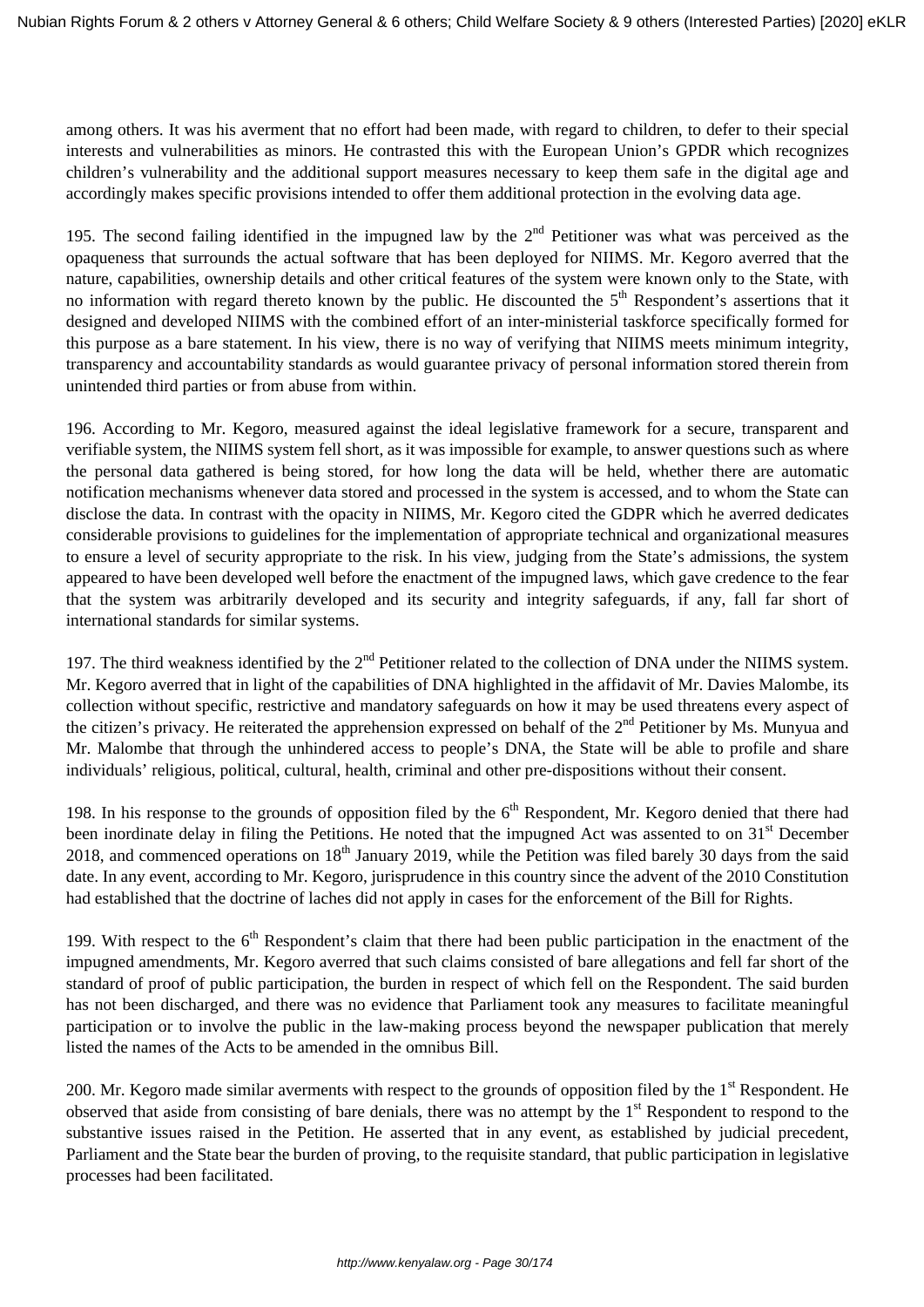201. In his response to the replying affidavit sworn by Dr. Karanja Kibicho on  $26<sup>th</sup>$  February 2019, Mr. Kegoro averred that, as pleaded in the Petition, the 2<sup>nd</sup> Petitioner was not opposed to the establishment of NIIMS. Its opposition was only to the extent that NIIMS had failed to provide sufficient safeguards for fundamental rights and to prevent abuse. Mr. Kegoro averred that the justification for a modern registration system is not disputed. What the 2nd Petitioner was concerned with was that such a system should be alive to the equally advanced and sophisticated threats and capabilities for abuse that, unless checked by force of law, expose the people to serious threats of violation of inalienable fundamental rights and freedoms.

202. In his view, the NIIMS did not have clear, verifiable, accountable and secure checks and counterchecks to safeguard individual rights of privacy and security of the person as the Data Protection Bill 2018 that prescribe these safeguards had not yet been passed into law. He contended that whereas digitisation of certain public service systems may improve service delivery, extra precautionary measures must be taken to guard against increased threats of 'single point of entry type' breaches by internal and external parties to the detriment of the public, and without data protection laws, these threats intensify.

203. Mr. Kegoro reiterated that whereas the purpose of NIIMS may have been well envisioned, its implementation under the prevailing circumstances is a serious threat to the right to privacy, a fact which the affidavits of Alice Munyua from the Mozilla Group and Dr. Fisher from Privacy International had attested to.

204. Mr. Kegoro noted that the **Strengths, Weaknesses, Opportunities and Threats (SWOT) Analysis on Existing Identification and Registration Systems in Kenya** analysis report filed in court by the Respondents recommended the adoption of an effective law that would, among other things, ensure the security of any data collection system in light of the increasing threats of breaches and theft of vital citizen records in the digital age.

205. Mr. Kegoro averred that the fact that, as deposed by Dr. Kibicho, personal information collected under the impugned Act will be in the exclusive custody of the government presents opportunities for abuse. It was his deposition that comparative best practices and standards for data protection recommend, among other things, the creation of an independent data protection authority to oversee the State as the processor and controller of protected information and thereby enhance accountability and protection from abuse. It was his view that NIIMS as established is essentially a self-policing data controller, processor and protection authority.

206. Mr. Kegoro reiterated the argument by the  $2<sup>nd</sup>$  Petitioner that the amendments had not met the constitutional threshold for public participation. He based this contention on three grounds. First, that the call for submission of memoranda in respect of the Statute Law Miscellaneous Amendment Bill No. 12/2018 merely lists the Registration of Persons Act as one of the laws to be affected by the amendments. No further information was published as regards the content or impact of the proposed amendments in order to meaningfully facilitate informed public involvement in the law-making process. His second reason is that in the departmental committee reports, there is no record of any discussions of the substance of the amendments to the Registration of Persons Act, and in his view, in light of the inadequacies of public participation, this was not a coincidence. Finally, he contended that there is no record that the departmental committees received or considered any memorandum from the public in respect of the contentious amendments.

207. It was his averment therefore that there was no evidence that the Respondents complied with Articles 10 and 118(1)(b) of the Constitution. In his view, the purported public awareness efforts undertaken by the Respondents through newspaper articles and interviews were subjective one-sided efforts merely aimed at promoting the adoption of the system rather than facilitating meaningful or informed public involvement in the process.

208. With respect to the information required under NIIMS, Mr. Kegoro averred that the collection of individuals' DNA by force of law and for no specific purpose is intrusive and excessive relative to the purpose for which the NIIMS has been established. His contentions in this regard were in consonance with the averments of Mr. Davis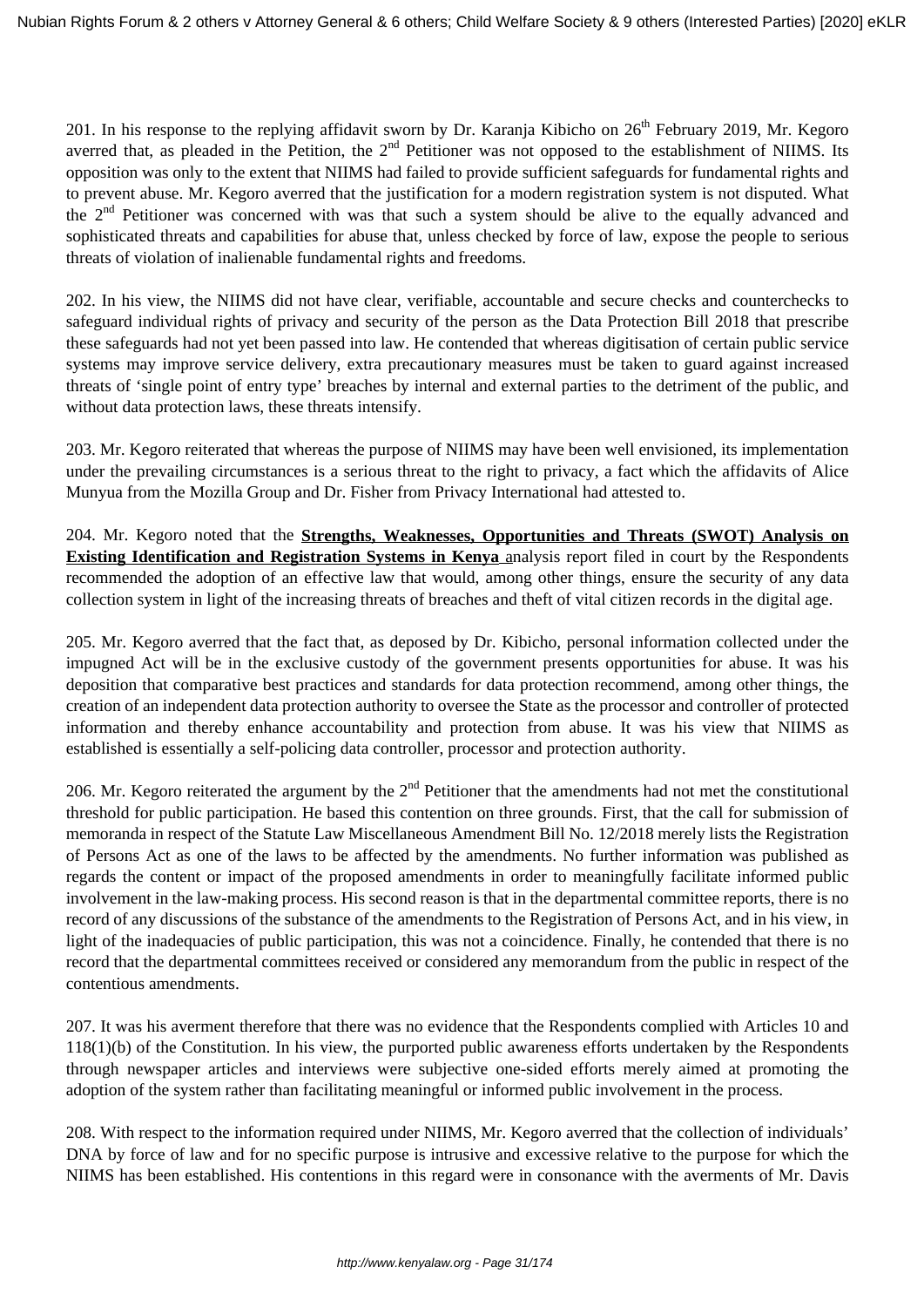Malombe, the Deputy Executive Director of the  $2<sup>nd</sup>$  Petitioner, with regard to the collection of DNA, and the risks that such collection, storage and use of DNA posed to data subjects.

209. Mr. Davis Malombe in turn made detailed averments with respect to the ethics and legality of collection of DNA in his affidavit sworn on 12<sup>th</sup> April 2019. Mr. Malombe noted that as DNA pertains to entire populations, Kenya would be required to be compliant with international conventions and standards with respect to collection of DNA.

210. He expressed the opinion that the inclusion of DNA in the expanded scope of personal information that may be biometrically collected for purposes of registration of persons under the impugned law is excessive and unjustifiable. He averred that collecting DNA under the prevailing circumstances poses serious threats to protection of human dignity and privacy of the people of Kenya and sets out various reasons for taking this position.

211. Mr. Malombe relied on the International Declaration on Human Genetic Data, unanimously adopted by UNESCO in 2003, according to which DNA is essentially information about heritable characteristics of individuals obtained by analysis of nucleic acids or by other scientific analysis. DNA is extracted from a sample of a person's cells contained in, among other things, blood, hair roots and saliva which is analyzed in a laboratory to obtain the required genetic information, which can be stored as a string of numbers on a computer database.

212. He averred that the impugned law sanctions collection of DNA without the consent of the subject, and collection of DNA without consent is regarded as a violation of a person's bodily integrity. He contended that while a number of countries do sometimes collect DNA without consent from a limited number of citizens, this occurs only in circumstances prescribed by law, where such violations are regarded as necessary and proportionate to the need to investigate criminal or terrorist offences. However, in order to do this, extensive legal safeguards and tight restrictions on whose DNA may be collected in this way must be adopted.

213. Mr. Malombe further averred that DNA contains various parts which can be used for different purposes. He noted, by way of illustration, that the International Declaration on Human Genetic Data recognizes various DNA capabilities as including that they can be predictive of genetic predispositions concerning individuals; they may have a significant impact on the family, including offspring, extending over generations, and in some instances on the whole group to which the person concerned belongs; they may contain information the significance of which is not necessarily known at the time of the collection of the biological samples;they may have cultural significance for persons or groups, they may be used to track and identify individuals and their family members; and if further analyzed, DNA can reveal even more detailed information such as a person's health or other human capabilities that should otherwise remain private.

214. He contended that genetic information is therefore regarded as sensitive personal information and the declaration obligates member States to regulate the collection, processing, use and storage of DNA for specific limited and strictly regulated purposes such as diagnosis and health care, medical and scientific research.

215. Mr. Malombe took the position that the impugned amendments fly in the face of the above precautions by sanctioning unrestricted and mandatory collection and storage of DNA in digital form. He contended that the impugned Act makes no restrictions on what genetic information may be collected, what it may be used for, who it may be shared with and the basic standards that must be observed in the collection, processing, use, storage or disclosure of such information.

216. While conceding that DNA may be collected for forensic or criminal investigations, it was his view that even in these circumstances which have been established in a number of countries, whole genomes are not normally used and a legal restriction is normally put in place to restrict genetic information to specific parts of the genome referred to as 'non-coding' DNA. He contended that a forensic DNA profile is obtained and stored, based on only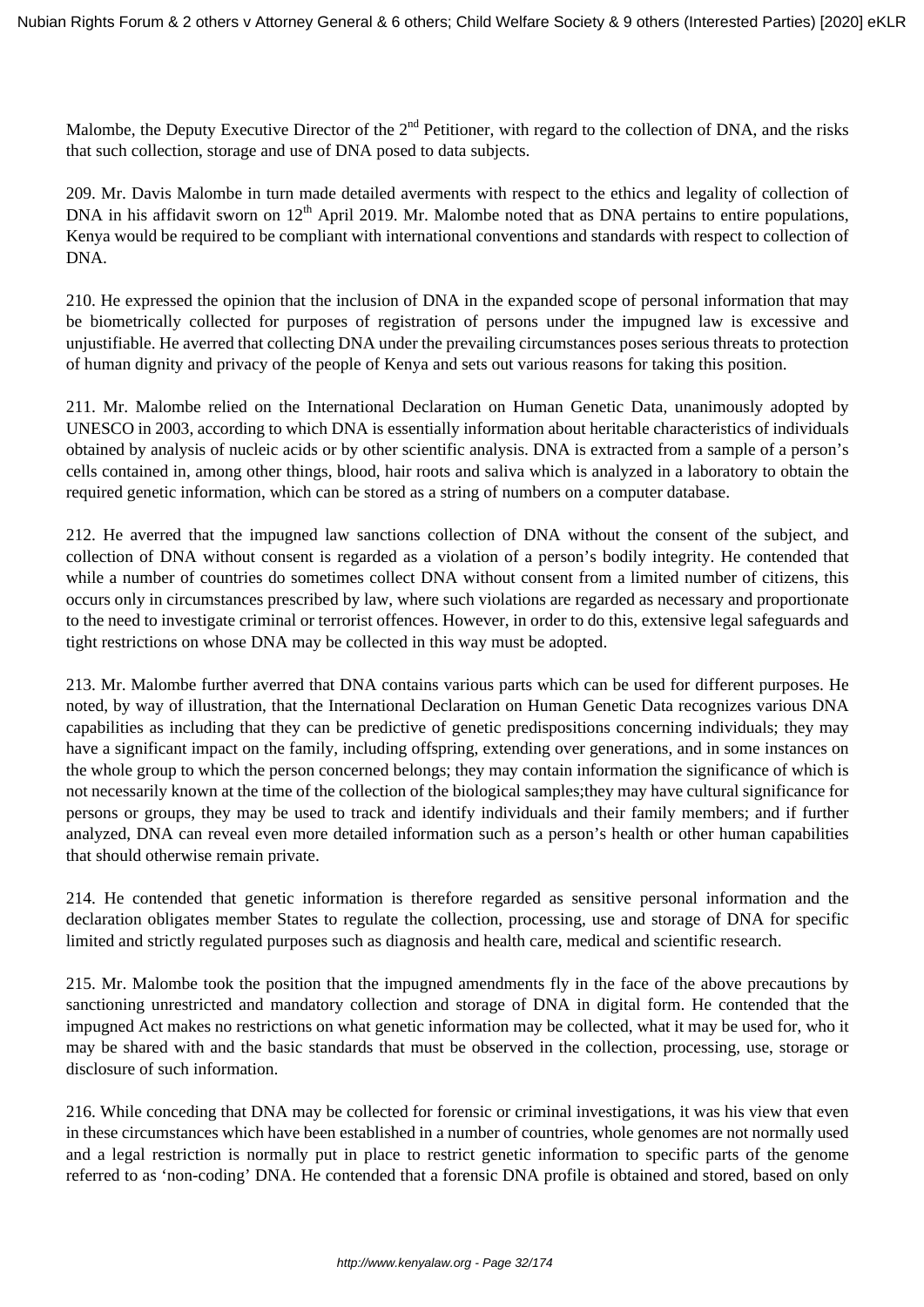parts of the DNA, which do not reveal personal characteristics.

217. According to Mr. Malombe, this limits the interference with an individual's right to privacy by preventing personal information regarding health and other physical characteristics from being stored. Such forensic DNA profiles act as a 'genetic fingerprint' or biometric, enabling individuals to be identified through matching their stored DNA profile with a DNA profile from a crime scene, for example. However, unlike other biometrics, a forensic DNA profile can also be used to identify relatives (including paternity and non-paternity) and make inferences regarding the ethnicity or ancestry of the individual. He averred that forensic DNA profiles are therefore also regarded as sensitive personal information.

218. According to the  $2<sup>nd</sup>$  Petitioner, indiscriminate collection of genetic information under the prevailing legal circumstances in Kenya make such information susceptible to extraneous use, including negative profiling of individuals for ulterior motives. Mr. Malombe observed that a person's DNA is left wherever they go, for example on a coffee cup, and this means a DNA database allows the government, police, or anyone who gains access to it to track individuals and their families, even if they have not committed crimes. This can be done by matching a DNA profile, found for example on a coffee cup at a political meeting, with a stored DNA profile in the computer database, which then provides details about the individual's name and address, among other things.

219. Mr. Malombe averred that if the whole population is on a DNA database, such database is open to abuse by governments or anyone who can infiltrate the system: for example by criminals wanting to track down victims, including high profile figures such as politicians or members of the security services, whose safety may be dependent on not revealing their identities.

220. A further reason advanced by the  $2<sup>nd</sup>$  Petitioner against the collection and storage of DNA is that unlike fingerprints, DNA profiles can be used to identify an individual's relatives. This was so because an individual inherits half their DNA from their father and half from their mother, and a DNA database of a whole population can be used to find a person's parents, children, siblings and more distant relatives by comparing their DNA through a process of searching a DNA database known as "familial searching". According to Mr. Malombe, if a person's father or child is not really biologically related to them, "non-paternity" can be discovered easily by comparing the DNA profiles of the father and their supposed children.

221. Mr. Malombe contended that the discovery of non-paternity can have very serious impacts on families, and it was his averment that in most countries, relatedness and non-paternity is regarded as a private matter that may be investigated within the family but should not be exposed by others, including by the police or government. He argued therefore that building a universal DNA database risks the break-up of families by making it easy to discover non-paternity. He alleged, by way of illustration, that databases could be misused by a corrupt official or anyone who can infiltrate the system and gain access to the data, and if criminals gain access to information about non-paternity, they might blackmail an individual or their family by threatening to reveal this information.

222. Mr. Malombe averred further that an individuals' genetic information may also be analysed to identify more distant relatives or infer genetic ancestry or lineages. This, in his view, raises additional concerns that a DNA database may be used to facilitate identification of, and potential discrimination against, persons of different ancestries.

223. According to Mr. Malombe, there are currently no comprehensive international safeguards for DNA databases, which are also susceptible to errors and false matches. This risk increases when the database is expanded because more samples are being analyzed and more computer searches are being conducted. Mr. Malombe cited the most frequent source of errors in these circumstances as being the mix-ups or contamination of samples, either at the laboratory or before the samples get there. He further observed that errors are also more likely to occur where DNA from a crime scene contains a mixture of cells from more than one person, which he noted is often the case in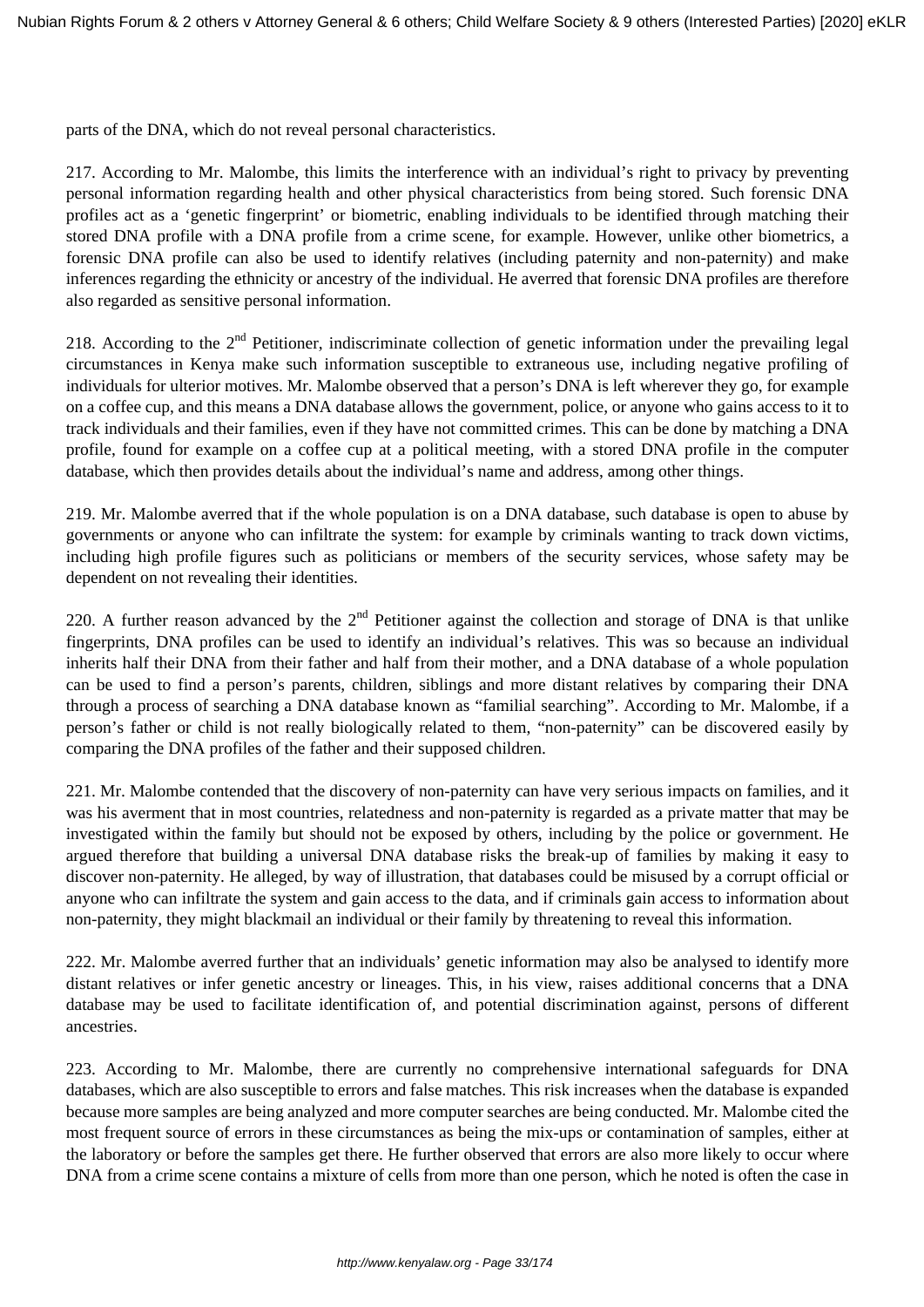rape cases. He further noted that a person's DNA can also be transferred to a murder victim or a weapon, even if they never touched it, falsely implicating them in a crime. He illustrated the challenges of mix-up in DNA by citing several examples from media reports in England and the United States about persons who had been charged and in some cases convicted following mix-ups in DNA analysis.

224. Mr. Malombe averred that no other country in the world has legislation which allows the mandatory collection of DNA from whole populations, or inclusion of DNA as part of a national identification system. He averred that mandatory collection of DNA from whole populations violates international principles on human rights.

225. Mr. Malombe averred that to meet international privacy standards enshrined in the International Covenant on Civil and Political Rights and the Constitution, a DNA collection and retention mechanism must be extensively regulated, narrow in scope, and proportionate to meeting a legitimate security goal. Further, that international best practice would require Kenya to incorporate further safeguards into its DNA gathering system, including legal provisions to restrict the circumstances in which DNA may be collected and retained, and restrictions on the purposes for which stored data may be used. In his view, the impugned amendments fail this test.

226. Mr. Malombe cited a report titled **'Establishing Best Practice for Forensic DNA Databases'** with respect to the key best practices for the protection of privacy in the collection of DNA. These include regulations on fully informed consent, quality assurance of laboratories, restriction of purposes, rules for expungement of data and destruction of samples. He averred that these safeguards should be enshrined in law before establishing a DNA database. Like the other deponents for the 2<sup>nd</sup> Petitioner, Mr. Malombe's prayer was that the court should protect the rights of citizens and allow its Petition.

227. The third deponent who swore an affidavit in support of the  $2<sup>nd</sup>$  Petitioner's case was Ms. Alice Munyua, who described herself as the Policy Advisor, Africa, of the Mozilla Corporation, the maker of the Firefox browser used by hundreds of millions of people around the world. She averred that from her work with Mozilla, she had gained substantial expertise and competence on issues of privacy, security, data protection and digital ID, and had engaged with governments around the world on the said issues.

228. Ms. Munyua conceded that there is no doubt that legal identification is generally valuable for society, and that such legal identification schemes are enablers for the effective delivery of services and engagement between government and its citizens. She cited in this regard the UN Sustainable Development Goals (SDGs) which call for *"providing legal identity for all, including birth registration"* by 2030. She averred that without these commonly recognized forms of official identification, individuals are at risk of exclusion.

229. Ms. Munyua contended that at Mozilla, it had been recognised that Kenya appeared to have various challenges with the current legal identification system. She also observed that the Office of the Ombudsman in the Commission on Administrative Justice (CAJ) in Kenya had, in 2015, declared a crisis in the issuance of legal documentation in Kenya. That it had also provided evidence of widespread discrimination in access to documentation of identity, including access to proof of citizenship. In her view, transitioning to a digital identification system without first addressing the existing problem of widespread discrimination will not solve these problems. It will, rather, introduce several additional grave concerns including violations of privacy, security risks, increased discrimination and exclusion. Ms. Munyua relied in support on the CAJ investigation report on the crisis of acquiring identification documents in Kenya.

230. According to Ms. Munyua, transitioning to a digital biometric identification model is not required in order to realize the benefits of legal identification. She averred that to assume that "leapfrogging" to digital identification is inherently superior ignores the risks that digital, particularly biometric identifications, bring when deployed on a national scale.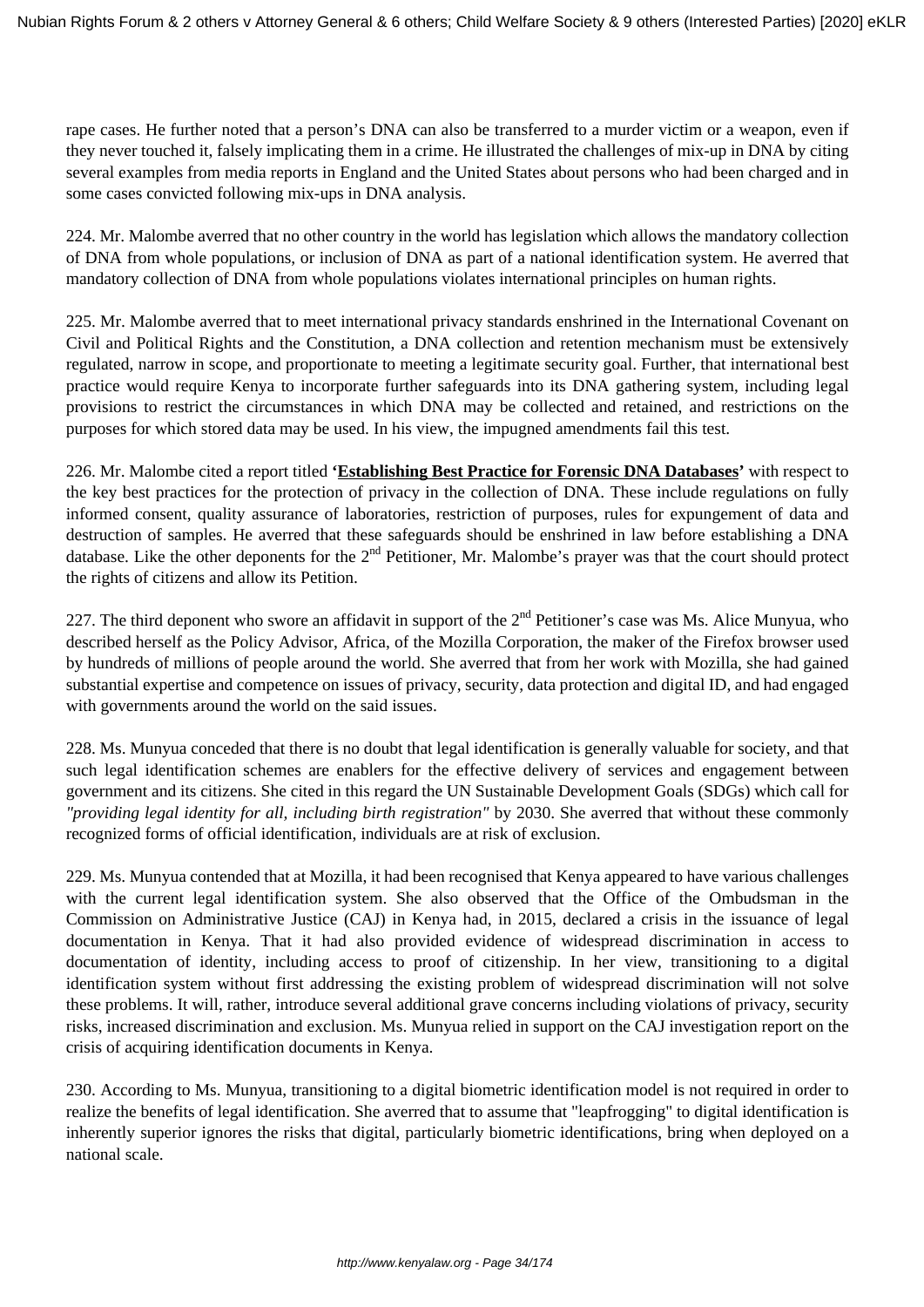231. Ms. Munyua averred that the digital features and infrastructure of digital identification projects have very different implications from their analogue legal identification initiatives. She contended that, contrary to the assertions by the Respondents, the addition of biometrics like iris scans, ear lobe geometry and DNA data is a dramatic expansion of the existing legal identification system which goes beyond mere digitization. It was her averment that biometric and DNA linked digital identification creates profound threats of invasive privacy violations, and the potential for misuse is very high. In her view, the linking of databases has the potential to turn the NIIMS system into a pervasive means of identification, tracking, and control, as well as increase the risk of large-scale data breaches, concerns that were serious enough to require that the government allows sufficient discussion, examination and scrutiny through public consultations.

232. Ms. Munyua contended that NIIMS, like other similar national biometric identification systems, was a centralised database of the most intimate details of a country's residents. That through the legislation authorising NIIMS, the government was contemplating collecting a wide range of extremely sensitive information, including DNA, iris scans, earlobe geometry, and fingerprints. It was not clear, according to Ms. Munyua, what purpose collecting all of this highly sensitive information serves and whether the means proposed in the law are the minimum necessary to accomplish this purpose.

233. She averred that it was increasingly universally recognized that data collected is data at risk; that the more sensitive information is stored in a centralized database, the more significant becomes the risk of harm to all people if that system gets breached. It was her deposition that while it is tempting to use biometrics as an easy way of ensuring the uniqueness of enrollees to a system, such use increases the risk associated with an identification system. In her view, if and when a biometric database is breached, DNA and fingerprints cannot simply be reset like a password, and it was also far from clear that biometrics are the only way to ensure uniqueness and avoid duplicative enrolment.

234. Ms. Munyua averred that a breach of an identification database is not just a theoretical harm. To illustrate, she cited the situation in India where, despite the government's claims that the Aadhaar database was '100% secure', there have been repeated reports of the demographic data being compromised, which has made it difficult to trust the resilience of the system against malicious practices. Citing an online article, she observed that a private citizen in India had been able to buy access to all of the demographic data in the Aadhaar database for just 500 rupees (Kshs 727). She further observed that other online reports indicated that it was possible to purchase editing rights to the Aadhaar demographic database for a mere 2,000 rupees (Kshs 2909).

235. In further illustration of the risks of digital identifications, Ms. Munyua gave the example of Estonia whose system, which had allowed cryptographic keys to be generated on a smartcard rather than a general-purpose computer, had been praised for its security and sophistication.. She averred that the system had, however, become vulnerable when the cryptographic library was compromised, necessitating significant measures to mitigate the risk. It was her contention that despite the fact that Estonia has a small population and boasts a highly developed infrastructure and a very technologically savvy population, it was necessary to take significant measures to mitigate the risk of breaches. In her view, it was unclear whether Kenya has the resources or infrastructure to mitigate a similar breach of NIIMS.

236. In supporting the position taken by the Petitioners that Kenya should have used *'open source'* in the design of NIIMS, Ms. Munyua deposed that her company embraces *'open source'*. She stated that the term referred to *"something people can modify and share because its design is publicly accessible."* She further averred that *"the open source way"* and *"open source projects, products, or initiatives embrace and celebrate principles of open exchange, collaborative participation, rapid prototyping, transparency, meritocracy, and community-oriented development.*" She argued that as a company embracing open source, Mozilla has found significant benefits in open sourcing all of its codes, including for products like Firefox, as this allows many individuals, including security researchers around the world, to find and report vulnerabilities in its codes. Ms. Munyua argued therefore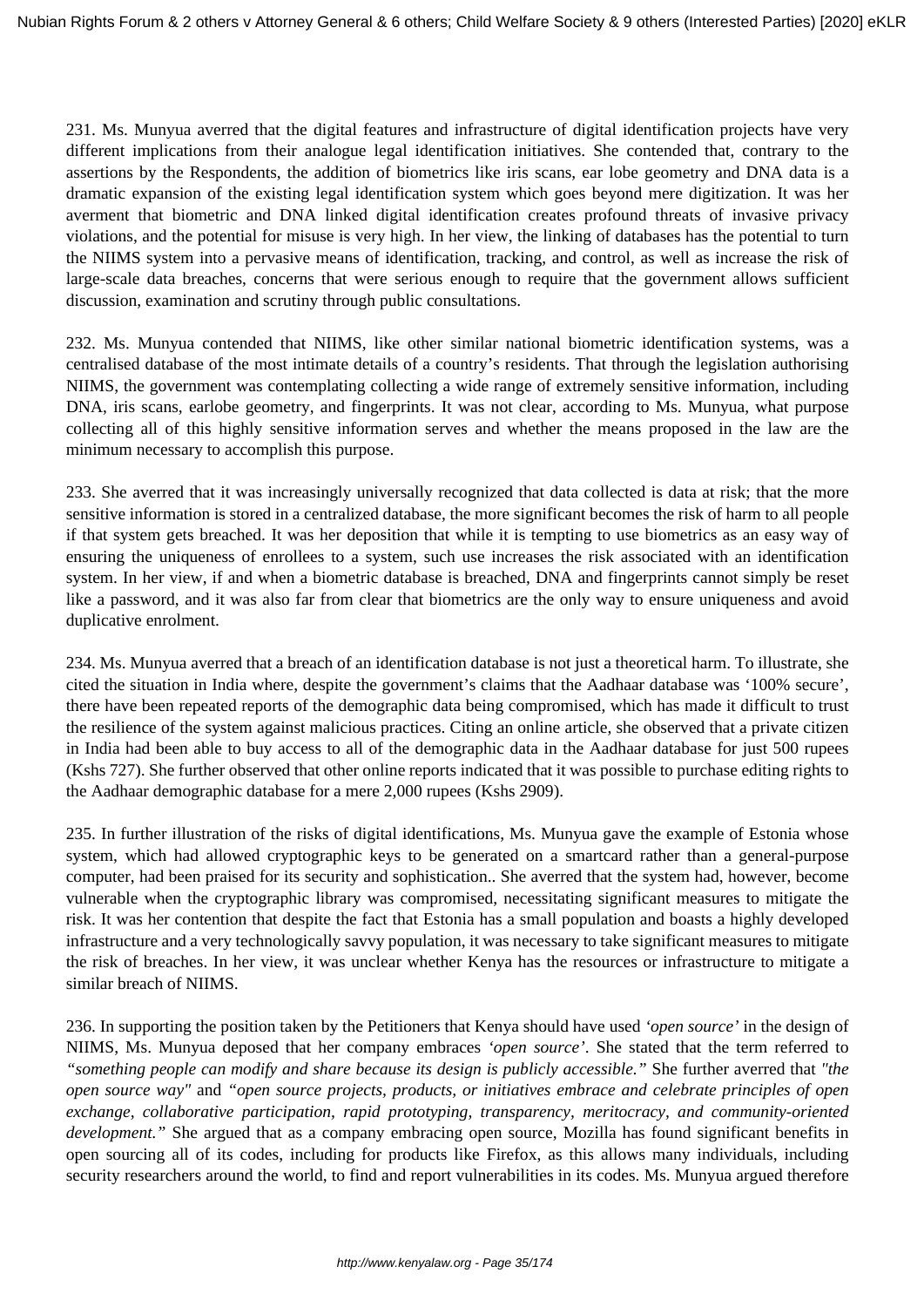that with respect to the NIIMS system, the code used to generate identifiers for Kenyans should be available for public inspection, along with the code used to verify enrolment and send or share information.

237. Ms. Munyua made further averments in her affidavit regarding the dangers of a centralized database like NIIMS with extensive sensitive biometric data. It was her testimony that as an integrated and centralized database of sensitive biometrics, NIIMS creates a significant security risk and is susceptible to breaches by malicious actors or abuse by public authorities. In her view, breach of systems like NIIMS were not a remote risk, and it was a safe operating assumption that the database will be compromised, and she cited by way of illustration the breach of India's Aadhaar system.

238. While conceding that seamless transfer of information between government departments may be desirable for governance, Ms. Munyua contended that there are better alternatives to achieve this without breaching privacy rights. She supported this contention by referring to the Estonian system in which the databases of each department and service provider are held separately and are connected through the X-Road data exchange layer that manages the exchange of information as needed by each programme.

239. Ms. Munyua expressed the view that an identification database that is primarily meant for welfare delivery should not be misused for law enforcement or intelligence surveillance. She averred that NIIMS may create a transaction log of all authentication requests linked to specific identification numbers. According to Ms. Munyua, access to these logs of metadata about where an individual was authenticated and by which agency could reveal highly specific information about an individual's movements and affiliations.

240. Ms. Munyua contended that in order to mitigate the risk of misuse for law enforcement or intelligence surveillance, the Kenyan government should look to decentralized models like the United Kingdom's where the identity provider does not know the purposes for which identification is requested, and the entity requesting is given minimal information restricted to confirming or denying the request. She cited in this regard a paper by **Edgar Whitley** titled **'Trusted Digital Identity Provision: GOV.UK Verify's Federated Approach'**.

241. Ms. Munyua further made various averments regarding the shortcomings in the process of establishing NIIMS. She cited in particular the lack of public participation in the process, noting that under the 2010 Constitution, public participation is now a constitutional right and an obligation on the part of the government. It was her averment that NIIMS was authorised through changes made to the Registration of Persons Act through the Statute Law (Miscellaneous Amendments) Act and was not subjected to public participation. She further argued that the amendments to the Act came into force on January 18, 2019, only 19 days after the President gave his assent, without public consultation or parliamentary debate.

242. Ms. Munyua averred that there was insufficient protection for data provided for NIIMS. She contended that while the government asserts that there is a data protection policy and bill that informed the development of NIIMS, the Bill is still pending debate in Parliament. It was her view that no digital identification system should be implemented without strong privacy and data protection legislation; that data protection laws seek to protect people's data by providing individuals with rights over their data, imposing rules on the way in which companies and governments use data and establishing regulators to enforce the laws.

243. Ms. Munyua contended that individuals should always be in control of their digital identities and biometrics, and it was particularly egregious that NIIMS was passed even as a strong data protection law is under consideration by the Kenyan Parliament. In her view, the proposed Data Protection Bill of 2018 is a strong and thorough framework which contains provisions relating to data minimization, collection, purpose and retention and if it was in effect, NIIMS would likely be in conflict with its provisions.

244. According to Ms. Munyua, the data protection law should establish an empowered, independent regulator to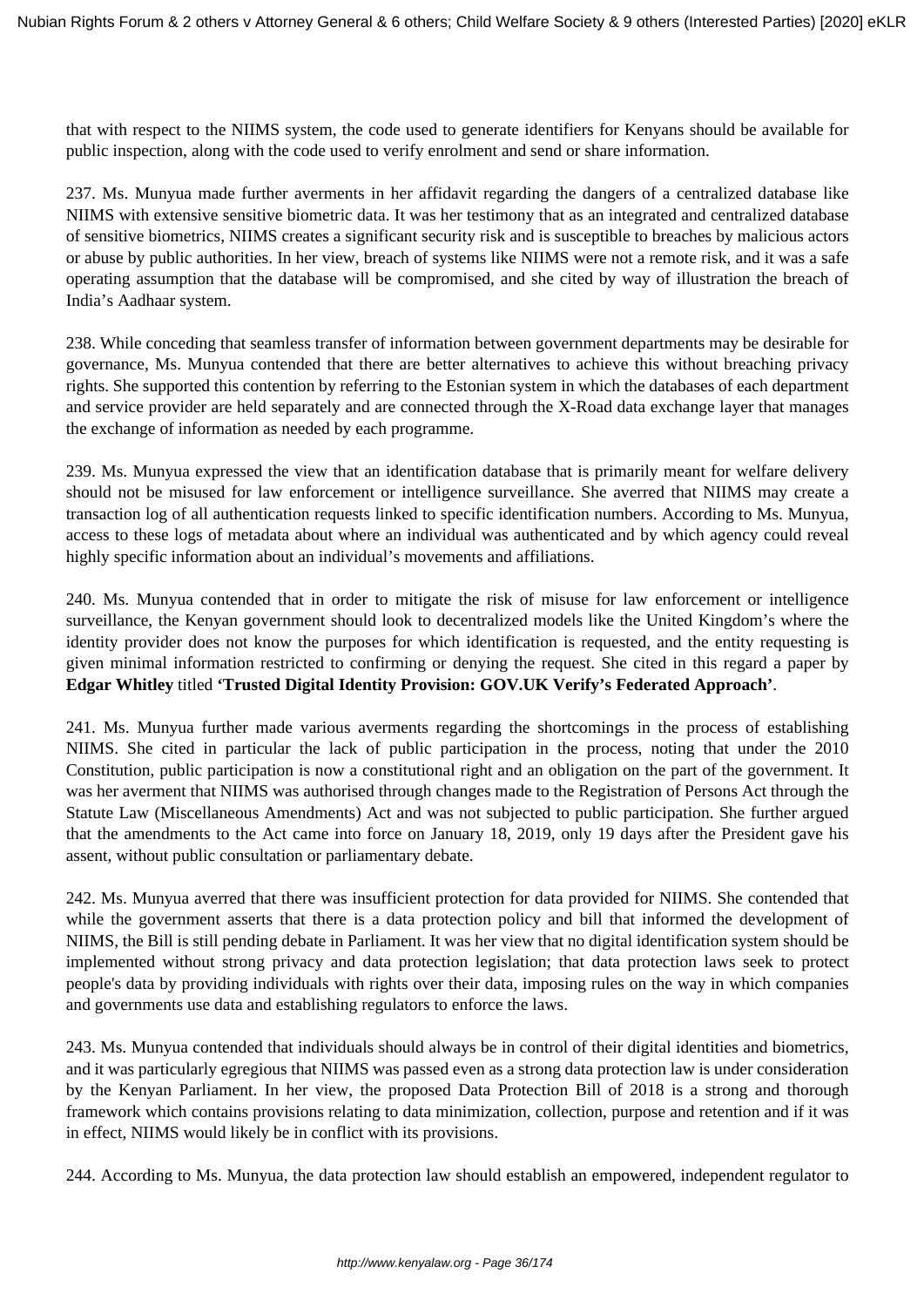ensure that rigorous regulations and standards are set on how to handle personal data processing. It was also her view that an independent data protection authority is critical to ensure the data protection law is enforced.

245. It was also Ms. Munyua's averment that the main features and processes of the identification system, especially those affecting the rights of users, must be enshrined in the primary law. She contended that leaving implementation details of the NIIMS entirely to government discretion without this framework creates unacceptable risks for citizens of profiling, social exclusion, privacy violation, and security compromise. In her view, an independent regulator can help to protect the rights of Kenya's residents, but those rights must first be established in law.

246. With respect to the security of the system, Ms. Munyua took the view that the position taken by the respondents that the system was secure because section 20 of the **Computer Misuse and Cyber Crimes Act, 2018** provides enhanced penalties for offences involving protected computer systems does not make the NIIMS system secure. It was her averment that making an attack of a system a crime does not actually make it secure. Her opinion was that legal penalties alone have never served as a sufficient deterrent against malicious actors. She cited in this regard the situation in India where, despite the legal prohibitions against publishing Aadhaar numbers and breaching the system, there have been multiple public leaks and breaches, including by state governments, citing the case of the State of Andhra Pradesh which had allegedly build India's first police state using data from Aadhaar.

247. Ms. Munyua further contended that relying aggressively on laws that criminalize accessing a computer system without authorization had another downside in that it can disincentivize and threaten security researchers. She averred that security researchers play a critical role in finding and reporting vulnerabilities in a system so that they can be patched in an expeditious manner. She argued that some of the most effective security research involves probing computer systems without the explicit permission of the owner of that system. Her position, as we understand it, is that governments should not criminalise accessing computer systems as this would deter security researchers, thus leaving the systems vulnerable and making the identity system and the deeply private information stored in it less secure.

248. Ms. Munyua argued further that the NIIMS process should not be used for exclusion. She observed that possessing identity is increasingly a precondition to accessing basic services and entitlements from both state and private services. Given that access to vital government services will require a *Huduma Namba*, the potential consequences of being excluded from enrolment in the system were immense. It was, consequently, important that no one is excluded from the identification system because of their physical, social, demographic, or economic characteristics. She noted in particular the potential exclusion of marginalized communities through the process of enrolment into the system as officials will be using existing documents to prove and verify who is a citizen, thus locking out people who do not have these documents. She averred that the gap of conclusive proof of citizenship already affects many Kenyan communities, including the Makonde, the Shona as well as pastoral communities and tribes.

249. It was her averment further that those who are already enrolled in the system might also be at risk of exclusion due to the features of NIIMS that might end up enabling discrimination. She observed that collection of DNA data can be used to identify an individual's ethnic identity, and given Kenya's history of politicization of ethnic identity, collecting this data in a centralized database like NIIMS, which can be linked to other databases, could reproduce and exacerbate patterns of discrimination. Reliance for this averment was placed on a report from the 2<sup>nd</sup> Petitioner titled **'Politicization of Ethnic Identity in Kenya: Historical Evolution, Major Manifestations and the Enduring Implications'**.

250. She further noted that in India, the requirement of the Aadhaar ID number for access to HIV medication was feared to increase the risk of stigmatization and further discrimination, citing a report in which it was noted that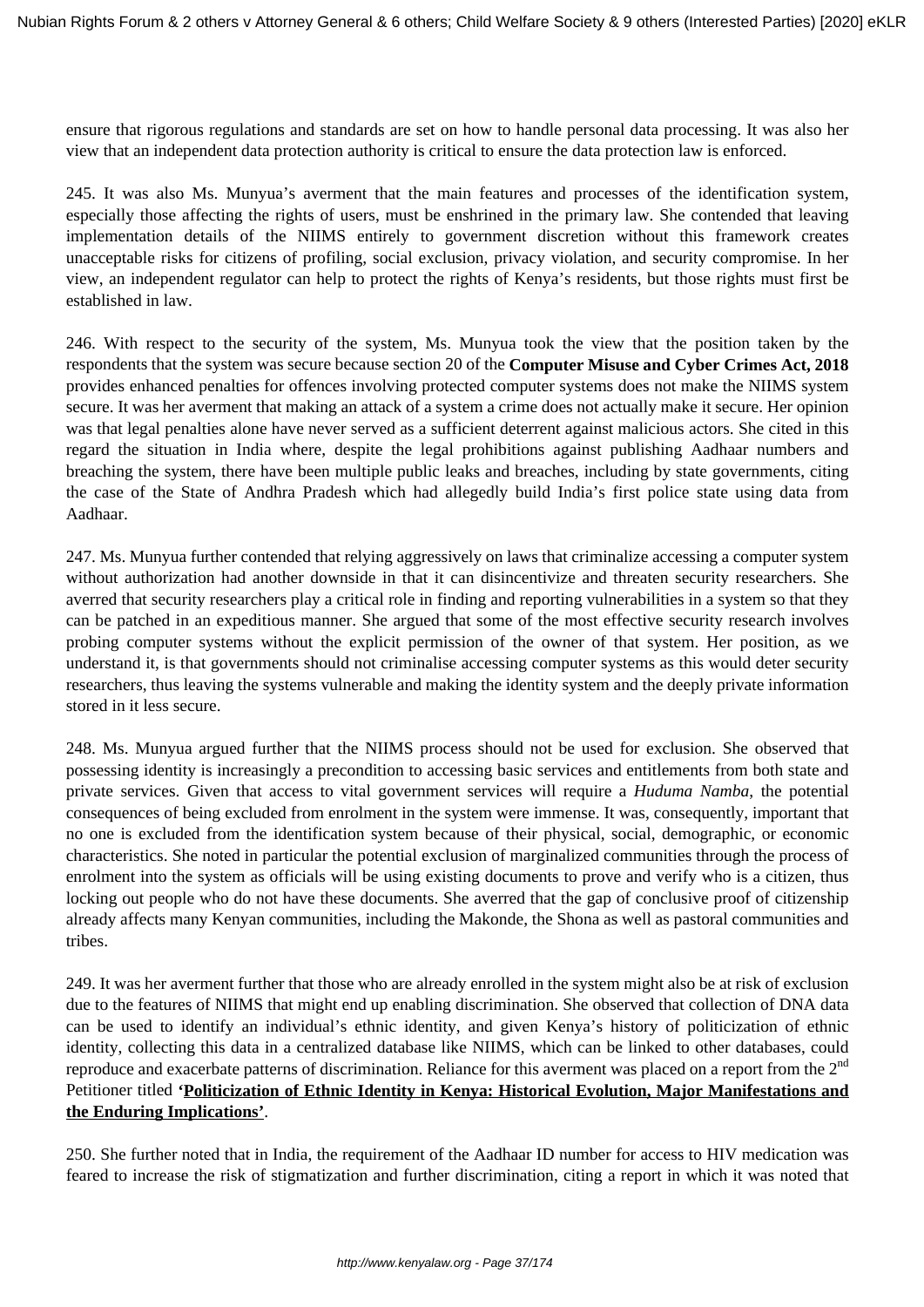HIV positive people had dropped out of treatment programmes as treatment centres insisted on Aadhaar registration. It was her averment that for such vulnerable communities, the possibility of a record being maintained and potentially shared in unauthorized ways was an unacceptable risk.

251. With regard to the question of best practices on digital identification systems, Ms. Munyua criticised the examples of best practices cited by the 5<sup>th</sup> Respondent, notably United Kingdom, Estonia, India, and Malaysia. She contended that the projects in these countries have been highly criticized or are not relevant comparisons. With regard to the Estonian model, it was her averment that it is a federated system and is in stark contrast to the integrated model put forth by the government of Kenya. As for the Malaysian and Indian models, her averment was that serious concerns have been raised with regard to privacy, data protection, governance, and cyber security as well as concerns related to system design and the inclusion or exclusion of people from government and some private services. In relation to the United Kingdom DNA database, it was her averment that it was not an identification system at all. It was, rather, a forensic DNA database maintained by the United Kingdom police for those implicated in crimes and was governed by strict data retention norms which require that the records of individuals found innocent be deleted. Her averment was that this system was in stark contrast to NIIMS which would take the DNA data of the entire population, rather than merely those suspected or convicted of crimes.

252. Ms. Munyua asserted that the United Kingdom's government's identification system, *Verify*, does not include biometrics and has a completely federated identification architecture which has been commended for its decentralized approach that gives users control. It was also her averment that the United Kingdom was not an appropriate comparison since, like most of the other countries mentioned by the Respondents, it has had strong data protection law and enforcement in place since 1984.

253. She noted that while the Respondents had taken the position that India's Aadhaar identification project has been heralded as a success story, they had ignored much of the criticism that has plagued the project. She averred that with the demographic data in Aadhaar reportedly compromised, it was hard to see how the system can be trusted for authentication. According to Ms. Munyua, a more worrying aspect of Aadhaar was that hundreds of thousands of people have been denied access to basic services, including access to food, because they either do not have an Aadhaar (digital identity) card, or their digital identity is "incomplete" because their fingerprints have not been uploaded to the national database due to poor internet connectivity.

254. Expert evidence was presented for the  $2<sup>nd</sup>$  Petitioner by Ms. Grace Bomu Mutung'u through her witness affidavit sworn on  $12^{th}$  April 2019. She was also cross-examined at the instance of the  $2^{nd}$  and  $3^{rd}$  Respondents.

255. Ms. Mutung'u described herself as an Advocate of the High Court of Kenya and a researcher and specialist in digital rights and internet governance. She stated that she had over 10 years' experience in internet governance digital rights work and held advanced certifications on information controls from Harvard University. Her witness affidavit was sworn in support of the  $2<sup>nd</sup>$  Petitioner's petition, and particularly in addition to paragraph 10(a), (corrected at the hearing to paragraph 14(a)) of the further and supplementary affidavit of Mr. George Kegoro sworn on  $12<sup>th</sup>$  April 2019.

256. Ms. Mutung'u averred that Kenya is a signatory to international conventions that call for the protection of the privacy of children. She cited Article 10 of the African Charter on the Rights and Welfare of the Child which guarantees to all children the right to privacy; the Convention on the Rights of the Child which also protects a child's right to privacy at Article 16; as well as Article 40 with respect to legal proceedings.

257. Ms. Mutung'u averred that universal principles on digital privacy laws acknowledge that processing of children's data requires additional protection. She cited the European Union's General Data Protection Regulations (GDPR), recital 38, which provides that children merit specific protection with respect to their personal data as they may be less aware of the risks, consequences and safeguards and their rights with respect to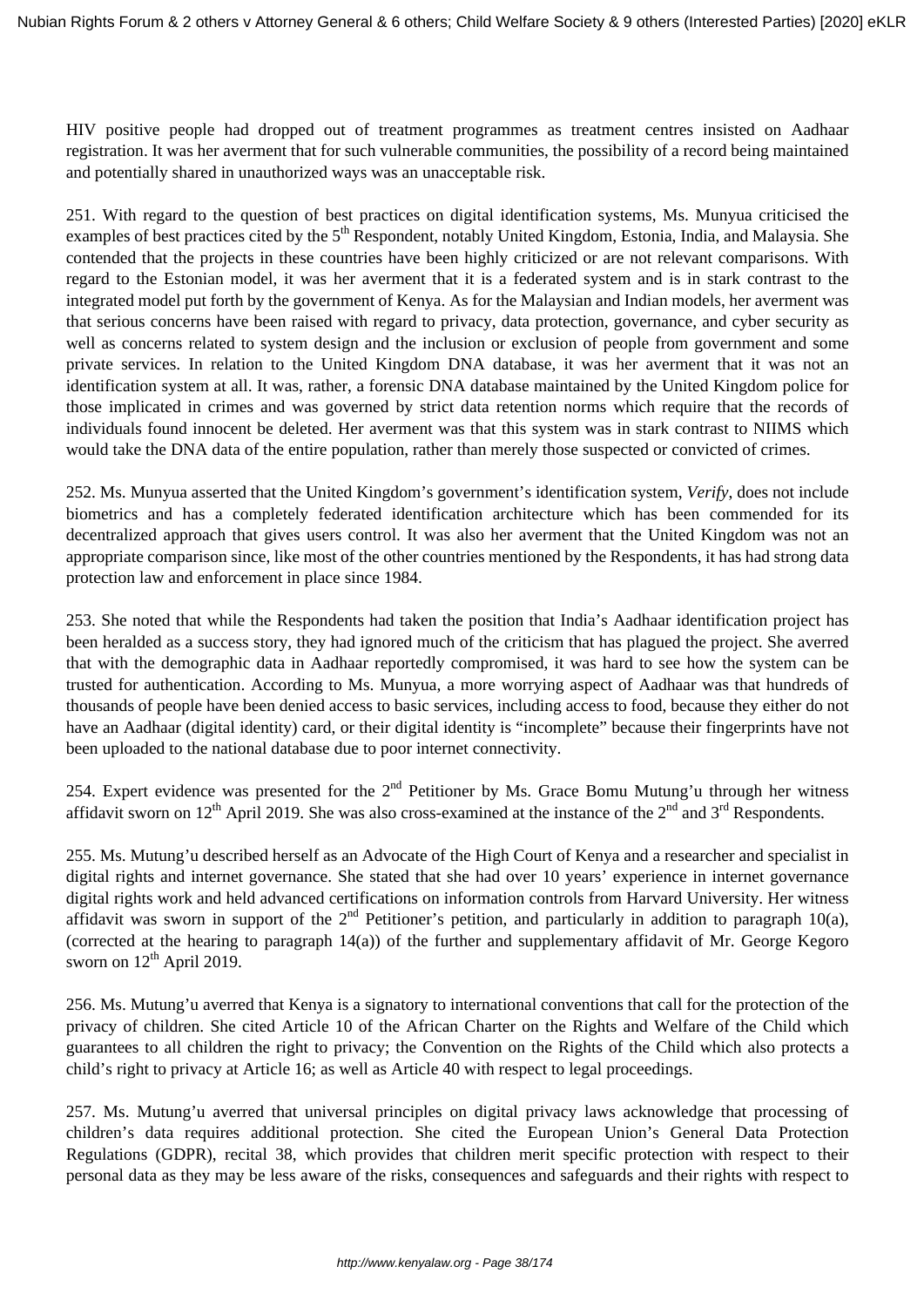their personal data.

258. She averred that the principles require special consideration of children when processing their data. She noted that when considering fairness and lawfulness, attention should be given to the fact that children are still in their formation and are therefore likely to change as they mature to adulthood. Consequently, digitalization of their lives should be done in a manner that does not prejudice their future opportunities.

259. She noted, by way of illustration, that while digital systems may be used to capture children's educational journeys, caution should be applied when capturing subjective aspects. Thus, the system should be designed to take in factual aspects such as the name, parentage and schools the child attended. It should, however, avoid opinions such as reasons for a child's good or bad performance in school. Should it be necessary to record such opinions, they should be removed from decision making technology, and automated decisions should never be made on the basis of subjective opinions.

260. Ms. Mutung'u cited the United Kingdom Data protection regulator, the Information Commissioner's Office (ICO)'s recommendations to data controllers processing children's data. It recommends that they consider the basis for processing of children's data and design systems and processes that respond to children's specific needs. Among the principles she cited include consent to the processing of the data, though she avers that this may not be adequate protection of privacy, particularly with respect to children because of the power asymmetry between the data processor and the subject. She noted that in many instances, users of online services need the service and consent is presented as a step one has to accept by clicking on in order to proceed to the service, a challenge that is more profound for children who may not have the full capacity to understand information presented to them.

261. The second principle she cited relates to the purpose for which the data is required. Ms. Mutung'u averred that since children's data can be used to profile them in prejudicial ways, the purpose for which the data is collected must be very clearly stated.

262. Ms. Mutung'u further noted the need to observe the principle of adequacy in the collection of data relating to children. Her averment was that the nature of big data systems requires collection of as much data as possible for big data analytics, which abrogates the right to informational privacy where one's data should not be unnecessarily required. It was her averment that children are in an especially vulnerable position in relation to big data as they are ever growing, their biological features are maturing with significant changes, and big data systems would require their data to be constantly updated, leading to constant surveillance. It would therefore be necessary, in her view, in order to ensure safeguards on adequacy, to determine why children's data is being collected in the first place, a function that would best be covered in laws or regulations.

263. A fourth necessary principle with regard to children's data, according to Ms. Mutung'u, is accuracy, the need for data processors and controllers to ensure that children's data is accurate. To achieve this, parents or guardians should be given an opportunity to view the children's data and to correct and update it as may be necessary.

264. According to Ms. Mutung'u, a data system should also take into consideration the principle of retention in relation to children's data, given the transitory nature of childhood and the increased capacity that comes with it. She averred that children's data, which is collected and processed without their full awareness, should therefore not be stored eternally. Upon reaching adulthood or the age of consent, children should be able to make decisions on their data, including moving with it to other systems or having it completely destroyed.

265. Concomitant with this right is the right of children as data subjects. While they may have no capacity to make decisions involving their data, like other data subjects, they can exercise these rights with the assistance of an adult such as a parent or guardian. Ms. Mutung'u averred that regulations should define how children may achieve their data subject rights and the role of parents and guardians in this regard.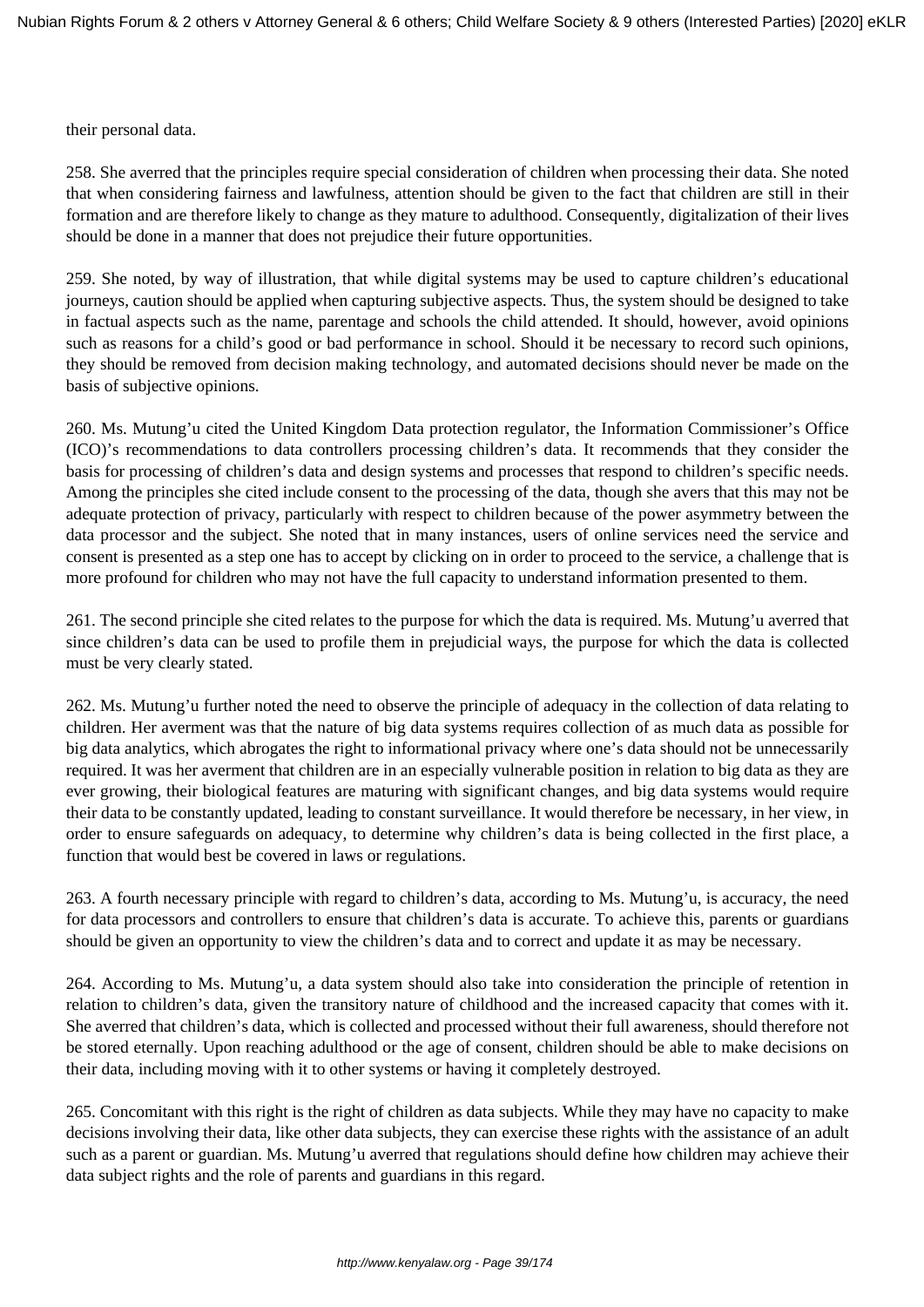266. Ms. Mutung'u further averred that there should be clear provision with respect to data security. She observed that in a country like Kenya where children form a significant part of the population, their data is of great interest to the government but also to data analytics who would want to study the collective traits of Kenyans. She averred that children's data is therefore highly valuable and requires high protection at all times.

267. Finally, Ms. Mutung'u averred that there was a need to ensure that there was no cross-border transfer of children's data, and that there should be assurance that children's data shall not be transferred to jurisdictions without adequate data protection.

268. It was her averment that no attempt had been made in the impugned law to provide for the above safeguards. In her view, the inescapable conclusion was that the said law gives the State unfettered power to gather children's data without concomitant responsibility to protect children against possible threats of abuse or derogation of their privacy.

269. In cross-examination by Mr. Regeru Ms. Mutung'u confirmed that she had not presented any documents to the court regarding her expertise on children's digital rights. She had sworn her affidavit in support of paragraph 14(a) of George Kegoro's affidavit, which she conceded had been responded to by the affidavit of Karanja Kibicho (for the  $2^{nd}$  and  $3^{rd}$  Respondents) sworn on  $14^{th}$  May 2019. She maintained that no system exists in respect to children's digital data or with respect to the digital data of stateless persons and refugees.

270. Ms. Mutung'u maintained that while Kenya was a signatory to the Convention on the Rights of the Child and the African Charter on the Rights of the Child and had made commitments with respect to the rights of children, looking at the amendments to the Registration of Persons Act, Kenya had made no attempt to protect children's digital data. She conceded, however, that there is no published information on NIMS and her averments were based on the amendments to the Registration of Persons Act.

271. Ms. Mutung'u also conceded that from the affidavits sworn on behalf of the  $5<sup>th</sup>$  Respondent by Loyford Muriithi, she had noted mention of encryption, which gives protection to children and adults. She had also noted his averment that as regards children's identity data, additional or special technical safeguards were incorporated in the architectural design of NIIMS database with a view to providing the requisite safety. She did not know how NIIMS affects the rights of children as she was not familiar with the architecture and functioning of NIIMS.

272. Ms. Mutung'u stated that none of the legislation in force, including the Children Act and the Countertrafficking Act, offer protection to children, and neither did the amendments to the Act align it to the Constitution. In her view, children's data is not being used to trace children, though it may lead to their tracing.

273. Taken through the averments by the Respondents on the benefits of NIIMS, in particular that digital national master population registers are crucial in enforcing rights nominally enshrined in law by providing greater legal protection, and that NIIMS could help in the elimination of trafficking in children, child labour, as well as help enforce laws against child marriage, she asserted that in her view, there was no benefit to NIIMS given the manner in which it was designed; that digitisation of children's data was a harmful cultural practice and harmful choices were being made for children; and that once they were digitised, they could not 'undigitalize' themselves. As she saw it, the problem with NIIMs was the centralisation of data.

274. With regard to the data capture form for the *Huduma Namba*, her view was that it did not have provision for consent of parents, just confirmation that one has given their data to government.

275. In cross-examination by Dr. Nyaundi, Ms. Mutung'u maintained that there should be more safeguards and the system should have been discussed before data collection for children started. In her view, if there are safeguards in place, it would be in order to collect children's data. She asserted that there should be purpose limitation and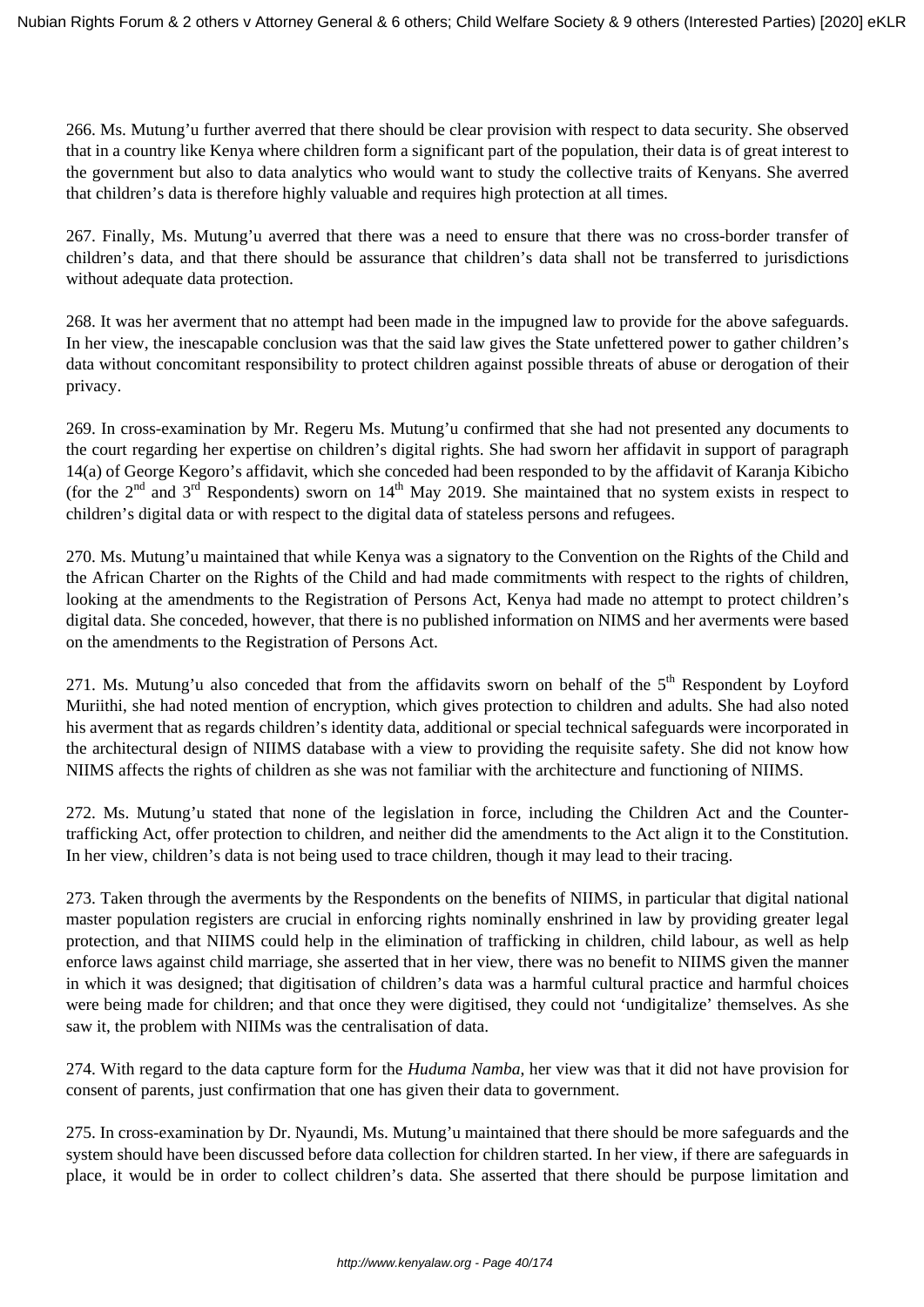clarity on why children's data was being collected, as well as limitation on who can access that data once it has been collected, as well as being very clear on what happens to the children as regards their data when they attain the age of majority. She disputed the suggestion that biometric registration will reduce cases of child labour and child trafficking.

276. In response to questions from Mr. Bitta, Ms. Mutung'u maintained that the law relating to data collection contained in the Act is deficient in certain respects, and to the extent of the deficiency, the law is unconstitutional. She confirmed that under Article 1 of the Constitution, the people of Kenya have given power to the legislature to legislate, but the court had power to question a law or policy on the basis that it is not efficacious, and can ask the legislature to correct the legislation. She conceded that the technical aspects of a legislation would be found in subsidiary legislation, not the main Act, and that the information being sought under NIIMS is necessary to the government for, among other thing, knowing where children are born, their residence and parentage.

277. In re-examination, Ms. Mutung'u stated that while it was necessary to know where children are born, among other things, it was not necessary to have such information in digital form. She expressed the view that the amendments to the Act had abrogated human rights and, in respect to children, there was no legal provision for collection of children's data or issuing identity cards to children. Ms. Mutung'u referred to section 2 of the Act to confirm her contention that the Act applies only to Kenyans who are above 18 years.

278. While agreeing with the views expressed in the affidavit of George Kegoro in support of the Petition and the need for special protections for children who are a vulnerable group, she took a critical view of NIIMS on the basis, first, that children's data was collected without a legal basis and secondly, there was no consideration of the question whether it was necessity to collect children's data and then digitise it or in other words change children into data. In her view, it was necessary, in the circumstances, to ask the questions set out in Article 24 of the Constitution, whether it was necessary to collect children's data, and whether there were less abrogating ways of collecting this data and safeguarding it and protecting the privacy and dignity of children.

279. With respect to the architecture and design of NIIMS, Ms. Mutung'u stated that the  $2<sup>nd</sup>$  Petitioner had requested for information about the technical capability of NIIMS and how it was being developed from the Ministry of Interior in December 2018 but they had not received a response.

280. Ms. Mutung'u made reference to the averments by George Kegoro with respect to the collection of DNA, the immutability of DNA, and that once it is collected, it is permanently stored. She testified that should the database containing DNA be breached, it would threaten the privacy of every person. It was her contention further that the State will have unhindered access to people's DNA and be able to profile and share the individual's religious, political, cultural, health, criminal and other predispositions without their consent. With regard to children, the concern was that malevolent actors may want to profile children and manipulate their lives and behaviour.

281. To the question whether the digitisation of data would stop child trafficking, Ms. Mutung'u reiterated her response in cross-examination that it would not, noting that there were cases, such as in India, where children were registered by people other than their parents, and in her view, registration under NIIMS would not stop trafficking.

282. On the provisions of Article 24 of the Constitution, Ms. Mutung'u's evidence was that there was no legitimate basis for collecting children's identity data as section 2 of Act does not envisage collection of children's data or issuance of identity to children. In any event, in her view, there are less restrictive measures, or measures that would promote their rights more. There was nothing in the law in her view that would safeguard children, a vulnerable part of the population, as the law was silent on and does not address the issue of children in any way.

283. Ms. Mutung'u expressed the apprehension that everyone was being reduced to data and that only a person with a digital personality can receive services. Further, that the idea that one can only receive services if one has a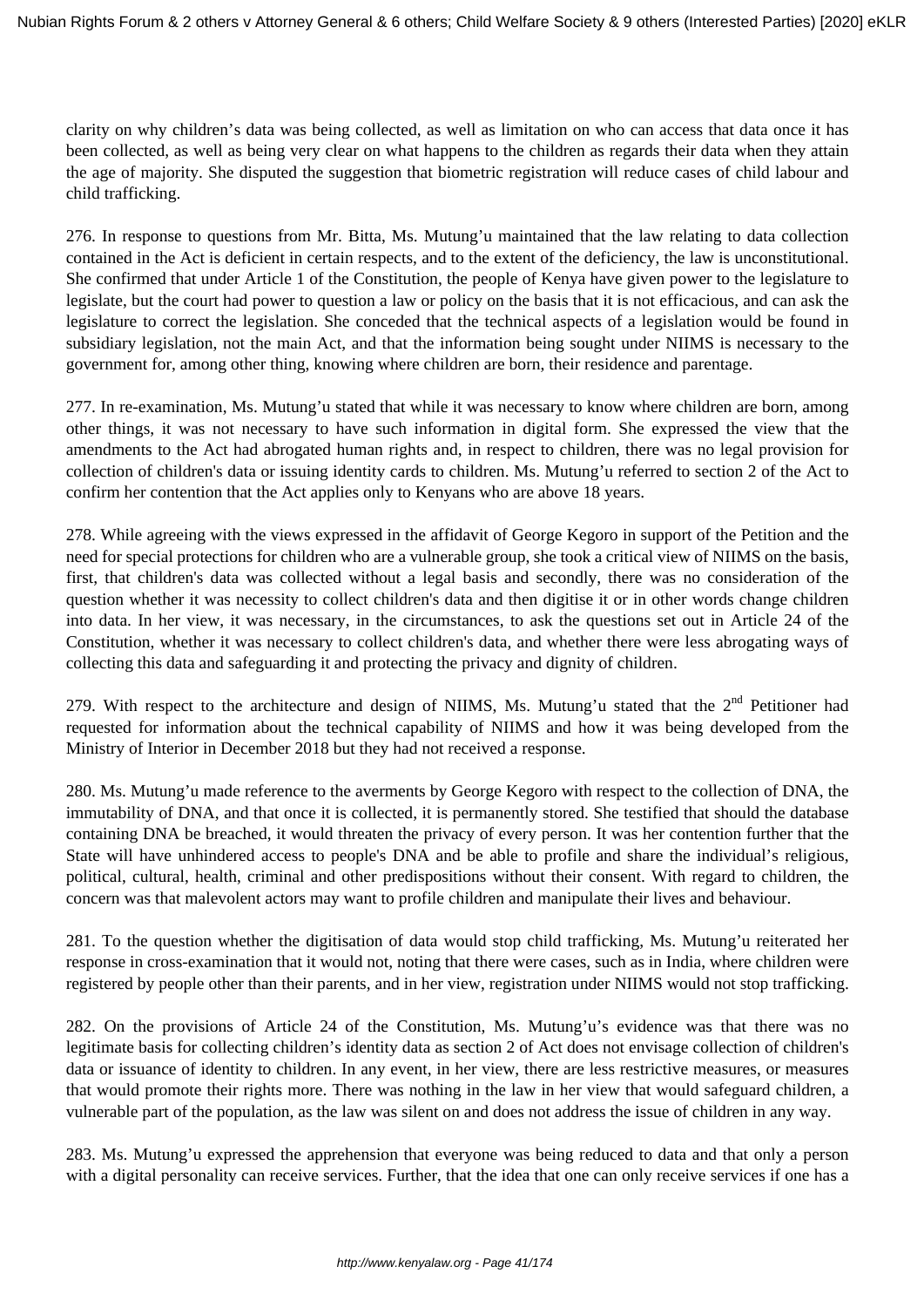digital personality was suggestive of the creation of a new legal regime or a new law of personality, a digital personality, on the basis of which one would receive services. This, in her view, goes to the core of the Constitution and the sovereignty of the people of Kenya, raising the question whether one was no longer a person in the eyes of government if one does not have digital personality. She further expressed the apprehension that NIIMS, which was touted as a single source of truth, could be taking the country back to centralization of power as the person who can view the data has a lot of power.

284. Ms. Mutung'u reiterated the views that she had expressed in her witness statement regarding the absence in the law of the principles that are a requisite for data protection in relation to the special nature of children and therefore provide special protection for children when processing their data. She maintained that the law does not provide for the principle of fairness and lawfulness, and no consent was sought or any explanation given to children or their guardians with regard to the purpose for the collection of their data.

285. Ms. Mutung'u asserted that no explanation was given on whether there were no less invasive means of achieving the same purposes sought to be achieved with the impugned law, without putting the lives of children at risk. She testified that the principle of adequacy, which requires that only what is sufficient for the intended purposes is collected, was not adhered to. It was her contention that we are now living in an age where data is the new oil, and there is a push to collect as much data as possible on people. In her view, however, the principles of data protection, especially the principle of adequacy, requires that only such data as is sufficient for the intended purpose, which purpose should be stated beforehand, should be required. Considering that children are still in their formation, if the government starts collecting data on them now and keeps collecting more and more data and profiling them, a lot of decisions on the lives of children will be made based on this data. It was therefore necessary to collect only what is sufficient for the stated purposes.

286. As regards the principle of accuracy, it was Ms. Mutungu's testimony that from the design of NIIMS, there is absolutely no opportunity for children or their caregivers to view what data the government has on them and to correct what is incorrect. Yet, such data is used to make decisions, including legal decisions, that affect their lives. With respect to the principle of retention which Ms. Mutung'u testified is related to the principle of adequacy, her view was that data should not be kept in perpetuity but only for the period when it was required. These issues, in her view, were not addressed in the impugned amendments, and it was not known how long the data was going to be stored, the possibility being that it would be kept eternally.

287. As for the rights of data subjects, it was her testimony that these should have been captured in regulations; that the Act should have been made in a way that would have allowed for regulations that would define how children may achieve their right to access, correct, and update the data, and the manner of transiting with the data upon reaching adulthood, to decide what should be done with the data collected prior to adulthood.

288. With regard to security of children's data, Ms. Mutung'u testified that it was not known how secure the data was. Further, that there is no publication that states what measures have been put in place to secure the data, and in the event of a breach, that there are good systems to mitigate any harm that may arise from the breach. On the issue of cross-border transfer of data, Ms. Mutung'u testified that the Petitioners just needed an assurance that children's data will not be exported to be used to train artificial intelligence systems; and that if it is exported, it will be used in jurisdictions that have adequate data protection laws.

289. In countering suggestions from the Respondents that she did not have the expertise that she claimed in children's digital rights, Ms. Mutung'u explained in re-examination that she had studied information technology at Strathmore College specialising in management of information systems. She had studied law at the University of Nairobi and had interned under Professor Ben Sihanya, a Professor of IT and intellectual property. She had studied Internet Governance at the University of Malta, and thereafter was awarded a fellowship in 2016-2017, renewed in 2017-2018, at the Berkman Klein Center for Internet and Security housed at Harvard Law School. She had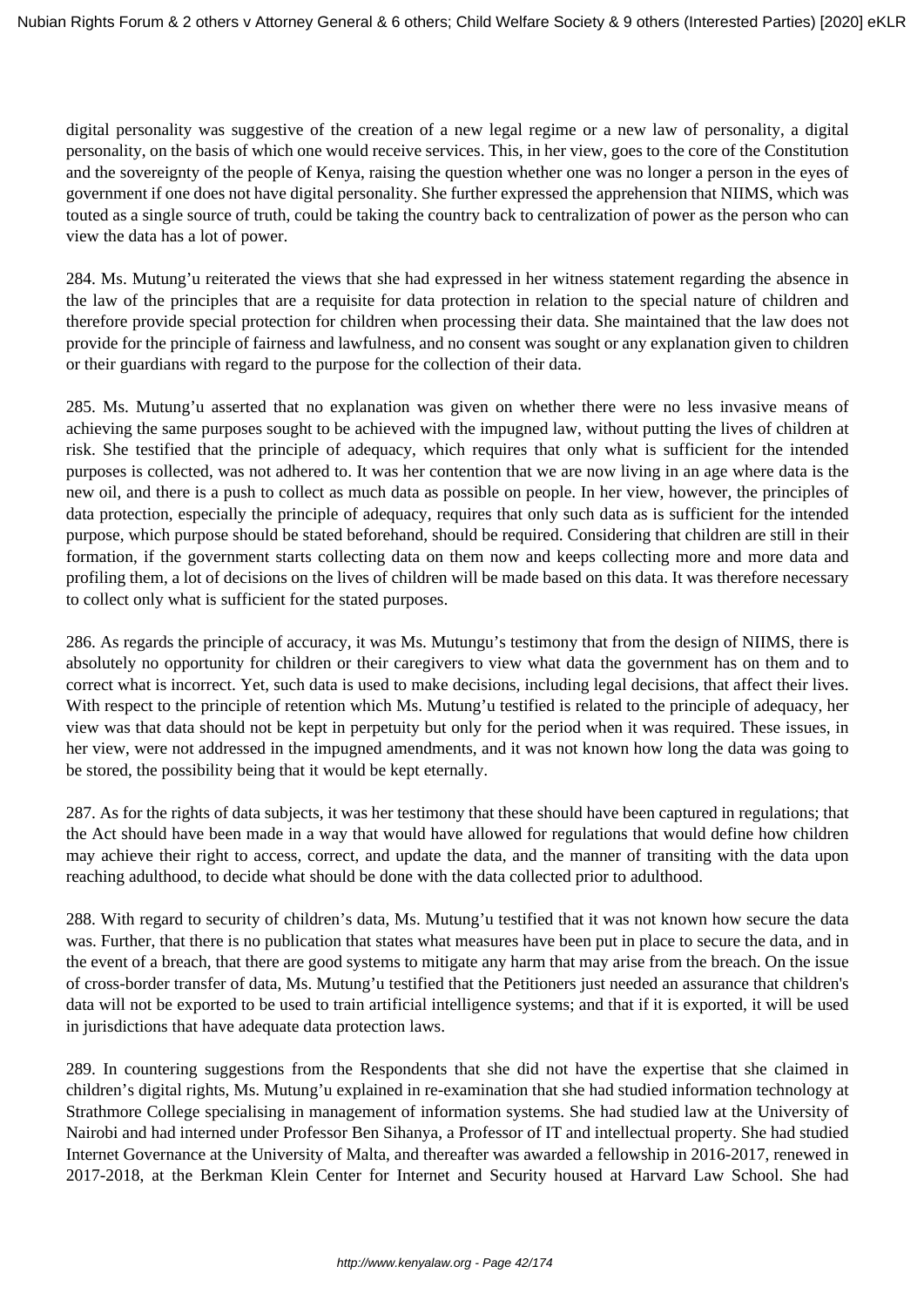participated in and given input on all the Bills that have to do with information, communication and technology, including the Access to Information Bill (now the Access to Information Act) and the Data Protection Bill then pending before Parliament.

# **The 3rd Petitioner's Case**

290. Kenya National Commission on Human Rights (KNCHR) is an independent human rights institution created by Article 59 of the Constitution, and established by the Kenya National Commission on Human Rights Act of 2011. Its mandate is to protect and promote human rights in Kenya, and to uphold and defend the provisions of the Bill of Rights. It filed a petition dated 18<sup>th</sup> February 2019, which is supported by the affidavit and further affidavit of Dr. Bernard Mogesa sworn on  $18<sup>th</sup>$  February 2019 and  $21<sup>st</sup>$  May 2019 respectively.

291. The  $3<sup>rd</sup>$  Petitioner echoed the concerns raised by the  $1<sup>st</sup>$  and  $2<sup>nd</sup>$  Petitioners with respect to the process of enactment and substance of the impugned amendments. It specifically cited the lack of public participation, the use of the omnibus Bill and violation of the right to privacy. The 3<sup>rd</sup> Petitioner raised an additional ground that the impugned amendments violate the constitutional right to dignity by making the collection of DNA mandatory, contending that DNA collection is invasive and should only be taken for specified and well recognized reasons.

292. The 3rd Petitioner prays for:

*a) A declaration that the amendments introduced to the Registration of Persons Act through the Statute Law Miscellaneous (Amendment) Act No. 18 of 2018 are unconstitutional null and void .*

*b) A declaration that the amendments introduced to the Registration of Persons Act through the Statue Law Miscellaneous (Amendment) Act No. 18 of 2018 are unconstitutional, null and void for being in violation of Article 10 and 118 as read with Article 259 of the Constitution.*

*c) A declaration that the amendments introduced to the Registration of Persons Act through the Statue Law (Miscellaneous Amendment) Act No. 18 of 2018 are unconstitutional, null and void for infringing on the right to privacy and the right to public participation.*

*d) An order prohibiting the Respondents, by themselves, their employees, agents and/or servants from installing the National Integrated Information Management System in any manner howsoever until effective policy, legal and institutional frameworks are put in place.*

*e) An order prohibiting the Respondents, by themselves, their employees, agents and/or servants from implementing the National Integrated Information Management System in any manner howsoever, until effective policy, legal and institutional frameworks are put in place.*

*f) A declaration that the entire legislative process introducing substantive amendments through a Miscellaneous Act was flawed and defective and is thus null and void.*

*g) Being a public interest suit, no orders as to costs do issue.* 

## *The 3rd Petitioner's Evidence*

293. In his affidavit in support of the Petition and his further affidavit, Dr. Brian Mogesa averred that the impugned amendments violate, among others, Article 31 of the Constitution on the right to privacy, and Articles 10 and 118 on the national values of governance and public participation. He averred that the amendments were enacted unprocedurally by way of an omnibus Bill which is not appropriate for such major and extensive amendments. It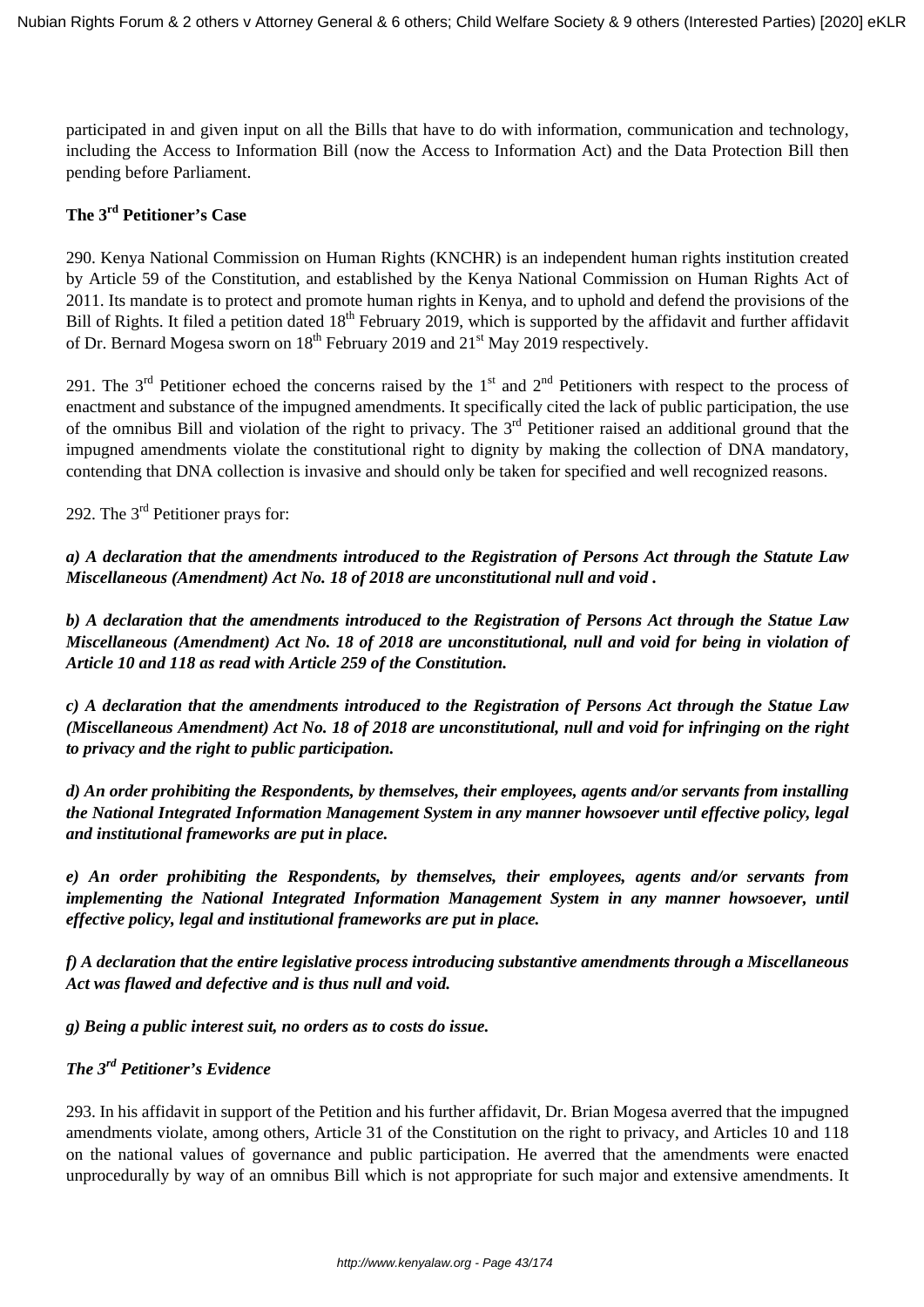was also his contention that the Bill should have been referred to the Senate for approval before enactment.

294. Dr. Mogesa further deponed that the impugned amendments have introduced a broad definition of biometrics that differs significantly from that provided in the Data Protection Bill. Additionally, he contended that the amendments will enable the government to obtain from individuals Global Positioning Systems (GPS) coordinates. It was his contention that these amendments will lead to inordinate and arbitrary storage of needless and intrusive confidential information in violation of Article 31 of the Constitution.

295. According to Dr. Mogesa, there are no policy guidelines regulating the management and security of the data. It was his deposition therefore that the implementation of the impugned amendments would subject individuals to grave risk of unauthorized disclosure of confidential personal information, including their location.

296. In his further affidavit, Dr. Mogesa responded to the averments by the  $6<sup>th</sup>$  Respondent on the issue of public participation by averring that the constitutional principle of public participation presupposes that the public ought to have been engaged in a meaningful and qualitative manner. It was his contention that the said standard was not met. In his view, the advertisement of the amendment Bill in the newspapers by the Respondents was a cosmetic attempt to give the illusion that the public had been accorded an opportunity to participate in its enactment.

297. According to Dr. Mogesa, the Respondents had resorted to threats to counter the opposition to the impugned amendments, and he annexed copies of newspaper excerpts of statements made by government officials to the effect that certain services would not be availed to those without a *Huduma Namba*, and that there would be no extension of the registration period for the said number.

298. The 3<sup>rd</sup> Petitioner conceded that it sent a memorandum to the National Assembly on the impugned amendments. It was Dr. Mogesa's averment, however, that the original Bill that the  $3<sup>rd</sup>$  Petitioner sent a memorandum on was later substantially changed. He asserted that in any event, the mere fact that the  $3<sup>rd</sup>$  Petitioner gave its views to Parliament does not mean that these views constituted sufficient or meaningful participation by the public. He annexed a copy of the  $3<sup>rd</sup>$  Petitioner's Memorandum on the Statute Law Miscellaneous (Amendments) Bill of 2018 dated  $25<sup>th</sup>$  May 2018.

299. It was Dr. Mogesa's averment, however, that the  $3<sup>rd</sup>$  Petitioner is not against the introduction of NIIMS. Its only concern was that the introduction of NIIMS was not in compliance with the Constitution, and there was no clear legislative framework for protection of the data collected.

### **THE CASES OF THE INTERESTED PARTIES SUPPORTING THE CONSOLIDATED PETITIONS**

300. The Interested Parties who supported the Petitions were Muslims for Human Rights, Haki Centre, Law Society of Kenya, and Inform Action, which filed affidavits in support of the Consolidated Petitions. The 3<sup>rd</sup> Interested Party, Muslim for Human Rights (Muhuri) is a non-profit organization that works on promoting and advancing human and people's rights for communities in all regions of Kenya. It filed a Replying Affidavit sworn on 24<sup>th</sup> April, 2019 by Khelef Khalifa, the Chairman of its Board of Directors.

301. On its part, the  $4<sup>th</sup>$  Interested Party, Haki Centre, is a non-governmental organization that promotes the progressive realization of human rights and active participation in addressing the issues of citizenship and statelessness. It also filed a Replying Affidavit sworn on 8<sup>th</sup> April 2019 by Phelix Lore, its Executive Director.

302. The 5<sup>th</sup> Interested Party, Law Society of Kenya, is a statutory corporate body established by section 3 of the Law Society Act, Cap 18 of the Laws of Kenya, and one of its objectives is to assist the government and courts on legislative matters and the administration and practice of law in Kenya. It filed a Replying Affidavit sworn on 14<sup>th</sup> March, 2019 by its Chief Executive Officer, Mercy Wambua.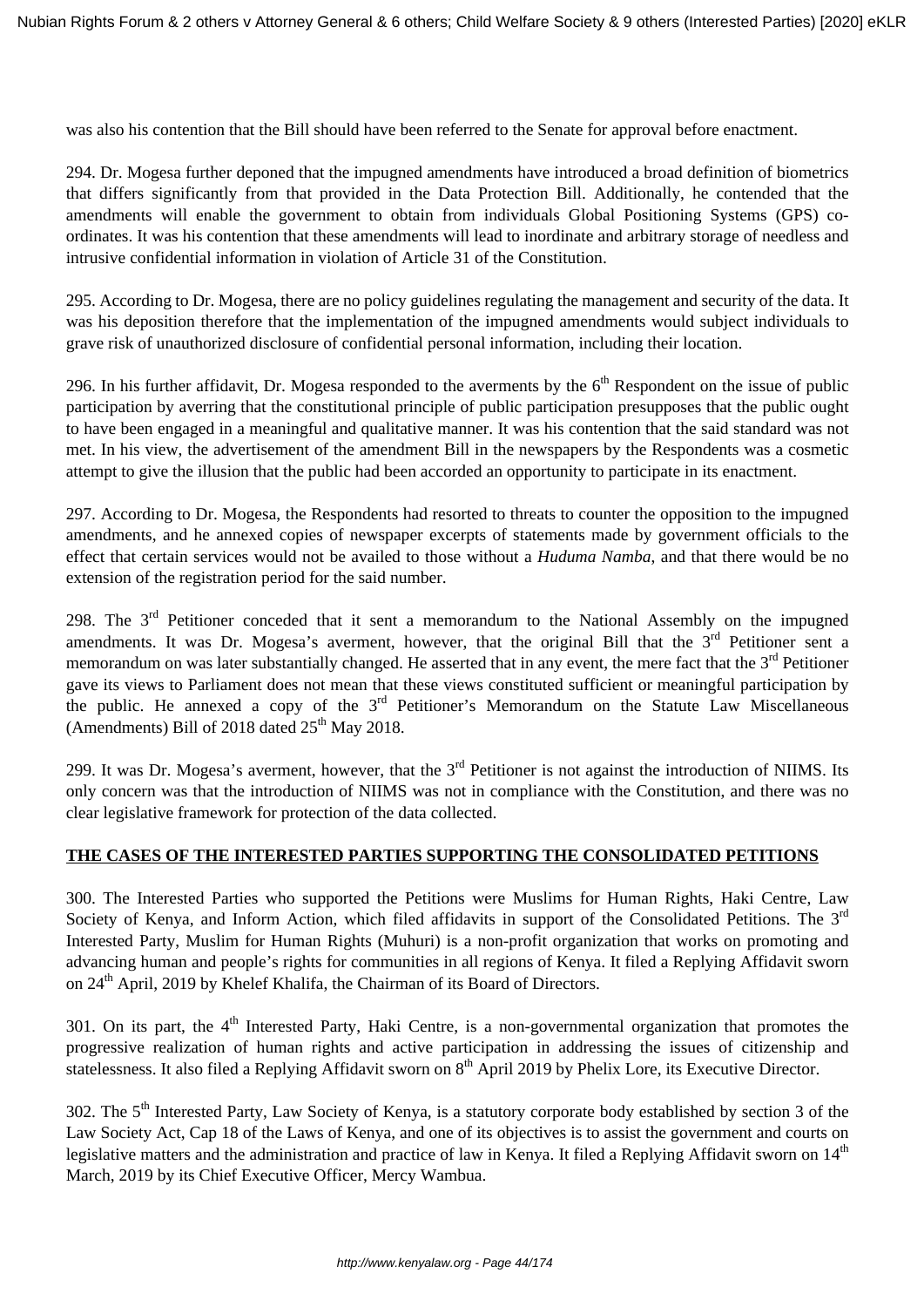303. The last Interested Party who supported the Petition was the  $6<sup>th</sup>$  Interested Party, Inform Action Limited, which is a human rights organization that empowers communities. It filed a statement dated  $8<sup>th</sup>$  April, 2019.

304. The Interested Parties' averments are substantially to the same effect as the averments made by the Petitioners on both the procedural and substantive infirmities of the impugned amendments, as well as the shortcomings of NIIMS.

305. The particular areas underscored by the Interested Parties were the lack of information and public participation in NIIMS; its threat to the right to privacy and insufficient data protection provisions; the use of an omnibus Bill to enact the impugned amendments and lack of Senate's participation; the perpetuation of marginalization and exclusion of vulnerable groups who face challenges in getting registration as Kenyans; and the lack of limitations on the powers to be exercised by the public officers in charge of NIIMS.

306. The  $3<sup>rd</sup>$  and  $6<sup>th</sup>$  Interested Parties in addition contended that the impugned amendments seek to limit the enjoyment of fundamental rights and freedoms, but do not meet the threshold for such limitation set out in Article 24 of the Constitution, to the extent that they do not specify and address the parameters set out in that Article. They contended, in particular, that the new data sought to be collected under NIIMS has no rational connection with the stated objectives of the Act, nor are they reasonable and justifiable in an open and democratic society.

307. On its part, the  $4<sup>th</sup>$  Interested Party in addition put forward a case for stateless persons. It contended that just like Nubians, stateless persons are unable to access documentation of citizenship in Kenya, which has resulted in restrictions in enjoyment of rights and freedoms guaranteed under the Bill of Rights and under international and regional human rights instruments. Further, that stateless persons are limited in access to birth registrations, identity documents, education, healthcare, employment, property ownership, political participation and freedom of movement which are enshrined in the Constitution. It was its case that stateless persons will be further discriminated against by NIIMS if adequate safeguards are not put in place by the government.

308. The  $5<sup>th</sup>$  Interested Party, elaborated on the discriminatory practices and profiling that are likely to be caused by NIIMS. It contended that vulnerable groups such as children and the elderly who, for lack of identity documents or poor quality of fingerprints, may be locked out of the system, will not be able to get services. Further, that persons may also be targeted from the data collected by NIIMS for personal, commercial and political gain.

309. The 5<sup>th</sup> Interested Party further contended that under NIIMS, it is possible for the government to control the economic, social and cultural existence of individuals, and to control access to subsidized food supply, healthcare, and social welfare among other important social services, which undermines the sovereignty of the people of Kenya.

### **THE RESPONDENTS' CASES**

## **The 1st Respondent's Case**

310. The 1<sup>st</sup> Respondent is the Honourable Attorney General who is the principal legal adviser to the government of the Republic of Kenya and represents the national government in court. His office, powers and responsibilities are as established under Article 156 of the Constitution of Kenya and the Office of the Attorney General Act No. 49 of 2012. The 1<sup>st</sup> Respondent filed grounds of opposition dated  $20^{th}$  February 2019 and  $26^{th}$  February 2019 in response to the Consolidated Petitions. It was his contention that the Petitions do not disclose any threat of violation of the Constitution; that the Petitions are premised on conjecture and misconceptions that negate the substance and object of NIIMS; and that the formulation and enactment of the impugned amendments were made within the confines of a proper and justified legislative process. He contended further that the registration of persons is a process regulated by the Births and Deaths Registration Act and the Registration of Persons Act and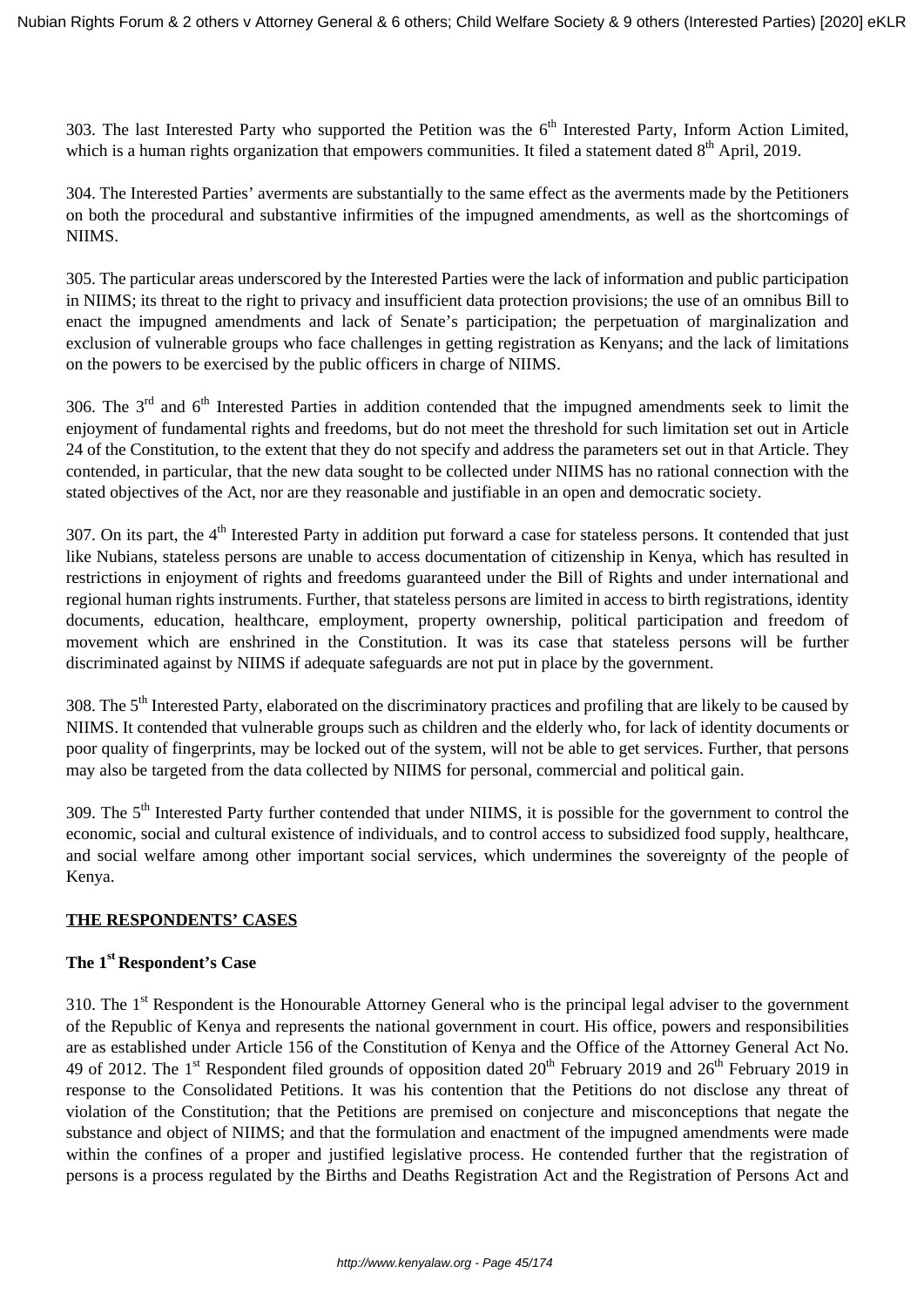the NIIMS process is primarily anchored on the said legislation.

311. As regards the allegation by the  $1<sup>st</sup>$  Petitioner that the Nubians have faced discrimination in the registration process, his response was that the allegation lacked a factual and legal basis. In his view, to have the State accord the Nubians preferential treatment over and above other Kenyan citizens is contrary to the provisions of Article 27 of the Constitution.

312. The 1<sup>st</sup> Respondent further took the position that NIIMS seeks to capture and store data in a centralized digital database for effective and efficient administration which will facilitate accountability in various forms and curb wastage of resources in line with Article 201 of the Constitution. It would also ease registration and identification of persons thereby improving the security of the country by authenticating and verifying persons. Moreover, by attempting to direct the manner in which the impugned legislation ought to have been enacted, the Petitioners were asking the court to question the legislative wisdom of the National Assembly contrary to Chapter Eight of the Constitution yet they had failed to demonstrate that the parliamentary procedure was flouted in the process leading to the enactment of the impugned amendments. It was the 1<sup>st</sup> Respondent's contention therefore that the Petitioners had failed to discharge the evidentiary burden required of them to prove non-compliance with Article 118(1)(b) of the Constitution as read with National Assembly Standing Order No. 123 as regards public participation in the process leading to the enactment of the impugned laws.

313. According to the 1<sup>st</sup> Respondent, public participation can in any event be effected directly by the people or indirectly through their democratically elected representatives in the National Assembly which courts have taken judicial notice of. Furthermore, the Petitioners had failed to explore the option provided under Article 119(1) of the Constitution as read with the provisions of the Petition to Parliament (Procedure) Act No. 22 of 2012 before seeking redress from this Court. It was his contention further that the Petitioners have failed to rebut the presumption of constitutionality that is enjoyed by the impugned amendments.

314. The  $1<sup>st</sup>$  Respondent conceded that data protection is crucial. He argued that contrary to the Petitioners' claim that there are no data protection laws, data in Kenya had been secured under various statutes including section 83 of the Kenya Information and Communication Act and section 20 of the Computer Misuse and Cyber Crimes Act.

315. It was also his contention that the right to privacy is not an absolute right. Further, that the Petitioners have not demonstrated how the limitation to the right to privacy fails to meet the dictates of Article 24 of the Constitution, if at all, and they had also failed to outline the vagueness in the impugned law or the opaqueness in the manner in which it is being implemented.

316. To the contention that the impugned amendments were unconstitutional for not receiving Senate approval, the Attorney General asserted that under the Fourth Schedule to the Constitution, national security, immigration and citizenship, national statistics and data on population are functions of the national government. Consequently, there was no requirement to involve the Senate during the enactment of the impugned law.

317. Regarding the use of an omnibus Bill to enact the amendments, the  $1<sup>st</sup>$  Respondent stated that the impugned amendments are not substantive and therefore their enactment through a Statute Law (Miscellaneous Amendment) Act was justified.

# **The 2nd and 3rd Respondents' Case**

318. The 2<sup>nd</sup> Respondent is the Cabinet Secretary in the Ministry of Interior and Co-ordination of National Government, while the 3<sup>rd</sup> Respondent is the Principal Secretary in the said Ministry. The two Respondents are public offices established by the Constitution as part of the Executive branch of Government and are responsible for *inter-alia* the registration of persons services under the Registration of Persons Act.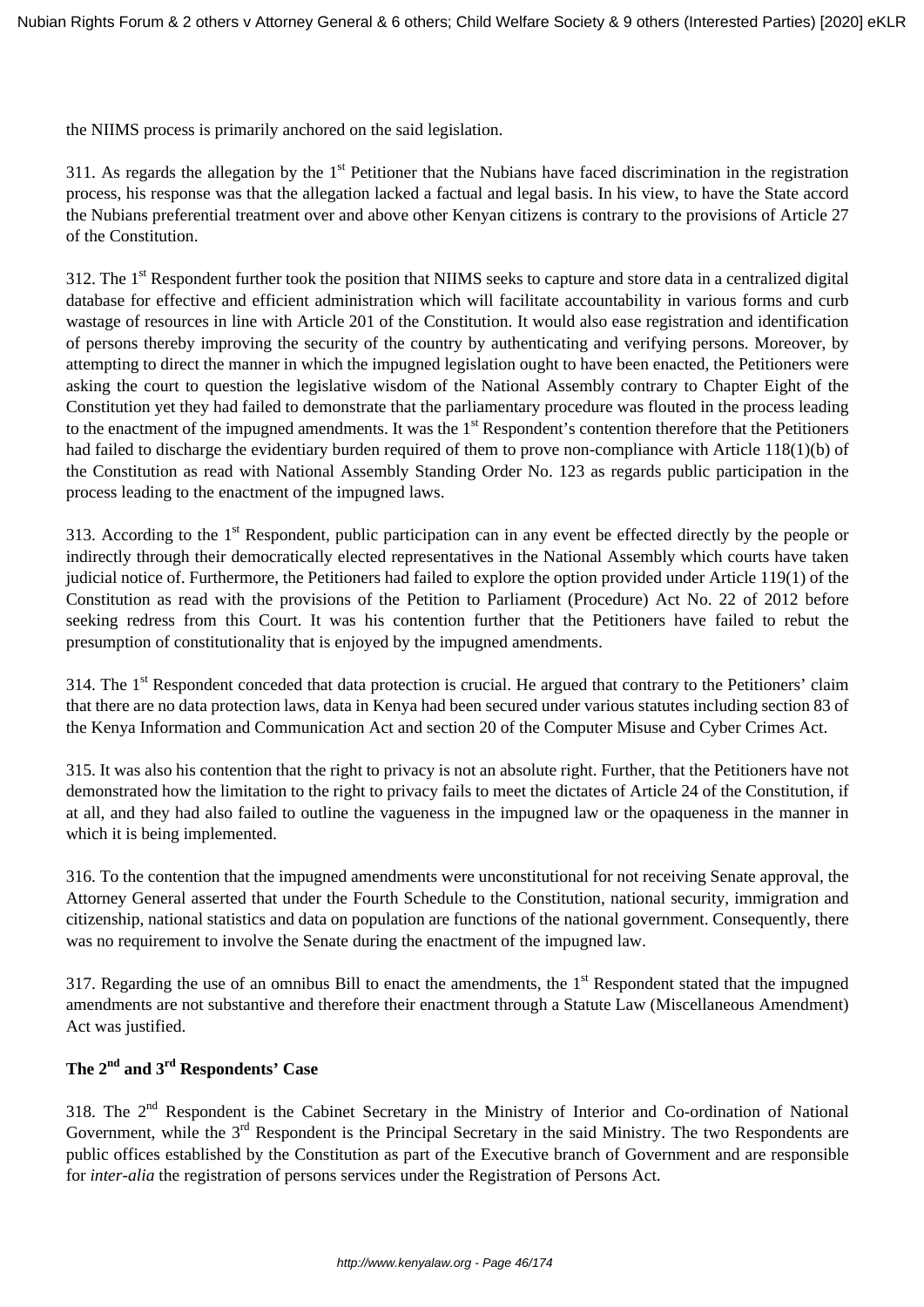319. In response to the Petitions, the  $2<sup>nd</sup>$  and  $3<sup>rd</sup>$  Respondents filed three Replying Affidavits all sworn by Dr. (Eng). Karanja Kibicho, CBS, on  $26<sup>th</sup>$  February 2019. They also filed a Further Affidavit sworn by the same deponent on  $14^{th}$  of May 2019. The  $2^{nd}$  and  $3^{rd}$  Respondents also filed a further affidavit sworn by Janet Mucheru on  $26<sup>th</sup>$  February, 2019.

320. Dr. Kibicho deposed that he is one of the three Principal Secretaries in the Ministry of Interior & Coordination of National Government. He is also, pursuant to section 9A(3) of the Registration of Persons Act (as amended by Statute Law (Miscellaneous Amendments) Act No. 18 of 2018), the administrator of NIIMS. It was his averment that the government of Kenya has a responsibility to provide services to the people of Kenya and in order to fulfil its legal and constitutional responsibility, it requires adequate planning which in turn requires reliable data regarding its citizens and other persons within the country.

321. He deposed that collection of data and making it easily accessible for utilization by the government and other relevant stakeholders is therefore of paramount importance. It was his deposition that the government has been collecting relevant data from its citizens through multiple registration systems at different phases of an individual's life from birth to death by disparate agencies, thereby leading to duplication of efforts and wastage of resources. He averred that some of the government agencies would collect information from individuals but without any unique identifiers such as fingerprints thereby risking the accuracy and reliability of such information.

322. Dr. Kibicho stated that the existence of multiple population registration systems undertaken by disparate agencies under independent legislations resulted in a number of challenges. He identified these challenges as including duplication of efforts; wastage of public resources; incomplete population data; inefficient coordination and linkage of registration agencies; cases of identity fraud; and limited capacity to share information due to the manual storage of information.

323. He deposed that in light of the above challenges, the government, in 1989, conceptualised the development of one national population register as a single source of truth on the identity of individual citizens and foreign nationals residing in Kenya. It was his averment that although there has been some progress, this objective has not been met, and currently, approximately ten institutions which were collecting information from Kenyans in 1989 still do so and maintain mostly segmented and parallel databases. Dr. Kibicho stated that the NIIMS system was the culmination of the vision for a single national population register.

324. Dr. Kibicho narrated the events and steps that preceded the introduction of NIIMS since the initial concept in 1989. One of the key components of the initial idea was the creation of a National Population Register (NPR). In the year 2000, a concept paper was developed by the Office of the President for what would then become the Integrated Population Registration System (IPRS). In 2001, the concept paper was approved by the Cabinet which gave the go-ahead to the Office of the President and the Ministry of Finance to start the project. In 2002, the Office of the President initiated the development of its Information Communication Technology (ICT) Policy Framework and Strategic Implementation Plan for the years 2002-2005 which plan initially prioritized the creation of an ICT infrastructure linking all departments within it. In September, 2005, an Inter-Ministerial Taskforce on Integration of Population Register Systems (IPRS) was appointed to fast track the integration of the registration systems. In its February 2006 concept paper, the Taskforce recommended, among other things, the introduction of a unique national number – Personal Identity Number (PIN) for all individuals resident in the country, assigned at birth, to serve as the control number for all registration systems.

325. It further recommended the establishment of a National Population Register, containing information of all residents, to serve as a central reference for all population registration systems. Further, that a central database be established to facilitate operations of the National Population Register. Finally, that a nationwide ICT infrastructure backbone be developed to link government agencies for purpose of information sharing and verification. These recommendations formed the basis for the subsequent operationalization of IPRS. It was his averment that the IPRS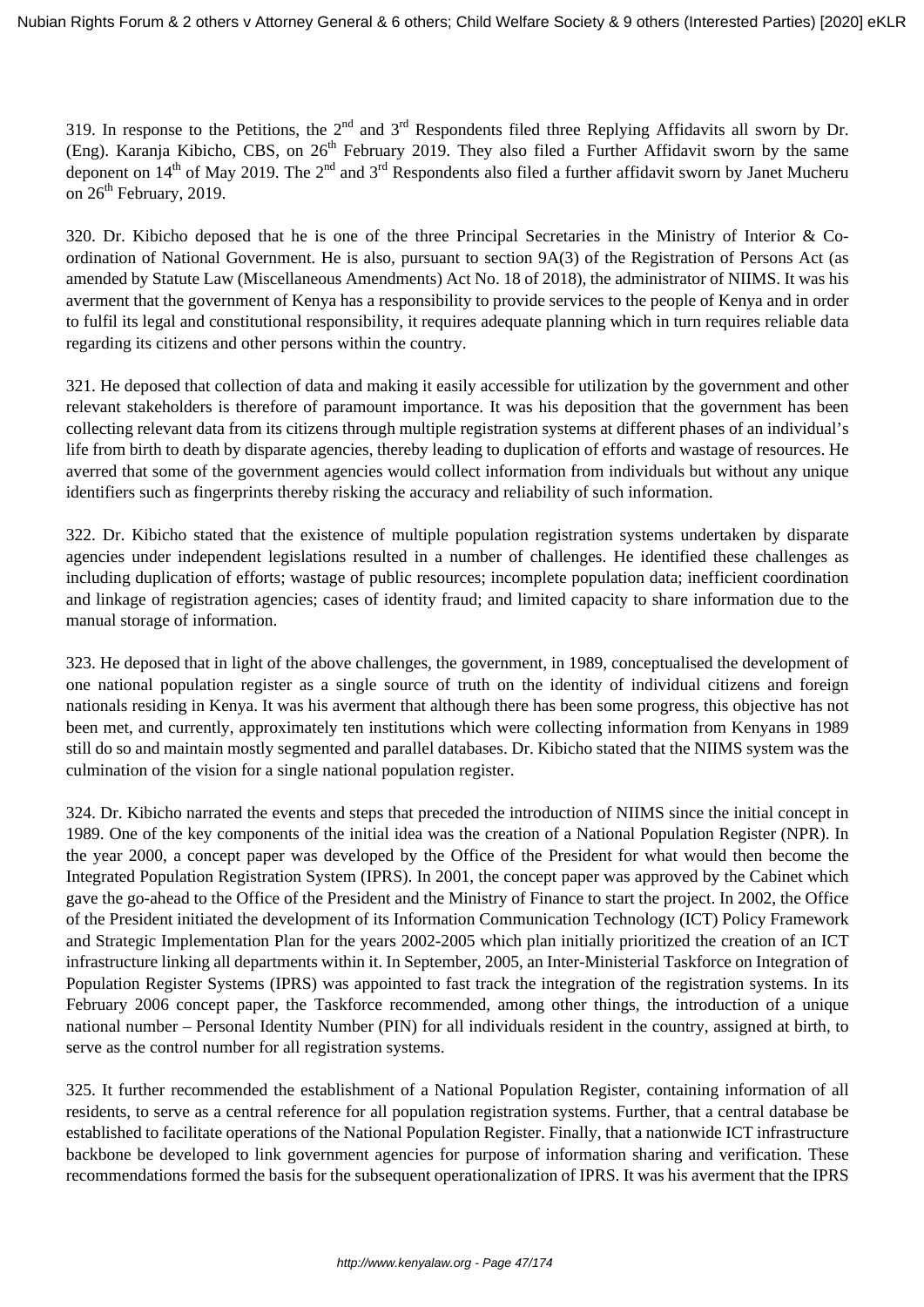was conceived to provide a Common Reference Model (CRM) geared towards facilitating efficient coordination, linkages of registration systems, and information. Its purpose was also to enable convenient, equitable and innovative access by users to integrated government registration services under the larger scheme of e-government projects including the Integrated Financial Management System (IFMIS) among others.

326. According to Dr. Kibicho, some of the objectives of the IPRS were to develop a centralized national population register that would contain information of all Kenyans and foreigners resident in Kenya; to improve data storage and access in all population registration agencies; to facilitate efficient coordination and linkages of registration agencies; and to improve overall registration capacity within the registration agencies.

327. Nevertheless, IPRS had its own challenges which included the fact that an individual's data was still being collected by multiple government agencies, which resulted in continued wastage and inefficiency; that in some cases, the data being integrated into IPRS contained inaccuracies, pointing to the need to collect personal information from the source again; that information relating to children was not being captured comprehensively at birth; that IPRS did not constitute a master register which could be regarded as "a single source of truth" as it relied on information from multiple, sometimes conflicting, sources; and that the multiple registrations systems resulted in issuance of several identity documents such as identity cards, passports, driving licences and National Hospital Insurance Fund (NHIF) cards.

328. Dr. Kibicho averred that the above challenges were pointed out in a report prepared by the Ministry of Information, Communication and Technology and the United Nations International Children's Emergency Fund (UNICEF) after a Strengths, Weaknesses, Opportunities and Threats (SWOT) Analysis on Existing Identification and Registration Systems in Kenya. To build on the progress made by IPRS and address the challenges identified by the SWOT Report, the government initiated the NIIMS programme which was operationalised by Executive Order No. 1 of 2018.

329. The purpose of the NIIMS programme, according to Dr. Kibicho, was to create and manage a central master population database which will be the "single source of truth" on a person's identity and will serve as the only reference point for personal information for Ministries, Departments and Agencies (MDAs) and other stakeholders. His averment was that the main objectives of NIIMS are to collate, store, integrate, harmonize and facilitate sharing of population data from nearly all databases; provide a single source of truth (one-stop-shop) on persons' identity data for citizens and foreign nationals residing in Kenya; and to undertake national biometric registration of all citizens and foreign nationals residing in Kenya.

330. It was his averment further that NIIMS is crucial for development planning and decision making. That it is also a key component of the government's service delivery commitments, currently prioritized under the "the Big 4 Agenda" which include food security, affordable housing, manufacturing and affordable healthcare.

331. Dr. Kibicho further highlighted some of the key benefits of NIIMS as including optimal utilization of scarce public resources; an accurate, reliable and comprehensive population registration database; verification, validation and authentication of primary data source; accurate population data for planning and service delivery; digital and inter-linked access to information for decision-making; and standardization and streamlining of relevant government processes.

332. Other benefits of NIIMS identified by Dr. Kibicho were access to registration services by all Kenyans; improvement of provision of security by government to citizens particularly in light of threat of terrorist attacks; improvement in enforcement of law and order including facilitation of early detection of fraudulent activities, minimisation of cases of identity theft and reduction of fraud in land transactions; to foster confidence and assurance in financial transactions due to the overall verifiability of personal information; and enhancement of tax collection.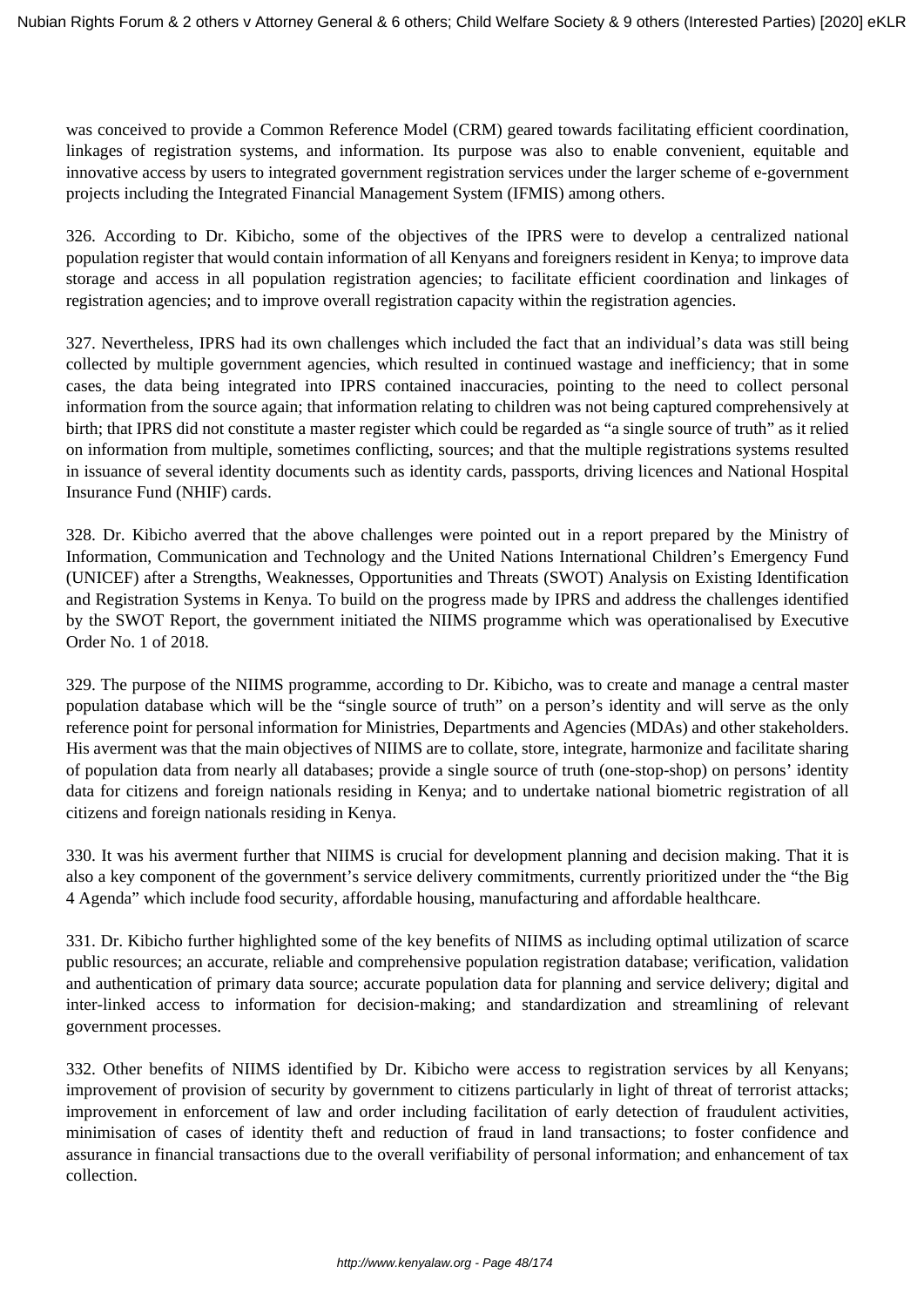333. Dr. Kibicho contended that by implementing NIIMS, the government is joining the global trend of adopting technology in service delivery. Further, that the implementation is in actualization of Kenya's commitment to the African Union regarding digitization, harmonization and integration of systems to promote efficiency in service delivery. The  $2<sup>nd</sup>$  and  $3<sup>rd</sup>$  Respondents contended that the government has spent a lot of money, time and other resources in actualizing NIIMS. It was their case that the government had successfully completed the pilot phase and intended to roll out the mass registration in the month of March 2019.

334. Dr. Kibicho denied that the government intended to collect DNA and GPS coordinates from citizens as alleged by the Petitioners. He averred that the data collection form had no provision for collection of DNA and GPS information, and that in any event, Kenya does not currently have the capacity to collect DNA information from all Kenyans. As regards GPS, it was his averment that the government's intention is to know the place of residence of each Kenyan. However, it does not intend to keep surveillance on their movements as alleged by the Petitioners. In his view, NIIMS is intended to protect individuals' rights to privacy by ensuring that all their personal identification information is secured in the custody of one government entity.

335. It was also his averment that Kenya has a robust series of statutes and policy on data protection, information security, modalities of access to information and protection of privacy of the integrity of government records and information. In his view, NIIMS has not introduced major changes to the information to be obtained from Kenyans. Instead, it has sought to update the government's method of collection and storage of information to take advantage of current technology for efficiency purposes.

336. Dr. Kibicho stated that the impugned amendments were subjected to meaningful and qualitative public participation in line with Article 118(1)(b) of the Constitution and had met the threshold thereunder. He detailed the enactment process of the impugned amendments to buttress his averment and contended that members of the public and requisite stakeholders were given sufficient notice and adequate opportunity to participate in the consideration of the issues in the Bill. It was also his contention that members of the National Assembly, being the duly elected representatives of the people of Kenya, effectively represented the citizenry in the consideration and passage of the amendments. He had also personally sensitized members of the public on NIIMS through various public fora and media in his official capacity.

337. Dr. Kibicho averred that the impugned amendments were not substantive in nature as the personal information required for registration under NIIMS is essentially similar to the personal information required for registration under the registration systems which were already in existence before the amendments.

338. Regarding the failure to submit the Bill to the Senate, Dr. Kibicho deposed that the matters covered by the impugned amendments relate to national population registration, which is not a devolved function and is squarely within the mandate of the National Government. To the Petitioners averments that there were other Bills pending in Parliament on the same issue as the impugned amendments, Dr. Kibicho responded that the intended purposes of the National Registration and Identification Bill, 2012 and the Registration and Identification of Persons Bill, 2014 which have in any event since stalled in Parliament, are effectively achieved by the impugned amendments.

339. In response to the concerns raised by the Petitioners with respect to the procurement of NIIMS, Dr. Kibicho stated that the procurement of the hardware components of the NIIMS registration kits was conducted in strict compliance with the Constitution and procurement laws. Further, that owing to the sensitivity of NIIMS, its software component was developed internally by several government agencies under the stewardship of the Ministry of Information Communication and Technology and no foreign entity was involved, or will have access to the information collected by NIIMS.

340. The Petitioners contention that NIIMS will entrench discriminatory practices was denied. Dr. Kibicho averred that on the contrary, NIIMS will ensure universal coverage for individuals from birth to death, thereby eliminating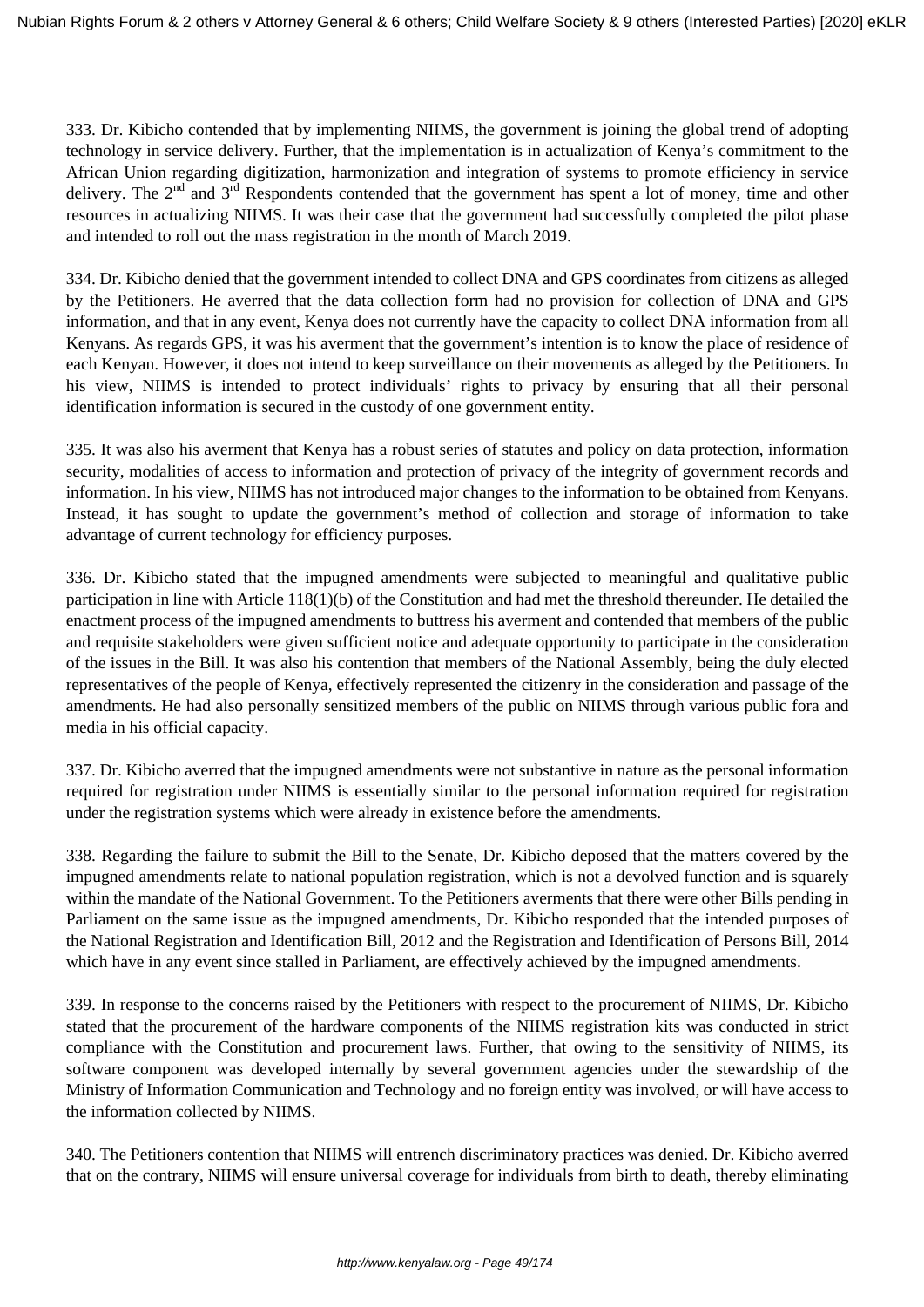any perceived discrimination against any individual or class of persons under the current disparate registration systems. He averred further, that in any event, the need for vetting of applicants for the issuance of legal identification documents upon attaining the majority age, as is currently the practice, would be unnecessary as the requisite personal information would already be in the NIIMS system. According to Dr. Kibicho, the complaint about the alleged discrimination under the current registration system being carried over to NIIMS has no basis. He noted that the Petitioners had not demonstrated what feature of NIIMS would make registration of alleged marginalized communities more difficult. He also dismissed the allegation of discrimination, noting that the  $1<sup>st</sup>$ Petitioner had, in a letter dated  $8<sup>th</sup>$  April 2017, paid glowing tributes to the  $2<sup>nd</sup>$ ,  $3<sup>rd</sup>$  and  $4<sup>th</sup>$  Respondents for a commendable job done in the registration of persons especially in areas where members of the  $1<sup>st</sup>$  Petitioner reside.

341. Dr. Kibicho also observed that unlike the national identity card which is only issued at the age of majority, the registration for NIIMS will start as early as immediately after birth, thus easing access to services and exercise of constitutional rights. Vetting, if any, is in respect of issuance of national identity cards and registration for NIIMS does not require any vetting.

342. On the concerns raised by the Petitioners with regard to the registration of children, Dr. Kibicho averred that NIIMS will not hinder any child from enjoyment of the rights of a child, but will instead facilitate the enjoyment of such rights including the right to education, health, identity, nationality, and protection from child trafficking and protection from child labour.

343. In his affidavit sworn on 14<sup>th</sup> May 2019, Dr. Kibicho, averred, first, that no material evidence had been provided by Ms. Fatuma Abdulrahman to support the averments made under the heading *"Historical Review of Nubian Experience*" in her affidavit of 12<sup>th</sup> April 2019. It was his averment that the alleged discrimination against the Nubian community relates to shortcomings in the current registration system as opposed to NIIMS, which he contended will address any shortcomings.

344. According to Dr. Kibicho, NIIMS is not designed to, and will not discriminate against Nubians or any other ethnic community. He conceded that members of all border communities, which he defined as communities whose members are found within and outside Kenya, are subjected to vetting in order to ensure that only genuine citizens are issued with identification documents. It was also his position that vetting is further necessitated by national security concerns arising from security risks posed by porous borders. Vetting was therefore not discriminatory, but in any event, the vetting committees complained of were not introduced by the impugned amendments.

345. In response to a complaint by the  $1<sup>st</sup>$  Petitioner that vetting for purposes of issuance of identity documents was done only twice a week, he averred that there is no regulation or policy stipulating that vetting is to be conducted only on Tuesdays and Thursdays of every week. It was his averment that vetting can be done on a daily basis depending on the number of persons desiring to acquire identity cards. He further stated that contrary to Ms. Abdurahman's averments, the law requires a person to be issued with an ID card within 30 days of the application for those turning 18 and 15 days for replacement of a lost or unserviceable identity card. It was his contention that whenever an applicant appears before the vetting committee and is positively identified as a Kenyan, he or she is registered immediately thereafter. Dr. Kibicho clarified that that NIIMS registration process is meant to be a continuous exercise and all Kenyans will have an opportunity to register in the system.

346. As regards the decisions of the African Commission on Human and Peoples' Rights and the African Committee of Experts on the Rights and Welfare of the Child, Dr. Kibicho observed that the decisions do not relate to NIIMS and are largely irrelevant to the gravamen of the present dispute. Further, that the said decisions were determined *ex parte*, and are in any event not binding on the Kenyan State. Dr. Kibicho noted that the 1<sup>st</sup> Petitioner had alleged that there were no local remedies available for determining the dispute relating to alleged discrimination, and in his view, it was an abuse of process for it to now seek to introduce it before this court.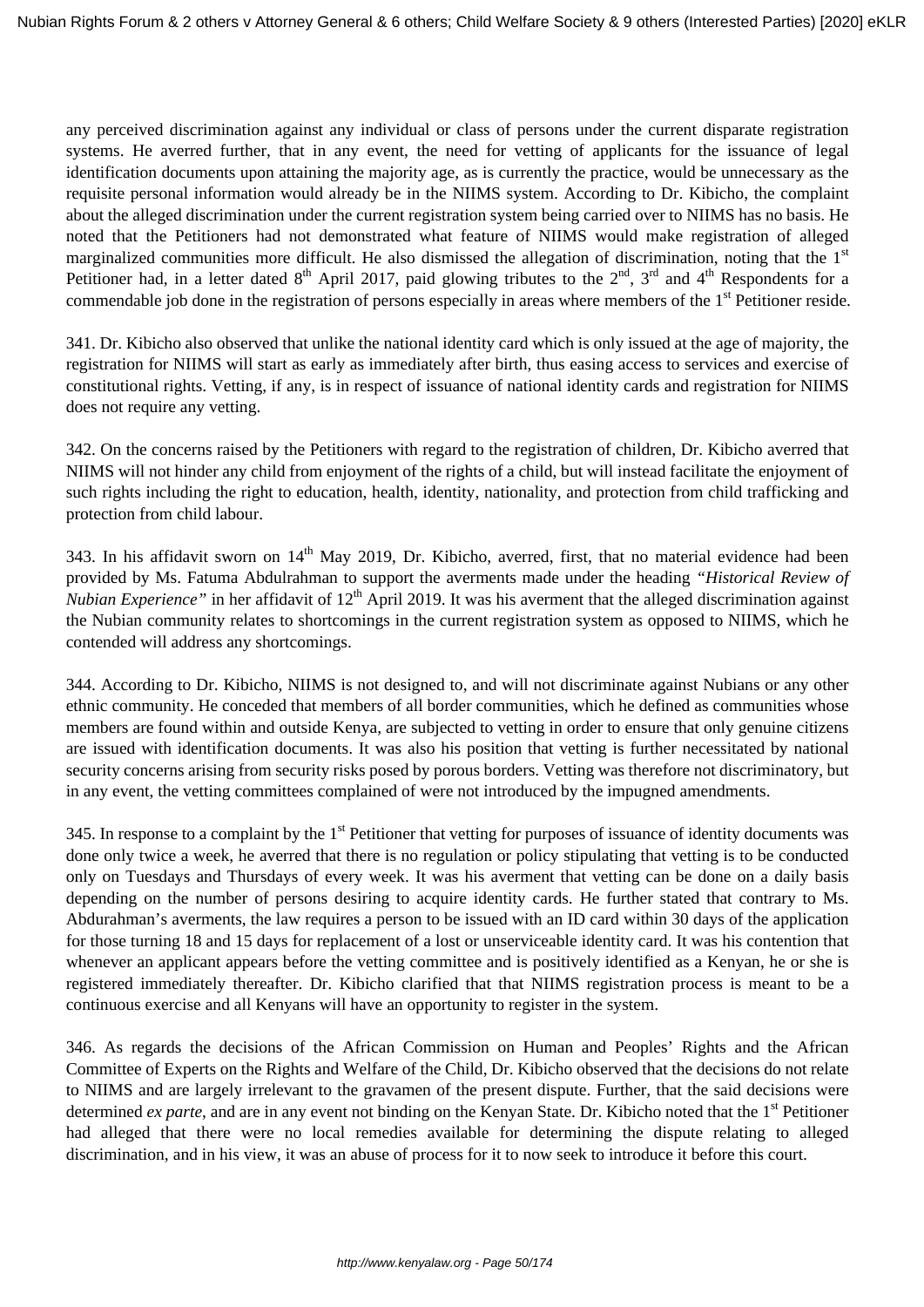347. Dr. Kibicho also addressed himself to the contentions by George Kegoro in his Further and Supplementary Affidavit sworn on 12<sup>th</sup> April 2019 that the National Registration Bureau has no authority to collect or store biometric data from children, stateless persons, refugees and foreigners; that NIIMs does not protect children from trafficking; that the form used to collect data has no basis in law; and that the personal information collected under the impugned amendments will be in the exclusive custody of the government rather than an independent data protection authority which opens opportunities for abuse. His response was that the rights of children, stateless persons, refugees and aliens are substantially protected under the Constitution and existing legislation, including the Kenya Citizenship and Immigration Act, 2012, the Children's Act, 2001, and the Refugee Act, 2006, and that the impugned amendments do not in any way repeal these pre-existing legislation. Moreover, that the impugned amendments categorically provide for the registration of children on NIIMS. In addition, that registration onto NIIMS is not based on any form of discrimination on any ground including nationality, because it fully incorporates the registration of citizens and non-citizens currently residing in Kenya.

348. According to Dr. Kibicho, NIIMS registration is fully under the administrative supervision of the relevant Principal Secretary, and this effectively creates an extra level of supervision and accountability to ensure the overall effectiveness and integrity of the system. Further, that the form encompassing the data capture tool implements the text and spirit of the impugned amendments and is therefore formulated within the law.

349. Dr. Kibicho denied the contention by Mr. Kegoro that the impugned amendments do not comply with the legal principles that apply to digital identification of persons set out by the World Bank in the publication "**Principles on Identification for Sustainable Development: Toward the Digital Age."** He averred that contrary to the averments by Mr. Kegoro that there is a lacuna in the impugned amendments as regards the retrieval, processing, storage, use and disclosure of the collected data and that there is a need for the establishment of clear legal safeguards to ensure accountability, NIIMS clearly encompasses the said Principles. It was his position that the 2<sup>nd</sup> Petitioner has not demonstrated how NIIMS has failed to meet any of the Principles, but that in any event, the said Principles are not binding on Kenya. In Dr. Kibicho's view, there already exists a healthy and robust legislative framework on data retrieval, processing, storage, use and disclosure of information such as is contained under NIIMS.

350. Response was also made to the averments by Mr. Kegoro that the collection of DNA without safeguards threatens the right to privacy and is intrusive; that despite the benefits of NIIMS and digitization in service delivery, precautionary measures must be taken to guard against breaches by internal and external parties; and that the constitutional objective of public participation was not met in NIIMS. Dr. Kibicho reiterated that NIIMS registration did not involve collection of DNA. He clarified however, that DNA collection is crucial in certain circumstances, such as prevention of crime including terrorism, and in the identification of bodies in case of accidents where all other biometrics are destroyed or unavailable.

351. It was his averment, however, that NIIMS will not be freely accessible by third parties, either private or foreign, and is predicated on the law, namely the Registration of Persons Act, which is operating within the larger legal framework on data protection. Furthermore, the government was in the process of enacting the Data Protection Bill, 2019 to bolster this framework. According to Dr. Kibicho, NIIMS as a single source of truth offers a more secure option of data protection by reducing the points for breaches, and as admitted by the  $2<sup>nd</sup>$  Petitioner, this is the global trend in personal identification databases. He noted that despite the Petitioners concerns, over thirty-one (31) million individuals, representing approximately sixty-five percent (65%) of Kenya's population, were enrolled during the NIIMS registration exercise.

352. Pursuant to a notice to cross-examine issued by the Petitioners, Dr. Kibicho testified as DW3 and was crossexamined on his affidavit evidence set out above. He confirmed that the data capture form for the *Huduma Namba* registration had sections that required personal and biometric bio-data. He further confirmed that although the form was primarily meant for personal identification, it also requested for other information on agricultural activities and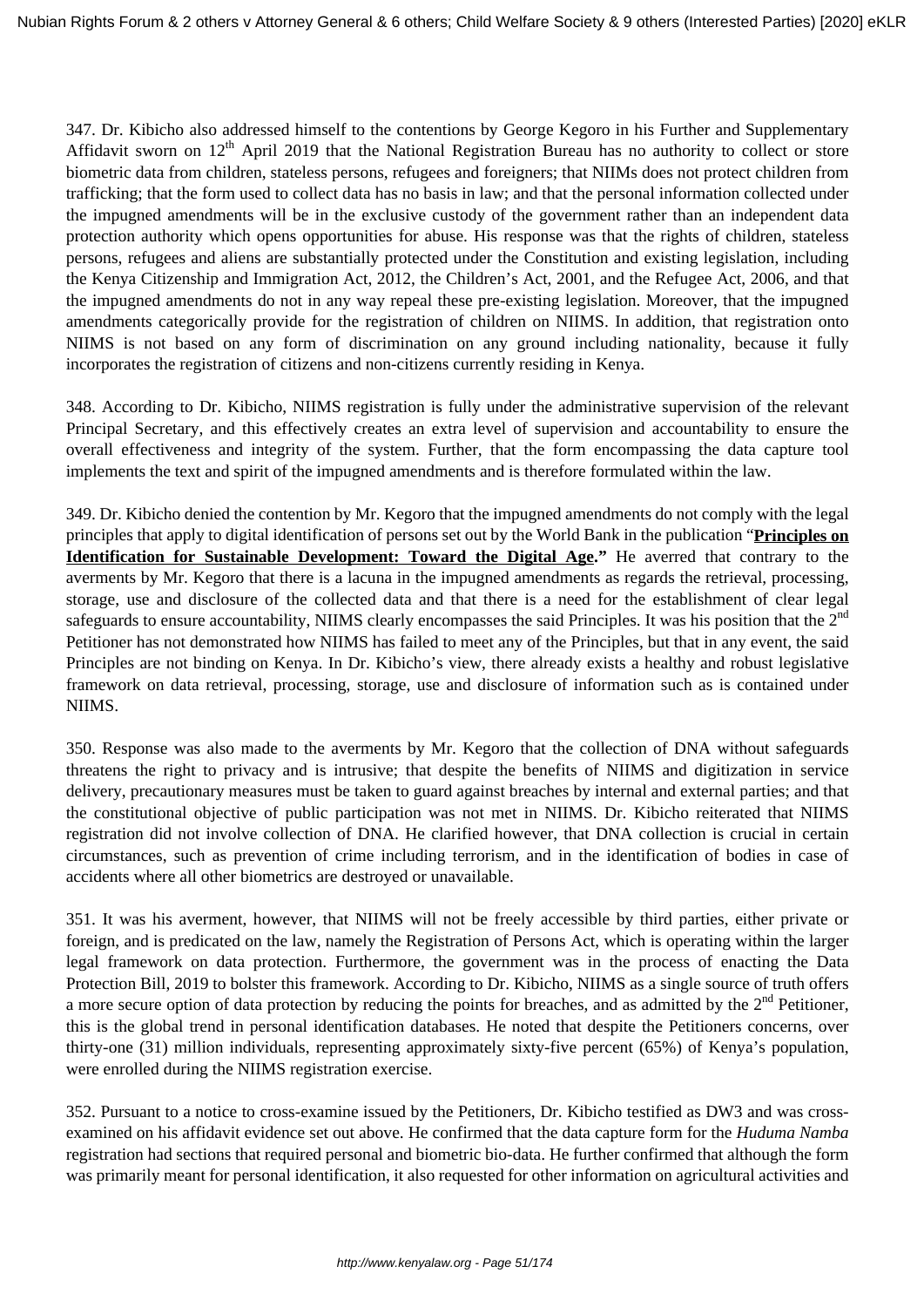employment status, a result of requests made by other Ministries who needed the said data and for whom data was collected in the same form for purposes of cost effectiveness.

353. Dr. Kibicho further confirmed that the statement in the form that indicated the registration was mandatory was later removed, and the only mandatory documents required for the registration were either an identity card, birth certificate, passport or alien card.

354. Dr. Kibicho acknowledged that some of the information sought in the data capture form was already held by various government institutions but averred that the information had become adulterated. The main purpose of NIIMS therefore is to confirm the correct information about a person accurately in digitized form to address this shortcoming. On the disclaimer in the data capture form, Dr. Kibicho explained that this was a form of consent that the information collected could be given to authorized government agencies.

355. Dr. Kibicho further explained that the government had tried to collate personal data through setting up the Integrated Population System. This, however, did not solve the problem of adulteration of the data. It was his testimony that the *Huduma Namba* process will provide an opportunity for verification of documents and cleaning up of the personal data held by matching and verifying it with documents held in other databases.

356. On the requirement for DNA in the impugned amendments, Dr. Kibicho testified that the purpose of including DNA was to provide for as many unique identifiers in the law as possible. There was, however, no intention to collect DNA even though it is permitted by law. He asserted that for the *Huduma Namba* registration, the only biometrics collected were digital fingerprints and digital photographs.

357. When questioned on the public participation on NIIMS, Dr. Kibicho testified that he and various government officials and the national government administration infrastructure had sensitized the members of the public and carried out civic education on the benefits of NIIMS. He denied that they stated or threatened that the registration for *Huduma Namba* was compulsory.

358. Dr. Kibicho was also cross-examined on the Data Protection Policy of 2019 and data protection principles of fairness, transparency, accountability and data minimization. He stated in response that the government was open to engagement on any issues that the Petitioners may have with NIIMS. His testimony was that the Registration of Persons Act was the legal framework for NIIMS, and for the purposes of the Data Protection Policy and Bill, the offices of Data Commissioner and Data Controller are yet to be established as the Bill is yet to be enacted.

359. It was his averment further that in relation to NIIMS, it is the Principal Registrar created in the Registration of Persons Act that is performing the functions of the Data Controller, and that the said Act also provides for offences if there is unlawful disclosure of data. He denied that the data collected on *Huduma Namba* will be exposed, maintaining that there are existing laws on data protection, and the Data Protection Bill is meant to consolidate these laws.

360. With regard to the application of the Registration of Persons Act to children, Dr. Kibicho disagreed that the Act does not apply to children under section 2 thereof. It was his position that it applies to all Kenyans including children, pursuant to the amendments made to the Act. He clarified that only birth certificates and not the fingerprints of children under the age of six (6) years were required during the *Huduma Namba* registration exercise. He also referred to the Executive Order that established the *Huduma Namba* Inter-ministerial Committee as providing the guiding laws on children.

361. With regard to the decisions of the African Committee of Experts on the Rights and Welfare of the Child on the discrimination against Nubian Children, Dr. Kibicho testified that it had been implemented by way of budgetary allocations for registration exercises. The government had also implemented Rapid Results Initiatives and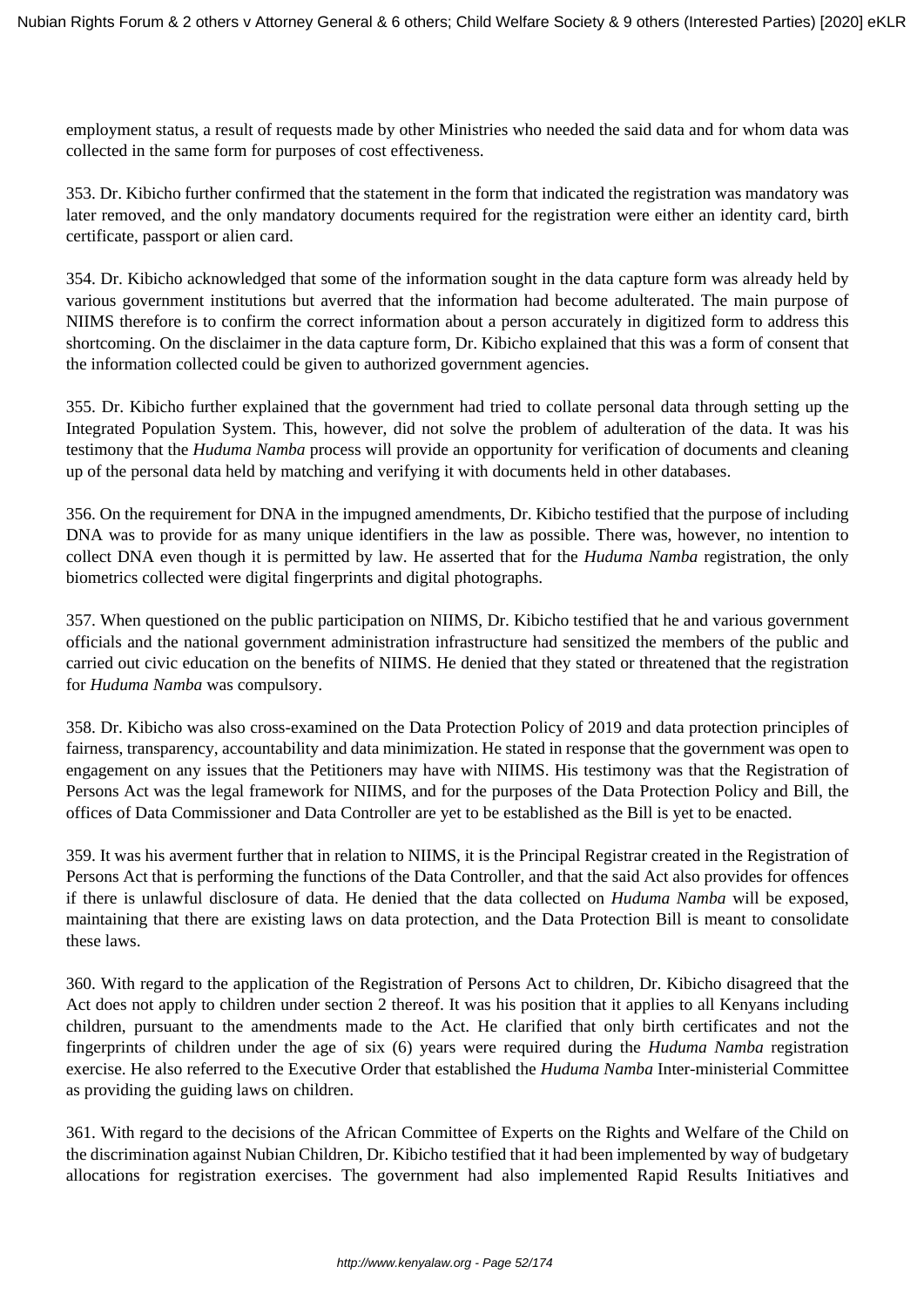affirmative action for Nubians and those who pass the vetting have been issued with identity cards. It was his testimony that the assertion by the Petitioners that Nubians are not given identity cards is a false one.

362. It was also his testimony that incremental registration of births of children was adopted under NIIMS, which is to be achieved by cleaning up of data on the births already registered and registering new births in the system. Further, that this approach arose from recommendations in the SWOT analysis undertaken by UNICEF and the benchmarking and study tours of the Estonian registration system.

363. Dr. Kibicho denied that the vetting of Nubians before issue of identity cards was done on ethnic grounds. He explained that the vetting is only done where a Registrar is in doubt about the citizenship of a person from the communities living in Counties bordering other countries, which he termed as border communities. With regard to the composition of the vetting committees, Dr. Kibicho clarified that the committees are identification committees set up under the Act and are government led, with local elders being included at the discretion of the Chair of the committee

364. He confirmed that those without identity cards were not registered with NIIMS but stated that the Respondents were making efforts to ensure that the Nubians are issued with identity cards, though he stated that it was not all Nubians who did not have identity cards. It was Mr. Kibicho's position that registration with NIIMS is a continuous process and one can be registered upon obtaining an identity card. Dr. Kibicho denied that NIIMS registration is necessary for service provision by the government but that it will be more convenient to get services with the *Huduma Namba*. In his view, it is for a person to choose if they wish to be inconvenienced or not.

365. With regard to whether a cost-benefit analysis of NIIMS had been done, Dr. Kibicho stated that taxpayers money of Kshs 7 billion had been spent so far on the system, and that at completion, Kshs 9 billion would have been spent. While the government was not asked to provide the costing on the benefits of NIIMS, such figures are available, and he had enumerated the benefits in his response to the Petitions.

366. According to Dr. Kibicho, the amendments to the Act were therefore minor as the new data collected was minimal, and it is the digitization of the data which is novel. He, however, conceded that there would be risks if the data is not protected. While protecting national security is one of the uses of NIIMS, the entire NIIMS data cannot be exempted from protection on grounds of national security, and that there are security laws which prescribe the circumstances when this can be done. He also confirmed that no rules were developed after the amendments of the Act to guide the *Huduma Namba* registration.

367. In re-examination by Mr. Regeru, Dr. Kibicho explained that digitization is one of the reform platforms of the government. While there had been other initiatives undertaken, digitization of the population register was lacking and was needed to complement efficient service delivery. He reiterated his evidence on the public participation held, the mandatory documents that were needed for the *Huduma Namba* registration, that the said registration was not mandatory and that DNA was not collected nor is its collection planned during the exercise.

368. Dr. Kibicho explained that the physical attendance of a registrant is important in NIIMS for purposes of recording biometrics arising from the adulteration of existing databases, and the physical presence of a person is required to match him or her to the existing data. He also explained that people gave their consent by annexing a digital signature or thumbprint, and the incremental registration will result in a situation where everyone has only one unique identifier.

369. Dr. Kibicho stated that 31,500 *Huduma Namba* registration kits were acquired, and that they would be left with the Chiefs, Assistant Chiefs and civil registration clerks for continued registration. With respect to the question of vetting for identity cards, Dr. Kibicho reiterated that it is not unique to Nubians, it is done by Assistant Chiefs for all Kenyans, including among border communities, and the vetting committee is a second level of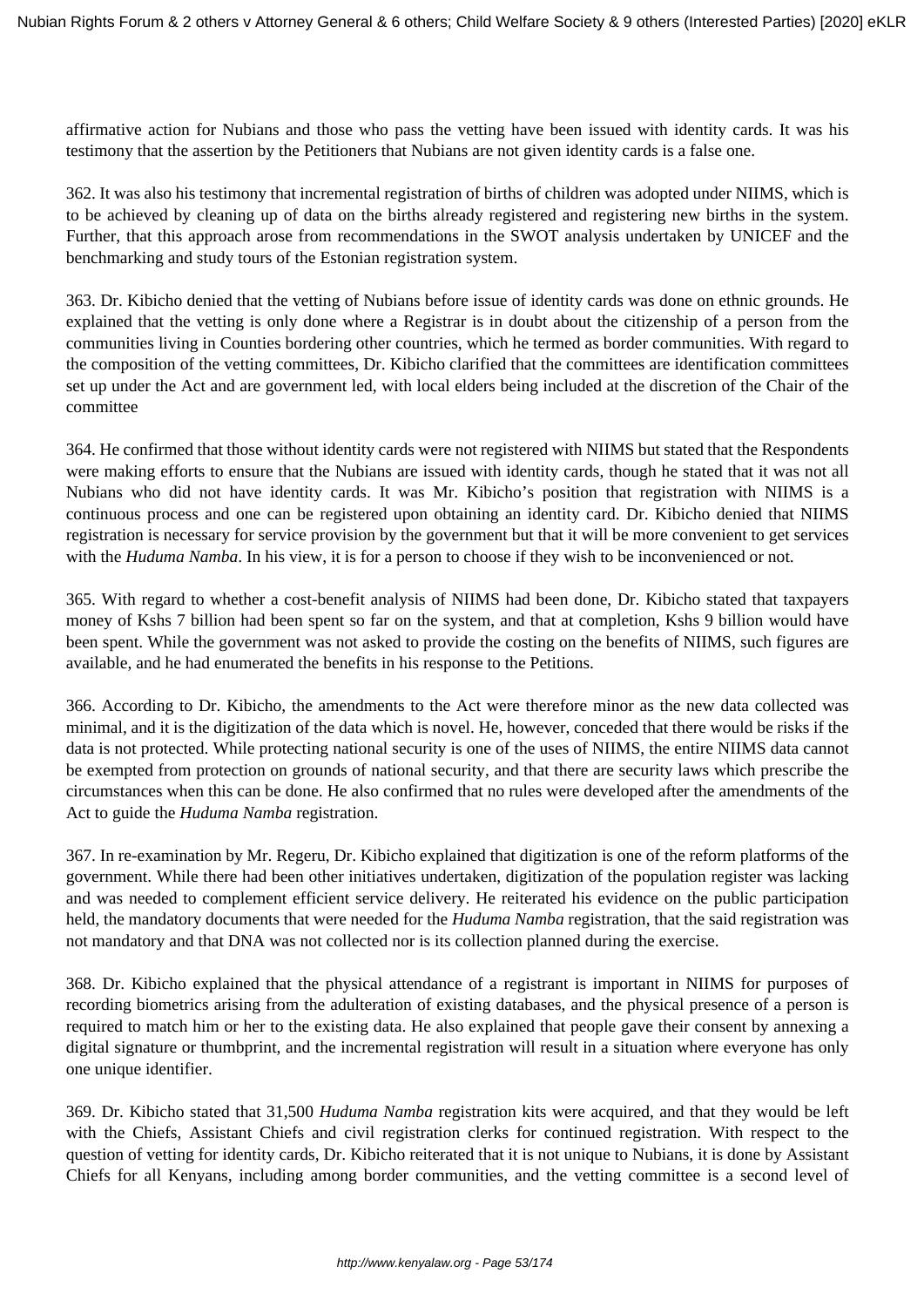authentication where an Assistant Chief is not sure of a person's identity, He denied that border communities equate to tribe and clarified that everyone living at the border is part of a border community regardless of their tribe. He also denied that there has been discrimination against Nubians nor was there such government policy.

370. Dr. Kibicho pointed out that there is a website with information on NIIMS and that the administration and his ministry had given information on NIIMS, how it was to be rolled out, and its benefits. He enumerated the direct benefits of NIIMS including the savings made in collection of data and rolling out of services, the conduct of the population census and registration of voters. Further, that in the cost–benefit analysis, there are benefits of NIIMS that directly translate to money benefits while others are in the form of convenience in eternity as enumerated in his affidavit. Further, that the main costs of NIIMS was in the acquisition of the registration kits and payment of registration clerks.

371. According to Dr. Kibicho, the Data Protection Policy applies not only to NIIMS but to all data that is collected, and that the office of the Data Controller can only be appointed once the Data Protection Bill is enacted into law, and not on the strength of the policy. Dr. Kibicho testified that every institution that collects data from the public has a data administrator and laws that regulate the collection and management of the data, and the Bill is being enacted for efficiency reasons to tidy up existing laws.

372. Dr. Kibicho denied that there was a need for a *Huduma Namba* law before rolling out of *Huduma* Namba Registration. He maintained that the amendment to the Act was adequate as there were other existing laws as identified in the Executive Order on NIIMS implementation. He also clarified that under section 9A as read with section 2 of the Act, NIIMS applies to all Kenyans, including children, and that NIIMS had benefits for children in terms of planning for their health, education and other services. He further asserted that the government had submitted its report upon compliance with the recommendations made by the African Committee on the Welfare of the Child, and that the welfare of children is also a core principle in the Constitution.

373. Dr. Kibicho informed the Court that if allowed to process the data collected in NIIMS, all existing identity cards would be collapsed to one digital identity card- the third generation identity card- which will have an encrypted chip. Further, that each service provider would have a reader that only reads the information in the card that is relevant to it.

374. The second deponent on behalf of the  $2<sup>nd</sup>$  and  $3<sup>rd</sup>$  Respondent, Janet Mucheru deponed that she is the Director, Civil Registration Services, a department under the Ministry of Interior and Coordination of National Government. This department, is responsible for the registration of births and deaths that occur in Kenya and draws its mandate from the Births and Deaths Registration Act, Cap 149.

375. She detailed the functions of the Civil Registration Services and averred that it is mandated to register certain particulars which include the name, sex, date and place of birth, and the names, residence, occupations and nationality of the parents for any birth. As regards deaths, Ms. Mucheru listed the particulars registered as the name, age, sex, residence, occupation and nationality of the deceased, and the date, place and cause of death. She stated that the Cabinet Secretary in the Ministry has the discretionary power to prescribe any other particulars other than those set out in the Act, including biometric data.

376. It was therefore Ms. Mucheru's deposition that in registering births, the Civil Registration Services requests for substantially the same personal information as was being captured by the data capture form for NIIMS, and which information has always been in its custody and is therefore not new.

377. While making reference to the finding in the report by the Ministry of Information and Communication Technology in partnership with UNICEF titled **Strengths, Weaknesses, Opportunities and Threat Analysis of Existing Identification and Registration Systems in Kenya, December, 2017** that a birth certificate number is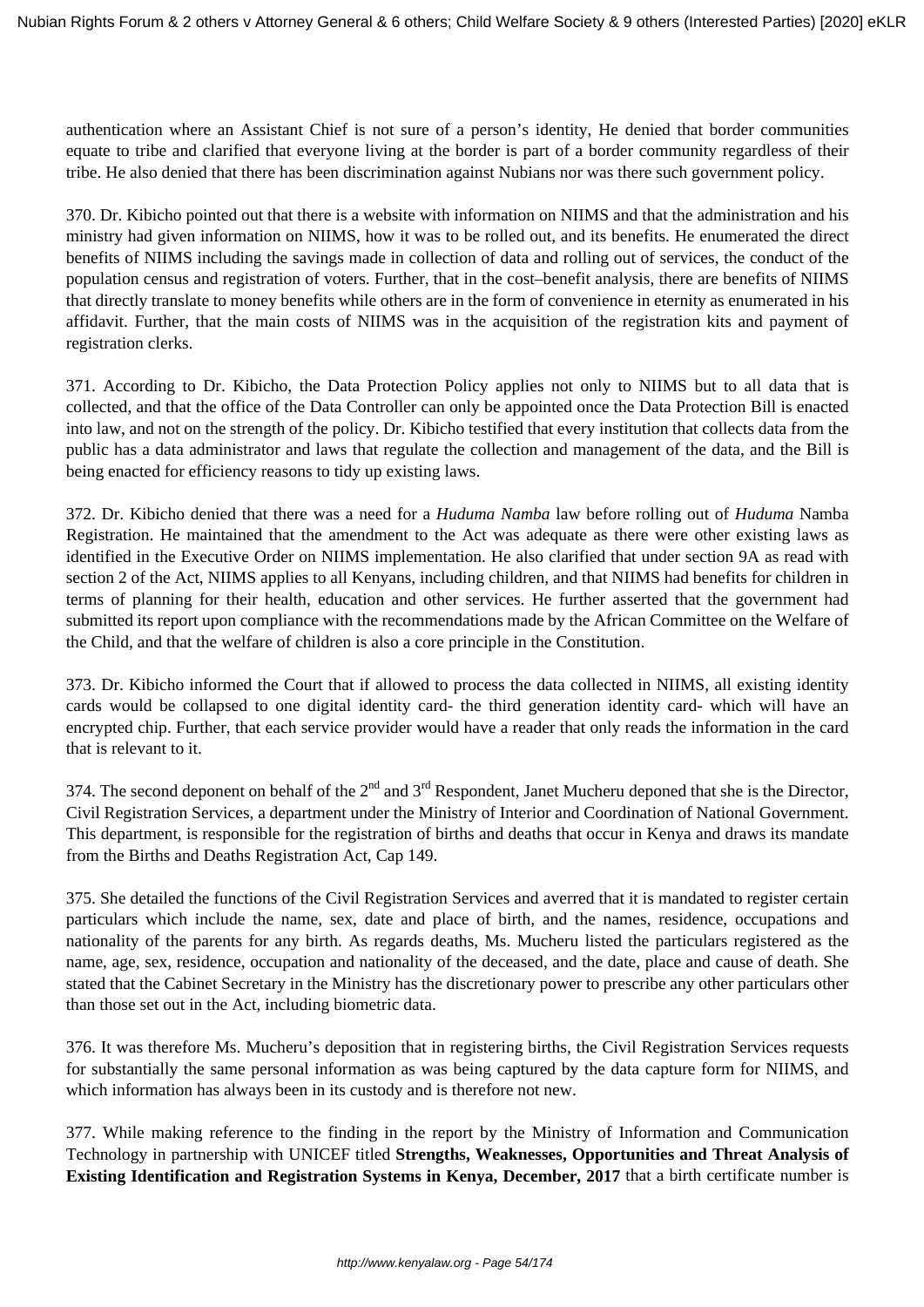not unique, Ms. Mucheru set out the risks attendant with the manual collection and registration of birth particulars. She pointed out that there is a risk of duplication of records, loss of physical records, delays in processing birth records, ineffective service delivery when the need arises to share or verify the data on births with other agencies, and the lack of linkage between the birth and death of an individual.

378. Ms. Mucheru contended that the data processing, analysis and utilization by the Civil Registration Services can only be improved by the use of technology and deposed that the use of NIIMS will prevent cases of identity theft where certain individuals may use the identity of a dead person for criminal purposes. It was also her deposition that the said Report recommends that all citizens be electronically registered at birth to ensure accurate collection and storage of data that will become the *"single source of truth."* She further deposed that digitization of this data by NIIMS will ease service delivery by the Civil Registration Services by facilitating efficiency in the production and maintenance of the register of births and deaths. It was also her contention that the integration of personal information with biometrics through NIIMS will enhance the integrity of the records of births and deaths that are maintained by the Civil Registration Services.

379. With regard to children, Ms. Mucheru averred that NIIMS would facilitate enjoyment of the rights of children because the current registration systems do not uniquely identify children and have aided in the prevalence of child trafficking in Kenya as noted in the Trafficking in Persons Report, 2017. Further, that due to the fragmented nature of the registration systems, there have been cases of falsification of documents resulting in illicit adoptions where children have permanently been separated from their families. Due to the unreliable records on children and the resultant irregular adoptions, the government had issued an indefinite moratorium in inter-country and resident adoption and revoked licences to conduct inter-country adoptions to protect children in Kenya.

380. Ms. Mucheru enumerated the benefit of NIIMS to children. She averred that with NIIMS, the traceability of a child's parents prior to adoption is ensured. Further, that a reliable biometric identification will effectively ease the process of re-uniting children with their families when compared with the present process of reunification which is lengthy, tedious and costly as it requires publication in the newspapers or DNA testing of parents. In her view, with a DNA database, identifying the parent will be simplified by comparing a child's DNA to available DNA profiles.

381. It was her deposition further that the introduction of biometrics to the registration of births will enable the Civil Registration Services to ascertain the identity of a child and curb child identity theft by linking that child's biometric to a specific *Huduma Namba* as issued through NIIMS and eventually, to their parent (s). Further, that it will ensure children are not subject to various bureaucratic registration processes in different stages of their development. Ms. Mucheru asserted that reliable data on children will also ensure proper planning during emergency situations such as drought, famine or war and ensure provision of essential services to children during the period of separation.

382. Ms. Mucheru highlighted other benefits that will accrue to children as a result of registration in NIIMS, including, eliminating the need for verification of citizenship, enhancing public health as a result of more efficient immunization using a child's *Huduma Namba*, accessing education, enabling government to plan for the welfare of children, identifying children in conflict with the law, and detecting and remedying child labour and sexual exploitation. By digitizing the process therefore, the registration coverage of births and deaths will be raised by 100% by 2020 in line with the Civil Registration Service's strategic objectives.

# **The 4th and 7th Respondents' Case**

383. The  $4<sup>th</sup>$  Respondent is the Director of the National Registration Bureau, which is an office in the Ministry of Interior & Co-ordination of National Government. It is responsible for the implementation and enforcement of the Registration of Persons Act and, specifically, the identification, registration and issuance of identity cards to all persons who are citizens of Kenya and who have attained the age of eighteen years. The  $7<sup>th</sup>$  Respondent is the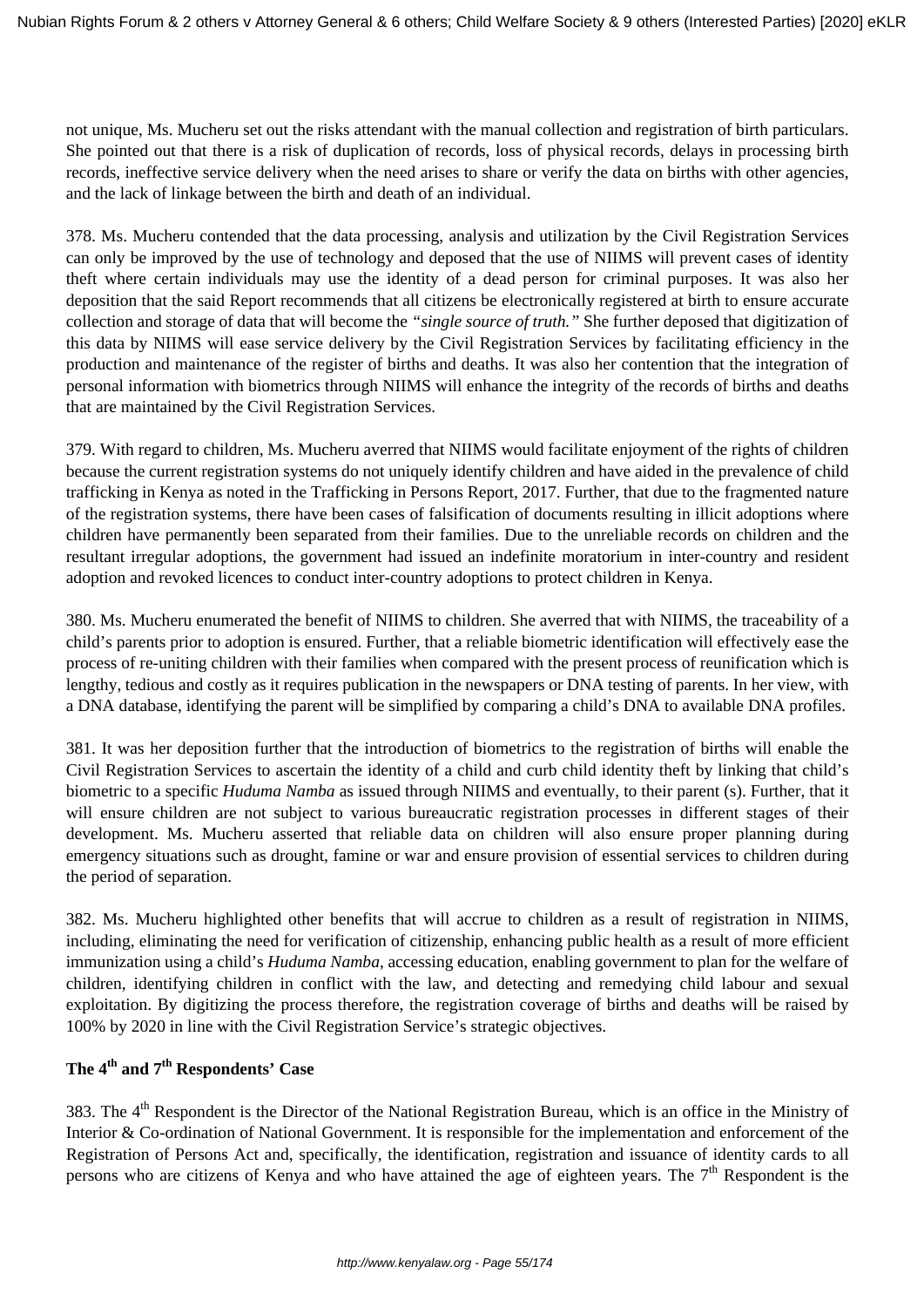Kenya Law Reform Commission, established by the Kenya Law Reform Commission Act No. 19 of 2013 with the mandate of reviewing and preparing legislation to give effect to the Constitution. The cases of the two Respondents are captured together in this judgment as they were represented and their cases presented by the same Counsel.

384. The 4<sup>th</sup> Respondent, Mr. Reuben Kimotho, relied on a Replying Affidavit he swore on 26<sup>th</sup> February 2019. The  $7<sup>th</sup>$  Respondent on its part filed Grounds of Opposition dated  $26<sup>th</sup>$  March, 2019.

385. Mr. Kimotho deponed that NIIMS is not replacing the current registration systems. On the contrary, in order to be enrolled on NIIMS, an individual is required to produce proof of registration with either an identification card issued by the 4<sup>th</sup> Respondent, a birth certificate issued by the Civil Registration Service; a Foreign National Identification Card issued by the Immigration Services or a Refugee Identification Card issued by the Refugee Affairs Secretariat.

386. Further, that the 4<sup>th</sup> Respondent is mandated by the Act to keep, in a register of all persons in Kenya to whom the Act applies, particulars of their registration number, name, sex, declared tribe or race, date of birth or apparent age, place of birth, occupation, profession, trade or employment, place of residence and postal address, finger and thumb impressions or palm and toe impressions, date of registration, and such other particulars as may be prescribed. It was his deposition that the impugned amendments made various minor amendments to the particulars to be kept in the register including the introduction of biometric data as part of the said particulars, and also established NIIMS. Mr. Kimotho averred that the Act grants the Director of the 4<sup>th</sup> Respondent the power and discretion to prescribe the manner in which the particulars are to be recorded, which cannot be taken away as proposed by the Petitioners.

387. It was his deposition further that it is apparent from the data capture tool that the information collected for purposes of NIIMS is information that is already in the custody of the  $4<sup>th</sup>$  Respondent and other government agencies. Mr. Kimotho stated that in addition to the data capture tool, the government has also captured digital biometric data, namely fingerprints and facial features, for the purposes of NIIMS. He described NIIMS as a central database of digital photographs and digital fingerprints of Kenyan citizens and residents for purpose of integrating the personal information captured in the data capture tool to the biometric data. It was also his averment that NIIMS is aimed at integrating and consolidating information of the type already held by the 4<sup>th</sup> Respondent, with an individual's biometric data, for the purposes of creating, managing and operating a digitized national population register as a single source of personal information for all Kenyan citizens and residents. Mr. Kimotho averred that thereafter, each person will be assigned a unique national identification number known as the *Huduma Namba*.

388. He noted that this is an important departure from the current manual registration system identified in the Report by the Ministry of Information and Communication Technology in partnership with UNICEF, titled: **" Strengths, Weaknesses, Opportunities and Threats Analysis of Existing Identification and Registration Systems in Kenya, December, 2017"** and reiterated the gaps acknowledged by the Report as stated by the 2<sup>nd</sup> and 3<sup>rd</sup> Respondents. He further pointed out that birth registration and identity card systems are not synchronized, and the deployment of NIIMS would address this challenge.

389. Mr. Kimotho responded to various concerns about NIIMS raised by the Petitioners. In response to the contention that NIIMS is duplicating the functions of the Integrated Population Registration Service (IPRS) and lack of transitional provisions, Mr. Kimotho asserted that these two systems perform separate and distinct functions, and there is therefore no need for transitional mechanisms in the impugned amendments.

390. Mr. Kimotho explained that IPRS is a repository of information received from various registration agencies as a secondary source of personal information, and merely collates the said information with no point of contact with the subject of the information. That on the other hand, NIIMS provides the avenue for the collection of foundational information for all Kenyan citizens and residents directly from the owner of the said information.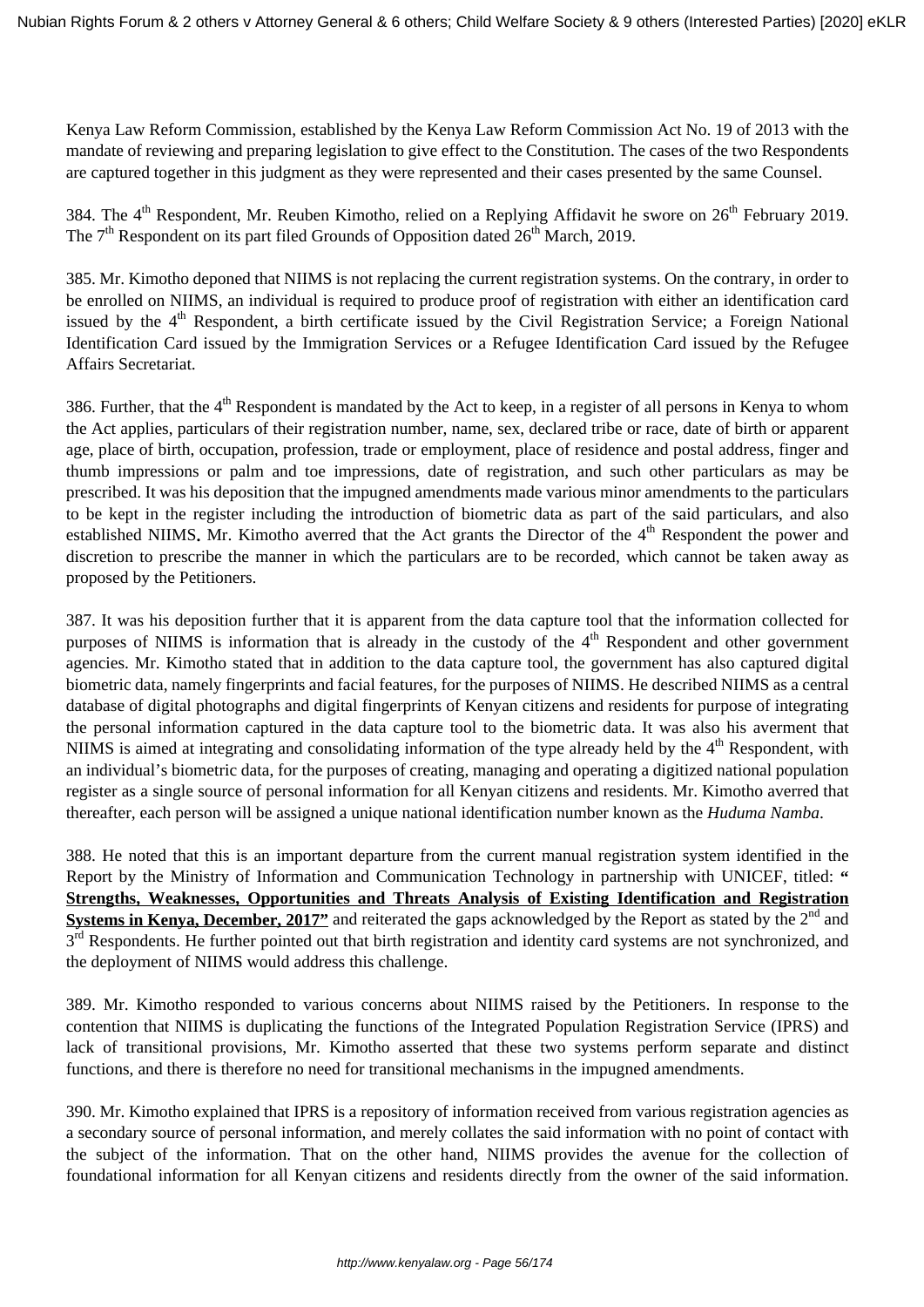Further, that NIIMS integrates this foundational information with functional information held by other government institutions which IPRS does not do. It was therefore his averment that IPRS performs a passive function of merely receiving personal information from particular databases and storing them, while NIIMS performs the active function of collecting information first hand from the subject, and regularly integrates and updates the said information. Accordingly, that IPRS relies on data from other agencies while NIIMS relies on data received directly from the information subject.

391. Mr. Kimotho termed the allegation by the Petitioners that NIIMS would lead to infringement of the right to privacy as bare allegations. He stated that none of the Petitioners have set out with any degree of precision or specificity the manner in which this right has been violated, or is threatened with violation. It was his position that the petitions are based on abstract and hypothetical situations devoid of any real dispute. Accordingly, the allegation that the amendments in the Act that introduce Global Positioning System (GPS) as one of the particulars required in registration of citizens and residents is an infringement of the right to privacy is false and misleading. He further averred that GPS is merely a precise geographical location, expressed in longitude and latitude and only describes the precise location of a person's place of residence. He asserted that in any event, GPS is not currently being collected by the NIIMS data capture form in use.

392. Mr. Kimotho averred further that DNA as a unique identifier is not part of the personal information collected by the data capture tool. He, however, observed that the collection of DNA is an important tool in the prevention and investigation of crime and in curbing terrorism.

393. Regarding the contention that the impugned amendments seek to unnecessarily obtain personal information of Kenyan citizens and residents, and that the said information is not secure, Mr. Kimotho stated that information of a similar nature has been in the custody of the  $4<sup>th</sup>$  Respondent in the exercise of its statutory functions. Furthermore, that this information is currently held in a "protected system" within the meaning of the Kenya Information and Communications Act and Computer Misuse and Cybercrimes Act and that the said Acts provide for penalties for offences involving protected computer systems.

394. It was his deposition further that NIIMS is operationalized under the Act and the information captured and stored therein therefore enjoys the protection of the provisions of sections 14 (1) (k), (1) & (m) of the Act which provided for penalties for unauthorized disclosure of the information. Moreover, that pursuant to sections 83G, 83H and 83I of the Kenya Information and Communications Act, personal information collected and held in the custody of the 4<sup>th</sup> Respondent is stored in electronic form. Mr. Kimotho cited various provisions of the Kenya Information and Communications Act and other instruments that safeguard the security and integrity of electronic records. He also deposed that adequate and effective administrative procedures, guidelines, custom and practices exist in the public service with respect to management of information held by government that guarantee security and integrity of that information. According to Mr. Kimotho, there has been no report of any compromise in the security of the digital records held by the  $4<sup>th</sup>$  Respondent.

395. Mr. Kimotho denied the averments by the Petitioners that the data collection in NIIMS would be undertaken by a foreign corporation. It was his averment that on the contrary, it is only the biometric registration gadgets that were procured from a foreign firm as no Kenyan firm has the capacity to manufacture such gadgets. He averred that NIIMS was developed by the government of Kenya through the mandated Ministries, Departments and Agencies, and is therefore the intellectual property of the government. He asserted that the Petitioners had failed to demonstrate the inadequacy of the existing safeguards that protect personal information, and the manner in which the amendments to the Act violate the right to privacy.

396. On the concern raised by the Petitioners regarding vetting committees in the issuance of identity documents, Mr. Kimotho deposed that vetting is not a discriminatory process. Rather, it is an objective and verifiable process aimed at establishing the authenticity of a person's claim to Kenyan citizenship. Further, that vetting committees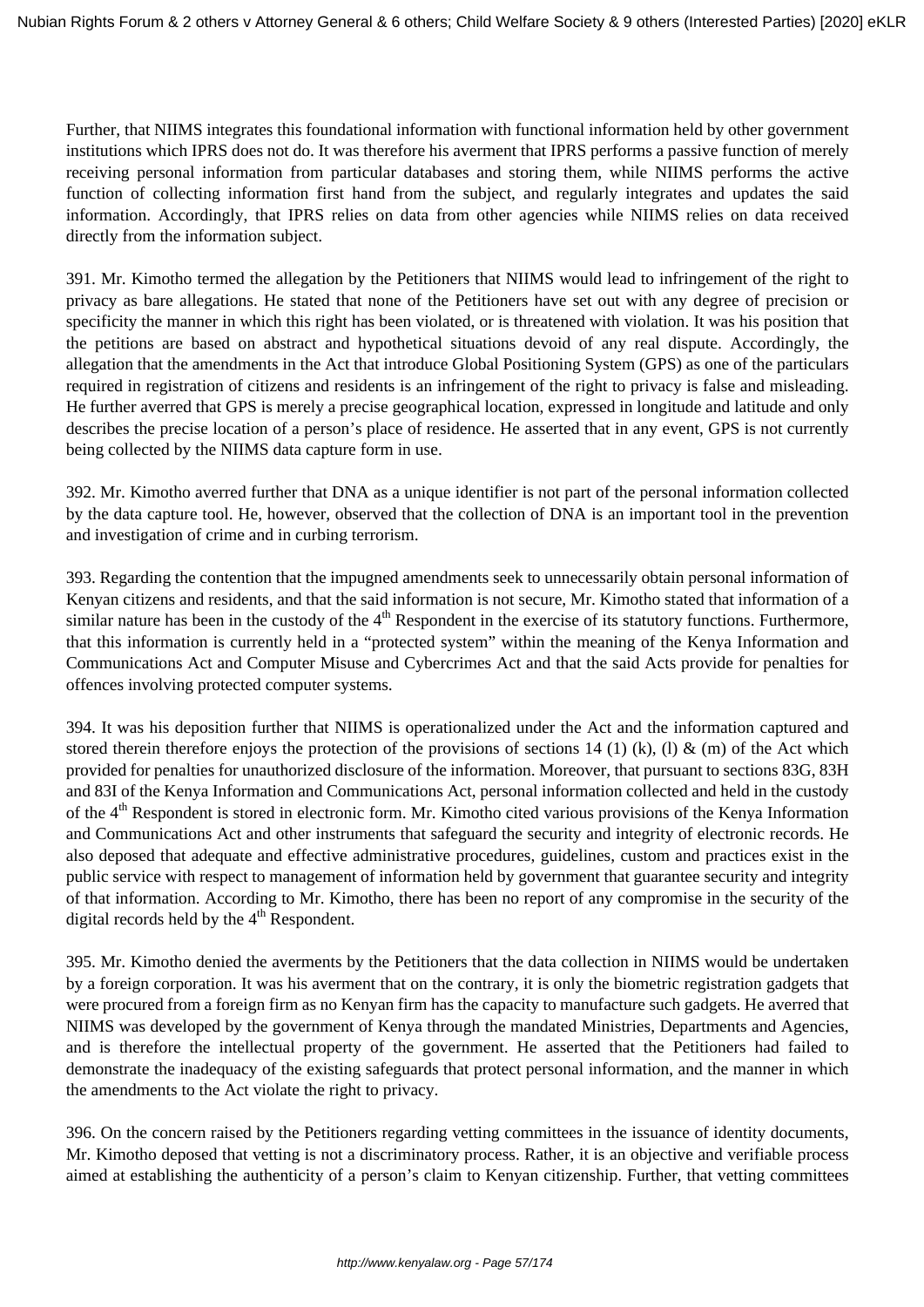are established pursuant to the provisions of section 8 of the Act that give the  $4<sup>th</sup>$  Respondent and its Director the power to demand proof of information and to establish identification committees or appoint persons as identification agents to assist in the authentication of information furnished by applicants and their parents or guardians. He explained that vetting committees are set up in respect of members of communities situate and present in Kenya, and also situate and present in other neighboring countries, because such border communities share physical features, culture and language with other communities outside the territory of Kenya.

397. While confirming that the vetting committees comprise various government officials, security agents and elders representing all communities in that locality, it was his averment that the vetting committees ensure inclusion of all communities, including Nubians. Mr. Kimotho averred that the guidelines on vetting set out the procedures and parameters to be considered to ensure that there is no discrimination. He was of the view that the principle of equality and non-discrimination permits the different treatment of people similarly placed if such treatment is meant to achieve a rational and legitimate purpose. Further, that the purpose of vetting is to ensure that only those with a legitimate claim to Kenyan citizenship are registered by the  $4<sup>th</sup>$  Respondent, and the justification for the vetting of border communities is to address the influx into the country of the communities' counterparts from the neighbouring countries.

398. The  $7<sup>th</sup>$  Respondent on its part stated in its Grounds of Opposition that the consolidated petitions were filed inordinately late since the impugned amendments were enacted in November, 2018. Its view was that if the orders sought are granted, they would occasion irredeemable and irreparable loss and damage to the State and to the citizens of Kenya who are in the process of implementing various provisions of the laws amended pursuant to the Statute Laws (Miscellaneous Amendment) Act No. 18 of 2018**.** Further, that the orders sought in the Petitions are contrary to public interest and the constitutional values of the doctrine of separation of powers as the legislative function is vested exclusively in Parliament and the Petitions request the court to substitute its views for those of Parliament. Lastly, that there is a general presumption of law that statutes enacted by Parliament are constitutional and the burden falls on the person who alleges otherwise to rebut this presumption, which burden has not been discharged.

## **The 5th Respondent's Case**

399. The 5<sup>th</sup> Respondent is the Cabinet Secretary in the Ministry of Information, Communications and Technology (ICT), a public office established under the Constitution in the Executive arm of government. He is responsible for formulating, administering, managing and developing the government's information, broadcasting and communication policy, and is also the custodian of digital data collected and stored on behalf of the government.

400. The 5<sup>th</sup> Respondent filed a Replying Affidavit sworn on 26<sup>th</sup> February, 2019 by Jerome Ochieng, one of the two Principal Secretaries in the Ministry of ICT, who heads the State Department of ICT, Mr. Ochieng also swore several further affidavits on  $26<sup>th</sup>$  April 2019 in response to affidavits and witness statements filed by the Petitioners and the 4<sup>th</sup> and 6<sup>th</sup> Interested Parties. The 5<sup>th</sup> Respondent also relied on the opinions of various experts, namely Brian Gichana Omwenga, Muchemi Wambugu Edward and Mr. Loyford Muriithi, who all filed affidavits sworn on  $14^{th}$  May, 2019.

401. Mr. Jerome Ochieng gave a detailed background on the developments of the ICT sector in Kenya, including the initiatives at harmonisation of the population register, digitisation of data, and the development of policies and legislative frameworks. Some of the milestones he identified were the enactment of the Kenya Information and Communications Act in 1998 which has been variously amended thereafter, and the formation of an Inter-Ministerial Task Force on the creation of the Integration of Population Register System in September 2005.

402. Specifically with respect to NIIMS, Mr. Ochieng stated that in December, 2017, his Ministry, in partnership with the United Nations International Children's Emergency Fund (UNICEF) conducted a study on the **Strengths,**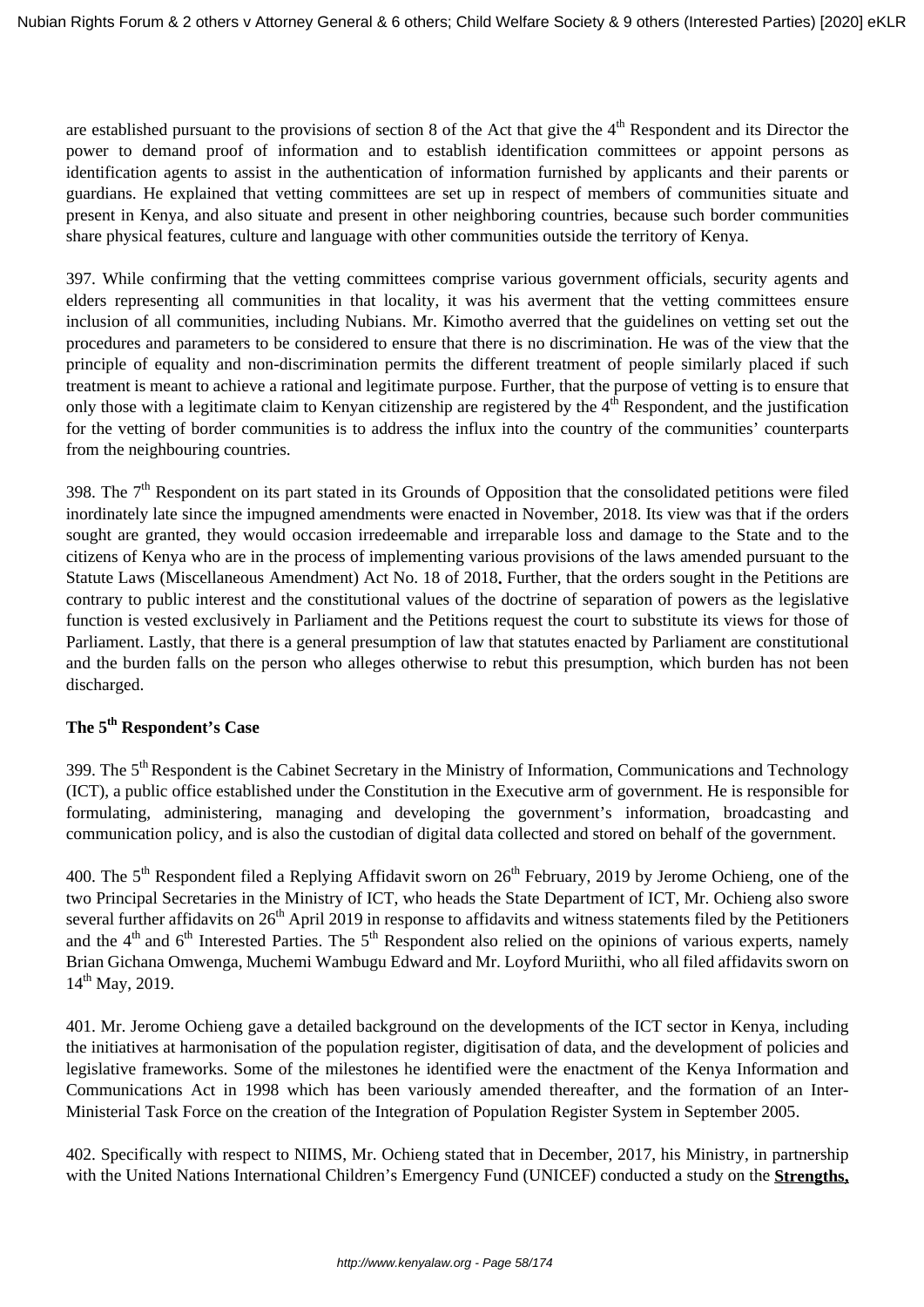#### **Weaknesses, Opportunities and Threats Analysis of the Existing Identification and Registration Systems in**

**Kenya,** which recommended the need for a *'single source of truth'* for citizen data. He averred that in furtherance of the mandate of the Ministry as described in Executive Order No. 1 of June 2018, a Cabinet Memorandum on the establishment of NIIMS was subsequently issued on  $10<sup>th</sup>$  April, 2018. Under the said Cabinet Memorandum, the Ministry was charged with spearheading implementation of the NIIIMS in collaboration with the Ministry of Interior and Coordination of National Government, and with operating the NIIMS infrastructure including the development of the necessary system design, integration structures, product identification and deployment.

403. To aid and facilitate this exercise, the Registration of Persons Act was amended by the Statute Law (Miscellaneous Amendments) Act No. 18 of 2018 to establish NIIMS. According to Mr. Ochieng, NIIMS is intended to be the primary database and *"single source of truth"* for personal data and will link and harmonise all the existing databases of personal information collected by different government agencies under different laws.

404. Mr. Ochieng asserted that his Ministry spearheaded the development of the software aspects of NIIMS with the input of other government agencies. He denied the contention by the Petitioners that private entities, particularly IDEMIA Saffron, was involved in the development of the software for NIIMS. Mr. Ochieng confirmed that the NIIMS kits were inspected for any data mining software to completely eliminate the possibility of external access, data mining or even data manipulation by IDEMIA Saffron or any other unauthorized entity.

405. It was Mr. Ochieng's deposition that NIIMS ensures the security of the nation from external and internal attacks since all persons in the country will be issued with relevant identifiers, including a unique number identifier from birth. He gave instances of the shortcomings of the current systems of registration, including those of access to documents and access to the registration systems themselves. He stated that NIIMS will reduce the duplication of processes common in accessing government services since it serves as a one-stop shop for identification information.

406. On the use of biometric data in NIIMS, Mr. Ochieng deponed that DNA as a unique identifier was not part of the personal information collected by the data capture form in use. He noted, however, that it plays a central role in the identification of individuals and is the only known means of posthumous identification in some instances. That notwithstanding, it was his averment that DNA, GPS coordinates, retina and iris patterns and earlobe geometry were not introduced by the impugned amendments. He averred that they were already provided for under section 5(1)(j) of the Act where it is provided that the Principal Registrar shall be required to keep *"such other particulars as may be prescribed".*

407. Mr. Ochieng denied the allegations by the Petitioners that GPS targets an individual's communication and exact whereabouts. He reiterated, like the other Respondents, that GPS is merely a precise geographical location, whose utility is to facilitate ease of digital identification of an individual's place of residence and physical delivery of services to citizens by the government. He also echoed the other Respondents in asserting that GPS co-ordinates were not being collected by the NIIMS data capture tool. Accordingly, he averred that the alleged fears regarding the misuse of DNA and GPS coordinates is speculative, presumptuous, unjustified and misleading. It was his averment, however, that there will not be surveillance beyond the geographical location of residence.

408. Mr. Ochieng further deponed that there is an extensive existing legislative framework on the protection of privacy, personal information and integrity of ICT systems. He cited various provisions of the Access to Information Act 2016, the Kenya Information and Communications Act, and the Computer Misuse and Cyber Crimes Act, 2018 in support of this averment. Further, that there exists sufficient safeguards in respect of the security and integrity of information held by NIIMS in the said Acts, and in the Kenya Information and Communications (Consumer Protection) Regulations 2010. Mr. Ochieng explained that the country has a data protection policy which informed the development of the NIIMS software, and which has been reduced into a Data Protection Bill. Accordingly, that it is misleading for the Petitioners to allege that the exchange of data between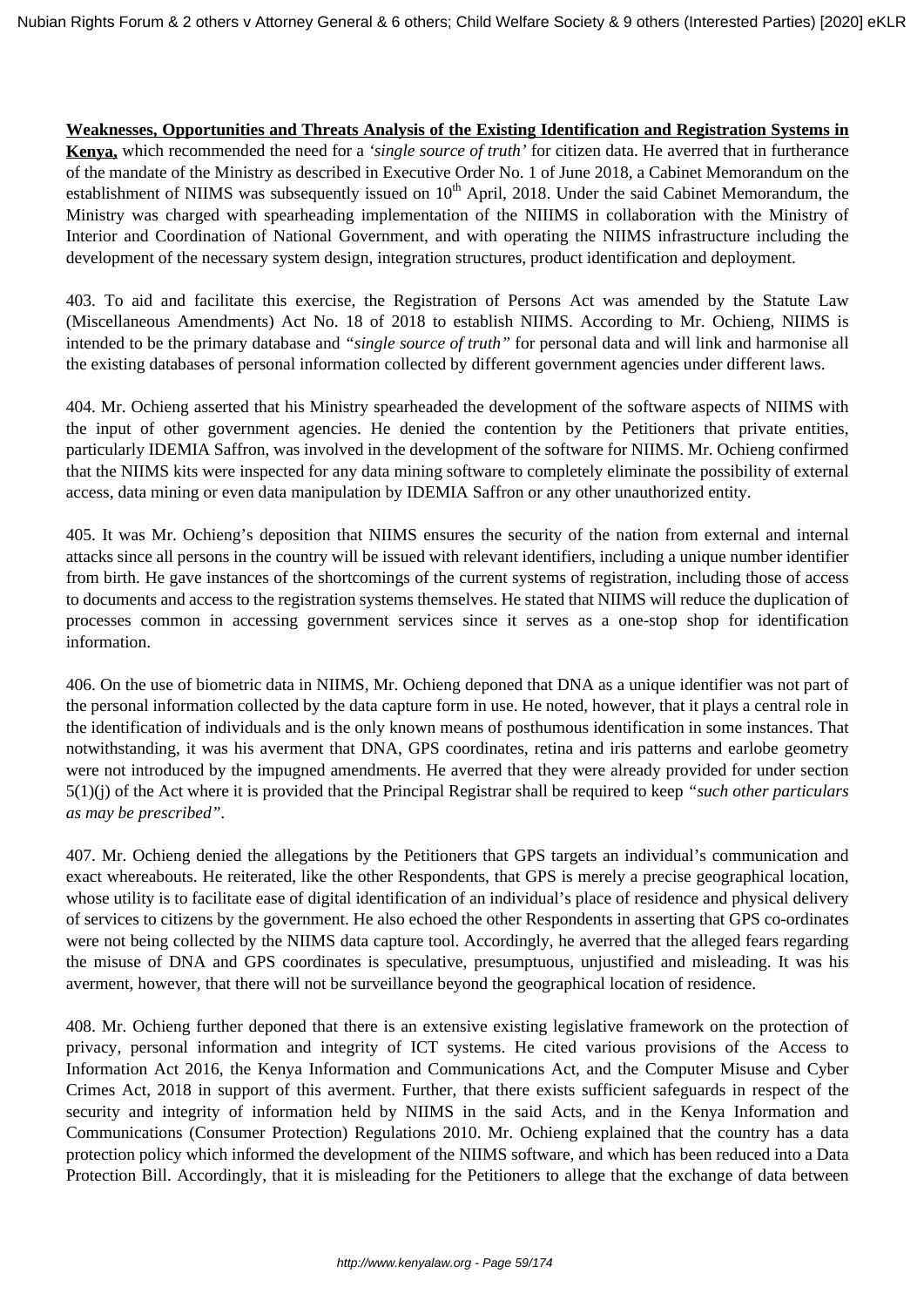agencies will expose them to intrusion.

409. Mr. Ochieng further contended that NIIMS is unlikely to face the shortcomings of the Ghana Card and India's Aadhaar system given that the government has drawn vital lessons from some of the few errors made by the two systems. Furthermore, reports indicate that India and Ghana faced challenges in the implementation of their integrated information systems due to the fact that the registration exercises were carried out by private entities which created multiple data entries for financial gain. Further, NIIMS differs from Ghana's Card and India's Aadhaar system since the data capture software has been developed by the government, taking into consideration the country's unique needs and aspirations. As such, it was of paramount importance that the government migrates to a single integrated database despite fears of technological failure which are in any case speculative and remote.

410. He further averred that in dealing with some of the challenges associated with developing new systems, the government organised several benchmarking trips to countries with similar systems, including Netherlands, Estonia, Malaysia, and the Philippines. Moreover, substantial public finances have been expended towards the deployment of NIIMS, and the orders sought by the Petitioners would run afoul of the principles of public finance enshrined in the Constitution. Mr. Ochieng averred that it would be unreasonable to establish and implement a system without learning from systems around the world and the NIIMS system has been hinged on extensive research on systems around the world.

411. It was his averment that globally, data is under constant and continuous threats of breach from criminal elements who seek to access and misuse it but, to mitigate this risk, there's always a permanent surveillance, protection, update and upgrade of systems. He further averred that in establishing the NIIMS system, the State seeks to secure protection of national security, prevention and investigation of crime, especially in view of increasing terrorist attacks in Kenya and heightened public safety concerns and provision and delivery of national services. Moreover, with present global trends in development, it is impossible to avoid digitization of information, even personal information, but the crux of the matter is in securing the data.

412. Mr. Ochieng averred that in any event, the registration was voluntary and all religious rights and beliefs were waived by those who profess them for the purposes of registration upon them weighing and finding that the system was satisfactory. He asserted that the Kenyan State will ensure that biometrics are only deployed when necessary and appropriate, and it is alive to its international obligations to respect human rights when collecting, processing, storing and sharing biometric information.

413. It was his position further that there are various security levels applied to protect data collected by the government to ward off any invader since the data is encrypted and access is restricted using highly sophisticated mechanisms that are almost impenetrable. According to Mr. Ochieng, the system's securities are designed to be in line with the international best practices guaranteeing confidentiality and integrity of data stored, and the system has undergone sufficient tests and trials and has shown itself to be resilient to attacks.

414. Mr. Ochieng averred that the Indian system was contaminated during the process of data collection. He disagreed with the 1<sup>st</sup> Petitioner's expert witness, Mr. Anand, asserting that it was not scientifically or academically sound or appropriate for the witness to quote his works and newspaper articles as authority on the propriety of the system he sought to criticize. The witness was also not, in his view, adequately grounded to swear on the facts of the system resources and infrastructure manned by the  $5<sup>th</sup>$  Respondent for the protection of data. He noted that the company that Mr. Anand works for was one among many companies that could make suggestions on appropriate best practices and the  $5<sup>th</sup>$  Respondent was not bound to take its suggestion.

415. Mr. Ochieng maintained, from his knowledge as an IT specialist, that the system is secure, not susceptible to breaches by malicious actors or abuse by public authorities, and undergoes constant surveillance, upgrades and updates by a competent team of men and women. Accordingly, the recent Marriott or Quora breach and India's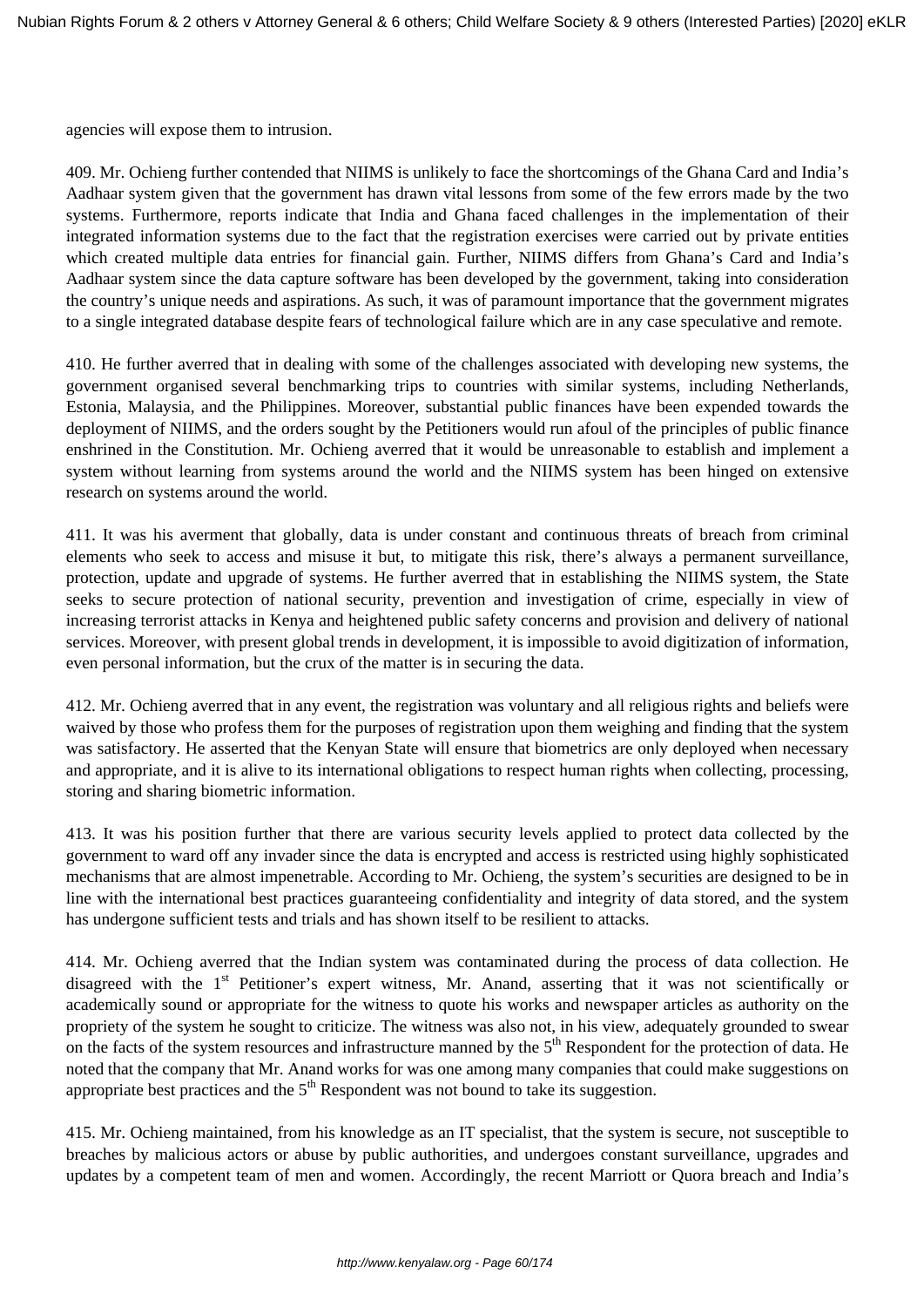Aadhaar's system cited by the Petitioners'' witnesses are distinguishable from the system employed under NIIMS because their breaches are attributable to the operational mistakes where the persons collecting data were paid according to the volumes of people they registered, thereby placing data collection in the hands of commercial businessmen.

416. He therefore took the position that the allegations in the Petitions were unfounded, the Petitions lack merit and ought to be dismissed with costs.

417. Mr. Jerome Ochieng was cross examined on his affidavits by Mr. Waikwa and Mr. Awele, the respective Counsel for the  $1<sup>st</sup>$  and  $2<sup>nd</sup>$  Petitioners. He was questioned about his qualifications by Mr. Waikwa, which he highlighted as a Master's Degree in Information Engineering, a Bachelor's Degree in Maths and Computers, a Diploma in Management Information Systems and various professional courses on ICT. He also detailed his employment in government in various ministries and departments, including the ICT department. He confirmed that his understanding of NIIMS arises from his work and expertise, and also as a member of the Inter-ministerial Committee on NIIMS.

418. On the preparations and development of NIIMS, Mr. Ochieng stated that the discussions on NIIMS started in January 2018, and he referred to a copy of his letter dated  $10<sup>th</sup>$  May 2018 inviting the technical committee on NIIMS to a meeting. He, however, clarified that the technical development of NIIMS commenced in February 2019 even though the preparations had started much earlier. He testified that the software for NIIMS was developed by Kenyans, and stated that tests had been dome on algorithms to ensure they work, and on the system to verify its security and integrity, and ensure that there is no deduplication of data. He also explained that the data collected from NIIMS was currently not being utilized, in compliance with the orders of this Court, but that they had developed and tested the algorithms needed to utilize the data.

419. Mr. Ochieng confirmed that he knew of a company known as IDEMIA. He testified that the Ministry of Interior procured 31,000 registration kits in late 2018 from OT Morpho, which is now known as IDEMIA. He stated that the government cleaned the said kits in April 2019 before the start of the *Huduma* Namba registration exercise. However, that apart from procuring the kits from OT Morpho, the government did not engage the company in any other way in NIIMS.

420. Mr. Ochieng explained his understanding of the *Huduma Namba* and stated that it is a single source of truth, a place where one can find credible identification information about a person who seeks government services. According to Mr. Ochieng, the more data you have, the more credible the information on identity, hence his analogy of data to the new oil. On the SWOT report he annexed, Mr. Ochieng testified that if Kenya was to achieve a universal birth registration system that allocates a unique identifier to each child when it is born, then it would assist in personal identification. He denied that NIIMS overlaps this objective and stated that part of the motivation for NIIMS was from the SWOT report. He also testified that there was public participation in the development of NIIMS, and denied that it was only government and UNICEF officials who were involved in preparing the SWOT report.

421. Mr. Ochieng confirmed that the Data Protection Policy was approved by Parliament in 2019 and denied that it was prepared to frustrate the instant Petitions. He stated that there is no NIIMS policy in existence. He agreed with the objectives and benefits of NIIMS stated in Eng. Kibicho's affidavit and testified that NIIMS seeks to achieve inter-linkages and harmonization of different databases to address the challenges faced in identification. He disagreed that a longer time ought to have been taken to develop NIIMS, and stated that there is no time to consider alternatives due to the urgency for credible identification data.

422. When questioned by Mr. Waikwa on the law that regulates NIIMS, Mr. Ochieng responded that it is the Registration of Persons Act and that other than an executive Order on NIIMS, there are no rules on NIIMS. He also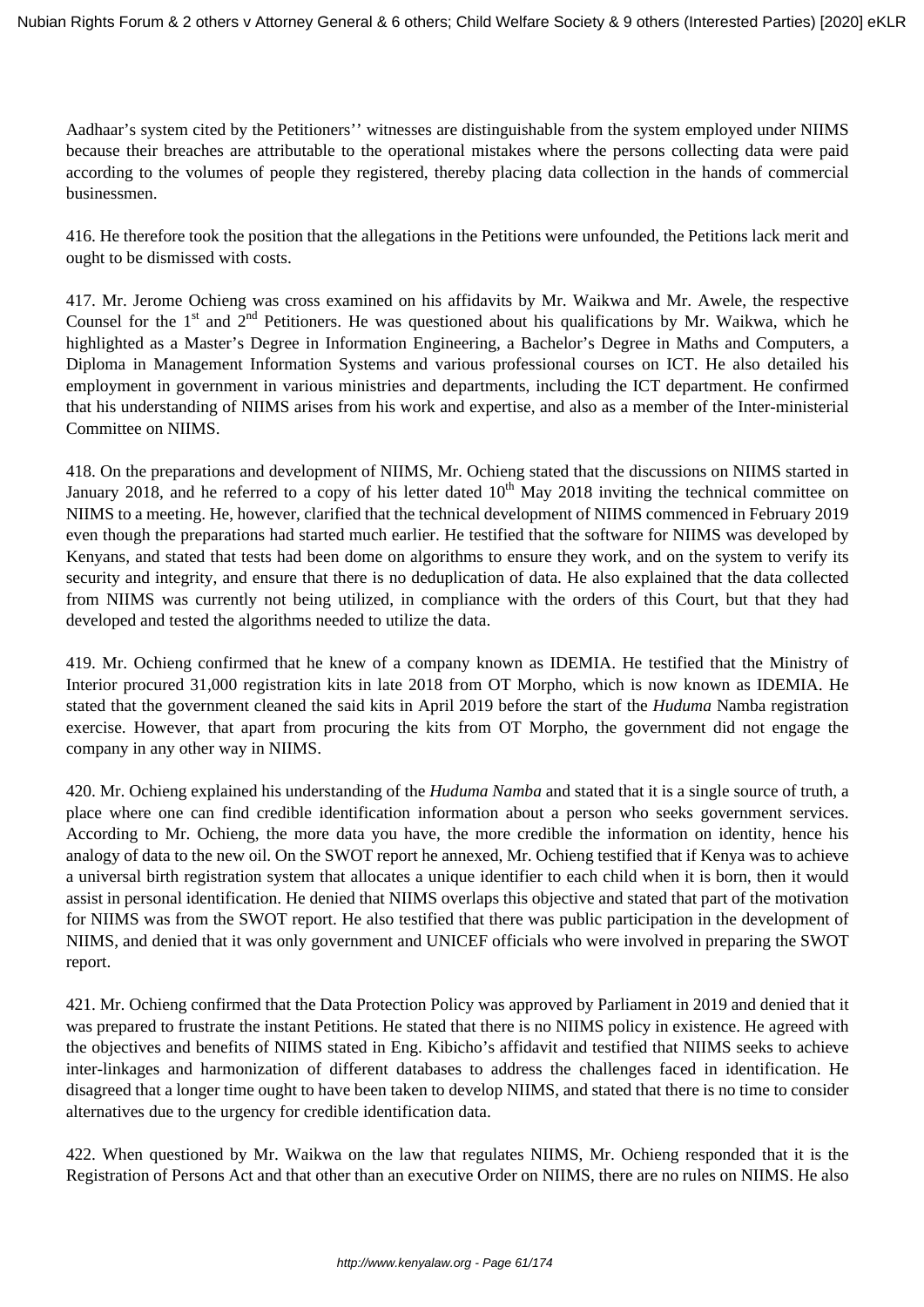testified that delivery of services is not one of the purposes of NIIMS, and that there is no law that establishes the *Huduma Namba*. He explained that the term *Huduma Namba* is a communication concept for Kenyans to understand the nature of NIIMS as an integrated identity system, and denied that it was used to engage in a deception campaign and coerce Kenyans to register in NIIMS. He further testified that he was not aware of any law that regulates Article 31(c) of the Constitution, or creates the office of a Data Protection Commissioner or data controllers and processors.

423. Mr. Ochieng accepted that an identity card is required for registration for a *Huduma Namba* but denied that a Kenyan without an identity card would be filtered by the NIIMS system as a non-citizen. On the verification processes by NIIMS and the logs to the system by other government agencies, he stated that it would be possible to tell where the interactions with the system occurred, and that the Access to Information Act regulates access to such metadata.

424. Mr. Waikwa concluded his cross-examination with questions on the NIIMS system design. The response from Mr. Ochieng was that NIIMS is a hybrid system that has interaction between a master database and functional databases. Further, that there will be no inter-linkages between the functional databases. He disagreed that the way of dealing with data breaches is to have a decentralised system or by minimization of data, but rather to have enough data and secure it. He however admitted that the design of NIIMS can still be technically changed.

425. On cross-examination by Mr. Awele, Mr. Ochieng testified that the existing registration databases are in the National Registration Bureau, the Immigration Department for passports and the Civil Registration Department. He stated that NIIMS introduces biometrical digital data because of the uniqueness of biometrics. He reiterated that the development of the NIIMS software was not an event but a process that started in 2018, before the enabling law was enacted.

426. Mr. Ochieng was cross-examined on the design and security of NIIMS, and stated that architecturally and technically, NIIMS has several layers. These are the data layer, the application system and the users layer, which all use encryption and are therefore adequately secured. Mr. Ochieng also stated that the report by Mr. Omwenga on **Government Wide Enterprise Architecture** was used as a guideline in the development of NIIMS and has not been formally adopted by the government. He admitted that the security policies of NIIMS have not been published, as this would compromise the system, and also that the public was not informed on the risks but only the benefits of NIIMS. Mr. Ochieng further stated that the Data Protection Policy guidelines as well as internal ministerial guidelines regulate the interoperability mechanisms and misuse of the data. He confirmed that the government had undertaken a Data Protection Impact Assessment of NIIMS whose report was not made public, and that an audit of the system is possible under the Access to Information Act.

427. During re-examination, Mr. Ochieng reiterated his evidence as to the nature of NIIMS and its benefits, its design, and the protection and security safeguards that are in place to protect the data collected by the system.

428. Mr. Brian Gichana Omwenga, the 5<sup>th</sup> Respondent's expert witness, deponed that he is a software and systems engineer and an Information Technology Consultant, holding a Master's Degree in Engineering Systems, Technology and Policy from the Massachusetts Institute of Technology (MIT), and is a Ph.D. Candidate in Computer Science. He also stated that he is a lecturer in Computer Science at the University of Nairobi and is the founding chairman of the Tech Innovators SACCO Ltd, an initiative that seeks to consolidate the Kenyan technology community through an empowered cooperative movement for the support of digital entrepreneurship. Further, that he is also the Chairman of the Industry Technical Committee that sets software and systems engineering standards at the Kenya Bureau of Standards (KEBS), and has previously worked in various capacities for Microsoft PLC, Nokia Research Africa, PricewaterhouseCoopers Kenya and Nokia Research Cambridge in Massachusetts, USA. Mr. Omwenga also averred that he has carried out various consulting assignments that have received several awards and global recognition and his research work has resulted in various published papers and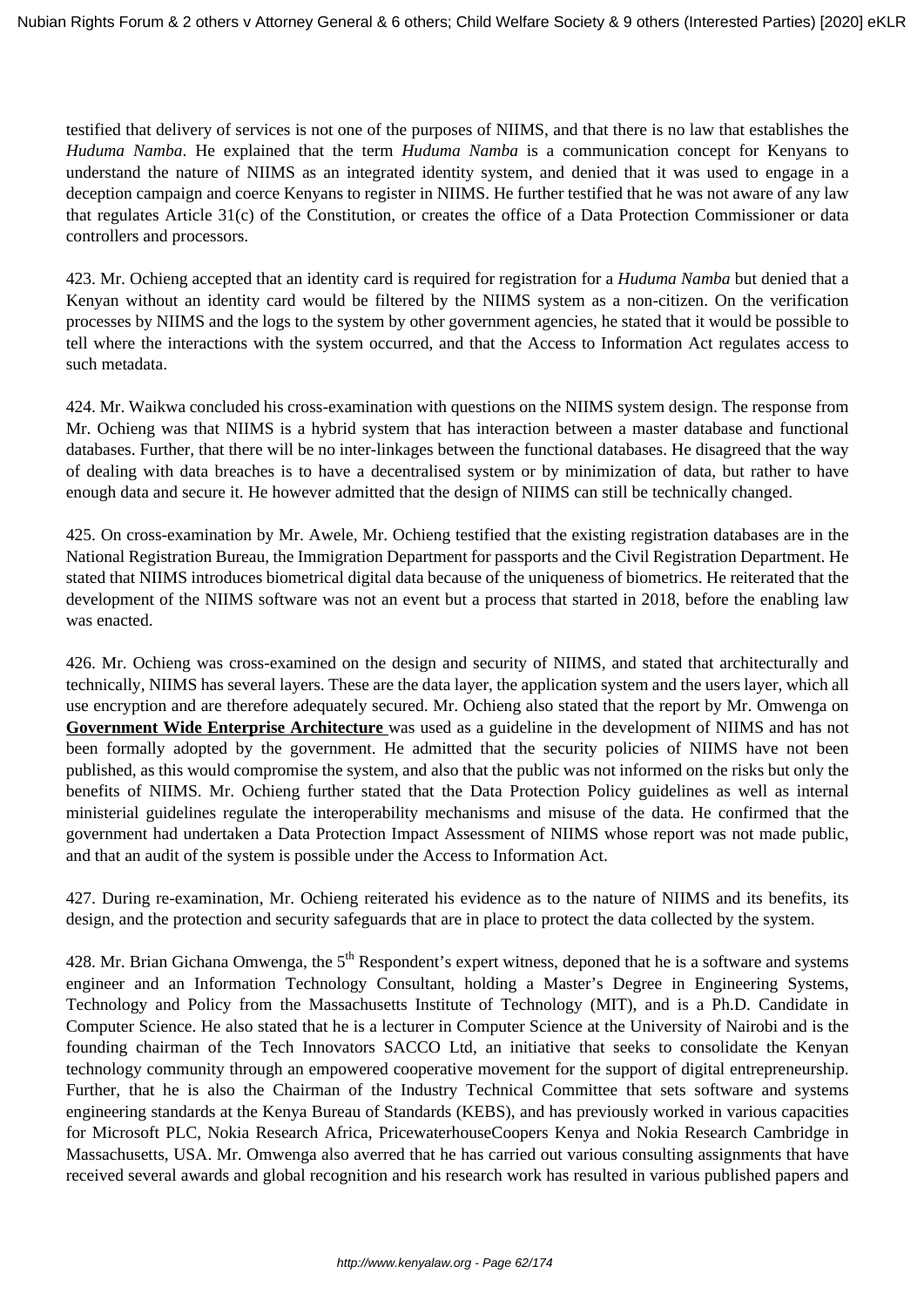over ten (10) patents filed at the United States Patent and Trademark Office.

429. Mr. Omwenga averred that in 2017, he undertook research and authored a report titled '**Government Wide Enterprise Architecture'**, which seeks synergies and efficiencies through combining common shared technical business services across government agencies and guides the journey of government's digital transformation. Further, that this reduces costs by eliminating duplication of roles and efforts and promotes greater depth and expertise through the creation of centers of excellence for such shared business services. That subsequently, he was part of a team that carried out a feasibility study of the Government Enterprise Architecture and recommended various flagship projects including the unified unique digital identity project which was contained in a report titled '**Digital Government Transformation Project**.'

430. Mr. Omwenga averred that identity, in relation to access and security, utilizes three common modes of authentication being something you *know* (such as a password), something you have (such as an access card) and something you are (such as biometrics) and any or all of the said three authentication modes may be incorporated in identity systems. However, the most robust factor of authentication and identification is based on something you *are*, that is, biometrics. It was also his averment that identity systems entail the maintenance of population registers which contain selected personal information (including biometrics) pertaining to each member of the resident population of a country in such a way as to provide the possibility of determining the identity of individual members comprising the population, the size of the population and the characteristics of such population.

431. Mr. Omwenga contended that the said population registers may either be centralized, decentralized or a combination of both, and could also be manual or electronic. He noted that the *United Nations Principles and Recommendations for a Vital Statistics System* provides that a population register need not take a specific form and states have unfettered discretion regarding the choice of the form, and the content of their respective population registers. It was his deposition that the rationale for this unfettered discretion is logically informed by the need to allow states to customize their respective population registers to suit their unique circumstances, which discretion enjoys adequate expression in international law. He cited Article 86 of the European Union General Data Protection Regulation 2016/679 (GDPR) which gives Member States the discretion to determine the specific conditions for the processing of a national identification number or any other identifier of general application.

432. In his view, capturing the value of good digital identity is by no means certain or automatic. Careful system design and well-considered government policies are required to promote uptake, mitigate risks like those associated with large-scale capture of personal data or systematic exclusion, and guard against the challenges of digital identity as a potential dual use technology. He stated that preconditions for digital identity include a minimal level of digital infrastructure, sufficient trust in the identity provider, and a policy landscape that provides safeguards to individuals. That in determining the content and the form of a population register, States take various factors into account including universality, accuracy and reliability, ease of operationalization, cost and security. Consequently, the form of an identity system that a State may opt to adopt may be a centralized identity system or a decentralized identity system or a combination of both.

433. It was his averment that a centralized identity system entails the maintenance of personal identity information of a country's population in one database (national master population register), whereas decentralized identity system entails the distribution of respective personal identity information in identity cards which are then issued to individuals. That a comparative analysis of the pros and cons of a centralized and decentralized identity system would weigh in favour of a centralized identity system for several reasons. First, that from a data security perspective, decentralized biometric identity systems are more susceptible to personal identity theft than centralized ones. He observed that a fake set of biometric features may easily be cast on a lost or stolen electronic identity card which is then used to facilitate identity theft.

434. Secondly, that from a cost perspective, it would be illogical and ineffective use of limited resources to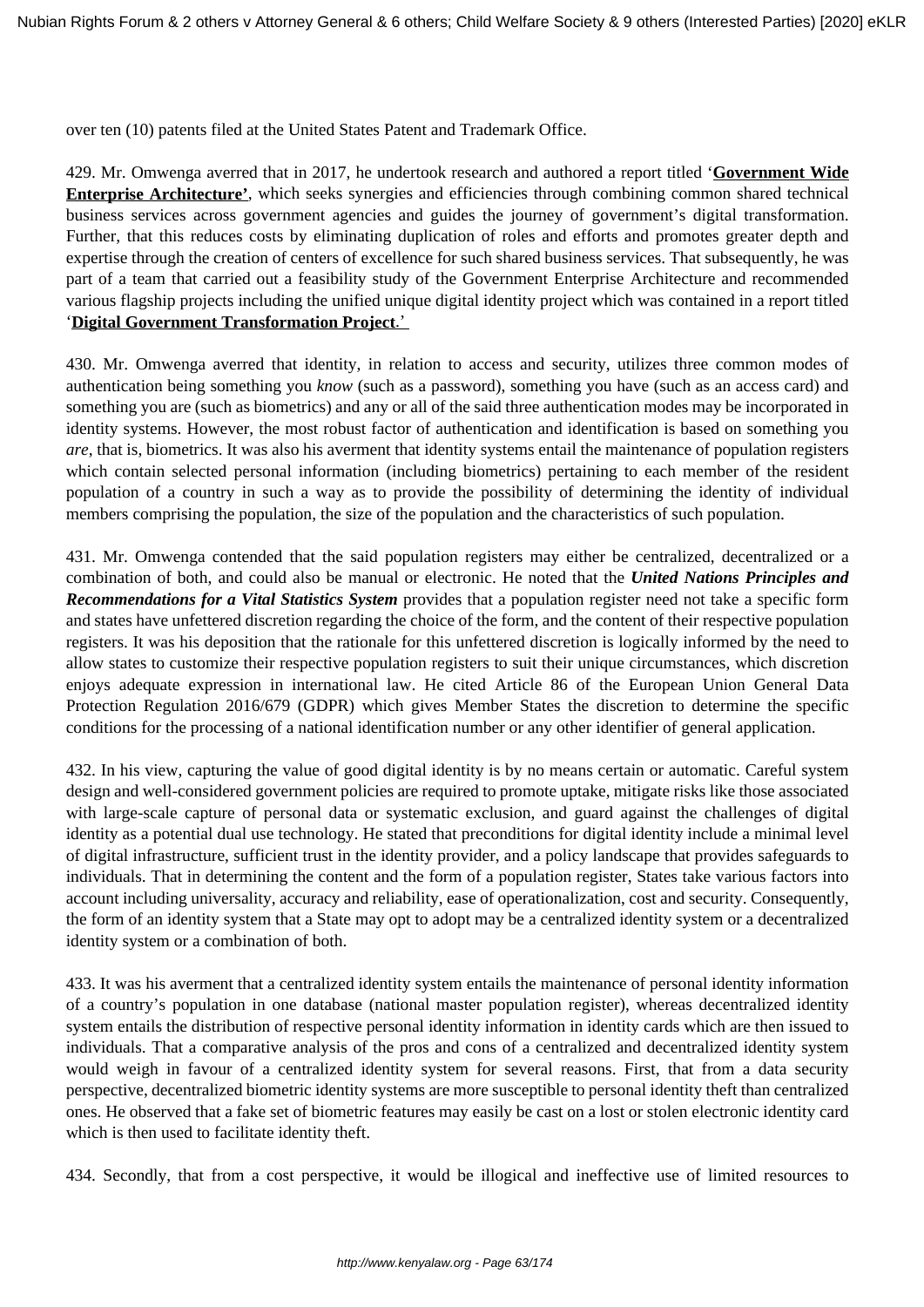facilitate the security of personal information stored in each electronic identity card issued to each individual citizen and registered foreign individuals resident in a country in question. He averred that centralization of identity data facilitates optimum allocation of resources by ensuring that a fraction of the limited resources are devoted to the sole security of a single database as opposed to millions of databases. Thirdly, that in any case, a decentralized biometric identity system would not dispense with biometric parameters such as fingerprints.

435. Mr. Omwenga further averred that NIIMS is neither entirely centralized nor entirely decentralized. This was because, first, the operationalization component of NIIMS is centralized in the sense that respective identities of individuals would have to be authenticated from one system as opposed to the current system where fragmented personal identities are respectively held in separate functional databases variously maintained by governmental ministries, departments and agencies (MDAs). Secondly, that NIIMS is decentralized to the extent that registrants will be issued with a card containing limited personal identity information such as unique identification number as opposed to biometric identity information hence the risk of identity theft attributable to decentralized systems is obviated. It was his averment therefore that a more accurate description of NIIMS would be an integrated identity system in which what is integrated is the identity data as opposed to functional databases variously maintained by MDAs. Accordingly, it is possible to maintain one population register in a number of digital copies at virtually minimal marginal costs and in the unlikely event of a breach on a copy of a digital population register, the other copies will remain unaffected.

436. Regarding the contents of population registers, Mr. Omwenga observed that it is impossible for individuals to prove their identities without providing sufficient personal information which include selected biometric and biographical information. That in deciding on the content of a population register, States are enjoined to balance two competing interests- the States' legitimate interest in maintaining a vital identity mechanism (based on biometrics) against the equally important interest in respecting the individuals' right to privacy. In his view, based on his knowledge and expertise, the processing of biometric data for purposes of establishment and operationalization of identity systems is not only justifiable under contemporary international law but is also a trite practice, world over.

437. It was his deposition that fingerprint matching has been used to identify individuals for thousands of years and across cultures. He further averred that an identity system that solely relies on the matching (deduplication) of one biometric feature is probabilistic as opposed to deterministic. However, combined with the matching of other biometric features and biographical data points (such as date of birth, facial image, parentage information, birth certificate, amongst others), it results in a multimodal identity system that is deterministic.

438. According to Mr. Omwenga, the probabilistic nature of individual biometric features justify the need for the requirement of multiple biometrics such as retina and iris patterns, hand geometry, earlobe geometry, voice waves and DNA in identity legislations, policies and systems. That the probabilistic nature of fingerprint matching (deduplication) is attributable to the fact that perfect matching of all data points in a fingerprint is not necessarily possible owing to extraneous factors. To increase the probability of a perfect fingerprint match, deduplication software is architecturally and functionally designed to keep templates of fingerprints of all available fingers of an individual. In his view, the NIIMS deduplication software is also designed as such. Accordingly, where a fingerprint is distorted, NIIMS would ideally have nine more sets of fingerprints with which to extract templates and run a match. In the unlikely event that all the fingerprints are distorted, or where an individual has none, the individual in question would not be disenfranchised in any way whatsoever because during the design of NIIMS, the probabilistic nature of fingerprint matching and the associated misgivings were anticipated and have been addressed by NIIMS in three ways.

439. He enumerated these as, first, for purposes of enrolment, in its current implementation design, NIIMS requires certain minimum data points from a potential registrant. These include the date of birth, parentage information, residence information, current national identification number for adult citizens, birth certificate in respect of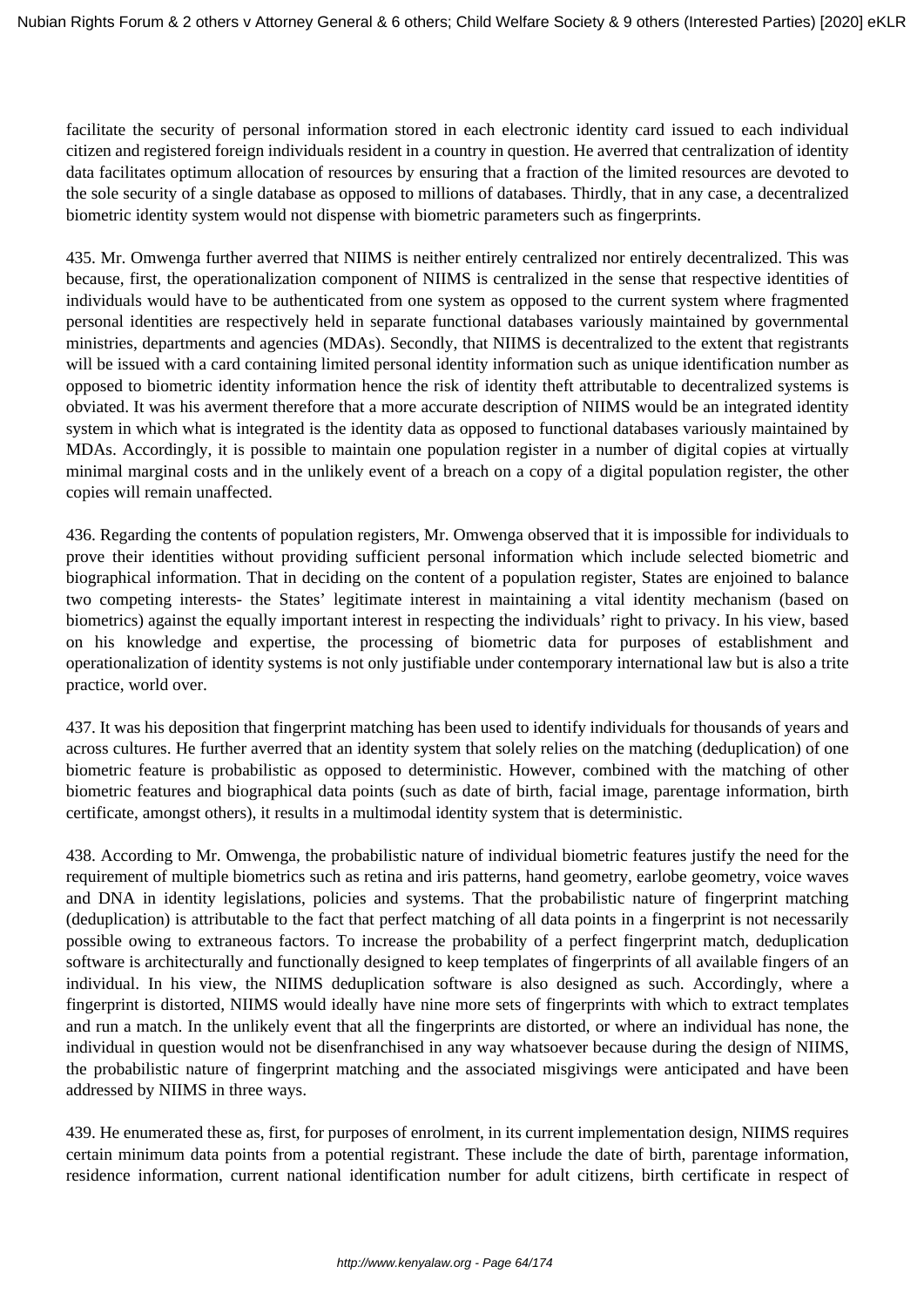children, and alien card number in respect of registered foreigners resident in Kenya, as well as facial image and fingerprints of all available fingers. Secondly, since some registrants may have distorted fingerprints, NIIMs has fingerprint-extraction software programmed to repair distorted fingerprints prior to either templatization or matching. Thirdly, where repair is impossible or where fingerprints are unavailable, other data points would, collectively, be used for purposes of uniquely identifying the affected individuals. He therefore deposed that no individual will be denied a *Huduma Namba* on account of either lack of, or distorted, fingerprints.

440. Mr. Omwenga expressed the opinion that the enrolment rejection of a genuine individual trying to enrol is a definite impossibility. In his view, associating NIIMS with India's Aadhaar is inaccurate based on the fact that the analysis by Mr. Anand and the conclusions derived therefrom were made on the unfounded assumption that NIIMS is architecturally and functionally similar to Aadhaar. Further, Aadhaar, as was described by Mr. Anand, is a singular identity system which relies, solely, on fingerprint matching. He noted that the analysis by Mr. Anand does not disclose whether there were corrective measures in place to remedy the alleged high rates of false rejections and false acceptance. Conversely, NIIMS is a multimodal identity system that relies on both biometric and biographical matching. Therefore, whereas Aadhaar is probabilistic, NIIMS is deterministic. He further averred that the said analysis disregards the inherent difference in both context and population demographics between India and Kenya, and neither does it take into account the operationalization difference between the implementation of NIIMS and the implementation of Aadhaar, that is while Aadhaar was commercialized, NIIMS was not.

441. According to Mr. Omwenga, ideally**,** multimodal identity systems such as NIIMS comprise several functional programmes that are variously derived from different source codes. However**,** the sensitive components of identity systems such as the various deduplication algorithms, encryption and decryption programmes, security programmes, amongst others, ought to be derived from closed source software as opposed to open source software regardless of the cost implication, for several reasons. First, sensitive programmes that run on open source software are vulnerable to cyber-attacks.

442. Secondly, open source software rides on the presumed goodwill of the coding community which assumption is flawed since open source software attracts all and sundry, including persons with malicious intent. A third reason is that closed source software fosters accountability unlike open source software which does not inspire accountability for the simple reason that the general public is a non-entity. Lastly, whereas the innovation cost of the open source software is borne by the general coding community, the costs attributable to additional services, assistance or added functionality are non-transferable and open source software is therefore not entirely free.

443. Mr. Omwenga further averred that NIIMS will only maintain a national master population register in electronic form, the NIIMS database and the type of personal information that will be kept in the said national master population register is expressly stipulated in the NIIMS digital data capture form and will be kept as encrypted templates. Therefore, without the requisite decryption key, a third party will not be able to unmask any encrypted personal information. That even if one was able to gain unauthorized access to the NIIMS database and unmask the personal information kept therein, it would be of insignificant commercial value. In his view, however, even if the purported 'massive' costs of data breaches were to be internalized, NIIMS would still pass a costbenefit analysis.

444. With regard to the contents of Dr. Thomas Fisher's affidavit, Mr. Omwenga observed that four (4) of the exhibits therein are authored by Privacy International which is not a party to these proceedings, and no evidence has been tendered to show whether the said documents have, at the very least, been peer-reviewed. Further, that the exhibit on the **United Nations Principles and Recommendations for a Vital Statistics System** is inapplicable to the issues of content, procedures, responsibilities and rights of data subjects, and the pros and cons of a national master population register. He observed that the World Bank Group has expressly disclaimed the findings, interpretations and conclusions expressed in the exhibit on **"Privacy Design: Current Practices in Estonia, India and Austria"** at the first page of the said document. It was therefore his averment that the said documents are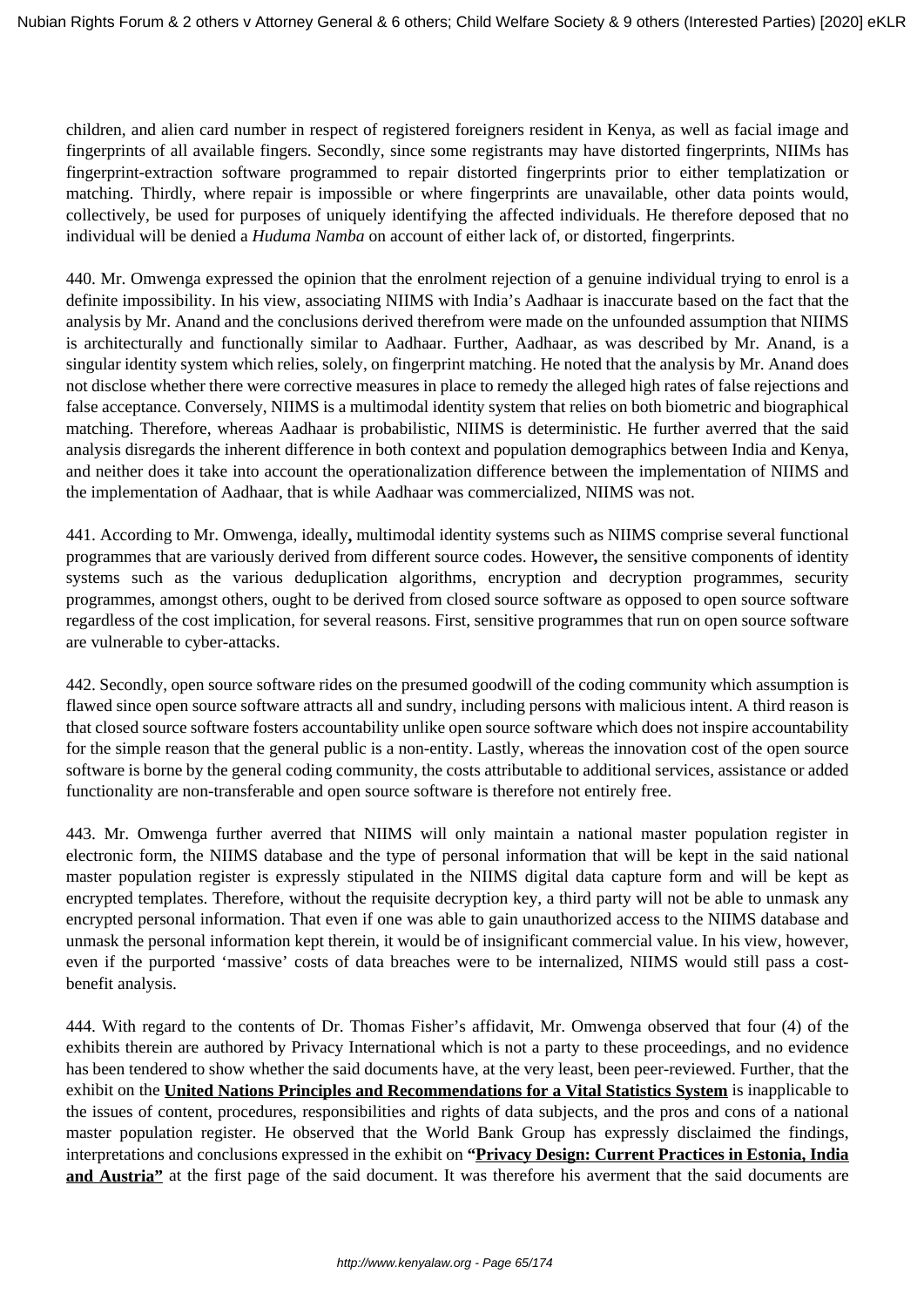devoid of probative value and any averments founded thereupon do not, as a matter of logic, rise to the status of independent expert opinion.

445. The Petitioners' cross-examined Dr. Omwenga on his affidavit. During cross-examination by Counsel for the 1<sup>st</sup> Petitioner, Dr. Omwenga testified he was giving evidence as an expert for the government, for which he has done consultancies, but did not have a current contract with. He stated that his last contract with the government was in 2016 and 2017 when he undertook action research for the Government-wide Enterprise Architecture. It was his evidence that he had testified before as an expert in a number of cases by way of affidavit evidence for individuals but not for the government.

446. Mr. Omwenga testified that the  $5<sup>th</sup>$  Respondent sought his expert advice, but that he had not tendered evidence of the technical specification of NIIMS. It was his testimony that he is well published but had not submitted any paper on NIIMS, and was not involved in building the technical aspects of NIIMS. He admitted that he knew of the existence of the Registration of Persons Act but was not conversant with its legal aspects. He further acknowledged not knowing who the administrator of NIIMs is.

447. Mr. Omwenga was shown Engineer Kibicho's affidavit sworn on  $26<sup>th</sup>$  February 2019, and testified that he was in agreement with the fact that NIIMS will be a "single source of truth" on a person's identity. He maintained that from his experience and knowledge, NIIMS is neither a centralised nor decentralised system, and when asked about the nature of cards with biometric chips, he stated that they are decentralised as they are given to different individuals, and are not in a central database. He also stated that a central database would be multi-modal, and that for deduplication of the data in NIIMS, a set of algorithms will be needed to clean the data. He stated that a software engineer who has the capability and technology can develop algorithms, and gave his experiences developing algorithms in Kenya's 2017 elections. He further stated that there were many actors involved in developing the electoral system, and that OT Morpho was just one of many.

448. Dr. Omwenga testified that he is familiar with data protection policies, the concept of data minimization, and the concept of thresholds in both deterministic and probabilistic systems. In his view, data minimization is not only about counting data points but also about the quality of data being collected. Further, that more data collected about a person does not risk the subject's privacy, and collection of more data and the combining of biometric and demographic data is one of the ways of solving the problem of deterministic identity systems.

449. Dr. Omwenga stated that he had enrolled for the *Huduma Namba* using his identity card in order to be able to get government services. He, however, could not tell if he could have registered for it if he did not have his identity card. He conceded that though he had testified as a government expert, he had not tendered any evidence on the design and architecture of NIIMS. He maintained, however, that the more information NIIMS had the more accurate it would be, and DNA could be included as a means of identification.

450. Mr. Omwenga stated that he was not aware of the system being used to collect DNA currently. He however stated that NIIMS is deterministic and if one does not enrol to the system, one would not get a unique number. He did not, however, know if the system would require all documents such as the identity card and birth certificate in order for one to get a unique number.

451. In cross-examination by Mr. Awele, Counsel for the 2<sup>nd</sup> Petitioner, Mr. Omwenga stated that he had interacted with data protection several times in relation to data security in storage and in transactions, and he understood why it was important to protect data. He illustrated the importance of data protection and ownership of data by citing the work he had done on data protection and privacy for the Ministry of Health in the government enterprise architecture where it was clear that patients were still the owners of the data.

452. It was Mr. Omwenga's evidence that the consolidated Petitions raise legitimate concerns on security of the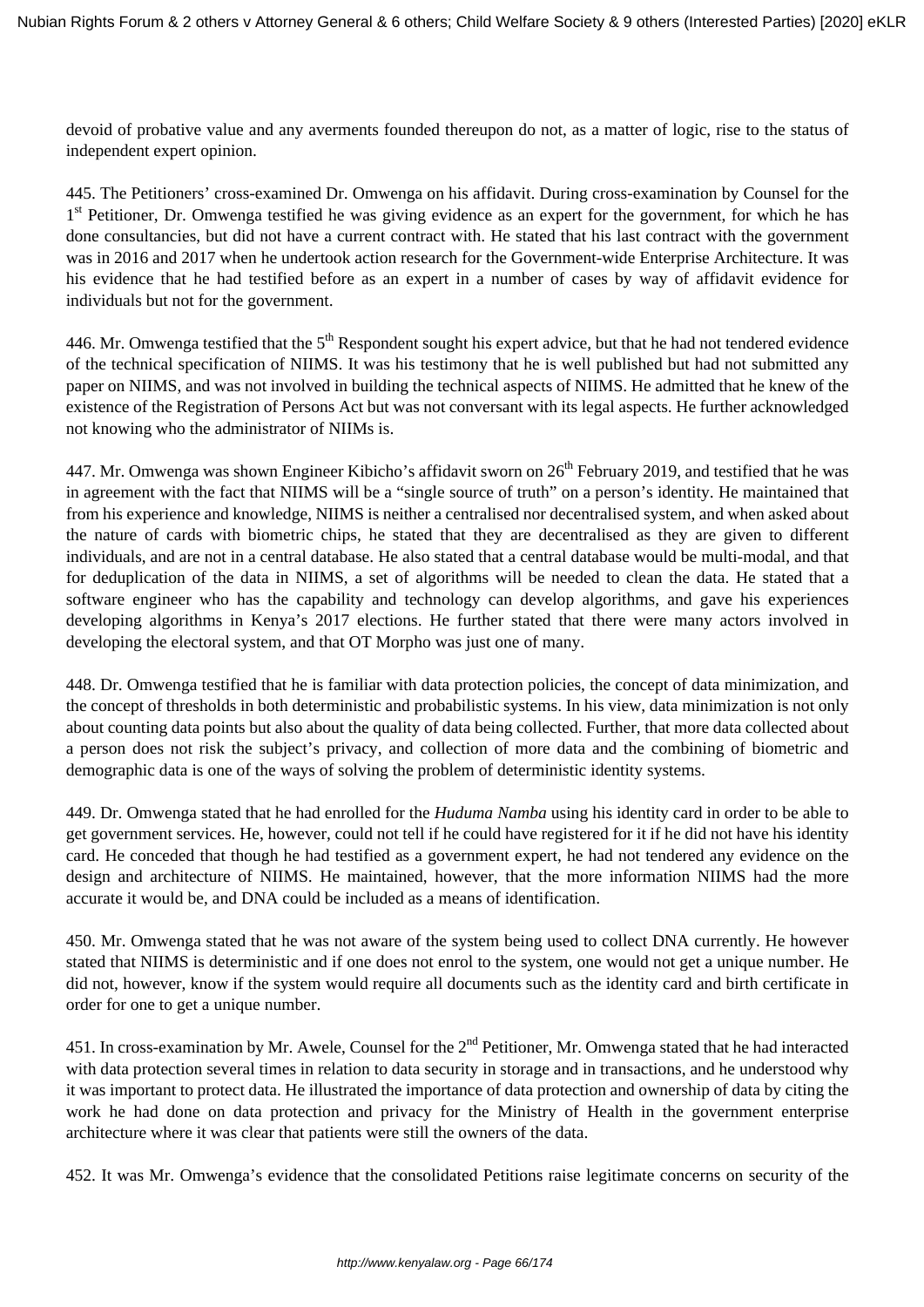system, accuracy of NIIMS and misuse of data. He could not, however, confidently explain what NIIMS was since he was only involved in giving advice at the initial stage. His evidence was that it was the client, the Ministry of ICT, that was involved with designing NIIMS.

453. With respect to biometric registers, it was his evidence that he was only aware that the existing databases were only collecting fingerprints. He stated that he did not know the legal framework on NIIMS but he knew that some law brought it into existence. It was his testimony that the security, privacy and misuse concerns on NIIMS could be addressed if the recommendations he had already given to the government were used. His recommendation entailed the use of a unique identifier on government enterprise architecture, security architecture and predefined security policies.

454. It was also his view that security systems should be predefined in some policy document, noting that some of the personal information to be collected by NIIMS is sensitive. He observed, however that not all information may require the same level of security and protection. It was his deposition that the implementation plans need to be kept secure to make the system secure, and the security process should be predefined so that data is not misused and someone who is not authorized does not access the data.

455. With regard to the issue of encryption of data, his evidence was that he did not know the encryption standard the government employed for the data collected in NIIMS. He further stated that if the government were to predefine its encryption standard for data it collects in NIIMS, it would address the Petitioners' concerns.

456. On re-examination by Dr. Nyaundi, and Mr. Njoroge Regeru, Mr. Omwenga emphasized that his role was advisory and that his report was not a NIIMS report, but made recommendations to be taken into consideration in the design of NIIMS. He reiterated his evidence on centralized and decentralised identity systems, and that centralized systems offer more protection to data. Further, that NIIMS is both an identity and identification system as the accuracy of its data on identity is what will aid in identification. Mr. Omwenga stated that NIIMS will have various identity attributes in a multi-modal way, and will be more deterministic than probabilistic. In conclusion, he stated that there is competence in our local professionals to design a system such as NIIMS, and denied that it is an archaic system.

457. The 5<sup>th</sup> Respondent's second expert witness, Muchemi Wambugu set out in his affidavit extensive details of his qualifications and experience. Of importance for present purposes is that he is a Management Consultant and founder of Sirius Consult which focuses on technology-led organizational transformations. Until 2016,he was a Partner in Technology Consulting Practice and the Advisory Leader for County Initiatives at Price Waterhouse Coopers, Kenya. He had also worked at Deloitte Consulting Ltd in Kenya and IBM Global Services in California, USA. He is therefore an accomplished ICT Management professional with more than 20 years of experience in advising both public and private organizations on business-centric ICT solutions, has extensive experience in global technology implementations, ICT transformation, strategy, operations, governance and programme and change management.

458. Mr. Muchemi averred that he undertook research and authored a report titled the **Strengths, Weaknesses, Opportunities and Threats Analysis of the Existing Identification and Registration Systems in Kenya, 2017** and had discovered several weaknesses regarding Kenya's identity systems. These were a lack of data harmonization; use of birth certificates numbers that do not uniquely identify individuals; duplication of data collection by government agencies; fragmented and uncoordinated registration and vital systems; untrusted relationship between the birth registration and the ID registration process; gathering of data in disparate and disjointed silos; systemic data corruption, data integrity and data quality issues. He had recommended in the said Report, among other things, addressing the gap in the data sharing protocols between government agencies, executing the government systems enterprise to allow for data access, security and governance in dealing with vital national data and the use of block chain to enhance data security.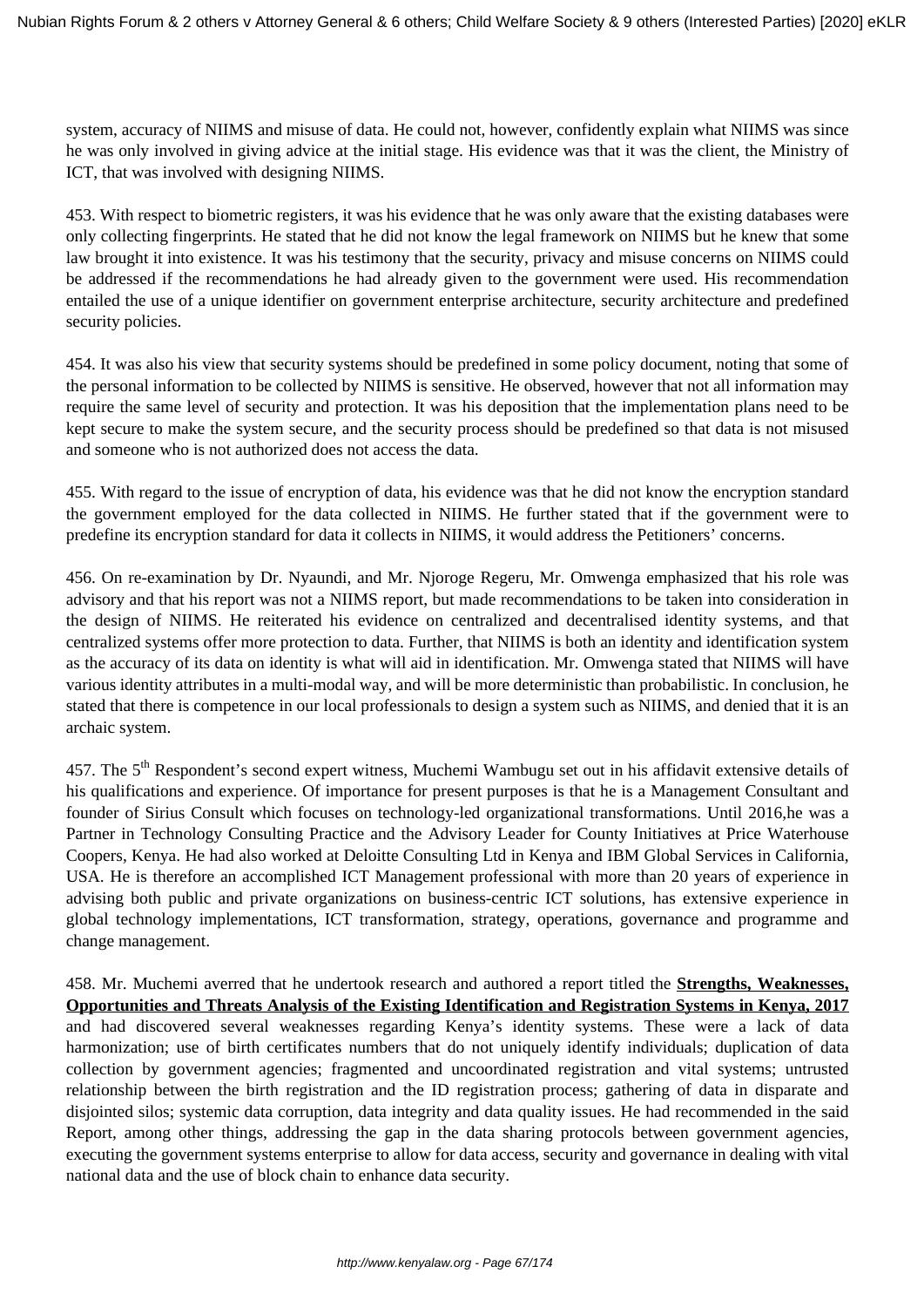459. It was also his averment that NIIMS was modeled from the Estonian identity system in so far as both systems respectively keep a centralized national master population register in digital form, and decentralized functional databases that are linked to the said national master population register. However, whereas the Estonian identity system utilizes PIN-codes that are embedded in electronic identity cards for purposes of authenticating identities of individuals, NIIMS utilizes unique identification numbers. Further, that electronic identity cards work for Estonia because Estonia is a homogenous country with a significantly lower population and an advanced e-government infrastructure. Kenya, on the other hand, is a heterogeneous society that experiences significant exposures from migration from troubled neighboring countries which, in some cases, have no control over terrorism and its effects on their neighbors. Therefore, a more robust identity system that suits the peculiar circumstances of Kenya is justifiable.

460. Mr. Muchemi further observed that fingerprint matching, in itself, is probabilistic as opposed to deterministic and no sole biometric identity matching is deterministic. However, an amalgamation of matching of various biometrics and biographical information results in a multimodal system that is deterministic. In his view, the operational and architectural design of NIIMS addresses the probabilistic nature of fingerprint deduplication in a number of ways. The first is that samples of fingerprints are extracted from all available fingers of an individual during data collection and each finger has an individual unique print character. Therefore, if one or two fingers fail, the other fingers can positively identify an individual.

461. Secondly, where an individual does not have fingers or in the unlikely event that all the fingerprints of an individual cannot be captured, other identity modes including facial image, date of birth, residence and parentage information would, collectively, be used to uniquely identify such individuals. This, in itself, increases the probability of perfect fingerprint matching. In his view, it is the amalgamation of the various probabilistic identity elements that make NIIMS deterministic.

462. It was his averment further that distortion of all fingerprints during an individual's lifetime on account of ageing, mutation or participation in manual labour is a rare occurrence because it is highly unlikely that one would come into contact with mutation-inducing radioactive materials in their lifetime. Secondly, manual labour is unlikely to cause distortion of all fingerprints of an individual's non-dominant hand. Further, that it is common scientific knowledge that human skin cells have a lifespan of a couple of months and are constantly replenished. In his view therefore, ageing does not distort an individual's fingerprints.

463. Mr. Muchemi deposed that during registration in multimodal identity system, biometric information and biographical information of an individual are captured, templatized and stored in a national master population register. Secondly, before one is enrolled and thereafter issued with a unique identifier, his biometrics and biographical information is matched against the templates of individuals already registered in the aforesaid national master population register. Consequently, capturing a registrant's identity information and matching it against every other registrant's who has previously enrolled ensures that each person gets a single - one and only one unique number and this verification procedure is impossible to attain in a non-digital system. Therefore *Huduma Namba* is a composite number that amalgamates the myriad of numbers that an individual citizen has from cradle to grave and will serve as a unique identifier to every citizen and registered foreign national resident in Kenya.

464. Mr. Muchemi further averred that inclusion of children in a national master population register is justified by the need for the government to offer service delivery more efficiently without prejudice to any section of its citizenry. He averred that infant biometric identification is now possible owing to technological advancement such as non-contact optical scanning technology that can uniquely identify infants at birth by imaging fingers and the palm of the hand. However, if for whatever reason, infant biometrics are unreliable, infants would still be sufficiently identified by connecting them to their parents who are themselves uniquely identifiable by their respective biometrics. It was his averment that for the purposes of resource allocation by government as well as accounting for all citizens for the purposes of service delivery, it is imperative to connect children to their parents.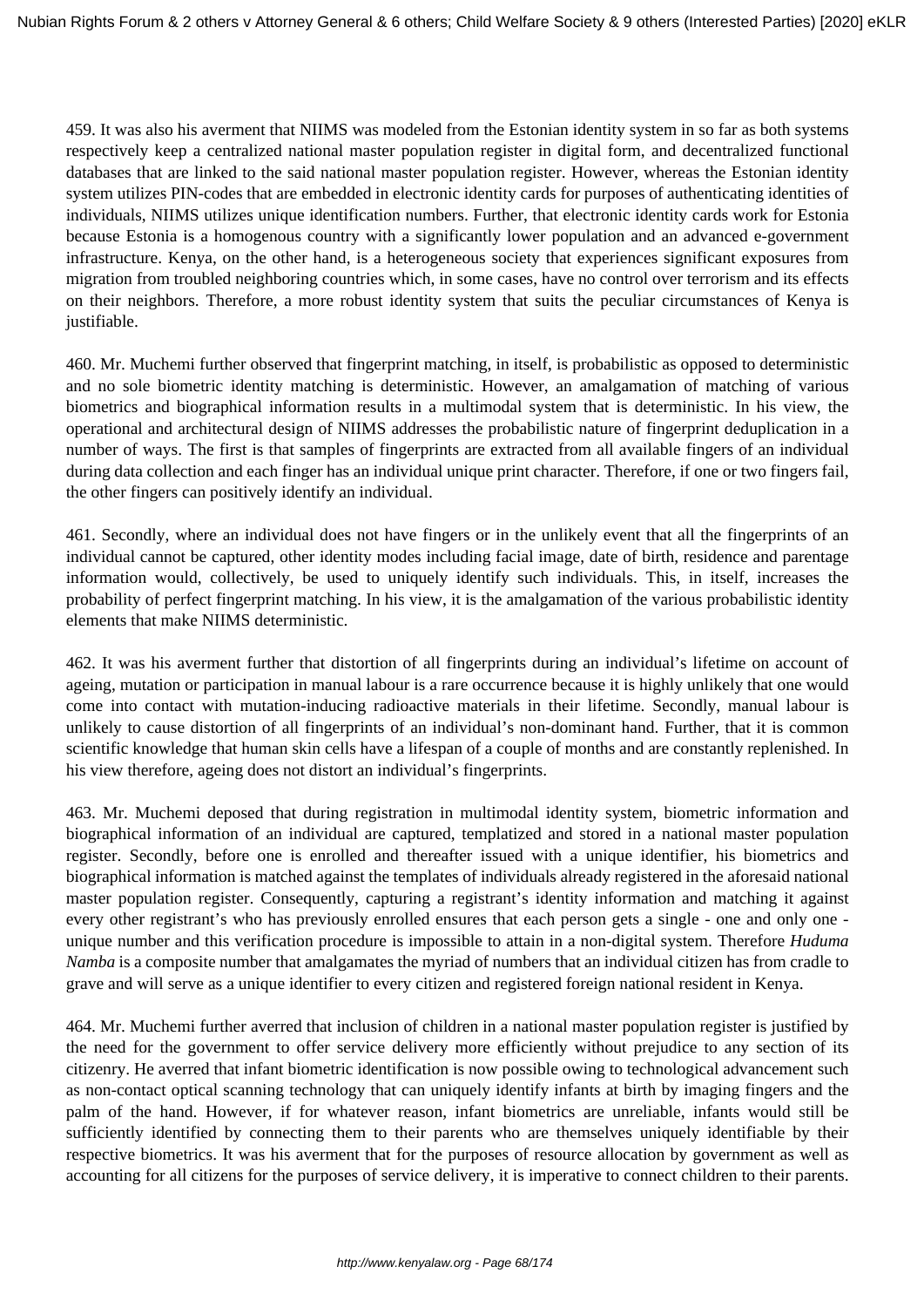In his view, NIIMS could also help in the elimination of trafficking in children and child labour as well as help enforce laws against child marriage.

465. It was Mr. Muchemi's opinion that commercial tools may run on open source software primarily because of the commercial conveniences associated with open source software. However, government tools invariably run on closed source software owing to the nature of sensitivity of the information maintained and processed by such tools. Furthermore, systems that run on closed source software have their own security testing mechanisms. That regardless of the adequacy or lack of legislative and policy frameworks, sensitive systems such as NIIMS are architecturally designed to incorporate safeguards that guard the access of data even by authorized personnel to ensure that though they may access the data, they do not do it without accountability and that they can only access it when it is required. In any event, security of data in any digital system is not necessarily entirely dependent on the existence of stringent legislative and regulatory frameworks.

466. Mr. Waikwa, Counsel for the 1<sup>st</sup> Petitioner cross-examined Mr. Muchemi on his appointments to Boards of various organisations that have a connection with or are under the Ministry of ICT. Mr. Muchemi denied that he is a public officer, and stated that he has consulted for government, the last consultation having been in the SWOT analysis where he was seconded to UNICEF as the lead member for government. He clarified that his only connection with NIIMS was the SWOT report, which was prepared in December 2017 before the establishment of NIIMS, and that he had not conducted any study on NIIMS thereafter. He also testified that he is not involved in the implementation of NIIMS, nor in the setting up of the NIIMS architecture.

467. Mr. Muchemi stood by the averments in his affidavit on NIIMS being a centralized system, on the birth register being a unique identifier, and on probabilistic and deterministic system and deduplication and multi-modal systems, which he stated were reached from his SWOT analysis and his experience.

468. On re-examination by Dr. Nyaundi, and Mr. Njoroge Regeru, Mr. Muchemi clarified that he has professional involvement with corporate bodies and private sector bodies that work in the area of ICT, and that this did not influenced his SWOT analysis. Further, that the focus of the SWOT analysis was to harmonise fragmented citizens' identity information and that it did allude to a centralised database as a single source of truth on identity, which is NIIMS.

469. Mr. Loyford Muriithi also gave expert evidence on behalf of the  $5<sup>th</sup>$  Respondent. He deposed that he is an Assistant Director in the Ministry of Information, Communications and Technology and has been involved in all the processes of development and establishment of the NIIMS project. It was his testimony that in designing the operational and functional architecture of NIIMS, the government carefully selected various desirable attributes adopted by various jurisdictions they benchmarked in and customized them to suit the unique circumstances of Kenya. With particular reference to Estonia, he averred that the government consciously resorted to model its identity system from the Estonian one as both Kenya and Estonia keep a digital centralized master population register of all their respective citizens and registered foreign nationals and they have no monopoly over the individual functional data repositories that belong to the institutions linked to the said national master population registers.

470. As such, every institution linked to the national master population register can use the identity data kept in the national master population registers for purposes of authenticating the identity of individuals. However, the national master population registers can neither access nor use the functional data stored in the individual repositories belonging to the institutions linked to the national master population registers in question.

471. It was his deposition further that the departure of NIIMS from the Estonian system is marked by the fact that Estonia utilizes identity cards which are valid for both physical and digital identification and is based on an electronic chip and two pin codes supplied with the card. By using a smart card reader and a computer connected to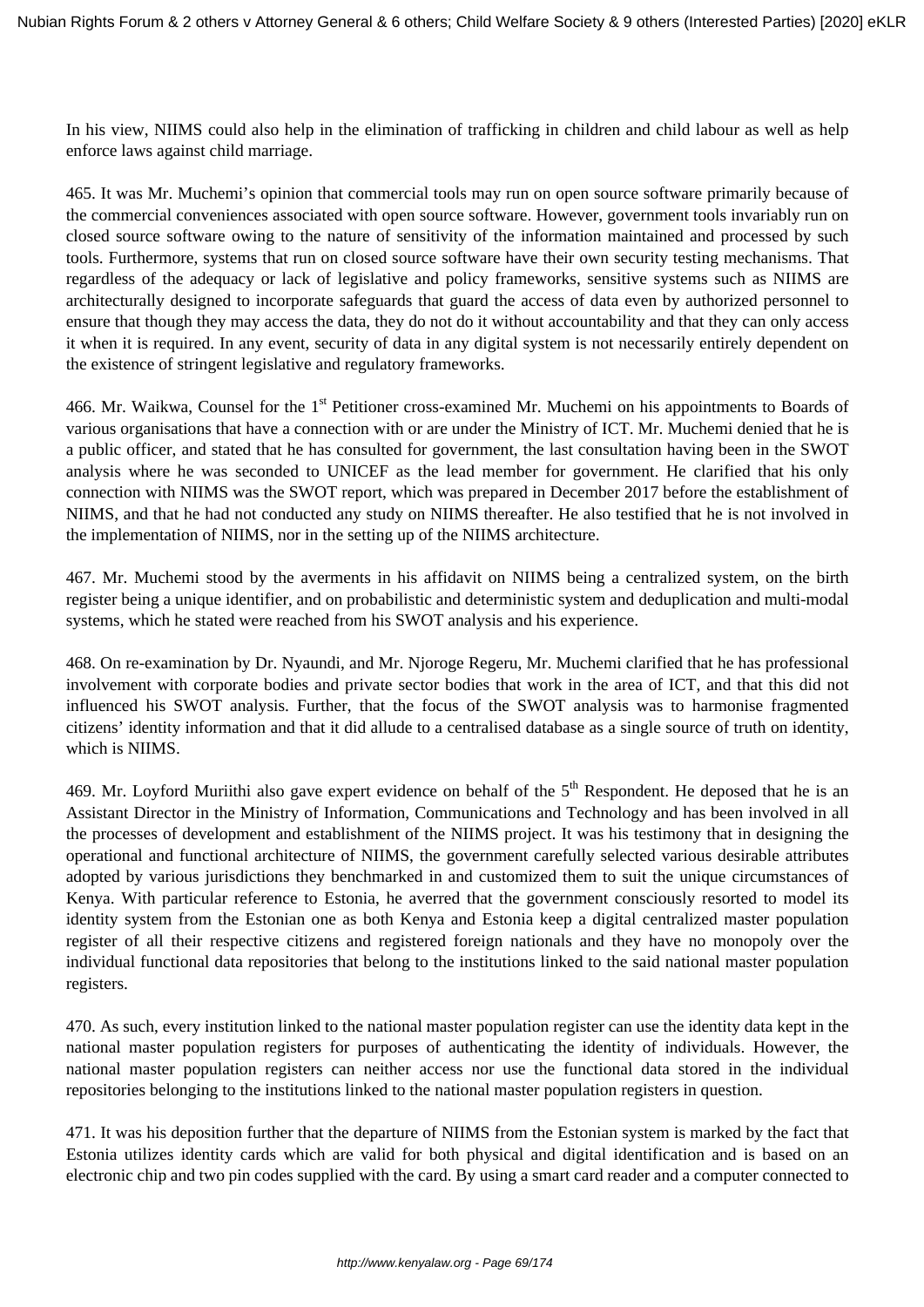the internet, citizens can use two core functionalities provided by the identity card, both of which are essential to the development of e-government.

472. The first PIN-code allows citizens to authenticate their identity so that the corresponding e-service knows the identity of the user. This is a first step that provides basic enabling infrastructure to provide personalized services and information via online means. The second PIN-code is used to sign documents or approve transactions online. Based on the foregoing, the authentication of an individual's identity in a digital environment in Estonia is dependent on what an individual has, a PIN code, as opposed to what an individual is, biometrics. Mr. Muriithi therefore averred that the inherent risk of an identity authentication based on what an individual has is not foolproof as anyone who accesses an individual's PIN-code can represent himself as being the individual in question, hence arrogate unto themselves the said individual's identity.

473. According to Mr. Muriithi, in order to avoid the risks inherent in the Estonian identity model, the government of Kenya consciously resorted to premise the authentication of an individual's identity, in a digital environment, on what an individual is, instead of what they have.

474. It was also his averment that whereas NIIMS uses data capture kits manufactured by IDEMIA/OT Morpho, it does not use any OT Morpho software. He averred that all the hardware components of NIIMS, including the data capture kits, were screened for any software including but not limited to data-mining software before their respective programming in Kenya. Further, all the registration and encryption programmes that run on the said hardware components of NIIMS were developed and installed locally by the government of Kenya. In the premises, NIIMS does not use OT Morpho deduplication algorithms.

475. It was also Mr. Muriithi's deposition that during the design architecture of NIIMS, the government of Kenya anticipated the possibility of certain individuals missing some biometric features or having biometric features that may not be captured by the biometric data capture kits. Accordingly, it adopted specific design features to obviate possible exclusion of such individuals and included the use of additional biometric features such as facial images and biographical information such as date of birth, parentage information, residency information, birth certificate serial number, national identity card number and alien card number to corroborate fingerprint matching; the digital capture of all the fingerprints from available fingers of an individual with a view to maximizing the probability of perfect fingerprint matching; and the use of dactyloscopic (fingerprint) experts to manually counter-check every enrolment rejected by the fingerprint deduplication algorithm on the basis of attempted multiple enrolment by the same individual. In the circumstances, it is highly unlikely that an individual may be denied enrolment in the national master population register on the basis of either missing fingers or having distorted fingerprints.

476. Mr. Muriithi further averred that being a multimodal identity system, NIIMS has several programmes that variously perform specialized tasks which collectively result in the creation of a digital biometric national master population register from which respective identities of individuals may be established with precision. Some of the said programmes were derived from open source software whereas some were derived from closed source software depending on the sensitivity of the tasks performed by the said programme(s) and the attendant procurement costs.

477. Specifically, the costly programme that perform non-sensitive tasks were derived from open source software, which explains why NIIMS data capture kits were programmed to run on android operating system. On the other hand, programmes that perform critical and highly sensitive tasks such as encryption and deduplication were derived from closed source software in respect of which the government of Kenya restricts the sharing, viewership and modification of the underlying source codes to essential personnel only. He expressed the view that it would therefore amount to veritable irresponsibility on the part of the Kenyan government to disclose, to the general public, the very codes that found the programme meant to guarantee the safety of personal data of its citizens and foreign nationals resident in Kenya.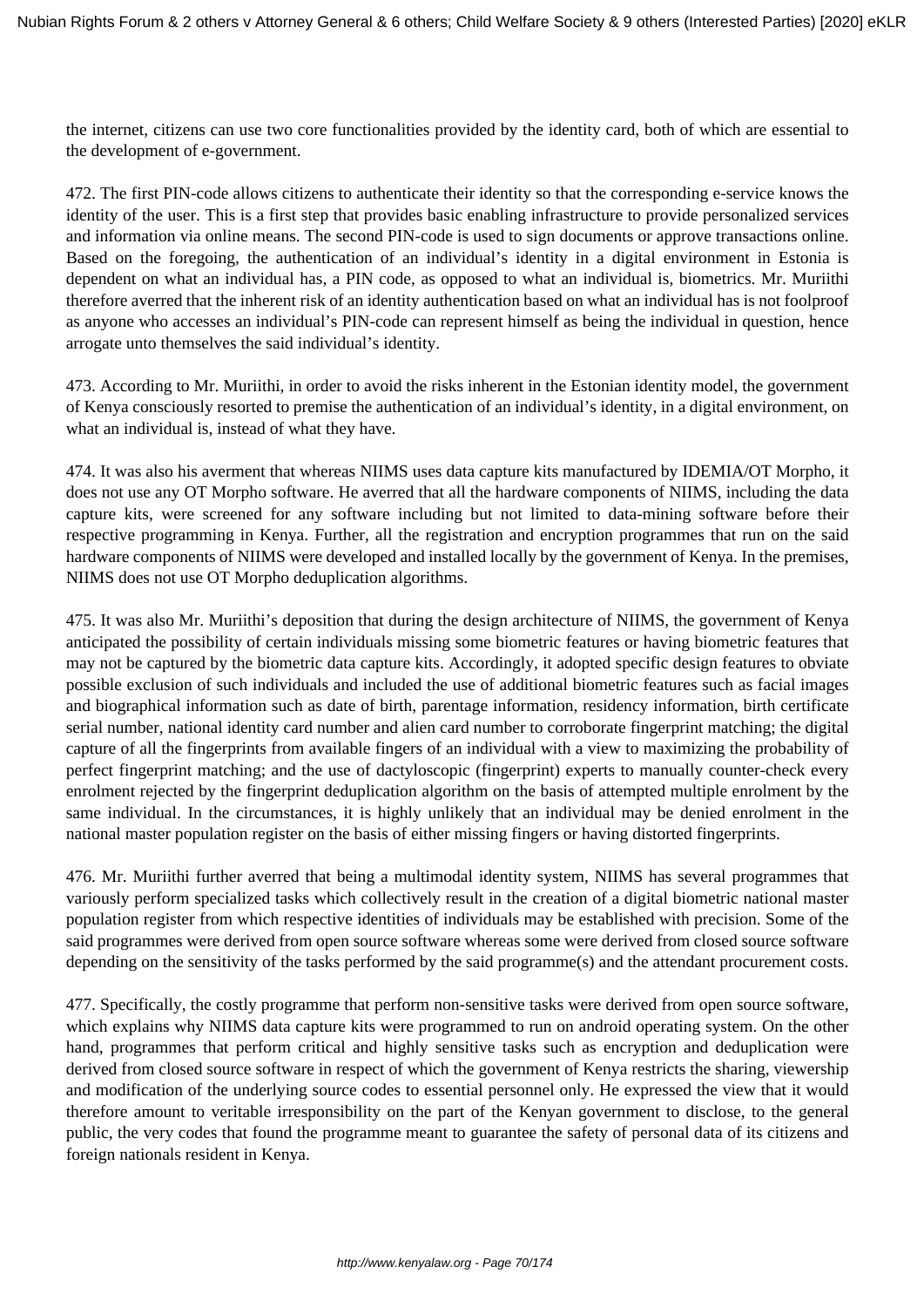478. As regards the Petitioners' concern on the security of the data, his averment was that the contents of the national master population register is limited only to the personal information that is sufficient to uniquely identify an individual and no more. This, he averred, is aptly manifested by NIIMS data capture forms. Further, that the purpose limitation and data minimization in the architectural design of NIIMS obviates the justification for the use of data for purposes extraneous to its originally intended purpose on account of its ready availability. Mr. Murithi asserted that the personal information kept in the NIIMS database is secure because the moment the requisite biometric and biographical information is captured by the NIIMS data capture kits at the point of registration, the information is encrypted whether the data capture device is online or offline and the encrypted biometric and biographical information is transmitted, in encrypted form, to the requisite servers for deduplication. Further, the templates of biometric and biographical information stored in the NIIMS database are encrypted as well and in the premises, a data breach on NIIMS database would only reveal encrypted templates of personal identity information which cannot be unmasked without the requisite decryption key.

479. It was Mr. Muriithi deposition that the security of identity data is further guaranteed by the fact that the databases of the institutions linked to NIIMS database will only access NIIMS database for purposes of establishment of respective identities of individuals. Secondly, the functional data, such as criminal records, will remain resident in the respective repositories of the institutions that are linked to NIIMS database, in this case, the Directorate of Criminal Investigations database, and the NIIMS database cannot access the functional data variously stored in the said respective repositories of the institutions linked to NIIMS database.

480. It was his averment therefore that access to the NIIMS database would not provide the purported 360 degrees view of an individual's life alleged by the Petitioners. In his view, in the circumstances outlined above, there are sufficient technical safeguards that regulate the collection, processing, access and sharing of identity data by NIIMS. As regards children identity data, Mr. Muriithi averred that additional/special technical safeguards were incorporated in the architectural design of NIIMS database with a view to providing the requisite safety.

481. Mr. Muriithi was cross-examined by Hon. Martha Karua, the lead Counsel for the 2<sup>nd</sup> Petitioner, and Mr. Bashir, the Counsel for the 1<sup>st</sup> Petitioner. On examination by Hon. Karua, Mr. Muriithi confirmed that he was not part of the benchmarking team that went to other countries to study similar identity systems, but stated that he was involved in the design of NIIMS by adopting best practices from the bench marking reports. He stated that the role of the ICT Ministry was to handle the technical issues and safeguards of the NIIMS, while the legal issues were handled by the business owner, which was the Ministry of Interior. He however stated that the ICT Ministry is the one that developed the Data Protection Policy and Bill.

482. He further testified that the technical safeguards are only known to the developers of the system, and that the safeguards they put in place for children was that their biometric data would only be captured from the age of six years. According to Mr. Muriithi, there are two levels of architecture of NIIMS. The first, which he termed the high level architecture, can be disclosed. However, that the second, which is the low level detailed architecture of the system, cannot be provided for security reasons.

483. Mr. Muriithi was cross-examined by Mr. Bashir on the sharing of data between NIIMS and other government agencies and functional databases. His view was that this would not be a good idea, and that there will be no back and forth sharing of data between the master database and the functional databases. Further, that there will be information flows to and from the master database to the functional databases in terms of queries, and on a needs basis determined by the institutional mandate. Mr. Muriithi stated that there will be mechanisms of recording who has accessed the system, but there is no system for citizens to know who has accessed their data. He reiterated that the intention of NIIMS is to authenticate the identity of all Kenyan citizens and foreigners by way of biometric data, and that no Kenyan citizen should be left out.

484. On re-examination by Mr. Nyaundi, Mr. Muriithi clarified that the high level architecture diagrams of the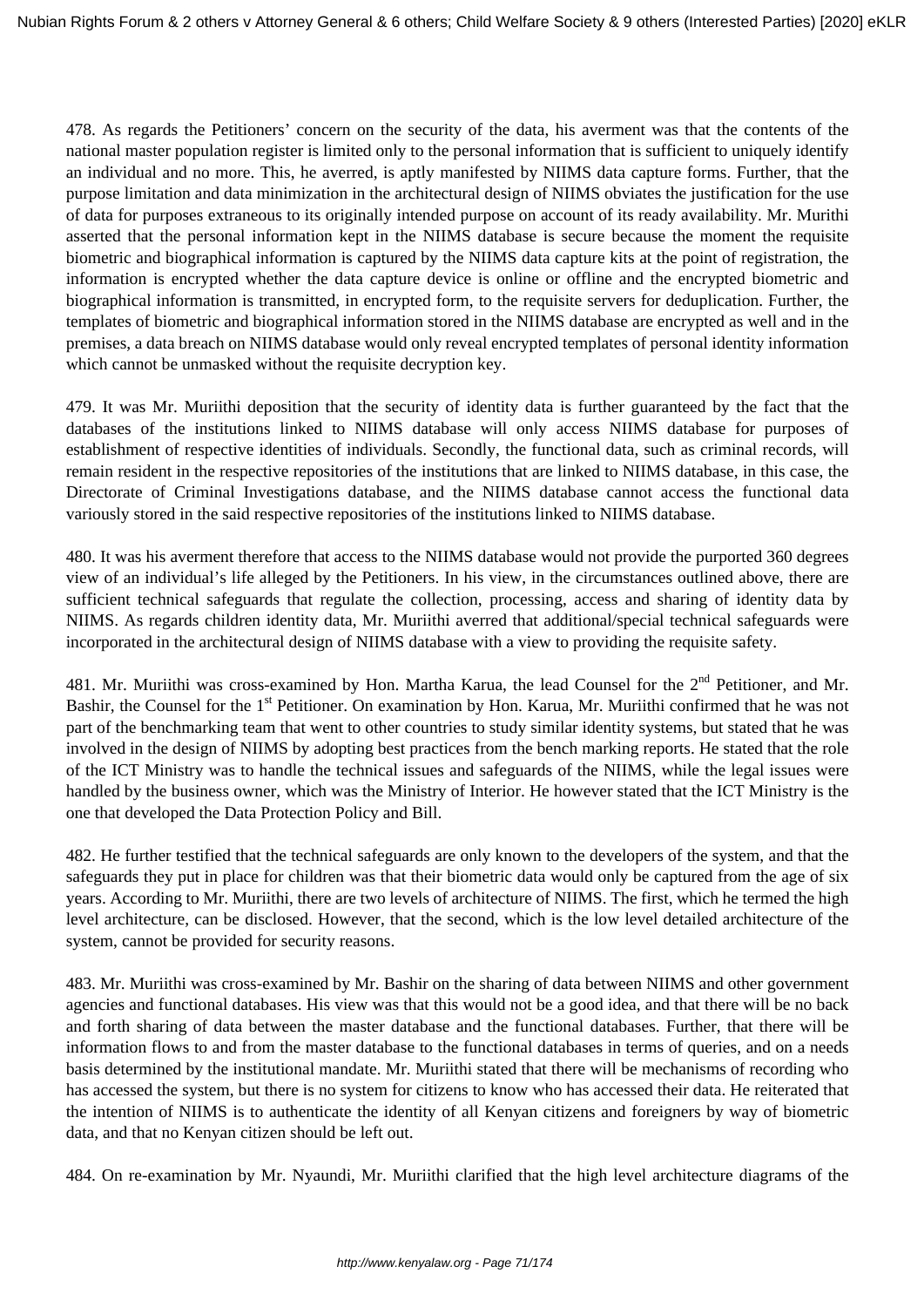NIIMS system are pictorial representations with no source codes and which have little meaning to a technical person, while the low level diagrams are detailed with specifications and functionalities of every section of the system.

### **The 6th Respondent's Case**

485. The 6<sup>th</sup> Respondent is the Speaker of the National Assembly, an *ex-officio* member of the National Assembly by dint of Article 97(1) (d) of the Constitution, and by dint of Article 107 of the Constitution, presides over sittings of the National Assembly. The  $6<sup>th</sup>$  Respondent filed Grounds of Opposition all dated  $20<sup>th</sup>$  February, 2019, a Replying Affidavit dated  $28^{th}$  February, 2019 and a Supplementary Affidavit dated  $2^{nd}$  May, 2019 all sworn by Mr. Michael Sialai.

486. Mr. Sialai averred that he is the Clerk of the National Assembly, an office in the Parliamentary Service Commission constitutionally mandated to run the operations and affairs of the National Assembly under Article 127 and 128 of the Constitution. It is further charged with providing technical and procedural advice to the Speaker and Members of the National Assembly on parliamentary practices and procedures.

487. In the Grounds of Opposition, the  $6<sup>th</sup>$  Respondent contended that the Petitioners' actions were in bad faith as the impugned amendments were assented to by the President on  $31<sup>st</sup>$  December 2018 and the Petitioners were therefore guilty of inordinate delay in instituting these proceedings which were time barred under the provisions of the Fair Administrative Action Act. Further, it was contended that the National Assembly's mandate to enact, amend and repeal laws is derived from the Constitution and the Petitions threaten the legislative role of Parliament and specifically the National Assembly's mandate under Articles 1(1), 94 and 95 of the Constitution. The  $6<sup>th</sup>$ Respondent took the position that the Petitioners seek to restrict the National Assembly from carrying out its constitutional mandate derived from Article 95 (3) of the Constitution of enacting the impugned amendments.

488. It was also contended that the present Petitions contravene Article 109 of the Constitution which mandates Parliament to enact, amend or repeal any law through Bills passed and assented to by the President. The 6<sup>th</sup> Respondent asserted that there was adequate public participation in the process of enactment of the impugned amendments, but be that as it may, the process of enactment of legislation is not an administrative action falling within the purview of Article 47 of the Constitution or the Fair Administrative Action Act, 2015.

489. His contention was that in the context of legislation, what is required is that the legislature facilitates public participation on the Bill under consideration by the House. Further, that Article 94 (5) of the Constitution provides that only Parliament has the power to make provisions having the force of law in Kenya, and all the legislation passed by Parliament are presumed constitutional unless such presumption is rebutted. Accordingly, sections 3, 5 and 9A introduced to the Act through the impugned amendments are constitutional and properly enacted by the legislative arm of government and the burden falls on the person who alleges otherwise to rebut this presumption.

490. Mr. Sialai contended further that the process of national registration of persons is a policy decision solely within the mandate of the Executive and enacted by Parliament. He asserted that this Court is therefore ill-equipped to determine matters of policy, the economy and the proper mode of national registration process as the Petitioners ask the Court to do. In any event, according to the  $6<sup>th</sup>$  Respondent, in determining the constitutionality of an Act of Parliament, the Court should look at the purpose and effect of the impugned statute and if the purpose and/or the effect of the statute do not infringe on a right guaranteed by the Constitution, the statute is not unconstitutional. In his view, the consolidated Petitions have not disclosed how the Constitution is violated by sections 3, 5 and 9A introduced to the Act through the impugned amendments.

491. In his affidavits, Mr. Sialai gave the chronology of events leading to the enactment of the impugned amendments. He averred that on Wednesday, 18<sup>th</sup> April 2018, the Statute Law (Miscellaneous Amendments) Bill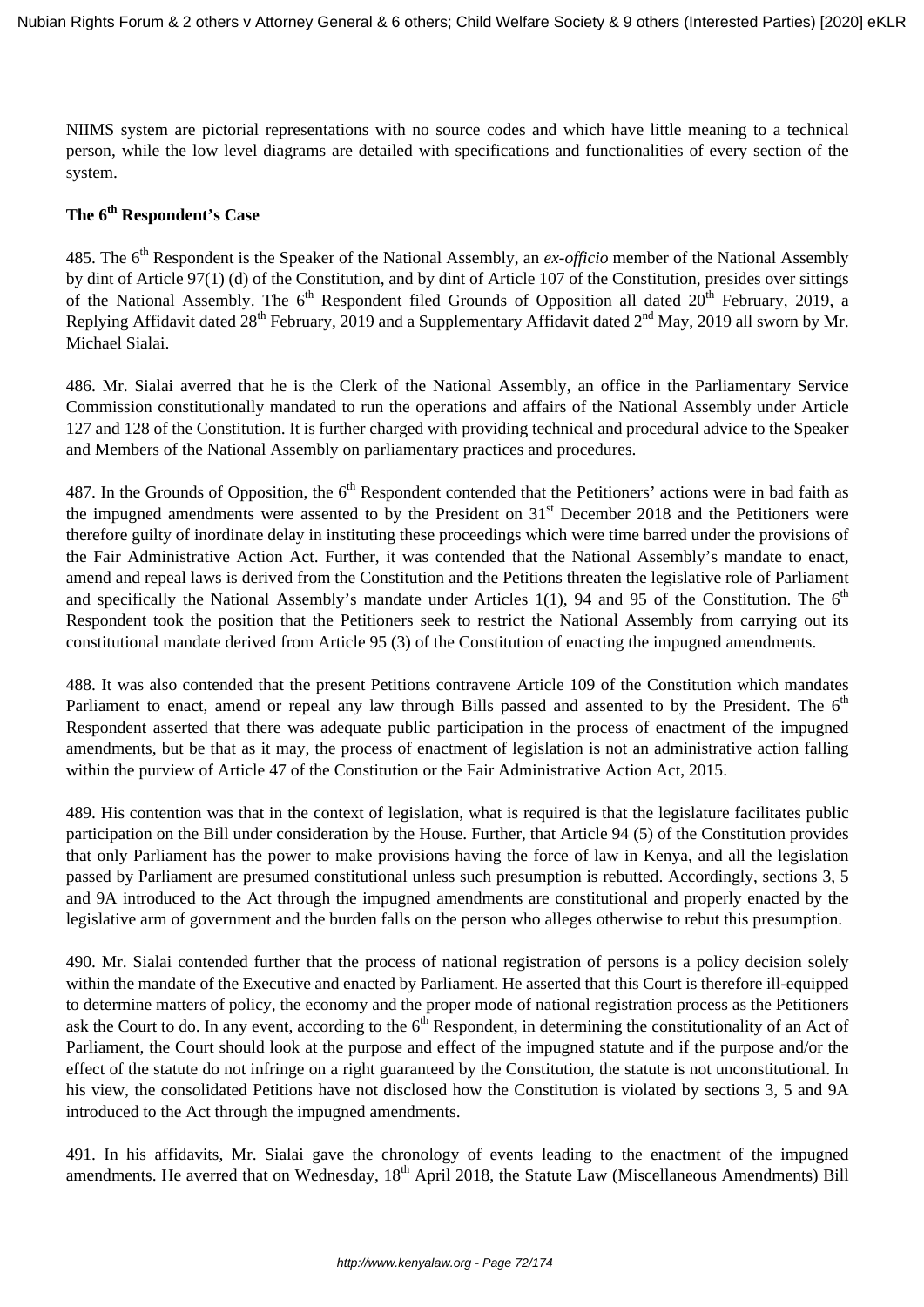(National Assembly Bill No. 12 of 2018) was introduced in the National Assembly. Thereafter, a motion of reduction of publication period from 14 days to 3 days was moved by Honourable Aden Bare Duale (the Member of Parliament for Garissa Township) in accordance with the National Assembly Standing Order 120, and the motion was passed by the House. On the same day, the Bill went through the first reading and was immediately committed to the National Assembly Departmental Committee on Administration and National Security to scrutinize by way of requesting for memoranda from the public as is mandated by Standing Order No. 127 (3) and Article 118 of the Constitution.

492. Mr. Sialai avers that on 7<sup>th</sup> May 2018, the National Assembly facilitated public participation on the Bill through print media by placing an advertisement in both the *Standard* and *Daily Nation* newspapers asking for memoranda from stakeholders. Thereafter, on 14<sup>th</sup>, 19<sup>th</sup> and 20<sup>th</sup> June 2018, the National Assembly Committee on Administration and National Security held stakeholders\ meetings to which all stakeholders, including the Petitioners, were invited, to discuss the Bill, but they did not attend or submit a memorandum. It was his averment that it is therefore untruthful for the Petitioners to allege that there was no public participation.

493. According to Mr. Sialai, the public was involved in the process of enactment of the impugned amendments through invitations to make submissions and memoranda from stakeholders and the public meetings held on  $14<sup>th</sup>$ and 19<sup>th</sup> June 2019. Consequently, the amendments introduced to the Act through the impugned amendments did not violate the principle of public participation under the Constitution. He drew attention to the fact that the Kenya National Commission on Human Rights, the 3<sup>rd</sup> Petitioner herein, in its analysis and review of the Bill dated 25<sup>th</sup> May, 2018 and published in its website, confirmed its approval of the amendments proposed with respect to the Act through the impugned amendments.

494. Mr. Sialai deposed that the National Assembly Committee on Administration and National Security compiled its report having taken into account the nature of the concerns raised by different stakeholders. This report was laid before the National Assembly on  $3<sup>rd</sup>$  July, 2018. Thereafter, between Tuesday,  $7<sup>th</sup>$  August 2018 and Thursday, 15<sup>th</sup> November 2018, the National Assembly, taking into account the concerns of the different sectors, considered and passed the impugned amendments and thereafter the Bill was forwarded to the President for assent in accordance with Article 115 of the Constitution. It was his position therefore that the impugned amendments were enacted in accordance with the Constitution and the National Assembly's Standing Orders and the National Assembly did not infringe any Article of the Constitution as alleged by the Petitioners.

495. According to Mr. Sialai, the amendments introduced to the Act could not be withdrawn to await the ongoing efforts to anchor them in substantive National Registration Identification Bill 2012 and the Registration and Identification of Persons Bill, 2014 (Senate Bill. No. 39), because the amendments introduced to the Act fell exclusively within the mandate of the National Assembly. This was on the grounds of its proper rubric, being a national legislation under Part 1 of the Fourth Schedule to the Constitution. It was also his contention that the purpose and intent of the impugned statute is stated in its Memorandum of Objects and Reasons clause which states that it is *"An Act of Parliament to amend the Law relating to Registration of Persons Act, to establish the National Integrated Identification Management System. The Bill proposes to provide for the capture of biometric data and geographical data in the registration of persons in Kenya"* 

496. Mr. Sialai contended that in any event, matters of national registration and identification of persons are policy decisions solely within the mandate of the Executive and enacted by Parliament. In his view, the concerns raised against capture of biometric and geographical data in the registration of persons in Kenya as enacted in the impugned amendments are unjustified as the amendments are reasonable and justifiable in an open and democratic society.

497. He based this assertion on the argument that other modern and democratic countries such as Estonia, UK, Canada, Tanzania and Uganda have embraced the same model of national registration and identification of persons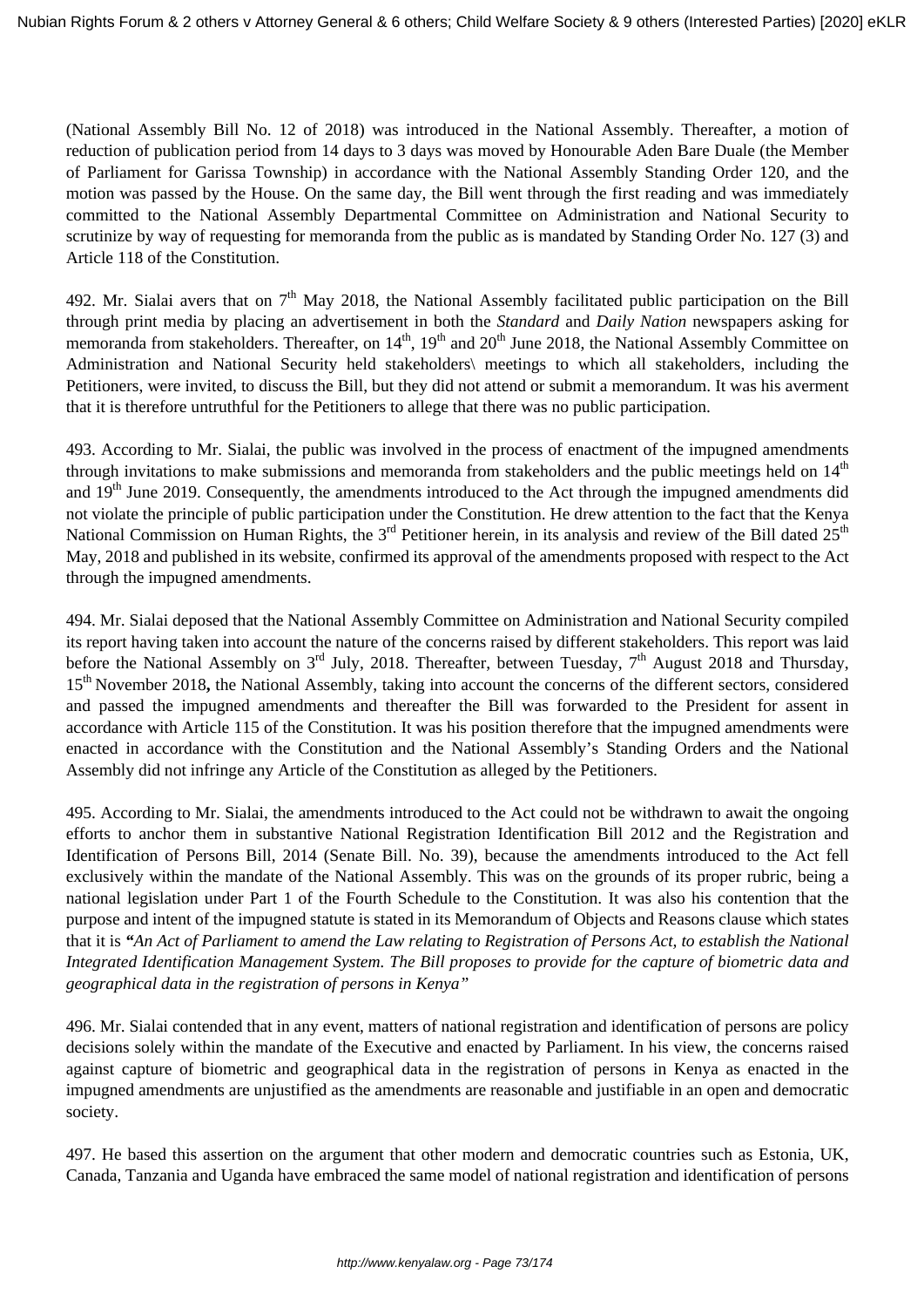in order to address matters of national security and development. It was also his contention that matters of national registration and identification of persons are sanctioned by the Constitution and enactment of a law to regulate them cannot deprive the Petitioners of the right to privacy guaranteed under Article 31 of the Constitution. He further averred that the right to privacy is not absolute and is subject to reasonable restrictions in the public interest on grounds of national security, to preserve public order, to protect public health, to maintain moral standards, to secure due recognition and respect for the rights and freedoms of others or to meet the just requirements of the general welfare of a democratic society.

498. Mr. Sialai contended that these Petitions contravene the principle of presumption of constitutionality of legislation enacted by Parliament and are also a threat to the doctrine of separation of powers. He further contended that they are an encroachment on the legislative mandate of Parliament, and the orders sought by the Petitioners are tantamount to asking the Court to amend or repeal a piece of legislation. He therefore urged the Court not to exercise its discretion to grant the orders sought in the said Petitions as the Petitioners have not adduced any or any cogent evidence to demonstrate that their rights have been infringed by the enactment of the impugned amendments. His position was that the Petitions are devoid of merit, are frivolous, generally argumentative and an outright abuse of the court process and merely intended to stifle the  $6<sup>th</sup>$  Respondent's mandate to legislate under the Constitution and ought to be dismissed.

499. In his Supplementary Affidavit, Mr. Sialai averred that during the process of the passage of the impugned amendments, each National Assembly Departmental Committee was tasked to examine each amendment as if they were distinct legislations. Further, in the advertisement calling for submissions to the various committees, each thematic area was distinctively before a relevant Departmental Committee in accordance with the Second Schedule of the National Assembly Standing Orders. Further, that the newspaper advertisement indicated which committee would deal with which subject matter in order to aid the public in presenting their views. It was also his averment that during the debates on the impugned amendments, Chairpersons of the respective committees were given time to indicate the views of the committees and those of the public. Further, that during committal in the House, Chairpersons of Committees were also required to move their respective amendments unlike in the past where this was done by the Justice and Legal Affairs Committee. According to Mr. Sialai, these were deliberate adjustment of rules of procedure to accommodate examination of the amendments by the House.

500. Mr. Sialai urged the Court to examine the Statute Law (Miscellaneous Amendments) Bill in the same manner as in the context of a Finance Bill which is passed every year by the National Assembly and whose intention is to amend several laws to deal with revenue-raising measures or even repeals in entirety certain taxation provisions in the law. He argued that the effect of a Finance Bill cannot be underrated to constitute an interpretation as minor amendments. It was his contention that this scenario applies also to a Statute Law (Miscellaneous Amendment) Bill whose intention is to amend many statutes. It contended that neither the Constitution nor the rules of the House bar Parliament from undertaking its legislative business using a Statute Law (Miscellaneous Amendment) Bill as long as the principles of public participation are adhered to.

501. According to Mr. Sialai, as a matter of Parliamentary practice, Parliament consolidates amendments due to either backlog of unlegislated areas or to save on Parliamentary time. He therefore argued that courts should let Parliament decide on its own nomenclature of Bills. It was his averment that the intent of the Statute law (Miscellaneous Amendments) Act No. 18 of 2018 was stated in the Memoranda of Objects and Reasons as being '*to make various wide-ranging amendments on various statutes'.*

502. He observed that the Supreme Court of Kenya in **Speaker of the Senate & Another v Attorney-General & 4 Others 2013 [eKLR]** had recognized the power of the Houses of Parliament to establish and regulate their internal procedures without undue interference from courts*.* Further, the principle of separation of powers requires that there be mutual respect between the courts and the legislature, and that courts should exercise restraint when called upon to determine matters relating to the exercise of legislative power by Parliament, citing in this regard various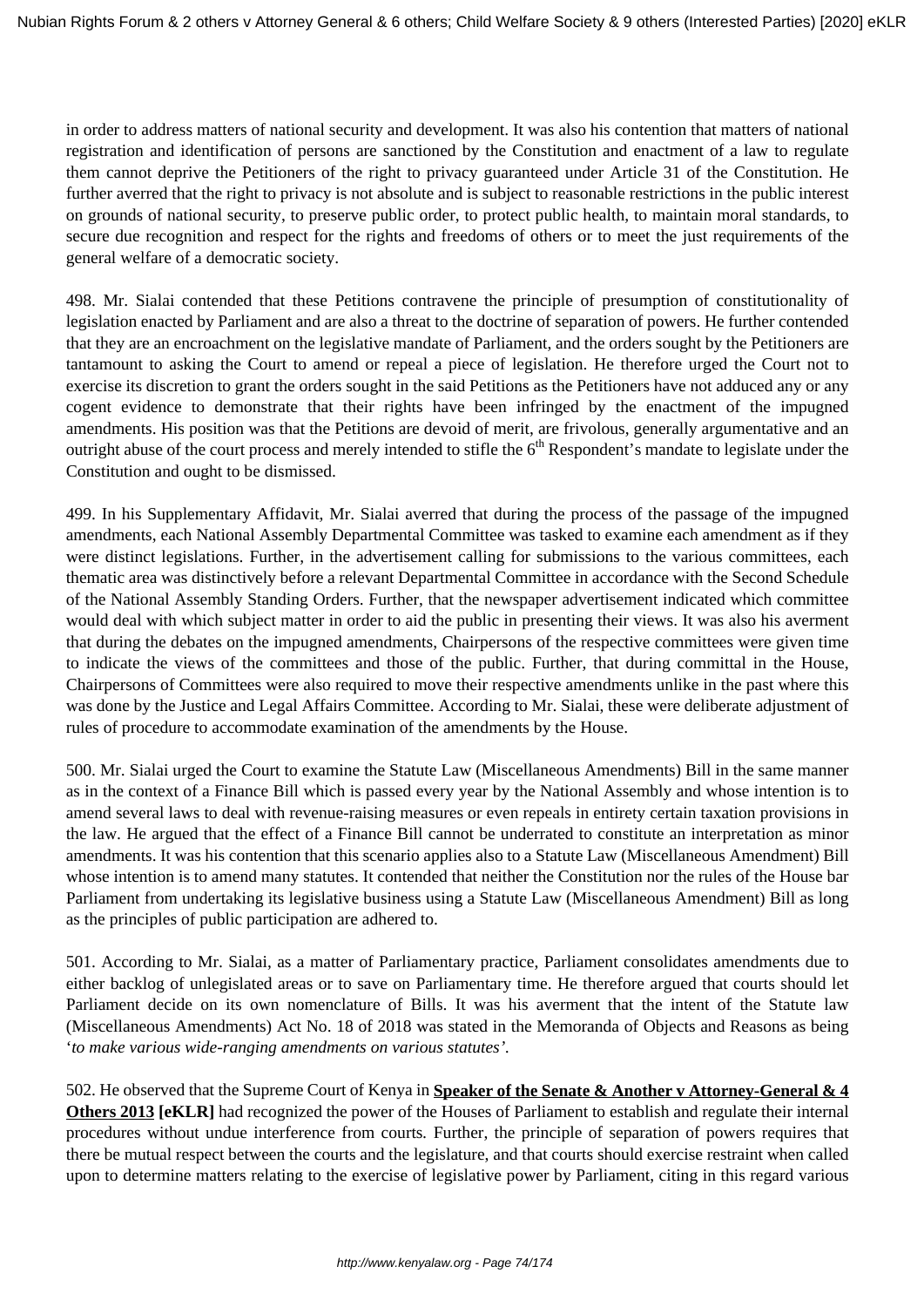decisions which we shall consider later in this judgment.

503. With regard to the challenge to the impugned amendments on the basis that they were not considered by the Senate, Mr. Sialai averred that the Statute Law (Miscellaneous Amendments) Bill (National Assembly Bill No. 12 of 2018), was not a Bill concerning counties. He cited the case of **National Assembly of Kenya & Another vs Institute for Social Accountability & 6 Others (2017) eKLR** in which the Court of Appeal held that in order for a Bill to qualify as a Bill 'concerning county government', the Bill must be one that affects the functions and powers of the county governments set out in the Fourth Schedule of the Constitution. In the circumstances, the procedure for the enactment of the impugned amendments was in line with the Constitution and the National Assembly Standing Orders. It was his position that for these reasons, this Court lacks grounds to invoke its jurisdiction under Article 165 of the Constitution to invalidate the legislation, and he urged the Court to dismiss the Petitions.

### **THE CASES OF THE INTERESTED PARTIES OPPOSING THE PETITION**

504. In opposition to the Petition, the 1<sup>st</sup> Interested Party, Child Welfare Society of Kenya (CWSK), filed an affidavit sworn by its Chief Executive Officer, Irene Mureithi, on 27<sup>th</sup> March 2019. She described CWSK as a semiautonomous government agency for the care, protection, welfare and adoption of children pursuant to Legal Notice No. 58 of  $23^{\text{rd}}$  May 2014.

505. Ms. Mureithi averred that she is aware that NIIMS as anchored in the impugned amendments integrates personal information with biometric and GPS data that shall, *inter alia,* enable the government identify precise geographical location of every citizen and resident of Kenya. She averred that whenever children are rescued by the government and placed in the custody of CWSK, its first task is to establish the identity of such children immediately. It is her position that NIIMS shall enable CWSK, which is duly established by the government as a national emergency response and rescue organization for children, to identify lost and abandoned children as well as their families and unite them within the shortest time possible.

506. Ms. Mureithi deposed that NIIMS will assist the State in its constitutional mandate to protect children, its most vulnerable group, as required by the Constitution. In her view, the impugned amendments align the Act with the Constitution. She stated that CWSK, which is obligated by Legal Notice No. 58 of 2014 to strengthen families and provide families for separated children, children at risk of separation and children without appropriate care by facilitating local and international family tracing and reunification, will be aided by NIIMS in tracing thousands of separated children's families and confirming parentage in a manner that is faster, easier, cost-effective and friendly to a child and family.

507. Ms. Mureithi also asserted that pursuant to Article 53 of the Constitution, every child has a right to a name and nationality from birth; parental care and protection, which includes equal responsibility of the mother and father to provide for the child; and protection from abuse, neglect, harmful cultural practices, all forms of violence, inhuman treatment and punishments and hazardous and exploitative labour. She contended that any limitations imposed by the impugned law meets constitutional muster and are justified in an open and democratic society.

508. Her averment was that NIIMS shall facilitate with ease the tracing of families for separated children with special needs, which is often a challenge and deal with illicit adoption practices such as circumventing the process and forgery of documents which lead to child trafficking and permanent separation of children from their biological families. She further contended that the *Huduma Namba* will capture children's identity thereby curbing incidents where children are labeled as orphaned and abandoned when their biological parents are alive; curb change of children's identities and falsification of documents to change a child's name thereby preventing loss of identity; and assist in administration of social protection programmes for the most vulnerable group in society.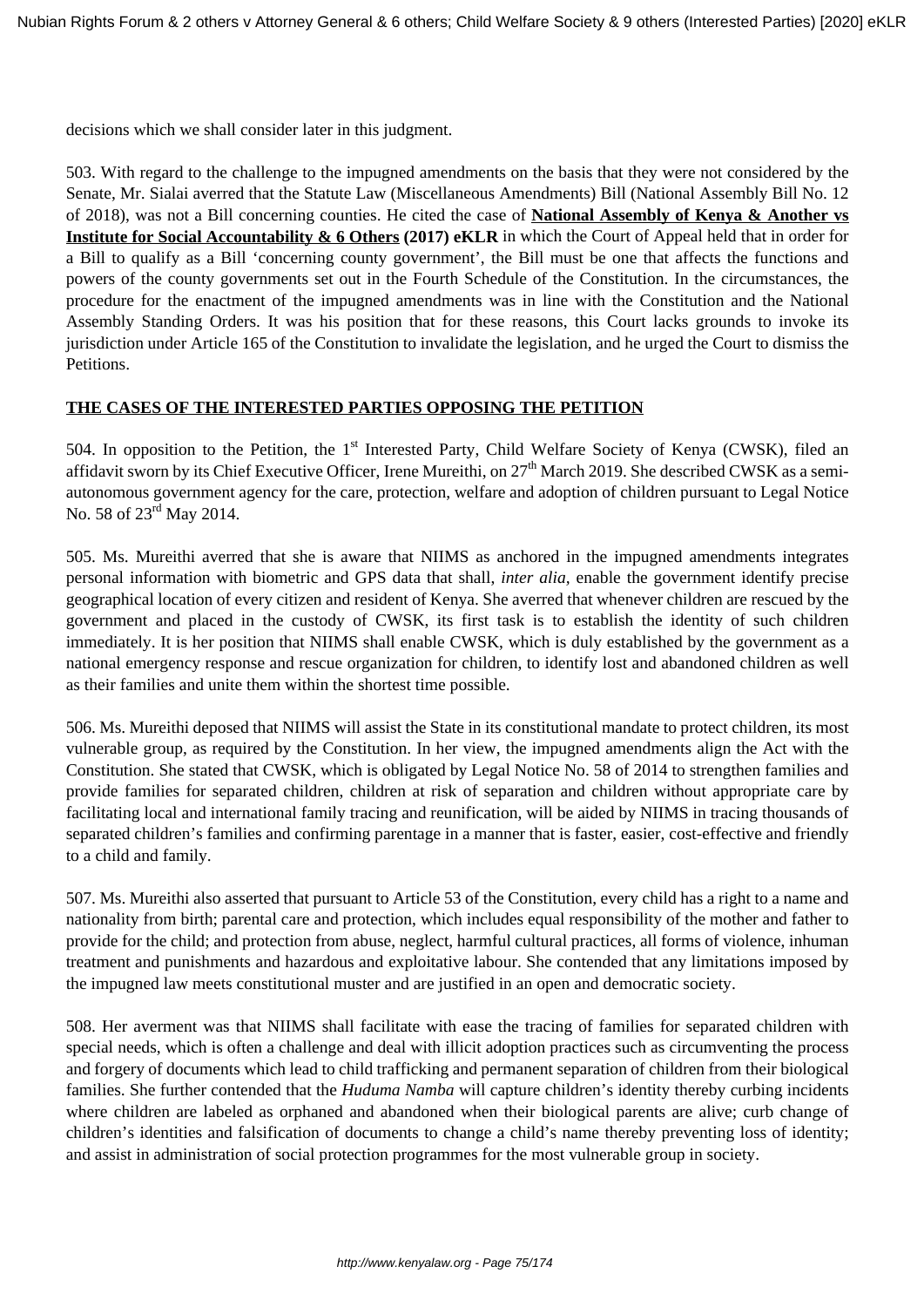509. Ms. Mureithi also stated that from her experience, the process of tracing a child's family is usually tedious, lengthy and costly. Further, that DNA testing for children is done in circumstances that are psychologically overwhelming for the child and the parents. NIIMS, in her opinion, stands to assist in effectively tracing a child's family and confirm parentage without imposing unnecessary trauma to the involved parties, which includes children.

510. Ms. Mureithi averred that a special category of separated children are children with special needs and tracing their families is often a challenge. Further, that ensuring that separated children with special needs are placed in various forms of alternative family care equally becomes a challenge and almost impossible by reason of which some end up in institutions up to adulthood, thus denying them their constitutional right to parental care and protection. It was her position that through NIIMS, CWSK will be able to obtain each child's *Huduma Namba* and biometrics and mitigate against cases of children with special needs being abandoned and remaining in institutions for lengthy periods which is detrimental to their development.

511. Ms. Mureithi further argued that during political upheavals like the 2007-2008 post-election violence and natural calamities like drought or famine, children are usually separated from their parents. In her view, the implementation of the law would make reunification of children and their families take a shorter period.

512. Ms. Mureithi further averred that NIIMS stands to mitigate various crimes against children such as child labour. Through the available records of NIIMS, the children caught up in child labour and those at risk of entering child labour will be easily traced by the authorities. Further, that NIIMS will be able to track children attendance in schools and school dropouts, for instance how many children are accessing education in a given locality. It was her view that this information would be crucial for the government to ensure that various intervention programmes in the areas such as withdrawal and preventions of exploitation of children, especially in child labour, as well as provision of psychosocial support to ensure children are retained in schools are properly implemented.

513. Ms. Mureithi further contended that NIIMS will put an end to the cases of duplicate registration since the details of children will be captured and recorded from birth. It was her averment that at the moment, a child can acquire various aliases which end up registered at various levels. She further contended that as the system is very porous, it makes it easy for networks and conspirators to traffic a child especially in a commercialized legal process. She argued that DNA biometrics will easily lead to reunification of children with their birth families, while through NIIMS, children from border communities who are in the country for one reason or the other will be identified and monitored. Referring to **The Trafficking in Persons Report 2017** by the Department of State of the United States of America (USA), she stated that currently, Kenya is cited as a source, transit and destination country in human trafficking.

514. Ms. Mureithi further stressed the benefits of NIIMS, contending that the process of advertising children for tracing is costly and lengthy, and with the advent of NIIMS, these costs will be reduced drastically and the time taken will be minimal. She noted that Kenya is a signatory to the Hague Convention on Inter-country Adoption which provides for the subsidiarity principle which implies that in cases of children who have no parents, all local options should be exhausted before considering inter-country adoptions. It was her contention that NIIMS shall aid in ensuring due diligence in terms of finding local options for a child such as opportunities for family preservation as opposed to exiting Kenyan children to foreigners while many Kenyans are ready and willing to support their own. CWSK therefore urged the court to dismiss the Consolidated Petitions.

515. The  $8<sup>th</sup>$  Interested Party, International Policy Group, opposed the petition through an affidavit sworn on  $26<sup>th</sup>$ April, 2019 by its Director, Dr. Kenneth Orengo. Dr. Orengo's averment was that as per Sustainable Development Goals (SDGs) set by 150 nations, including Kenya, at the  $4<sup>th</sup>$  plenary meeting of the United Nations General Assembly held on  $25<sup>th</sup>$  September, 2015, the provision of legal identity for all, including birth registration, was identified as one of the goals to be attained by 2030. He averred that sustainable development and the objectives of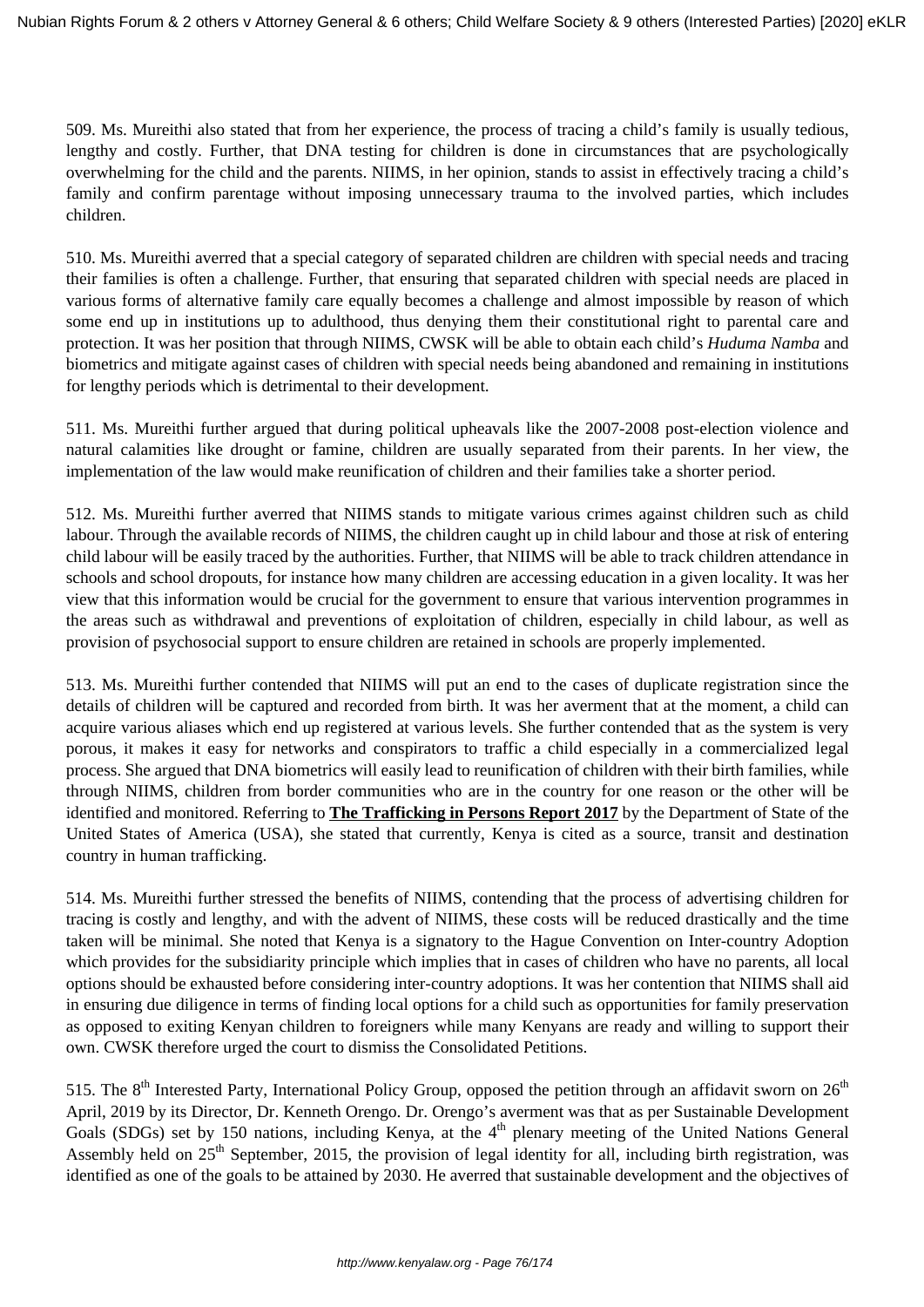the SDGs form some of the national values and principles of governance under Article 10 of the Constitution.

516. Dr. Orengo stated that following the adoption and ratification of the SDGs in 2015, various multilateral and international organizations, including the World Bank, UNDP and UNICEF, have undertaken significant work and deployed resources to facilitate implementation of the goals. These organizations, of which Kenya is a member, have all stressed the critical role played by digital identity databases in realizing the SDGs. He cited in support of this averment the statement by the World Bank in its April 2015 report titled '**Digital IDs for Development: Access to Identity and Services for All'** that official identification is more than a convenience; that it is a fundamental human right and is indispensable for connecting residents to electoral participation, educational opportunities, financial services, health and social welfare benefits, and economic development. He further deposed that it gives people a chance to better communicate with and be recognized by their government while giving governments the opportunity to listen and improve the lives of their citizens.

517. Dr. Orengo also cited a report titled **'The Role of Identification in the Post-2015 Development** Agenda<sup>*'*</sup> issued by the World Bank on 1<sup>st</sup> April, 2015 where it was stated that the ability to prove one's identity is a cornerstone of participation in modern life and is basic to many of the rights set out in the Universal Declaration of Human Rights and the Convention on the Rights of the Child, which rights include the right to a name, a nationality and to recognized family relationships on both the paternal and maternal sides. He noted that in its report titled *'***Principles on Identification For Sustainable Development: Toward The Digital Age'** issued on 2<sup>nd</sup> February, 2018, the World Bank had once again observed that living without proof of legal identity is a serious obstacle to social, economic, and political inclusion, and that it also makes it difficult for an individual to open a bank account, vote, obtain formal employment, access education or healthcare, receive a social transfer, buy a SIM card, or seek legal redress.

518. Dr. Orengo further noted the observations in the report that a person without identification may be unable to exercise the full range of human rights set out in international laws and conventions. Further, that weak civil identification systems also represent challenges for countries such as governance planning, service delivery, public sector administration, collecting taxes, border control and emergency response. He averred that the World Bank had also noted that the move towards digital platforms by public and private service providers can increase efficiency of service delivery, create significant savings for citizens, governments, and businesses by reducing transaction costs, as well as drive innovation. This can generate many benefits but can also exacerbate the risk of isolation for poorly-connected populations including rural and remote communities, the forcibly displaced, stateless persons and other marginalized groups.

519. The final report cited in support of the  $8<sup>th</sup>$  Interested Party's statement that digitization of identity is unstoppable is the research by McKinsey Global Institute in January 2019 titled '**Digital Identification: A Key to Inclusive Growth***.'* The report indicates that the Institute had found that digital identification has the potential to unlock economic value equivalent to 3 to 13percent of GDP in 2030, assuming high adoption rates. Further, the research also established that beyond quantifiable economic benefits, digital identification can offer non-economic value to individuals through social and political inclusion, rights protection and transparency. It noted that robust identity programmes can help guard against child marriage, slavery, and human trafficking.

520. It was Dr. Orengo's position that the right digital identification technology, designed with the right principles and enforced with the right policies such as those formulated in Kenya, can protect individuals from the risk of abuse and enable the safe inclusion of billions in the digital economy.

521. The  $8<sup>th</sup>$  Interested Party stated that by providing greater legal protection, digital identification can help in the elimination of child labor, currently estimated to affect 160 million children, by providing proof of age; fight child trafficking; help enforce laws against child marriage and thus contribute to its elimination; and contribute to the empowerment of women and girls worldwide. Dr. Orengo cited the case of Indonesia in which 95% of girls who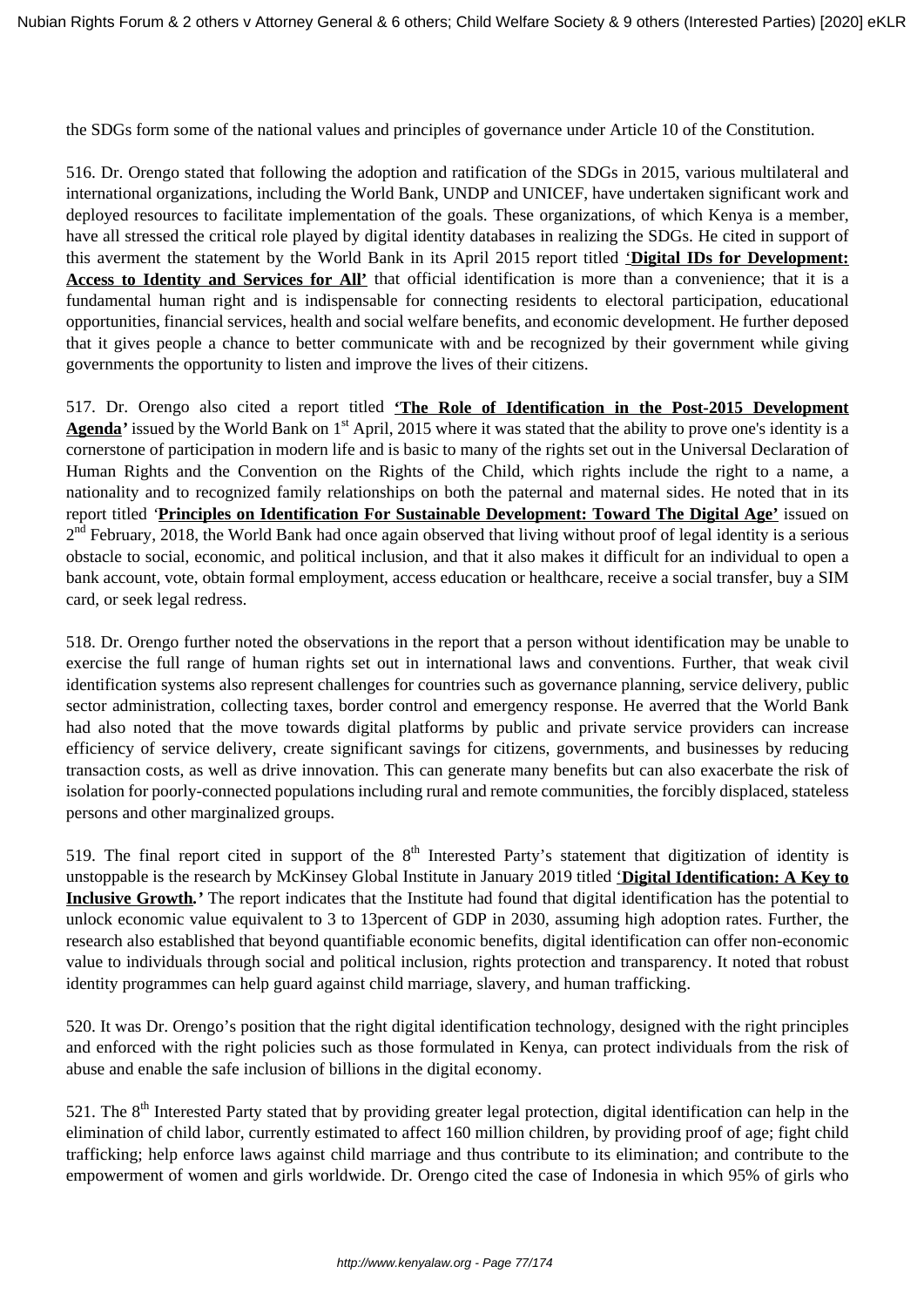married at 18 years of age or younger lacked a birth certificate.

a) It was the  $8<sup>th</sup>$  Interested Party's case that digital identification has three benefits. The first was time and cost savings. Mr. Orengo stated that institutions using high-assurance identification for registration could see up to 90% cost reduction in customer on-boarding, with the time taken for these interactions reduced from days or week to minutes by enabling streamlined authentication to improve the customer experience in digital channels. The second benefit lay in fraud savings. It was averred that digital identification can help reduce fraud in a wide range of transactions, from decreased payroll fraud in worker interactions to reduced identity fraud in consumer and taxpayer and beneficiary interactions. A third benefit lay in increased tax collection. It was its position that greater revenue facilitated by digital identification could expand the tax base, helping promote formalization of the economy and more effective tax collection. Its position was that emerging economies, in particular, could experience substantial benefits.

522. Dr. Orengo also averred that the *Huduma Namba* generated by NIIMS will greatly deter payroll fraud known locally as the "ghost workers" problem which has been afflicting management of public funds in Kenya for several decades. He cited digital listing of police officers as having weeded out nearly 2600 ghost workers in the police force, saving the country approximately Sh1.7 billion in future annual wages.

523. It was Dr. Orengo's statement that a digital identification system such as the *Huduma Namba* can also unlock non-economic value, potentially furthering progress toward ideals that cannot be captured through quantitative analysis, including those of inclusion, rights protection and transparency. It was his view that such a system can promote increased and more inclusive access to education, healthcare and labour markets; can aid safe migration and can contribute to greater levels of civic participation. Further, that such a system is an indispensable tool in assisting the State to progressively implement Article 43 of the Constitution which is practically impossible to implement without accurate and credible data. It was also his averment that a digital identification system such as *Huduma Namba* can help enforce rights nominally enshrined in law. He illustrated this contention with the case of India, stating that the right of residents to claim subsidized food through ration shops is protected because their identity and claim is authenticated through a remote digital identification system, rather than at the discretion of local officials.

524. Dr. Orengo also deposed that transparency is another benefit of a digital identification system such as *Huduma Namba*. He contended that an accurate, up-to-date death registration system can help to curb social protection fraud, and that a reliable authentic voter registry is essential to reduce voter fraud and ensure the overall integrity of the electoral process. He gave an example of Pakistan as having updated its voter rolls with strong biometric controls that resulted in the inclusion of an additional 36 million new eligible voters as well as the elimination of 13 million entries with invalid identities, 9 million duplicates and 15 million entries without verifiable identities. He contended that a verifiable unique number that includes biometric markers, such as *Huduma Namba,* should not only address the accuracy and credibility of the voters register once and for all but also save the country billions of shillings that are used every 5 years to clean up the voters register and register new voters.

525. According to Dr. Orengo an integrated digital identification can also be used in the provision of e-government services and benefits, expanding access and saving time for citizens while reducing costs for governments and improving social welfare, when compared to existing physical touch points. His view therefore was that the benefits of an integrated digital identification programme far outweighed violation of individual privacy rights for which adequate remedies are provided in law. Further, that the risks associated with digital identification systems can be mitigated.

526. On the requirement of GPS coordinates by the impugned law, Dr. Orengo deposed that this is not anything new but has in fact been a requirement of the Land Registration Act and the Land Act since 2012 when the two statutes were enacted as law without any opposition from the Petitioners or any other Kenyans. He cited various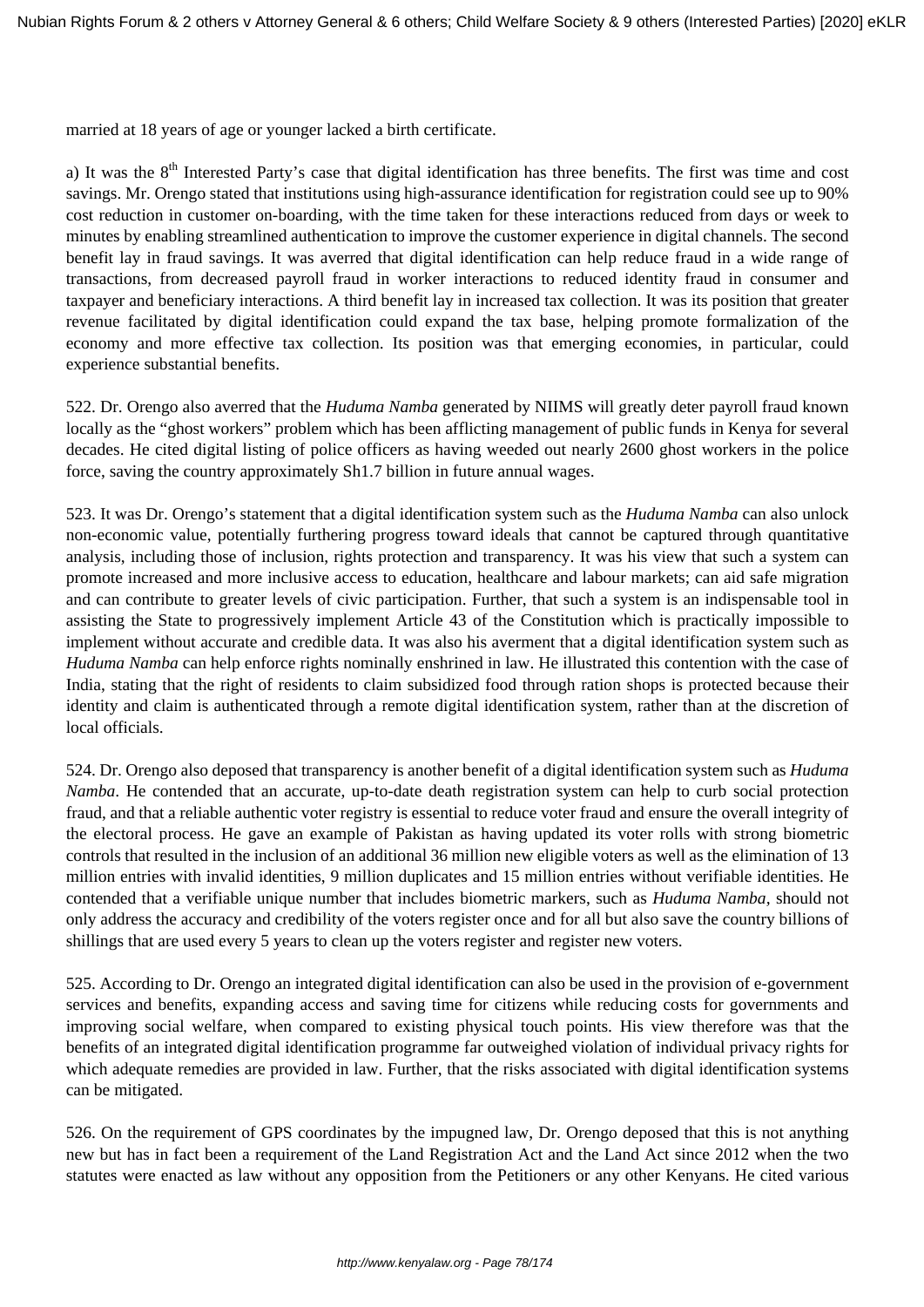sections of the said land laws in support of his statement.

527. Stating that the risks to data security and the right to privacy can be mitigated, Dr. Orengo argued that the right to privacy must often be balanced against the State's compelling interests, including the promotion of public safety and improving the quality of life. He averred that in February 2018, United Nations agencies and human rights organizations that specialize in privacy rights issues met and formulated a set of common principles fundamental to maximizing the benefits of identification systems for sustainable development while mitigating many of the risks. He enumerated some of the principles that were formulated as including, first, ensuring universal coverage for individuals from birth to death, free from discrimination, while the second principle was removing barriers to access and usage and disparities in the availability of information and technology. The third principle requires States to establish a robust, unique, secure, and accurate identity, while the fourth requires creating a platform that is interoperable and responsive to the needs of various users.

528. A further principle, according to the  $8<sup>th</sup>$  Interested Party, is using open standards and ensuring vendor and technology neutrality, protecting user privacy and control through system design, planning for financial and operational sustainability without compromising accessibility, and safeguarding data privacy, security, and user rights through a comprehensive legal and regulatory framework. Other principles are establishing clear institutional mandates and accountability, and finally, enforcing legal and trust frameworks through independent oversight and adjudication of grievances.

529. Dr. Orengo deposed that he was aware that Kenya already has or is in the process of enacting several provisions in statutes that protect the right to privacy and conform to the principles on data security and privacy, which he set out in his affidavit. It was his averment that despite a massive and aggressive negative propaganda campaign mounted by the Petitioners in the media, close to 20 million Kenyans had nevertheless registered with *Huduma Namba*, which showed that Kenyans had confidence in the digital identification system.

530. Edward Kingori, a member of the Terror Victims Support Initiative, the 9<sup>th</sup> Interested Party swore an affidavit on  $26<sup>th</sup>$  April, 2019 in which he joined the Respondents in opposing the Petitions. He averred that the 9<sup>th</sup> Interested Party is a group formed to assist victims of terrorist attacks in Kenya and give them a forum to share their experiences, support each other and engage the government on the eradication of terror attacks in the country.

531. Mr. Kingori averred that a citizen's right to privacy must be limited as privacy can be an avenue for terrorists and their sympathizers and financiers to disguise their identity and subsequently afford them an opportunity to meet, plan, and finance attacks in the guise of right to privacy. He deposed that allowing terrorists unlimited rights is equal to surrendering the right to life as the terrorists' rights cannot be more important or so precious that their rights should not be limited.

532. Mr. Kingori listed in his affidavit several incidents of terror attacks that have occurred in Kenya. He averred that terrorists and criminals are, by the very nature of their activities, faceless and shadowy figures who go to great lengths to hide and misrepresent their intentions, plans and activities. It was, he asserted, a utopian fantasy to insist that law enforcement agencies should rely on the old paper based methods of fighting such criminals or that settled notions of human rights protection such as *habeas corpus*, the right to bail and the right to privacy apply to terrorists. Further, that apart from maiming and loss of lives, terrorist acts have also had a negative effect on many sectors of the economy especially those involved in the hospitality sector which in turn feeds into a vicious cycle of collapsing hotel businesses with the attendant job losses and entrenched poverty in places like the former Coast province. His opinion was that the *Huduma Namba* will be a useful tool in fighting terrorism.

533. Mr. Kingori deposed at length on the legislative measures taken by Kenya and other jurisdiction in the fight against terrorism. It was his averment that those laws have limited the right to privacy but such limitation has been found to be constitutional. The case of **Coalition for Reform and Democracy (CORD) & 2 others vs Republic**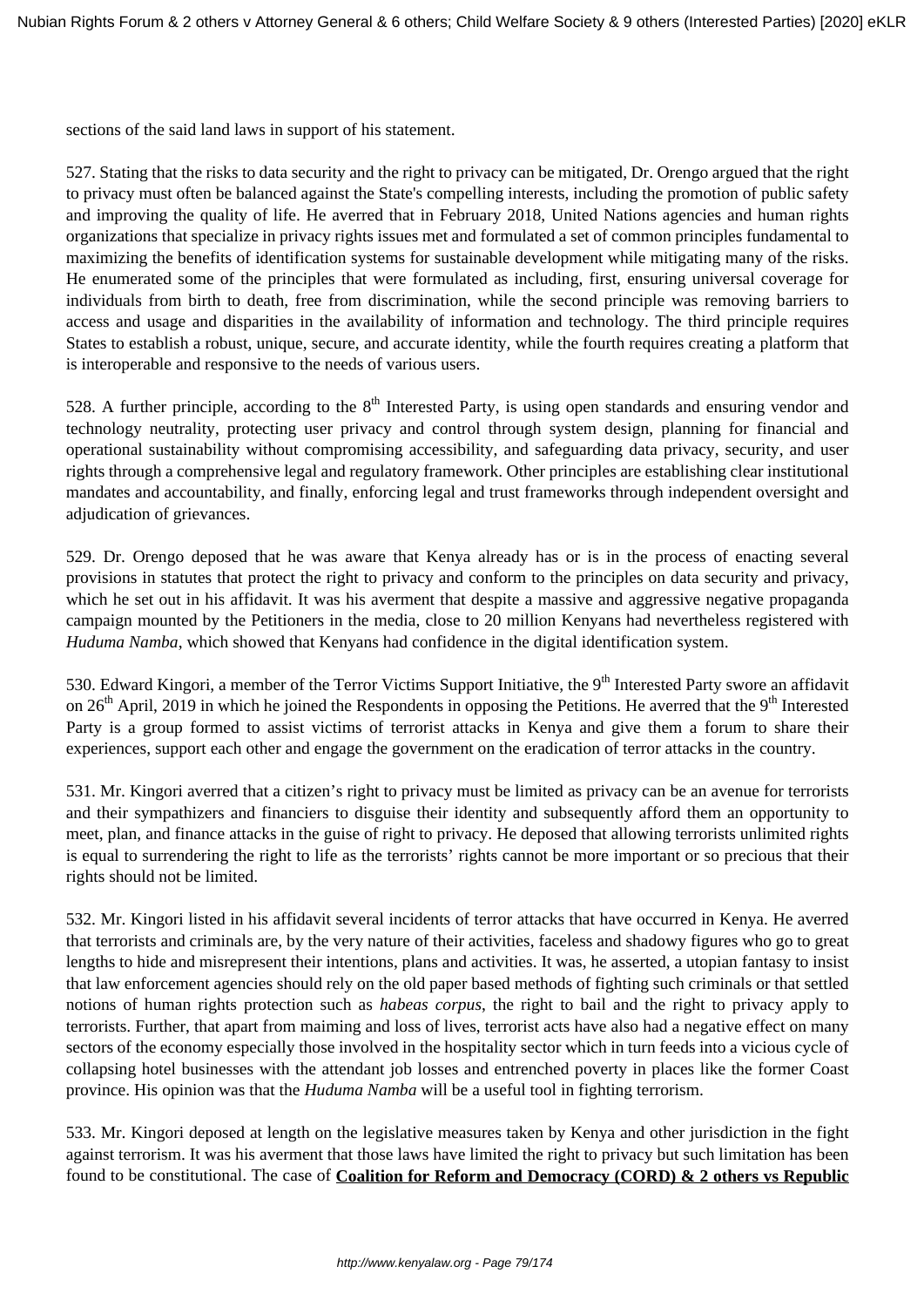**of Kenya &10 others [2015] eKLR** was cited as upholding the limitations imposed on the right to privacy by the National Intelligence Service Act as reasonable and justifiable on account of the circumstances facing the nation.

534. It is the  $9<sup>th</sup>$  Interested Party's case that the use of integrated databases, including DNA databases, is now one of the most effective tools in fighting crime, especially crimes involving violence, terrorism and sexual offences. He gave the United States of America and South Africa as examples of countries with DNA databases. Mr. Kingori, however, conceded that those databases are reserved for those who come into contact with the law and not the general population.

535. The 9<sup>th</sup> Interested Party contended that the Consolidated Petitions are predicated on the theory that governments should be treated with suspicion or are not to be trusted with data or are incapable of responsibly dealing with data. He noted that, conversely, millions of Kenyans have entrusted their most private data with private social media entities including Facebook, Twitter, Tinder and Google who retain such data in cloud repository servers, and Mr. Kingori wondered why the Petitioners have not lifted a finger against such foreign entities.

536. It was his deposition that as at  $24<sup>th</sup>$  April, 2019, more than 15.6 million people had voluntarily registered with the NIIMS system across the country. That the process had also received broad bipartisan support across the political divide, which confirmed that the people of Kenya had given a vote of confidence to NIIMS. He therefore urged the court todismiss the Consolidated Petitions.

## **ANALYSIS AND DETERMINATION**

537. We have considered the pleadings of the parties as well as their detailed respective submissions and authorities, and have identified three substantive issues for determination:

*i. Whether the legislative process leading up to the enactment of Statute Law (Miscellaneous Amendment) Act No. 18 of 2018 was constitutional. In this regard, three sub-issues arise:*

*b. Whether enactment of the impugned amendments vide a Statute Law (Miscellaneous Amendments) Bill was procedural and/or appropriate in the circumstances;*

*c. Whether the Statute Law (Miscellaneous Amendments) Bill 2018 was a Bill concerning counties and should therefore have been subjected to approval of the Senate.*

*ii. Whether the amendments to the Registration of Persons Act through the Statute Law (Miscellaneous Amendment) Act No. 18 of 2018 violate and/or threaten violation of the right to privacy contrary to Article 31 of the Constitution. In this regard, four sub-issues arise:*

*a. Whether the personal information collected pursuant to the amendments to the Registration of Persons Act is intrusive, excessive and disproportionate to the stated objectives of NIIMS;*

*b. Whether the rights of children to privacy are violated or threatened with violation by the impugned amendments;* 

*c. Whether there are sufficient legal safeguards and data protection frameworks for the personal information that is collected in NIIMS;*

*d. Whether the impugned amendments to the Registration of Persons Act are an unreasonable and unjustifiable limitation to the right to privacy.*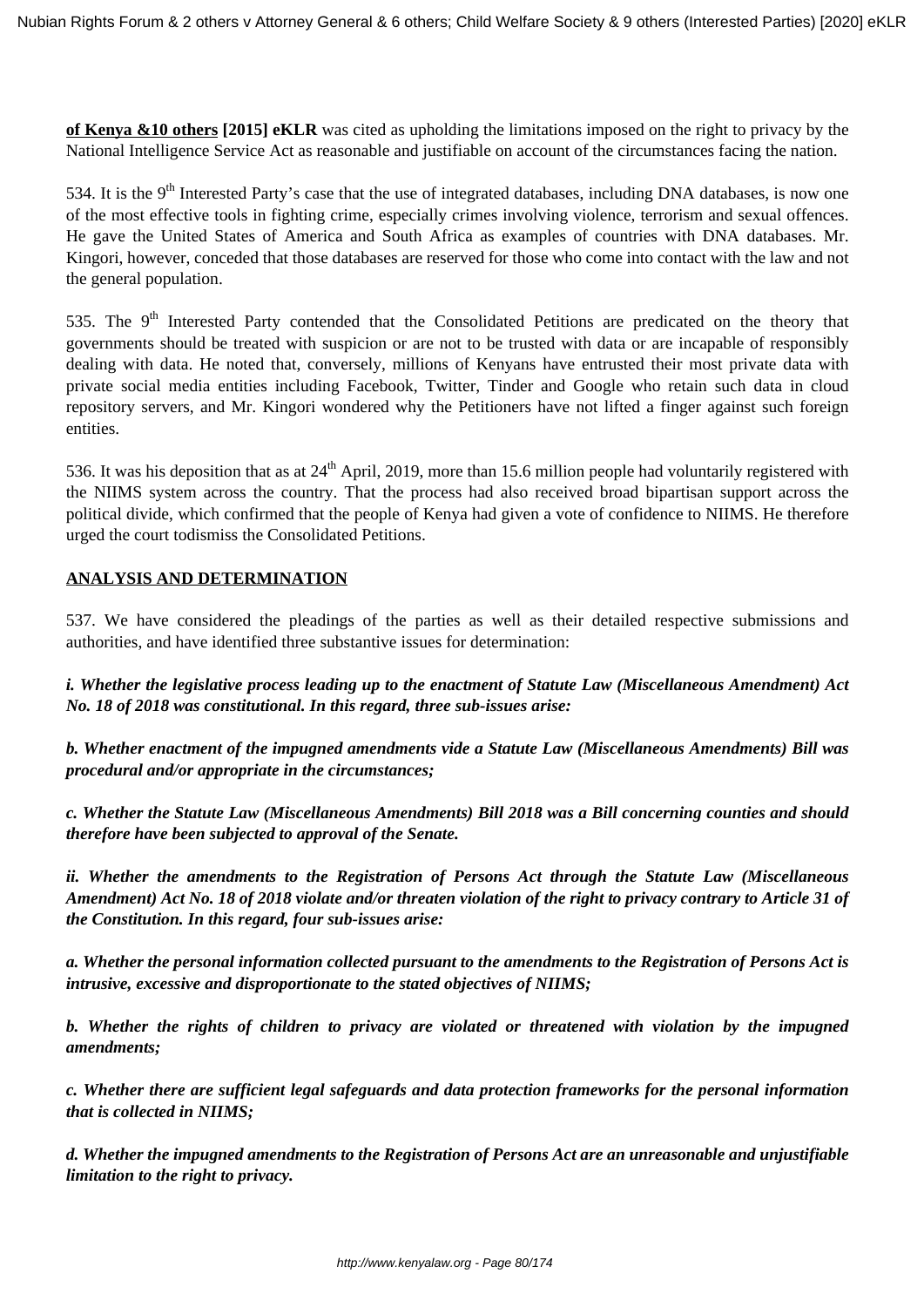# *iii. Whether the amendments to the Registration of Persons Act through the Statute Law (Miscellaneous Amendment) Act No. 18 of 2018 violate and/or threaten violation of the right to equality and freedom from discrimination contrary to Article 27 of the Constitution in respect of Nubians and other marginalised communities.*

538. These Consolidated Petitions therefore raise procedural issues related to the process of enactment of the Statute Law (Miscellaneous Amendment) Act 2018 as well as substantive concerns related to the question whether the impugned law violates or threatens to violate constitutional rights. We shall begin our analysis by considering the procedural questions related to the enactment of the impugned amendments, then the question whether the impugned law violates or threatens to violate the constitutional right to privacy guaranteed under Article 31, and finally, whether the impugned amendments violate or threaten to violate the right to non-discrimination guaranteed under Article 27 in so far as the rights of the Nubian community and other vulnerable groups are concerned.

539. However, before we enter into an analysis of the issues, we deem it necessary to consider the question as to whether this Court has jurisdiction, and if so, the applicable constitutional and other principles that guide this Court in the exercise of its jurisdiction.

# **The Court's Jurisdiction**

540. The 6<sup>th</sup> Respondent has attempted to ward off the court's inquiry into the issues raised by the Petitioners by flashing the separation of powers card and asserting the principle of parliamentary privilege. It has told the court that it should not touch the impugned amendments as that would amount to interference with the National Assembly's constitutional mandate to legislate. Our response to these arguments is that there is a plethora of authorities which confirm that Parliament can only successfully raise the defence of separation of powers or parliamentary privilege by proving compliance with the Constitution and the law. Anything done by Parliament outside the confines of the Constitution and the law attracts the attention and action of this court. In conducting an inquiry into the constitutionality of the decisions and actions of the legislature the Court finds constitutional authority in Article 165(3)(d).

541. In its decision in the case of **Council of Governors & 6 others vs Senate [2015] eKLR**, the court expressed the ambit of this mandate as follows:

*"We are duly guided and this Court vested with the power to interpret the Constitution and to safeguard, protect and promote its provisions as provided for under Article 165(3) of the Constitution, has the duty and obligation to intervene in actions of other arms of Government and State Organs where it is alleged or demonstrated that the Constitution has either been violated or threatened with violation….To our mind, this Court has the power to enquire into the constitutionality of the actions of the Senate notwithstanding the privilege of inter alia, debate accorded to members of the Senate. That finding is fortified under the principle that the Constitution is the Supreme Law of this country and the Senate must function within the limits prescribed by the Constitution. In cases where it has stepped beyond what the law and the Constitution permit it to do, it cannot seek refuge in illegality and hide under the doctrine of parliamentary privilege….In that regard, we have already found that the Constitution is the supreme law of the land and all state organs have an obligation to uphold it and the Senate must always act in accordance with the Constitution. Its procedures and resolutions must be made within the purview of the same constitution and it cannot purport to violate the Constitution and seek refuge in the doctrine of separation of powers. This Court, under Article 165(3) (d) (ii) of the Constitution is constitutionally mandated to examine whether anything done under the authority of the Constitution is well within the four corners of the Constitution. The Senate cannot therefore act in disregard of the Constitution and at the same time claim to exercise powers under the same Constitution. This Court will continue to exercise its jurisdiction and judicial authority as conferred by the people of Kenya to assert the authority and supremacy of the Constitution and when the Senate has violated the Constitution, it must be told so."*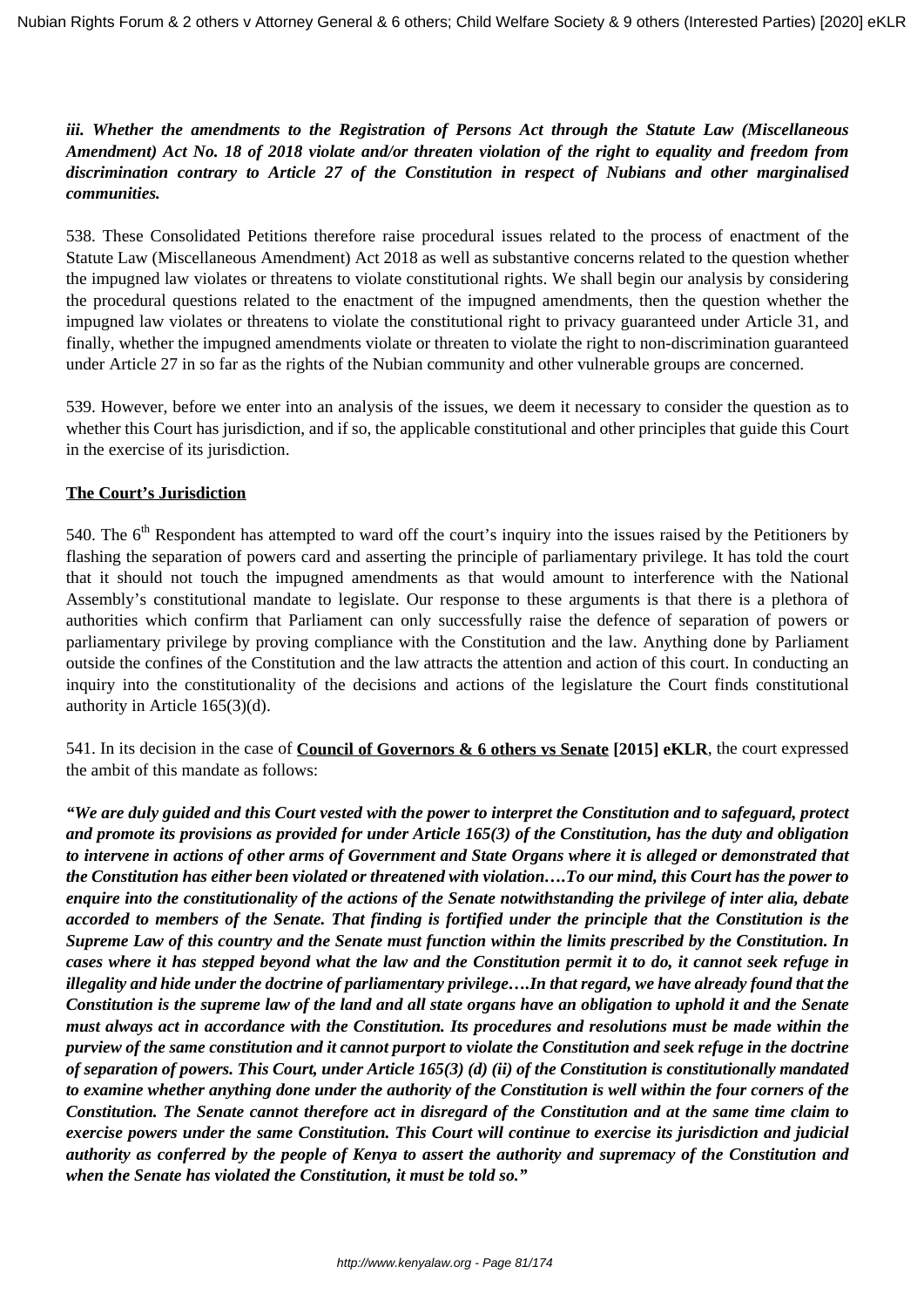542. In its decision in **In the Matter of the Speaker of the Senate & another [2013] eKLR,** the Supreme Court confirmed this principle when it held that:

**"***It emerges that Kenya's legislative bodies bear an obligation to discharge their mandate in accordance with the terms of the Constitution, and they cannot plead any internal rule or indeed, any statutory scheme, as a reprieve from that obligation. This Court recognizes the fact that the Constitution vests the legislative authority of the Republic in Parliament. Such authority is derived from the people. This position is embodied in Article 94(1) thereof. The said Article also imposes upon Parliament the duty to protect the Constitution and to promote the democratic governance of the Republic. Article 93(2) provides that the national Assembly and the Senate shall perform their respective functions in accordance with the Constitution. It is therefore clear that while the legislative authority lies with Parliament, the same is to be exercised subject to the dictates of the Constitution. While Parliament is within its general legislative mandate to establish procedures of how it conducts its business, it has always to abide by the prescriptions of the Constitution. It cannot operate besides or outside the four corners of the Constitution. This Court will not question each and every procedural infraction that may occur in either of the Houses of Parliament. The Court cannot supervise the workings of Parliament. The institutional comity between the three arms of government must not be endangered by the unwarranted intrusions into the workings of one arm by another….Where the Constitution decrees a specific procedure to be followed in the enactment of legislation, both Houses of Parliament are bound to follow that procedure. If Parliament violates the procedural requirements of the supreme law of the land, it is for the courts of law, not least the Supreme Court to assert the authority and supremacy of the Constitution."* 

543. The Petitioners contend, among other things, that the process of the enactment of the impugned amendments violated the Constitution. It is therefore our sacrosanct duty to determine whether that allegation is true, and if so, provide appropriate remedy. Our fidelity to the Constitution and by extension to the people of Kenya, from whom our mandate emanates, cannot be shaken by isolated reference to the doctrine of separation of powers. The Constitution must be read as a whole. Whereas the Constitution recognizes the doctrine of separation of powers, the same instrument mandates this court to determine whether any action undertaken by Parliament violates the Constitution or the law. That the Constitution should be read as one document finds support in the case of **Tinyefuza vs Attorney-General, Const. Pet. No. 1 of 1996 (1997 UGCC3)**, in which the Ugandan Court of Appeal held that:

## *"[T]he entire Constitution has to be read as an integrated whole and no one particular provision destroying the other but each sustaining the other."*

544. We find no reason to expound further on the jurisdiction of this Court in so far as the enforcement and protection of the Constitution is concerned.

## **Applicable Constitutional Principles**

545. It is also useful, before embarking on an analysis of the issues, to set out and bear in mind the principles applicable in a matter challenging the constitutionality of legislation. The starting point is Article 259(1) which obliges this Court to interpret it in a manner that promotes its purposes, values and principles, advances the rule of law and the human rights and fundamental freedoms in the Bill of Rights, permits the development of the law and contributes to good governance.

546. In determining whether an impugned legislation or action is unconstitutional, the provisions of the Constitution must be interpreted purposively in line with Article 259(1) and other principles of constitutional interpretation. In the case of **Institute of Social Accountability & Another v National Assembly & 4 Others High Court, [2015] eKLR**, the court summed up these principles as follows: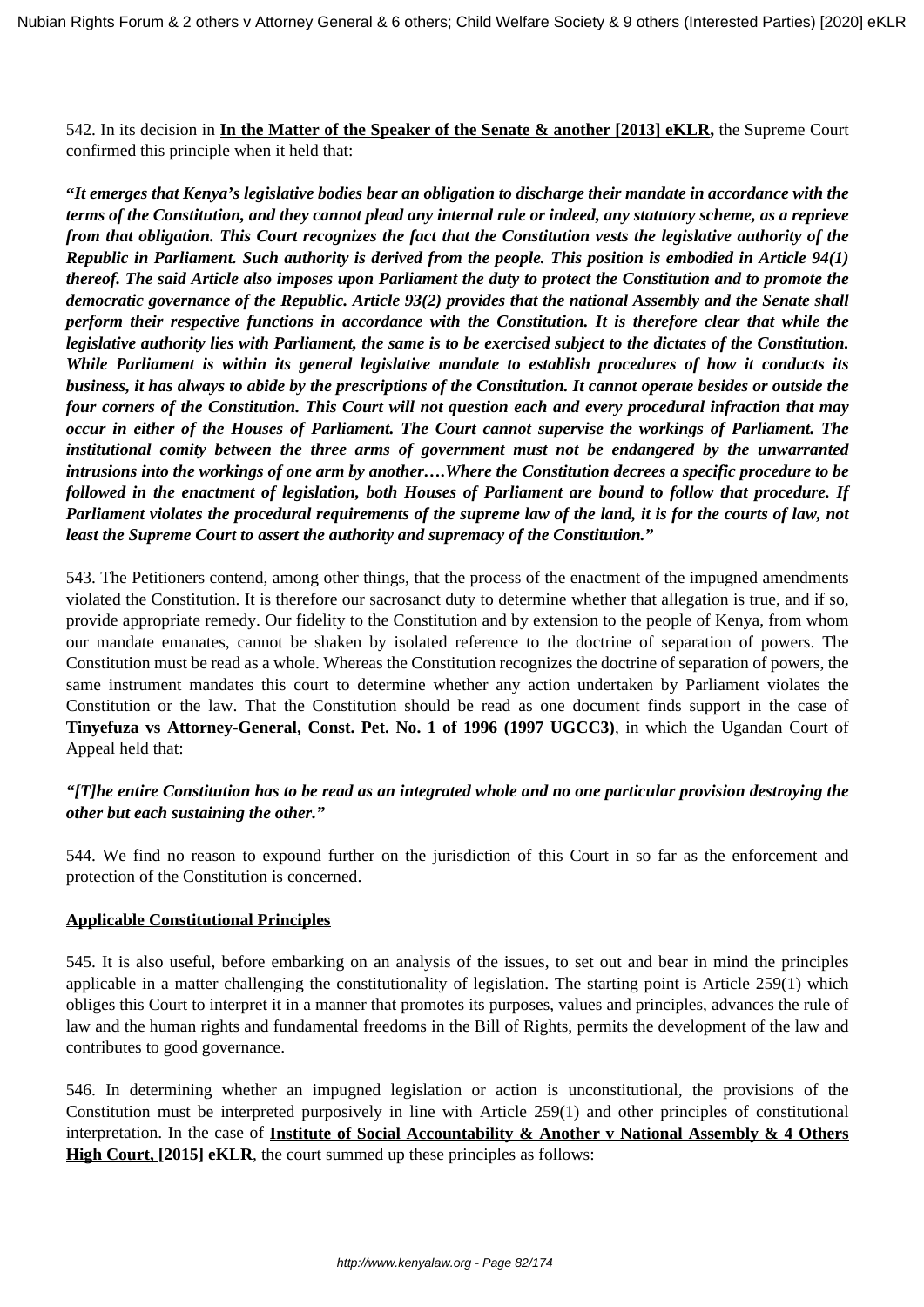*[57] "[T]his Court is enjoined under Article 259 of the Constitution to interpret the Constitution in a manner that promotes its purposes, values and principles, advances the rule of law, human rights and fundamental freedoms in the Bill of Rights and that contributes to good governance. In exercising its judicial authority, this Court is obliged under Article 159(2)(e) of the Constitution to protect and promote the purpose and principles of the Constitution. In determining whether a statute is constitutional, the court must determine the object and purpose of the impugned statute for it is important to discern the intention expressed in the Act itself (see Murang'a Bar Operators and Another v Minister of State for Provincial Administration and Internal Security and Others Nairobi Petition No. 3 of 2011 [2011]eKLR, Samuel G. Momanyi v Attorney General and Another (supra)). Further, in examining whether a particular statutory provision is unconstitutional, the court must have regard not only to its purpose but also its effect…*

*[59] Fourth, the Constitution should be given a purposive, liberal interpretation...Lastly and fundamentally, it is the principle that the provisions of the Constitution must be read as an integrated whole, without any one particular provision destroying the other but each sustaining the other (see Tinyefuza v Attorney General of Uganda Constitutional Petition No. 1 of 1997 (1997 UGCC 3)). We are duly guided by the principles we have outlined and we accept that while interpreting the impugned legislation alongside the Constitution, we must bear in mind our peculiar circumstances. Ours must be a liberal approach that promotes the rule of law and has jurisprudential value that must take into account the spirit of the Constitution."*

547. Similarly, the Canadian Supreme Court stated in **R v Big M Drug Mart Ltd., [1985] 1 S.C.R. 295** that:

*'Both purpose and effect are relevant in determining constitutionality; either an unconstitutional purpose or an unconstitutional effect can invalidate legislation. All legislation is animated by an object the legislature intends to achieve. This object is realized through impact produced by the operation and application of the legislation. Purpose and effect respectively, in the sense of the legislation's object and its ultimate impact, are clearly linked, if not indivisible. Intended and achieved effects have been looked to for guidance in assessing the legislation's object and thus the validity.'*

548. The Constitution should also be interpreted in a holistic manner that entails reading one provision alongside other provisions, and considering the historical perspective, purpose, and intent of the provisions in question. In **Re the Matter of Kenya National Commission on Human Rights [2014] eKLR**, the Supreme Court considered the meaning of "a holistic interpretation of the Constitution," and stated:

*"[26] But what is meant by a 'holistic interpretation of the Constitution'" It must mean interpreting the Constitution in context. It is the contextual analysis of a constitutional provision, reading it alongside and against other provisions, so as to maintain a rational explication of what the Constitution must be taken to mean in light of its history, of the issues in dispute, and of the prevailing circumstances. Such scheme of interpretation does not mean an unbridled extrapolation of discrete constitutional provisions into each other, so as to arrive at a desired result."*

549. Courts have consistently affirmed that a holistic interpretation of the Constitution calls for the investigation of the historical, economic, social, cultural and political background of the provision in question. This view was expressed by the Supreme Court in C**ommunications Commission of Kenya & 5 Others v. Royal Media Services Limited & 5 Others, [2015] eKLR**, that:

*"the Constitution should be interpreted in a holistic manner, within its context, and in its spirit." The Supreme Court in interpreting the Constitution took into consideration the historical, economic, social and political background of the Articles it had been called upon to consider."* 

550. In **The Speaker of The Senate & Another vs. Honourable Attorney General & Others, [2013] eKLR**,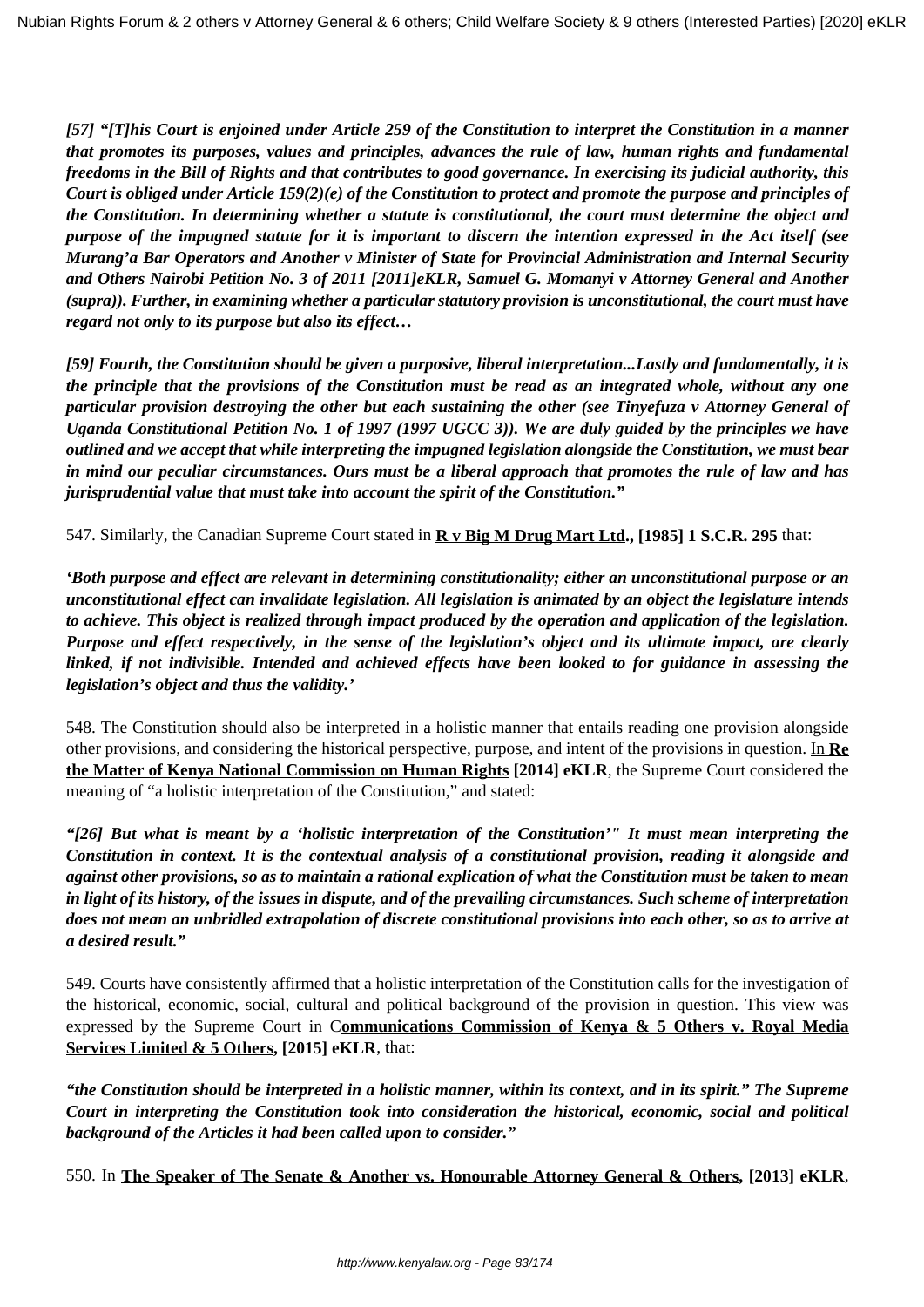Mutunga, CJ, cited with approval the holding in **Tinyefuza v Attorney General Const Petition No. 1 of 1996 (1997 UGCC3)** that:

*"[184] The entire Constitution has to be read as an integrated whole, and no one particular provision destroying the other but each sustaining the other. This is the rule of harmony, rule of completeness and exhaustiveness and rule of paramountcy of the written Constitution."*

551. Article 24 sets out the principles that a court should consider in an analysis of the question whether legislation, which is challenged on the basis that it limits fundamental rights in the Bill of Rights, meets the requirements of the Constitution. It provides as follows:

*24. (1) A right or fundamental freedom in the Bill of Rights shall not be limited except by law, and then only to the extent that the limitation is reasonable and justifiable in an open and democratic society based on human dignity, equality and freedom, taking into account all relevant factors, including––*

*(a) the nature of the right or fundamental freedom;*

*(b) the importance of the purpose of the limitation;*

*(c) the nature and extent of the limitation;*

*(d) the need to ensure that the enjoyment of rights and fundamental freedoms by any individual does not prejudice the rights and fundamental freedoms of others; and*

*(e) the relation between the limitation and its purpose and whether there are less restrictive means to achieve the purpose.*

*(2) Despite clause (1), a provision in legislation limiting a right or fundamental freedom—*

*(a) in the case of a provision enacted or amended on or after the effective date, is not valid unless the legislation specifically expresses the intention to limit that right or fundamental freedom, and the nature and extent of the limitation;*

*(b) shall not be construed as limiting the right or fundamental freedom unless the provision is clear and specific about the right or freedom to be limited and the nature and extent of the limitation; and*

*(c) shall not limit the right or fundamental freedom so far as to derogate from its core or essential content.*

*(3) The State or a person seeking to justify a particular limitation shall demonstrate to the court, tribunal or other authority that the requirements of this Article have been satisfied.*

552. The Petitioners, particularly the  $1<sup>st</sup>$  Petitioner, allege violation of constitutional rights, specifically the right to equality and non-discrimination, and the right to privacy under Article 31 of the Constitution. Accordingly, a burden is placed on them to demonstrate, with a reasonable degree of precision, the manner in which their rights or the rights of others under these provisions of the Constitution have been or are threatened with violation. They are required to set out precisely the Articles of the Constitution alleged to have been infringed and the manner of such infringement-see **Anarita Karimi Njeru vs Republic [1979] 1 KLR 154**.

553. In **Trusted Society of Human Rights Alliance vs Attorney General and 2 Others [2012] eKLR**, the Court re-affirmed the holding in the **Anarita Karimi Njeru Case** and stated that: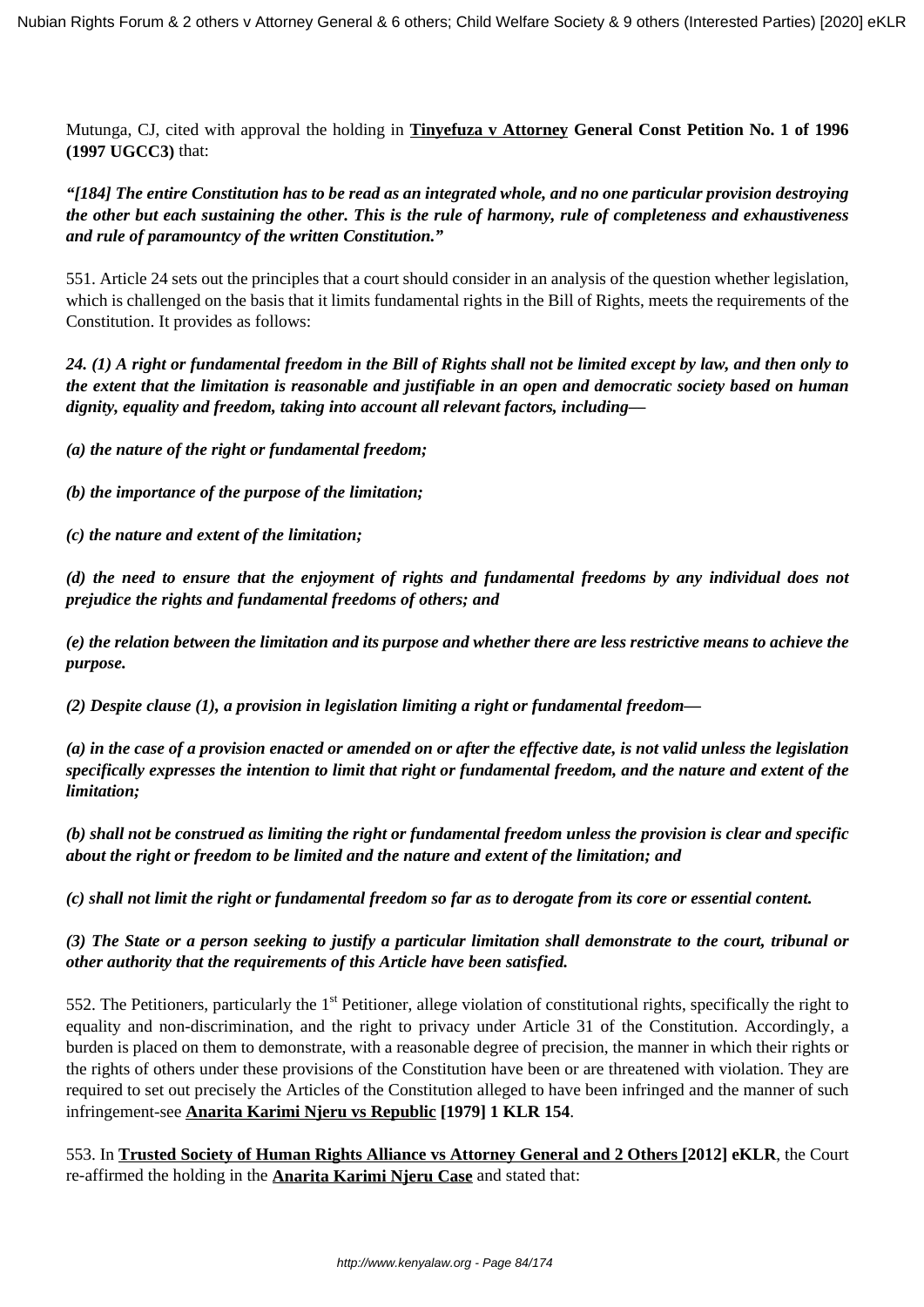*"We do not purport to overrule Anarita Karimi Njeru as we think it lays down an important rule of constitutional adjudication; a person claiming constitutional infringement must give sufficient notice of the violations to allow her adversary to adequately prepare her case and to save the court from embarrassment on issues that are not appropriately phrased as justiciable controversies. However, we are of the opinion that the proper test under the new Constitution is whether a Petition as stated raises issues which are too insubstantial and so attenuated that a court of law properly directing itself to the issue cannot fashion an appropriate remedy due to the inability to concretely fathom the constitutional violation alleged.*

*The test does not demand mathematical precision in drawing constitutional Petitions. Neither does it require talismanic formalism in identifying the specific constitutional provisions which are alleged to have been violated. The test is a substantive one and inquires whether the complaints against the Respondents in a constitutional petition are fashioned in a way that gives proper notice to the Respondents about the nature of the claims being made so that they can adequately prepare their case."*

554. It is the principles that emerge from the cases cited in the preceding sections and the analysis required of the court from the provisions of Article 24 set out above that shall guide our determination of the constitutional issues that arise in these Consolidated Petitions.

## **Use of Expert Evidence**

555. A second set of principles that should guide the court relates to the use of expert testimony by the parties given that all the parties relied on expert witnesses in support of their respective cases. Submissions were made, particularly by the 5<sup>th</sup> Respondent, on the nature of the expert evidence and the circumstances under which the Court should place reliance on such evidence. The  $5<sup>th</sup>$  Respondent requested the Court to find persuasion in the evidence of its expert witness, Mr. Brian Omwenga, who undertook research and authored a report titled '**Strengths, Weaknesses, Opportunities and Threats: Analysis of the Existing Identification and Registration Systems in Kenya, 2017".**

556. In this report, according to the  $5<sup>th</sup>$  Respondent, its expert recommended remedial measures to address the gap in the data sharing protocols between government agencies and the execution of the report on **Government Wide Enterprise Architecture** to allow for data access, security and governance in dealing with vital national data. Further, that the NIIMS system was part of the recommendations by the expert. The  $5<sup>th</sup>$  Respondent contends that, on the other hand, the Petitioners' expert witnesses had not interacted with the NIIMS system, and their knowledge of the alleged flaws in it was hypothetical and speculative.

557. The 5<sup>th</sup> Respondent cites the decision in **Stephen Kinini Wang'ondu vs The Ark Limited** [2016] eKLRand **Kimatu Mbuvi T/A Kimatu Mbuvi & Bros vs. Augustine Munyao Kioko [2007] 1 EA 139** on the consideration of, and weight to be given to, expert testimony by a court. In particular, it submits that expert evidence should not trump all other evidence; that it shouldnot be considered in a vacuum and that it should be evaluated in the context of other evidence. Therefore, that even though experts are called upon to assist the court to evaluate complex matter, the said evidence is not compelling on its own.

558. This Court received *viva voce* evidence from expert witnesses, who provided the Court with important information. Under section 48 of the Evidence Act, opinions of science or art are admissible if made by persons specially skilled in such science or art. The said section provides as follows:

*"(1) When the court has to form an opinion upon a point of foreign law, or of science or art, or as to identity or genuineness of handwriting or finger or other impressions, opinions upon that point are admissible if made by persons specially skilled in such foreign law, science or art, or in questions as to identity, or genuineness of handwriting or fingerprint or other impressions.*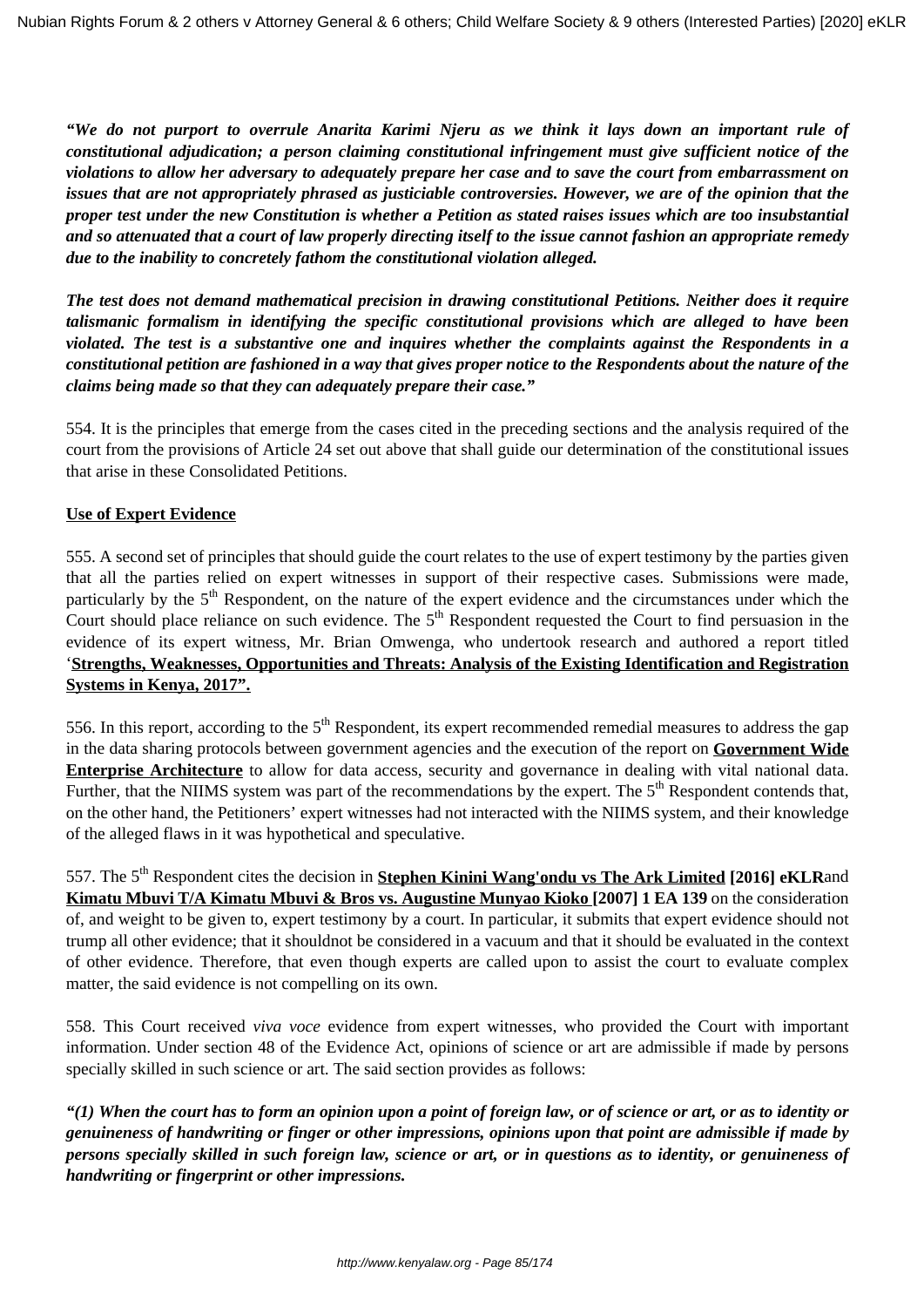### *(2) Such persons are called experts."*

559. The first requirement therefore, of a party who calls an expert witness, is to establish the credentials of the person as an expert, or one who is especially skilled in that branch of science or art, to the satisfaction of the Court. The question whether a person is specially skilled within the meaning of section 48 of the Evidence Act is a question of fact that has to be decided by the Court, and failure to prove the competency of a person a party calls as an expert presents a real risk of evidence of such a person being ruled out as irrelevant.

560. The 5<sup>th</sup> Respondent alleges that the Petitioners' expert witness was not specially skilled on NIIMS as he had not interacted with it. We note that from his qualifications, the Petitioner's expert witness, Mr. Anand Venkatanarayanan holds a Bachelor's degree in Technology with Computer Science Major from the University of Madras and he stated that he was an expert Cyber Security and Computer fraud forensic analysis. He also had work experience as a software engineer from June 1998 to August 2018, a period of 20 years. In our view his training and experience makes him specially skilled in computer systems, and to this extent, his evidence was relevant. His lack of interaction with NIIMS in our view will only be pertinent to the import of any conclusions he makes on the issues before this Court.

561. The import of an expert's conclusions in this respect is influenced by the overriding consideration that an expert's opinion is based on facts. Because of that, the expert must either prove by admissible means the facts on which the opinion is based, or state explicitly the assumptions as to fact on which the opinion is based. In addition, the expert witness ought to explain the reasoning behind his opinion and the basis of the reasoning. Lastly, while the opinion of the expert is relevant, the decision must nevertheless be the judges'.

562. The weight to be attached to such an opinion by the Court would depend on various factors. These include the circumstances of each case; the standing of the expert; his skill and experience; the amount and nature of materials available for comparison; and the care and discrimination with which he approached the question on which he is expressing his or her opinion, as noted by a five judge bench of this Court in **Mohammed Ali Baadi & Others vs The Attorney General & 11 Others (2018) e KLR.** The said five judge bench held as follows on the factors the court will take into account when deciding what weight to be given to expert evidence:

*"Firstly, expert evidence does not "trump all other evidence." It is axiomatic that judges are entitled to disagree with an expert witness. Expert evidence should be tested against known facts, as it is the primary factual evidence which is of the greatest importance. It is therefore necessary to ensure that expert evidence is not elevated into a fixed framework or formula, against which actions are then to be rigidly judged with a mathematical precision*

*Secondly, a judge must not consider expert evidence in a vacuum. It should not therefore be "artificially separated" from the rest of the evidence. To do so is a structural failing. A Court's findings will often derive from an interaction of its views on the factual and the expert evidence taken together. The more persuasive elements of the factual evidence will assist the Court in forming its views on the expert testimony and vice versa. For example, expert evidence can provide a framework for the consideration of other evidence.*

*Thirdly, where there is conflicting expert opinion, a judge should test it against the background of all the other evidence in the case which they accept in order to decide which expert evidence is cogent and give reasons why the court prefers the evidence of one expert as opposed to the other. Fourthly, a judge should consider all the evidence in the case, including that of the experts, before making any findings of fact."*

563. Reliance was placed by the Court on various decisions including **Ndolo vs Ndolo***,* (**1996) eKLR**, **Kimatu Mbuvi T/A Kimatu Mbuvi & Bros. vs Augustine Munyao Kioko** (**2006) eKLR and Huntley (also known as Hopkins) (a protected party by his litigation friend, McClure) vs. Simmons [2010]** E**.W.C.A. Civ. 54**. It was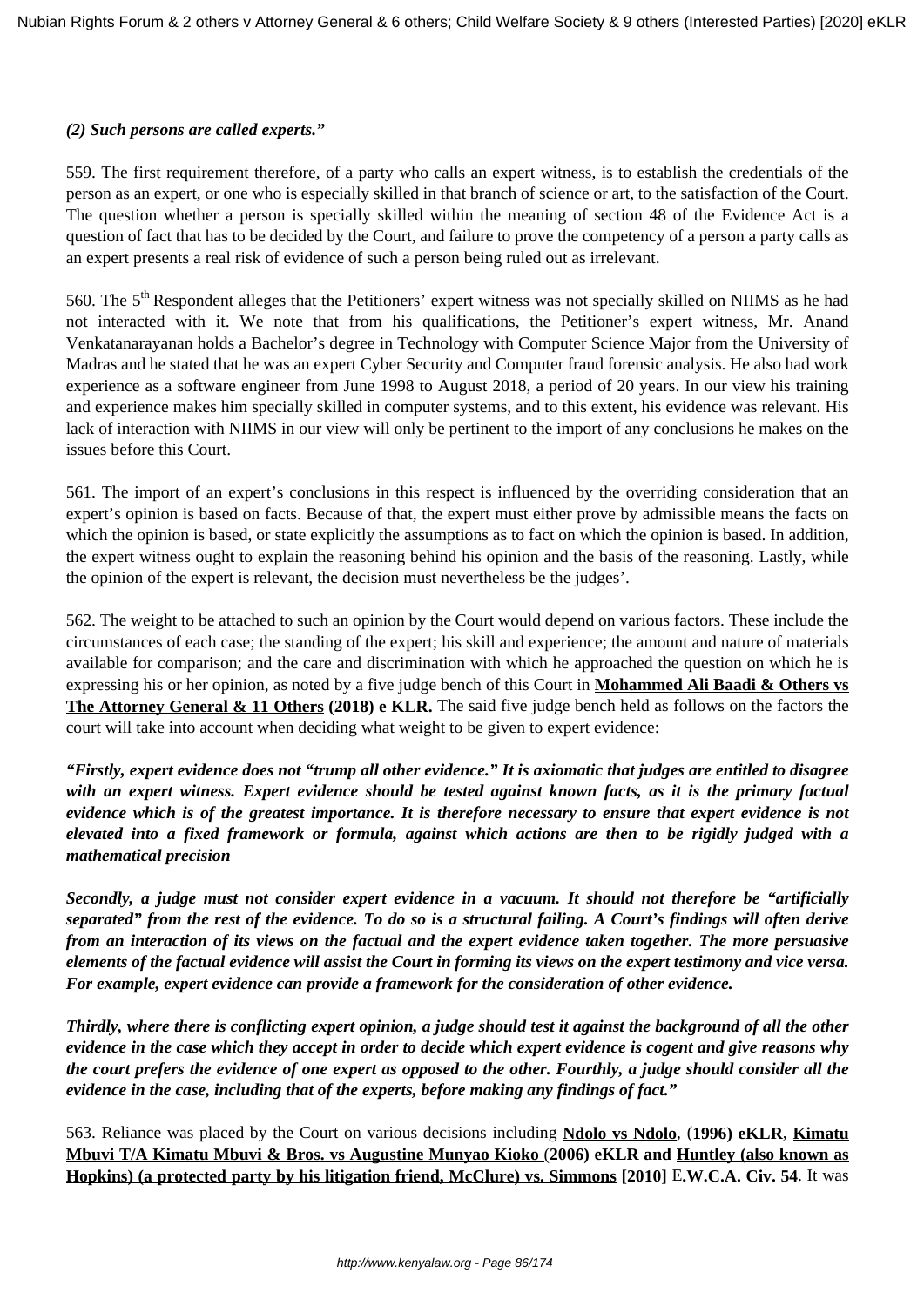also noted that where there is a conflict between experts on a fundamental point, it is the Court's task to justify its preference for one over the other by an analysis of the underlying material and of their reasoning, and that a Court may find that an expert's opinion is based on illogical or even irrational reasoning and reject it, and may give little weight to an expert's testimony where it finds the expert's reasoning speculative or manifestly illogical and as a result unreliable. The various expert testimony presented before us shall therefore be analysed on the basis of the above principles.

564. We now turn to consider the substantive issues raised in the Petition.

### **Whether the Legislative Process was Constitutional**

565. The first issue to consider relates to the question whether the legislative process leading up to the enactment of the Statute Law (Miscellaneous Amendment) Act No. 18 of 2018 was constitutional. In addressing this question, we consider whether the impugned amendments were subjected to public participation in accordance with the Constitution, whether the enactment by way of an omnibus Statute Law (Miscellaneous Amendment) Act was procedural or appropriate in the circumstances, and finally, whether the impugned law was a Bill concerning counties and should therefore have been subjected to approval of the Senate.

### *Whether there was Public Participation.*

566. The Petitioners contend that the enactment of the impugned amendments did not comply with the constitutional requirement for public participation. The  $1<sup>st</sup>$  Petitioner submits that apart from a call to the public to give views on the Statute Law (Miscellaneous Amendments) Bill 2018, no information was made available to the public as to what NIIMS was, what it would entail, its potential vulnerabilities, and how it would affect the lives of Kenyans and foreign nationals resident in Kenya. It submits that the right to public participation is intertwined with the right to information since, for adequate participation to take place, those participating must have the salient information necessary to intelligibly form and articulate their opinion on what is proposed. The 1<sup>st</sup> Petitioner cites the decision in the case of **Katiba Institute vs President's Delivery Unit & 3 others [2017] eKLR** as stating that successful and effective public participation in governance largely depends on the citizen's ability to access information held by public authorities, and the right to access information becomes a foundational human right upon which other rights must flow.

567. The 1<sup>st</sup> Petitioner takes the view that in enacting the impugned amendments, the National Assembly was bound by the national values and principles of public participation, transparency and accountability. Article 118 of the Constitution is cited as requiring Parliament to conduct its business in an open manner, including opening its sittings and those of its committees to the public. To buttress this argument, it relies on the case of **Law Society of Kenya vs Attorney General & 2 Others [2013] e KLR (**hereafter the **2013 Law Society Case)** in support of the statement that in order to determine whether there has been public participation, the court is required to interrogate the entire process leading to the enactment of the legislation. According to the 1st Petitioner, the court in **Law Society of Kenya vs Attorney General & Another [2016] eKLR (**hereafter the **2016 Law Society Case)** also held that any amendments introduced on the floor of the House subsequent to public participation ought not to be completely new provisions which were neither incorporated in the Bill as published, nor the outcome of the public input.

568. The 1st Petitioner further relies on the case of **Kenya Human Rights Commission v Attorney General & Another [2018] eKLR** in which the South African case of**Matatiele Municipality & Others vsThe President of South Africa & Others(2) (CCT 73/05 A [2006] ZACC12; 2007 (1) BCLR 47 (CC)** is cited for the proposition that the Constitution contemplates that the people will have a voice in the legislative organs of the State, not only through elected representatives but also through participation in the law-making process. The  $1<sup>st</sup>$  Petitioner also cites the case of **Robert N. Gakuru & others v Kiambu County Government & 3 others[2014] eKLR** (the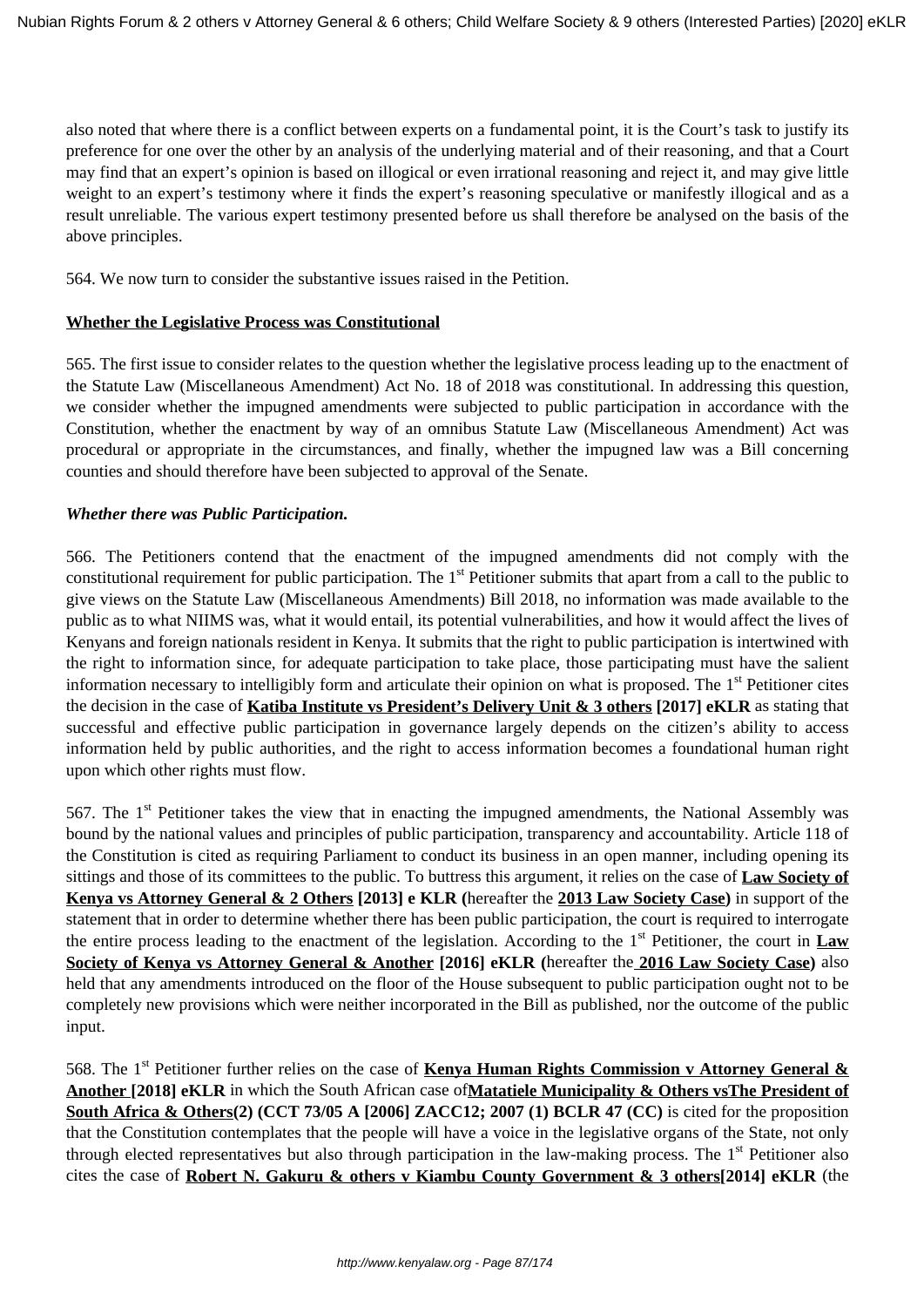**Robert Gakuru Case**) as highlighting the ingredients of the kind of engagement with the people that will pass constitutional muster. It notes that in**Kiambu County Government & 3 Others v Robert N. Gakuru & Others**[2017] eKLR, the Court of Appeal held that the people must be accorded an opportunity to participate in the legislative process, andit was upon the party that was required to comply with this constitutional requirement to prove that indeed there was compliance.

569. It is the 1st Petitioner's submission that in the words ofNgcobo, J **Doctors for Life International vs. Speaker of the National Assembly and Others (CCT12/05) [2006] ZACC 11; 2006 (12) BCLR 1399 (CC); 2006 (6) SA 416 CC (**the **Doctors for Life Case)** merely allowing public participation in the law-making process is not enough but more is required, and measures need to be taken to facilitate public participation. The 1<sup>st</sup> Petitioner concludes its arguments on the issue by asserting that, as stated in the **2016 Law Society Case**, failure to comply with this obligation renders the resulting legislation invalid.

570. The 1<sup>st</sup> Petitioner's submission on the issue of public participation is linked to the claim that there was insufficient information on NIIMS. The  $1<sup>st</sup>$  Petitioner submits that given the significant implication of NIIMS, the national government had a duty to disclose the information in order to allow the public to understand what was being proposed, how it would affect their lives and to make an informed decision whether the proposal was reasonable or not. It is also the 1<sup>st</sup> Petitioner's view that the National Assembly had a concomitant duty to provide the public with all the information relating to the implication of the impugned amendments, including the legal effects and the changes to be achieved through NIIMS. The case of **Nairobi Law Monthly Company Limited vs The Kenya Electricity Generating Company & 2 others [2013] eKLR** is cited in support of the importance of access to information, as it is at the core of the exercise and enjoyment of all other rights by citizens. Further, that the right to information does not only imply the entitlement by the citizen to information, but also imposes a duty on the State to provide information. Also cited in support of this position is the decision in the case of **Mohamed Ali Baadi and others vs Attorney General & 11 Others [2018] eKLR.** 

571. The importance of the right to access information is further stressed by reference to the South African case of **The President of RSA v M & G Media [2010] ZASCA 177**, in which the Supreme Court of Appeal stated that open and transparent government and free flow of information concerning the affairs of the State is the lifeblood of democracy. Also cited is the case of **RSA v. M & G Media (CCT 03/11) [2011] ZACC 32**, where the Constitutional Court of South Africa noted that the constitutional guarantee of the right of access to information held by the State gives effect **to "accountability, responsiveness and openness".**

572. Another decision that was cited is that of **Claude-Reyes et al. vs Chile (September 19, 2006)** where the Inter-American Court of Human Rights explained that the right to access information is critical in auditing whether State actions are performed in accordance with the law. Further, that the State's actions should be governed by the principles of disclosure and transparency in public administration, to enable its subjects to question, investigate and consider whether public functions are being performed adequately. Relying on the above decisions, the  $1<sup>st</sup>$ Petitioner submits that the Respondents have not provided any evidence that information was ever provided to the public, especially at the stages when public views could have affected or informed the government plans on NIIMS.

573. Like the  $1<sup>st</sup>$  Petitioner, the  $2<sup>nd</sup>$  Petitioner also alleges non-compliance with the Constitution and the law in the enactment of the impugned amendments. Referring to the provisions of Articles 10(2)(a) and 118(1)(b) of the Constitution and Standing Order No. 127(3) of the National Assembly Standing Orders which provide for public participation in the legislative process, the 2<sup>nd</sup> Petitioner opines that these provisions essentially represent the expanded scope of our democracy to make it partly representative and partly participatory. It is its submission that these provisions have been interpreted as conferring a positive and mandatory duty on the National Assembly to take deliberate, positive and genuine measures to facilitate meaningful, informed and quality participation by ordinary citizens in its legislative processes.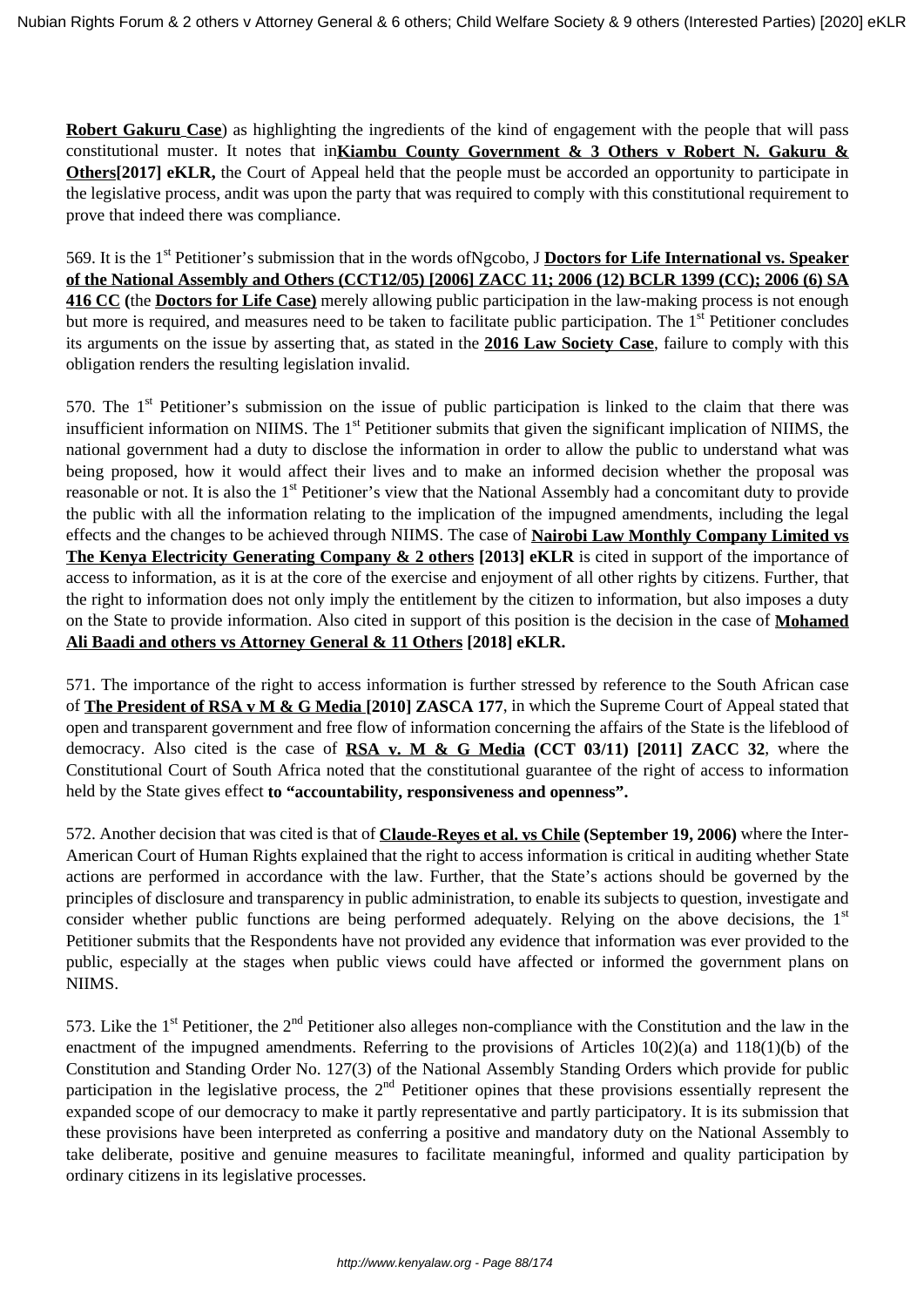574. According to the  $2<sup>nd</sup>$  Petitioner, the legislature is also expected to ensure that views that may influence any legislation are taken into account before any such law is passed. The  $2<sup>nd</sup>$  Petitioner asserts that public participation promotes openness, transparency and accountability, which are the foundational tenets of a constitutional democracy. In that regard the **Robert Gakuru Case** is cited as aptly capturing the centrality of public participation in Kenya's legislative processes. The decision is also relied upon in support of the statement that public participation ought to be real and not illusory, and ought not to be treated as a mere formality for the purposes of fulfillment of the constitutional dictates.

575. The **Doctors for Life Case** is identified as underlining the standard and quality of public participation. Relying on the said case, the  $2<sup>nd</sup>$  Petitioner submits that public involvement in the legislative process requires access to information and the facilitation of learning and understanding in order to achieve meaningful involvement by ordinary citizens. Further, that the legislature should create conditions that are conducive to the effective exercise of the right to participate in the law-making process.

576. According to the  $2<sup>nd</sup>$  Petitioner, the nature of the legislation and its effect on the citizens plays a role in determining the degree of facilitation that is reasonable and the mechanisms that are most appropriate to achieve public involvement. The case of**Matatiele Municipality & Others vsThe President of South Africa & Others (Supra)** is cited in support of this statement. The 2<sup>nd</sup> Petitioner argues that the alleged public participation prior to the enactment of the impugned amendments was cosmetic, and well below the constitutional standard laid out in the **Robert Gakuru Case**. It is the 2<sup>nd</sup> Petitioner's observation that the Constitution and the Standing Orders of the National Assembly require more than mere advertisement in a newspaper in view of the fact that the impugned amendments impact on every sphere of the day to day lives of the public thus affecting citizens' fundamental rights.

577. In order to demonstrate the absence or inadequacy of public participation, the  $2<sup>nd</sup>$  Petitioner asserts that the stakeholders meetings that were purportedly held on  $14<sup>th</sup>$ ,  $19<sup>th</sup>$  and  $20<sup>th</sup>$  June 2018 were in actual fact internal parliamentary proceedings attended by parliamentary staff within Parliament buildings, and were out of reach to ordinary citizens. Further, that no evidence was adduced of actual invitations to the public or other stakeholders to those meetings. It is therefore the  $2<sup>nd</sup>$  Petitioner's conclusion that the said meetings fell short of the standard of public participation, and the impugned amendments therefore violated Articles 10(2)(a) and 118(1)(b) of the Constitution.

578. It is further the submission of the  $2<sup>nd</sup>$  Petitioner that the advertisements in the newspapers inviting members of the public to submit representations on the impugned law as a whole were themselves cosmetic. It contends that the said adverts failed to comply with the mandatory provisions of Article 24(2)(a) of the Constitution that require that any legislation limiting a constitutional right must specifically express the intention to limit that right or fundamental freedom, and the nature and extent of the limitation. Its view is that had the requirement been complied with, there could have been greater participation by the public.

579. The  $2<sup>nd</sup>$  Petitioner also takes issue with the seven days given to the public to provide their views. Its position is that the public was given seven days to submit representations on proposed amendments to 68 Acts, but no effort was made to provide any information. It contends that there was no memorandum or explanation setting out the scope, effect and objects of the impugned amendments to enable the public make informed representations. According to the  $2<sup>nd</sup>$  Petitioner, no input was expected from the public in such circumstances.

580. Further, that considering the nature, importance, intensity and impact of the impugned amendments on the public, seven days was an unreasonably short period to expect any person to appreciate the full import of the impugned amendments, and to submit any meaningful representations thereon. It is the 2<sup>nd</sup> Petitioner's contention that there was no attempt to exhort the public to participate in the process of the enactment of the Bill. The 2<sup>nd</sup> Petitioner therefore concludes that the impugned amendments failed constitutional muster as they were passed in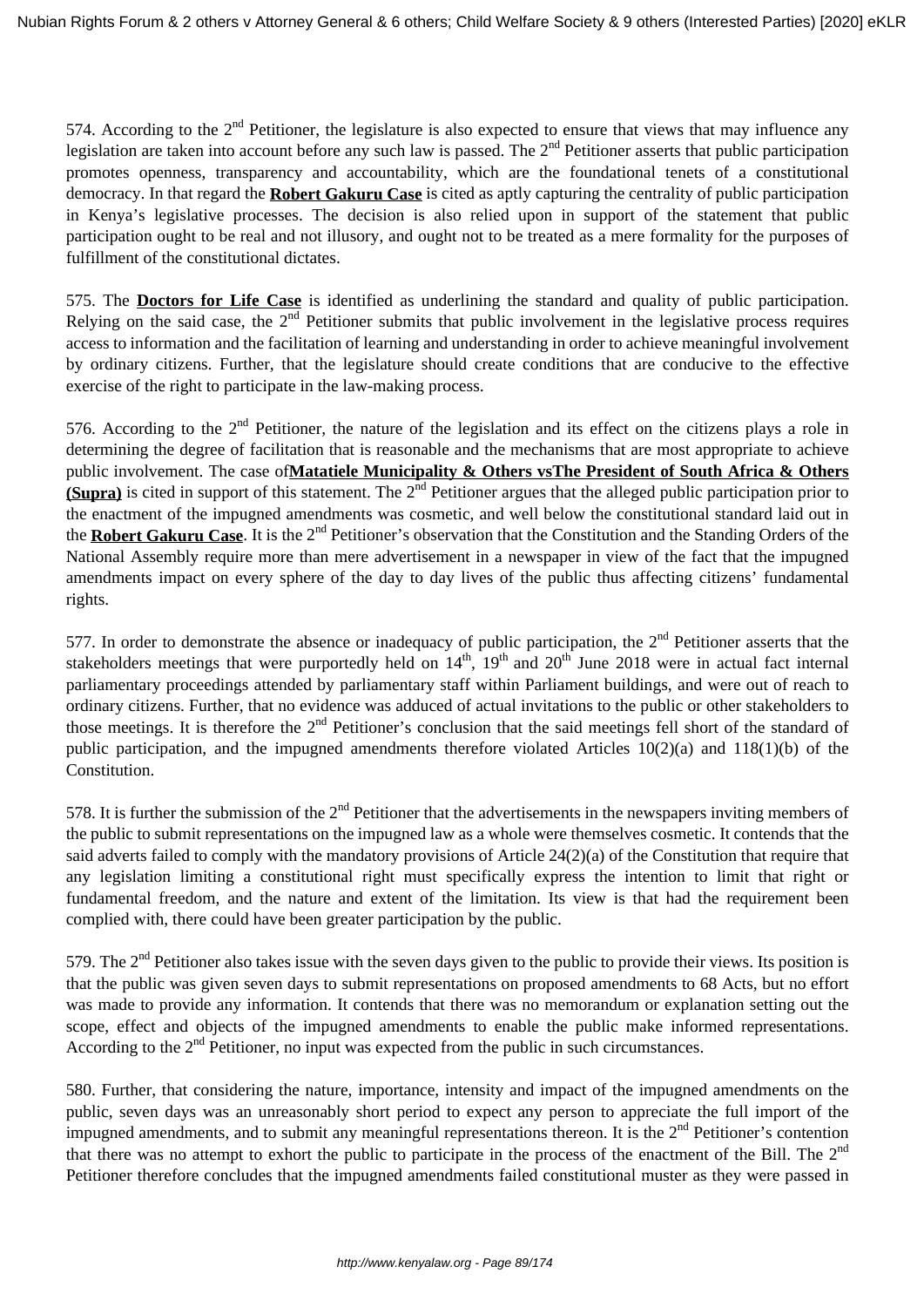violation of Articles 10(2)(a) and 118(1)(b) of the Constitution and are accordingly liable for invalidation.

581. The  $3<sup>rd</sup>$  Petitioner was in consonance with the other Petitioners in faulting the impugned amendments for noncompliance with the constitutional and statutory requirements for enactment of laws. The  $3<sup>rd</sup>$  Petitioner asserts, firstly, that the impugned amendments were passed without the input of the public. It cites the **Doctors for Life Case** for the proposition that public participation in the conduct of public affairs ensures that citizens have the necessary information and avails them an effective opportunity to exercise the right to political participation. Also cited is the case of **Poverty Alleviation Network & Others vs President of the Republic of South Africa & 19 others,CCT 86/08 [2010] ZACC 5,** which was cited with approval in**Kenya Small Scale Farmers and Others vs Republic and OthersNairobi [2013] eKLR** on the essence of public participation, and for the observation that a decision that is made without consulting the public can never be an informed decision.

582. According to the 3<sup>rd</sup> Petitioner, neither the public nor stakeholders were invited to submit their memoranda or to participate in the public hearings held by the National Assembly. Further, that the public was not sensitized on the contents of the impugned amendments and their effects. The 3rd Petitioner relies on the case of **Minister of Health and Another vs New Clicks South Africa (Pty) Ltd and Others2006 (2) SA 311 (CC)** in support of the proposition that what matters is that at the end of the day, a reasonable opportunity is offered to members of the public and all interested parties to know about the issues and to have an adequate say; and that what amounts to a reasonable opportunity will depend on the circumstances of each case.

583. The 3rd Petitioner submits that the court must look at the entire process to determine whether it meets constitutional muster and relies in support on the **2013 Law Society Case**. The 3<sup>rd</sup> Petitioner's conclusion is that the process of passing the impugned amendments was fundamentally flawed as the public was unable to submit memoranda due to the short notice, and that there was no invitation to either present the memoranda or for public hearings.

584. The Interested Parties who support the Petition also hold the view that the manner of the enactment of the impugned amendments render them unconstitutional. They support the Petitioners' claim that public participation was insufficient. The 5<sup>th</sup> Interested Party cites the case of **Kenya Union of Domestic, Hotels, Education and Allied Workers (Kudheha Workers) vs Salaries and Remuneration Commission (2014) e KLR** where the court held that the Constitution, at Article 94, has vested legislative authority of the people of Kenya in Parliament, and that Article 118 has provided for public participation and involvement in the legislative business. It opines that introducing amendments that are controversial and substantive through an omnibus Amendment Act limits the ability of persons to participate. Its view is that in the instant case, the general public only had 8 days to go through the entire miscellaneous amendment Bill that was introducing amendments to the impugned Act and 66 other statutes. In its view, even for the most elite members of society, this was an unconscionable burden.

585. It is also the case of the 5<sup>th</sup> Interested Party that there was no mention of the mandatory collection of personal information by the State to aid in the functioning of NIIMS. There was therefore, in the 5<sup>th</sup> Interested Party's view, an entire facet of issues left out when the public was invited to give their views on the Bill. It is the  $5<sup>th</sup>$  Interested Party's position that **t**he public participated without information, and their participation was therefore not as meaningful as it would have been had the public been made aware of the entirety of what NIIMS was to entail. The 5<sup>th</sup> Interested Party cites the case of Lucy Wanjiru & another vs Attorney General & another [2016] **eKLR** which quotes the case of **Secretary, Ministry of Information and Broadcasting Government of India & Others vs Cricket Association of Bengal & Another [1995] 2 SCC 161** for the holding that the right to participate in the affairs of the country is meaningless unless the citizens are well informed on all sides of the issues in respect of which they are called upon to express their views.

586. The  $6<sup>th</sup>$  Interested Party joined the Petitioners and the  $5<sup>th</sup>$  Interested Party in faulting the process of enactment of the impugned amendments. It submits that the public had a right to be informed before significant changes were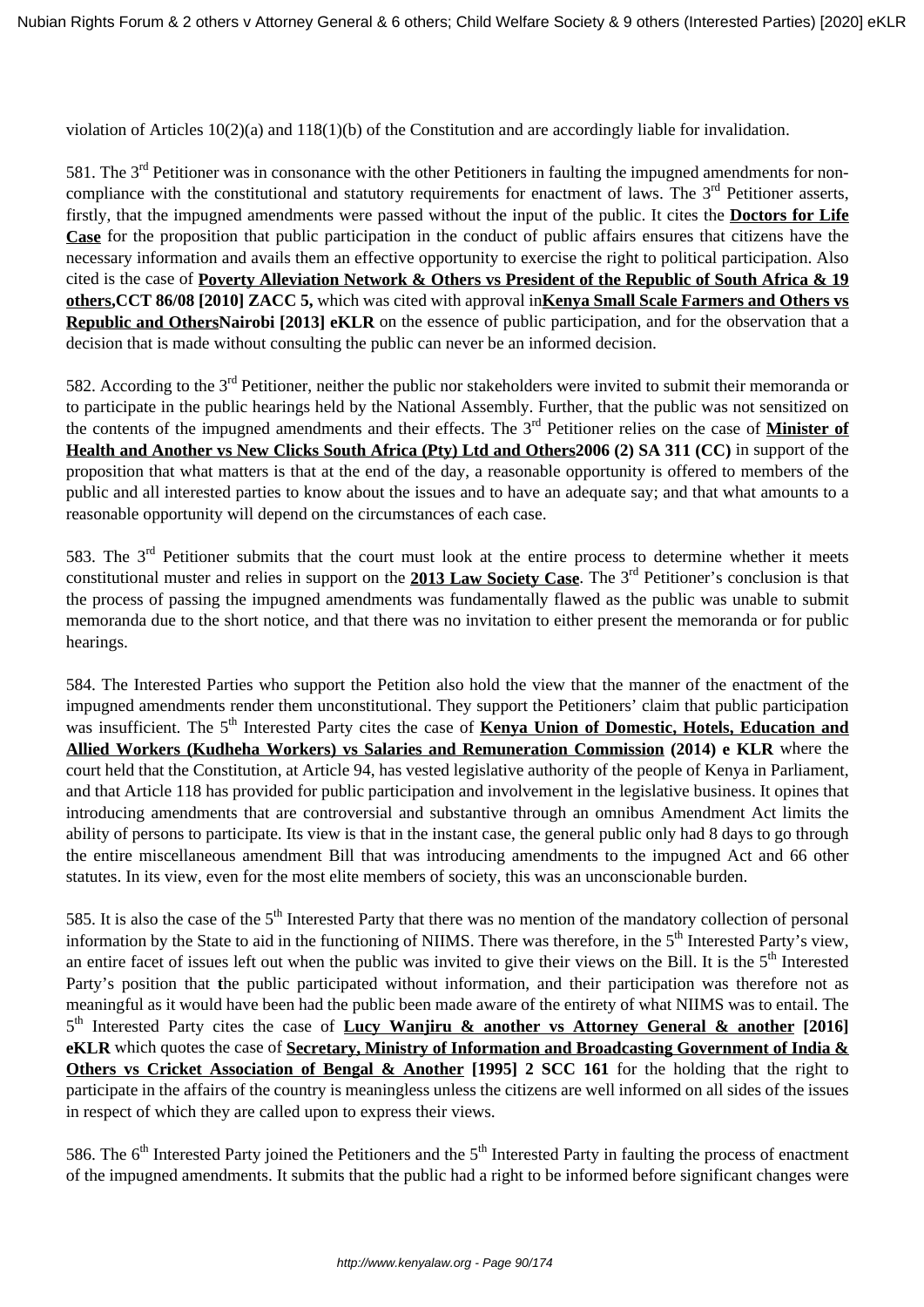made to the law and given an opportunity to participate publicly in the making of public policies and laws. In addition to the cases already cited by the Petitioners, the 6<sup>th</sup> Interested Party relied on the case of **Samuel Thinguri Waruathe and 2 Others v Kiambu County Government & 2 Others (2015) eKLR** in support of the principle that public views ought to be considered in the decision-making process and as far as possible, the product of the legislative process ought to be a true reflection of the public participation. It is its submission further, that by using an omnibus Bill to introduce significant changes to the law, the intention was not to enhance and facilitate public awareness and participation but to dilute and circumvent that requirement.

587. It asserts that the Court of Appeal had, in the case of **Law Society of Kenya v The Hon. Attorney General & 2 others, [2019] eKLR,** (hereafter the **2019 Law Society of Kenya Case**) put a seal of approval on the stated law on public participation and the place of omnibus Bills in the passing of laws.

588. The Respondents strenuously oppose the assertion by the Petitioners and the  $5<sup>th</sup>$  and  $6<sup>th</sup>$  Interested Parties. They insist that the impugned amendments were passed in compliance with the Constitution. The 1<sup>st</sup> Respondent submits that there was effective public participation and that the provisions of Article 118 of the Constitution were complied with through publication of the Bill in the local newspapers. Further, that there is no averment that the Petitioners or any other person was denied the opportunity to oversee the process leading to the enactment of the legislation in issue. It is also the  $1<sup>st</sup>$  Respondent's case that the Petitioners can still invoke the provisions of Article 119 of the Constitution which allows members of the public to petition Parliament to amend, enact or repeal any legislation, thereby providing another opportunity for public participation.

589. The 1<sup>st</sup> Respondent submits that public participation was facilitated through the National Assembly's Standing Orders. He relies on the **2013 Law Society of Kenya Case** as affirming the position that the Parliamentary Standing Orders by themselves facilitate public participation in legislative business. The 1<sup>st</sup> Respondent asserts that the legislature is not bound to enact legislation in accordance with the views of any particular interest group. Further, that public participation should not be used to overrule or veto the acts of the legislature as proposed by the Petitioners. The 1<sup>st</sup> Respondent relies on the decision in **Kenya Small Scale Farmers Forum & 6 others vs Republic of Kenya & 2 others (supra)** in support of the proposition that the National Assembly has a broad measure of discretion on how it achieves the object of public participation and what matters is that at the end of the day, a reasonable opportunity is offered to members of the public to know about the issues and to have an adequate say.

590. The 1<sup>st</sup> Respondent further submits, again on the authority of **Kenya Small Scale Farmers Forum & 6 others vs Republic of Kenya & 2 others**, that what amounts to a reasonable opportunity for the public to participate in the enactment of legislation will depend on the circumstances of each case. It is the 1<sup>st</sup> Respondent's case that the doctrine of public participation was complied with in this case in that on  $7<sup>th</sup>$  May 2018, advertisements were placed in both the *Standard* and *Daily Nation* newspapers asking for memoranda from stakeholders in respect of the Statute Law (Miscellaneous Amendments) Bill 2018. Further, that the National Assembly Committee on Administration and National Security held stakeholders meetings on 14<sup>th</sup>, 19<sup>th</sup>, and 20<sup>th</sup> June 2018 where the stakeholders, who included the  $3<sup>rd</sup>$  Petitioner were given an opportunity by the  $6<sup>th</sup>$  Respondent to present their views on the impugned amendments.

591. In the  $1<sup>st</sup>$  Respondent's view, not every person must express their views in order to satisfy the constitutional requirement of public participation, citing in support of this argument the **2016 Law Society of Kenya Case**. According to the  $1<sup>st</sup>$  Respondent, the  $3<sup>rd</sup>$  Petitioner has not denied the fact that it participated in the process leading to the passing of the impugned amendments, and that of itself is positive proof that public participation was real and not illusory.

592. The  $2<sup>nd</sup>$  and  $3<sup>rd</sup>$  Respondents concur with the Petitioners that jurisprudence on the question of public participation in the legislative process requires that the members of the public are given reasonable opportunity to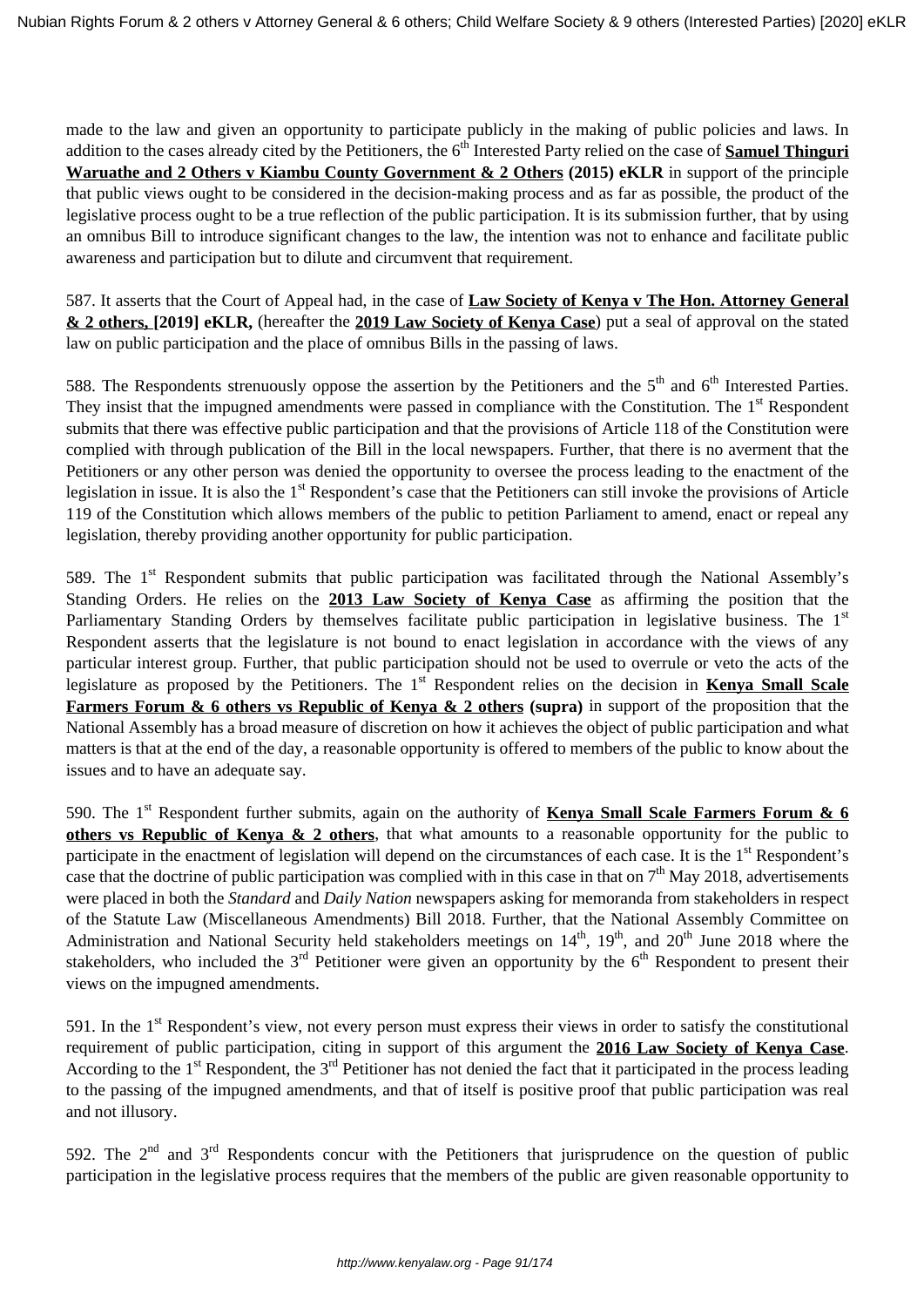participate in the process. They however contend, relying on decision in **Moses Munyendo & 908 Others vs The Attorney General and Minister for Agriculture [2013] eKLR,** that Parliament has a broad measure of discretion on how it achieves the object of public participation, and that the manner in which public participation is effected varies from case to case.

593. Although the  $2<sup>nd</sup>$  and  $3<sup>rd</sup>$  Respondents agree that it must be clear that a reasonable level of participation has been afforded to the public, they argue that what constitutes a reasonable opportunity is incapable of precise definition. They cite the decision of the South African Constitutional Court in the **Doctors for Life Case** for the proposition that the nature and degree of public participation that is reasonable in a given case will depend on the nature and importance of the legislation, and the intensity of its impact on the public. Further, that the legislature should ensure that the potentially affected section of the population is given a reasonable opportunity to have a say.

594. The  $2<sup>nd</sup>$  and  $3<sup>rd</sup>$  Respondents concede that the impugned amendments affect the entire population resident in Kenya. In their view, however, the effect on individual Kenyans is not as radical as submitted by the Petitioners. They contend that the information being sought from Kenyans through NIIMS is substantially the same information as was being sought from them prior to NIIMS. They assert that no substantial amendments were made to the Act in that the impugned amendments merely sought, in digital form, biographical and biometric information that was already registrable under the Act. In support of this assertion they submit that prior to the amendment, section  $5(1)(i)$  of the Act empowered the Registrar to collect such other particulars in addition to the biographical and biometric information expressly outlined in section 5(1) of the Act. It is the  $2<sup>nd</sup>$  and  $3<sup>rd</sup>$  Respondents' view therefore, that the Registrar could still have requested for the information now sought under NIIMS based on the law as it existed before the impugned amendments.

595. The  $2<sup>nd</sup>$  and  $3<sup>rd</sup>$  Respondents submit that it would not only have been impossible but would also have amounted to imprudent use of resources to expect all Kenyan citizens and foreign nationals residing in Kenya to submit their views on the impugned amendments. It is their position that in any case, reasonable opportunity was provided for those who wished to submit views to do so. The  $7<sup>th</sup>$  Interested Party is given as an example of an organization which utilized the opportunity for public participation to the maximum. Further, that time was of essence in the enactment of the impugned amendments as it was in the public interest to have a robust, efficient and organized system of identity of persons especially in the wake of terror attacks in the country.

596. The 2nd and 3rd Respondents cite the South African decision in **Land Access Movement of South Africa Association for Rural Development and Others vs Chairperson of the National Council of Provinces and Others(CCT 40/15) [2016] ZACC 22** in which the court held that the *"standard to be applied in determining whether Parliament has met its obligation of facilitating public participation is one of reasonableness"* and that *"some deference should be paid to what Parliament considered appropriate in the circumstances, as the power to determine how participation in the legislative process will be facilitated rests upon Parliament"*. Further, that the *"Court must have regard to issues like time constraints and potential expense".* 

597. The  $2<sup>nd</sup>$  and  $3<sup>rd</sup>$  Respondents rely on the averments by Mr. Michael Sialai, the Clerk to the National Assembly, to stress that not only was public participation conducted, but it was also sufficient. According to the  $2<sup>nd</sup>$  and  $3<sup>rd</sup>$ Respondents, the 3<sup>rd</sup> Petitioner had submitted memoranda in support of the establishment of NIIMS and it cannot now turn around to demonise NIIMS. In their view, this amounts to approbating and reprobating and the 3<sup>rd</sup> Petitioner should be denied the orders sought on this ground.

598. In their response to the claim by the Petitioners that the enactment of the impugned amendments did not comply with the principle of public participation, the  $4<sup>th</sup>$  and  $7<sup>th</sup>$  Respondents submit that public participation was indeed conducted in compliance with the law. They point to the  $6<sup>th</sup>$  Respondent's response as clearly evidencing the fact that public participation was carried out. They place reliance on the decision in **Josephat Musila Mutua & 9 others v Attorney General & 3 others [2018] eKLR** in support of the assertion that the National Assembly has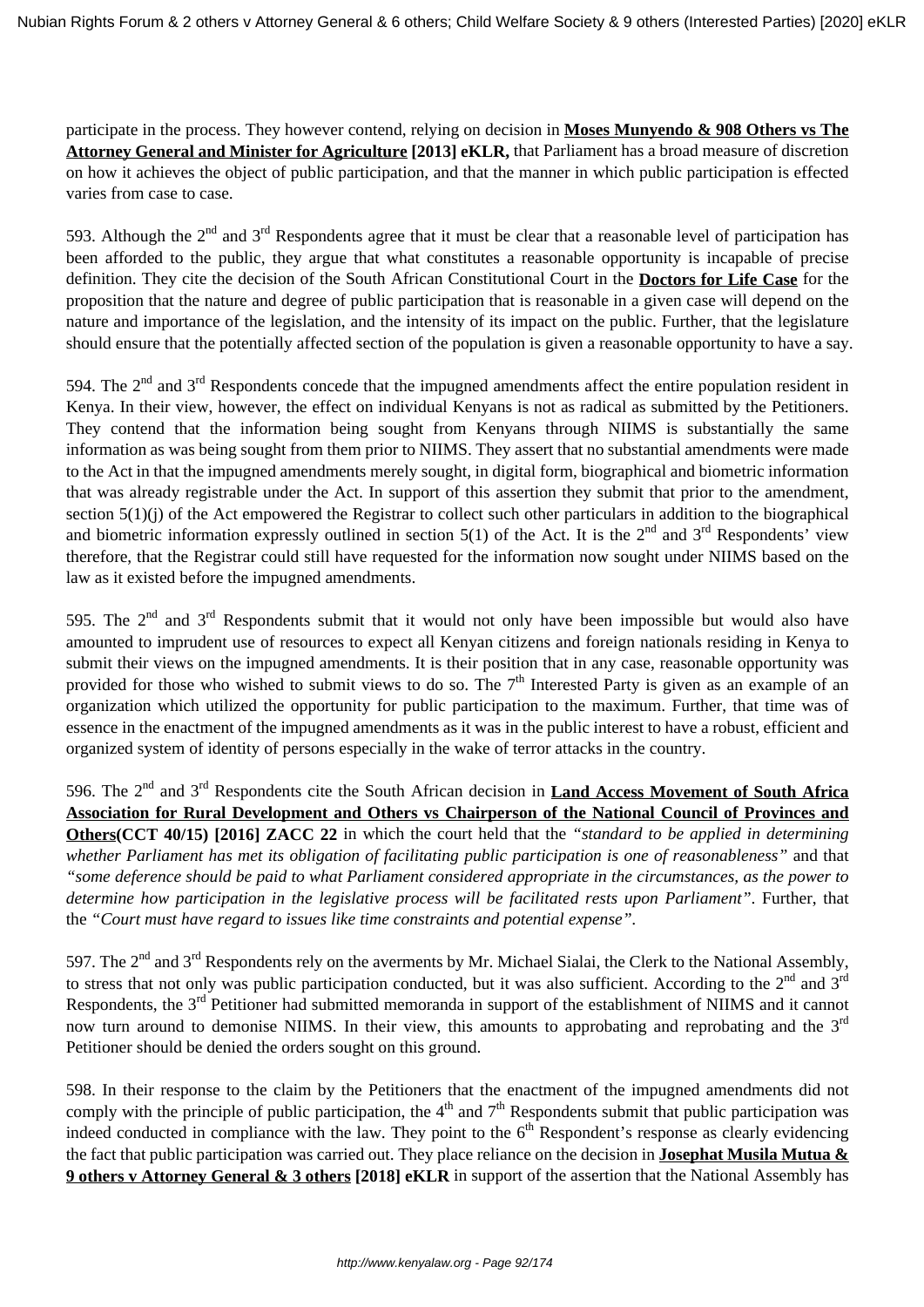a broad measure of discretion on how it can achieve the object of public participation and how public participation is effected will vary from case to case but that it must be clear that a reasonable level of participation was afforded to the public. They also cite the decision in the South African case of **Land Access Movement of South Africa Association for Rural Development and others vs Chairperson of the National Council of Provinces and Others** (supra) as establishing the law on the parameters to be considered in determining whether the standard of public participation was met by the legislature.

599. In response to the contention that the time allowed for public participation was insufficient, the  $4<sup>th</sup>$  and  $7<sup>th</sup>$ Respondents justify the sufficiency of the seven days given for members of public to provide their views by referring to the decision in **Simeon Kioko Kitheka & 18 others v County Government of Machakos & 2 others [2018] eKLR** where it was observed that *"even if the period is short but it is shown that the petitioner did in fact participate in the enactment of the Bill, the Court would be reluctant to nullify the enactment in the absence of any evidence that a member of the public was as a result of the short notice locked out from presenting his views."* They submit that no evidence was adduced by the Petitioners to the effect that a member of the public was locked out from presenting their views. They place reliance for this contention on the averment of Michael Sialai in the supplementary affidavit sworn on  $2<sup>nd</sup>$  May, 2019 on behalf of the  $6<sup>th</sup>$  Respondent that stakeholders, including the Petitioners and the Interested Parties supporting the Petitions, were promptly invited for stakeholders' meetings which were held between  $7<sup>th</sup>$  May, 2018 and 20<sup>th</sup> June, 2018. They therefore conclude that there was sufficient public participation.

600. On its part, the  $5<sup>th</sup>$  Respondent submits that contrary to the claim by the Petitioners, the doctrine of public participation was complied with in the enactment of the impugned amendments. The **Robert Gakuru Case** and **Doctors for Life Case** as well as **Minister of Health and Another v New Clicks South Africa (Pty) Ltd and Others(2006) (2) SA 311 (CC)**; **Land Access Movement of South Africa Association for Rural Development and others v Chairperson of the National Council of Provincesand others (supra) ; Ngige Tharau & 128 Others v Principal Secretary of Lands, Housing and Urban Development & 2 others[2016] eKLR; Diani Business Welfare Association and Others v The County Government Of Kwale [2015] eKLR;** and **Nairobi Metropolitan PSV Saccos Union Ltd & 25 Others v County Government of Nairobi & 3 Others [2014] eKLR** are cited as espousing the law on public participation.

601. The  $5<sup>th</sup>$  Respondent agrees with the other Respondents that the invitation for comments on the Statute (Miscellaneous Amendment) Bill 2018 published in the *Standard* and *Daily Nation* newspapers is evidence of public participation. He further argues that oral and written comments were received from various state agencies and the affected stakeholders. On that basis, the  $5<sup>th</sup>$  Respondent urges the Court to hold that reasonable opportunity was granted to the members of the public to have a say on the impugned amendments.

602. The  $6<sup>th</sup>$  Respondent, not surprisingly, submits passionately on the issue of the alleged unconstitutionality of the impugned amendments. He starts by highlighting the principles for constitutional interpretation, noting, *inter alia,* that in considering the constitutionality of an Act or a provision thereof, the rebuttable principle of presumption of constitutionality of statutes should be taken into account. He further submits that the principle which states that statutes should be presumed to be constitutional until the contrary is proved is founded on the philosophy that Parliamentarians, as peoples' representatives, legislate laws to serve the people they represent and therefore, as legislators, they understand the problems people face and enact laws to solve the problems. It is further the  $6<sup>th</sup>$ Respondent's case that Article 186(4) of the Constitution gives powers to Parliament to legislate on any matter for the Republic of Kenya.

603. While referring to the facts of the case and the contents of the replying affidavit by Mr. Michael Sialai, the Clerk of the National Assembly, the  $6<sup>th</sup>$  Respondent submits that the evidence clearly reveals that the impugned amendments were enacted in accordance with the Constitution. Accordingly, the impugned sections of the Act are constitutional. The  $6<sup>th</sup>$  Respondent points to the contents of the replying affidavit which he submits detail the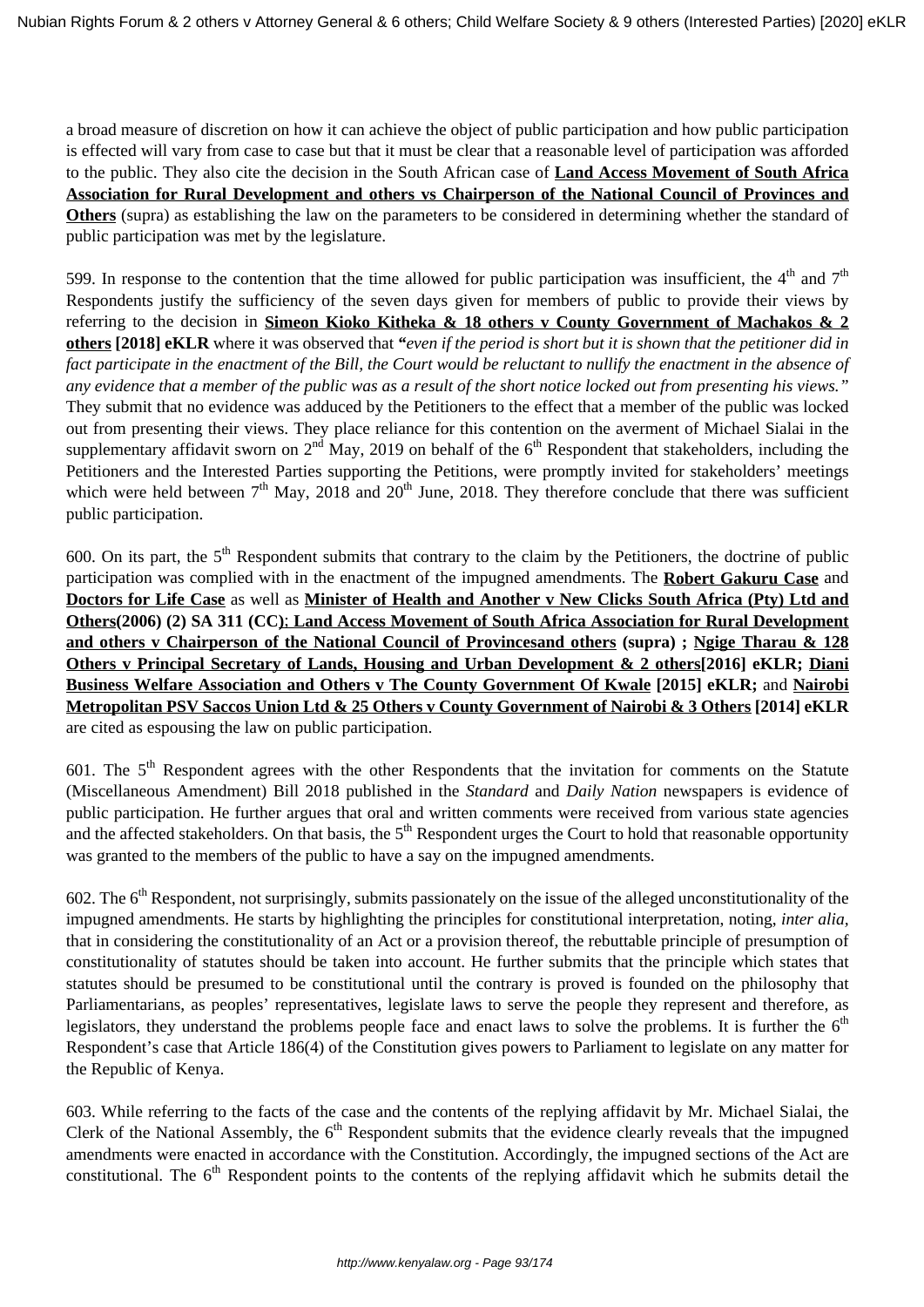procedure used in passing the impugned amendments and which confirms full compliance with the Constitution.

604. The 6<sup>th</sup> Respondent stresses the legislative autonomy of the National Assembly by citing Articles 94 and 109 of the Constitution. It is his case that the two houses of Parliament can exercise their legislative will by enacting laws and amending existing laws as well as Bills which are before them. He states that it was in exercise of that power that the National Assembly debated and passed the Statute Law (Miscellaneous Amendments) Bill (National Assembly Bill No. 12 of 2018) and the President assented to the Bill to become law.

605. With respect to the assertion by the Petitioners that there was no compliance with the principle of public participation in the enactment of the impugned amendments, the  $6<sup>th</sup>$  Respondent submits that the National Assembly conducted public participation and took the views of the public into account as evidenced by the replying affidavit of Mr. Michael Sialai. He cites the decision in the **Robert Gakuru Case** as stating the law on the principle of public participation and points out that the said decision was upheld by the Court of Appeal. It is his submission that the decisions in the **Robert Gakuru Case** and the **2016 Law Society Case** confirm the principle that not all persons must express their views on the proposed legislation in order for the principle of public participation to be satisfied.

606. The  $6<sup>th</sup>$  Respondent maintains that the requirement for public participation was met. He points out that during the process of the enactment of the Statute Law (Miscellaneous Amendment), 2018 each National Assembly Departmental Committee was tasked to examine each amendment as if they were distinct legislations. He further argues that in the advertisement calling for submission of comments, each thematic area was distinctively before a relevant departmental committee as per the Second Schedule of the National Assembly Standing Orders. It is also his submission that in the newspaper advertisements, the committee to deal with each subject matter was indicated hence giving guidance to the public on where to make representations.

607. The  $6<sup>th</sup>$  Respondent, reiterates in his submissions the averments by Mr. Sialai that each proposed amendment was treated separately since, during debates on the Bill, the Chairpersons of the respective committees were given time to indicate views of the committees and the public; that unlike in the past where all the amendments were moved by the Chairman of the Justice and Legal Affairs Committee, in this instance, the Chairpersons of the relevant committees moved their respective amendments. It is his submission that these were deliberate adjustments of the rules of procedure to accommodate examination of the amendments by the House.

608. In its submissions, the  $1<sup>st</sup>$  Interested Party agrees with the Respondents that the legislative process of the impugned amendments was not attended by any constitutional infirmity. On the issue of public participation, its submission is that the  $6<sup>th</sup>$  Respondent's affidavits particularly demonstrate beyond any shadow of doubt that advertisements were placed in the print media inviting members of the public to submit memoranda on the Bill that culminated in the enactment of the impugned amendments.

609. The 1st Interested Party urges the court to give space to Parliament to discharge its constitutional mandate. It cites in support of this argument the South African case of **Land Access Movement of South Africa Association for Rural Development and others v Chairperson of the National Council of Provinces and others (**supra) in which it was observed that when determining the question whether Parliament's conduct was reasonable, some deference should be paid to what Parliament considered appropriate in the circumstances. This is on the basis that the power to determine how participation in the legislative process will be facilitated rests upon Parliament. The  $1<sup>st</sup>$ Interested Party also relies on **The 2016 Law Society Case** in which it was stated that with regard to public participation, the court has to look at the entire process and Parliamentary Standing Orders. The 1<sup>st</sup> Interested Party concludes that the Petitioners have not demonstrated that the law was not followed in the enactment of the impugned amendments and calls for the dismissal of the Petitions.

610. We have considered the respective submissions of the parties on the question whether the principle of public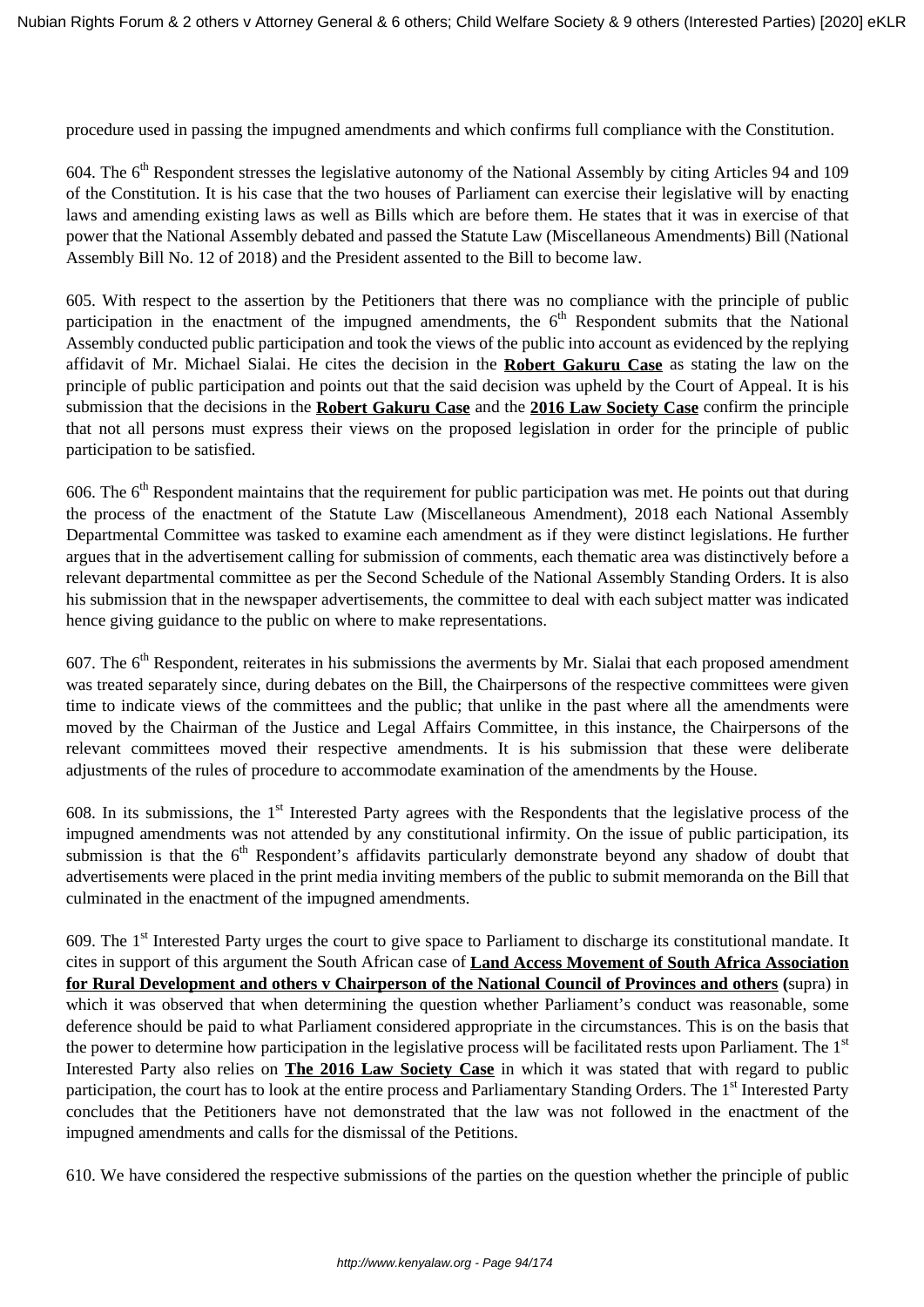participation was complied with in the enactment of the impugned amendments. We observe at the outset that the need to involve the public in the legislative processes is grounded in the Constitution.

611. The national values and principles of governance set out in Article 10(2) of the Constitution include democracy and participation of the people, good governance, transparency and accountability. Participation of the people in governance is therefore a constitutional imperative. In reference to the legislative process, the concept of public participation is cemented by Article 118(1) which requires Parliament to conduct its business in an open manner. Its sittings and those of its committees are to be opened to the public. Apart from the requirement for transparency, the Constitution directs Parliament and its committees to facilitate public participation and involvement in its legislative processes and other businesses.

612. The principle of public participation is recognized internationally. In the **Doctors for Life Case,** Ngcobo, J. observed that this principle is embedded in international and regional human rights instruments. The doctrine encompasses the right to participate in political affairs as well as the indirect participation through elected representatives. There is also the general right to directly take part in the conduct of public affairs. The latter is the aspect of the principle of public participation that is of concern to us in this matter.

613. In the **Doctors for Life Case**, Ngcobo, J highlighted the ingredients of the right of the public to participate in governance affairs and the measures to be taken in order to fulfill this obligation. He stated that:

*"The general right to participate in the conduct of public affairs includes engaging in public debate and dialogue with elected representatives at public hearings. But that is not all; it includes the duty to facilitate public participation in the conduct of public affairs by ensuring that citizens have the necessary information and effective opportunity to exercise the right to political participation…. Thus construed, there are at least two aspects of the duty to facilitate public involvement. The first is the duty to provide meaningful opportunities for public participation in the law-making process. The second is the duty to take measures to ensure that people have the ability to take advantage of the opportunities provided. In this sense, public involvement may be seen as "a continuum that ranges from providing information and building awareness, to partnering in decisionmaking." This construction of the duty to facilitate public involvement is not only consistent with our participatory democracy, but it is consistent with the international law right to political participation. As pointed out, that right not only guarantees the positive right to participate in the public affairs, but it simultaneously imposes a duty on the State to facilitate public participation in the conduct of public affairs by ensuring that this right can be realised."*

614. The Learned Judge went on to identify the fruits of participatory democracy by stating that:

*"The participation by the public on a continuous basis provides vitality to the functioning of representative democracy. It encourages citizens of the country to be actively involved in public affairs, identify themselves with the institutions of government and become familiar with the laws as they are made. It enhances the civic dignity of those who participate by enabling their voices to be heard and taken account of. It promotes a spirit of democratic and pluralistic accommodation calculated to produce laws that are likely to be widely accepted and effective in practice. It strengthens the legitimacy of legislation in the eyes of the people. Finally, because of its open and public character it acts as a counterweight to secret lobbying and influence peddling. Participatory democracy is of special importance to those who are relatively disempowered in a country like ours where great disparities of wealth and influence exist. Therefore our democracy includes as one of its basic and fundamental principles, the principle of participatory democracy. The democratic government that is contemplated is partly representative and partly participatory, is accountable, responsive and transparent and makes provision for public participation in the lawmaking processes".*

615. Although Ngcobo, J acknowledged that the law requires the involvement and the facilitation of the public in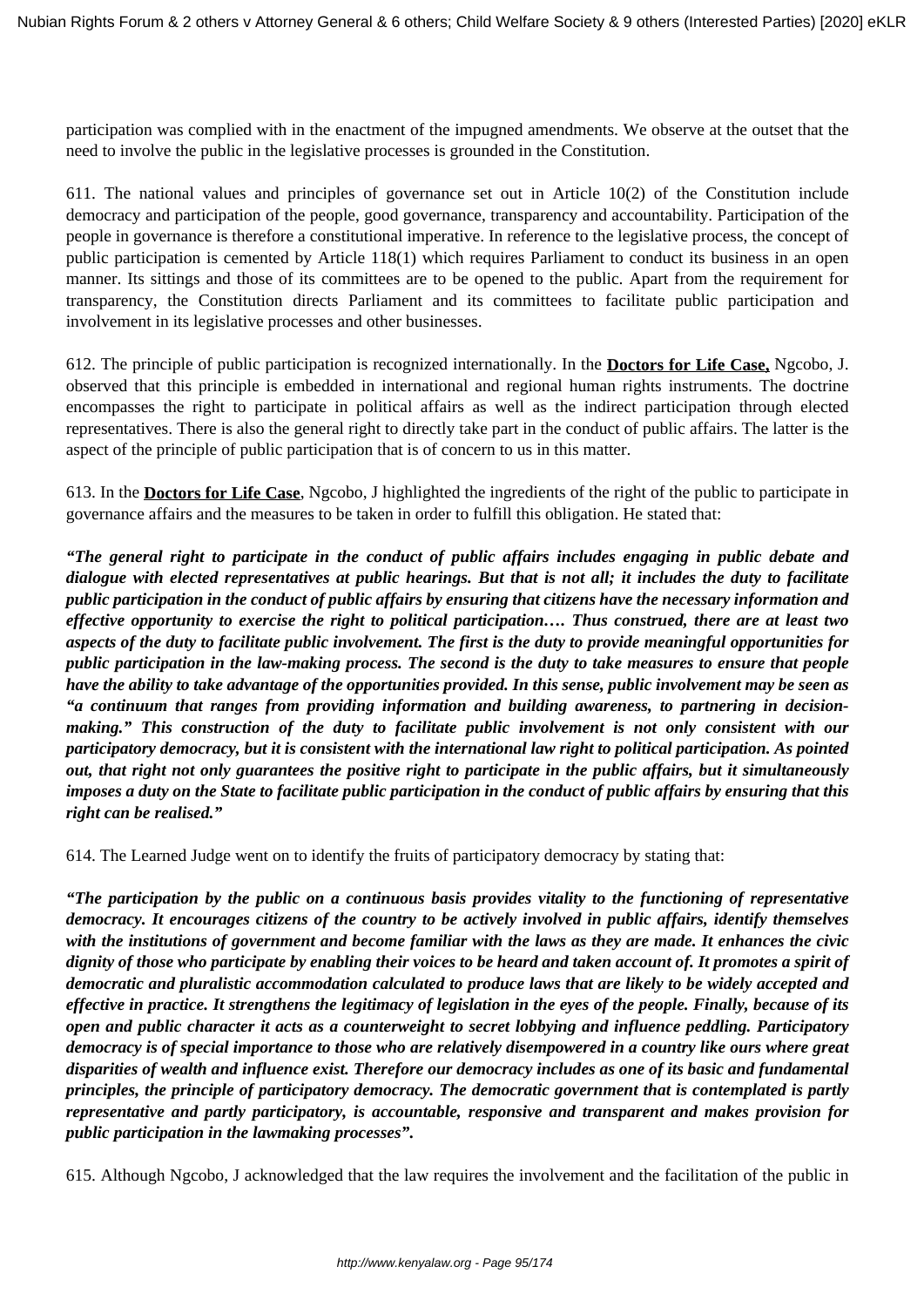public affairs, he was of the view that the manner and means of achieving public participation in the legislative processes should be left to Parliament. In that regard, he held that:-

*"Parliament and the provincial legislatures must be given a significant measure of discretion in determining how best to fulfil their duty to facilitate public involvement. This discretion will apply both in relation to the standard rules promulgated for public participation and the particular modalities appropriate for specific legislative programmes. Yet however great the leeway given to the legislature, the courts can, and in appropriate cases will, determine whether there has been the degree of public involvement that is required by the Constitution. What is required by section 72(1)(a) will no doubt vary from case to case. In all events, however, the NCOP must act reasonably in carrying out its duty to facilitate public involvement in its processes".*

616. The fact that non-compliance with the principle of public participation can result in the declaration of a law invalid was confirmed by Ngcobo J when he held that:

*"When legislation is challenged on the grounds that Parliament did not adopt it in accordance with the provisions of the Constitution, courts have to consider whether in enacting the law in question Parliament has given effect to its constitutional obligations. If it should hold in any given case that Parliament has failed to do so, it is obliged by the Constitution to say so. And insofar as this constitutes an intrusion into the domain of the legislative branch of government, that is an intrusion mandated by the Constitution itself. What should be made clear is that when it is appropriate to do so, courts may – and if need be must – use their powers to make orders that affect the legislative process. Therefore, while the doctrine of separation of powers is an important one in our constitutional democracy, it cannot be used to avoid the obligation of a court to prevent the violation of the Constitution."*

617. As to what the court should consider in determining whether the constitutional standards of public participation were met in the enactment of a given legislation, Ngcobo, J identified some of the factors to be taken into account as follows:-

*"Whether a legislature has acted reasonably in discharging its duty to facilitate public involvement will depend on a number of factors. The nature and importance of the legislation and the intensity of its impact on the public are especially relevant. Reasonableness also requires that appropriate account be paid to practicalities such as time and expense, which relate to the efficiency of the law-making process. Yet the saving of money and time in itself does not justify inadequate opportunities for public involvement. In addition, in evaluating the reasonableness of Parliament's conduct, this Court will have regard to what Parliament itself considered to be appropriate public involvement in the light of the legislation's content, importance and urgency. Indeed, this Court will pay particular attention to what Parliament considers to be appropriate public involvement. What is ultimately important is that the legislature has taken steps to afford the public a reasonable opportunity to participate effectively in the law-making process."* 

618. It is not incorrect to state that the development of the law on public participation in the legislative process is advanced in our jurisdiction. There are quite a number of decisions in this area. Odunga, J. did comprehensive work on the issue in his decision in the **Robert Gakuru Case.** The learned Judge extensively reviewed the jurisprudence relating to the principle of public participation and reached the conclusion that:-

*"In my view public participation ought to be real and not illusory and ought not to be treated as a mere formality for the purposes of fulfilment of the Constitutional dictates. It is my view that it behoves the County Assemblies in enacting legislation to ensure that the spirit of public participation is attained both quantitatively and qualitatively. It is not just enough in my view to simply "tweet" messages as it were and leave it to those who care to scavenge for it. The County Assemblies ought to do whatever is reasonable to ensure that as many of their constituents in particular and the Kenyans in general are aware of the intention to pass legislation and*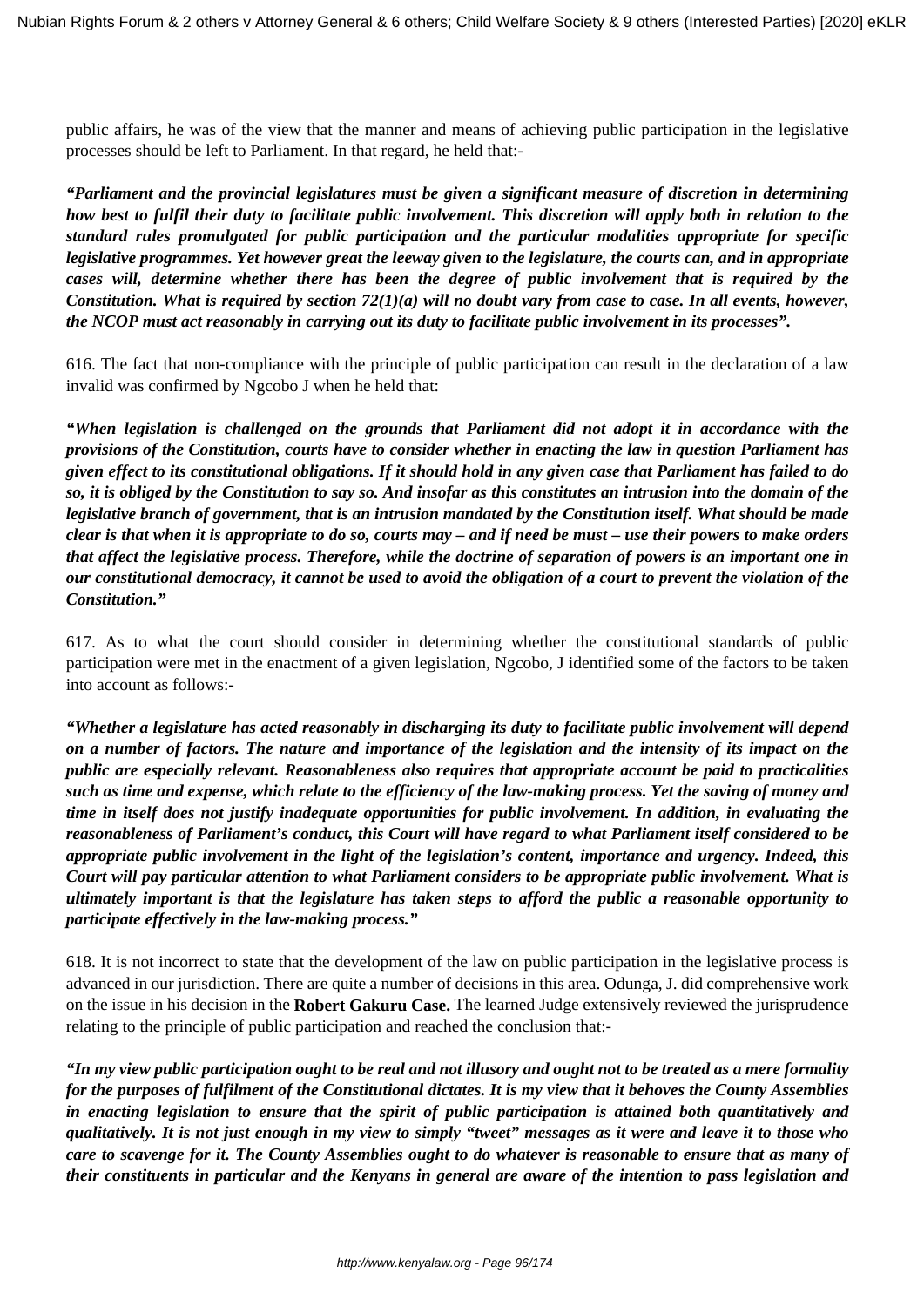*where the legislation in question involves such important aspect as payment of taxes and levies, the duty is even more onerous. I hold that it is the duty of the County Assembly in such circumstances to exhort its constituents to participate in the process of the enactment of such legislation by making use of as may (sic) fora as possible such as churches, mosques, temples, public barazas national and vernacular radio broadcasting stations and other avenues where the public are known to converge to disseminate information with respect to the intended action".* 

619. In the **2019 Law Society Case** the Court of Appeal stressed the place of the principle of public participation in governance by stating that:

*"From the finding above, the learned judge ought to have found in favour of the appellant based on the claim made on the lack of public participation. It was an error for the learned judge to require the appellant to prove the negative, for once it states there was no public participation, the burden shifted to the respondents to show that there was. Much weight has been placed on public participation because it is the only way to ensure that the Legislature will make laws that are beneficial to the mwananchi, not those that adversely affect them.*

*Additionally, the onus is on Parliament to take the initiative to make appropriate consultations with the affected people. It is therefore a misdirection for the learned judge to hold that the appellant had the responsibility to prove that the consultations did not happen. We believe that the principle behind the amendments is what must be interrogated. The 1st respondent is not possessed of an unfettered or carte blanche leeway to table legislation that is detrimental to the people of Kenya or a section of the citizenry. It must follow due process which includes consultation with stakeholders. The Constitution establishes that mechanism to enable the Legislature make laws that are reasonable, having sought and obtained the views of the people. That is the essence of an accountable limited Government and the shift from the supremacy of Parliament to the Sovereignty of the people birthed by the 2010 Constitution."*

620. The principle of public participation does not require the legislature to conduct a census-like exercise of knocking at the door of every person residing in its jurisdiction with a view to confirming that the residents have given their opinions on a contemplated legislative measure, and where no comments are forthcoming, to 'forcefully' extract opinions from residents. The duty placed upon the legislature by the law is to inform the public of its business and provide an environment and opportunity for those who wish to have a say on the issue to do so. Indeed in the case of **Kiambu County Government & 3 others v Robert N. Gakuru & Others [2017] eKLR,** the Court of Appeal aptly summarized the principle of public participation thus:-

*"The bottom line is that public participation must include and be seen to include the dissemination of information, invitation to participate in the process and consultation on the legislation."*

621. Public participation requires that the legislature takes into consideration the views expressed by the public. The importance of taking into consideration the views received from the public in the legislative process was affirmed by Sachs, J in the South African case of **Merafong Demarcation Forum and Others v President of the Republic of South Africa and Others (CCT 41/07) [2008] ZACC 10; 2008 (5) SA 171 (CC); 2008 (10) BCLR 968 (CC)** when he stated that:-

*"The passages from the Doctors for Life majority judgment, referred to by the applicants, state reasons for constitutionally obliging legislatures to facilitate public involvement. But being involved does not mean that one's views must necessarily prevail. There is no authority for the proposition that the views expressed by the public are binding on the legislature if they are in direct conflict with the policies of Government. Government certainly can be expected to be responsive to the needs and wishes of minorities or interest groups, but our constitutional system of government would not be able to function if the legislature were bound by these views. The public participation in the legislative process, which the Constitution envisages, is supposed to supplement*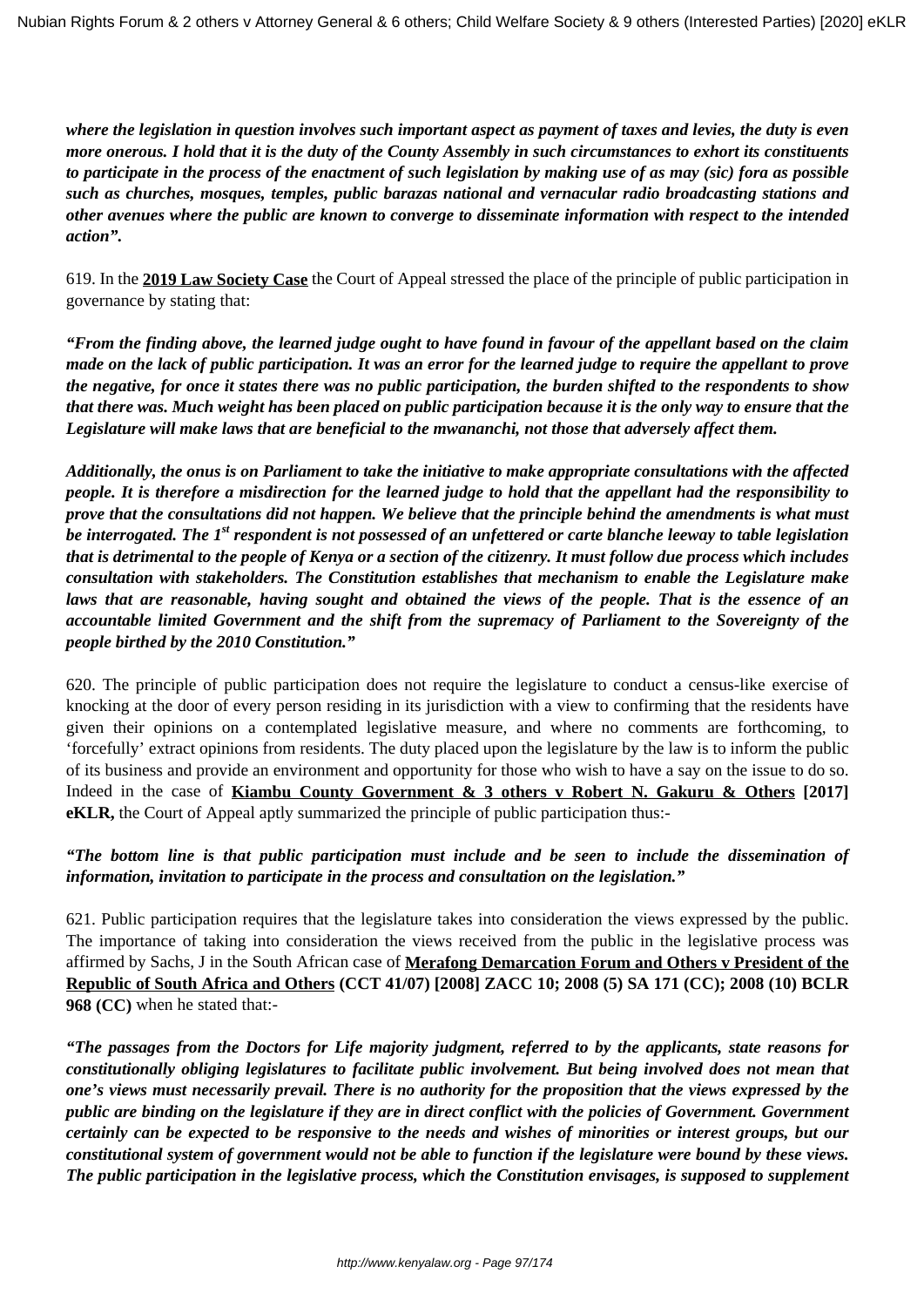*and enhance the democratic nature of general elections and majority rule, not to conflict with or even overrule or veto them. To say that the views expressed during a process of public participation are not binding when they conflict with Government's mandate from the national electorate, is not the same as cynically stating that the legislature is not required to keep an open mind when engaging in a process of that kind. Public involvement cannot be meaningful in the absence of a willingness to consider all views expressed by the public."* 

622. As emerges from the submissions above, all the parties agree that public participation is a key element in the achievement of democratic governance and is a constitutional imperative. All the parties also agree that the 3<sup>rd</sup> Respondent invited memoranda from the public through adverts in the *Standard* and *Daily Nation* newspapers of 7<sup>th</sup> May, 2018. According to the Respondents and the Interested Parties opposing the Petition, the advertisement fulfilled the constitutional requirement for public participation. The Petitioners and the Interested Parties who support the Petition think otherwise. The issue for determination therefore revolves around the sufficiency or otherwise of the public participation conducted in respect of the impugned amendments.

623. In **Mui Coal Basin Local Community & 15 Others (supra)** the Court expressed itself on the question of threshold of public participation as follows:

*"92. The main question in this context then becomes, what is the test for determining if the threshold of public participation has been met" We are aware that several Courts in Kenya have dealt with the issue. The emerging position in Kenya is exemplified by the decision and reasoning of Justice Emukule in John Muraya Mwangi& 495 Others & 6 Others V Minister For State For Provincial Administration & Internal Security & 4 Others [2014 eKLR. Since it demonstrates the emerging consensus, we apologise for quoting at length the reasoning of the Learned Judge thus:*

*"The concept of public participation enshrined in Articles 10 and 12 of the Constitution of Kenya 2010, is a difficult one but needs to be given effect both before and after legislative enactment. This may take several forms:-*

*i. The concept envisages political participation in the conduct of public affairs, such as the right to vote, and to be elected or appointed to public office,*

*ii. The right to be engaged in public debate and dialogue with elected representatives at public hearings,*

*iii. The duty to facilitate public participation in the conduct of public affairs,*

*i. Ensuring that ordinary citizens the "hoi polloi," the "lala hoi" have the necessary information and are given opportunity to exercise their say not merely in election and appointment to political office but also economic participation, and conduct of their affairs."*

624. As to how to determine whether the public participation conducted was sufficient, the Court stated that:

*"96. The issue then arises of how we measure what is sufficient. In our determination we agree with the test applied in the Merafong Demarcation case and state that, the method and degree of public participation that is reasonable in a given case depends on a number of factors, including the nature and importance of the issue at hand and the intensity of its impact on the public."*

625. Even though the cited principles are couched in the context of the day to day governance of the populace, we find them applicable to some extent to execution of legislative business by Parliament.

626. Through Standing Order No. 127 of the National Assembly Standing Orders (4th Edition), the National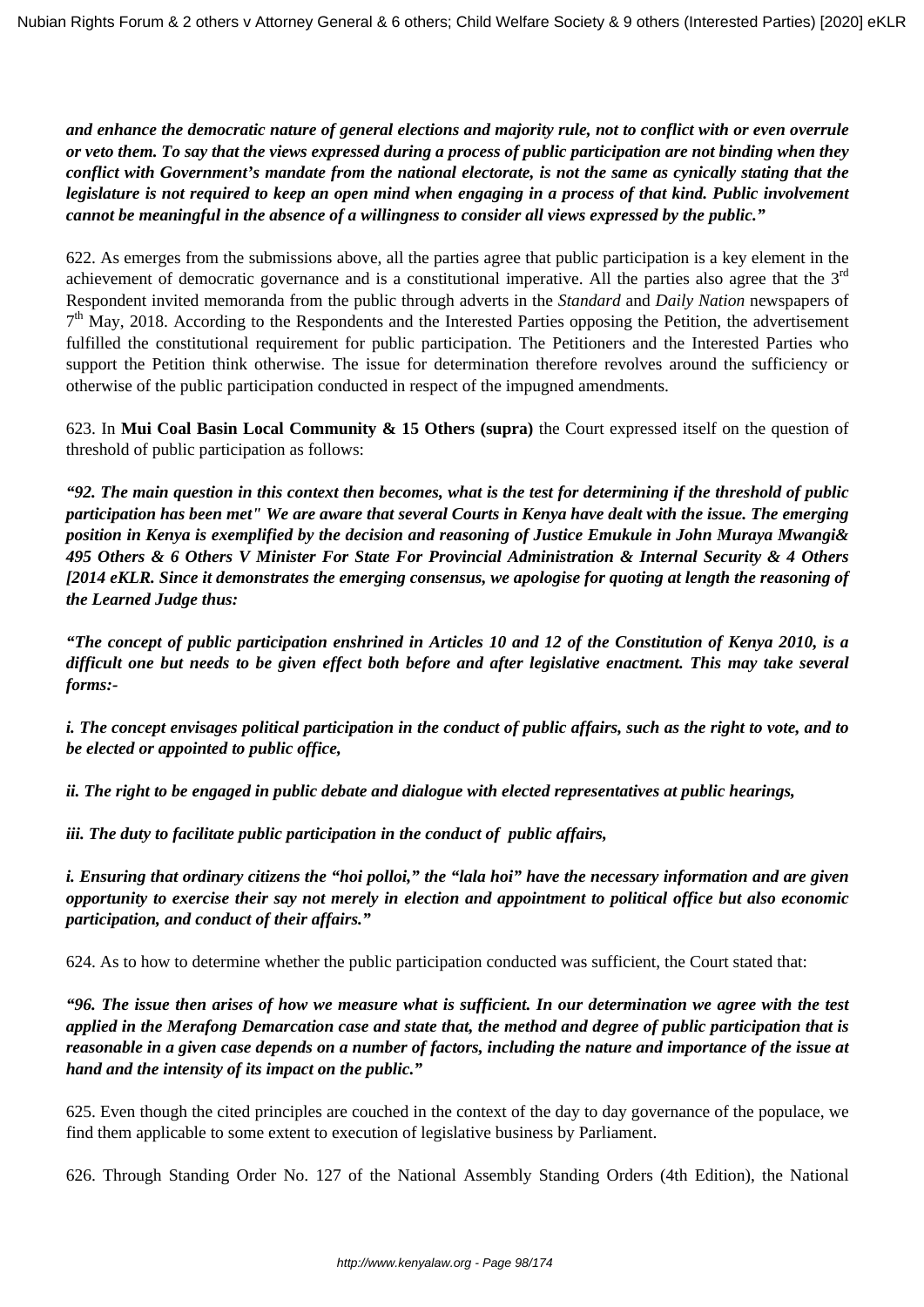Assembly incorporates the constitutional principle of public participation in its legislative business by providing that:

*"127. (1) A Bill having been read a First Time shall stand committed to the relevant Departmental Committee without question put.*

*(2) ….*

*(3) The Departmental Committee to which a Bill is committed shall facilitate public participation on the Bill through appropriate mechanism, including-*

*(a) inviting submission of memoranda;*

*(b) holding public hearings;*

*(c) consulting relevant stakeholders in a sector; and* 

*(d) consulting experts on technical subjects.*

### *(3A) The Departmental Committee shall take into account the views and recommendations of the public under paragraph (3) in its report to the House."*

627. We find that the said provision does indeed incorporate the principles of public participation. A close reading of the provision readily discloses that Parliament has the discretion on the method to be used in collecting views from the public, stakeholders and experts. This observation is in line with the case law on public participation.

628. In the *Doctors for Life* case Ngcobo, J was of the opinion that:

*"Whether a legislature has acted reasonably in discharging its duty to facilitate public involvement will depend on a number of factors. The nature and importance of the legislation and the intensity of its impact on the public are especially relevant. Reasonableness also requires that appropriate account be paid to practicalities such as time and expense, which relate to the efficiency of the law-making process. Yet the saving of money and time in itself does not justify inadequate opportunities for public involvement. In addition, in evaluating the reasonableness of Parliament's conduct, this Court will have regard to what Parliament itself considered to be appropriate public involvement in the light of the legislation's content, importance and urgency. Indeed, this Court will pay particular attention to what Parliament considers to be appropriate public involvement. What is ultimately important is that the legislature has taken steps to afford the public a reasonable opportunity to participate effectively in the law-making process."* 

629. The Petitioners and the Interested Parties who support them have decried the lack of information in regard to the impugned amendments and NIIMS itself. They also raise the issue of the sufficiency of time given to the public to submit their views. The request for representations from the public was published in the newspapers on  $7<sup>th</sup>$  May, 2018, and the representations were to be submitted before the close of business on  $14<sup>th</sup>$  May, 2018. The Respondents and the Interested Parties aligned to their cause insist that the pre-enactment information on the impugned amendments and the post-enactment education on NIIMS was sufficient in the circumstances of this case.

630. We note that neither of the parties addressed us on which party bears the responsibility of informing the public on the Bills for purposes of public participation in the legislative process. This is in light of the fact that the legislative process begins from policy formulation stage, and the sponsor of a legislation, who has the background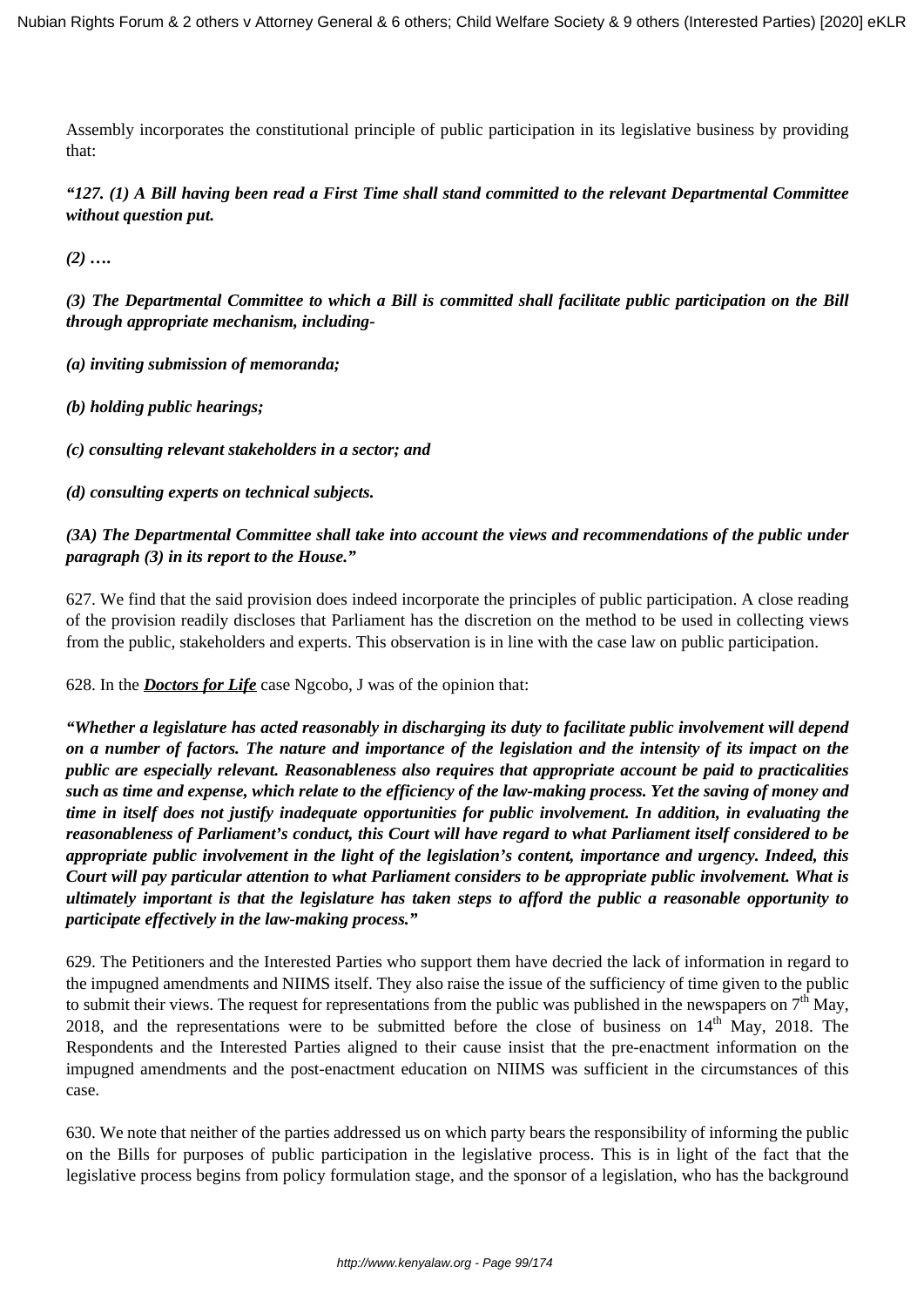information, is a different entity from Parliament. Therefore, placing the onus on Parliament alone in this respect may be impracticable and unreasonable. In addition, there are opportunities to engage citizens at various stages of the legislative process, and these can be coordinated by various actors who are responsible for the process at any given stage, including during the content development of a Bill. Accordingly, there are roles to be played by the Executive, civil society and Parliament in education the public as actors in the various stages of the development of a Bill.

631. Be that as it may, we note that the  $6<sup>th</sup>$  Respondent annexed a copy of the Statute Law (Miscellaneous Amendments Bill) 2018 together with a Memorandum of Objects and Reasons to its Replying Affidavit sworn on 28<sup>th</sup> February 2019 by Michael Sialai. The said Memorandum of Objects and Reasons explained that the Bill proposed to amend the Registration of Persons Act to establish the National Integrated Identity Management System, and provide for the capture of biometric data and geographical data in the registration of persons in Kenya. The said Bill was published in the Kenya Gazette Supplement No. 35 (National Assembly Bills No 12) on 10<sup>th</sup> April 2018. In terms of the legislative process, the Bill and Memorandum of Reasons and Objects was therefore in the public domain from  $10^{th}$  April 2018.

632. The 6th Respondent also annexed a copy of the advertisement in the *Daily Nation* newspaper of 7th May 2018. The said advertisement informed the public about three events. Firstly, on the publication of the Bill on 10<sup>th</sup> April 2018. Secondly, that the amendments in the Bill to the various Acts would be committed to various Departmental Committees of the National Assembly that were listed in the advertisement. Lastly, of an invitation to members of the public to submit any representations they may have on the Bill. In this respect, the amendments to the Registration of Persons Act were shown to be committed to the Administration and National Security Committee of the National Assembly. The minutes of the sittings of the said Committee on  $14<sup>th</sup>$ ,  $19<sup>th</sup>$ , and  $20<sup>th</sup>$  June 2019 when the amendments were discussed were also annexed, as was a copy of a memorandum sent by the  $3<sup>rd</sup>$  Petitioner dated  $25<sup>th</sup>$  May 2018 on the said amendments.

633. The Petitioners on the other hand rely on the advertisement published on  $7<sup>th</sup>$  May 2018 to show that there was insufficient time for public participation, and the contents of the Bill, which was amending 68 Acts of Parliament.

634. Our view is that the time that was available for public participation must be considered in light of all the processes of the legislative process. In the present Petition, the evidence before us suggests that the public was aware of the Bill from  $10<sup>th</sup>$  April 2018, when it was published, and could have participated from that date. The purpose of publication of Bill in this regard is to notify the public and invite representations through the elected Members or direct submission of memoranda and petitions. It is therefore not entirely correct to state that the members only had the seven days indicated in the advertisement of  $7<sup>th</sup>$  May 2018 to present their views on the Bill. Even after expiry of the seven days, the doors were not closed for members of the public to participate, as there was still opportunity to participate during the committee hearings as shown in Standing Order 127. The evidence from the Respondent demonstrates that this opportunity was availed, and that indeed there was participation by the  $3<sup>rd</sup>$ Petitioner even after expiry of the time stated in the advertisement. It is thus our finding that sufficient time was availed for public participation on the enactment Statute Law (Miscellaneous Amendments Bill) 2018.

635. There is sufficient authority for the proposition that the entire process has to be interrogated in order to determine whether the requirement for public participation was fulfilled in respect of a given law. In **2013 Law Society Case** the Court held that:

*"In order to determine whether there has been public participation, the court is required to interrogate the entire process leading to the enactment of the legislation; from the formulation of the legislation to the process of enactment of the statute."*

636. We also recognize that there were efforts made by the National Assembly in facilitating public participation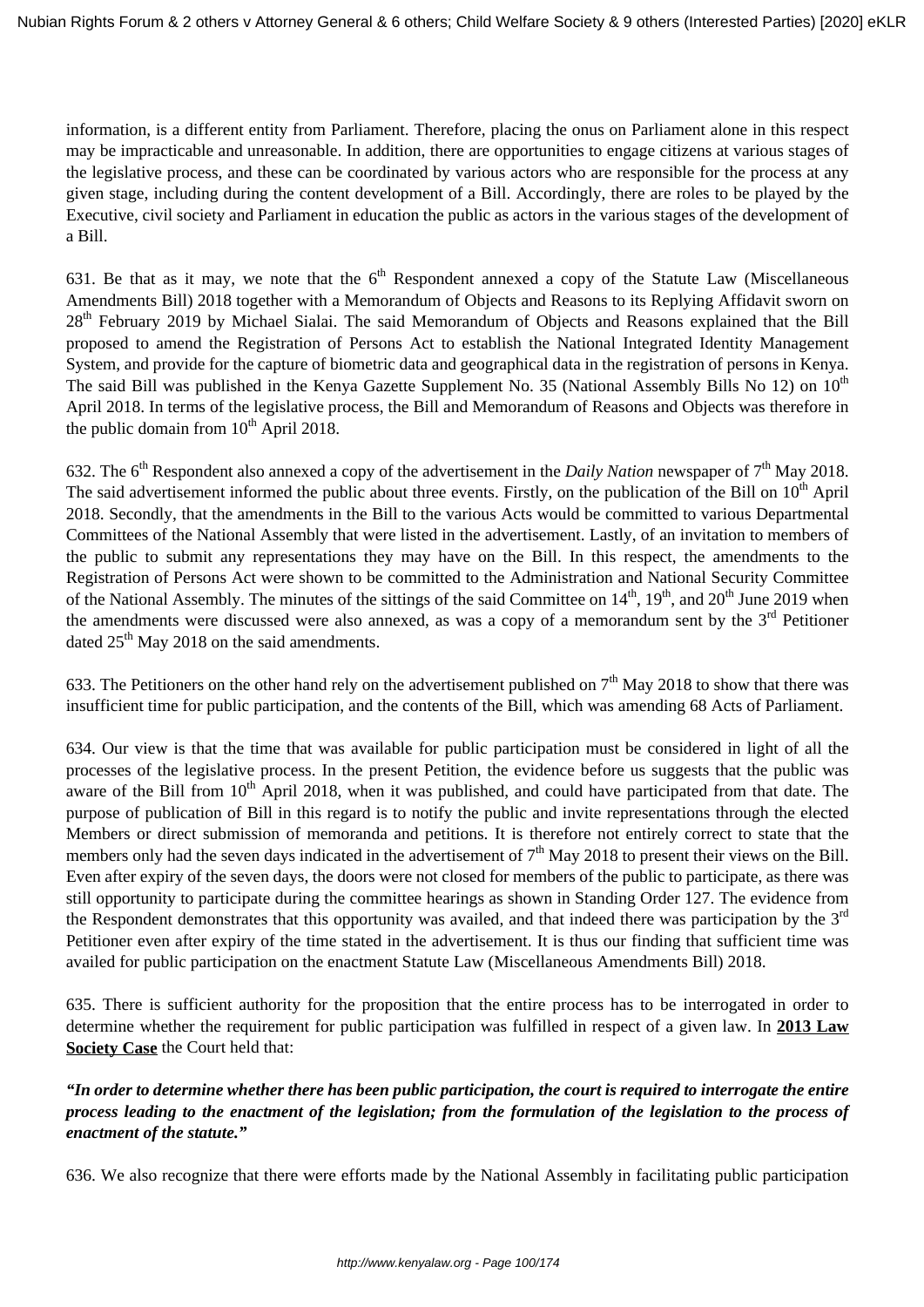when using the omnibus Bill mechanism in the Statute Law (Miscellaneous Amendments) Bill 2018. Unlike in the case of **2013 Law Society Case** where the object of the Bill was clearly indicated as intended to effect minor amendments, in the instant case there was clear indication that the legislature intended to carry amendments on the targeted Acts without the use of the term 'minor". It is also clear that from the advertisement of  $7<sup>th</sup>$  May 2018 that each Act targeted for amendment was linked to the relevant committee. Therefore, in effect, only a part of the amendments and not all of them were subject to stakeholder engagement in the Committees. Coupled with the fact that there was sufficient time availed to the public to give their views on the amendments, we find that there was sufficient public participations in the circumstances of these Petitions.

### **The Use of an Omnibus Bill to Effect the Impugned Amendments**

637. The second aspect of the Petitioners' challenge to the impugned amendments is that it was effected by way of an omnibus miscellaneous statute. In this regard, the  $1<sup>st</sup>$  Petitioner submits that the violation of the Constitution can occur either through form or content. Its view is that whether the violation is one of form or content, any violation is sufficient for the court to find that an impugned law is unconstitutional. The position taken by the  $1<sup>st</sup>$  Petitioner is that the impugned amendments were substantive since they were fashioned to overhaul the manner in which registration and identification of Kenyans and foreign nationals is done. They also created a new system of registration and storage of the data. The  $1<sup>st</sup>$  Petitioner identified the various laws affected by the amendments to demonstrate the far-reaching effects of the changes.

638. Additionally, the 1<sup>st</sup> Petitioner submits that the implementation of NIIMS affects, in different ways, other aspects regulated by other laws, for example the Children Act, Prevention of Terrorism Act and the National Police Service Act. Moreover, the infrastructural outlay required to implement it is enormous and it further affects many other areas of both national and county governments' competencies, including provision of services such as health, education and housing. The 1<sup>st</sup> Petitioner contends that the implementation of NIIMS affects significant aspects of public administration and straddles areas of constitutional competencies of both national and county governments and at least in part, it seeks to implement the 2017 Nouakchott Declaration of the African Union on digitization.

639. In light of these submissions, the  $1<sup>st</sup>$  Petitioner contends that the use of the miscellaneous amendment process was inappropriate considering that the courts have limited the use of the process for minor and non-controversial amendments. Reliance is placed on the decision in the **2016 Law Society Case** where it was held that omnibus amendments in the form of statute law miscellaneous legislations ought to be confined only to minor noncontroversial and generally house-keeping amendments.

640. The  $1<sup>st</sup>$  Petitioner's position is that the empowerment of the Respondents by the law to collect sensitive personal information such as DNA and GPS coordinates can neither be minor nor non-controversial. Moreover, the major amendments to the Act involve spending of significant amounts of public funds, involve the introduction of a new registration body and processes, and will prejudicially affect the rights of persons. Such amendments, in the 1<sup>st</sup> Petitioner's view, ought not to have been done through a miscellaneous amendment. It is therefore the 1<sup>st</sup> Petitioner's submission that the use of miscellaneous amendment process to effect significant amendments to the Act is unconstitutional and to that extent, the amendments are null and void.

641. The  $2^{nd}$  Petitioner supports the position taken by the  $1<sup>st</sup>$  Petitioner on the use of an omnibus law. It also places reliance on the **2016 Law Society Case** for the proposition that the use of the omnibus procedure in the enactment of laws ought to be confined only to minor non-controversial and generally house-keeping amendments. It asserts that the impugned amendments have far-reaching implications on fundamental rights and freedoms protected under the Bill of Rights. In the  $2<sup>nd</sup>$  Petitioner's opinion, the impugned amendments not only deserved robust input from the public but were also deserving of better and intense debate and deliberations by the National Assembly and the Senate to ensure proper consideration of all the concerns.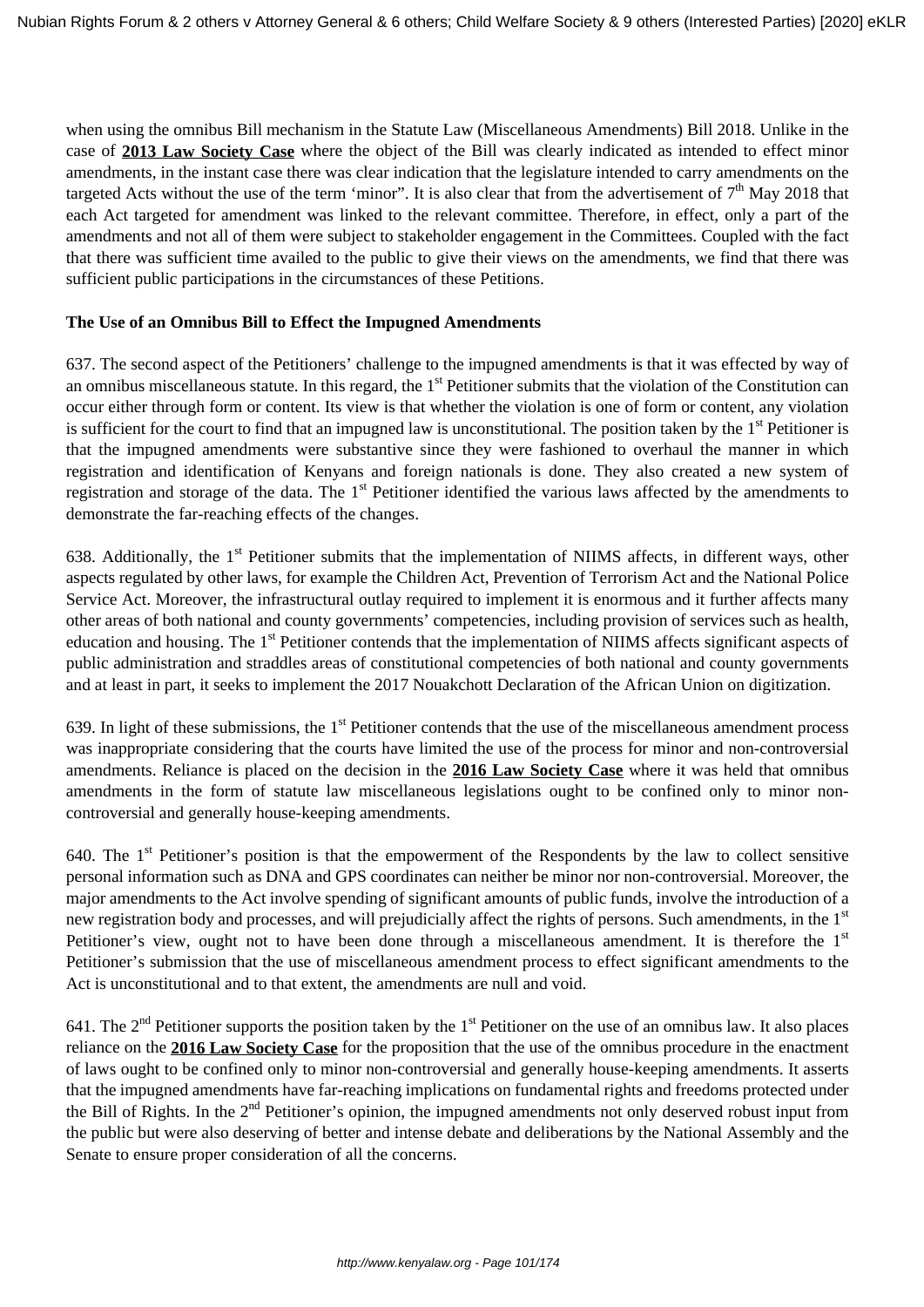642. The  $2^{nd}$  Petitioner contends that embedding the impugned amendments in an omnibus Bill containing amendments of 67 other statutes unnecessarily rushed their passage with the obvious consequence that the public and Parliament itself were deprived of the opportunity to exhaustively debate the reasonableness and necessity of the amendments relative to their stated objective. Further, that if the proceedings of the relevant Departmental Committee and the Whole House are anything to go by, it is *ex facie* evident that in spite of their apparent implications on fundamental rights and freedoms and particularly the right to privacy, the full import of the amendments was not at all debated and the logical inference from this is that either the legislators did not appreciate the extensive consequences of the amendments or they had no reasonable opportunity to debate them, as they would have done, had the impugned amendments been presented as a stand-alone Bill. In the 2<sup>nd</sup> Petitioner's view, the enactment of the impugned amendments amounted to abuse of legislative discretion and a breach of public trust.

643. The 3<sup>rd</sup> Petitioner joined the 1<sup>st</sup> and 2<sup>nd</sup> Petitioners in faulting the National Assembly for using an omnibus Bill to pass the impugned amendments. It is the 3<sup>rd</sup> Petitioner's submission that statutory amendments by way of statute law miscellaneous legislation should strictly be confined to cases of minor non-controversial amendments as was held in the **2019 Law Society Case**. Its view is that the impugned amendments breached the said legal principle in that the amendments were substantial and should not have been introduced through a Miscellaneous Amendment Act.

644. The  $5<sup>th</sup>$  Interested Party also agrees with the position taken by the Petitioners and the authorities relied on in support of the contention that omnibus amendments in the form of Statute Law Miscellaneous legislation ought to be confined only to minor non-controversial and generally house-keeping amendments. It further cites the case of **Okiya Omtatah v The Communication Authority of Kenya & 21 others [2017] eKLR** for the proposition that an omnibus Bill is designed to make only relatively minor, non-controversial amendments to various Acts and to repeal Acts that are no longer required and assist in expediting the government's legislative programme and Parliamentary business by reducing the number of separate amendment Bills that deal with relatively minor amendments and repeals. Further, that an amendment that has an impact on either the letter or the spirit of the Constitution, however remotely, cannot be termed a minor, non-controversial house-keeping amendments. The  $5<sup>th</sup>$ Interested Party therefore submits that NIIMS squarely falls outside the confines of the province of *'minor noncontroversial and generally house-keeping amendments'* and ought not to have been passed as a miscellaneous amendment.

645. The 5<sup>th</sup> Interested Party identifies the large amount of public funds spent in the creation of NIIMS as another facet of the defects in the procedure used in the enactment of the legislation establishing it. It also relies on the **2016 Law Society Case** in which the Court relied on the Canadian Miscellaneous Statute Law Amendment Program to hold that for a Bill to qualify as non-controversial, it should not involve the spending of public funds, prejudicially affect the rights of persons, or create new offences or subject a new class of persons to an existing offence. It is the  $5<sup>th</sup>$  Interested Party's case that the Respondents are on record as admitting expenditure of public funds on the project. It submits that for the above reasons, it was improper to introduce NIIMS through a Statute Law (Miscellaneous) Amendment Bill. The  $5<sup>th</sup>$  Interested Party therefore asks the court to find that the amendments were unlawful and unconstitutional.

646. The  $6<sup>th</sup>$  Interested Party agrees with the Petitioners on the unconstitutionality of the impugned amendments. It asserts that the very use of an omnibus Statute Law Miscellaneous Amendment Act betrayed the mischief on the part of the Respondents, which was to defeat the public's right and interest to examine the legislation and participate in public affairs and governance. In its view, the object and scope of a Statute Law Miscellaneous Amendment Act is to correct anomalies, inconsistencies, outdated terminology or errors, which are minor, noncontroversial amendments to a number of statutes using a single Bill.

647. According to the 6<sup>th</sup> Interested Party, the impugned amendments were *prima facie* not minor or non-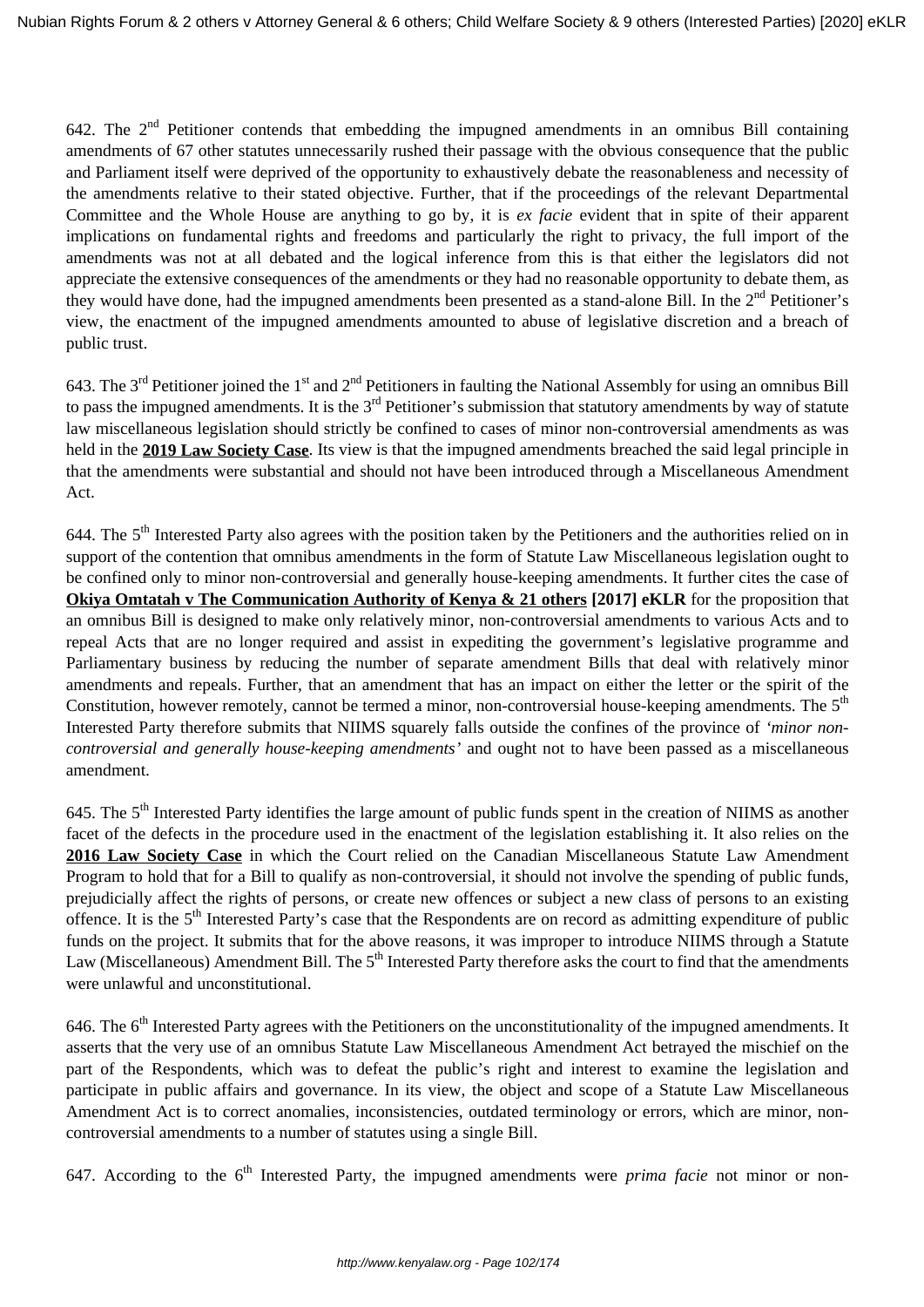controversial as they did not seek to correct anomalies, inconsistencies or outdated terminology or errors but instead brought about significant changes to the law and introduced wholly new concepts. To buttress this argument, the decision in the **2016 Law Society Case** is identified as explaining the circumstances under which statutory amendments can be made by use of Statute Law Miscellaneous legislation. It is its submission that the five-judge bench which heard the matter looked at the position in various countries and ultimately concluded that while there is no internationally accepted position on the legality of omnibus Bills, both on policy and good governance, omnibus amendments in the form of Statute Law Miscellaneous legislations ought to be confined only to minor non-controversial and generally house-keeping amendments.

648. On the authority of the case of **Josephat Musila Mutua & 9 Others v Attorney General & 3 Others (2018) eKLR** the 6<sup>th</sup> Interested Party contends that provisions that affect fundamental rights and freedoms are substantial amendments. It submits that the introduction of the new markers or identifiers into the Act were not minor or insignificant amendments but were significant changes with serious import on the fundamental rights and freedoms of Kenyans, clawing back on the autonomy of Kenyans and the right to be informed and to have a say on such significant matters of constitutional significance.

649. The Respondents counter the arguments by the Petitioners and Interested Parties who support them by arguing that there is no constitutionally prescribed procedure for amendment of any statute. According to the  $1<sup>st</sup>$ Respondent, the Constitution envisages that it is the legislature that will formulate the procedure for enactment of legislation, provided the procedure facilitates public participation and public access as required under Articles 118 and 124 of the Constitution. Further, that legislative procedure and policy are exclusively within the ambit of the legislature under the doctrine of separation of powers and the court and any other arm of government ought not to question the wisdom of Parliament in preferring one procedure over another provided such procedures are facilitative of public participation and access. The  $1<sup>st</sup>$  Respondent takes the view that global jurisprudence on when and how omnibus Bills can be used is contradictory.

650. As regards the procedural propriety of the enactment of the impugned amendments, the  $2<sup>nd</sup>$  and  $3<sup>rd</sup>$ Respondents submit that the law was complied with. They contend that Article 124 of the Constitution allows the National Assembly to establish its own procedures for the conduct of its proceedings. Further, that Article 109 vests in Parliament absolute power to exercise legislative powers through Bills. It is their case that pursuant to the practice of the National Assembly, a Miscellaneous Amendment Bill connotes a Bill that amends various legislations. They state that the Bill in contention was indeed titled *"A Bill for an Act of Parliament to make various amendments to statute law*," and was not described by the phrase *"minor amendments"*. More importantly, that during the enactment of the Bill, each Departmental Committee examined respective clauses of relevance to their dockets as if they were distinct legislations. That in particular, Clause 9, which forms the subject matter of these proceedings was examined by the National Assembly Committee on Administration and National Security. The  $2<sup>nd</sup>$  and  $3<sup>rd</sup>$  Respondents observe that during the debates on the Bill, the chairpersons of the respective committees were given an opportunity to submit the views of their respective committees and the public.

651. It is the  $2^{nd}$  and  $3^{rd}$  Respondents' further argument that as was held by the Supreme Court in its advisory opinion in the case of **Speaker of the Senate & another v Attorney-General & 4 others [2013] eKLR,** courts should not supervise the workings of Parliament**.** They therefore urge the court to allow Parliament to regulate its internal matters as affirmed by the Supreme Court. Further, that it cannot be argued that the usage of a Statute Law (Miscellaneous Amendments) Bill militated against effective public participation for the simple reason that the National Assembly took steps to ensure that the quality of public participation was not compromised.

652. On their part, the  $4<sup>th</sup>$  and  $7<sup>th</sup>$  Respondents submits that the Petitioners' allegation that introducing substantive amendments through omnibus means is unconstitutional lacks any constitutional foundation. Their case is that the Petitioners have failed to set out with a degree of precision the constitutional provision alleged to have been infringed. In their view, in the absence of a claim that the legislation passed by the legislature or the process by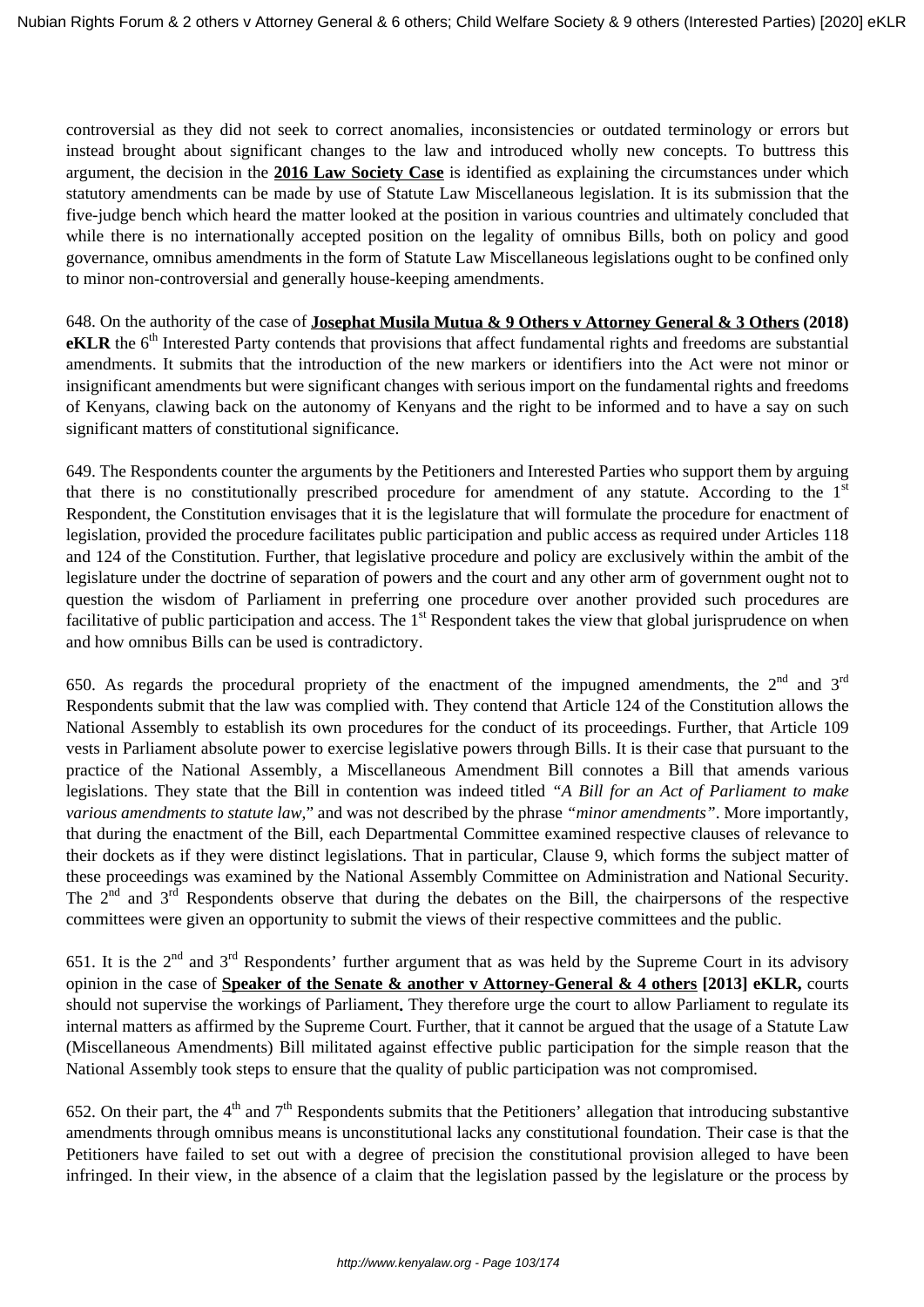which the legislation was enacted violates the Constitution, any consideration of the matter by this Court would amount to unconstitutional intrusion on Parliament's legislative mandate and a violation of the doctrine of separation of powers. This averment is supported by the decision in **United States v Butler, 297 U.S. 1[1936]**.

653. In response to the Petitioners' allegation that the omnibus Bill inhibited public participation hence violated Articles  $10(2)(a)$  and  $118(1)(b)$  of the Constitution, the 4<sup>th</sup> and 7<sup>th</sup> Respondents submit that no evidence was tendered before this Court to demonstrate that due to the nature, form and structure of the Statute Laws (Miscellaneous Amendments) Act No. 18 of 2018), a member of the public was prevented from presenting their views to Parliament. They therefore urge the Court to hesitate to supervise the manner in which Parliament executes its legislative mandate in the absence of a link between the impugned amendments and a specific constitutional or statutory provision that has been violated or is threatened with violation.

654. It is the  $4<sup>th</sup>$  and  $7<sup>th</sup>$  Respondents' submission that the effectiveness of the legislative mechanism of omnibus Bills must be considered against the importance of the principle of the separation of powers and the principles of representative democracy. In support of this assertion, they cite the decision of the Supreme Court of Israel in **Israel Poultry Farmers Association v. Government of Israel HCJ 4885/03 at 383** where it was held that not every formal defect in the legislative process and not every case of *ultra vires* would lead to intervention in the legislative process by the court. Further, that for the law to be invalidated, it is not sufficient to prove a violation of a basic principle of the legislative process, such as the principle of participation, but it is also necessary to show a severe and substantial violation of that principle.

655. The  $4<sup>th</sup>$  and  $7<sup>th</sup>$  Respondents' assertion that there was nothing wrong in the use of an omnibus Bill to effect the impugned amendments was boosted by a reference to the doctrine of separation of powers. It is the  $4<sup>th</sup>$  and  $7<sup>th</sup>$ Respondents' contention that the doctrine of separation of powers is not alien to our jurisprudence as was stated by the Court of Appeal in **Mumo Matemu v Trusted Society of Human Rights Alliance & 5 Others C. A. No. 290 of 2012**. They contend that though the arms of government are co-dependent, each branch is reasonably expected to perform its constitutional functions in the best interest of the people on whom sovereign power lies. In doing so, it is presumed that the decisions taken by each branch of government are legitimate and rational, until the contrary is proven. The decision in the case of **Community Advocacy and Awareness Trust & 8 others v Attorney General & 6 others [2012] eKLR** is relied on in support of the proposition that courts must resist the temptation to secondguess the legislature or act as a super legislature and review every piece of legislation. The  $4<sup>th</sup>$  and  $7<sup>th</sup>$  Respondents stress that by dint of Article 94 (1) as read with Article 94(5) of the Constitution, legislative authority is exclusively vested in Parliament and no other person or body has the power to make provisions having the force of law in Kenya.

656. The  $4<sup>th</sup>$  and  $7<sup>th</sup>$  Respondents conclude by submitting that nowhere in the Constitution or the Standing Orders of the National Assembly is it prescribed that a Bill should contain a single subject; what is referred to as the 'single subject rule' provision. It is their submission that unlike in the United States of America where 43 States have the *'single subject provision'*, Kenya has no such provision and it would amount to an infraction of the legislative prerogative of Parliament to arrive at the Petitioners' desired outcome by reading non-existent provisions into the Constitution. It is their case that the Petitioners' allegation that omnibus Bills infringe Articles 10, 73, 93(2) and 94(4) is therefore unfounded. In their view, the cited provisions espouse the constitutional principles that bind Parliament in the discharge of its legislative mandate and nothing more. Further, that the Petitioners had failed to adduce cogent evidence to demonstrate the manner in which the Respondents had violated the Constitution and the specific Article violated.

657. The 5<sup>th</sup> Respondent did not make any comments on the use of an omnibus Bill to enact the impugned amendments*.* In support of his position that the impugned amendments were not unconstitutional for having been passed by way of an omnibus Bill, the 6<sup>th</sup> Respondent argues that a Miscellaneous Amendment Bill amends various legislations and the long title of the Bill usually states the intention and purpose of the Bill. He notes that the long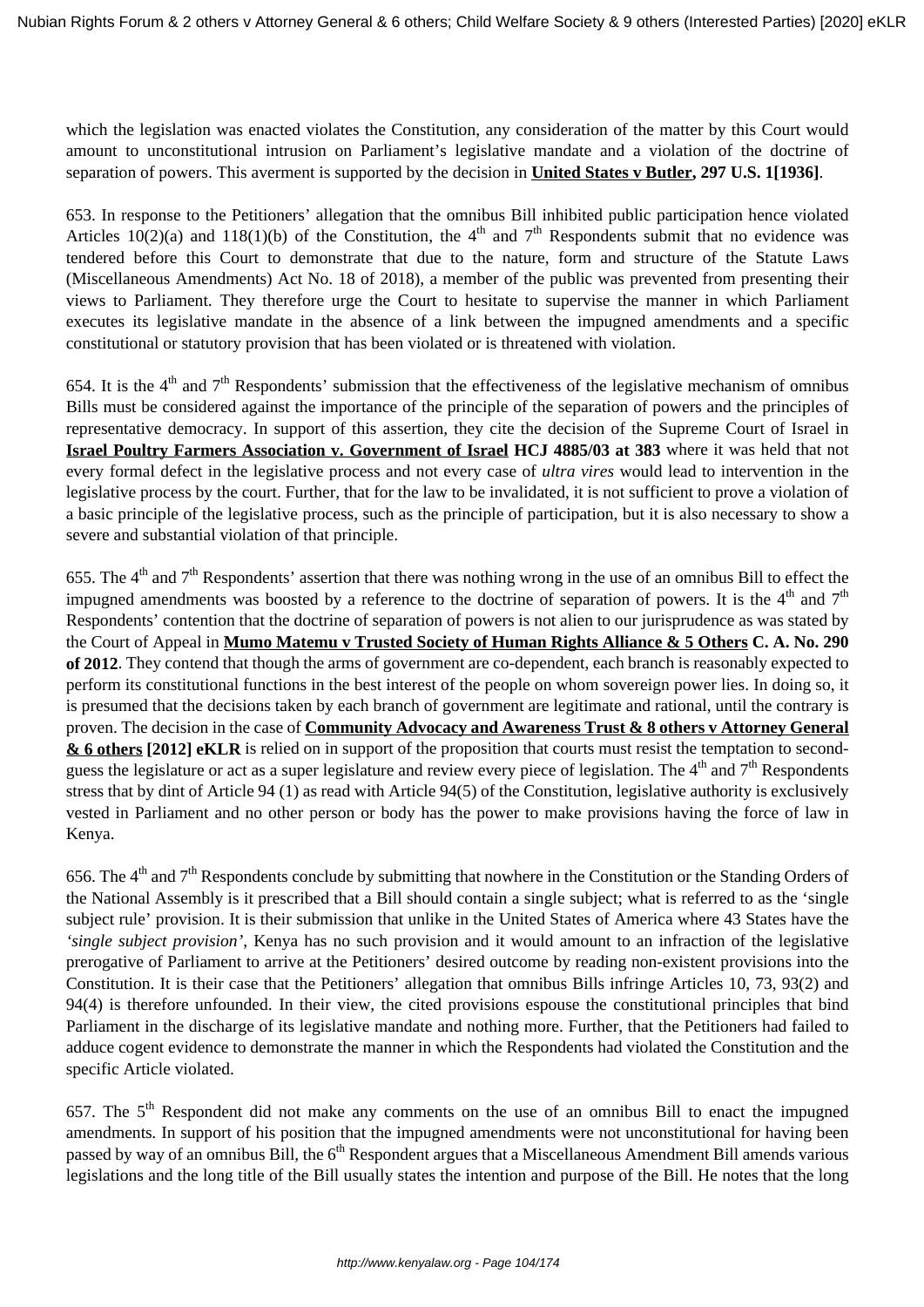title for the Statute Law (Miscellaneous Amendment) Bill 2018 was *"A Bill for AnActof Parliament to make various amendments tostatute law"*, and, unlike the Statute Law (Miscellaneous Amendment) Bills for 2015 and 2016 whose long titles were *"A Bill for An Act of Parliament to make minor amendments to statute law",* the word *'minor'* was not used in the 2018 statute. He asserts that neither the Constitution nor the rules of the National Assembly disallow the use of miscellaneous amendment Bills.

658. Developing his case from the above assertions, the  $6<sup>th</sup>$  Respondent argues that Article 124 of the Constitution gives the National Assembly power to establish Standing Orders to regulate conduct of Parliamentary proceedings. He submits that Article 109 of the Constitution gives absolute power to Parliament to exercise legislative authority which is derived from the people. The implication of this, in the  $6<sup>th</sup>$  Respondent's view, is that the Constitution has not defined and or limited the legislative processes and powers of Parliament and it is left to each House of Parliament to develop in the Standing Orders how to initiate Bills and other legislative processes. It is the 6<sup>th</sup> Respondent's contention that it would have been different if the Constitution had imposed a limitation on this function or on the nomenclature of Bills to be determined by Parliament. The decision in the case of **Transparency International v Attorney General and 2 others, HC Petition No. 388 of 2016** is cited in support of this submission.

659. The  $6<sup>th</sup>$  Respondent submits that the Petitioners are simply calling upon the court to prescribe to the National Assembly what should be contained in the House Standing Orders. In his view, the remit of this court does not extend to the prescription of Standing Orders for the National Assembly. The case of **Nathanael Nganga Reuben v Speaker, Machakos County Assembly & another [2016] eKLR** is cited as holding that courts should exercise judicial restraint as regards Parliamentary and County Assembly proceedings which are closely and directly connected with the fulfilment by the Assembly or its members of their functions as a legislative and deliberative body.

660. The  $6<sup>th</sup>$  Respondent buttresses the above contentions by submitting that the Supreme Court upheld the principle of allowing Parliament to regulate its internal matters in the case of **Speaker of the Senate & another v Attorney-General & 4 others [2013] eKLR** when it held that *"[t]his Court will not question each and every procedural infraction that may occur in either of the Houses of Parliament"* and that the *"Court cannot supervise the workings of Parliament".* Also cited in support of the same proposition is the decision of this court in **Republic v National Assembly Committee of Privileges & 2 others Ex-Parte Ababu Namwamba [2016] eKLR** and that of the Court of Appeal in **Pevans East Africa Limited and Another v Chairman, Betting Control & Licencing Board and 7 others, Civil Appeal No. 11 of 2018; [2018] eKLR**.

661. The  $6<sup>th</sup>$  Respondent submits that the use of omnibus Bills is not new to the National Assembly. He cites the Finance Bill which is passed every year and whose aim is to amend several laws that deal with revenue-raising measures or even repeal of entire taxation provisions as one of the Acts passed through the use of an omnibus Bill. It is his case that the amendments in a Finance Bill cannot be said to be minor amendments, and the same scenario applies to a Statute Law (Miscellaneous Amendment) Bill whose intention is to amend many statutes. His conclusion is that nothing bars Parliament from using a Statute Law (Miscellaneous Amendment) Bill as long as the principle of public participation is adhered to.

662. The  $6<sup>th</sup>$  Respondent explains that among the reasons for the use of Statute Law (Miscellaneous Amendment) Bills by Parliament is the need to address backlogs in unlegislated areas and to save on parliamentary time. He contends that as admitted by the Petitioners, the Statute Law (Miscellaneous Amendment) Bill No. 12 of 2018 had objects and reasons, and a Memorandum of Objects and Reasons gives the intent and purpose of a Bill. In respect of the Statute law (Miscellaneous Amendment) Act (No. 18 of 2018 [Bill No. 12 of 2018] the objects and reasons were given as the making of *"various wide-ranging amendments on various statutes"* thus explaining the intent and purpose of the Bill.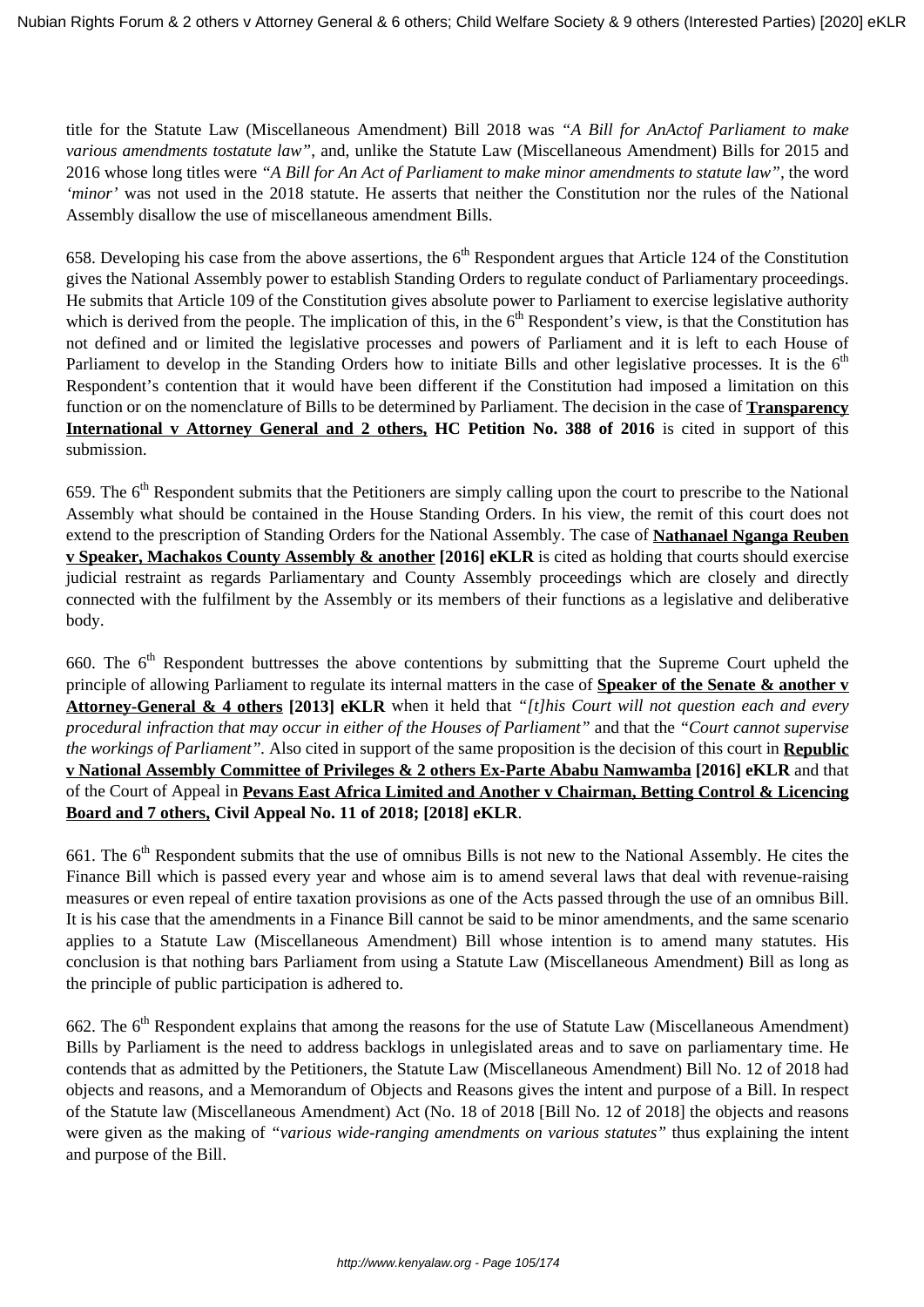663. The  $6<sup>th</sup>$  Respondent's final submission on the issue, however, is that the doctrine of separation of powers stops this court from entertaining the Consolidated Petitions. He supports his argument by citing Articles 117 and 124 of the Constitution and the Parliamentary Powers and Privilege Act of 2017. He further buttresses his contention by relying on the decision of the Court of Appeal in **John Harun Mwau v Dr. Andrew Mullei & Others, Civil Appeal No. 157 of 2009,** and that of the Supreme Court in the case of **Speaker of the Senate & another v Attorney-General & 4 others [2013] eKLR.** The decision by the Privy Council in the New Zealand case of **Prebble v Television New Zealand Limited [1995] 1 AC 32** is identified as illuminating the principle of separation of powers which requires that there be mutual respect between the courts and the legislature.

664. It is apparent from the submissions which we have set out above that the parties have expended considerable energy on the question of the place of omnibus (Statute Law Miscellaneous Amendment) Bills in enactment of legislation. The Petitioners are of the firm view that enactment of law through omnibus legislation should be reserved for minor, non-controversial and generally house-keeping amendments. The text they rely on is found in the **2016 Law Society Case** which has been cited numerous times before us. In its decision in that case, the court held as follows:

*"234. It is therefore clear that both on policy and good governance, which is one of the values and principles of governance in Article 10 of the Constitution, which values and principles form the foundation of our State and Nation as decreed in Article 4(2) of the Constitution, omnibus amendments in the form of Statute Law Miscellaneous legislations ought to be confined only to minor non-controversial and generally house-keeping amendments."*

665. At this point we owe a duty to the parties and their advocates to place on record the fact that two members of this court (Mumbi Ngugi & W. Korir, JJ) were among the five members of the Bench that decided that case. It is also important to note that extensive discussions on the use of omnibus Bills in legislation were carried out in that case.

666. The Petitioners have also placed before this court the latest decision of the Court of Appeal on the issue. In a iudgment delivered on 27<sup>th</sup> September 2019 in the **2019 Law Society Case**, the Court of Appeal (P. N. Waki, D. K. Musinga & P. O. Kiage, JJA) held that:

*"It is imperative to dissect the issue of whether the amendments contained in the Statute Law Miscellaneous Amendments) Act, 2012, sought to introduce substantive amendments to the law. The issue turns on what is considered as substantive according to a reasonable man….* 

*However, it is prudent to look at the ordinary usage of the Statute Law Miscellaneous Amendments) Bill. As was stated by the appellant and is clear from its long title, it professes and is meant to be "An Act of Parliament to make minor amendments to Statute Law". From ordinary use of the word "minor" in this context, it means something that is of less importance, insignificant even. Indeed, the lexical meaning as obtained from the Concise Oxford English Dictionary, Twelfth Edition at page 911 is "having little importance, seriousness or significance". The urging of the appellant is that the Statute Law (Miscellaneous Amendments) Bill is for correcting anomalies, inconsistencies, outdated terminologies or errors which are minor and non-controversial.*

*A quick look at Black's Law Dictionary, Eighth Edition at page 1470, describes substantive law as;*

*"The part of the law that creates, defines, and regulates the rights and duties, and powers of parties."*

*The Court must, therefore, satisfy itself that the amendments did not create, define, regulate or confer any powers to any parties, for if they did, they would not be said to be minor or inconsequential."*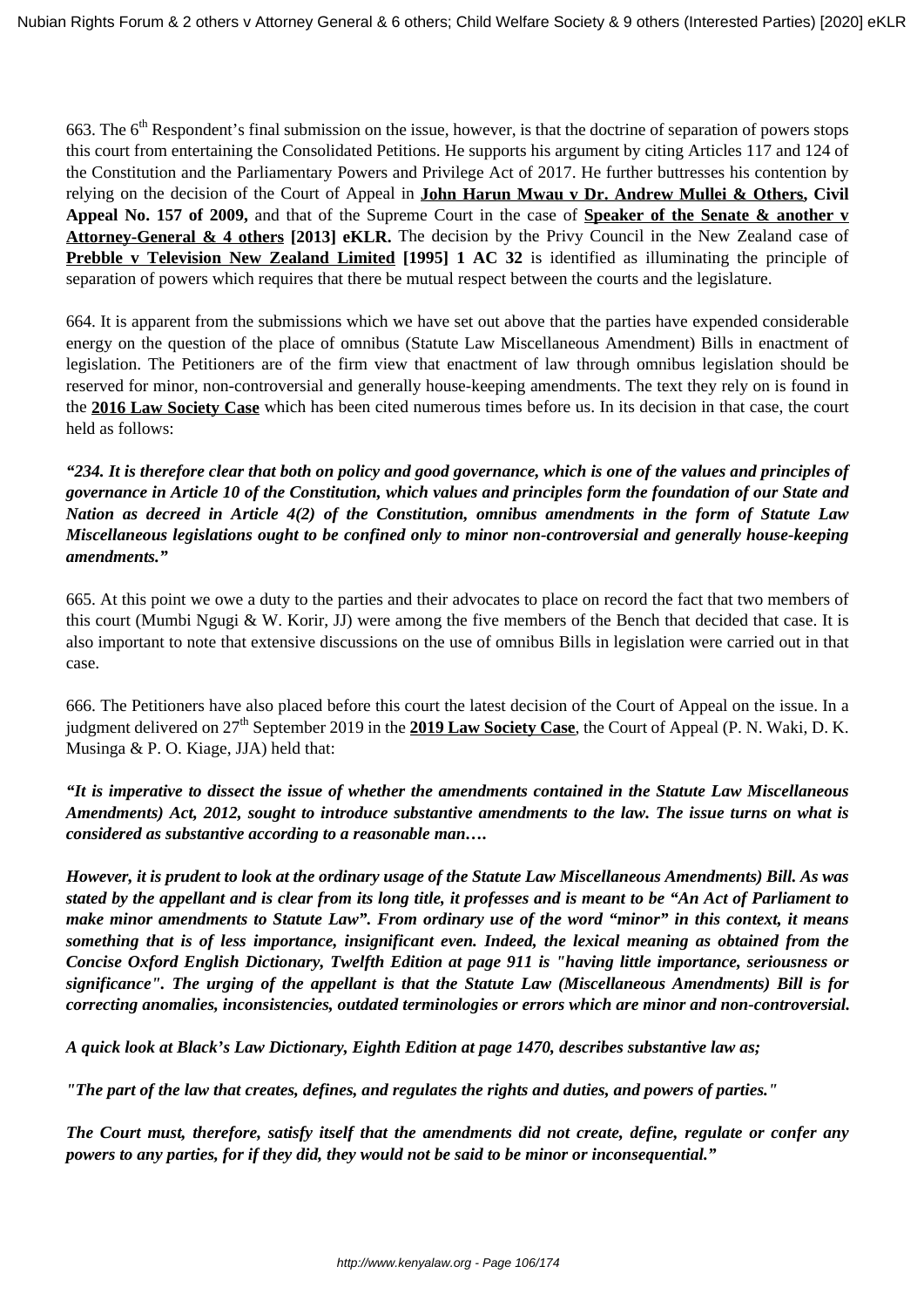667. Confronted with the said authorities the Respondents' Counsel, and in particular Mr. Mwendwa for the  $6<sup>th</sup>$ Respondent, changed tact and asked the Court to find that the decision of the Court of Appeal on the issue of the use of omnibus Bills was made *obiter dictum.* Mr. Mwendwa also reiterated his submission that directing Parliament not to use omnibus Bills in the enactment of substantive legislation amounts to chipping away the powers bestowed on Parliament by the people to legislate.

668. The decision of the Court of Appeal in the **2019 Law Society Case** may have answered the 6<sup>th</sup> Respondent's concern about the alleged degradation of its legislative powers when it held that:

*"In the case of judicial power, its derivation and vesting is provided for in Article 159 of the Constitution;*

*(1) Judicial authority is derived from the people and vests in, and shall be exercised by, the courts and tribunals established by or under this Constitution.*

*Similarly, Parliament's legislative authority is neither innate nor self-authored. Rather, it is derived from and delegated to it by the people, is exercised on their behalf and must reflect their will in whom sovereignty resides."* 

669. It is, however, our considered view that the  $6<sup>th</sup>$  Respondent's concerns need further interrogation. Before considering whether the Court can legitimately direct Parliament on the procedures it should employ to transact its business, we will first deal with the *obiter dictum* question. Counsel for the 6<sup>th</sup> Respondent, Mr. Mwendwa, sought to persuade us that the Court of Appeal decided the case based on the issue of public participation and not on the question of the use of an omnibus Bill to effect the amendments to the Law Society of Kenya Act which was the subject of litigation that gave rise to the appeal.

670. **In Ekuru Aukot v Independent Electoral & Boundaries Commission & 3 others [2017] eKLR**, Mativo, J dealt at length on the meaning and application of the principle of *obiter dictum* and concluded that:-

*"43. The doctrine of precedent decrees that only the ratio decidendi [13] of a judgment, and not obiter dicta, have binding effect.[\[14\]](http://kenyalaw.org/caselaw/file:/C:/Users/Admin%20E/Downloads/Judgement_Pet_No_471_of_2017.doc#_ftn14) The fact that obiter dicta are not binding does not make it open to courts to free themselves from the shackles of what they consider to be unwelcome authority by artificially characterising as obiter what is otherwise binding precedent.[\[15\]](http://kenyalaw.org/caselaw/file:/C:/Users/Admin%20E/Downloads/Judgement_Pet_No_471_of_2017.doc#_ftn15) Only that which is truly obiter may not be followed. But, depending on the source, even obiter dicta may be of potent persuasive force and only departed from after due and careful consideration."[\[16\]](http://kenyalaw.org/caselaw/file:/C:/Users/Admin%20E/Downloads/Judgement_Pet_No_471_of_2017.doc#_ftn16)*

671. A perusal of the Court of Appeal judgment in the **2019 Law Society Case** discloses that the issue of the use of omnibus legislation was one of the grounds of appeal. The Court of Appeal identified the grounds of appeal in its judgment as follows:-

*"The appellant, being dissatisfied with that judgment preferred an appeal to this Court. The memorandum of appeal contains three (3) grounds, complaining that the learned judge erred in law and in fact by;*

*a) Misdirecting himself by not finding that the amendments contained in the Statute Law (Miscellaneous Amendment) Act 2012 particularly those enumerated in paragraph 19(b) – 20 (b) – (d) of the Petition, are inconsistent with Articles 27,41 and 261 (4) of the Constitution.*

*b) Failing to appreciate that the amendments contained in the Statute Law (Miscellaneous Amendment) Act 2012 seek to introduce substantive amendments to the law.*

*c) Failing to appreciate the need for public participation as enshrined in Article 10 (2) as together with Article*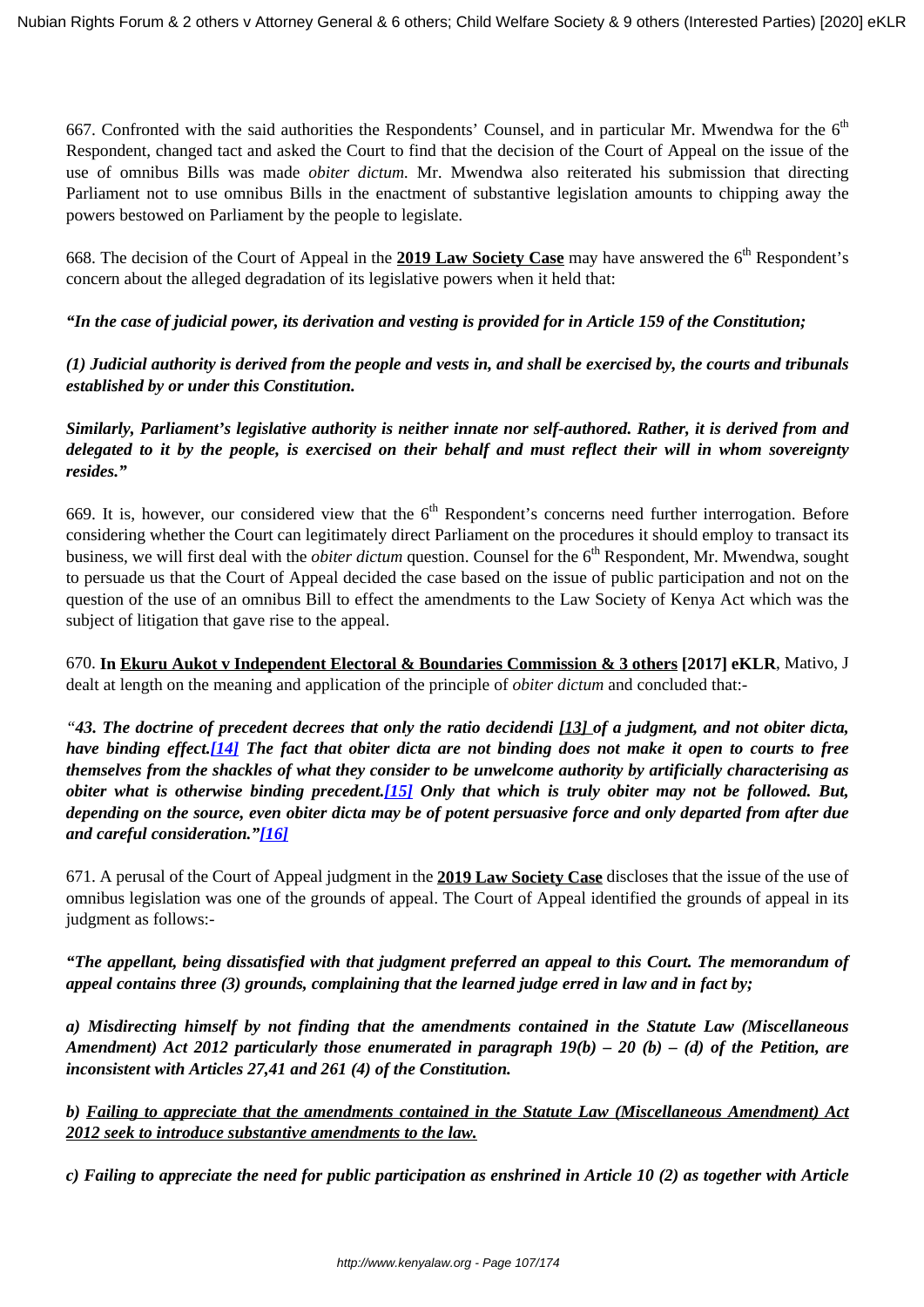*118 of the Constitution before the enactment of the Statute Law (Miscellaneous Amendment) Act 2012."* [Emphasis supplied]

672. The invitation to this Court to find that the decision of the Court of Appeal on the issue of the use of omnibus legislation was made in passing cannot be correct in such circumstances. The issue had been raised by the appellant. It was a matter for consideration by the Court of Appeal and was indeed decided upon. In the circumstances we find no substance in the claim by Counsel for the  $6<sup>th</sup>$  Respondent that the question was dealt with in passing. We therefore reject the invitation to find that the decision of the Court of Appeal is not binding.

673. We come back to the question of the use of omnibus Bills in the legislative process. The High Court in the **2016 Law Society Case** did extensive work on the issue and we need not cite the several authorities considered by the Court. It is, however, important to note that as observed in that case, there is no uniformity on how omnibus Bills are used in different jurisdictions:

*"This brings to the fore the question of the circumstances under which statutory amendments ought to be effected by way of Statute Law Miscellaneous legislation. That such a procedure ought to avail only in cases of minor non-controversial amendments was appreciated by the 2nd Respondent when it indicated in the Memorandum of Objects and Reasons of the Bill….that….[t]he Statute Law (Miscellaneous Amendments) Bill, 2015 is in keeping with the practice of making minor amendments which do not merit the publication of a separate Bill and consolidating them into one Bill. .That this is the practice is clearly discernible from the practice adopted in most jurisdictions, though the practice is not consistent….While we appreciate that there is no internationally accepted position on the legality of omnibus bills, the reality is that they are used in many jurisdictions."*

674. There is indeed enough literature on the shortcomings associated with using omnibus Bills to effect substantive amendments to Acts of Parliament. Some of those shortcomings were captured in the **2016 Law Society Case** in which the High Court cited a paper titled *"Omnibus Bills in Theory and Practice"* by **Louis Massicotte** published in the **Canadian Parliamentary Review, Vol. 36 No. 1 2013**, where the author states:-

*"The real question, however, beyond the convenience of the government or of the opposition parties, may well be: is the public interest well served by omnibus bills" Take for example the clause-by-clause study in committee. When a bill deals with topics as varied as fisheries, unemployment insurance and environment, it is unlikely to be examined properly if the whole bill goes to the Standing Committee on Finance. The opposition parties complain legitimately that their critics on many topics covered by an omnibus bill have already been assigned to other committees. The public has every interest in a legislation being examined by the appropriate bodies."*

675. There is no doubt that the use of omnibus Bills to effect substantive amendments has its shortcomings. Such a process generally limits the right of the people to participate in the passing of laws. When Parliament proposes to make several amendments to assorted statutes relating to different activities, chances are that the proposals will not receive the kind of attention they should if they had been enacted through stand-alone Bills. The risk of excluding the public from participating in the legislative process is exacerbated if a short period for submitting views is provided. This risk was appreciated by **Louis Massicotte (supra)** as cited in the **2016 Law Society Case** in the passage that we have set out above. The use of omnibus Bills may have advantages for government for, as **Massicotte** observed:

*"From the point of view of the government, omnibus bills have plenty of advantages....First, they save time and shorten legislative proceedings by avoiding the preparation of dozens of distinct bills necessitating as many second reading debates. Second, omnibus bills generate embarrassment within opposition parties by diluting highly controversial moves within a complex package, some parts of which are quite popular with the public or*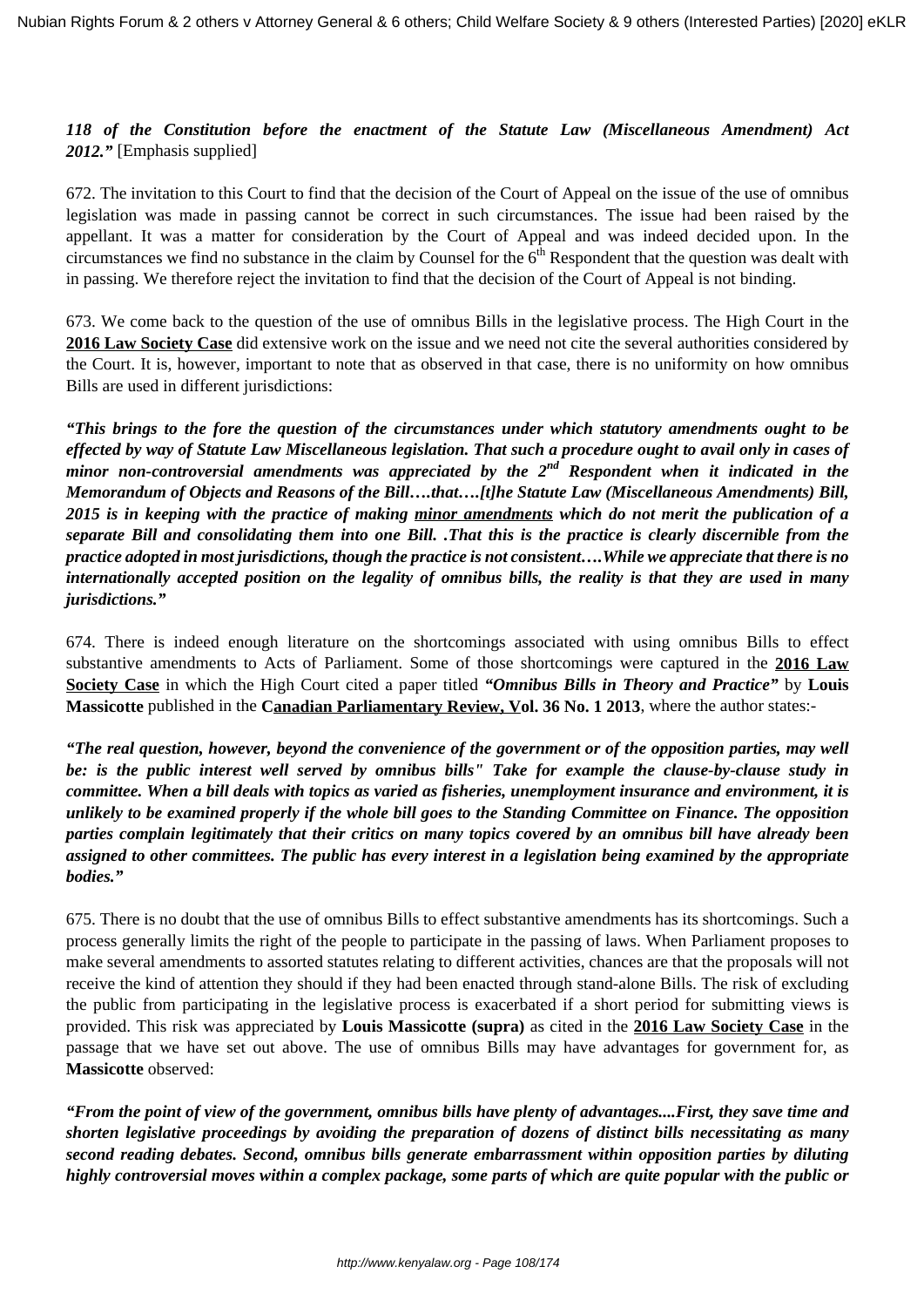#### *even with opposition parties themselves.*

676. It is therefore apparent that the criticism of the omnibus Bill method is that it denies the public, including Parliamentarians, the opportunity to critically consider the proposed amendments and provide useful input. The limiting nature of the omnibus procedure has resulted in the courts discouraging the use of omnibus Bills to effect substantive amendments to legislation. Indeed in the **2016 Law Society Case** the court did not state that the legislature should not use omnibus Bills to carry out substantive amendments of statutes. What the court said is that *"omnibus amendments in the form of Statute Law Miscellaneous legislations ought to be confined only to minor non-controversial and generally house-keeping amendments."* The key word here being *"ought".*

677. In the **2019 Law Society Case**, the Court of Appeal seems to have taken issue with the fact that substantive amendments were effected through a Statute Law Miscellaneous Amendments Bill whose long title indicated that it was *"An Act of Parliament to make minor amendments to Statute Law".* We are not persuaded that the Court of Appeal addressed the use of omnibus Bills in the legislative process and concluded that the procedure could not be used to make substantive amendments to Acts of Parliament.

678. From our analysis of the authorities above, we take the view that whenever the issue of the use of an omnibus Bill arises, the question to be posed is whether the procedure has, in the circumstances of the particular case, limited the right of the public to participate in the legislature's business. In answering this question, the court will take into account the nature and extent of the amendments. An amendment that is controversial, involves the spending of public funds, is likely to infringe the rights of persons or creates new offences will draw more attention from the court. The court will be interested to establish whether the use of the omnibus procedure limited the right of public participation.

679. However, if there is evidence placed before the court by the legislature to demonstrate that the principle of public participation was complied with in the adoption of the amendments, then the court should not be quick to hold such an amendment invalid simply because an omnibus Bill was used to make the amendments. It is not the place of the courts to dictate the procedures to be used by the two houses of Parliament in executing their legislative mandate. The business of the court is to confirm that the legislative bodies have complied with the Constitution and the law in delivering on their mandates.

680. This then brings us to the question whether the use of an omnibus Bill in the enactment of the impugned amendments negatively impacted on the right of the public to participate, thus necessitating a declaration of invalidly by this court. In this respect we have already found that there was evidence of sufficient time for public participation, and that the procedure employed by the  $6<sup>th</sup>$  Respondent in the stakeholder engagement of the Omnibus Bill during the Committee Stage by various Committee, did facilitate public participation. In the circumstances, we find that the use of an omnibus Bill to enact the impugned legislation was not unconstitutional.

#### **Whether the Bill was one concerning Counties and therefore required involvement of the Senate**

681. The final issue relating to the procedural infirmities of the impugned amendments concern the question whether the amendments were on matters concerning counties and therefore required the involvement of the Senate. In answering this issue in the affirmative, the 1<sup>st</sup> Petitioner cites the case of **The Speaker of the Senate and Another and the Attorney General and Others (2013) eKLR** in which the Supreme Court held that if Parliament violates the procedural requirements of the supreme law of the land, it is for the courts of law to assert the authority and supremacy of the Constitution.

682. It is further the  $1<sup>st</sup>$  Petitioner's case that for a law to be considered constitutional, it must be so both in form and content. The case of **Institute of Social Accountability & another v National Assembly & 4 others [2015] eKLR** is cited for the proposition that legislation must conform to the Constitution in terms of its content and the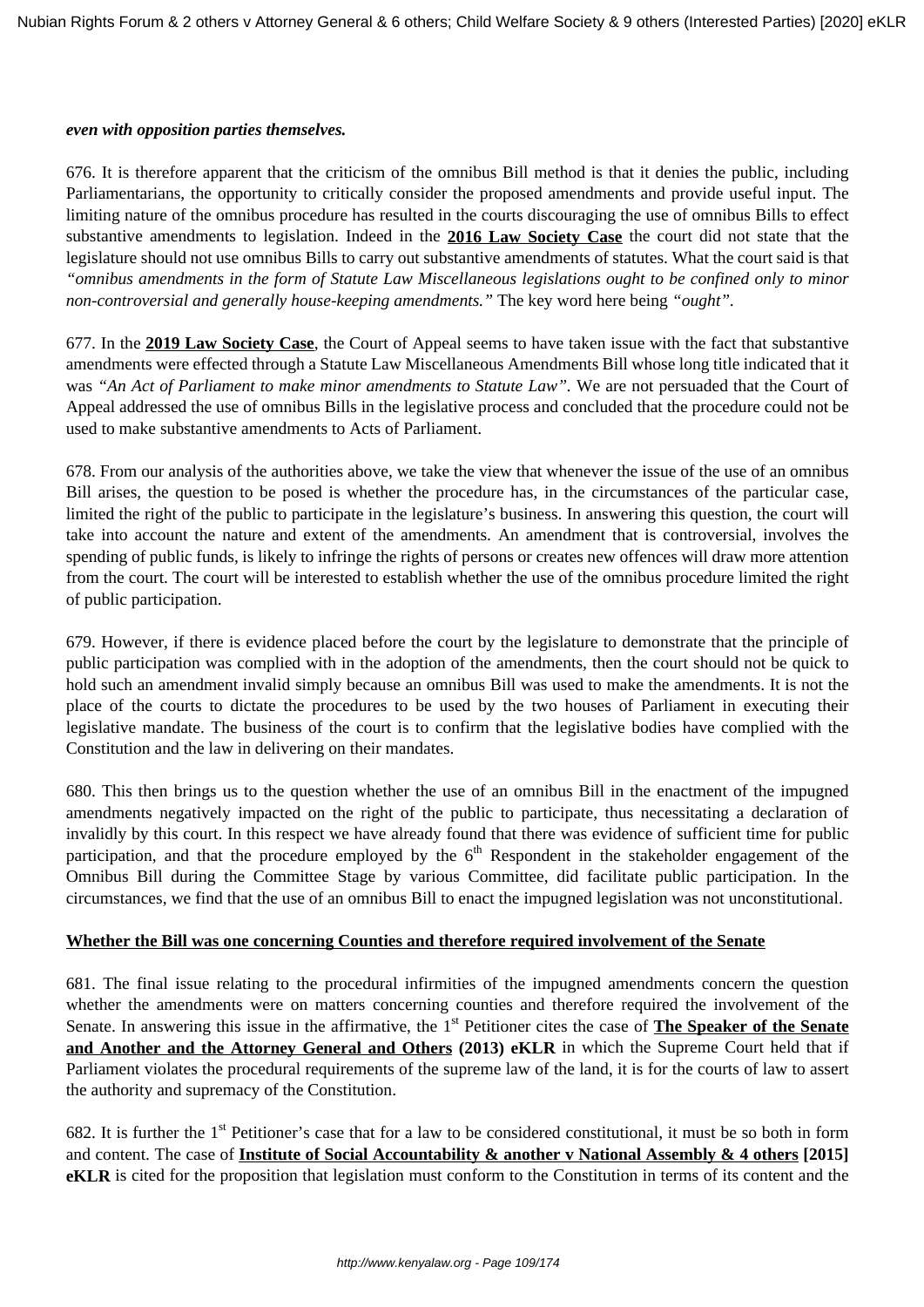manner in which it was adopted. Failure to comply with the requirements in enacting legislation renders the legislation invalid.

683. The 1<sup>st</sup> Petitioner further cites the Supreme Court as stating in **The Speaker of the Senate and Another and the Attorney General and Others, (supra)** that the Senate ought to participate in the passing of a Bill as long as it can be shown that such a Bill has provisions affecting the functional areas of county governments. In support of the argument that the impugned amendments affected the operational areas of county governments, the testimony of Dr. Karanja Kibicho is cited as disclosing that NIIMS is intended to benefit county governments, and in particular on matters to do with food security, healthcare, housing and education.

684. Further, that the *Huduma Namba* will be needed to access services, including those offered by county governments. It is the 1<sup>st</sup> Petitioner's case that this is a clear indication that the impugned amendments related to matters concerning county governments, therefore necessitating the involvement of the Senate in the passage of the law. Reliance is again placed on the decision in the **Institute of Social Accountability Case** for the proposition that failure to include the Senate in passage of a law touching on matters concerning county governments renders the law constitutionally infirm and invalid.

685. The  $2<sup>nd</sup>$  Petitioner did not submit on the role of the Senate in the enactment of the Statute Law (Miscellaneous Amendments) Act 2018.

686. The  $3<sup>rd</sup>$  Petitioner was, like the  $1<sup>st</sup>$  Petitioner, of the view that the impugned amendments are unconstitutional as they were not referred to the Senate as required by Article 110 (2) (b) and (3), neither were they subjected to the mandatory provisions of Article 110(3) of the Constitution as the Speaker of the National Assembly and the Senate did not jointly resolve the question on whether the Statute law (Miscellaneous Amendment) Bill 2018 was a Bill concerning counties. According to the  $3<sup>rd</sup>$  Petitioner, the conduct of the National Assembly undermined the legal structure and framework of the legislature and the established procedure for enacting legislation. The decision of the Supreme Court in **The Speaker of the Senate and Another and the Attorney General and Others, (supra)** is cited as having conclusively dealt with the question of the roles of the National Assembly and the Senate with regard to the organization, introduction and consideration, and enactment of Bills. It is the  $3<sup>rd</sup>$  Petitioner's case that the Supreme Court held that the Senate, though entrusted with a less expansive legislative role than the National Assembly, stands as the Constitution's safeguard for the principle of devolved government.

687. It is further the 3rd Petitioner's contention that Article 93establishes Parliament comprising the National Assembly and the Senate with each House enjoined to perform its respective functions in accordance with the Constitution. It contends that where the Constitution prescribes a procedure that ought to be followed in enacting a law, that procedure must be followed. The decision in the **Doctors For Life Case** is relied upon in support of the principle that legislation must conform to the Constitution both in terms of its content and the manner in which it is adopted, and failure to comply with the requirements in enacting legislation renders the legislation invalid.

688. The 5<sup>th</sup> Interested Party supports the position taken by the Petitioners that the Statute law (Miscellaneous Amendment) Bill 2018 was a Bill concerning counties and the involvement of the Senate in the legislative process was required. It relies on Article 110(3) of the Constitution and cites the decision in The **Speaker of the Senate and Another and the Attorney General and Others, (supra)** as holding that the Speaker of the Senate should be consulted in classification of Bills. It is its submission that in this case, there is no evidence that the Speaker of the Senate was consulted and determined that the Bill was not one concerning county governments.

689. The 5<sup>th</sup> Interested Party also relies on the case of **Re the Matter of the Interim Independent Electoral Commission, Supreme Court Const. Appl. No. 2 of 2011** in which the Supreme Court advised that the expression *'any matters touching on county government'* should be so interpreted as to incorporate any national level process bearing a significant impact on the conduct of county governments**.** It is its position that a Bill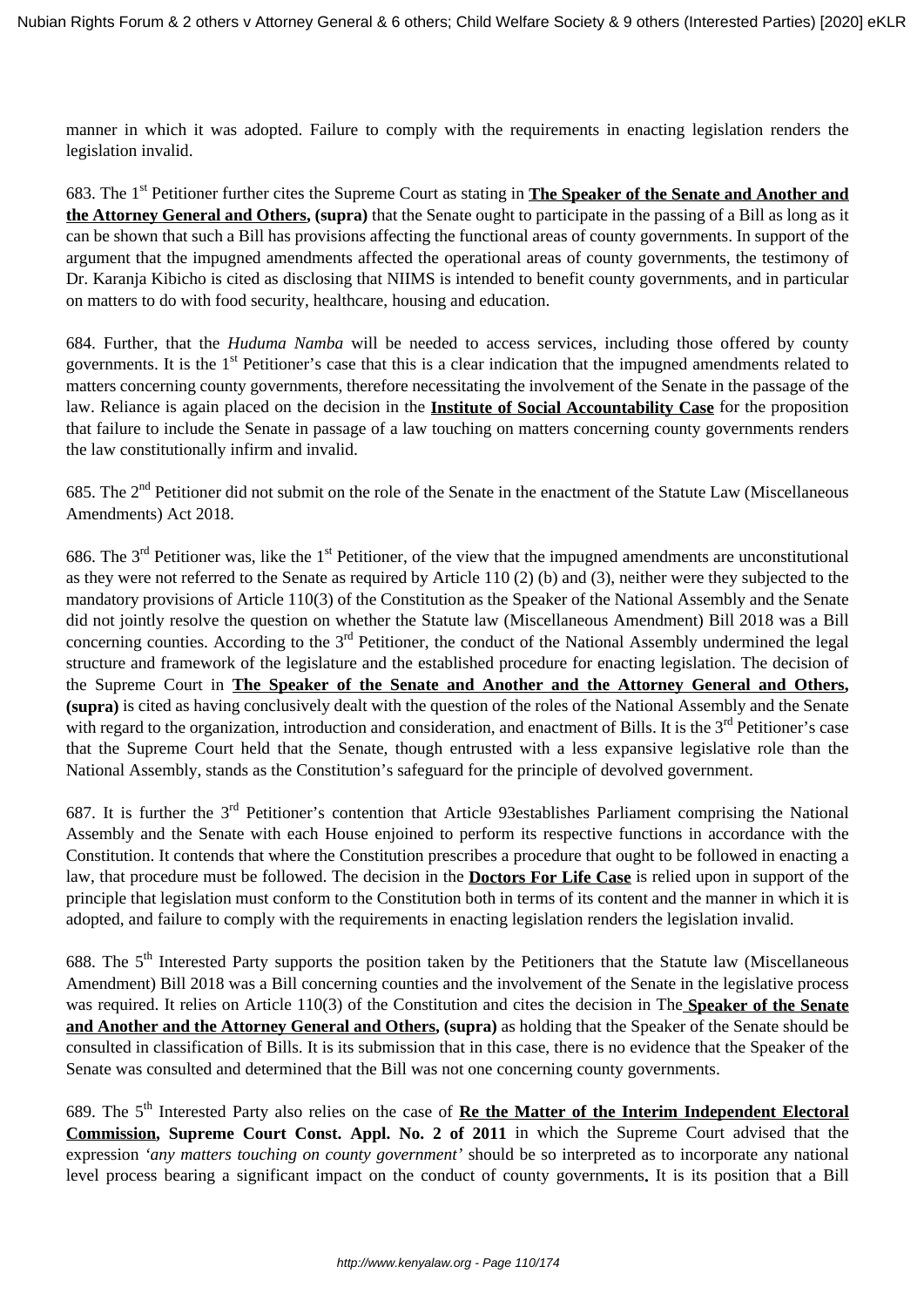concerning counties is therefore one that fits the definition of Article 110 of the Constitution and also has an impact on the conduct of county governments.

690. To justify its assertion that the impugned amendments concerned counties, the  $5<sup>th</sup>$  Interested Party submits that the main stated benefit of NIIMS is to ease delivery of services to the people. It observes that similarly, some of the purposes of devolution and the creation of county governments according to Article 174 of the Constitution are the promotion of social and economic development and the provision of proximate, easily accessible services throughout Kenya; and facilitation of the decentralisation of State organs, their functions and services, from the capital of Kenya. It therefore asserts that if NIIMS is meant to be a tool to provide easier access to services and the purpose of devolution is to do the same thing, then the Senate ought to have been consulted in the enactment of a legislation that encroaches on their function.

691. It is therefore the  $5<sup>th</sup>$  Interested Party's firm position that the failure by the National Assembly to involve the Senate in the legislative process in a Bill that concerned the county government makes the resulting legislation null and void. The decision in the **Institute of Social Accountability Case** is cited in support of the assertion that failure to involve the Senate in the enactment of an Act concerning county governments renders such an Act unconstitutional.

692. The  $6<sup>th</sup>$  Interested Party did not make any submission on the issue of the non-involvement of the Senate in the legislation of the impugned amendments.

693. The Respondents vehemently oppose the position taken by the Petitioners and the Interested Parties who support them on the role of the Senate with respect to the impugned amendments. The 1<sup>st</sup> Respondent submits that Article 109(1) of the Constitution mandates Parliament to legislate through Bills that are eventually assented to by the President. He asserts that Article 109(3) of the Constitution provides that a Bill not concerning county governments is considered only in the National Assembly and Article 109(1) defines *'a bill concerning county governments'* to include Bills containing provisions affecting the functions and powers of county governments as set out in the Fourth Schedule, Bills relating to election of members of county assembly or county executive and Bills affecting finances of county governments.

694. Applying the cited law to the facts of this case, the  $1<sup>st</sup>$  Respondent submits that national registration and data and statistics are national government functions as they are not enumerated in Part 2 of the Fourth Schedule which sets out the functions of county governments.

695. The  $2^{nd}$  and  $3^{rd}$  Respondents agree with the position taken by the  $1^{st}$  Respondent, contending that the Bill did not warrant consideration by the Senate. In their view, the fact that a proposed amendment may tacitly confer incidental benefits to county governments does not make such a Bill a Bill *"concerning county governments."* They rely on the Court of Appeal definition of a *"bill concerning county governments*" in the case of **National Assembly of Kenya & Another v Institute for Social Accountability & 6 Others [2017] eKLR**. In their view, the registration of persons is a function that falls within the category of national statistics and data on population which is a function reserved for the national government pursuant to section 11 of the Fourth Schedule of the Constitution.

696. We have considered the respective submissions of the parties on the question whether the Senate had a role in the enactment of the impugned amendments. We note that the parties are agreed that the impugned amendments were originated and passed by the National Assembly without reference to the Senate. The only question therefore is whether the impugned amendments concerned county governments and could only pass with the approval of the Senate.

697. The Supreme Court extensively dealt with this issue in The **Speaker of the Senate and Another and the**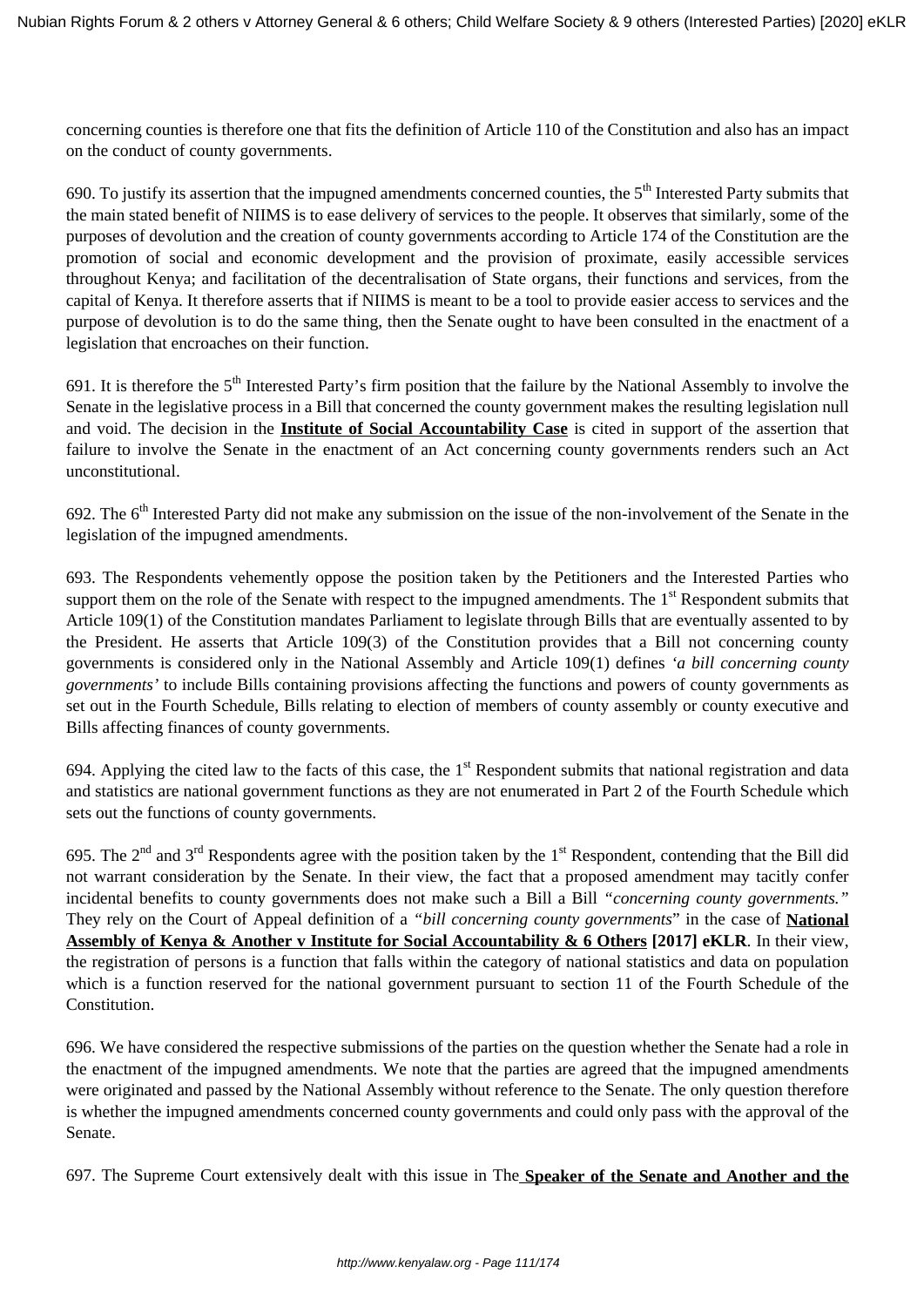**Attorney General and Others, (supra)** which has been extensively cited before us by the parties. Although the question of whether the procedure of determining if a Bill concerns county governments is not one of the issues before this court, for purposes of determining the issue before us, we find it necessary to highlight what the Supreme Court stated, which is as follows:

*"[141] It is quite clear, though some of the counsel appearing before us appeared to overlook this, that the business of considering and passing of any Bill is not to be embarked upon and concluded before the two Chambers, acting through their Speakers, address and find an answer for a certain particular question: What is the nature of the Bill in question" The two Speakers, in answering that question, must settle three sub-questions – before a Bill that has been published, goes through the motions of debate, passage, and final assent by the President. The sub-questions are:*

*a. is this a Bill concerning county government" And if it is, is it a special or an ordinary bill"*

*b. is this a bill not concerning county government"*

*c. is this a money Bill"*

*[142] How do the two Speakers proceed, in answering those questions or sub-questions" They must consider the content of the Bill. They must reflect upon the objectives of the Bill. This, by the Constitution, is not a unilateral exercise. And on this principle, it is obvious that the Speaker of the National Assembly by abandoning all engagement or consultation with the Speaker of the Senate, and proceeding as he did in the matter before this Court, had acted contrary to the Constitution and its fundamental principles regarding the harmonious motion of State institutions.*

*[143] Neither Speaker may, to the exclusion of the other, "determine the nature of a Bill": for that would inevitably result in usurpations of jurisdiction, to the prejudice of the constitutional principle of the harmonious interplay of State institutions.*

*[144] It is evident that the Senate, though entrusted with a less expansive legislative role than the National Assembly, stands as the Constitution's safeguard for the principle of devolved government. This purpose would be negated if the Senate were not to participate in the enactment of legislation pertaining to the devolved units, the counties [Article 96(1), (2) and (3)].*

*[145] It is clear to us, from a broad purposive view of the Constitution, that the intent of the drafters, as regards the exercise of legislative powers, was that any disagreement as to the nature of a Bill should be harmoniously settled through mediation. An obligation is thus placed on the two Speakers, where they cannot agree between themselves, to engage the mediation mechanism. They would each be required each to appoint an equal number of members, who would deliberate upon the question, and file their report within a specified period of time. It is also possible for the two Chambers to establish a standing mediation committee, to deliberate upon and to resolve any disputes regarding the path of legislation to be adopted for different subject-matter."*

698. The Supreme Court explained the role of the Senate in the passage of Bills by stating that:-

*"[102] The Court's observation in Re the Matter of the Interim Independent Electoral Commission is borne out in an official publication, Final Report of the Task Force on Devolved Government Vol. 1: A Report on the Implementation of Devolved Government in Kenya [page. 18]:*

*"The extent of the legislative role of the Senate can only be fully appreciated if the meaning of the phrase 'concerning counties' is examined. Article 110 of the Constitution defines bills concerning counties as being*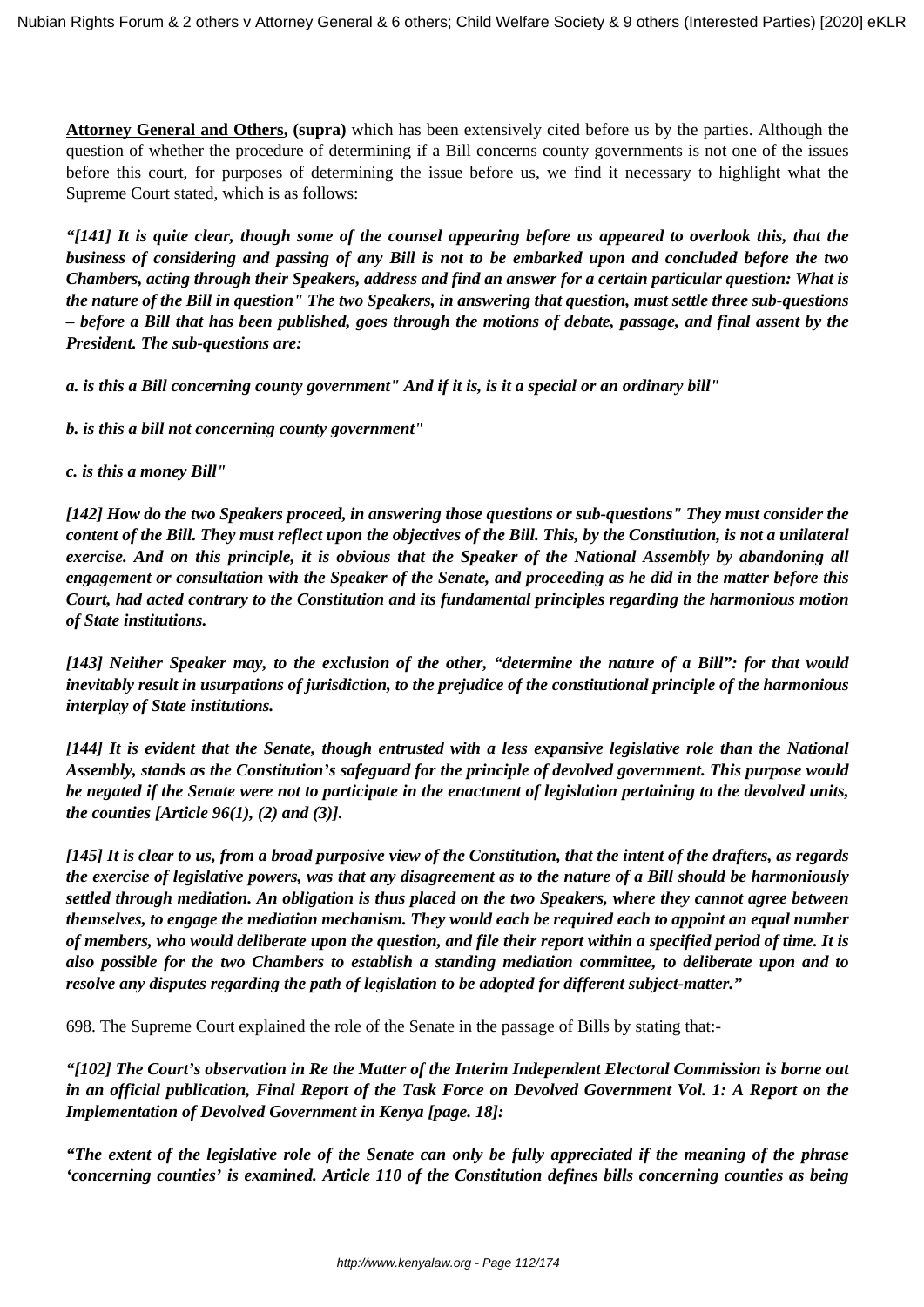*bills which contain provisions that affect the functions and powers of the county governments as set out in the Fourth Schedule; bills which relate to the election of members of the county assembly or county executive; and bills referred to in Chapter Twelve as affecting finances of the county governments. This is a very broad definition which creates room for the Senate to participate in the passing of bills in the exclusive functional areas of the national government, for as long as it can be shown that such bills have provisions affecting the functional areas of the county governments. For instance, it may be argued that although security and policing are national functions, how security and policing services are provided affects how county governments discharge their agricultural functions. As such, a bill on security and policing would be a bill concerning counties….With a good Speaker, the Senate should be able to find something that affects the functions of the counties in almost every bill that comes to Parliament, making it a bill that must be considered and passed by both Houses."*

699. On its part, this Court (Lenaola, J (as he then was) Ngugi & Majanja JJ) in the **Institute of Social Accountability Case** cited above stated that:-

*"66. Accordingly it is clear that if the Speaker of the Senate signifies concurrence with a Bill that it falls within one category or another, it may well be said that would be the end of the matter. However, the issue whether the matter is one for county government is of constitutional importance and the decision of the respective speakers, while respected, cannot be conclusive and binding on the court whose jurisdiction it is to interpret the Constitution and as the final authority on what the Constitution means. Participation of the Senate in the legislative process is not just a matter of procedure, it is significant to the role of the Senate in our constitutional scheme as the Senate's legislative role is limited to matters concerning county governments. Through its participation in the legislative process, the Senate is seized of the opportunity to discharge its primary mandate which is, to protect the interests of the counties and county governments as mandated under Article 96(1) of the Constitution. It is a means of ensuring that the county voice is heard and considered at the national forum and the interests of counties and their governments secured. This way, the sovereign power of the people is duly exercised through their democratically elected representatives. Therefore, when the speakers of both chambers classify bills under Article 110, they are essentially resolving on the question as to whether and to what extent provisions of a particular Bill affect the interests of county governments, and consequently whether county input ought to be invited….* 

*69. In our view and we so hold, the fact that the legislation was passed without involving the Senate and by concurrence of the Speakers of both House of Parliament, is neither conclusive nor decisive as to whether the legislation affects county government. In other words, while concurrence of the Speakers is significant in terms of satisfaction of the requirements of Article 110(3) of the Constitution, it does not by itself oust the power of this Court vested under Article 165(3)(d) where a question is raised regarding the true nature of legislation in respect to Article 110(1). The court must interrogate the legislation as a whole and determine whether in fact the legislation meets the constitutional test of a matter, "concerning county government." We shall revert to this issue when we review the substance of the CDF Act and the subsequent amendment to determine whether in fact the legislation is a matter concerning county government."*

700. The Court proceeded to determine that:

*"138. We have analysed the CDF Act and concluded that the CDF and the manner it is administered and projects implemented impacts functions allocated to the county under the Fourth Schedule to the Constitution. In terms of Article 96(2) and 110 of the Constitution, the CDF (Amendment) Bill as legislation affecting the functions and powers of the county governments qualifies as, 'a Bill concerning county government' within the meaning of Article 110(1) and ought to have passed by the Senate. The purpose of the CDF (Amendment) Act was to amend a law that as we have found violates the division of functions between the national and county governments. Thus, an amendment to the Act would have necessitated the input of the Senate. The purpose of*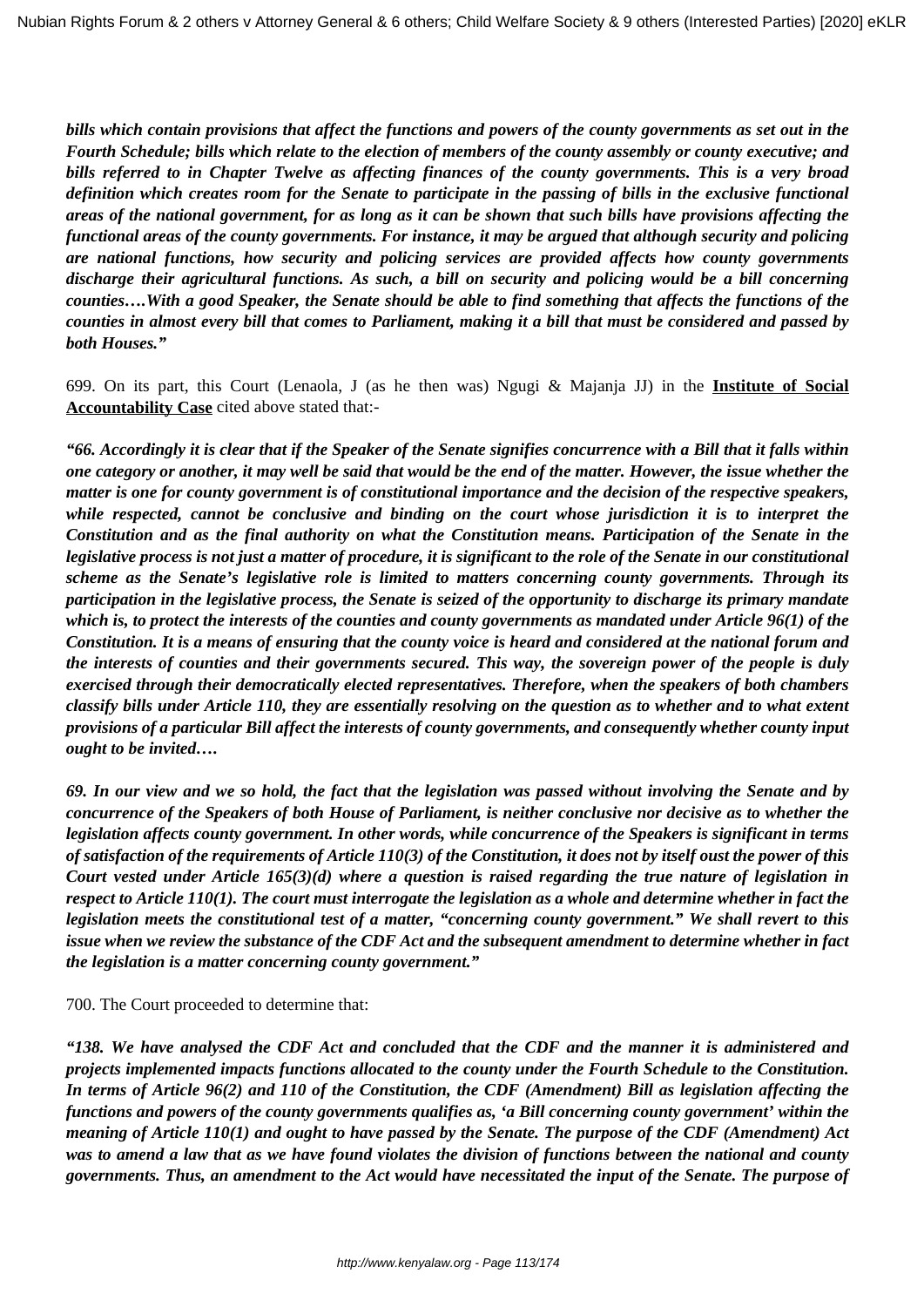*involving the Senate is to ensure that counties, as far as possible, get to effectively participate in the legislative business at the national level in matters substantially affecting interests of county governments. This calls for the court to look beyond the substance or purpose of the statute expressed in the text. The court must unbundle the specific provisions of the proposed legislation to see if and to what extent they satisfy the criteria set out under Article 110(1) of the Constitution. An amendment to the Act affecting the manner in which money is allocated to the CDF is the core part of the Act. As the availability of money affects the financing and implementation of projects that fall within the competence of the county government, the provision cannot be severed without undermining the entire Act. The CDF (Amendment) Bill is not an insubstantial amendment. We therefore find and declare that the CDF (Amendment) Bill unconstitutional for want of involvement by the Senate and we so declare."*

701. As we understand it, the term *"concerning counties"* has a wide meaning. According to the Supreme Court, the phrase:

# *"…creates room for the Senate to participate in the passing of bills in the exclusive functional areas of the national government, for as long as it can be shown that such bills have provisions affecting the functional areas of the county governments."*

702. We, however, do not think that the jurisdiction of the Senate extends to each and every legislation passed by the National Assembly. To so hold would render Article 110 of the Constitution redundant. It is difficult to think of any legislation that does not touch on counties. The Fourth Schedule of the Constitution does indeed give a wide array of functions to the counties. Those functions, in our view, do not include a national population register. It is therefore our finding and holding that the impugned amendments did not require the involvement of the Senate in their enactment. That is not to say that the bill should not have been subjected to the procedure identified by the Supreme Court in **The Speaker of the Senate and Another and the Attorney General and Others, (supra)**.

703. In closing on this issue, we observe that while the Petitioners have argued that the Bill was not subjected to the process enunciated by the Supreme Court in **The Speaker of the Senate and Another and the Attorney General and Others, (supra)**., the issue was not in their pleadings. As expected, therefore, the Respondents did not reply to it. It would therefore be unfair to make a determination on it in light of the principle of the right to a hearing.

704. It is our finding therefore and we so hold that, in light of the above analysis, the impugned amendments did not concern counties. As such, we find no merit in the Petitioners' case that the impugned amendments failed the constitutional test for non-involvement of the Senate in the process of their enactment.

### **Whether there is Violation and/or Threatened Violation of the Right to Privacy.**

705. All the Petitioners urged on the risks and threats of the impugned amendments and of NIIMS to the right to privacy, and of the insufficiency of the legal protection of the personal information collected through NIIMS. The Respondents countered these averments by *inter alia* explaining that the design of NIIMS will ensure adequate security of data collected and that there are existing laws for data protection. The arguments made by the parties in this regard have been collapsed to four sub issues:

# *(a) Whether the personal information collected pursuant to the impugned amendments to the Registration of Persons Act is excessive, intrusive, and disproportionate to the stated objectives of NIIMS.*

*(b) Whether there are sufficient legal safeguards and data protection frameworks for the personal information that is collected in NIIMS*

*(c) Whether the impugned amendments to the Registration of Persons Act are an unreasonable and*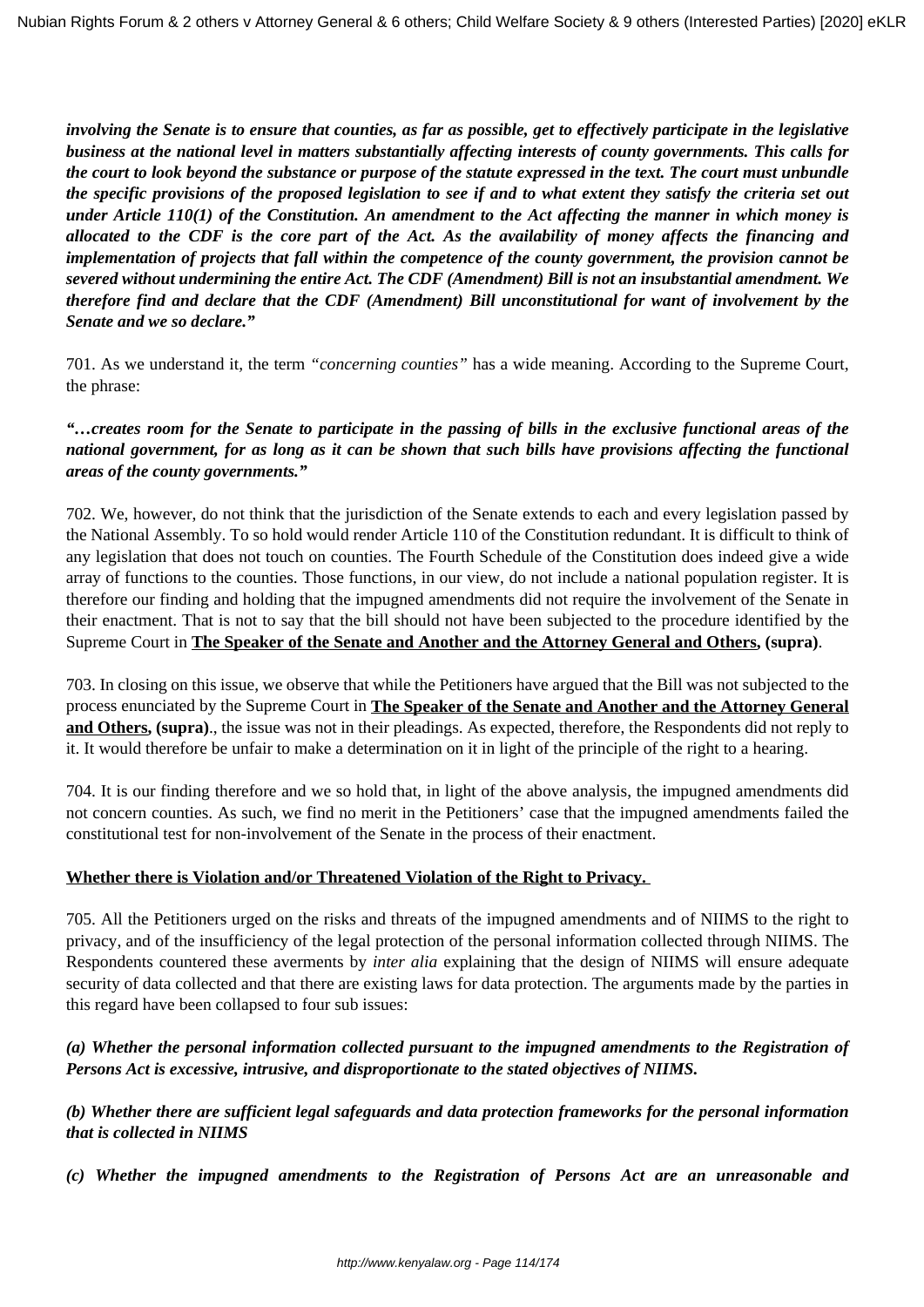*unjustifiable limitation to the right to privacy;*

# *(d) Whether NIIMS complies with the peremptory constitutional principles of transparency, accountability, and verifiability and whether it is secure for its intended purpose.*

#### *Whether the personal information collected is excessive, intrusive, and disproportionate.*

706. There were two limbs of arguments raised as regards this issue. The first limb was that the provisions for collection of biometric data by the impugned amendments was intrusive and unnecessary. The 1<sup>st</sup> Petitioner in this respect urges that DNA and other forms of biometric data are listed by the impugned amendments, without justification or limitation, which clearly contravenes the principle of data minimization. That this is so particularly given that NIIMS is being populated without DNA, and the government has publicly stated multiple times that it lacks the capacity to store this data and to process it.

707. Further, that the Digital Data Capture Form used to gather biographical information is extremely detailed and extensive. The 1<sup>st</sup> Petitioner submits that in the context of general collection of biometric data outside of the criminal law context, it is likely to result in violations of fundamental rights unless there are very strict and rigorous safeguards. This is for the reason that once there is a breach of the database, the information taken is unlikely to be recovered in full. Therefore, there being no restrictions on retention of data in law, or in the design and public information concerning the administration of NIIMS, the NIIMS database is intrusive.

708. Lastly, the 1<sup>st</sup> Petitioner argues that the Respondents have failed to indicate why collection of biometric information is necessary at all, beyond distinguishing Kenya from Estonia on the basis of population "heterogeneity" which purportedly justifies "a more robust identity system", without explaining why biometrics would be better-suited to the Kenyan context, and why specifically 10 fingerprints are needed.

709. The  $2<sup>nd</sup>$  Petitioner on its part submits that the right to privacy is an inherent right of every person and is not granted by the State, but entrenched as a fundamental right that cannot be lightly diluted, infringed and/or interfered with by the State without proper justification. The  $2^{nd}$  Petitioner relies on the decision of Chelameswar, J. in **KS Puttaswamy vs Union of India Writ Petition (Civil) No 494 of 2012,** as was cited by the Jamaican Supreme Court in **Julian J Robinson vs The Attorney General of Jamaica, Claim No. 2018 HCV01788,** which underscored the fundamental status of rights protected under the bill of rights and specifically the right to privacy as one of the core freedoms which is to be defended.

710. The 2nd Petitioner also relies on the case of **Kenya Legal and Ethical Network on HIV & AIDS (KELIN) & 3 others vs Cabinet Secretary Ministry of Health & 4 Others, [2016] eKLR** where Lenaola J (as he then was) defined privacy as a high level of protection given to the individual's intimate personal sphere of life.

711. The  $2<sup>nd</sup>$  Petitioner further submits that the full import of biometric data is to require all persons to surrender their unique identifiers or attributes including fingerprints, hand geometry, earlobe geometry, retina and iris patterns, voice waves and Deoxyribonucleic Acid (DNA) in digital form, Global Positioning Systems coordinates, Land Reference Number, and their Plot Number or House Number, if any. In its view, biometric personal information to be obtained under the impugned amendments is not only profoundly intrusive compared to the hitherto physical/manual information, it is also inherently susceptible to the risk of invasion by unintended third parties and may be used for innumerable unintended purposes.

712. Further, that the Supreme Court of India (Dr. Chandrachud J) in the case of **KS Puttaswamy vs Union of India (supra)** cited by the Supreme Court of Jamaica in **Julian J Robinson vs The Attorney General of Jamaica (supra)** aptly captures the character of biometric data relative to privacy in that, when adopted in the absence of strong legal frameworks and strict safeguards, biometric technologies pose grave threats to privacy and personal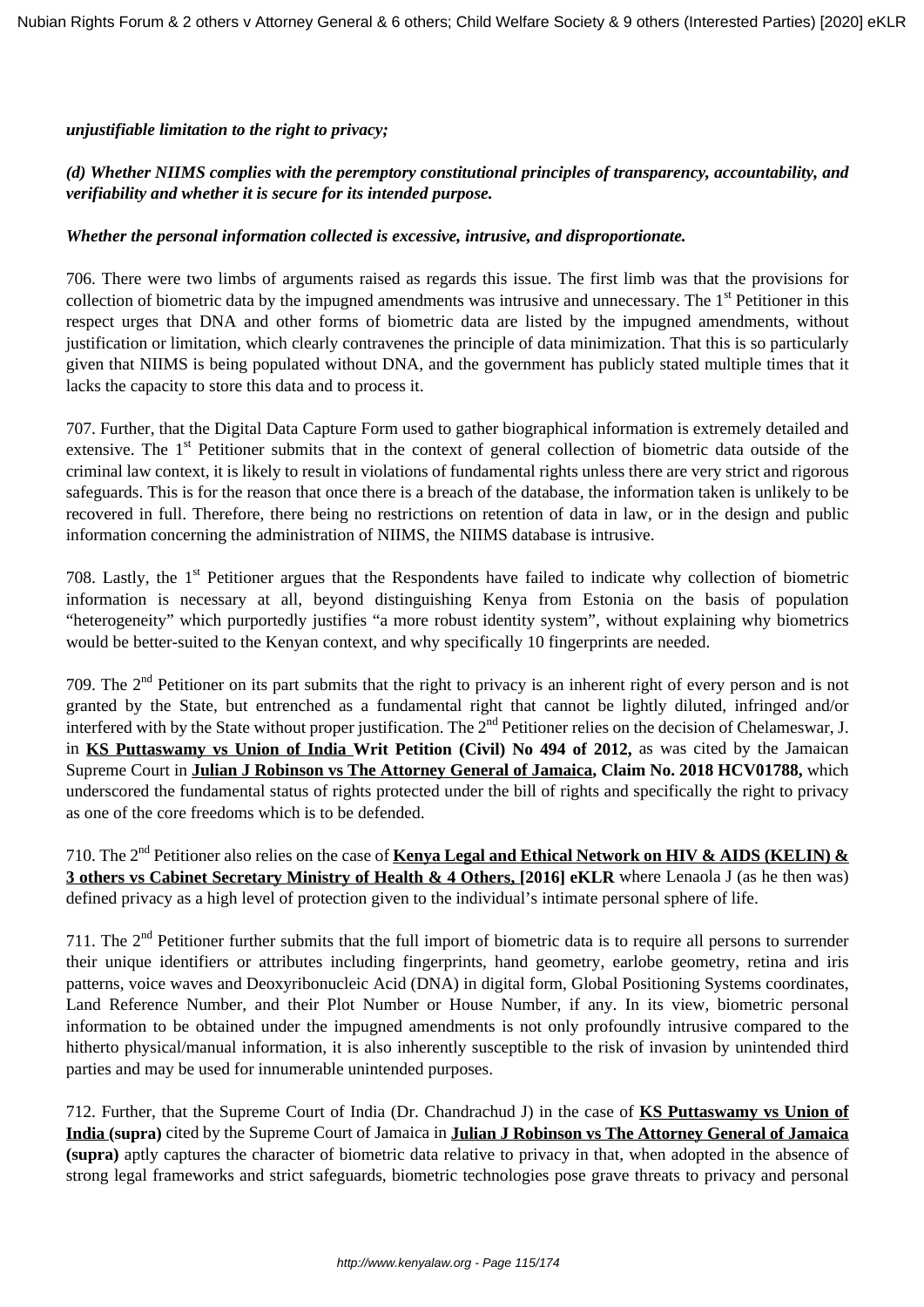security, as their application can be broadened to facilitate discrimination, profiling and mass surveillance.

713. The  $2<sup>nd</sup>$  Petitioner also urges that privacy ensures autonomy and self-determination in the face of increasing State power, and that data collection and analysis can be a demoralizing process and can create a false image of an individual. Thus, broad government access to an individual's information can significantly upset the delicate balance of power in a democracy between citizen and State. The 2<sup>nd</sup> Petitioner's contends that no evidence has been provided by the Respondents to support the assertion that biometric data is the most robust authentication and identification method available, or that there were no alternative/less intrusive means of achieving the stated purpose of NIIMS.

714. The 3rd Petitioner reiterates that the impugned amendments will enable the Respondents to collect personal data which qualifies as sensitive personal information which would require consent, clear objectives for collection, measures to protect the information from any breaches and remedies for breach. However, that the amendments do not provide for any of the above thereby exposing individuals to violation of their privacy guaranteed under Article 31 of the Constitution.

715. The  $5<sup>th</sup>$  Interested Party on its part submits that all the information required under NIIMS was unnecessary as this is information that exists in other State databases that is, the information collected under NIIMS is identical to the information kept by the Principal Registrar under Section 5 of the Act. Be that as it may, that all the information sought in the Huduma Namba Data Capture Form amounts to information relating to one's family and one's private affairs.

716. The 5th Interested Party further submits that Section 3 of the Registration of Persons Act was amended to include the definition of "biometric" as unique identifiers or attributes including fingerprints, hand geometry, earlobe geometry, retina and iris patterns, voice waves and Deoxyribonucleic Acid in digital form. To that end, it cites the case of **Julian J Robinson vs The Attorney General of Jamaica [2019] JMFC Full 04** (hereinafter the **Julian Robinson Case),** where the Supreme Court of Jamaica noted that biometric data, by its very nature, is intrinsically linked to characteristics that make us 'humans' and its broad scope brings together a variety of personal elements and the collection, analysis and storage of such innate data is dehumanising as it reduces the individual to but a number. Further, that when an individual is forced to surrender a biometric identifier as part of State action, they are giving up information about themselves and they disclose truly unique information about their identity among others.

717. The 5<sup>th</sup> Interested Party also cites the case of **Kenya Legal and Ethical Network on HIV & AIDS (KELIN) & 3 others v Cabinet Secretary Ministry of Health & 4 others [2016] eKLR** where while considering the problematic aspects of government databases, Lenaola J (as he then was) and Muriithi J held that even where the goal being pursued by the State is legitimate, the manner in which data is collected can be an infringement on the right to privacy**.**

718. It is the 5<sup>th</sup> Interested Party's view that data was collected without informed consent from the data subjects and this being a State-backed exercise, it cannot be said that those who gave their information understood what they were doing nor can it be said that they gave informed consent to the utilisation of their information. Further, that the Data Capture Form, and indeed a lot of government propaganda which this court must take judicial notice of, came with a warning *"Huduma Namba Registration is mandatory as per Section 9A of the Registration of Persons Act (Cap 107). It will enable the Government to provide you with services"*, which amounts to deliberately misleading the public as no reading of section 9A would produce the interpretation stated in the Data Capture Form nor does it make it compulsory for people to register for the said *Huduma Namba* or even tie the registration of this number to the provision of services. Accordingly, if indeed more than 31 million people registered under NIIMS, they did so under duress and fear of the unknown drove them to register, not their autonomy.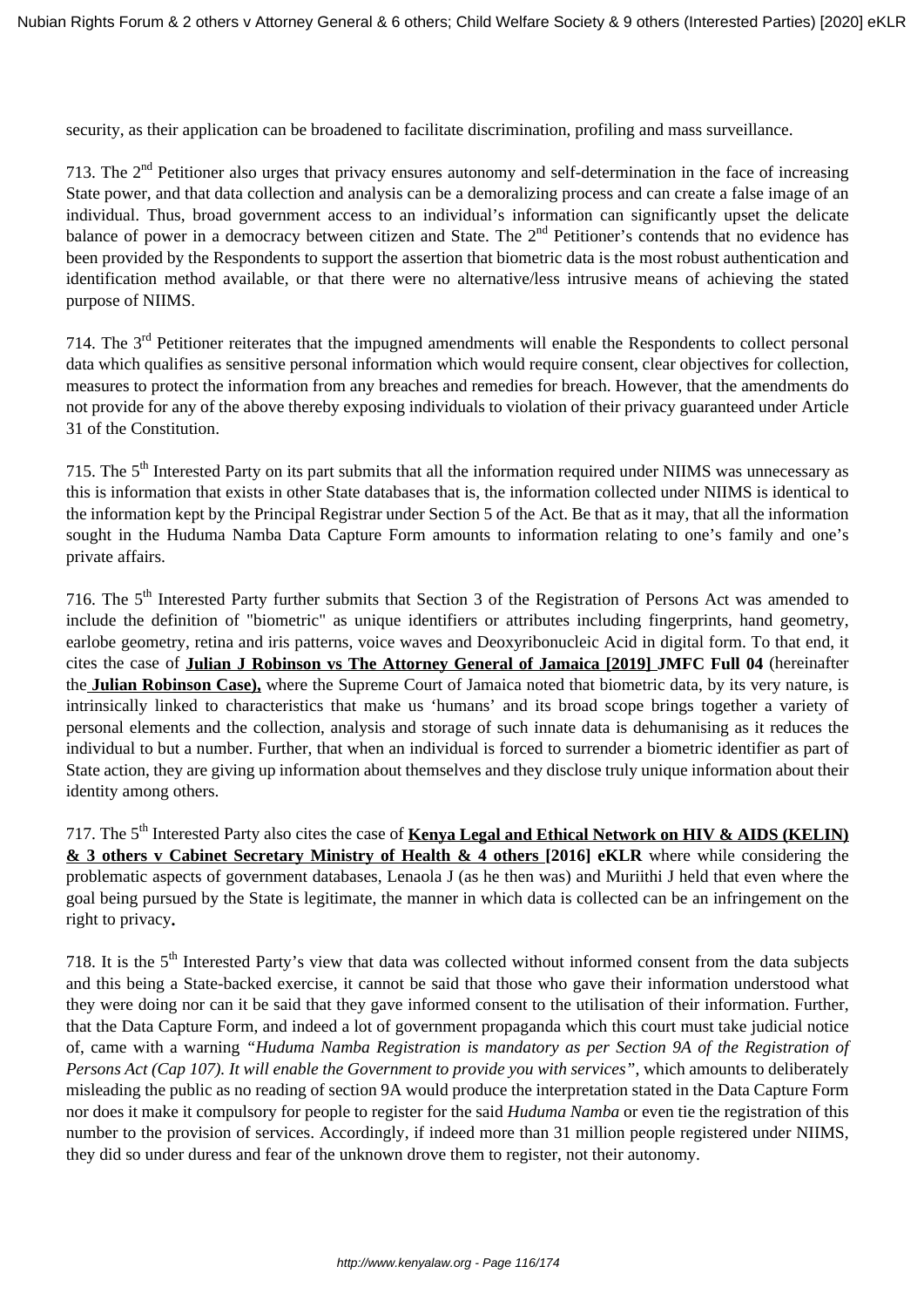719. Closely related to the first limb of the issue at hand is the second limb that that the data collected pursuant to the impugned amendments is not supported by the stated purposes of NIIMS and is purpose free. The 1<sup>st</sup> Petitioner submits in this regard that the principle of purpose limitation is to form a consensus view of the purpose of data collection, which in their view does not exist in this case. It further submits that data collection for the purposes of crime fighting, surveillance or countering terrorism is counterproductive to data collection for the purpose of service delivery. Nevertheless, it was its submission that the Respondents variously claim all three and more. Further, because the Data Capture Form was so extensive and the purposes of the NIIMS system so opaque, there was no reliable way to know the specific purpose of each piece of data collected for a given individual, and to track whether the data are only used for that purpose.

720. The 1<sup>st</sup> Petitioner contends that the impugned amendments do not state a single, specific purpose of NIIMS, and that the Respondents' replying affidavits and expert evidence take contradictory positions with regard to the purpose and effect of the NIIMS system, and its relationship to other existing identification infrastructure. For example, that the 5<sup>th</sup> Respondent's response to the petition of the Kenya National Commission on Human Rights states that NIIMS will eliminate vetting for national identity cards, but the "*Digital Data Capture*" form does not collect sufficient information to determine nationality, nor were the registration officials performing enrolments competent to make such determinations, when in fact Kenyan law does not currently provide for any reliable legal or administrative means of confirming citizenship by birth. Meanwhile, the  $2<sup>nd</sup>$  Respondent states that "NIIMS will not replace the previous registration systems in the short term."

721. That the Respondents, furthermore, repeatedly state that DNA was not collected, while also affirming that DNA data is essential for posthumous identification and the prevention of child trafficking and terrorism, two important capabilities of the NIIMS system. Moreover, unlike other foundational digital identity systems, NIIMS boasts forensics and crime fighting among its purposes, with the most-cited purpose, being improved service delivery, relegated lower on the list. Accordingly, the amendment itself does not specify or restrict the potential purposes of the NIIMS system in any way, nor does it provide an exhaustive list of the potential functions of the NIIMS system itself.

722. The  $2<sup>nd</sup>$  Petitioner submits that the averments by the Respondents on the stated benefits of NIIMS erroneously presuppose that the stated challenges stem from the lack of a unique identification number, and that unless NIIMS is operationalized in its current form and with the aid of criminal sanctions, then the challenges will persist. However, they submitted that no empirical or other evidence has been adduced in support of this assertion or that less invasive alternatives were considered and/or were unavailable to achieve the same objective, and no such alternatives were even discussed. Reference was made to the decision by the Supreme Court of Jamaica in the **Julian Robinson Case** where it addressed a similar situation.

723. It was the 2<sup>nd</sup> Petitioner's submission that the African Union Convention on Cyber Security and Personal Data Convention adopted by the  $23<sup>rd</sup>$  Ordinary Session of the Assembly of the Union, Malabo,  $27<sup>th</sup>$  June 2014 (hereafter "The Malabo Convention") stresses the protection of personal data, and urges a balance between the use of information and communication technologies and the protection of the privacy of citizens. It is pursuant to the said convention that the Data Protection Bill was sponsored and in line with the Malabo Convention, the Data Protection Bill 2018 proposes among other safeguards the creation of an independent Data Protection Authority, specifically, the Kenya National Commission on Human Rights, which is a Constitutional Commission established under Section 3 of the Kenya National Commission on Human Rights Act No. 14 of 2011.

724. On the issue that collection of DNA is justified and necessary for crime prevention including child trafficking, the 2<sup>nd</sup> Petitioner submits that no empirical evidence has been adduced by the Respondents to justify the claim that NIIMS will prevent child trafficking or that countries that have managed to curb trafficking have done so by using a unique identifier or biometric personal data. In their view, taking measures to address the foregoing challenges would be less intrusive alternatives of achieving the stated objectives of NIIMS. In any event, the  $2<sup>nd</sup>$  Petitioner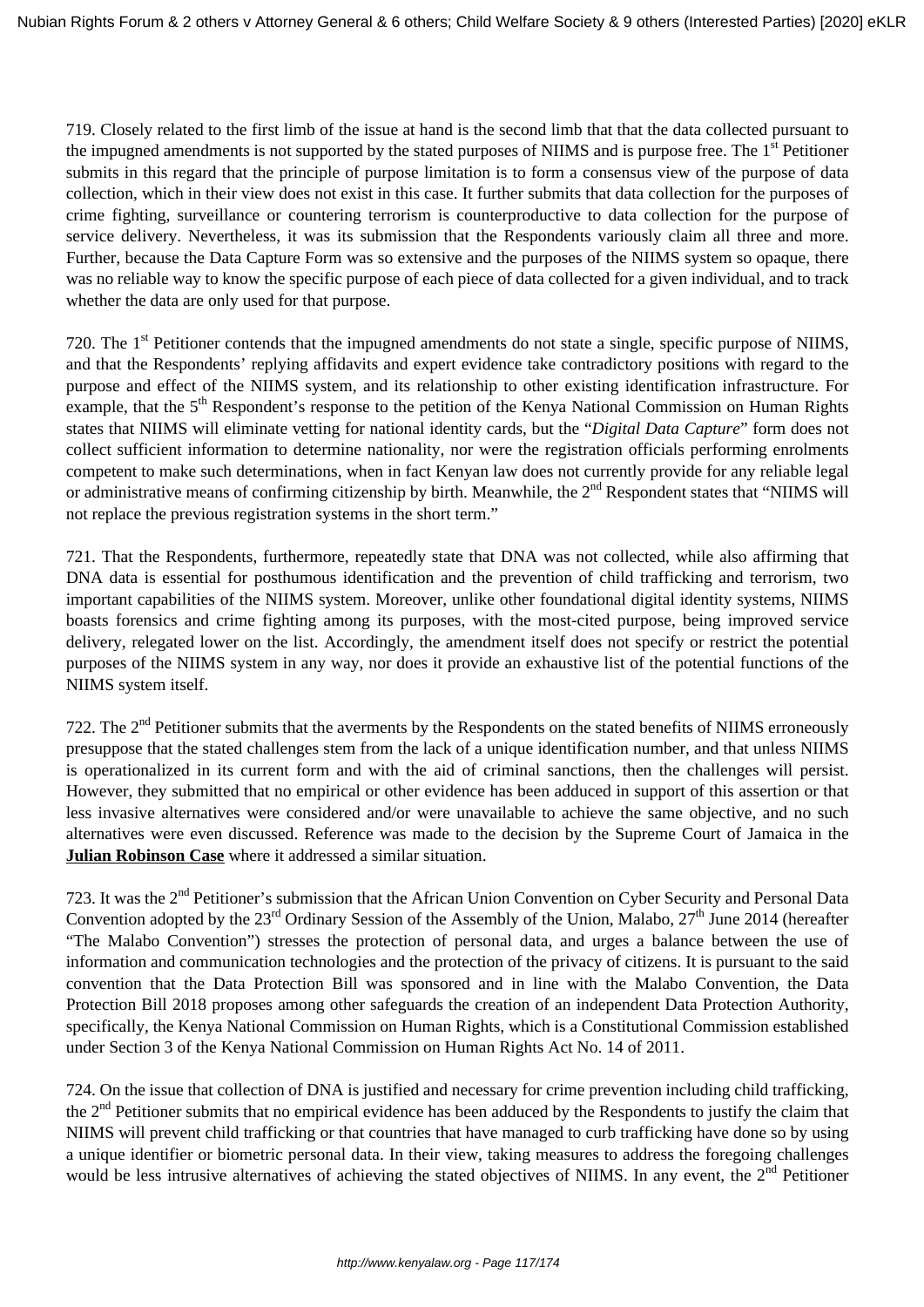submits, existing criminal laws such as sanctions prescribed by the Kenya Information and Communications Act, the Computer Misuse and Cybercrimes Act of 2018 and the Access to Information Act are not sufficient deterrents for the protection of personal data. It was its argument that once personal data is breached and misused, the devastating effects such loss would have on data subjects cannot be remedied by any amount of criminal punishment against the offender and the court in the **Julian Robinson Case** eruditely captured this problem by stating that there must be robust systems that minimise data theft and the punishment for data misuse and abuse must be such that there is a strong deterrent element in the data protection regime.

725. On the argument that NIIMS was established for purposes of compliance with Kenya's time bound international obligations pursuant to section 17(3)(c) of the Access to Information Act, the  $2<sup>nd</sup>$  Petitioner submits that there is no correlation to support the argument that mandatorily collecting biometric information of the nature prescribed by the impugned amendments is at all necessary for purposes of computerizing records and information management systems or to facilitate more efficient access to information. It was further its submission that collection of biometric data is a new phenomenon under the Registration of Persons Act and the risks attendant to storing the biometric data in a central database is subjecting it to manipulation with the possibility of generation of new data which risk was highlighted in the **Julian Robinson Case.**

726. The 3rd Petitioner's relies on the case of **Institute of Social Accountability & another v National Assembly & 4 others** *(supra)* which cited with approval the Canadian Supreme Court in the**R vs Big M Drug Mart** Ltd *(supra)* which stated that both purpose and effect are relevant in determining constitutionality; either an unconstitutional purpose or an unconstitutional effect can invalidate legislation. That there is therefore a real threat that NIIMS is susceptible to breach that would occasion irreparable harm and damage to the people, and indeed the country at large.

727. The  $5<sup>th</sup>$  Interested Party submits in support of the Petitioners that to determine the purpose of a legislation, a court must be guided by the object and purpose of the impugned statute, which object and purpose can be discerned from the legislation itself as was stated by the court in **Geoffrey Andare v Attorney General & 2 Others, [2016] eKLR***.* However, if the purpose is not clear from the Act, then this Court has the discretion to interrogate the Hansard to determine the legislative intent. Any other source of information is speculative and conjecture at best. Further, that Section 7 of the Sixth Schedule to the Constitution offers guidance that laws such as this one must be construed with the alterations, adaptations, qualifications and exceptions necessary to bring it into conformity with this Constitution.

728. The 5<sup>th</sup> Interested Party further submits that even if the purposes explained in the Respondents' pleadings were contained in the legislation, the same would not constitute a constitutional purpose. In the  $5<sup>th</sup>$  Interested Party's view therefore, NIIMS is a superfluous system serving no specific purpose, and its potential harms far outweigh any peripheral advantages. Consequently, the court was urged to find that if any activity is to be done under NIIMS, a proper legislative direction must be given detailing its purpose, safeguards to be used and in line with both Article 31 and Article 24 of the Constitution.

729. The Respondents replied to the arguments made on the nature and need of the data in NIIMS in their submissions. With particular respect to unique identifiers or attributes including fingerprints, location information, land reference number, postal address, and GPS coordinates, the  $1<sup>st</sup>$  Respondent submits that such information is a standard requirement all over the world, and are not in any way disproportionate to the legitimate aims of the State. Further to that, the requirement for GPS location is to comply with section 5(g) of Registration of Persons Act, and merely have a geographical expression of the location of a physical place for information purposes with a primary objective of facilitation of government services. To buttress the instances when the right to privacy can be limited, the 1st Respondent urges the Court to find persuasion in the reasoning of the High Court in **Coalition for Reform and Democracy (Cord) & 2 Others V Republic of Kenya &10; Others [2015] eKLR** where it was held that the right to privacy can never be absolute, and that a balancing test has to be applied to determine whether the intrusion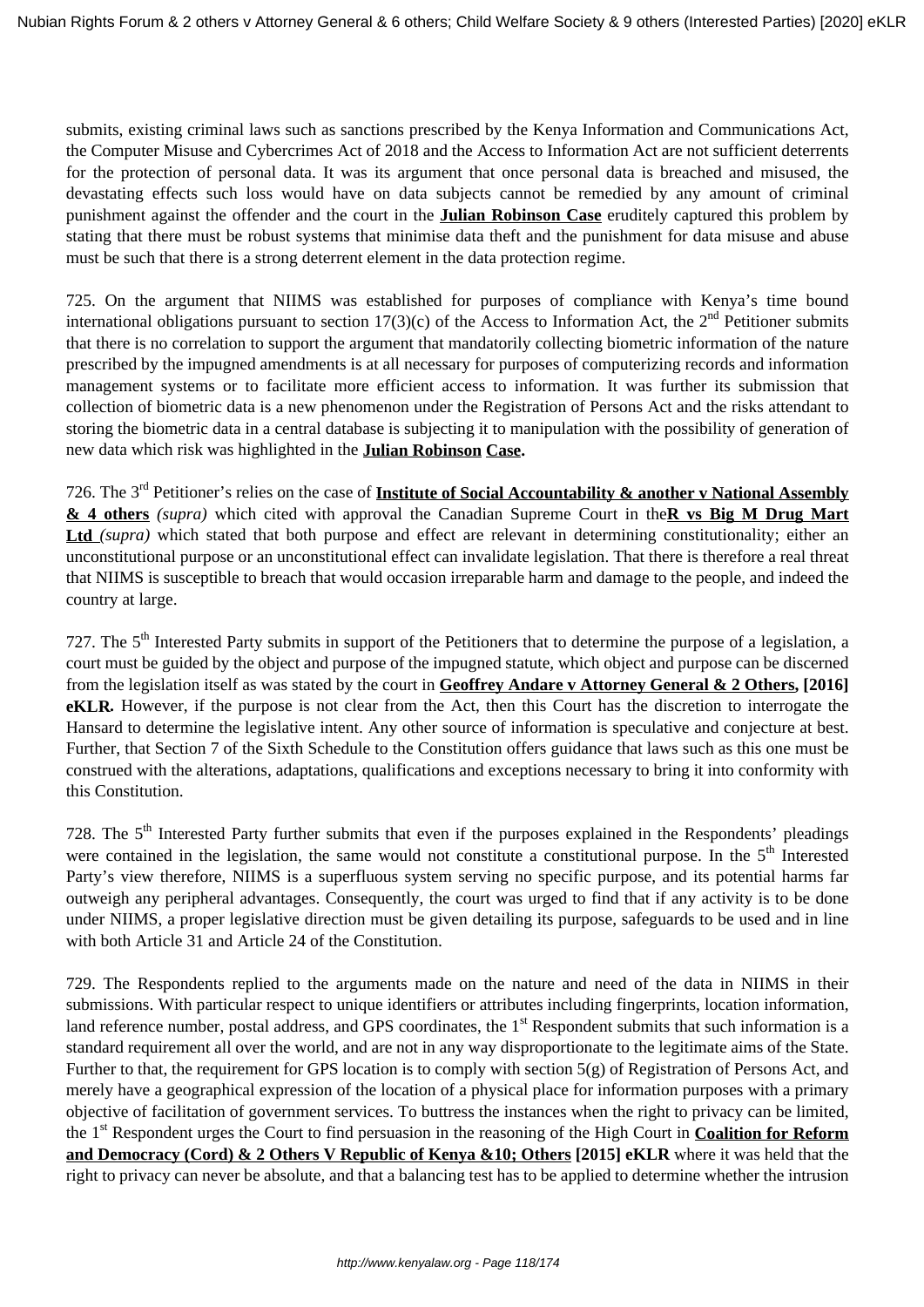into an individual's privacy is proportionate to the public interest to be served by the intrusion.

730. It was his submission that sensitive information such as tribe, race, HIV status, among others specifically stood excluded, and that following this Court's orders of  $1<sup>st</sup>$  April, 2019, the only biometric information that was actually collected during the pilot phase and the mass registration exercise was only limited to the fingerprints, which is considered to be the core biometric information. That it is frequently utilized globally to ascertain the identity of a person. In that regard, they submitted that the information gathered was and is actually non-invasive and non-intrusive identity information.

731. The 1st Respondent cites the decision by the Indian Supreme Court decision in **Justice K.S. Puttaswamy (Retd.) and Another v. Union of India and Others Writ Petition (Civil) No. 494 of 2012**, where it was held that demographic information, both mandatory and optional, and photographs does not raise a reasonable expectation of privacy unless under special circumstances such as juveniles in conflict of law or a rape victim's identity. Further, that it was held that there is no reasonable expectation of privacy with respect to fingerprint and iris scan as they are not dealing with the intimate or private sphere of the individual but are used solely for authentication.

732. In addressing children's privacy concerns, it was the 1<sup>st</sup> Respondent's submission that implementation of NIIMS would be in the best interests of children, for the simple reason that it will enable the State to fulfil its constitutional obligations of protecting and promoting, *inter alia:* children's' right to free and compulsory basic education; basic nutrition, shelter and healthcare; to be protected from abuse, neglect, harmful cultural practices, all forms of violence, inhuman treatment and punishment; and hazardous or exploitative labour as under Article 51(1) of the Constitution.

733. In regard to the claim that collection of DNA identity data exercise is too intrusive and would violate the privacy of data subjects, the 1<sup>st</sup> Respondent contends that the practice is permissible in Kenya, as held in **L.N.W. v. Attorney General & 3 Others [2016] eKLR** where it was held that there is need for provision for DNA testing to be undertaken to establish paternity where it is denied*.*

734. The 4th and 7<sup>th</sup> Respondents on their part submit that the personal information collected through NIIMS is of a similar nature as that currently being held by various government agencies. Further, that the purpose is to integrate and consolidate the information in order to create, manage and operate a digitized national population register as a single source of personal information on all Kenyan citizens and residents. It was also submitted that the information will assist the government to meet its obligation of providing key services to its citizens including security, healthcare, and education among others

735. According to the 4<sup>th</sup> and 7<sup>th</sup> Respondents, the Petitioners' grievance is with the collection of DNA and GPS information. With respect to DNA, they submitted that it is a unique identifier that is not part of the personal information collected by the data capture tools for purposes of registration under NIIMS. Further to that, they submitted that GPS coordinates and DNA information were not collected by the data capture tools in place during the mass registration exercise pursuant to this Court's ruling of  $1<sup>st</sup>$  April, 2019,

736. The said Respondents however still submitted on the importance of collecting DNA and GPS, and contended that such information would be critical in enabling many technologies, and that the collection of personal information of citizens is central to the proper functioning of the State. To that end, reference was made to the United States Supreme Court case of**Margaret O'Hartigan vs Department of Personnell ET AL 118 Wn. 2d 111, P2d 44 (No. 56063-3 En Banc)**where it pointed out that disclosure of intimate information to governmental agencies is permissible if it is carefully tailored to meet a valid governmental interest, and provided the disclosure is no greater than is reasonably necessary. The  $4<sup>th</sup>$  and  $7<sup>th</sup>$  Respondents therefore submit that the government interest in collecting information through NIIMS is in keeping State's duty of care to its citizens, and that vital and reliable data is central to the discharge of this duty.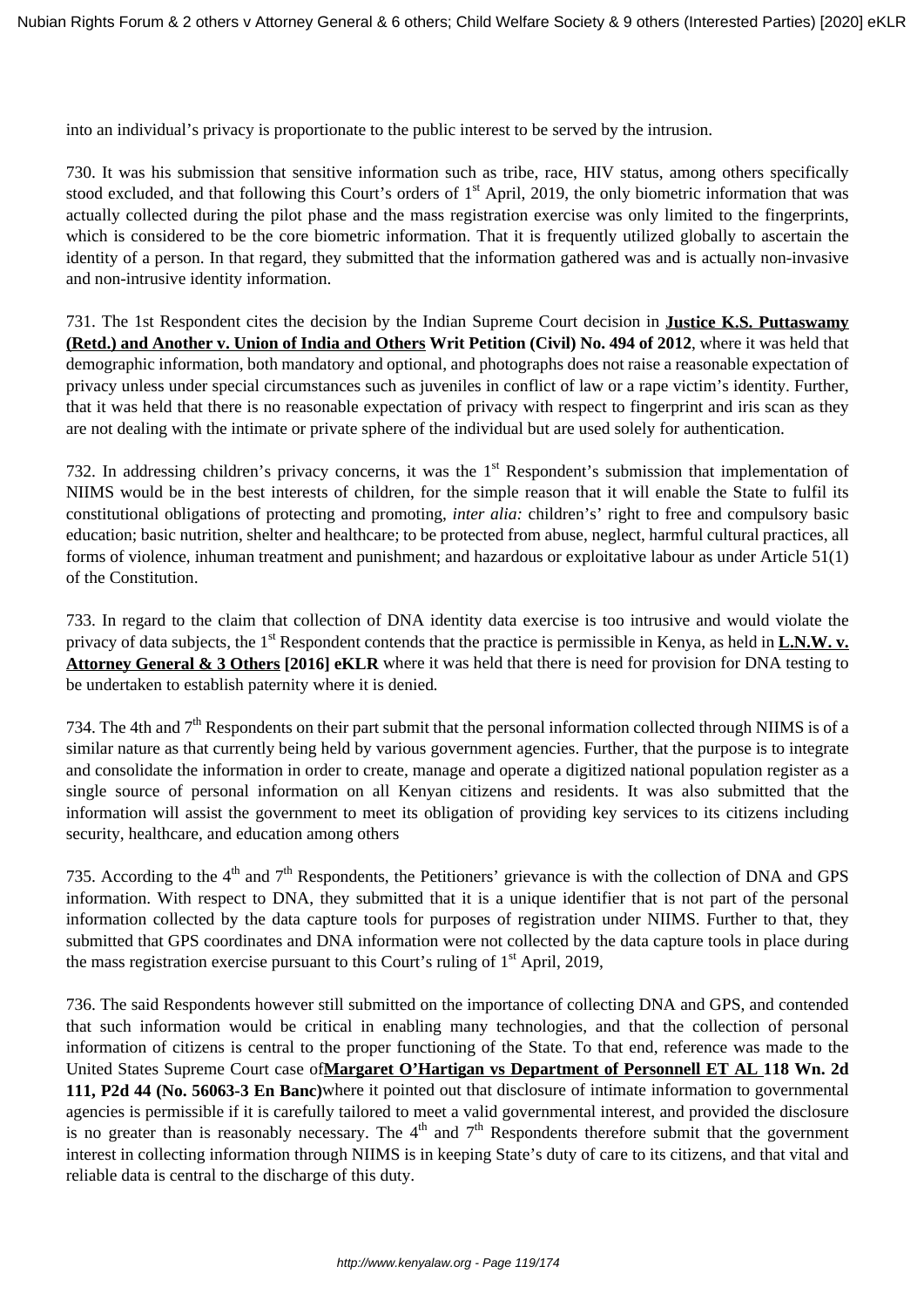737. It was also their submission that the Petitioners failed to adduce any evidence to demonstrate the manner in which the collection of personal information is an "unnecessary requirement" as set out in Article 31 (c) of the Constitution, especially in light of the fact that the information is already held by the State, albeit in different institutions. They further claimed that the Petitioners do not challenge any other statutory provisions which allow the government to collect personal information on account of an alleged infringement to the right to privacy.

738. The  $5<sup>th</sup>$  Respondent submits that the amendment complained of does not limit or violate the right to privacy as alleged, and only captures necessary biometric information in line with globally acceptable requirements in securing the State against terrorism, money laundering and to aid national planning. Further, that the right to privacy is only violated when unauthorized persons gain access to the data under protection. In this instance, that government officers legitimately gain access for a lawful purpose.

739. The  $8<sup>th</sup>$  and  $9<sup>th</sup>$  Interested Parties' submissions were on the role of digital identification in sustainable development. The said Interested Parties note that following the adoption and ratification of the Sustainable Development Goals in 2015, various multilateral and international organizations, including the World Bank, UNDP and UNICEF, to which Kenya is a member, have all stressed the critical role played by digital identity databases in realizing the said Goals which are in many ways similar and/or identical to the national values and principles of governance under Article 10 of the Constitution of Kenya.

740. The 8<sup>th</sup> and 9<sup>th</sup> Interested Parties make reference to various publications that have found that lack of personal official identification prevents people from fully exercising their rights and isolates them socially, economically and politically. Further, that beyond quantifiable economic benefits, digital ID can offer non-economic value to individuals through social and political inclusion, rights protection and transparency. Therefore, that the right digital identification technology designed with the right principles and enforced with the right policies, can be used in the provision of e-government services and benefits, expanding access and saving time for citizens while reducing costs for governments and improving social welfare.

741. In addressing these two related limbs, this Court is mindful of the provisions of Article 31 of the Constitution on the right to privacy, which provide as follows:

*"Every person has the right to privacy, which includes the right not to have—* 

*(a) their person, home or property searched;*

*(b) their possessions seized;*

# *(c) information relating to their family or private affairs unnecessarily required or revealed; or*

# *(d) the privacy of their communications infringed."*

742. The Article therefore guarantees a general right to privacy, and in addition also guards against specific infringements of privacy, including unnecessary revelation of information relating to family or private affairs, which is the bone of contention in the consolidated petitions herein. The South African Constitutional Court discussed the elements and scope of the general right to privacy in **Bernstein vs Bester NO (1996) 2 SA 751 (CC),** wherein Ackermann J. held as follows in the majority judgment in paragraph 67:

*"(67)…..The truism that no right is to be considered absolute, implies that from the outset of interpretation each right is always already limited by every other right accruing to another citizen. In the context of privacy this would mean that it is only the inner sanctum of a person, such as his/her family life, sexual preference and home environment, which is shielded from erosion by conflicting rights of the community. This implies that*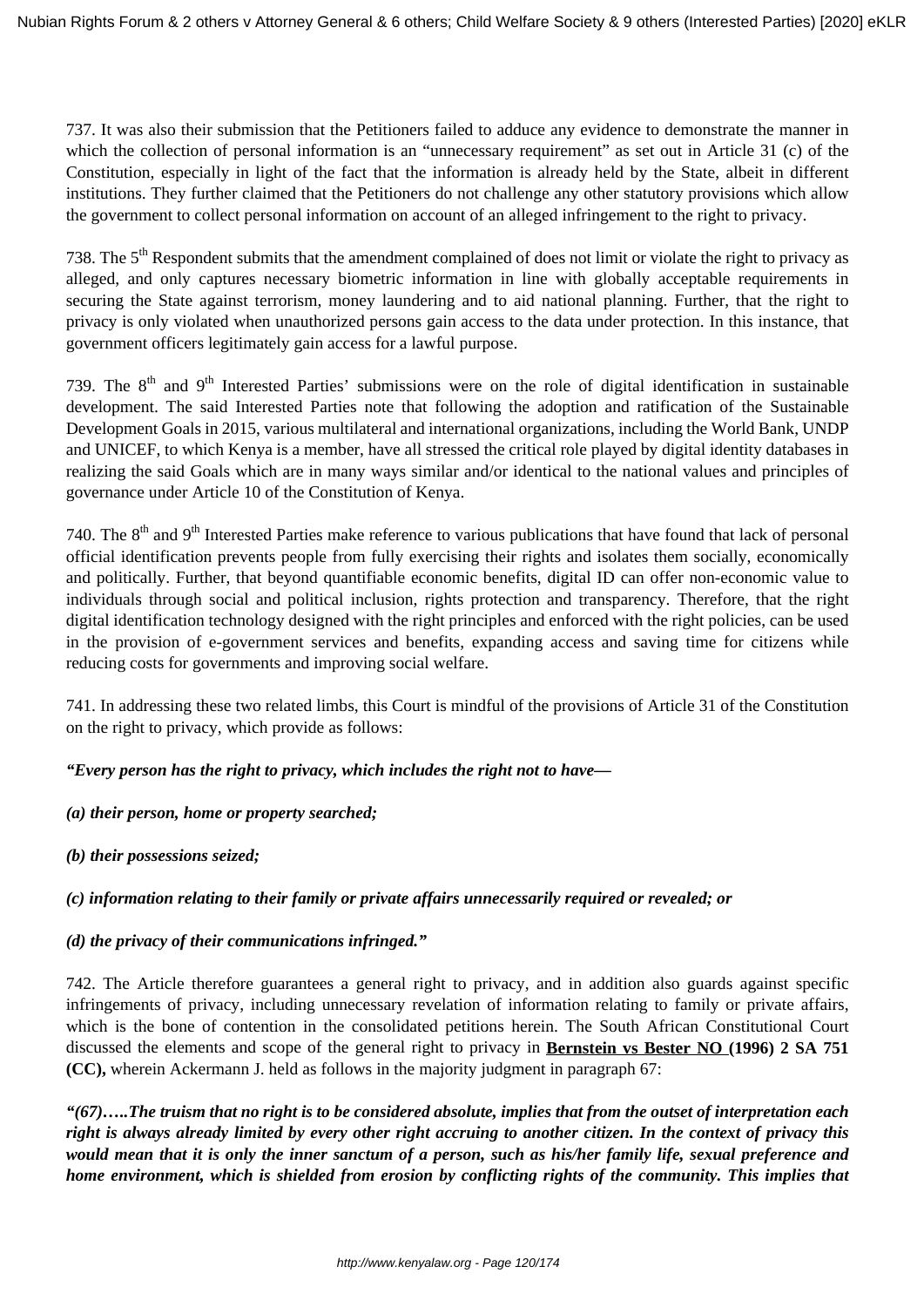*community rights and the rights of fellow members place a corresponding obligation on a citizen, thereby shaping the abstract notion of individualism towards identifying a concrete member of civil society. Privacy is acknowledged in the truly personal realm, but as a person moves into communal relations and activities such as business and social interaction, the scope of personal space shrinks accordingly."*

743. The learned Judge went to on to give examples of what is commonly considered an intrusion of the right to privacy as follows in paragraphs 68 to 69:

*"(68)….Privacy is an individual condition of life characterised by seclusion from the public and publicity. This implies an absence of acquaintance with the individual or his personal affairs in this state. In Financial Mail (Pty) Ltd v Sage Holdings Ltd ([\[1993\] ZASCA 3](http://www.saflii.org/za/cases/ZASCA/1993/3.html); [1993 2 SA 451\)](http://www.saflii.org/cgi-bin/LawCite"cit=1993%202%20SA%20451) it was held that breach of privacy could occur either by way of an unlawful intrusion upon the personal privacy of another, or by way of unlawful disclosure of private facts about a person. The unlawfulness of a (factual) infringement of privacy is adjudged Ain the light of contemporary boni mores and the general sense of justice of the community as perceived by the Court.*

*(69) Examples of wrongful intrusion and disclosure which have been acknowledged at common law are entry into a private residence, the reading of private documents, listening in to private conversations, the shadowing of a person, the disclosure of private facts which have been acquired by a wrongful act of intrusion, and the disclosure of private facts contrary to the existence of a confidential relationship. These examples are all clearly related to either the private sphere, or relations of legal privilege and confidentiality. There is no indication that it may be extended to include the carrying on of business activities."*

744. The learned Judge concluded that the scope of a person's privacy extends only to those aspects in regard to which a legitimate expectation of privacy can be harbored. In this respect, it was held that a person's subjective expectation of privacy is subject to the test that the society recognises that expectation to be objectively reasonable.

745. This position was adopted by the Kenyan Courts in **Roshanara Ebrahim v Ashleys Kenya Limited & 3 Others, [2016] eKLR , Kenya Legal and Ethical Network on HIV & AIDS (KELIN) & 3 others v Cabinet Secretary Ministry of Health & 4 others, [2016] eKLR,** and in **Tom Ojienda t/a Tom Ojienda & Associates Advocates v Ethics and Anti-Corruption Commission & 5 others [2016] eKLR.** It is notable that section 13 of the South African Interim Constitution which was the basis of the decision in **Bernstein vs Bester** was similar to Article 31 save for the protection of informational privacy, and stated as follows:

*"Every person shall have the right to his or her personal privacy, which shall include the right not to be subject to searches of his or her person, home or property, the seizure of private possessions or the violation of private communications."*

746. In **Tom Ojienda t/a Tom Ojienda & Associates Advocates vs Ethics and Anti-Corruption Commission & 5 others (supra)** it was held as follows in this regard:

*"77. I also note that a legitimate expectation of privacy has two components; the protection of the individual and the reasonable expectation of privacy. The reasonable expectation of privacy test itself has two compartments. Firstly, there must be at least a subjective expectation of privacy and secondly, the expectation must be recognized as reasonable by the society…..*

*78. Ackermann J's reasoning can therefore be summarized as follows; (a) privacy is a subjective expectation of privacy that is reasonable, (b) it is reasonable to expect privacy in the inner sanctum, in the truly personal realm, (c) a protected inner sanctum helps achieve a valuable good-one's own autonomous identity. It emerges to my mind that, and from the decision in Bernstein vs Bester NO (supra), that privacy is not a value in itself but is valued for instrumental reasons, for the contribution it makes to the project of 'autonomous identity'. This*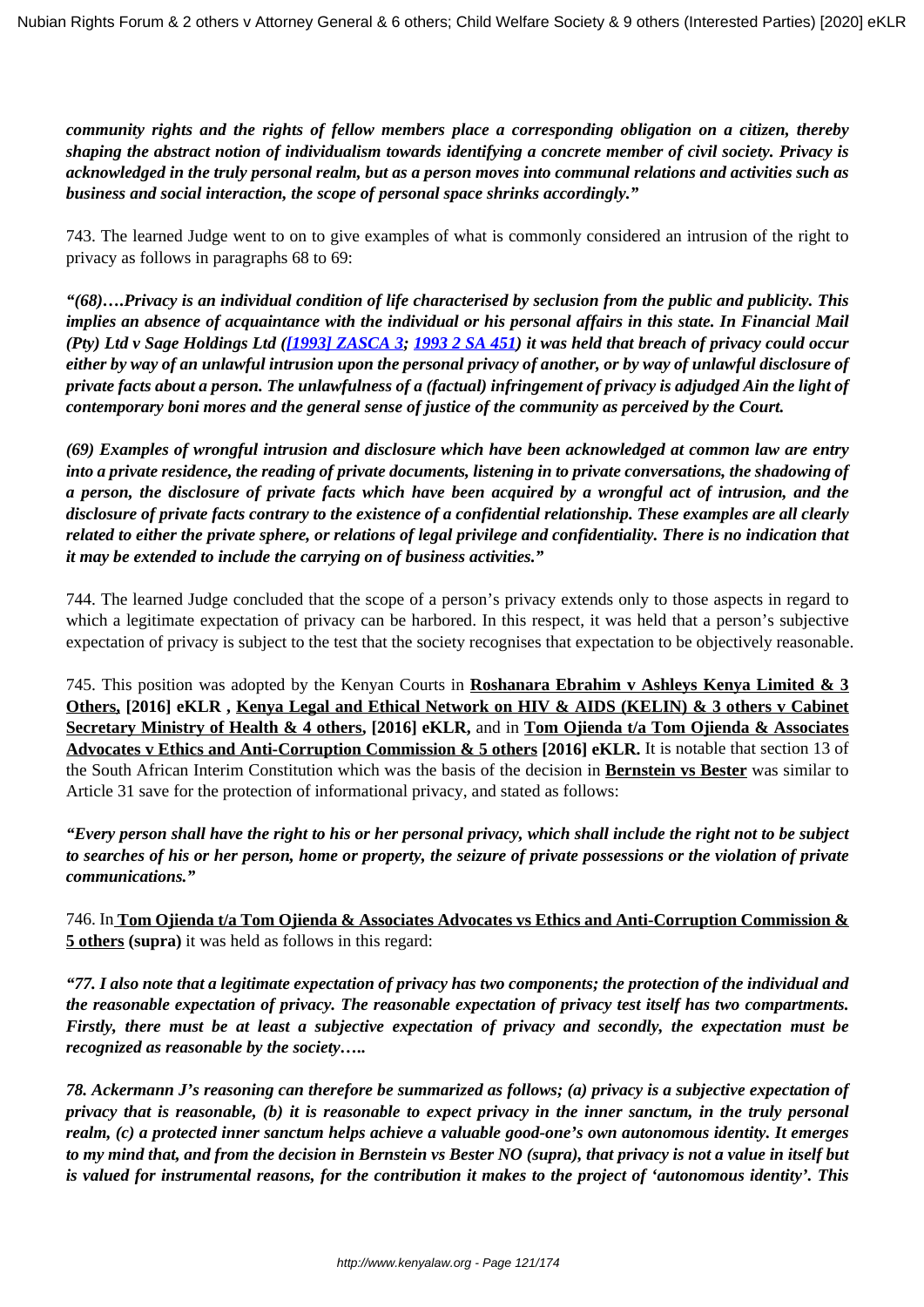#### *protection in return seeks to protect the human dignity of an individual."*

747. The right to privacy has also been expressly acknowledged in international and regional covenants on fundamental rights and freedoms. It is provided for under Article 12 of the Universal Declaration on Human Rights, Article 17 of the International Convention on Civil and Political Rights, Article 8 of the European Convention on Human Rights and Article 14 of the African Charter on Human and Peoples' Rights.

748. The scope of the right to privacy is therefore incapable of definition, and may be described as a bundle or continuum of rights which have a variety of justification. The Indian Supreme Court in **Justice K.S. Puttaswamy (Retd.) and Another v. Union of India and Others Writ Petition (Civil) No. 494 of 2012** summarised the holdings in various Court decisions on the right to privacy, and expounded on the scope and aspects of the right to privacy, including the protection of informational privacy as follows in paragraph 232 :

**(i)** *"privacy has always been a natural right, and the correct position has been established by a number of judgments starting from Gobind. Privacy is a concomitant of the right of the individual to exercise control over his or her personality. Equally, privacy is the necessary condition precedent to the enjoyment of any of the guarantees in Part III. The fundamental right to privacy would cover at least three aspects(i) intrusion with an individuals physical body, (ii) informational privacy and (iii) privacy of choice. Further, one aspect of privacy is the right to control the dissemination of personal information. Every individual should have a right to be able to control exercise over his/her own life and image as portrayed in the world and to control commercial use of his/her identity.*

**(ii)** *The sanctity of privacy lies in its functional relationship with dignity. Privacy ensures that a human being can lead a life of dignity by securing the inner recesses of the human personality from unwanted intrusions. While the legitimate expectation of privacy may vary from intimate zone to the private zone and from the private to the public arena, it is important to underscore that privacy is not lost or surrendered merely because the individual is in a public place. Privacy is a postulate of dignity itself. Privacy concerns arise when the State seeks to intrude into the body and the mind of the citizen.*

**(iii)** *Privacy as intrinsic to freedom, liberty and dignity. The right to privacy is inherent to the liberties guaranteed by Part-III of the Constitution and privacy is an element of human dignity. The fundamental right to privacy derives from Part-III of the Constitution and recognition of this right does not require a constitutional amendment. Privacy is more than merely a derivative constitutional right. It is the necessary basis of rights guaranteed in the text of the Constitution.*

**(iv)** *Privacy has both positive and negative content. The negative content restrains the State from committing an intrusion upon the life and personal liberty of a citizen. Its positive content imposes an obligation on the State to take all necessary measures to protect the privacy of the individual.*

**(v)** *Informational Privacy is a facet of right to privacy. The old adage that knowledge is power has stark implications for the position of individual where data is ubiquitous, an all- encompassing presence. Every transaction of an individual user leaves electronic tracks, without her knowledge. Individually these information silos may seem inconsequential. In aggregation, information provides a picture of the beings. The challenges which big data poses to privacy emanate from both State and non-State entities.*

**(vi)** *Right to privacy cannot be impinged without a just, fair and reasonable law. It has to fulfil the test of proportionality i.e. (i) existence of a law (ii) must serve a legitimate State aim and (iii) proportionate.*

749. The protection of informational privacy is what is specifically in issue in the instant Petition, and is provided for in Article 31 (c) of the Constitution. The scope of the right to and protection of informational privacy is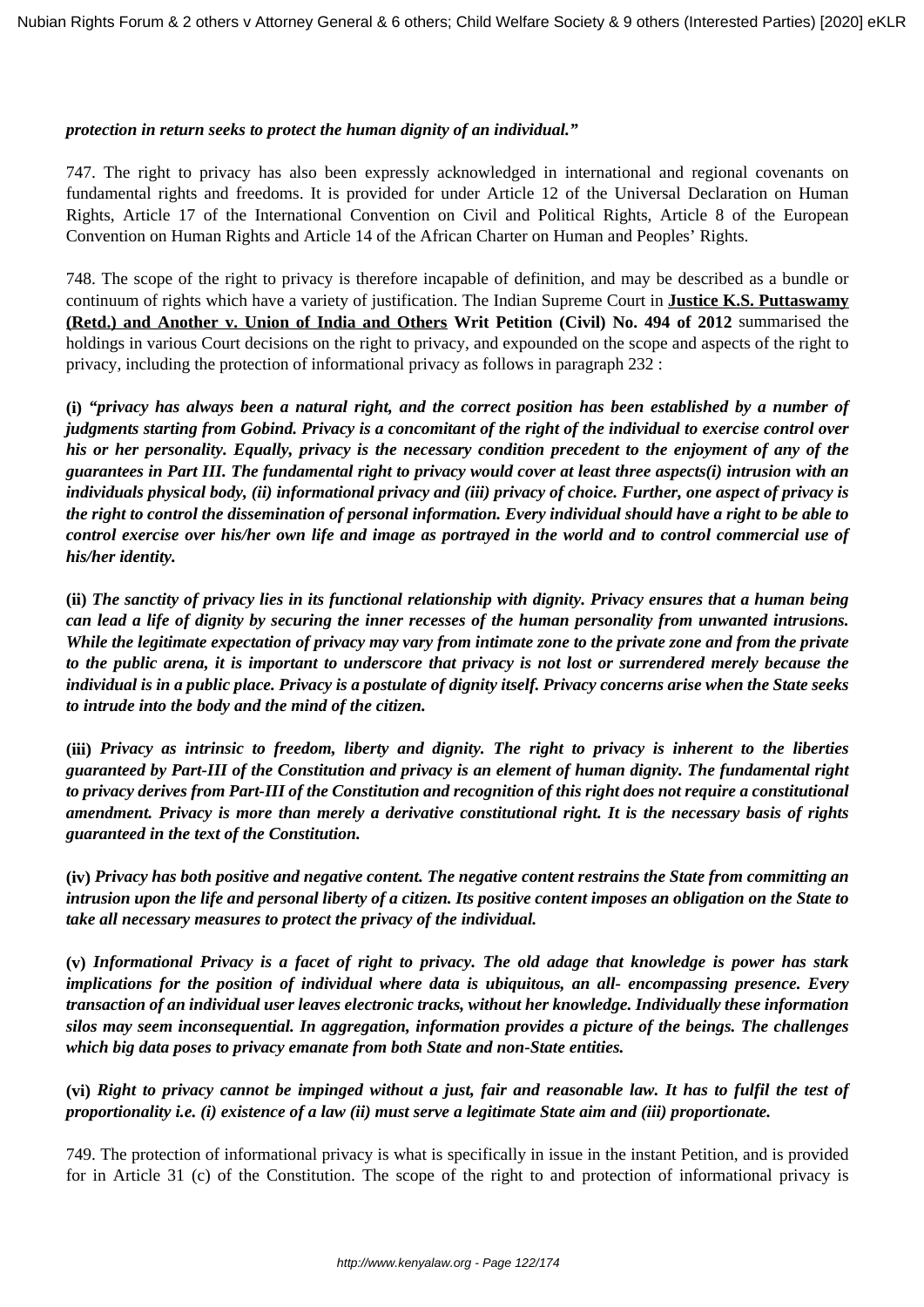explained in **The Bill of Rights Handbook, 5 th Edition (2005)** by Iain Currie and John de Waal at page 323, as follows:

*"More particularly, this is an interest in restricting the collection, use and disclosure of private information. It also encompasses a related interest in having access to personal information that has been collected by others in order to ascertain its content and to check its accuracy. These interests can readily be accommodated under the value of dignity since publication of embarrassing information, or information which places a person in false light, is most often damaging to the dignity of the person. But the right to privacy guarantees control over all private information and it does not matter whether the information is potentially damaging to a person's dignity or not. The publication of private photographs, however flattering, will for example constitute a violation of the right to privacy of in this sense. So would be the use of a person's name or identity without his or her consent. But as with the other two elements of the right to privacy, there must be a reasonable expectation of privacy. For example, a person does not have the right to refuse to provide identification to a police official when so requested."*

750. Information privacy includes the rights of control a person has over personal information. Such personal information will in the first place concern information which closely relates to the person and is regarded as intimate, and which a person would want to restrict the collection, use and circulation thereof. Examples include information about one's health. But other information about that person may also be considered 'private' and hence protected under the right to information privacy, even if this information relates to his or her presence or actions in a public place or a place accessible for the public. Such information over which individuals have an interest to keep private in our view also include information and data about their unique human characteristics, which allows them to be recognized or identified by others, as it is information about one's body and about one's presence, image and identity, in both private and public places.

751. We accordingly adopt the definition in **Kenya Legal and Ethical Network on HIV & AIDS (KELIN) & 3 others v Cabinet Secretary Ministry of Health & 4 others (supra)**, where Lenaola J. and Muriithi J. summarised the right to informational privacy as follows:

*"Article 31(c) of the Constitution must be understood in this context – it protects against the unnecessary revelation of information relating to family or private affairs of an individual. Private affairs are those matters whose disclosure will cause mental distress and injury to a person and there is thus need to keep such information confidential. Taken in that context, the right to privacy protects the very core of the personal sphere of an individual and basically envisages the right to live one's own life with minimum interference. The right also restricts the collection, use of and disclosure of private information.*

752. In light of the different facets and bases for the right to privacy, the applicable test in determining whether there is an invasion or violation of the right was laid down in **Bernstein vs Bester NO (supra)** as follows:

*"It essentially involves an assessment as to whether the invasion is unlawful. And, as with other forms of anuria, the presence of a ground of justification (such as statutory authority) means that an invasion of privacy is not wrongful. Under the Constitution, by contrast, a two-stage analysis must be employed in deciding whether there is a violation of the right to privacy. First the scope of the right must be assessed to determine whether law or conduct has infringed the right. If there has been an infringement it must be determined whether it is justifiable under the limitation clause".* 

753. Specifically as regards a determination of whether there is a violation of the right to informational privacy, the Constitutional Court of South Africa in the case of **Mistry v Interim National Medical and Dental Council of South Africa (1998) (4) SA 1127 (CC)** stated that the Court ought to take into account the fact; (i) whether the information was obtained in an intrusive manner, (ii) whether it was about intimate aspects of an applicants'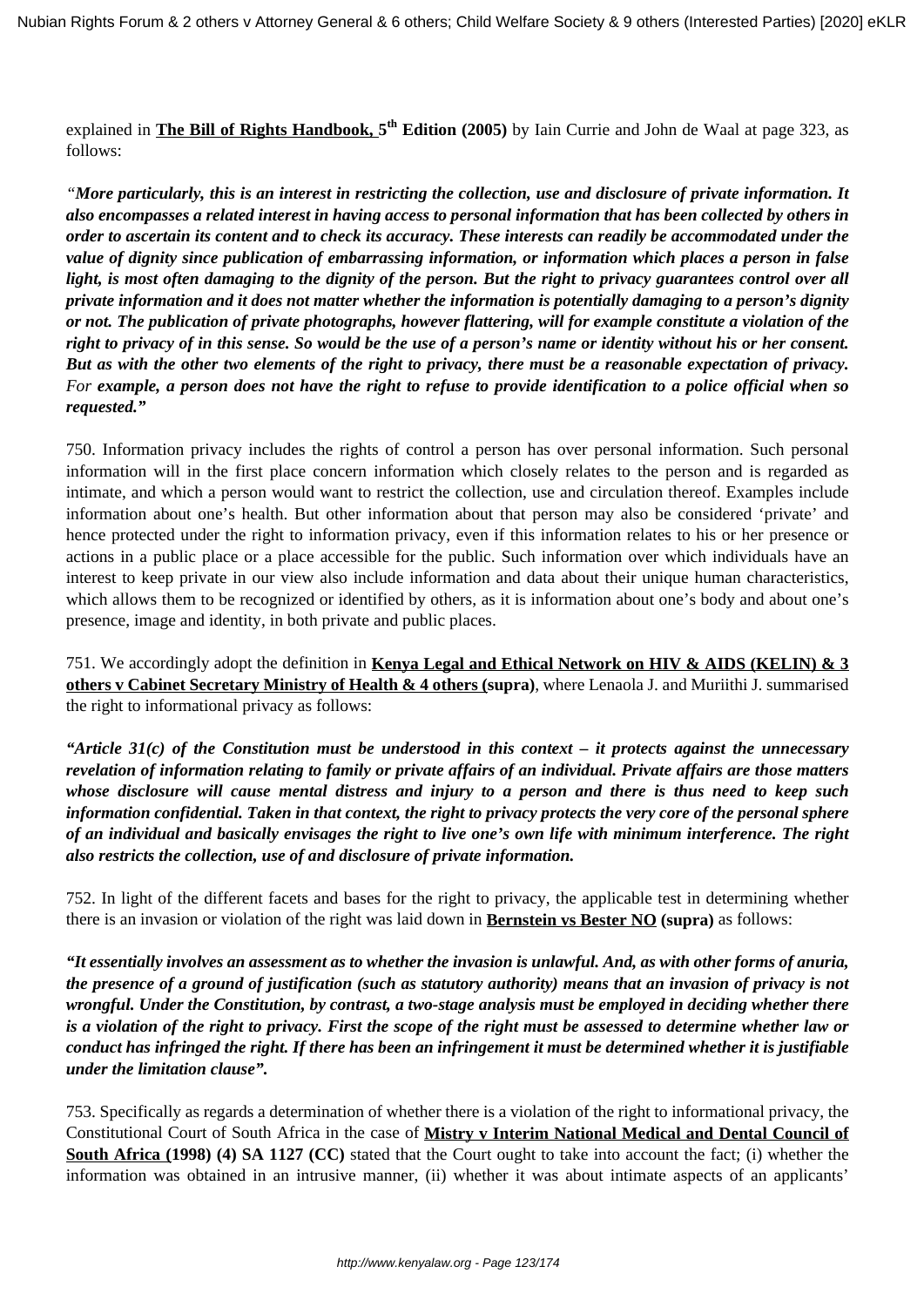personal life; (iii) whether it involved data provided by an applicant for one purpose which was then used for another purpose and (iv) whether it was disseminated to the press or the general public or persons from whom an applicant could reasonably expect that such private information would be withheld.

754. In the present Petition, the Petitioners have alleged that the amendments to the Registration of Persons Act violates the right to privacy as it seeks to introduce the collection of biometric data, which is sensitive personal data and is intrusive. Particular mention was in this regard made of the collection of DNA, which the Petitioners claim can not only be used to reveal and profile a person's genetic, health and other physical characteristics, but also that of their relatives. Also challenged was the requirement to provide Global Positioning System (GPS) co-ordinates, which the Petitioners claim can be used to track and conduct mass surveillance on the people in Kenya.

755. The Respondents did not dispute that biometric data in digital form will be collected in NIIMS, and argued that such biometric data is in any event already being collected in existing identification and registration databases, and was allowed by section  $5(1)(i)$  of the Act which allowed the Principal Registrar to keep any other particulars about the identity of a person. The Respondents specifically denied that DNA and GPS coordinates data will be, or was collected in NIIMS. The Respondents however did point out and explain why DNA data and GPS co-ordinates is necessary for identification.

756. In normal parlance, biometric data is any physical, biological, physiological or behavioral data, derived from human subjects, which has the potential to identify an individual. Biometric data identifies an individual through one or more unique factors specific to the physical identity of a person. It is in this regard not in dispute that section 3 of the Registration of Persons Act was amended by the impugned Act to include a definition of "biometric" as "unique identifiers or attributes, including fingerprints, hand geometry, earlobe geometry, retina and iris patterns, voice waves and Deoxyribonucleic Acid (DNA) in digital form" It also introduces a definition of Global Positioning Systems (GPS) coordinates to mean "unique identifier of precise geographical location on the earth, expressed in alphanumeric character being a combination of latitude and longitude".

757. In addition section 5 (1)(g) of the Act was also amended to include GPS coordinates as part of the information to be provided on place of residence, and a new paragraph 5 (1)(ha) inserted that provides for biometric data to be kept in the register of all persons in Kenya by the Principal Registrar. Lastly, a new section 9A was included, which is the one that establishes NIIMS which will inter alia harmonise, incorporate and collate data relating to registration of persons from all registers, including biometric data.

758. We start our analysis by addressing the legitimacy of the privacy concerns raised by the Petitioners about biometric data. The first observation we make in this regard is that biometric data, by its very nature, provides information about a given person, and is therefore in this regard personal information that is subject to the protection of privacy in Article 3. The Data Protection Act No. 24 of 2019 has adopted at section 2 the definition of personal data that is in the European Union's General Data Protection Regulations (GDPR) and in the African Union Convention on Cyber Security and Personal Data Protection, namely, any information which is related to an identified or identifiable natural person.

759. The GDPR details the elements of such information as follows in Article 4(1);

*"The data subjects are identifiable if they can be directly or indirectly identified, especially by reference to an identifier such as a name, an identification number, location data, an online identifier or one of several special characteristics, which expresses the physical, physiological, genetic, mental, commercial, cultural or social identity of these natural persons. In practice, these also include all data which are or can be assigned to a person in any kind of way. For example, the telephone, credit card or personnel number of a person, account data, number plate, appearance, customer number or address are all personal data***".**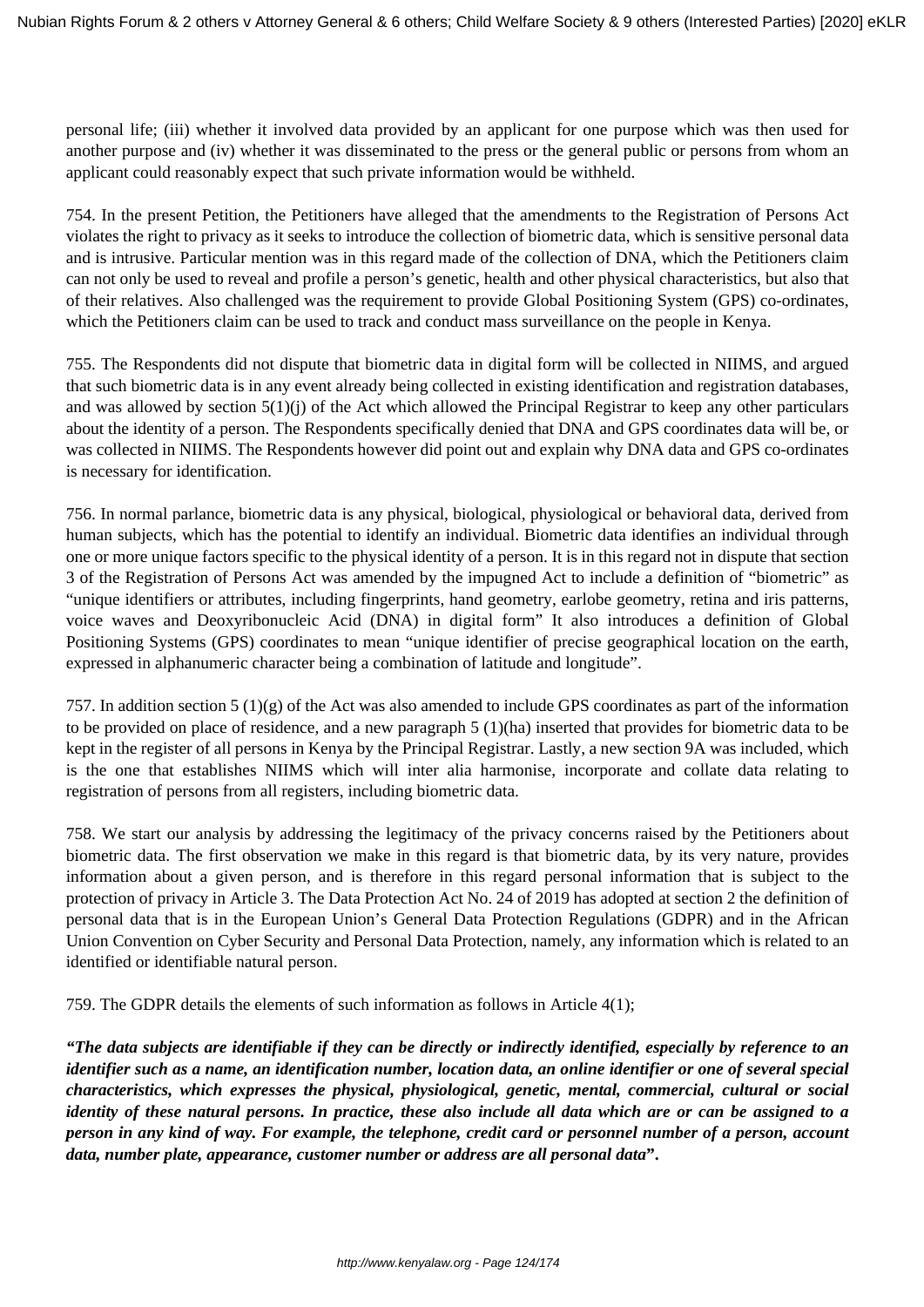760. A similar definition of an identifiable natural person is now provided for in the Data Protection Act No. 24 of 2019. We note that the unique attributes and identifiers that are included in the definition of biometric data as defined in section 3 of the Registration of Persons Act, GPS coordinates, and the data collected by NIIMS as evidenced by the NIIMS Data Capture Form, clearly fall within the above definition of personal data. The quali"cation of biometric data as personal has important consequences in relation to the protection and processing of such data, and as such invites a risk of violation of the right to privacy in the event of inadequate protection measures.

761. The Petitioners also urged that the amendments introducing biometric data allow collection of sensitive data about persons. The concept of sensitive data has its origin in the European Union jurisprudence on the right to privacy and data protection, and the GDPR also recognizes that in addition to general personal data, there are special categories of personal data, known as sensitive personal data, which are subject to a higher level of protection. Similar provisions on sensitive data are provided in Article 1 of the African Union Convention on Cyber Security and Personal Data Protection. The Data Protection Act No. 24 of 2019 likewise defines sensitive personal data as data revealing the natural person's race, health status, ethnic social origin, conscience, belief, genetic data, biometric data, property details including names of the person's children, parents, spouse or spouses, sex or sexual orientation of the data subject.

762. We note that such data is considered sensitive data because of the more serious impact of its loss or unauthorized disclosure, particularly in terms of the attendant social, reputational, or legal risks and consequences. It is thus evident that biometric data and in particular DNA must be protected against unauthorized access, and access to such data should also be limited through sufficient [data securityp](https://www.upguard.com/blog/data-security)ractices designed to prevent unauthorized disclosure and[data breaches](https://www.upguard.com/blog/data-breach).

763. The last allegation by the Petitioners was that biometric data and personal information being collected as a result of the impugned amendments is intrusive. Intrusion is defined in **Black's Law Dictionary, Ninth Edition** at page 900 as "*a person entering without permission*". Therefore, personal data is intrusive when it is collected without a person's knowledge of consent.

764. The Respondents testified in this regard that the data collected by NIIMS was with the consent of the subjects, while the Petitioners have contended that data collection was mandatory, and as such there was no informed consent. The Respondents brought evidence of the Data Capture Form used during the collection of the biometric data, which had a caption on the consent of the data subject, and also testified that they had removed the statement in the said Form that registration would be mandatory, in compliance with this Court's orders. The Petitioners did not bring any evidence of any person who was forced to give the consent, or did not understand the nature of the consent being given. In addition, this Court in its ruling delivered on 1<sup>st</sup> April 2019 had directed that the collection of the data would not be mandatory.

765. We however observe that at the time of the said data collection, there was no legal requirement for consent to be given by a data subject to the collection of biometric data. The Data Protection Act 24 of 2019 which has since been enacted now specifically provides for the rights of the data subject, including the right to object to the processing of his or her personal data in section 26 thereof. The Act also further provides in section 30(1) that the data subject must consent to processing of his or her personal data. We are therefore constrained to find that the data collection exercise undertaken pursuant to the impugned amendments was done with the consent of the data subjects.

766. As to whether the categories of personal data that will be collected pursuant to the impugned amendments is in their nature intrusive, this Court is guided by the observations in the **Working Document on Biometrics P 80** by the Article 29 Data Protection Working Party, which was an independent European Union Advisory Body on Data Protection and Privacy established pursuant to Article 29 of the then EU Directive 95/46/EC. The working Group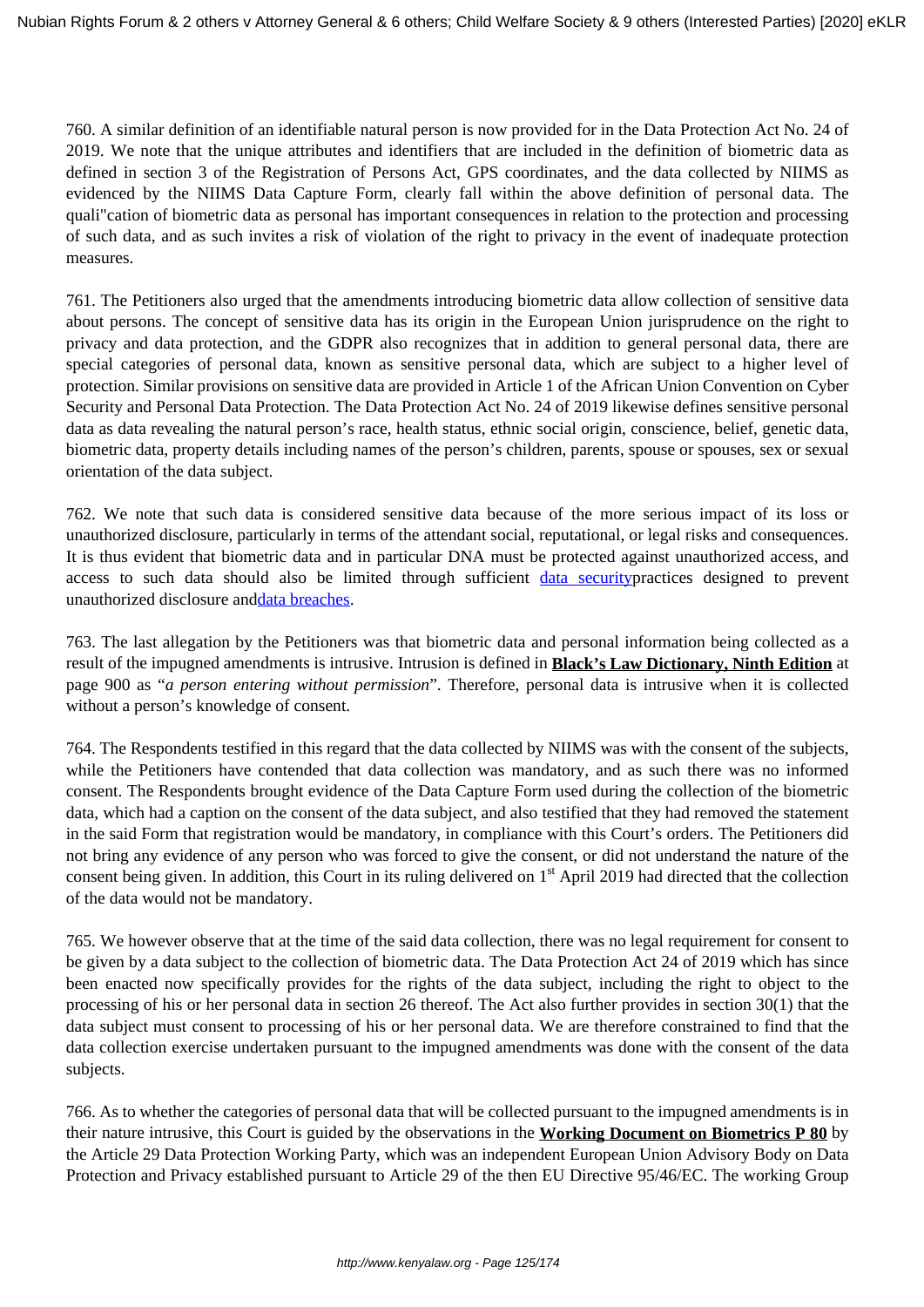stated as follows in the said Working Document, which it adopted on  $1<sup>st</sup>$  August 2003:

*"A further point which is crucial from a data protection point of view is the fact that some biometric systems are based on information, like fingerprints or DNA samples, that may be collected without the data subject being aware of it since he or she may unknowingly leave traces. In applying a biometric algorithm to the fingerprint found on a glass, one may be able to find out if the person is on file in a database containing biometric data, and if so, who he is, by proceeding with a comparison of the two templates. This also applies to other biometric systems, such as those based on keystroke analysis or distance facial recognition, on account of the specific features of the technology involved. The problematic aspect is, on the one hand, that this data collection and processing may be performed without the knowledge of the data subject and on the other hand that regardless of their current reliability, these biometric technologies lend themselves to blanket utilisation on account of their "low-level intrusiveness". Therefore, it seems necessary to lay down specific safeguards in respect of them."*

767. These observations confirm the Petitioners' concerns as raised as regards the intrusive nature of some of the biometric characteristics that are provided for in section 3 of the Registration of Persons Act, including DNA. Irrespective of the fact that there are legitimate uses of DNA in identification, as pointed out by the Respondents, we are mindful of the risks of indiscriminate collection of genetic information and other biometric identifiers which makes such information susceptible to extraneous use, including negative profiling of individuals for ulterior motives as observed by Dr. Malombe in his affidavit. He noted that this can be done by matching a DNA profile or other biometric characteristic that can be collected without a person's knowledge or consent, and he gave the example of how a DNA profile from a coffee cup can be compared with a stored DNA profile or other biometric characteristic in the identification database, and provide details about an individual's name and address, among other things, and can be used to profile the individual.

768. On the concerns raised on the privacy and surveillance risks posed by the requirement to give information on GPS co-ordinates, this Court takes judicial notice of the fact that the GPS technology is satellite-based and its usage has different aspects, and is more commonly used in cars and phone mobiles which help in determining directions and locations. The potential usage of such technology may include information from the providers of internet and telecommunication services that permits real-time tracking of the directions, speed and locations of monitors. The privacy implications and risks arising from the use of GPS monitors is that the said devices can be used to track and monitor people without their knowledge.

769. The U.S. Supreme Court addressed these risks and threats in a unanimous decision in **United States v. Antoine Jones 565 US (2012),** and ruled that law enforcement must obtain a warrant prior to attaching a GPS device to a suspect's vehicle in order to monitor its movements. The issue before the Court was whether the attachment of a Global-Positioning-System (GPS) tracking device to an individual's vehicle, and subsequent use of that device to monitor the vehicle's movements on public streets, constitutes a search or seizure within the meaning of the Fourth Amendment. The Fourth Amendment provides in the relevant part that the right of the people to be secure in their persons, houses, papers, and effects, against unreasonable searches and seizures, shall not be violated.

770. Sotomayor J. in his concurring judgment observed that the Government had usurped Jones' property for the purpose of conducting surveillance on him, thereby invading privacy interests long afforded, and undoubtedly entitled to Fourth Amendment protection, and held as follows in this regard:

**"***GPS monitoring generates a precise, comprehensive record of a person's public movements that reflects a wealth of detail about familial, political, professional, religious, and sexual associations……Disclosed in GPS data will be trips the indisputably private nature of which takes little imagination to conjure: trips to the psychiatrist, the plastic surgeon, the abortion clinic, the AIDS treatment center, the strip club, the criminal defense attorney, the by-the-hour motel, the union meeting, the mosque, synagogue or church, the gay bar and on and on The*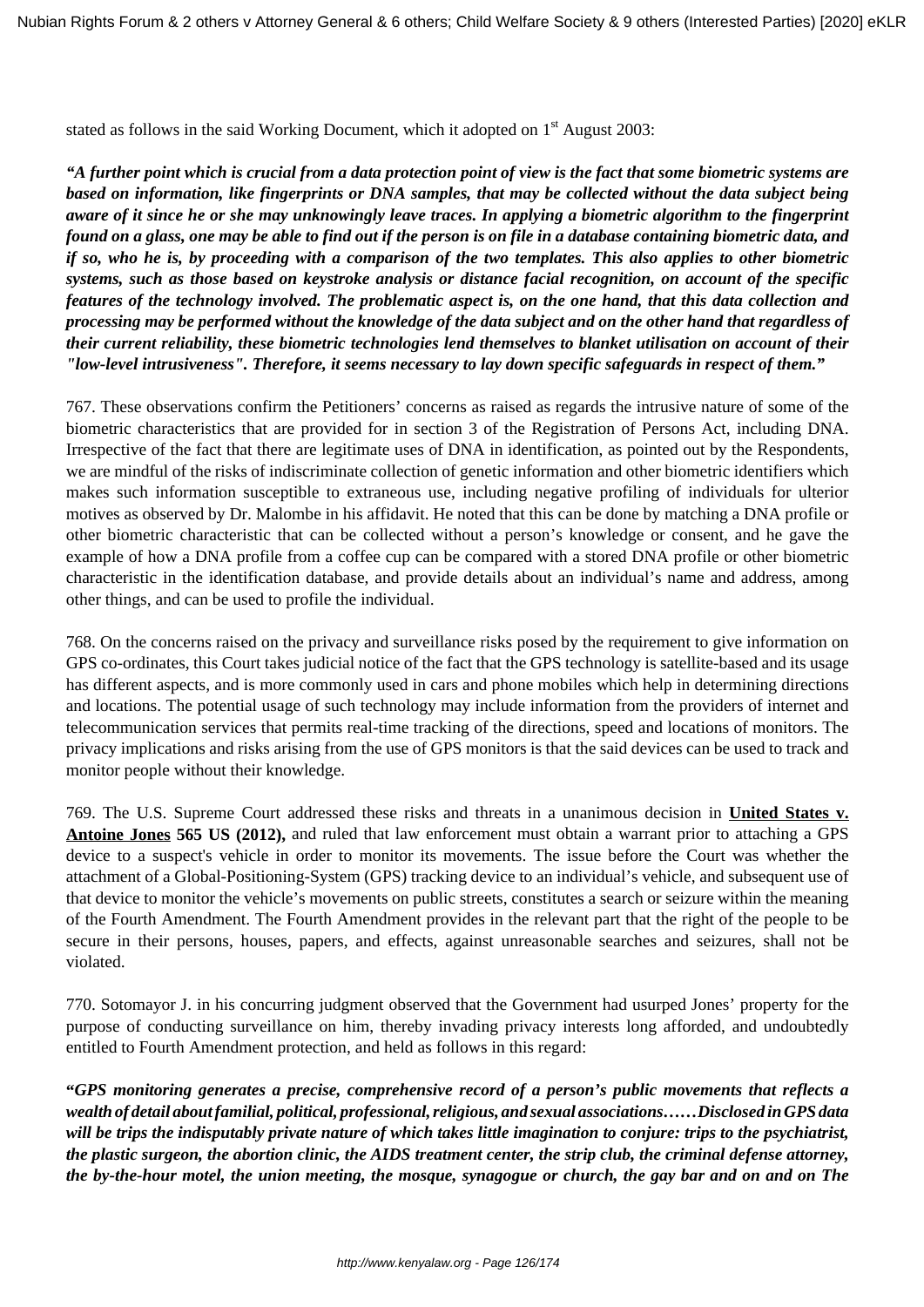# *Government can store such records and efficiently mine them for information years into the future…. And because GPS monitoring is cheap in comparison to conventional surveillance techniques and, by design, proceeds surreptitiously, it evades the ordinary checks that constrain abusive law enforcement practices***"**

771. Therefore, while Mr. Ochieng (the  $5<sup>th</sup>$  Respondent's witness), explained that the GPS co-ordinates in the impugned amendments are required only for purposes of digital identification of an individual's geographical location, their potential uses are much more, and in the context of identification of persons possess a risk to privacy. There is need for more detailed and strict regulation on the use of GPS co-ordinates, to avoid abuse and misuse of the provisions in the impugned amendments.

772. The upshot of our findings in the foregoing is that biometric data and GPS coordinates required by the impugned amendments are personal, sensitive and intrusive data that requires protection. This Court prohibited the analysis and use of the personal data collected during NIIMS for this reason, and even though there was no evidence brought by the Petitioners of any violations of rights to privacy in this respect, this Court finds that the impugned amendments impose an obligations on the relevant Respondents to put in place measures to protect the personal data.

773. To this extent, the answer to the question as to whether there is threat of a violation to the right to privacy in the provision for collection of biometric data and GPS coordinates is dependent on the adequacy of the protection measures of the said data, and will await an examination of the existing legal framework on the protection of data.

774. It is also notable that in Article 31 (c) of the Constitution, a violation of the right to informational privacy occurs when personal information is unnecessarily required or revealed. Therefore, the outstanding question before us is whether the requirement of, and collection of biometric data was necessary or not. The Petitioners in this regard urged that the said biometric data was not necessary for reasons that its purpose was not stated, and was purpose free. Closely related to this argument was the averment by the Petitioners that there is unnecessary data that was collected under NIIMS that was not necessary for identification, such as information on agricultural activities and landholding.

775. The Petitioners also challenge the utility of the biometric data in identification. The Petitioners also challenge the utility of the biometric data in identification, and their expert witnesses testified to the challenges some sections of the population may face in enrolling or authenticating certain biometric features such as worn fingerprints, the possibilities of reaching false conclusions while relying on biometric data as it relies on probabilities, and there will thus be no deduplication of data.

776. The justification put forward by the Respondents for the collection of biometric data was that the right to privacy is not an absolute right, that biometric data is necessary as the most deterministic method of identification, and that reliable data is necessary for the State to provide services and security to its citizenry. The Respondents also urged that the biometric data being collected is necessary for the purpose of creating a digitized national population register as a single source of personal information on all Kenyan citizens and residents. Their expert witnesses gave detailed evidence on the NIIMS design as a multi-modal system that will ensure that the biometric data is deterministic.

777. We have considered and appreciate the detailed information and evidence given by the parties on the nature of biometric data, and its use in identification. We need to clarify two aspects of the relevance of this evidence at the outset. Firstly, it is evident from the various definitions of biometric data that its main utility is with regard to identification of a natural person. To this extent, biometric data is necessary for identification purposes. We in this respect adopt the findings of the Supreme Court of India in **Justice K.S. Puttaswamy (Retd.) and Another v. Union of India and Others (supra)** on the necessity of the different types of biometric data in identification as follows**:**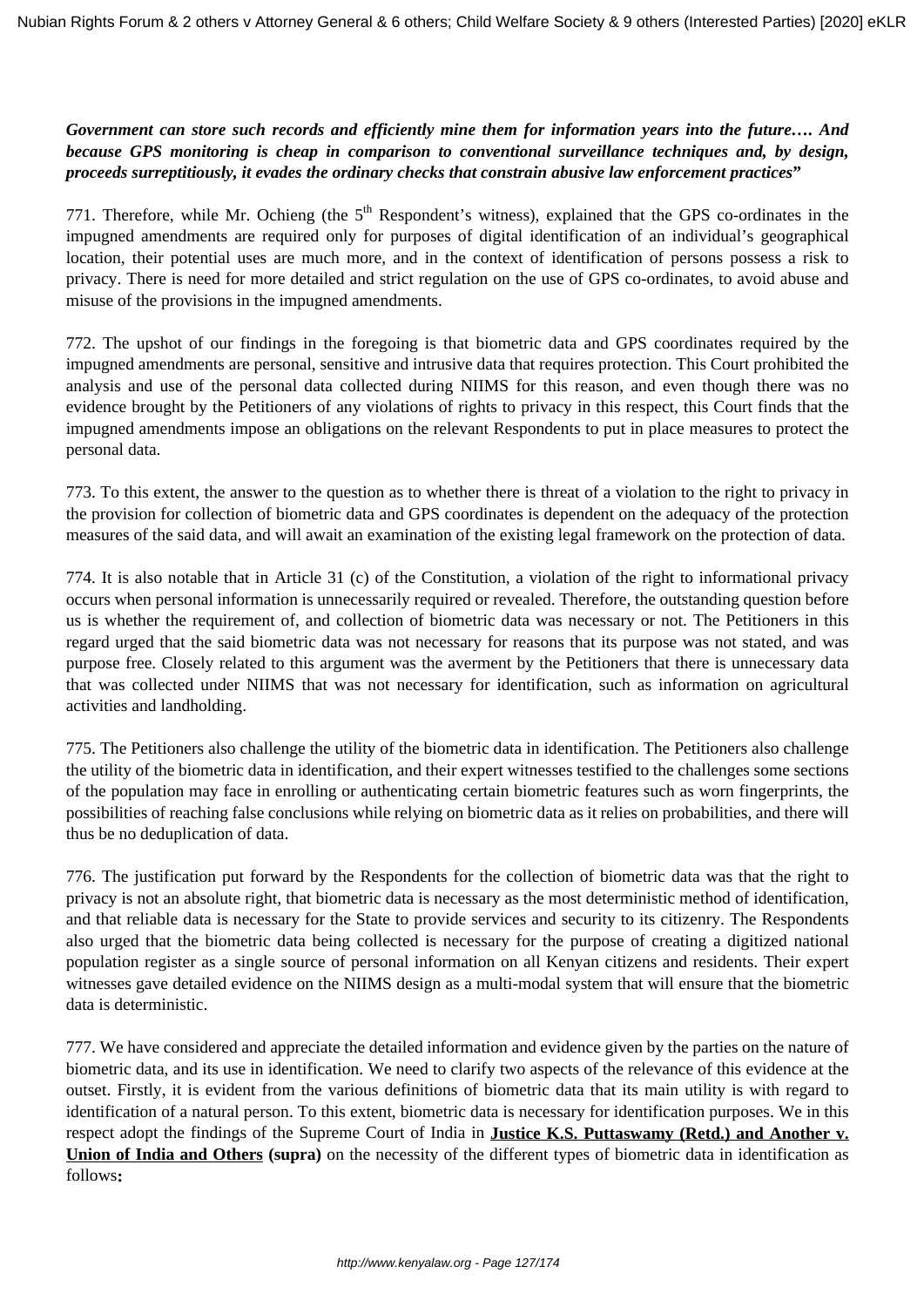*"251. Face Photographs for the purpose of identification are not covered by a reasonable expectation of privacy. Barring unpublished intimate photographs and photographs pertaining to confidential situations there will be no zone of privacy with respect to normal facial photographs meant for identification.*

*Face-photographs are given by people for driving license, passport, voter id, school admissions, examination admit cards, employment cards, enrolment in professions and even for entry in courts. In our daily lives we recognize each other by face which stands exposed to all, all the time. The face photograph by itself reveals no information.*

**252** *There is no reasonable expectation of privacy with respect to fingerprint and iris scan as they are not dealing with the intimate or private sphere of the individual but are used solely for authentication. Iris scan is nothing but a photograph of the eye, taken in the same manner as a face photograph. Fingerprints and iris scans are not capable of revealing any personal information about the individual except for serving the purpose of identification. Fingerprints are largely used in biometric attendance, laptops and mobiles. Even when a privacy right exists on a fingerprint, it will be weak. Finger print and iris scan have been considered to be the most accurate and non-invasive mode of identifying an individual. They are taken for passports, visa and registration by the State and also used in mobile phones, laptops, lockers etc for private use. Biometrics are being used for unique identification in e passports by 120 countries***."**

778. Therefore, the only relevant consideration as regards the necessity of biometric data is its utility with respect to the authentication or verification of a person. The Article 29 Data Protection Working Party in its **Working Document on Biometrics** identified the necessary qualities required of biometric data for purposes of authentication and verification are that the data should have attributes that are: (a) universal, in the sense that the biometric element exists in all persons; (b) unique, in that the biometric element must be distinctive to each person, and (c) permanent, in that the biometric element remains permanent over time for each person, and a data subject is in principle not able to change these characteristics.

779. It is notable in this respect that the biometric attributes required by the impugned amendments meet these criteria, as most of them are universal and unique to the data subjects. The only reservation we have is as regards the utility of DNA for identification purposes. This is for the reason that unlike other biometric characteristics, the technique used in DNA identification, which is a DNA comparison process, does not allow for the veri"cation or identi"cation to be done "in real time", the comparison is also complex, requires expertise, and takes time.

780. The European Court of Human Rights in S **and Marper v United Kingdom 30562/04 [2008] ECHR 1581** addressed the issue of the utility of holding DNA in a database, and found that the continued holding of DNA samples of individuals who are arrested but later acquitted or have the charges against them dropped, is a violation of the right to privacy under the European Convention on Human Rights. Some of the reasons given by the Court as to why the retention of cellular samples and DNA profiles was a breach of the right to privacy were as follows:

*"73.Given the nature and the amount of personal information contained in cellular samples, their retention per se must be regarded as interfering with the right to respect for the private lives of the individuals concerned. That only a limited part of this information is actually extracted or used by the authorities through DNA profiling and that no immediate detriment is caused in a particular case does not change this conclusion (see Amann, cited above, § 69).*

*74.As regards DNA profiles themselves, the Court notes that they contain a more limited amount of personal information extracted from cellular samples in a coded form. The Government submitted that a DNA profile is nothing more than a sequence of numbers or a barcode containing information of a purely objective and irrefutable character and that the identification of a subject only occurs in case of a match with another profile in the database. They also submitted that, being in coded form, computer technology is required to render the*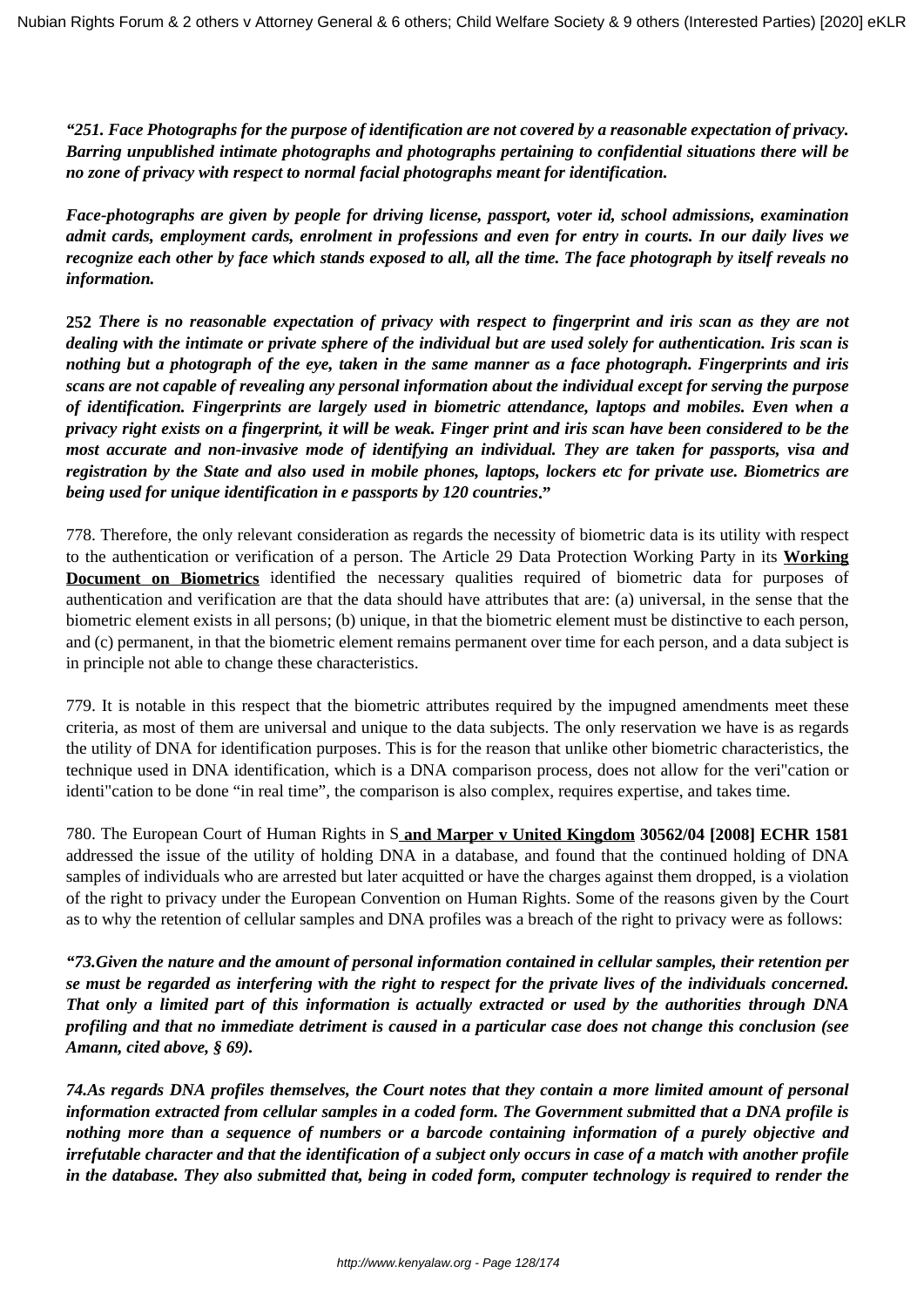### *information intelligible and that only a limited number of persons would be able to interpret the data in question."*

781. We find that the limitations observed by the Court in the said case on the use of DNA equally apply, if not with more potency, to the Kenyan situation, given the concession by the Respondents of their inability to process DNA information for the entire population. Lastly, we also find that the necessity of GPS monitors in identification is even less evident, given the risk they pose to the right to privacy as we found earlier on in this judgment, and the Respondent's concession of its inability to collect this information.

782. It is also our view that the evidence by the Petitioners as regards the shortcomings of some of the biometric data in these respects is one that is material to the identification system designs to ensure that usability, reliability and effectiveness. As explained by the different experts who testified before us, the uniqueness of the characteristics captured by the NIIMS identification system will determine the effectiveness of biometric systems. The choice of one or more particular characteristics for a system will further be influenced by the acceptance of its use by the individuals, and may also influence the architecture of a biometric system. It however does not obviate the need or necessity for biometric data in identification. Therefore, for example, even though a biometric characteristic may be considered universal, for example a "ngerprint, it does not mean that all persons will have the required biometric characteristic. Persons may have lost a biometrically relevant characteristic through accident, sickness or peculiar circumstances. In such cases, more than one biometric characteristic of the same data subject are combined to improve performance.

783. We therefore are persuaded by the evidence of the experts called by the Respondents that the combination of two characteristics, for example more than two "ngerprints, or the use of more than one type of characteristics, such as face and voice, generally improves the performance of the system. We also found the evidence by the Respondents on the multi-modal nature of NIIMS relevant, to the extent that the system entails the collection of different types of biometric data to improve its deterministic nature. To this extent, we also find that the Respondents did demonstrate why the provision for, and collection of different types of biometric characteristics was necessary.

784. Accordingly, in light of our analysis in the preceding paragraphs of this judgment, our findings are that other than the DNA and GPS coordinates, information to be collected pursuant to the impugned amendments to the Registration of Persons Act is necessary and is therefore not unconstitutional. However, with regard to collection of DNA and GPS co-ordinates for purposes of identification, it is our finding that it is intrusive and unnecessary. To the extent, therefore, that it is not authorised and specifically anchored in empowering legislation, it is unconstitutional and a violation of Article 31 of the Constitution.

785. On the last aspect raised as regards the purpose of the data collected in NIIMS, the Respondent testified that the purpose of collection of the biometric data was to create a digital database which they termed "a single source of truth" as regards the identity of persons in Kenya in the form of NIIMS. Reference was made to section 9A of the Registration of Persons Act on the establishment of and purposes of NIIMS. The said section provides for the functions of NIIMS as follows:

# *(a) to create, manage, maintain and operate a national population register as a single source of personal information of all Kenyan citizens and registered foreigners resident in Kenya;*

*(b) to assign a unique national identification number to every person registered in the register;*

*(c) to harmonise, incorporate and collate into the register, information from other databases in Government agencies relating to registration of persons;*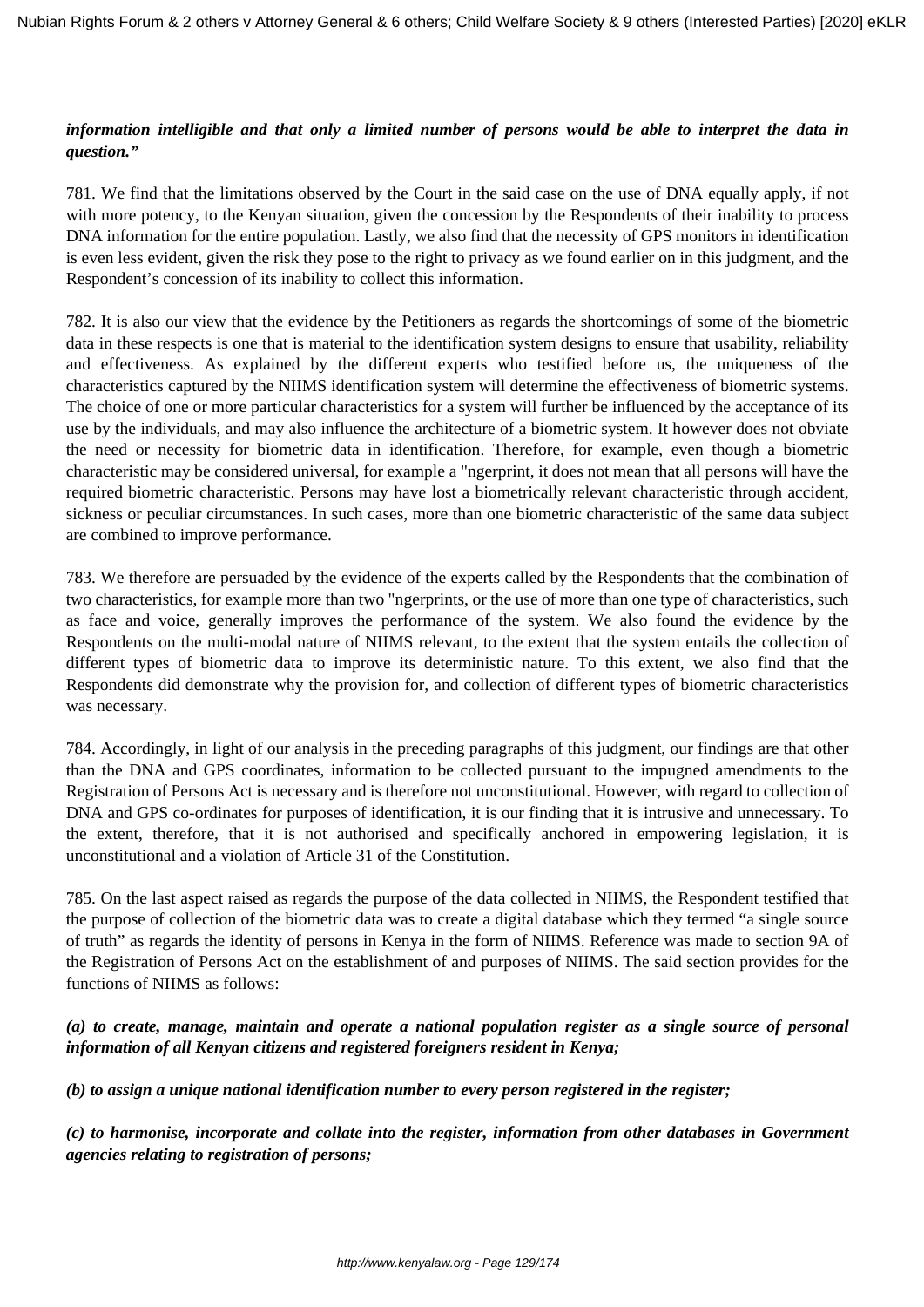*(d) to support the printing and distribution for collection all national identification cards, refugee cards, foreigner certificates, birth and death certificates, driving licenses, work permits, passport and foreign travel documentation, student identification cards issued under the Births and Death Registration Act. Basic Education Act, Registration of Persons Act, Refugees Act, Traffic Act and the Kenya Citizenship and Immigration Act and all other forms of government issued identification documentation as may be specified by gazette notice by the Cabinet Secretary;*

*(e) to prescribe, in consultation with the various relevant issuing authorities, a format of identification document to capture the various forms of information contained in the identification documents in paragraph (d) for purposes of issuance of a single document where applicable;*

*(f) to verify and authenticate information relating to the registration and identification of persons;*

*(g) to collate information obtained under this Act and reproduce it as may be required, from time to time;* 

*(h) to ensure the preservation, protection and security of any information or data collected, obtained, maintained or stored in the register;* 

*(h) to correct errors in registration details, if so required by a person or on its own initiative,*

*(i) to ensure that the information is accurate, complete, up to date and not misleading; and*

#### *(j) to perform such other duties which are necessary or expedient for the discharge of functions under this Act.*

786. Some of the stated purposes of NIIMS under section 9A are the creation of a national population register, the assigning of a unique identification number to every person registered in the register, and the verification and authentication of information on the identity of persons. It is thus principally an identification and verification system. These two functionalities are explained in the text on **Privacy and Data Protection Issues of Biometric Applications,** by Els Kindt (2003) in paragraphs 85 to 88, wherein it is opined that the identi"cation function recognizes an individual by comparing the submitted biometric characteristic with all previously submitted and stored biometric characteristic in one or more databases through a search. Further, that the veri"cation is possible with a comparison of one submitted set of characteristics with a pre-de"ned and pre-stored set of characteristics.

787. Therefore, the identification and verification functionalities will always need the existence of a database with the biometric data stored for comparison. Such storage can be done centrally, for example in a central database, but it is also possible to store the biometric data for comparison locally, for example on an object which the data subject holds and which remains in his or her possession. In addition, the verification and identification functionalities may also be combined in one system. To this extent, the biometric data collected is necessary to the stated purposes of NIIMS as is clear that the system can only provide trustworthy information about the identity of the person if the characteristics of that person are stored in its database.

788. These functionalities in our view also explain the utility of NIIMS and the other existing identification and registration databases that was urged by both the Petitioners and Respondents. It is thus our finding that NIIMS is not superfluous from an identification and verification point of view, as the biometric data collected therein is necessary for identification, and will be used for verification purposes in relation to other existing databases.

789. As regards the other data that was collected during the NIIMS registration, additional stated purposes of NIIMS in section 9A are that of harmonizing and collating of data information from other databases in Government agencies relating to registration of persons and also prescribing consultation on the issuance of identification documents. The Respondents testified that the collection of the additional data was decided and agreed upon by the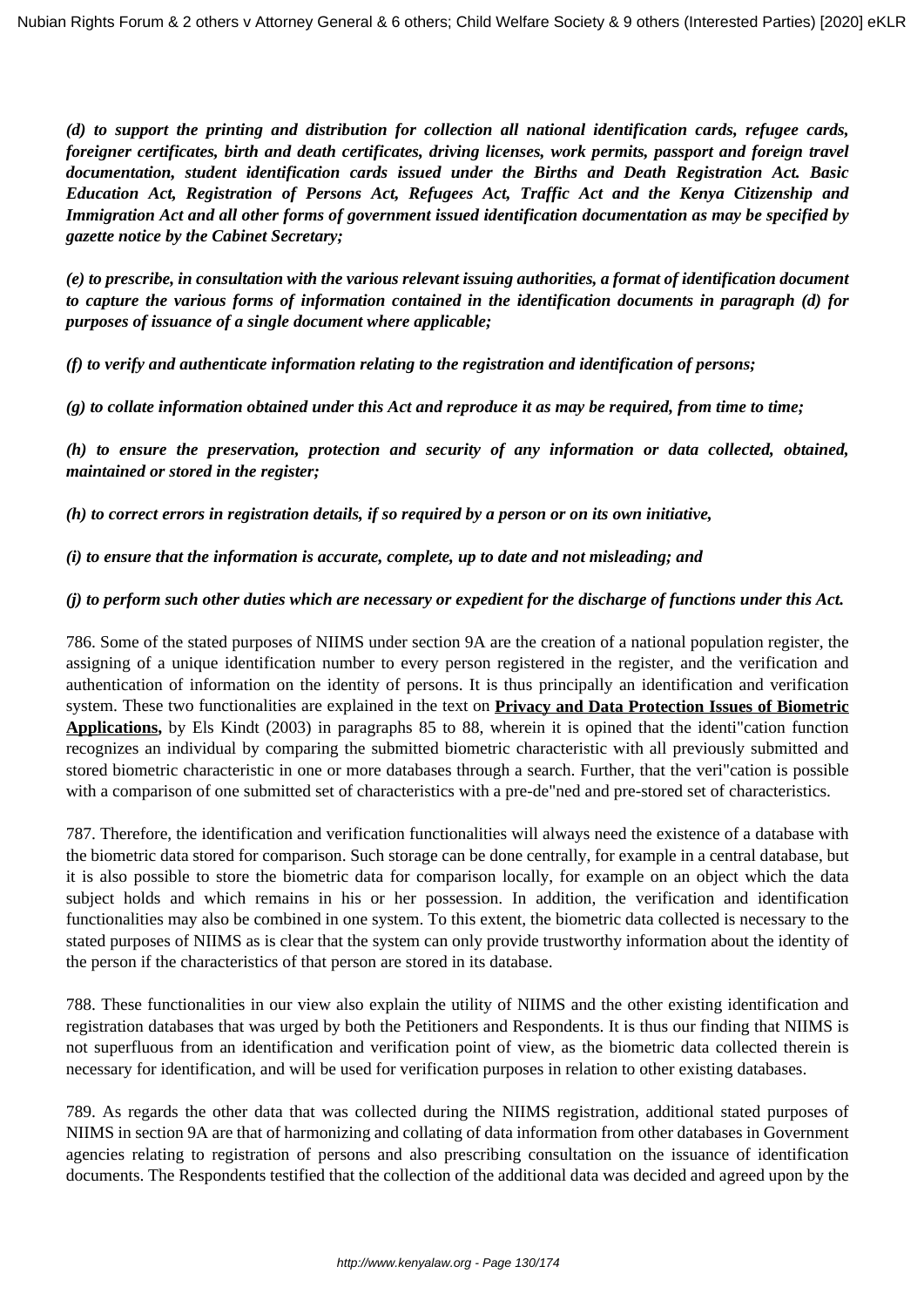concerned Government agencies in the Inter-Ministerial Committee implementing NIIMS arising from the need for the data, and for the Government to be cost effective but also for efficiency reasons. We find this explanation to be reasonable, and given that such cooperation with other agencies in registration of persons is also allowed by the law, we do not find the data so collected to be unnecessary.

790. In conclusion, it seems to us that the Petitioners' concerns in this respect conflated the stated purpose of NIIMS as provided in the law, with the veracity of its benefits as alleged by the Respondents. As held in **R vs Big M Drug Mart Ltd (supra)** both the purpose and effect of a legislation are relevant in determining the constitutionality of a legislation. In this regard the Respondents have demonstrated that the purpose of the impugned legislation is to set up an identification system, and to the extent that it is necessary, then the same is constitutional. On the other hand, the Petitioners did not demonstrate in what manner the benefits are unconstitutional, and instead seemed to demand evidence of their existence, and the ranking of their priority and importance. It is our view and finding that the stated benefits of NIIMS given by the Respondents in their evidence are in the public interest and not unconstitutional.

#### *Whether there is a Violation of Children's' Rights to Privacy*

791. An additional limb of the challenge to the NIIMS process with respect to its alleged violation of the rights to privacy relates to the rights of privacy of children. The Petitioners and the Interested Parties who support them argue that while the impugned amendments and the resultant process of digitisation of data applies to everyone, including children, section 2 of the Act does not include children. It is their argument that by providing that it applies to persons over the age of 18 years, it specifically excludes the application of its provisions to children.

792. In its submissions, the  $2<sup>nd</sup>$  Petitioner notes that one of the reasons advanced for NIIMS is that it was discovered that information relating to children was not being captured comprehensively at birth. The government was accordingly keen to achieve 100% registration of births, and one of the ways it intended to do so was by employing suitable technology. The 2<sup>nd</sup> Petitioner argues, however, that section 2 of the Act applies the Act exclusively to persons who are citizens of Kenya and who have attained the age of eighteen years or over or, where no proof of age exists, are of the apparent age of eighteen years or over. It submits that though the impugned amendments purport to apply the Act to all persons, the limitation under section 2 is a patent defect that renders the Act vague and, accordingly, defective. It was also its submission that for the above reasons, its application to children is unreasonable, unjustifiable and unnecessary.

793. According to the  $2<sup>nd</sup>$  Petitioner, section 9A(2) of the Act establishes a very generic, wide and ambiguous scope of the functions of NIIMS. It further notes that there are essentially no restrictions with regard to what the personal data collected, including children's personal data, may be used for. It is its submission that given children's vulnerable status, clear distinctions should have been prescribed for collection, use, processing and storage of children's data relative to adults.

794. The 2<sup>nd</sup> Petitioner notes that under the impugned amendments, parents have a mandatory duty to surrender their children's information failing which they face the threat of criminal sanctions which is contrary to international laws, best practices and standards. It was its view that there was no problem or challenge so grave that required mandatory registration of children backed by criminal sanctions. The  $2<sup>nd</sup>$  Petitioner relies on the decision in the **Julian Robinson Case** for the proposition that difficulty in establishing identification is not a synonym for an inability to establish identity.

795. The  $5<sup>th</sup>$  Interested Party, echoes the submissions of the  $2<sup>nd</sup>$  Petitioner with regard to the application of section 2 of the Act. It submits that the section only applies to citizens of Kenya who have attained the age of 18 years, not to children or foreign nationals. It notes that in the training manual produced as evidence by Dr. (Eng) Karanja Kibicho the registration assistants were given express instructions to collect personal information on children. It is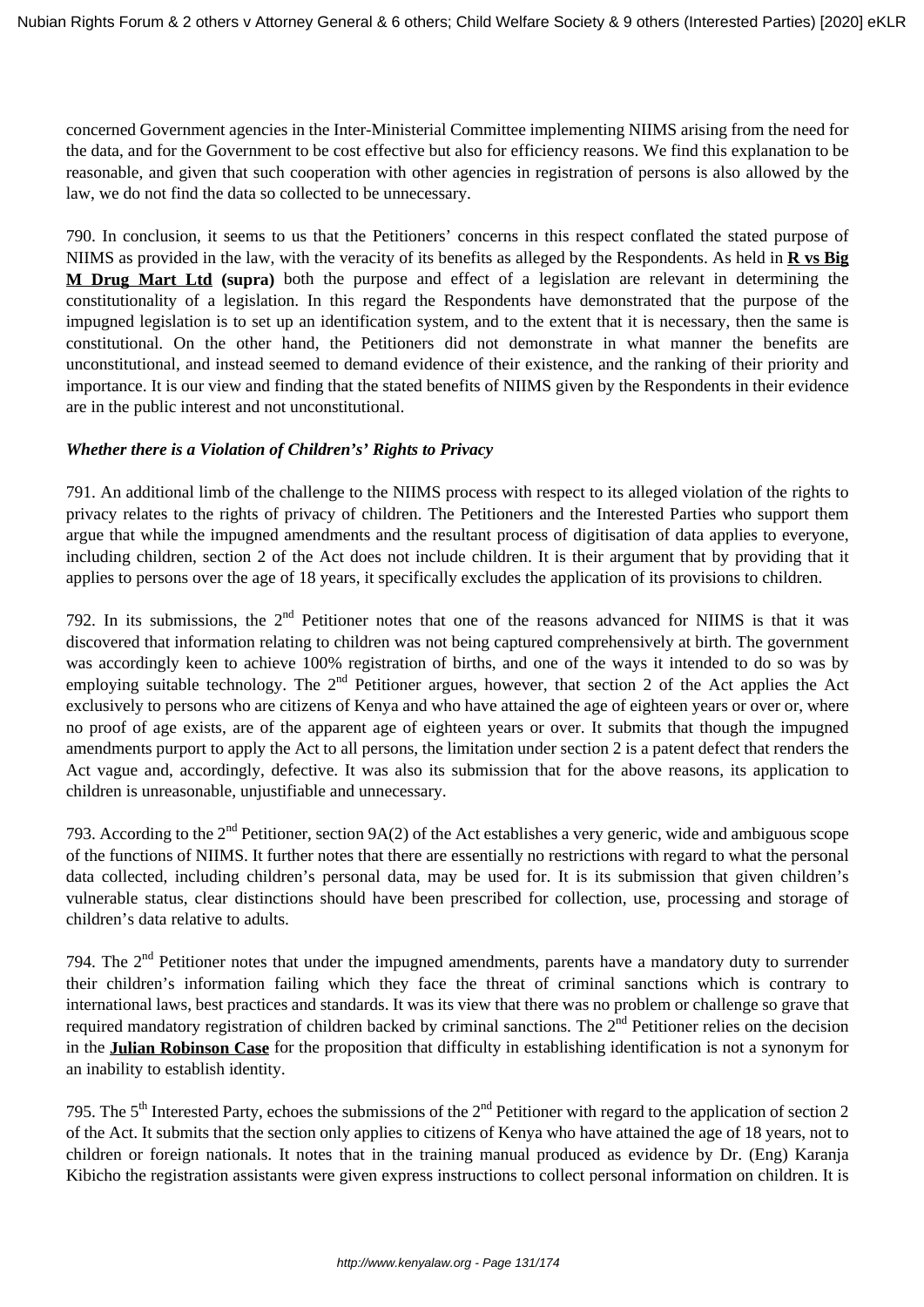its submission that the collection of personal information on children and non-citizens is *ultra vires* section 2 of the Act.

796. With respect to the contention by the Respondents that the collection and digitisation of children's data will help in combating child labour and child trafficking, the 5<sup>th</sup> Interested Party argues that this will not in fact be the case, that the use of biometrics does not help in the protection of children and only creates their digital identity earlier than is necessary.

797. In its response to the arguments on this issue, the  $1<sup>st</sup>$  Respondent contends that from a national security perspective, NIIMS would play an indispensably crucial role in obviating and combating contemporary crimes such as terrorism, child labour and trafficking in children, and would aid in keeping the country safe from terrorist attacks.

798. In their submissions in response, the  $2<sup>nd</sup>$  and  $3<sup>rd</sup>$  Respondents note the constitutional requirement under Article 53 that a child's best interests shall be the primary consideration in any matter concerning the child. They further submit that the implementation of NIIMS is in the best interests of children. This is because it enables the State to fulfil its constitutional obligations to children, which include the obligation to protect and promote children's right to free and compulsory basic education, basic nutrition, shelter and healthcare, as well as the obligation to be protected from abuse, neglect, harmful cultural practices, all forms of violence, inhuman treatment and punishment, and hazardous or exploitative labour in accordance with Article 53 of the Constitution.

799. The  $2<sup>nd</sup>$  and  $3<sup>rd</sup>$  Respondents further note that the constitutional obligations are also provided for in international instruments ratified by Kenya, among them Article 8(1) of the 1989 United Nations Convention on the Rights of the Child and Article 24(1) of the 1966 International Covenant on Civil and Political Rights. The  $2<sup>nd</sup>$ and  $3<sup>rd</sup>$  Respondents submit that the non-existence of a mechanism for uniquely identifying children has prevented the government from meeting its obligations under the Constitution and international covenants. It is their submission that birth certificates which act as the only contemporary legal means of identification of children are solely distinguished by use of serial numbers and do not bear a child's fingerprints, facial image or any other biometric. They argue that as a result, criminal elements have capitalized on the limitations of a birth certificate to perpetuate child trafficking and child labour and other child-related offences. In their view, NIIMS would cure the mischief that is attributable to the current child identification system.

800. The 2<sup>nd</sup> and 3<sup>rd</sup> Respondents term the allegation that NIIMS would violate children rights due to the absence of mechanism for correcting and updating inaccurate information on children' data unfounded. It is their submission that the legislative provisions impugned by the Consolidated Petitions provide for corrective measures. They cite in this regard section 9A(2) (i) of the Act which empowers NIIMS to correct errors in registration details, if so required by a person or on its own initiative in order to ensure that the information in the system is *"accurate, complete, up to date and not misleading."* They submit that parents and guardians of children may therefore, correct and update the identity information of the children for whom they are responsible.

801. The  $2<sup>nd</sup>$  and  $3<sup>rd</sup>$  Respondents submit that as demonstrated by the NIIMS data capture form, the children data to be stored under NIIMS would be limited to registration and identity data. They assert that the principle of data minimization was adopted in the design architecture of NIIMS in the sense that any information that may be incorporated into the NIIMS database from databases of other government agencies would be limited to information on registration of persons, citing in this regard section 9A(2) (c) of the Act.

802. The  $2^{nd}$  and  $3^{rd}$  Respondents assert that the fear of threat of constant surveillance of children is unfounded. It is their case that they have demonstrated that functional data will remain resident in their respective functional databases as maintained by various ministries, departments and agencies. In their view, in the unlikely event that the NIIMS database was to be compromised, the functional data of children such as academic and health records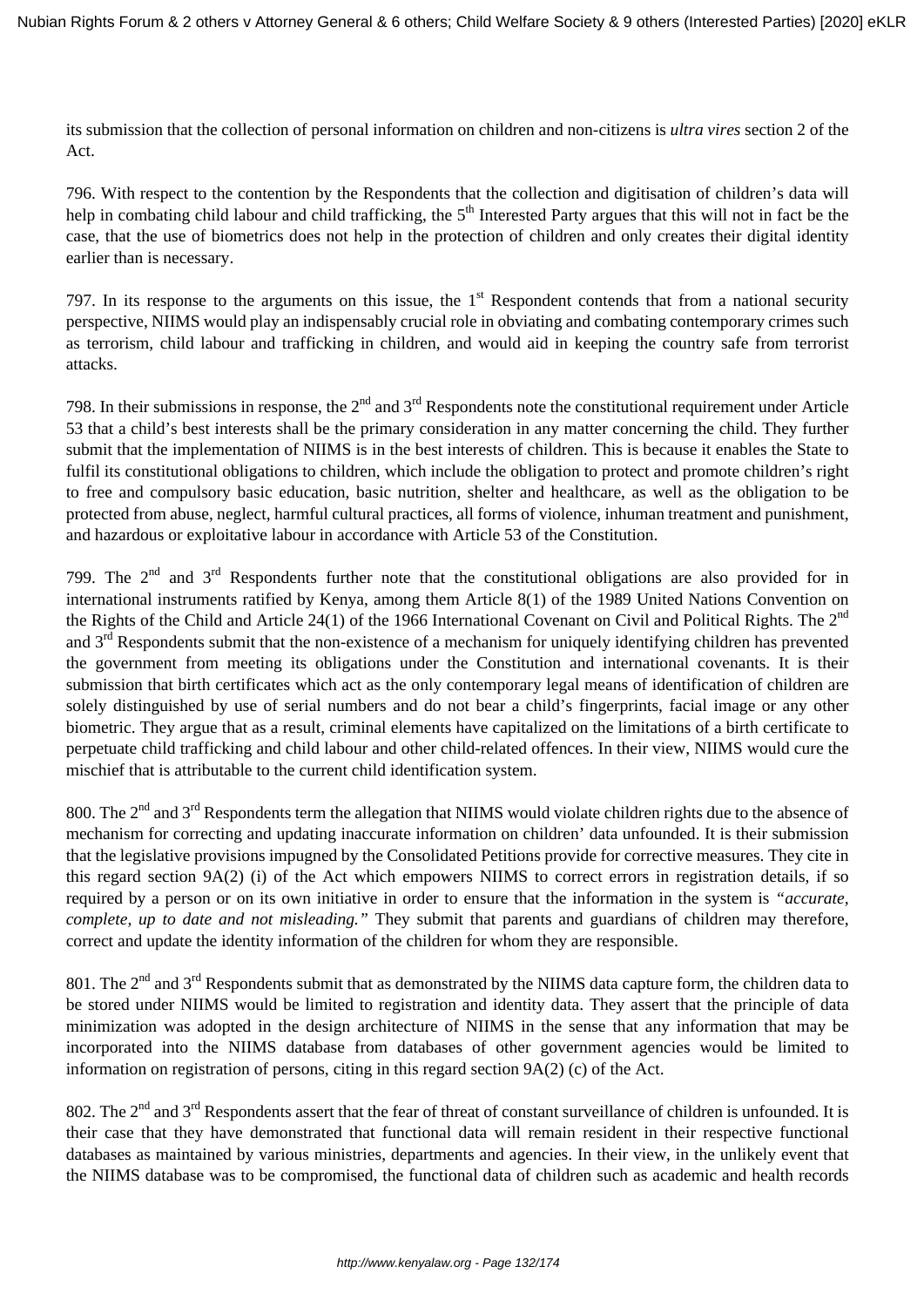will be unaffected.

803. The  $2^{nd}$  and  $3^{rd}$  Respondents contend that the  $2^{nd}$  Petitioner's claim that the collection of DNA identity data is too intrusive and would violate the privacy of data subjects is baseless. They submit that the collection and processing of DNA is generally permissible in this country. They rely in support on the decision in **L.N.W. v. Attorney General & 3 Others [2016] eKLR** in which it was held that changes should be made in the law to allow for the names of fathers of children born outside marriage to be entered in the births register and the children's birth certificates, and that provision should also be made for DNA testing to be undertaken to establish paternity should paternity be denied. It is their submission that the decision in **L.N.W v Attorney General & 3 others (supra)** was an affirmation by the Court **that** DNA testing of children is permissible for purposes of the realization of the right of children to know their parents. In their view, it followed that the collection of DNA would be permissible for the attainment of other rights, more so where such rights are crucial to the life and security of children.

804. The 2<sup>nd</sup> and 3<sup>rd</sup> Respondents further submit that the collection of DNA is in certain circumstances a crucial form of identification. This is particularly so where there are no other personal identifiers. They cite in this regard cases of fatal flight accidents where all other components of an individual's biometrics are destroyed, leaving the use of DNA as the only way of identifying the remains. It is also their submission that DNA evidence is also a crucial part of the law of evidence in resolving certain crimes such as rape, murder or manslaughter.

805. The  $2^{nd}$  and  $3^{rd}$  Respondents observe that the data privacy concerns in relation to children raised by the  $2^{nd}$ Petitioner have been grounded on the European Union's General Data Protection Regulation (GDPR). It is their submission that the GDPR are European Union law and have no binding effect in Kenya. Further, that the principles espoused in the GDPR have not attained the status of universal applicability, having entered into force on  $25^{th}$  May 2018.

806. It is their submission, however, that in the event that this court finds that the GDPR is binding on Kenya, they would invoke Article 86 of GDPR which gives the Member States the discretion to determine the specific conditions for the processing of a national identification number or any other identifier of general application. It is their case that this provision acknowledges the legitimacy of the use of a national identification number and the lawfulness of processing of personal information for purposes of generating the said national identification number.

807. The 2<sup>nd</sup> and 3<sup>rd</sup> Respondents further note that recital 46 of GDPR renders lawful the processing of personal data where such processing is necessary to protect an interest essential for the life of the data subject or of another natural person. It is their case that some types of processing may serve both important grounds of public interest and the vital interests of the data subject. Such situations in which processing is necessary for humanitarian purposes include for monitoring epidemics and their spread and humanitarian emergencies such as in situations of natural and man-made disasters.

808. The 2<sup>nd</sup> and 3<sup>rd</sup> Respondents therefore submit that the existence of an efficient and organized system of registration and identification of individuals coupled with responsible use of public resources in the process justifies the processing of personal information under NIIMS.

809. The reasons advanced by the Respondents for the registration of children into NIIMS sound reasonable and laudable. They include national security concerns such as the need to combat terrorism, the need to enable the State to fulfil its obligations to children under Article 53 of the Constitution, deal with the inadequacies presented by the birth certificate as an identifier for children in light of the fact that it only has a serial number and does not have children's biometric data and is therefore not suitable as a means to combat child trafficking and child labour. To this extent we cannot find the impugned amendments' effect on children unconstitutional.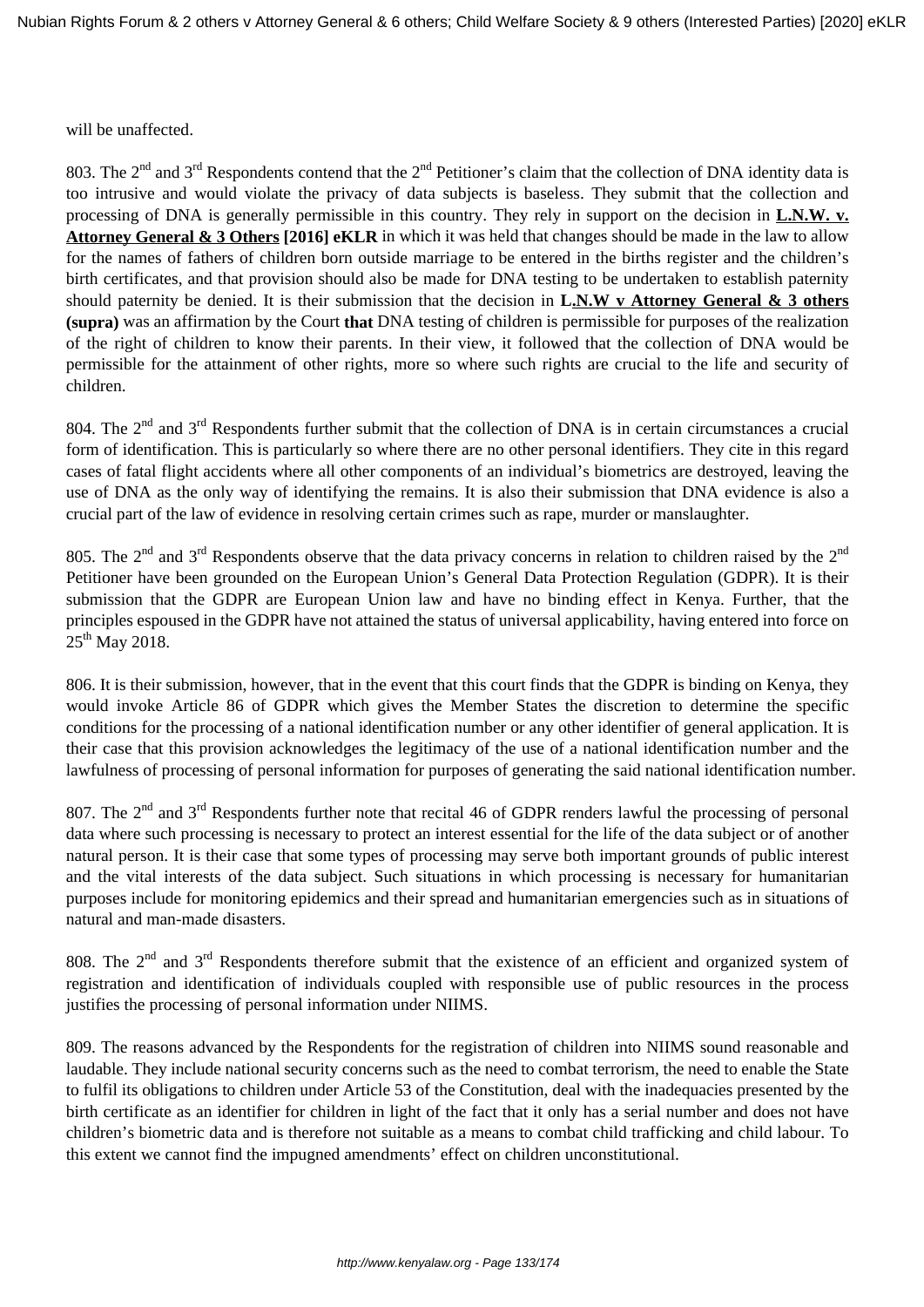810. The Respondents have not, however, addressed the core issues that we believe the Petitioners' objection to the collection of children's data are hinged upon: that the Act does not apply to children, the collection and security of their biometric data, and the criminalisation of failure by a parent or guardian to register a child with NIIMS. While the Respondents argue that one of the reasons for NIIMS is that the government had discovered that information relating to children was not being captured comprehensively at birth and NIIMS was intended to assist the government achieve 100% registration of births through the use of technology, they have elected to anchor the system under which they intend to collect children's data on legislation that expressly excludes children. Enacted in 1949, the Act's long title indicates that it is an *"Act of Parliament to make provision for the registration of persons and for the issue of identity cards, and for purposes connected therewith."* 

811. Section 2 of the Registration of Persons Act provides as follows:

### *This Act shall apply to all persons who are citizens of Kenya and who have attained the age of eighteen years or over or where no proof age exists, are of the apparent age of eighteen years or over***.**

812. The Petitioners are thus correct in their contention that the Act does not apply to children and persons who are not citizens of Kenya. Section 9A which was introduced by the impugned amendments, however establishes the NIIMS system, and provides that one of its functions is to create a national population register as a single source of personal information of all Kenyan citizens and registered foreigners resident in Kenya. It does not make any exception for children. The question is what is the effect, with respect to collection of children's data, of anchoring NIIMS in legislation that specifically excludes children" The Petitioners argue that this renders the Act vague and defective, and its application to children unreasonable, unjustifiable and unnecessary.

813. It appears to us that the manner in which NIIMS was brought into being does not reflect much thought on the part of the Respondents. While from the Respondents' evidence it is clear that NIIMS is intended for all citizens and foreigners' resident in Kenya, it was however provided for in legislation providing for registration and issuance of identification documents for adults who are citizens of Kenya. We note that in response to the contention that there are inconsistencies between NIIMS and other registration institutions and systems such as IPRS, the 2<sup>nd</sup> and 3<sup>rd</sup> Respondents argue that where appropriate, NIIMS would be deemed to override any earlier statutory provision that is inconsistent with it. Reliance is placed for this contention on the authority of **Kenya Pharmaceutical Distributors Association v Kenya Veterinary Board & 3 others [2017]eKLR** where the Court held that the provisions of the Veterinary Surgeons and Veterinary Para-Professionals Act, being of a latter statute, override those of the Pharmacy and Poisons Act where appropriate. The Court was guided in its decision by what it referred to as the settled principle that *"a latter provision or statute overrides the older one or is deemed to have repealed the earlier one."* 

814. The question before us is whether this reasoning is applicable in respect of a latter amendment to a statute that conflicts with an earlier provision with respect to the application of the Act. To find a solution to this conflict, we can only seek guidance from the principle of statutory construction and interpretation*.* The rules of statutory interpretation of relevance in this respect are those on implied amendment and implied repeal. These rules provide that **w**here a later enactment does not expressly amend (whether textually or indirectly) an earlier enactment which it has power to override, but the provisions of the later enactment are inconsistent with those of the earlier, the later by implication amends the earlier so far as is necessary to remove the inconsistency between them. If the later Act cannot stand with an earlier, Parliament is taken to intend an amendment of the earlier.

815. This is a logical necessity, since two inconsistent texts cannot both be valid without contravening the principles of contradiction, that is, contradictory statements cannot both at the same time be true and the court must do its best to reconcile them. If the entirety of an earlier Act is inconsistent, the effect amounts to a repeal of it. The test to applied to determine whether there has been a repeal by implication by subsequent legislation is whether the provisions of a later Act are so inconsistent with, or repugnant to, the provisions of an earlier Act that the two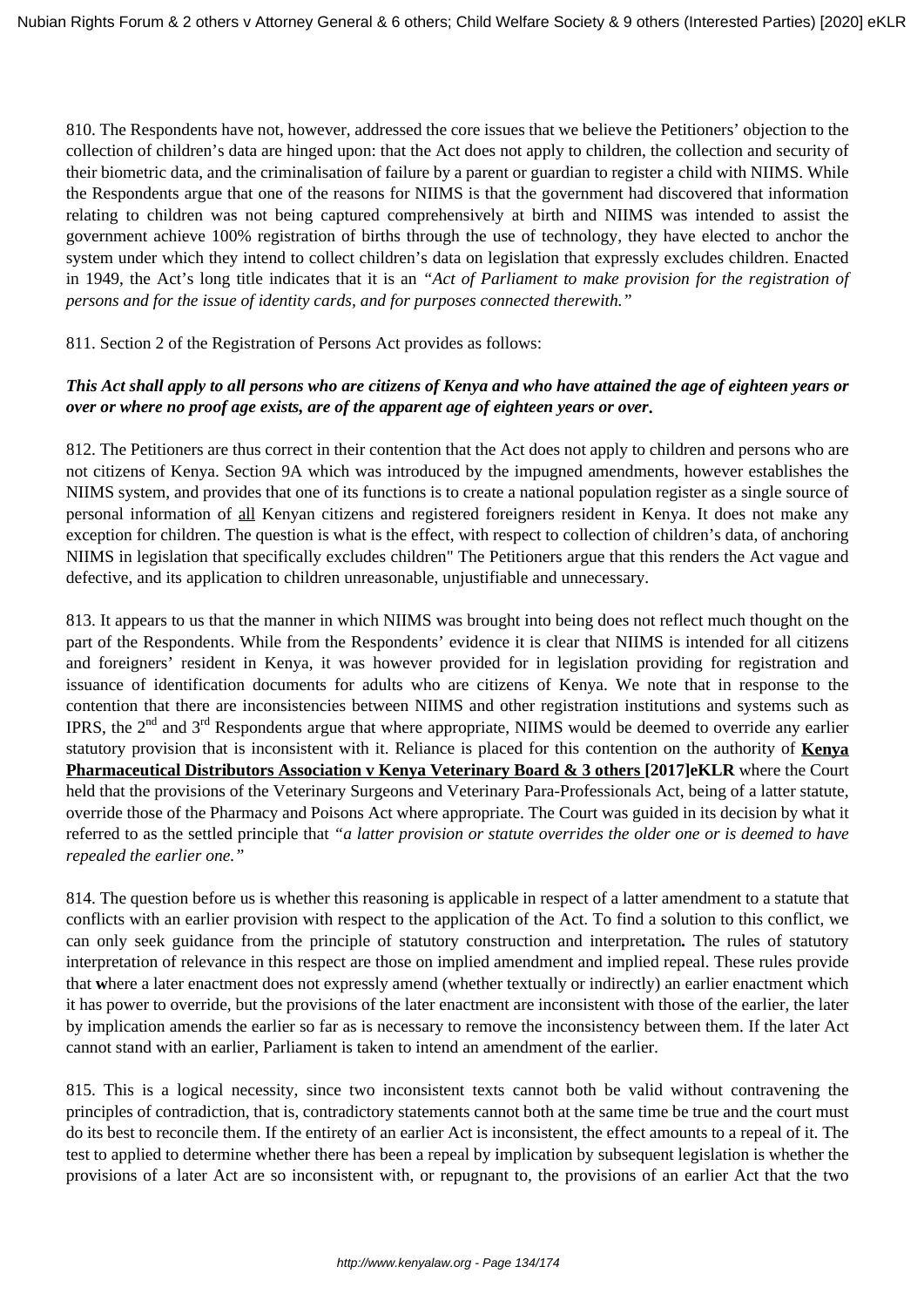cannot stand together, as stated by A.L. Smith J. in **West Harm Church Wardens and Overseers v Fourth City Mutual Building Society (1892) 1 QB 65**4 **at 658.** Also see the detailed explanations in this respect in **Francis Bennion on Statutory Interpretation, 3rd Edition, pg 214-226,** and the decisions in **Martin Wanderi & 19 others vs EngineersRegistration Board of Kenya & 5 others (2014) eKLR** and **AO O & 6 others v Attorney General & another [2017] eKLR.**

816. Applying these principles to the present Petition, it is evident that the provisions of section 9A of the Registration of Persons Act on the purposes of NIIMS contradicts section 2, and the two provisions cannot operate at the same time with regards to the application of NIIMS to children. After applying the rules of statutory interpretation on implied amendment and repeal detailed out in the foregoing, it is our finding section 9A being a later amendment is deemed to have amended section 2 with respect to its application to NIIMS, and to this extent the inconsistency is thereby resolved. We therefore find that section 9A of the Registration of Persons Act and NIIMS applies to children.

817. A second concern raised by the Petitioners with respect to the collection of children's data is that the amendments set out in section 9A(2) of the Act establish NIIMS and vest in it functions that are very generic, wide and ambiguous in scope; that there are no restrictions with respect to what the personal data collected, including children's personal data, may be used for. In its view, given children's vulnerable status, clear distinctions should have been prescribed, distinct from those made regarding data collected from adults, with respect to the collection, use, processing and storage of children's data. This contention ties in with the concerns raised in the affidavit and oral evidence of Ms. Grace Bomu Mutung'u. While Ms. Mutung'u's expertise with respect to children's data was exposed, particularly in the cross-examination by Mr. Regeru, as rather limited, one cannot fault the principles she presented to court with regard to children, relative to adults.

818. The 2<sup>nd</sup> Petitioner also submitted that under the impugned amendments, parents have a mandatory duty to surrender their children's information failing which they face the threat of criminal sanctions which is contrary to international laws, best practice and standards. It was its view that there was no problem or challenge so grave that requires mandatory registration of children backed by criminal sanctions.

819. We start our analysis on the concerns raised as regards the protection of children's' personal data and privacy by clarifying that there is no specific provision in the impugned amendments that provide for criminal sanctions for parents of children, as alleged by the  $2<sup>nd</sup>$  Petitioner, and the  $2<sup>nd</sup>$  Petitioner did not point us to any such amendment. The only effect of the impugned amendments that establish NIIMS in this regard is to extend the application of the Act to children, which we have already addressed in the foregoing.

820. Having made that clarification, we are of the view and find that the general principles and protections that apply with regards to the right to informational privacy, and our findings in this regard with respect to the biometric data collected under NIIMS, are also applicable to children as much as they apply to adults, and perhaps even more. This is because unlike adults, children's ability to make reasonable choices about what information to share is limited, as a result of their limited capacities, development and education, and they may thus be less aware of the risks, consequences and safeguards concerned and their rights in relation to the processing of personal data. In addition, we are also of the view that while digital literacy may be considered a dimension of the rights of children to freedom of expression, participation and education*,* the digital environment can also exposes children to harmful content, as well as privacy and data protection risks.

821. The question that therefore arises is whether the impugned amendments and NIIMS provide specific protection with regard to children's personal data, in light of the above-stated realities. In this regard, there is need for particular conditions that will apply to a child's consent to process personal data, which clearly indicate the age when a child is capable of giving such an informed consent, and the requirement of informing the child in an appropriate manner of the implications of such consent. In addition, where a child is not capable of giving such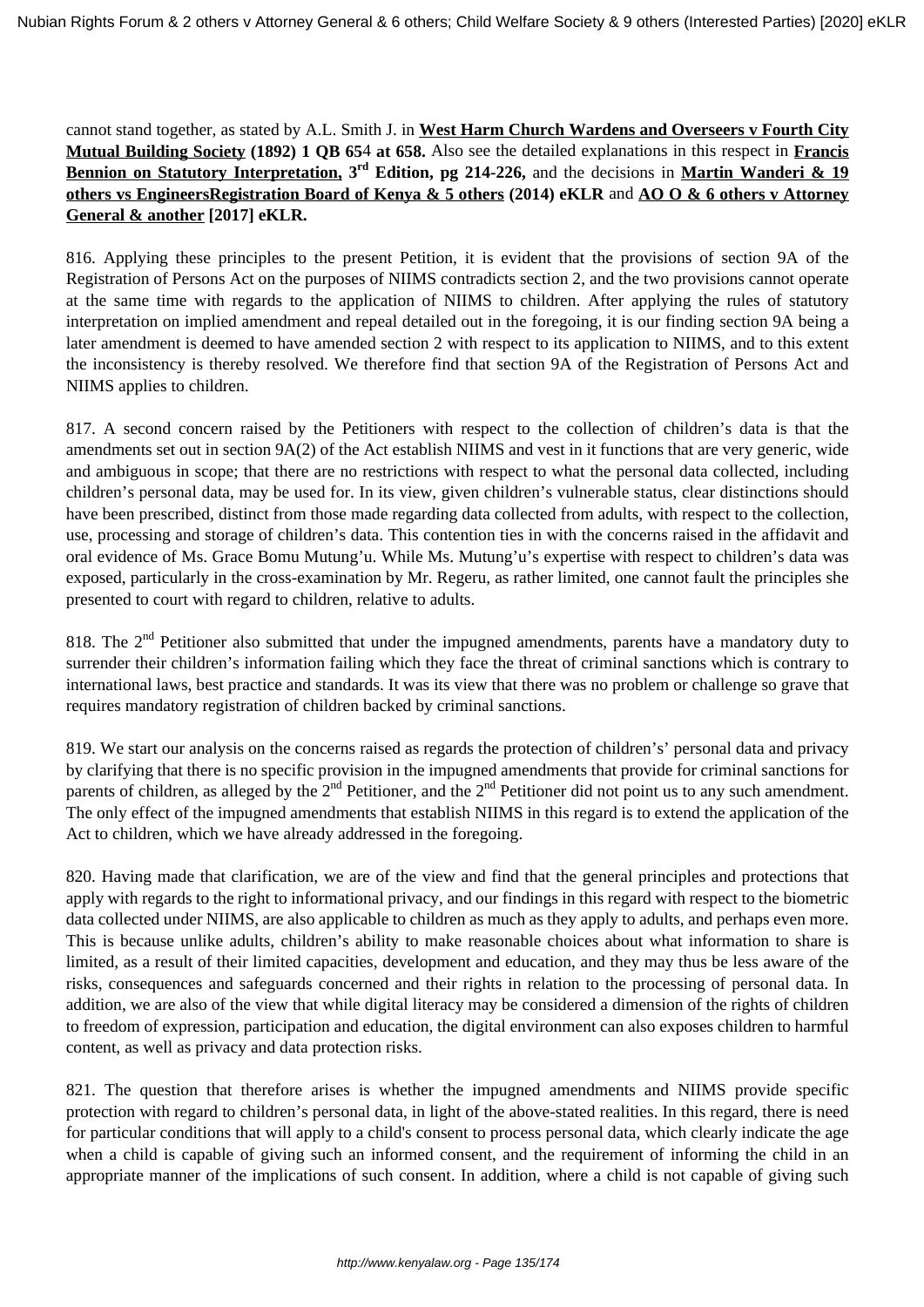consent, the consent must be given or authorised by the verified holder of parental responsibility over the child. The status of the data given by a child upon attaining the age of majority and the rights to that data also needs to be addressed by legislation, particularly where the data subject gives his or her consent as a child and is not fully aware of the risks involved by the processing, and later wants to remove such personal data.

822. We note that no such special protection was provided with respect to the biometric data collected from children under the impugned amendments, and there is clearly a risk of violation to children's right as a result of this inadequacy. We however note that the Data Protection Act No. 24 of 2019 now provides for the processing of personal data relating to a child under section 33 as follows:

*"(1) Every data controller or data processor shall not process personal data relating to a child unless—*

*(a) consent is given by the child's parent or guardian; and*

*(b) the processing is in such a manner that protects and advances the rights and best interests of the child.*

*(2) A data controller or data processor shall incorporate appropriate mechanisms for age verification and consent in order to process personal data of a child.*

*(3) Mechanisms contemplated under sub-section (2) shall be determined on the basis of—*

- *(a) available technology;*
- *(b) volume of personal data processed;*
- *(c) proportion of such personal data likely to be that of a child;*
- *(d) possibility of harm to a child arising out of processing of personal data; and*
- *(e) such other factors as may be specified by the*
- *(f) Data Commissioner.*

### *(4) A data controller or data processor that exclusively provides counselling or child protection services to a child may not be required to obtain parental consent as set out under sub-section (1)."*

823. We have noted some gaps in the said provisions, namely that there is no definition of a child in the Act, and the rights of the child in relation to the personal data collected during minority and upon attaining majority are also not specified, particularly in light of their evolving capacities. In addition, as observed earlier, despite NIIMS being applicable to children, there are no special provisions in the impugned amendments, and no regulations that govern how the data relating to children is to be collected, processed and stored in NIIMS. It is thus our finding that the legislative framework on the protection of children's biometric data collected in NIIMS is inadequate, and needs to be specifically provided for.

#### *Whether there are Sufficient Legal Safeguards and Data Protection Frameworks*

824. This issue was similarly argued from several fronts by the parties. The first front presented by the Petitioners was that there are insufficient data protection laws to secure the personal information collected in NIIMS. The 1<sup>st</sup> Petitioner submits that the impugned amendments incorporate a broad, non-exhaustive, definition of "biometric", however, that there are no laws in place for the protection of such sensitive data to be collected by the Respondents.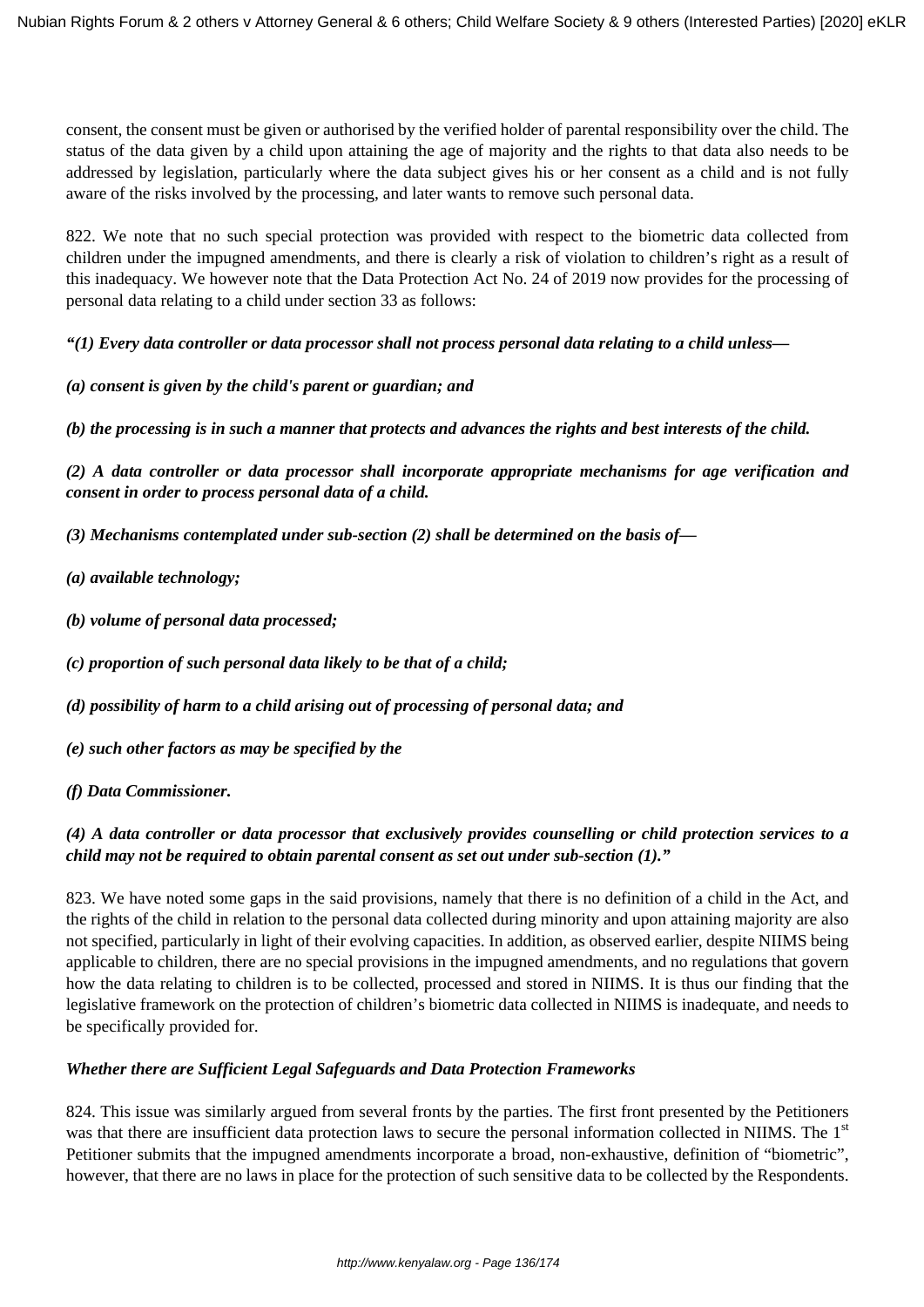Moreover, that the amendment does not provide with precision the persons that shall have access to the sensitive data collected and with what persons the data can be shared.

825. The 1<sup>st</sup> Petitioner further argues that the laws in place such as the Access to Information Act and Computer Misuse and Cybercrimes Act were not enacted to implement Article 31 of the Constitution. It was contended that the effect of such a void in the law is that the data could fall in the hands of unauthorized third parties which is a contravention of the right to privacy and no one shall take responsibility for the damages suffered.

826. The  $2<sup>nd</sup>$  Petitioner's submissions were that the impugned amendments sanction mandatory or non-consensual collection of personal information without concomitant data protection laws. Further, that the data protection laws legislate and operationalize key data protection principles that strike the balance between the use of information and communication technologies and the protection of the privacy of citizens. The said principles of data protection were detailed by the  $2<sup>nd</sup>$  Petitioner. It was its submission that contrary to international standards and best practices that advocate for the clear and explicit regulation of the entire spectrum of data collection, retrieval, processing, storage, use and disclosure, the impugned amendments appear to place a premium on what the Government believes will make its work easier with least or no regard whatsoever to the effect of its actions on privacy rights.

827. Furthermore, that the Principal Secretary in the Interior Ministry has been given free rein to prescribe subsidiary regulations on critical aspects of personal data, which should otherwise be regulated by a substantive data protection law, which is in breach of Article 94(6) of the Constitution which provides for conditions that apply when regulation making power is given to any public officer.

828. The  $2<sup>nd</sup>$  Petitioner further submits that the risks of the foregoing weaknesses of NIIMS are further exacerbated by the absolute lack of data protection laws for the sensitive personal biometric data proposed for collection under the impugned amendments. In its view, the conceptualization of NIIMS and its operationalization contravene every known data protection law, rule, standard, policy and best practices, most of which were adduced as evidence by the Respondents, including the Data Protection Policy and Bill of 2019 and the EU GDPR .

829. In conclusion, the  $2<sup>nd</sup>$  Petitioner submits that criminal sanctions cannot be sufficient safeguards to mitigate against the risks of data misuse and privacy breaches. Further, that by its very nature, technology is borderless and can be breached from anywhere including overseas. Accordingly, for the operationalization of NIIMS to give effect to the right to privacy under Article 31, it is imperative that appropriate technical and legal standards be formulated to ensure the security of the proposed digital identification system and the privacy of personal data collected by the same, and that no prejudice will be occasioned to any person in suspending the impugned laws until then.

830. The submissions by the 3<sup>rd</sup> Petitioner were that there is no data protection law or policy in place that would adequately address the concerns in the event there is misuse of information, and yet Article 24 of the Constitution sets out clear, concrete and objective circumstances in which a right or fundamental freedom in the Bill of Rights may be limited.

831. The 5<sup>th</sup> Interested Party joins the Petitioners in reiterating that the law under which all the activities under NIIMS are purported to be done, including collection of personal information, lacks the safeguards required of a law that authorizes the processing of personal information. It relied on the **Julian Robinson Case** where the Supreme Court of Jamaica directed that the law must afford appropriate safeguards to prevent use of the data in a manner inconsistent with the guaranteed right. Further, that the GDPR also prohibits the processing of biometric information, which may only be allowed where the data subject has given explicit consent and in specified circumstances, and provide for suitable and specific measures to safeguard the fundamental rights and the interests of the data subject*.* It was also pointed out that these standards are replicated in the African Union Convention on Cyber Security and Personal Data Protection, which is evidence that data protection standards may be elevated to the level of a general rule of an international law, making it a valid source of law in Kenya.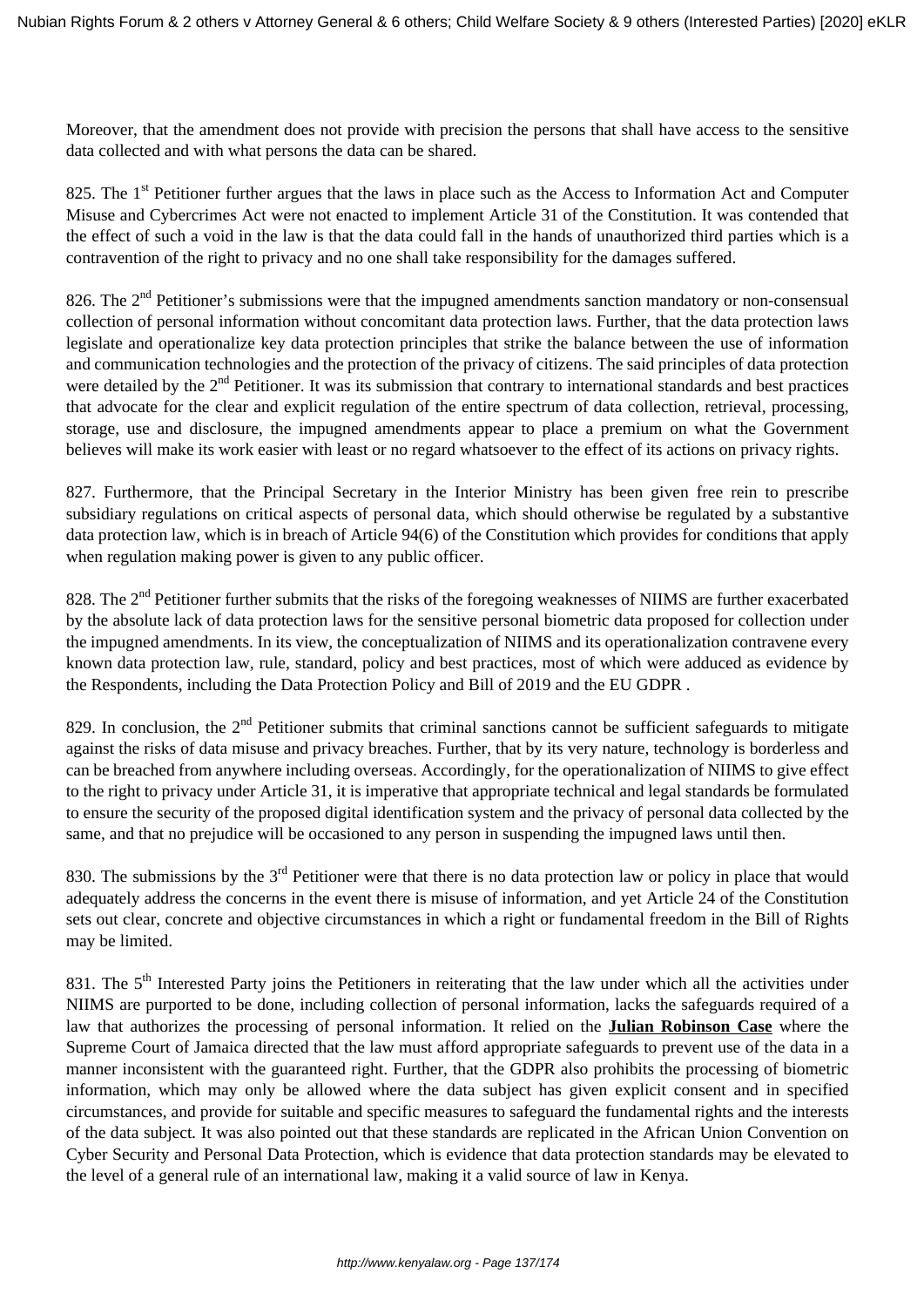832. The Respondents in their submissions sought to illustrate that there were sufficient data protection laws. The 1<sup>st</sup> Respondent submits that there are ample statutory and regulatory safeguards for data protection, and that active steps are being taken to make the said safeguards even more robust. To that end, that section 28 of Access to Information Act 2016 makes provisions for the punishment of three years imprisonment or a fine not exceeding 1 million or both to any person who knowingly discloses exempt information, including information that entails unwarranted invasion of the privacy of an individual. It was its submission further, that the Kenya Information and Communication Act No. 2 of 1998, and Computer Misuse and Cybercrimes Act No.5 of 2018 provide additional protection that enable timely and effective detection, prohibition, prevention, response, investigation and prosecution of computer and cybercrimes.

833. In this respect, it was contended that NIIMS as introduced by the impugned amendment is a "protected computer system" which by definition means a computer system used directly in connection with, or necessary for the provision of national registration systems. Further, that the penalty for any unlawful interference is enhanced to 25 million shillings or imprisonment of a term not exceeding twenty years or both. In view of the foregoing, the  $1<sup>st</sup>$ Respondent submits that there exists legal and institutional framework for the promotion and protection of personal data.

834. The 2<sup>nd</sup> and 3<sup>rd</sup> Respondents urge that that the constitutionality of the subject amendments cannot be challenged on the basis of alleged absence of adequate data protection law. They based that submission on the reasoning of Chief Justice Sykes in the **Julian Robinson Case,** where he opined that "constitutionality or lack of it cannot be decided on what legislation is to come; and is determined on what is." The said Respondents further relied on the case of **Bernard Murage v Fineserve Africa Limited & 3 others [2015] eKLR,** where the Court declined the invitation to halt the roll out of Thin SIM technology pending the enactment of the Data Protection Bill, and observed that it cannot order Parliament to make specific laws but only test both the process leading to those laws and their contents against the constitutional muster.

835. The  $4<sup>th</sup>$  and  $7<sup>th</sup>$  Respondents also submit that there are safeguards in place to ensure the security of the information through extensive legislative framework on data protection, information security, modalities on access to information as well as protection of the integrity of government records and information. Furthermore, that the Access to Information Act, 2016 contains safeguards for the protection of the data to be stored in NIIMS, and provides that it is an offence for any person to disclose exempt information in contravention of the Act.

836. The above submissions were echoed by the 5<sup>th</sup> Respondent, who acknowledged that there is no exclusive data protection law, save for a data protection policy which is in operation. It was further its submission that there is a Data Protection Bill currently under debate in the National Assembly. That once passed, the Bill shallgive effect to Article 31(c) of the Constitution, and shallalso regulate the collection, retrieval, processing, storing, use and disclosure of personal data. In addition, the  $5<sup>th</sup>$  Respondent submits that notwithstanding the lack of a specific data protection law, numerous statutes offer safeguards to State held data.

837. To that end reference was made to the Kenya Information and Communication Act (KICA) which provides for specific offences in this regard. The  $5<sup>th</sup>$  Respondent further submits that the Official Secrets Act classifies government information and protect personal data and the Computer Misuses and Cyber Crimes Act 2018, provides for offences and penalties relating to computer systems. With particular respect to Registration of Persons Act, it was the 5<sup>th</sup> Respondent's submission that it has a limitation on who may access personal data and who can use it or share it. Furthermore, that there has been no previous breach of the data, that would have required an amendment to cater for NIIMS.

838. In light of the intervening events after the hearing of this case in terms of enactment of the Data Protection Act of 2019, we will address the arguments on the legal framework for data protection at this stage, before dealing with the other arguments made by the Petitioners on the adequacy of the safeguards for data protection. In this respect,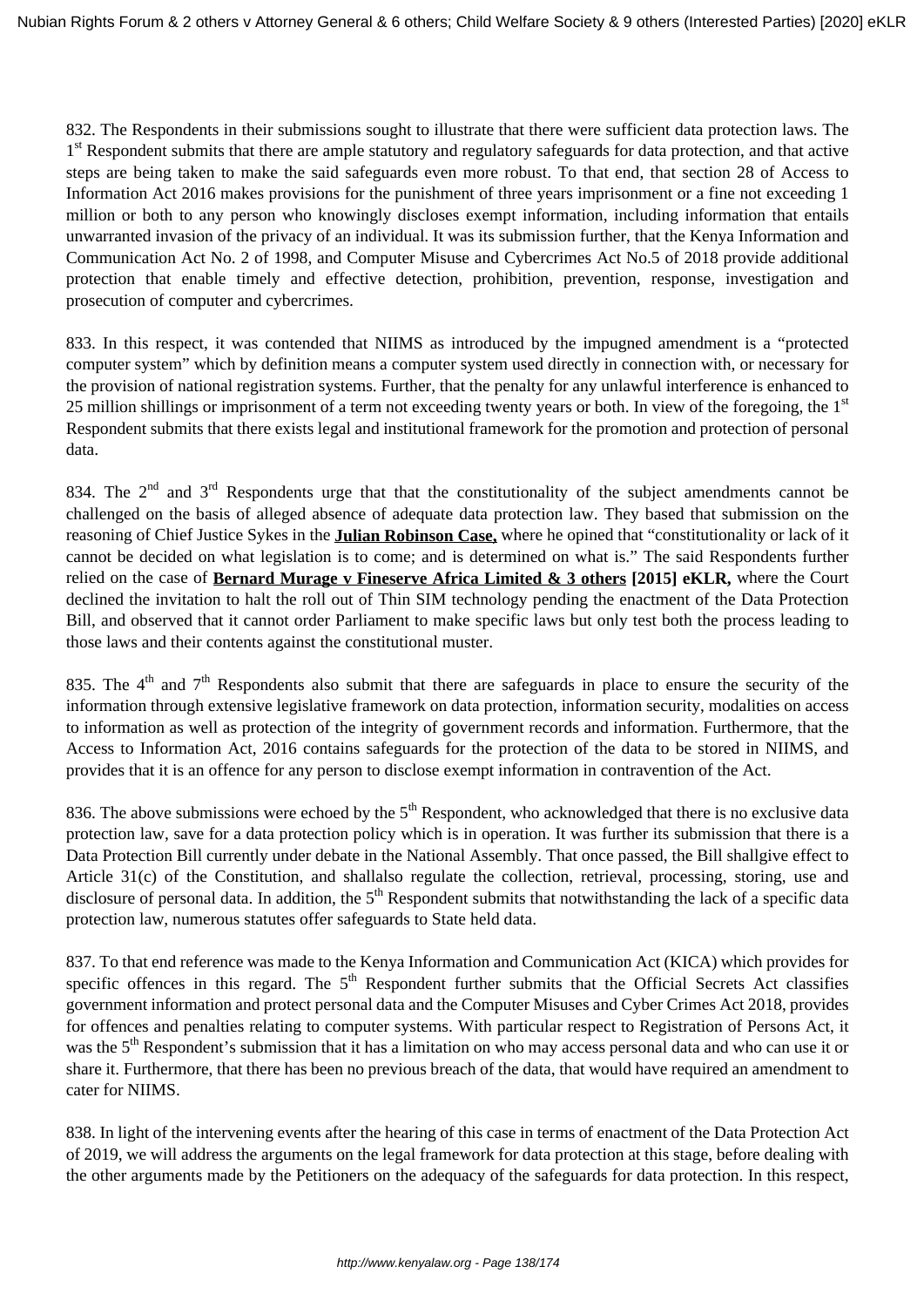when the parties were given an opportunity to submit on the Data Protection Act, all the parties requested the Court to take judicial notice of the Data Protection Act. There were however differing opinions as to how we should do so. The Petitioners were emphatic that we should take judicial notice of the passing of the Act and nothing more, while the Respondents submitted that taking judicial notice of the Act, entailed consideration of the Act's provisions.

839. Section 60 (1) of the Evidence Act obliges this Court to have judicial notice of all written laws, and provides as follows in this regard:

#### *"60. (1) The courts shall take judicial notice of the following facts –*

# *(a) all written laws, and all laws, rules and principles, written or unwritten, having the force of law, whether in force or having such force as aforesaid before, at or after the commencement of this Act, in any part of Kenya"*

840. The role and effect of judicial notice is explained in **Halsbury's Laws of England, Fourth Edition** at paragraph 100 as a special mode of proving evidence, and it is stated therein that in addition to the adducing of documents and testimony of witnesses, the other modes of proving or establishing a fact are formal admissions, judicial notice, presumptions and inspection. Judicial notice is therefore a rule in the [law](https://en.wikipedia.org/wiki/Law) of [evidence](https://en.wikipedia.org/wiki/Evidence_(law)) that allows a fact to be introduced into evidence, if the truth of that fact is so notorious or well known, or so authoritatively attested, that it cannot reasonably be doubted.

841. Furthermore, facts and materials admitted under judicial notice are accepted without being formally introduced by a [witness](https://en.wikipedia.org/wiki/Witness) or other rule of evidence, and they are even admitted if one party wishes to lead evidence to the contrary. It is thus our opinion that we will not only take judicial notice of the fact that the Data Protection Act 24 of 2019 was enacted, but also of the law contained therein, as expressly provided by section 60 (1) of the Evidence Act. In this respect we note that the date of commencement of the Data Protection Act 24 of 2019 was 25<sup>th</sup> November 2019.

842. We have observed in our earlier findings that the protection of personal data depends largely on a legal, regulatory and institutional framework that provides for adequate safeguards, including effective oversight mechanisms. This is especially the case with NIIMS, whereby a vast amount of personal data is accessible to State, and data subjects currently have limited insight into and control over how information about them and their lives is being used.

843. Having taken judicial notice of the existence of the Data Protection Act, our focus in our analysis of the issues raised by the parties, is the extent to which the Act complies with internationally accepted standard on data protection. Parties in this respect made reference to the EU GDPR which provides for principles of data protection. This is however a regional negotiated regulation. Likewise, the United Nations Principles on Personal Data Protection and Privacy which were cited by some of the parties are only applied by the United Nations System Organizations in carrying out their mandated activities. In considering this issue, we take the view, and will be guided by the principles developed by the Organisation for Economic Co-operation and Development (OECD) namely the *OECD Privacy Principles,* which is in our view a more comprehensive and internationally recognized data privacy and protection framework that we deem most appropriate for our purposes. We also note that the said principles have been replicated in the African Union Convention on Cyber Security and Personal Data Protection.

844. The first set of principles in the OECD *Privacy Principles* relate to the collection, processing and use of data. In this respect, the Collection Limitation Principle, which provides that there should be limits to the collection of personal data and any such data should be obtained by lawful and fair means and, where appropriate, with the knowledge or consent of the data subject. In addition, the Data Quality Principle provides that personal data should be relevant to the purposes for which they are to be used, and, to the extent necessary for those purposes, should be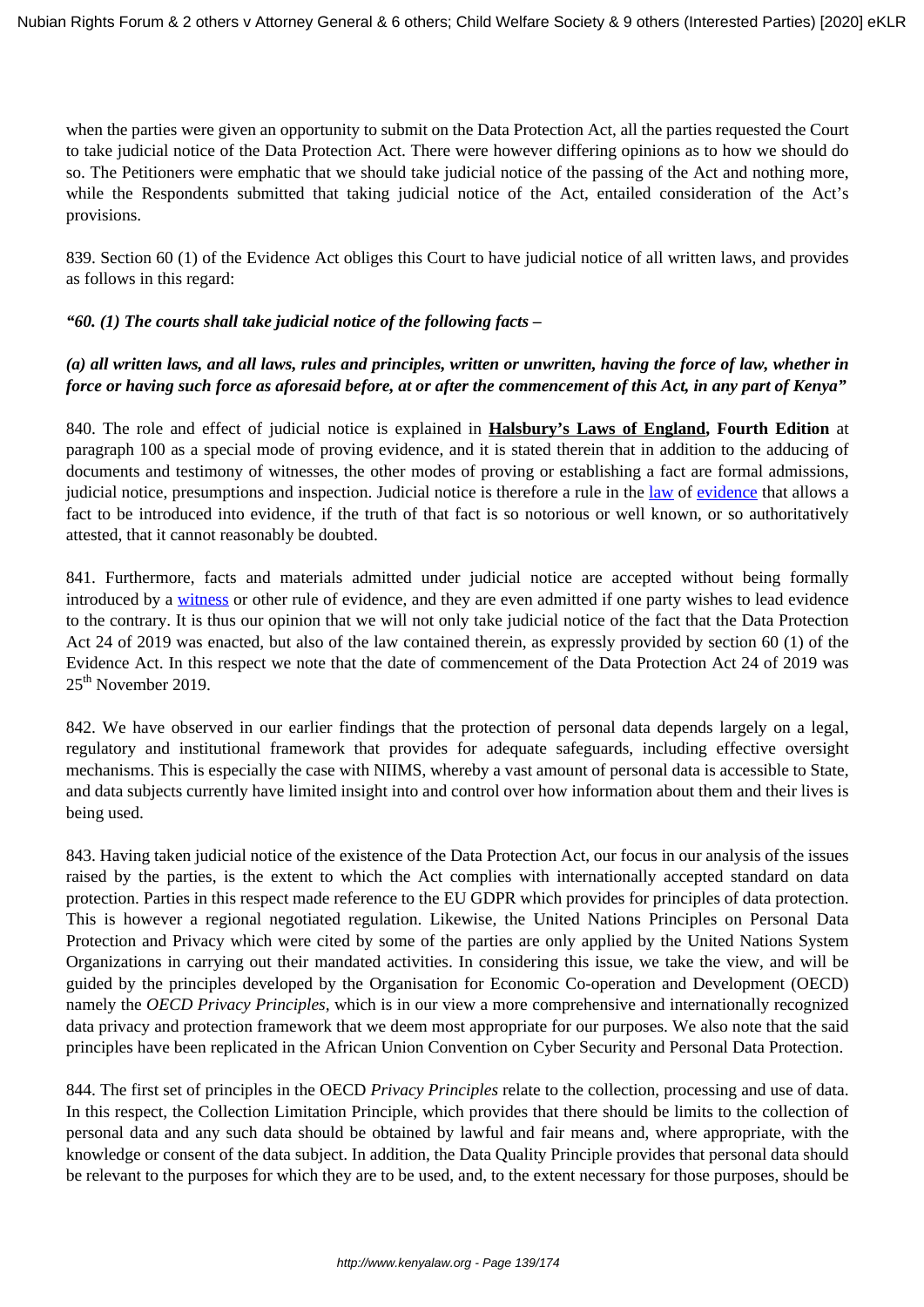accurate, complete and kept up-to-date.

845. Thirdly, the Purpose Specification Principle provides that the purposes for which personal data are collected should be specified not later than at the time of data collection, and the subsequent use limited to the fulfilment of those purposes or such others as are not incompatible with those purposes and as are specified on each occasion of change of purpose. The Use Limitation Principle provides that personal data should not be disclosed, made available or otherwise used for purposes other than those specified except with the consent of the data subject; or with the authority of law.

846. Principles 1 to 3 on processing of data in Article 13 of the African Union Convention on Cyber Security and Personal Data Protection in this respect provides for similar principles of consent and legitimacy, lawfulness and fairness, and purpose, relevance and storage.

847. The Data Protection Act has provided for detailed principles on collection, processing and transfer of data in Parts IV, V, and VI of the Act. In particular section 25 of the Act provides for and summarises the principles of personal data protection as follows:

**"***25. Principles of data protection*

*Every data controller or data processor shall ensure that personal data is—*

*(a) processed in accordance with the right to privacy of the data subject;*

*(b) processed lawfully, fairly and in a transparent manner in relation to any data subject;*

*(c) collected for explicit, specified and legitimate purposes and not further processed in a manner incompatible with those purposes;*

*(d) adequate, relevant, limited to what is necessary in relation to the purposes for which it is processed;*

*(e) collected only where a valid explanation is provided whenever information relating to family or private affairs is required;*

*(f) accurate and, where necessary, kept up to date, with every reasonable step being taken to ensure that any inaccurate personal data is erased or rectified without delay;*

*(g) kept in a form which identifies the data subjects for no longer than is necessary for the purposes which it was collected; and*

### *(h) not transferred outside Kenya, unless there is proof of adequate data protection safeguards or consent from the data subject."*

848. The elements of these principles are detailed in subsequent sections of the Act. The next set of principles in the OECD Privacy Principles relate to the storage and rights to collected data. The Security Safeguards Principle provides that personal data should be protected by reasonable security safeguards against such risks as loss or unauthorized access, destruction, use, modification or disclosure of data. The Openness Principle requires general policy of openness about developments, practices and policies with respect to personal data. Furthermore, that means should be readily available of establishing the existence and nature of personal data, and the main purposes of their use, as well as the identity and usual residence of the data controller.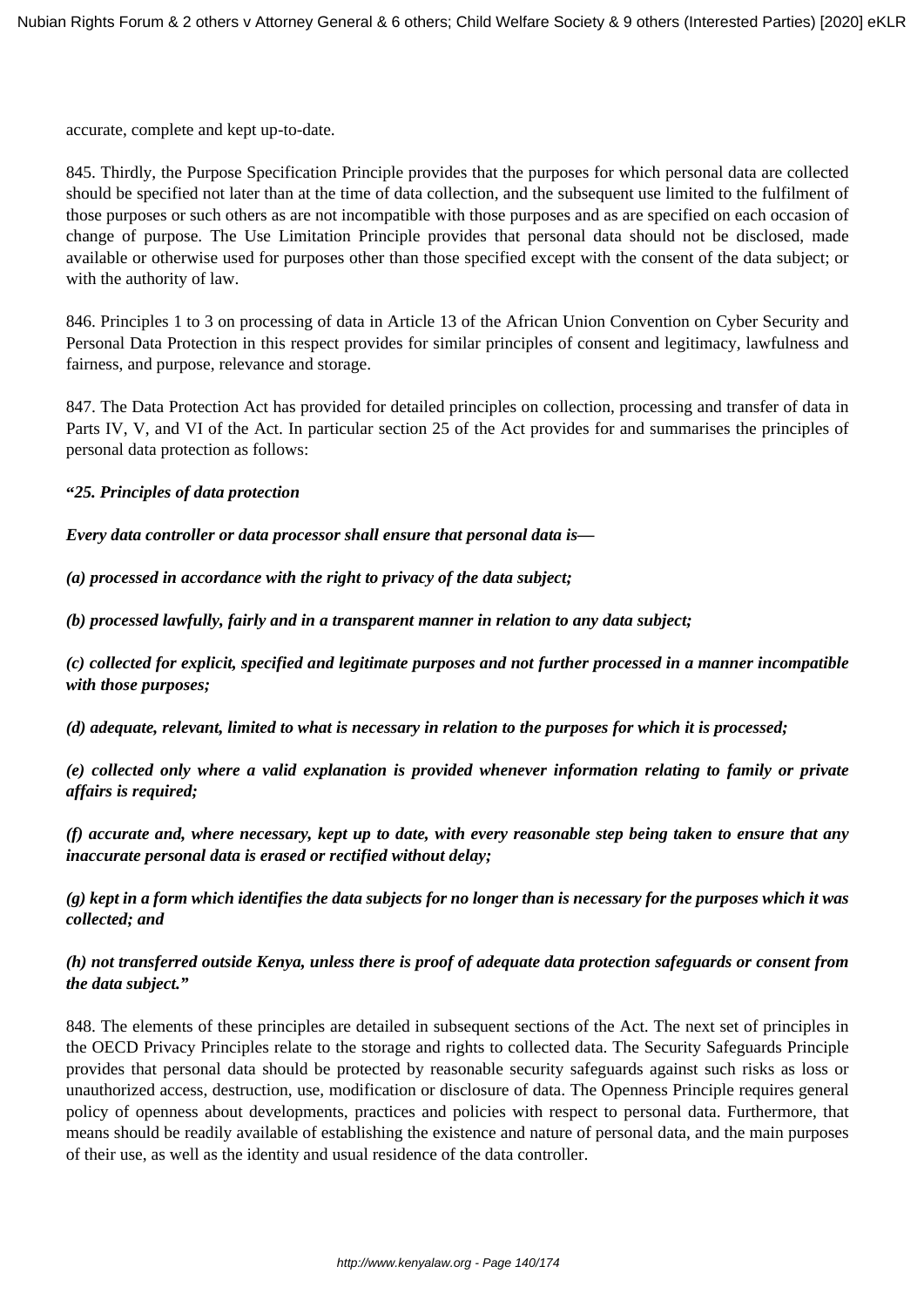849. Under the Individual Participation Principle, and an individual should have the right:

a) to obtain from a data controller, or otherwise, confirmation of whether or not the data controller has data relating to him;

b) to have communicated to him, data relating to him

i) within a reasonable time;

ii) at a charge, if any, that is not excessive;

iii) in a reasonable manner; and

iv) in a form that is readily intelligible to him;

c) to be given reasons if a request made under subparagraphs (a) and (b) is denied, and to be able to challenge such denial; and

d) to challenge data relating to him and, if the challenge is successful to have the data erased, rectified, completed or amended.

850. Lastly, under the Accountability Principle, a data controller should be accountable for complying with measures which give effect to the Privacy Principles. It is notable that the African Union Convention on Cyber Security and Personal Data Protection in this respect provides for the principles of accuracy, transparency, confidentiality and security as principles 4 to 6 in Article 13.

851. The Data Protection Act in this respect provides for an independent office of the Data Commissioner, who is appointed by the Public Service Commission, to oversee the implementation of the Act, and who is also given power to register data controllers and processors. Data Controllers are defined as the persons or entities that determine the purpose and means of processing of personal data, while data processors are the persons or entities that process data on behalf of the Data Controller. The Act also provides for the rights of Data Subjects including rights of access to personal data and correction or deletion of misleading data. It also details the procedures for rectification and erasure of personal data. Lastly, the Act has an enforcement section which among other provisions provides for a procedure for complaints and offences for unlawful disclosure of data. The Data Commissioner is required to give an Annual Report to the relevant Cabinet Secretary, and may carry out audits of data controllers.

852. While we find that the Data Protection Act has included most of the applicable data protection principles, we noted that the Registration of Persons Act is not one of the Acts to which the Data Protections Act applies as part of the consequential amendments. This notwithstanding, since one of the objectives of the Act is the regulation of the processing of personal data, whose definition as we have already found includes biometric data collected by NIIMS, it is our finding that it also applies to the data collected pursuant to the impugned amendments. We also note that there are a number of areas in the Data Protection Act that require to be operationalized by way of regulations, including circumstances when the Data Commissioner may exempt the operation of the Act, and may issue data sharing codes on the exchange of personal data between government departments. It is our view that these regulations are necessary, as they will have implications on the protection and security of personal data.

853. Once in force, data protection legislation must also be accompanied by effective implementation and enforcement. The implementation of the Data Protection Act 24 of 2019 requires an implementation framework to be in place, including the appointment of the Data Commissioner, and registration of the data controllers and processors, as well as enactment of operational regulations. Therefore, it is our finding that while there is in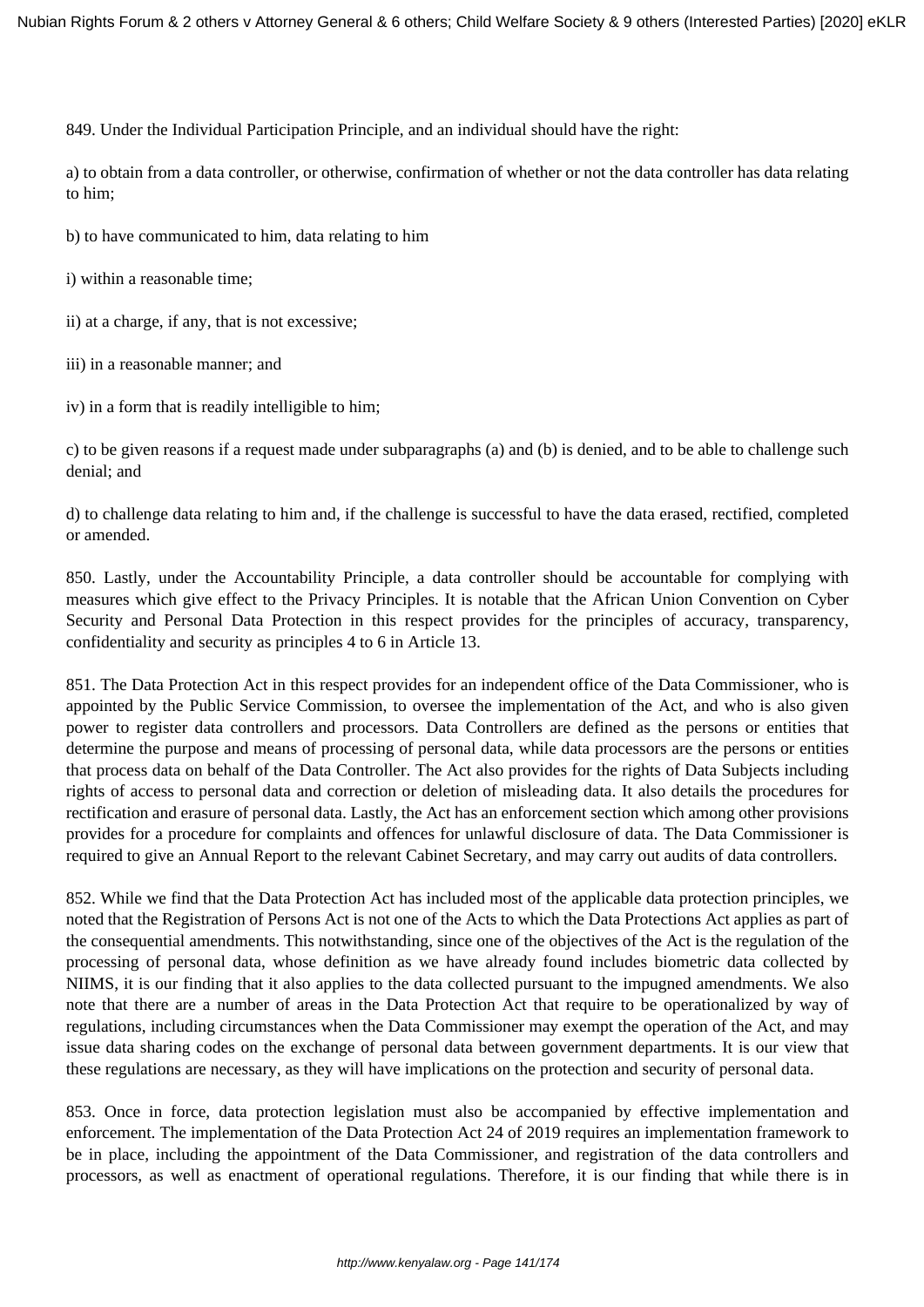existence a legal framework on the collection and processing of personal data, adequate protection of the data requires the operationalization of the said legal framework.

854. The second front of the arguments put forward on the protection and security of the personal data to be collected pursuant the impugned amendments relate to the design and implementation of NIIMS. There were three limbs to these arguments. The first limb of the arguments made by the Petitioners in this regard was that extensive personal information is being collected by NIIMS in a centralized database which is linked to other functional databases, exposing it to breaches and unauthorised disclosure.

855. The 1<sup>st</sup> Petitioner submit in this respect that it is clear from the Respondents' evidence and public statements that NIIMS and the *Huduma Namba* associated with it are designed to create a cross-fertilized web of databases containing personal data of all sorts, and the Respondents have not provided any evidence to suggest that the NIIMS database and other government databases will *not* be linked in any way. In its view, the Respondents have not controverted the Petitioners' *prima facie* case that the databases will seed each other, permitting invasive searches using a single unique identifier that links across multiple government databases. Furthermore, that, contrary to the assertions of the Respondents and their experts, NIIMS fails to capture the more recent innovations developed to strengthen data protection in the Aadhaar system, let alone other options that would not establish a massive, centralized biometric database.

856. The  $1<sup>st</sup>$  Petitioner contends that the  $5<sup>th</sup>$  Respondent's expert witness, Loyford Muriithi, states in his affidavit that the NIIMS database will not have access to functional data, except on a "need basis," but also states that the NIIMS database "cannot access functional data" stored in institutional databases. Thus, the assertion, without any support, is internally contradictory and conflicts with multiple other descriptions of the NIIMS database by the Respondents' other experts.

857. Accordingly, that there are no legal limitations on access between the NIIMS database and functional databases, and no verifiable public information on the technical structure of the system precludes it. Furthermore, that the Respondents' evidence misstates the inevitability of a centralized master population registry model, and that the seeding of data from one database to another further undermines the argument that NIIMS could conceivably be considered data-minimal. The 1<sup>st</sup> Petitioner submits that the real hazardous data trail comes not just from the master population register, but also from all the other databases that are linked using *Huduma Nambas* and the authentication logs. It was pointed out in this regard that the absence of integration and seeding between *Aadhaar* and functional databases is a chief reason that the system was upheld in the **Justice K.S. Puttaswamy (Retd.) and Another v. Union of India and Others (supra).**

858. The 2<sup>nd</sup> Petitioner submissions on this limb were that NIIMS will be accessible to various government agencies from the centralized data base, which re-affirms the fear that biometric data stored therein will be susceptible to meddling by third parties. The  $2<sup>nd</sup>$  Petitioner submits that there is no evidence that encryption will guarantee the security or privacy of the said information. Moreover, there are no regulations, principles or standards against which the propriety or sufficiency of the security systems purportedly deployed for NIIMS can be measured and no attempt has been made to demonstrate, by way of actual verifiable evidence, that NIIMS does have the security features the Respondents say they have.

859. The 2<sup>nd</sup> Petitioner further argues that it has not been demonstrated that it is even necessary for other Ministries, Departments and State agencies to directly access NIIMS for purposes of 'authentication or verification of identification', as opposed to requesting for authentication from the central database and thereby eliminate the need for third party access. It was submitted that the fact that NIIMS was purportedly developed by the State and is under the exclusive control of the State engenders the idea of a monopoly of data collection, processing, storage and use contrary to best practice and standards for data protection. In conclusion, the  $2<sup>nd</sup>$  Petitioner submits that the objects and benefits of centralized databases are far outweighed by the potential risks to fundamental rights and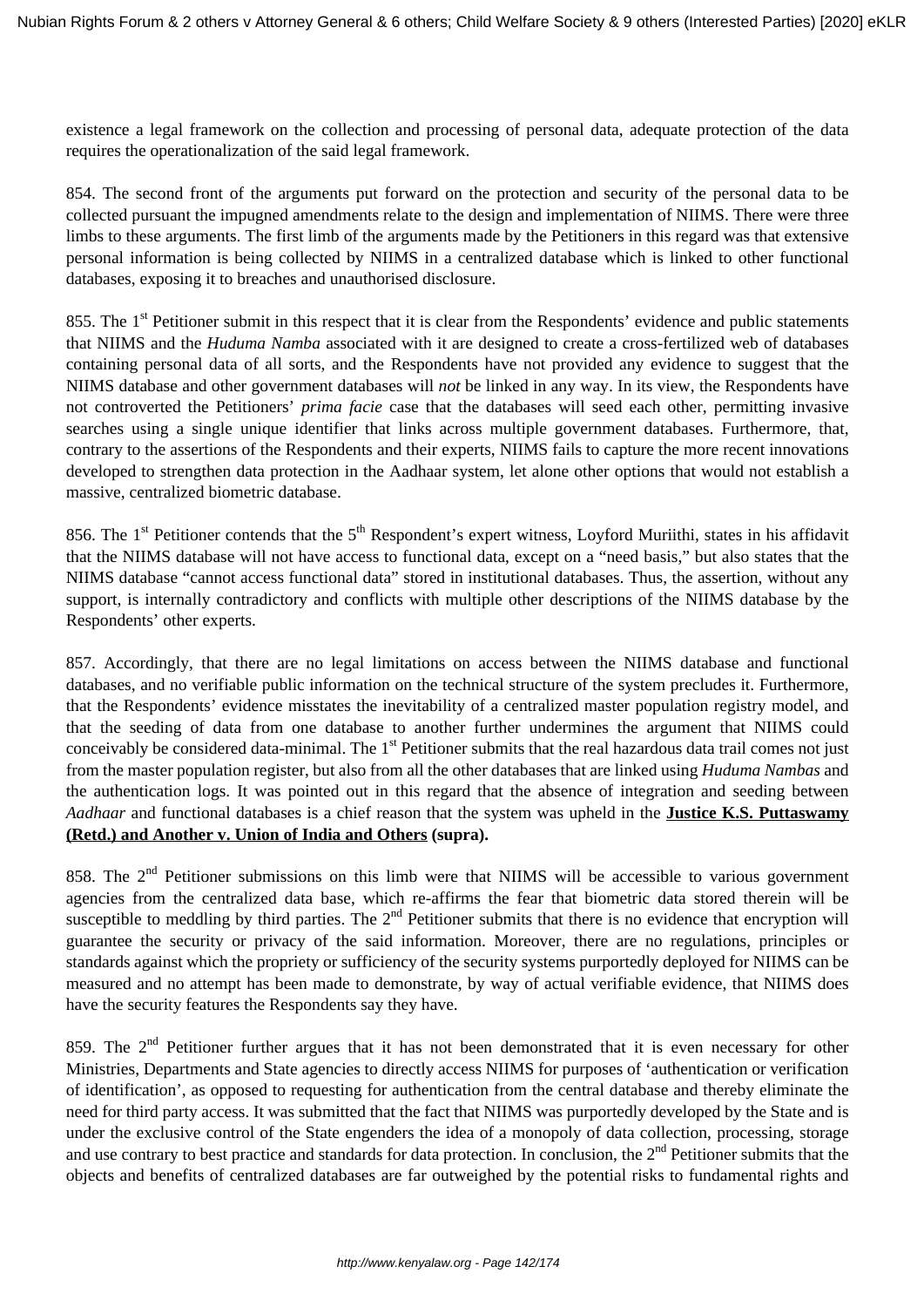freedoms attendant on the said databases.

860. The  $3<sup>rd</sup>$  Petitioner did not specifically address this limb in their submissions, while the  $5<sup>th</sup>$  Interested Party counsel contends that while collation of information into one database would make work easier, this does not constitute a necessary reason to violate one's privacy. Furthermore, that one of the effects of collating all the information into one database would be that of State surveillance, as acknowledged by the Supreme Court of Jamaica in the **Julian Robinson Case (supra)**.

861. Closely related to the first limb of the Petitioners' arguments on the design of NIIMS, is the second limb that the legal and technical principles on data protection and security were not incorporated in the NIIMS system design and architecture. This aspect was mainly addressed by the  $2<sup>nd</sup>$  Petitioner, who submitted that by their own testimonies, the Respondents have demonstrated that the NIIMS software was developed contrary to established international norms, standards and best practices for similar identity systems, including the recommendations of their own expert witness ,Mr. Brian Omwenga, in his report titled **Principles Of Government Enterprise Architecture**.

862. The 2<sup>nd</sup> Petitioner further submits that some of the core principles of data protection is that personal data should be collected for specified, explicit and legitimate purposes. In addition, that the principle of data minimization requires that personal data collected be adequate, relevant and limited to what is necessary in relation to the purposes for which it is collected. The  $2<sup>nd</sup>$  Petitioner further argued that at the very least, the digital identification related technical standards employed for NIIMS should be well documented including standards for platform independence for interoperability, network security, incident handling, database security, and critical infrastructure security. As it were, they argued that those omissions offend the principles of transparency and accountability under Article 10 of the Constitution and essentially surrender the safety and security of vital personal information to the whims of the State.

863. Lastly, the 2<sup>nd</sup> Petitioner submits that any and all implementation tools designed by the Respondents for NIIMS, including the data capture forms, ought to be anchored in law and regulations for certainty and oversight. Therefore, that all information gathered under the impugned amendments was unlawfully gathered using a data capture form whose legal status is, by the Respondents' own admissions, unknown in law.

864. The Respondents defended the NIIMS architecture and design in their submissions. The  $2^{nd}$  and  $3^{rd}$ Respondents submit that the NIIMS database would be linked with functional databases for purposes of enabling functional institutions such as the Directorate of Criminal Investigations to request for authentication of identity of individuals. To that effect, the NIIMS database will be accessible to functional databases, whilst functional databases will be inaccessible to the NIIMS database, which is a concept of data-minimization architectural design that ensures high security and integrity, and that it retains purely identity information.

865. The 2<sup>nd</sup> and 3<sup>rd</sup> Respondents further submit that there are measures in place to ensure the safety of personal identity information collected in NIIMS as follows:

(a) Encryption of the requisite biometric and biographical information at the point of capture by the NIIMS data capture kits (at the point of registration).

(b) Transmission of the encrypted data to the requisite servers for deduplication.

(c) The templates of biometric and biographical information stored in the NIIMS database are encrypted as well.

It was their submission that any data breach of the NIIMS database would only reveal encrypted templates of personal identity information, which cannot be unmasked without the requisite decryption key.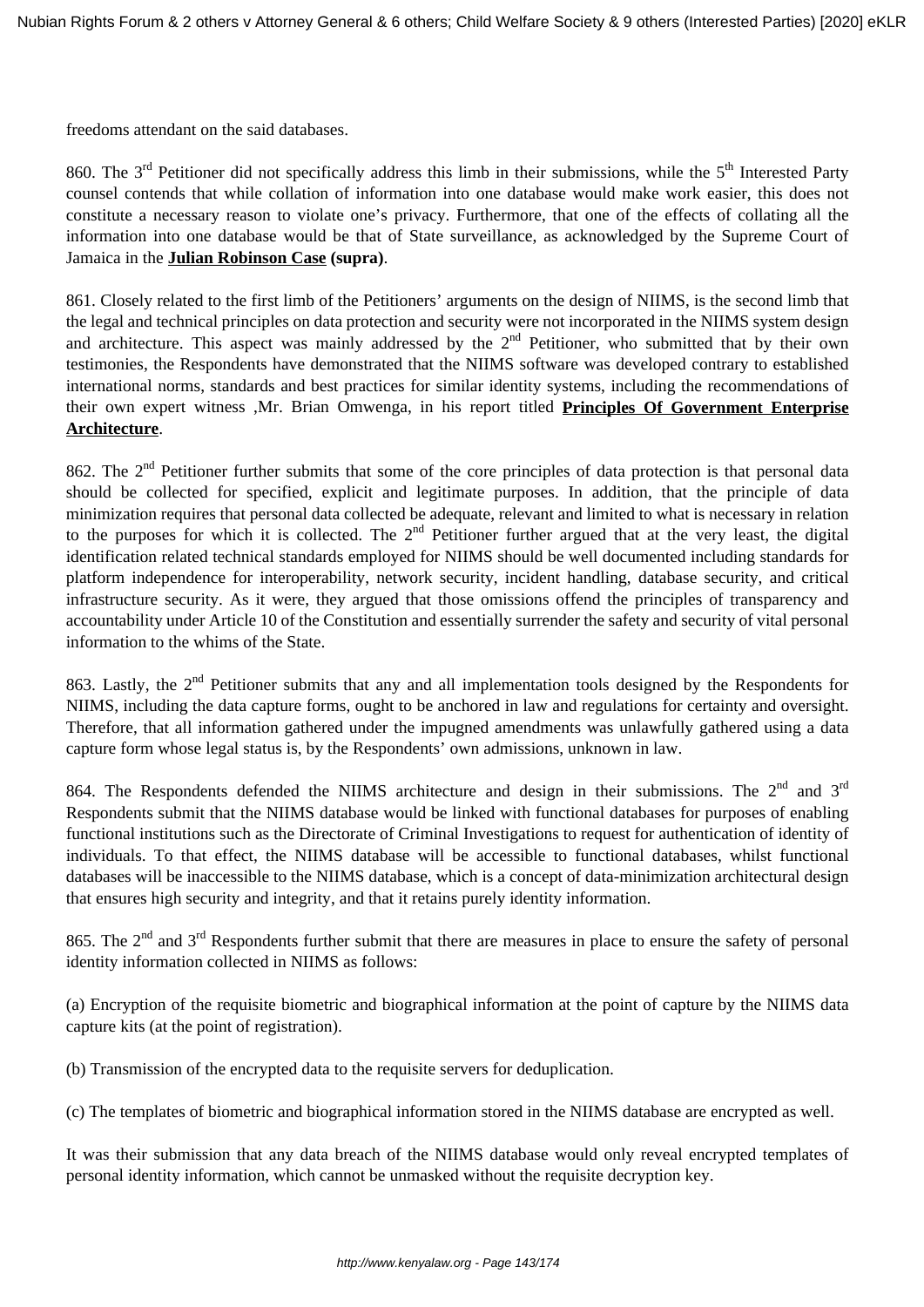866. The 5<sup>th</sup> Respondent also maintain that there are sufficient safeguards in law and that Kenya has adequate infrastructure to protect data, and point to the various levels of security applied to safeguard the collected data, namely that the data is encrypted, and access is restricted using almost impenetrable and highly sophisticated mechanisms in line with international best practices, assuring confidentiality and integrity of data. Further, that NIIMS adopted UNICEF remedial measures which addressed the gaps in data sharing protocol between government agencies, underwent sufficient tests and trials, and was benchmarked on errors that was a problem in other jurisdictions including India, in order to provide a system that will not be threatened by malicious individuals.

867. The 5<sup>th</sup> Respondent further submits that their experts had demonstrated that there are no deficiencies in the NIIMS system design, and that the data in the custody of the State is well secured. That Mr. Brian Omwenga, who was its expert witness, was categorical that access and security of the data is subject to three common modes of authentication, namely, something you know, such as a password; something you have, such as an access card; and finally something you are, such as biometrics. Further, that the said expert stated that any or all of three modes of authentication may be incorporated in identity systems, and that while it has become common practice to combine the said modes, it is generally agreed that a most robust factor of authentication and identification is based on biometrics.

868. It was the further submission of the  $5<sup>th</sup>$  Respondent that the evidence of the expert witness was that identity systems entail the maintenance of population registers which contain selected personal information, including biometrics, pertaining to each member of the resident population of a country, and that the population registers may either be centralized, decentralized or a combination of both. Further that they could also be manual or electronic, and that the United Nations Principles and Recommendations for a Vital Statistics System, provides that a population register need not take a specific form.

869. It was also argued by counsel for the  $8<sup>th</sup>$  and  $9<sup>th</sup>$  Interested Parties that the use of integrated databases, including DNA databases is now one of the most effective tools in fighting crime especially crimes involving violence, terrorism and sexual offences. The said Interested Parties argue that the consolidated Petitions are predicated on the theory that governments should be treated with suspicion and are not to be trusted with data or are incapable of responsibly dealing with data, yet millions of Kenyans have entrusted their most private data with private entities and social media companies including Facebook, Twitter, Tinder, and Google, who retain such data in cloud repository servers.

870. The last limb of the arguments made on the inadequacy of the safeguards of personal data, was on the paucity of information on the security features of NIIMS. The 1<sup>st</sup> Petitioner's submissions on this aspect were that the thrust of the Respondents' arguments were on "security by obscurity", which is a largely elementary and discredited approach to data security, and is also a convenient means of ensuring that neither the Petitioners, nor this court, nor any data subject, will be able to verify the truth of the Respondents' unsupported assertions concerning the security of data, the technical constraints on purpose creep, or any of the other design features that might mitigate the concerns raised in these petitions, given that once a biometric system is compromised, it is compromised forever.

871. The 1<sup>st</sup> Petitioner further submits that the Respondents have furnished no information on how individuals will learn of, let alone address, flaws in original data registered associated with their person, or false positives and negatives generated through the (non-public) algorithms being employed, at any stage (enrolment or authentication, for example). In addition, that there is no information concerning how the Respondents will address discrepancies in existing administrative data housed in functional institutional databases.

872. The 2<sup>nd</sup> Petitioner on its part submits that Loyford Muriithi one of the Respondent's experts, in his evidence on cross-examination admitted that a certain level of information on architecture can be shared without compromising the system, to facilitate critique and understanding of the system by persons skilled in the art of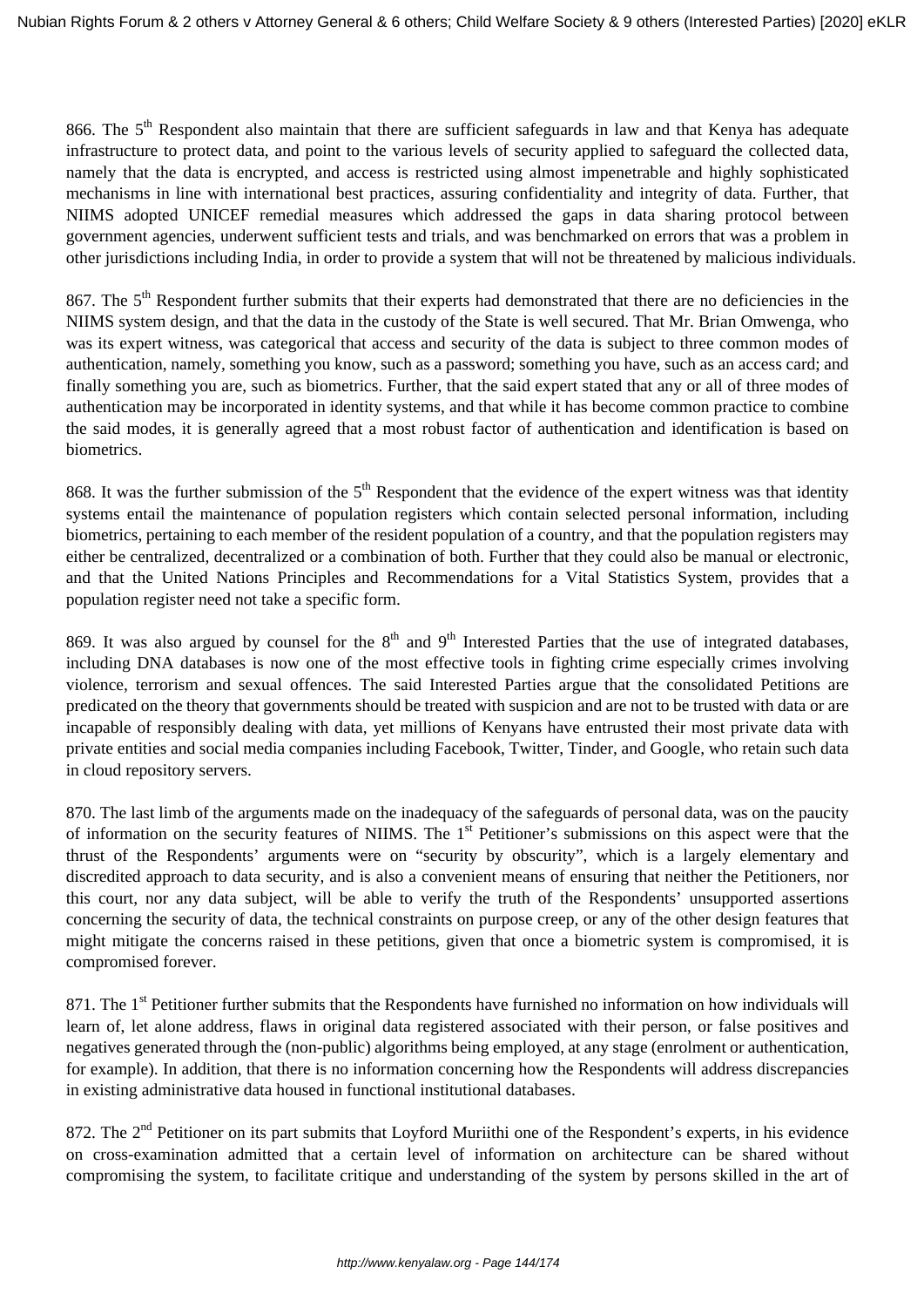information technology. Yet, that no such information has been shared with the Kenyan public despite the clear constitutional directive under Article 10. Therefore, that the inevitable conclusion in the circumstances is that the public was deliberately misledwith promises of better services by NIIMS, without any information on risks attendant to centralized mass personal data in the system whose security, if any, is clouded in opaqueness and mystery.

873. The 5<sup>th</sup> Respondent responded to this argument by submitting that information on NIIMS ought not to be made available to every well-wisher as that would make it susceptible to compromise. That in the interest of national security, access to information is limited to avoid placing national data into jeopardy. Reliance was placed on the decision in**Trusted Society of Human Rights Alliance & 3 Others v Judicial Service Commission [2016] eKLR,** where the Court held that exceptions to the right to access information apply where there is a risk of substantial harm which is greater than the overall public interest in having access to the information.

874. Our analysis will address all the three limbs of argument made, as they all relate to the safety and security of the NIIMS design and its implementation framework. We received detailed testimony on the architecture and design of NIIMS, in particular as to it procurement, whether it is a centralized database or decentralized database or both, the standards that apply to the architecture of identification systems, and whether NIIMS is using closed or open source technology. We note in this regard that even though arguments were made on the procurement of NIIMS, and participation of the companies known as OT Morphi or Idemia in the process, no evidence was tabled before this Court on the process of tendering and of the award of the tender of NIIMS. We are therefore not able to make any findings on the procurement of NIIMS.

875. In addition, while the architecture and the design of a biometric identification determines how the components of the system are organized and integrated, including the ways the flows and transfers of data take place, and the specifications of where the data will be stored and how it will be accessible, it is beyond the scope of this Court's jurisdiction and capabilities to prescribe the choices that can be made in such a system's architecture and design. We are also of the view that legislation that aims to regulate technology driven innovations should not depend on the particularities of a given technology at a particular time, as biometric technologies will further evolve, and cannot be the criterion for issuing legislative obligations*.* For these reasons, we are also not able to make any specific finding as invited by Mr. Anand, the 1<sup>st</sup> Petitioner's expert witness to do, on the archaic, progressive or other nature of NIIMS.

876. We will therefore restrict ourselves to the risks to the right to privacy and to data protection of data attendant with the design of, and security of NIIMS, that will require legal intervention. In this respect we are persuaded by the evidence of Dr. Fisher, the  $1<sup>st</sup>$  Petitioner's expert witness as to the risks that may arise with biometric identity systems. He deposed that identity systems can lead to exclusion, with individuals not being able to access goods and services to which they are entitled, thus potentially impacting upon other rights, including social and economic rights. He stated that exclusion as a result of an identification system can come in two forms. Firstly, in cases where individuals who are entitled to but are not able to get an identification card or number that is used for service provision in the public and private spheres. Secondly, that even people enrolled on to biometric systems can suffer exclusion arising from biometric failure in their authentication.

877. On data breaches, Dr. Fisher averred that breaches associated with identity systems tend to be large in scale, with rectification either being impossible or incurring a significant cost. Further, that the breaches affect individuals in a number of ways, whether identity theft or fraud, financial loss or other damage. His view was that the more data and the more sensitive that data, the higher the risk. With regard to the concern of function creep, Dr. Fisher averred that the mere existence of data in a centralised identification system leads to the temptation to use it for purposes not initially intended, what he referred to as 'mission or function creep'.

878. The concerns of access to and retention of data was explained by Dr. Fisher as arising from the fact that the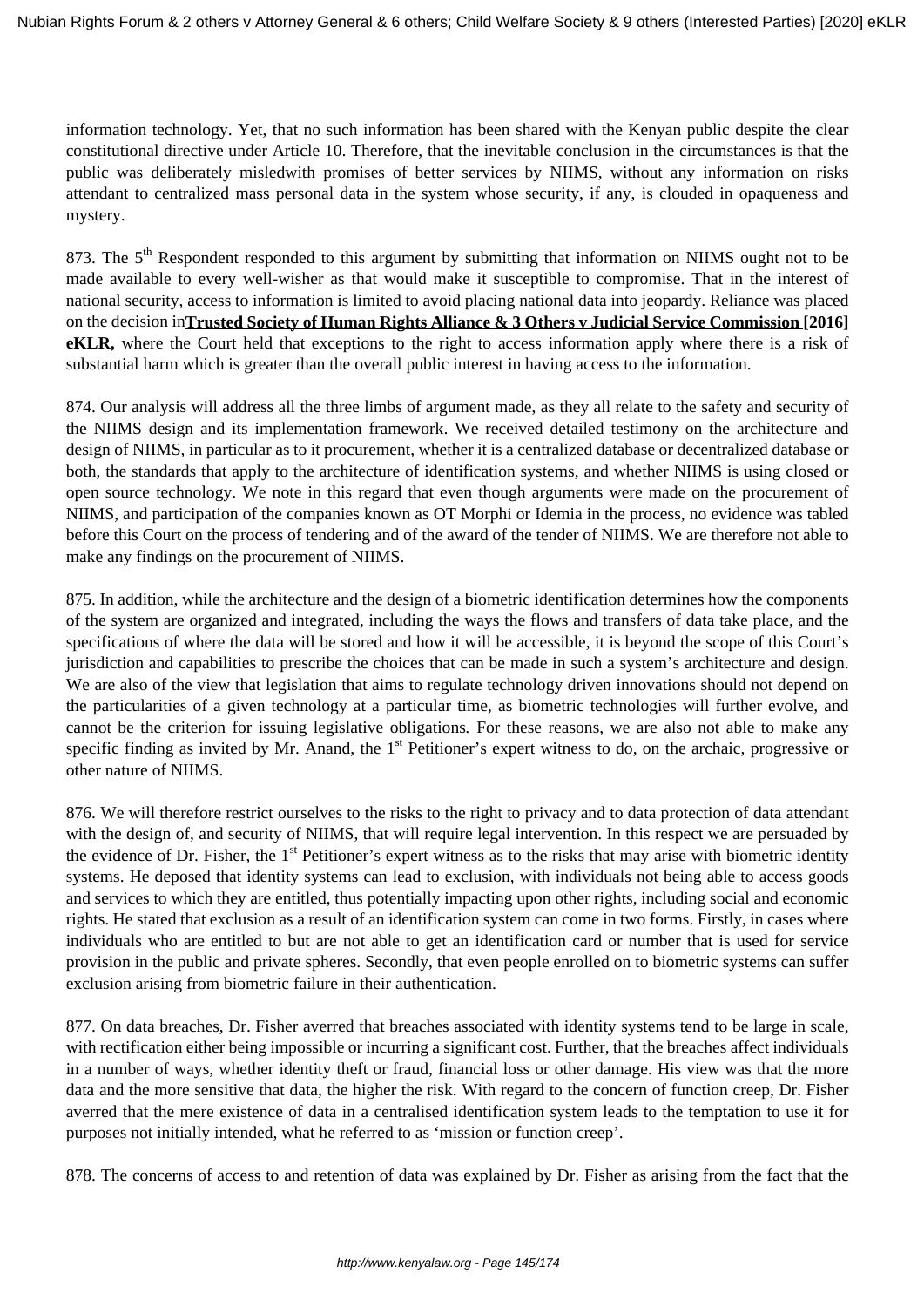introduction of an identity system entails the mass collection, aggregation and retention of people's personal data which has implications on the right to privacy. It was his averment therefore, that adequate safeguards should be put in place to ensure that such data is relevant and not excessive in relation to the purposes for which it is stored, and that it is preserved in a form which permits identification of the data subjects for no longer than is required. Further, that the law must also afford adequate guarantees that retained personal data is efficiently protected from misuse and abuse.

879. Mr. Anand, similarly raised similar concerns in his evidence about the purpose free architecture of NIIMS, its lack of data minimization, its exclusionary design, and the risks of mass surveillance, breaches and fraud during decryption of data.

880. Our view as regards the centralized storage of the biometric data of data subjects is that there will be risks of attacks or unauthorized access which exist with any storage of other personal data, but the most important risks are related to the misuse of the biometric data because this is data which are uniquely linked with individuals, which cannot be changed and are universal, and the effects of any abuse of misuse of the data are irreversible. The misuse can result in discrimination, profiling, surveillance of the data subjects and identity theft. In addition, as a result of the central storage of biometric data, in most cases the data subject has no information or control over the use of his or her biometric data.

881. The report of the United Nations High Commissioner for Human Rights on *The Right to Privacy in the Digital Age* indicated as follows in this regard:

*"The creation of mass databases of biometric data raises significant human rights concerns. Such data is particularly sensitive, as it is by definition inseparably linked to a particular person and that person's life, and has the potential to be gravely abused. For example, identity theft on the basis of biometrics is extremely difficult to remedy and may seriously affect an individual's rights. Moreover, biometric data may be used for different purposes from those for which it was collected, including the unlawful tracking and monitoring of individuals. Given those risks, particular attention should be paid to questions of necessity and proportionality in the collection of biometric data. Against that background, it is worrisome that some States are embarking on vast biometric data-based projects without having adequate legal and procedural safeguards in place***."**

882. We also note that these risks will also arise where the storage of biometric data is distributed between a central and federated or decentralized databases, which can be sometimes even amplified. In particular, there will be increased risks of unauthorized access and use and tracking of personal data during the process of linking the information, and the possibilities for re-use for unintended purposes of data held in decentralized databases. For these reasons, biometric data should be protected at every phase by the system design, from the collection, processing, use and retention of the data, and in all types of biometric identification databases, whether centralized or decentralized.

883. It is our conclusion therefore that all biometric systems, whether centralised or decentralised, and whether using closed or open source technology, require a strong security policy and detailed procedures on its protection and security which comply with international standards. We were referred to some of the applicable principles and standards that should govern the design and architecture of NIIMS in relation to its data, its application, technology, architecture and security, by both the Petitioners and Respondents' experts, and which are highlighted in the report by Mr. Brian Omwenga on **Principles Of Government Enterprise Architecture**.

884. For our purposes, what is relevant is that the said principles and standards should be provided and actualized in regulations that will govern the operation of NIIMS. In addition, the biometric data and personal data in NIIMS shall only be processed if there is an appropriate legal framework in which sufficient safeguards are built in to protect fundamental rights. An example of similar Regulations in India that were framed under the Aadhaar Act,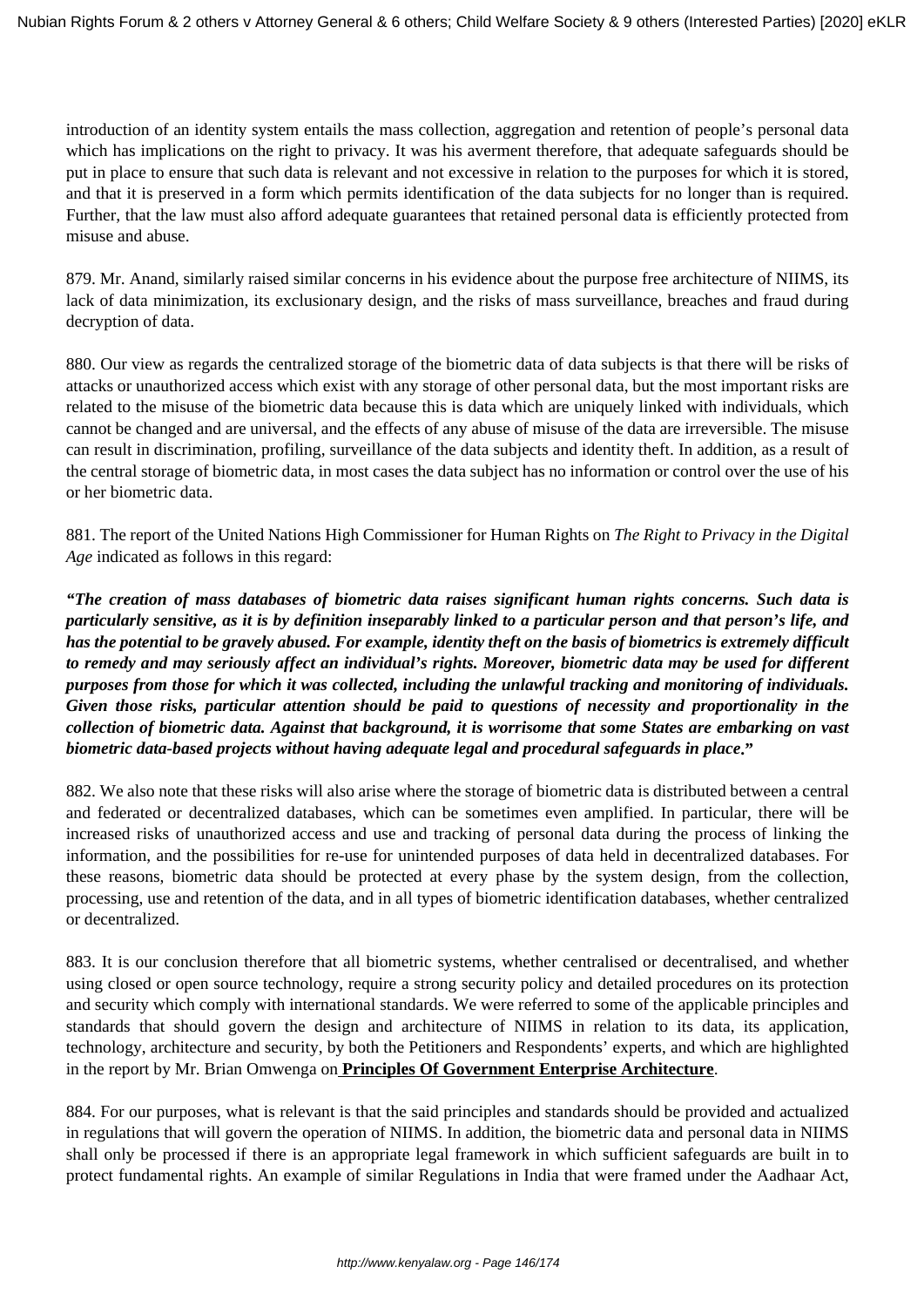were the Aadhaar (Enrolment and Update) Regulations, 2016, The Aadhaar (Authentication) Regulations, 2016, The Aadhaar (Data Security) Regulations, 2016 and the Aadhaar (Sharing of Information) Regulations, 2016.

885. In this respect, while the Respondents explained the measures they have put in place to ensure the safety of the data collected by NIIMS and the security of the system, including the encryption of the data and restricted access, it was not disputed by the Respondents that there is no specific regulatory framework that governs the operations and security of NIIMS. The Respondents also did not provide any cogent reason for this obvious gap. To this extent we find that the legal framework on the operations of NIIMS is inadequate, and poses a risk to the security of data that will be collected in NIIMS.

886. Lastly, on the arguments made on the paucity of information on the security and safeguards of personal data provided by NIIMS, we note that the Petitioners did not bring any evidence of having complied with the Access to Information Act, for us to find a violation on this account. The procedures for accessing information are set out in sections 8 to 11 of the Access to Information Act, which includes that an application for access to information should be made by an applicant who shall provide details and sufficient particulars for the public officer or any other official to understand what information is being requested.

887. Therefore, the duty to disclose any information on NIIMS on the part of the Respondents will only arise where there is a request made and there is a refusal by the Respondents to disclose. No such evidence of such request and refusal was presented by the Petitioners, and it is thus our finding that their arguments on this front did not have a legal basis.

# *Whether the Impugned Amendments are an Unnecessary, Unreasonable and Unjustifiable Limitation.*

888. The  $1<sup>st</sup>$  Petitioner submits that if the Court finds that a limitation to a right is provided by law such as the amendments to the Registration of Persons Act, then it should proceed to the proportionality analysis contained in Article 24(1). It cites the cases of **Kenya National Commission on Human Rights & Another vs Attorney General & 3 Others, [2017] eKLR and Jacqueline Okuta & Anor vs Hon. Attorney General & 2 Others, Petition No. 397 of 2016**, for the position that the determination of the issue whether a law that limits rights is justified is by arrived at by asking whether the law is proportionate. Further, that proportionality is defined as 'the set of rules determining the necessary and sufficient conditions for a limitation on a constitutionally protected right by a law to be constitutionally protected', the elements of which are delineated in Article 24(1).

889. The 1<sup>st</sup> Petitioner cites the Jamaican Supreme Court decision in the **Julian J Robinson Case** which opted for "the strict application" of the proportionality test as "the best way to preserve fundamental rights and freedoms". Further, that in **Geoffrey Andare v Attorney General & 2 others [2016] eKLR** the court extensively relied on the Oakes Test in interpreting the Constitution in a manner that advances the rule of law and human rights.

890. The 2nd Petitioner on its part cites the case of **Kenya Human Rights Commission v Communications Authority of Kenya & 4 others [2018] eKLR** for the test against which limitation of any right recognized under the Bill of Rights may be permitted under Article 24 of the Constitution. It submits that under Article 24(3) of our Constitution, the burden of proving the reasonableness and proportionality of any limitation of a fundamental right is expressly reposed in the state and has to be discharged on a high standard based on cogent and persuasive evidence. The case of **Robert Alai v The Hon Attorney General & Another [2017] e KLR** was cited in this regard.

891. According to the  $2<sup>nd</sup>$  Petitioner, when held against the above standards, it is clear that the Respondents have merely strived to justify the purpose of NIIMS amendments without cogent and/or persuasive evidence to demonstrate that the stated purpose is sufficiently important to warrant overriding the fundamental right to privacy and connected rights; or that the measures adopted have been carefully designed to achieve the stated purpose of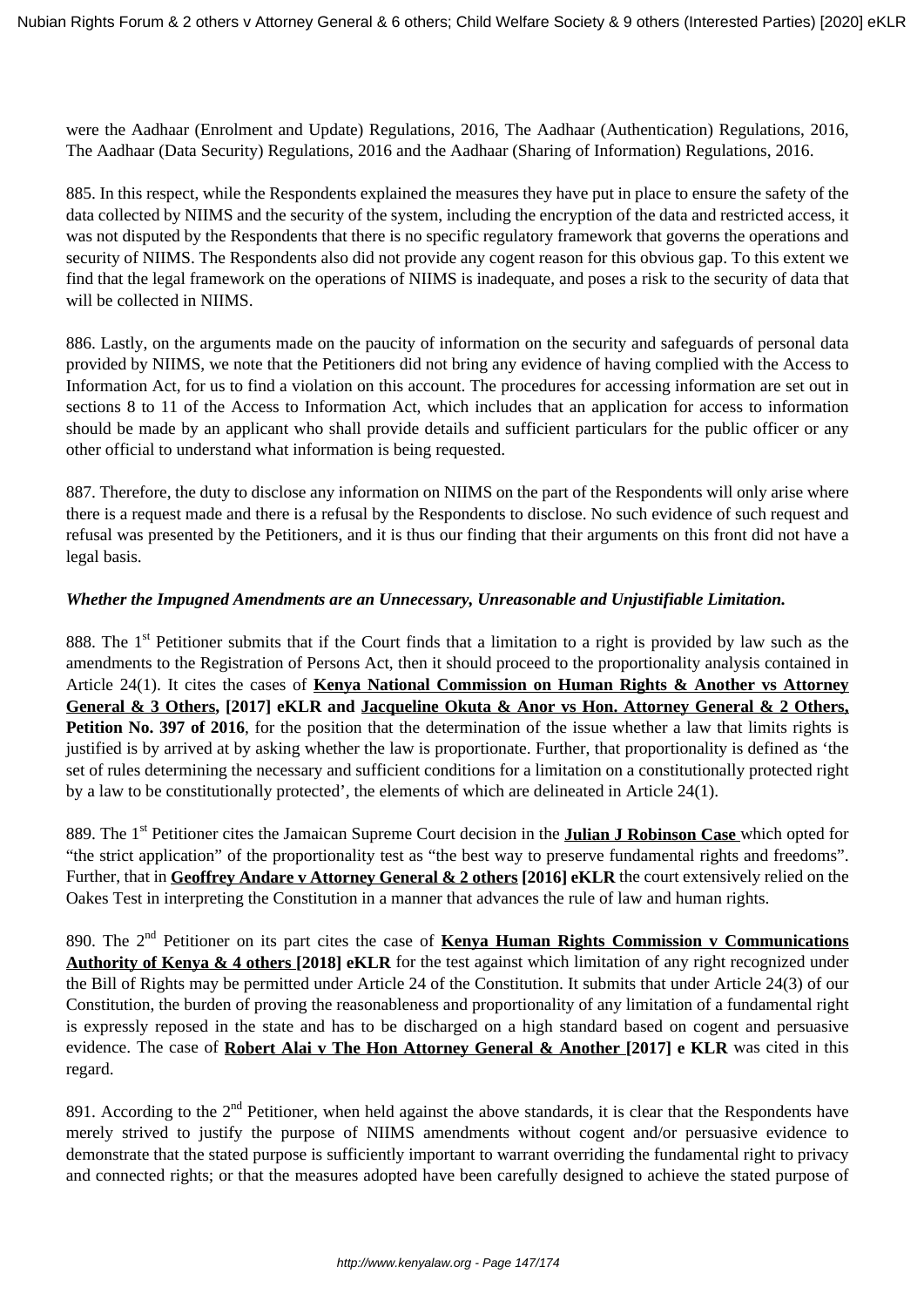NIIMS; or that the means used to achieve the stated objectives of NIIMS are the only available and viable alternatives that would least violate the right to privacy; or that the benefit arising from the violation is in fact greater than the harm to the right.

892. The 3<sup>rd</sup> Petitioner on its part points out that Article 24 of the Constitution sets out clear, concrete and objective circumstances in which a right or fundamental freedom in the Bill of Rights may be limited.

893. The 5<sup>th</sup> Interested Party introduces the argument that the collection of personal information as was done to implement NIIMS was *ultra vires* the Registration of Persons Act, since the information collected using the data capture form is identical to the information to be collected by the Principal Registrar under Section 5 of the Registration of Persons Act. According to the 5th Interested Party, the power to collect that kind of information is only reserved for the Principal Registrar. For this reason, counsel urged the court to find that the Registration of Persons Act does not grant any powers to any person to collect personal information under NIIMS, and the information collected during the mass registration exercise was therefore unlawful and consequently unconstitutional. It is however noted by this Court that the Petitioners did not plead this specific illegality in their Petitions, and the Respondents therefore had no opportunity to respond to matters being raised by the  $5<sup>th</sup>$  Interested Party for the first time in submissions.

894. The 6<sup>th</sup> Interested Party submits that the Respondents deliberately sought to circumvent Article 24 of the Constitution by pretending that the amendments are minor and of no significance. However, that as long as it is demonstrable that the amendments threaten and/or limit a fundamental right or freedom, the Respondents cannot escape the requirement to comply with Article 24 of the Constitution. According to the  $6<sup>th</sup>$  Interested Party, the amendment to the Registration of Persons Act to include biometric data is excessive, unwarranted, unreasonable and unjustifiable in an open and democratic society and impacts directly on an individual's right to privacy and bodily integrity secured under Article 31 of the Constitution.

895. Further, that the requirement or collection of DNA of any individual is generally and widely recognised to be the exception rather than the norm and its retrieval or collection must be for a specific proven purpose, specifically authorised by a legal warrant where proved to be necessary and on a case-by-case basis. In addition, that the data is easily susceptible to serious abuse and/or misuse in the wrong hands that can lead to irreparable damage including security threats to individuals.

896. The 1<sup>st</sup> Respondent submitted on this issue in rebuttal, and contends that the Constitution sanctions the requisition or revelation of one's private affairs or that of the family where necessary. It beseeched the court not to adopt the Jamaican decision in **Julian J Robinson Case (supra)** on the basis that the Court has the obligation to place those decisions in their rightful context whenever it applies comparative jurisdiction. They urged the Court to find persuasion in the dissenting opinion in **In the Matter of the Principle of Gender Representation in the National Assembly and the Senate [2012] eKLR .**

897. It was the 1<sup>st</sup> Respondent's submission that there was a clearly set out legitimate State aim in seeking the information; to create an integrated national identity management system. To further emphasize the fact that constitutional rights are not absolute, the 1<sup>st</sup> Respondent finds persuasion in **R** vs Director of Serious Fraud **Office, ex parte Smith [1993] AC 1**, where it was held that *few* would dispute that some curtailment of the liberty is indispensable to the stability of society.

898. In conclusion, the 1<sup>st</sup> Respondent submits that the amendments in issue were legal, contemplated in the Constitution and for a defined legitimate State aim. That it accounts for proportionate interference within the context of contemporary practices, developments and sophistication of life. Further, that it was in the province of the political arm of the government to determine what constitutes necessary information for government purposes, and as such Courts ought to exercise some measure of deference to the repository of the constitutional powers on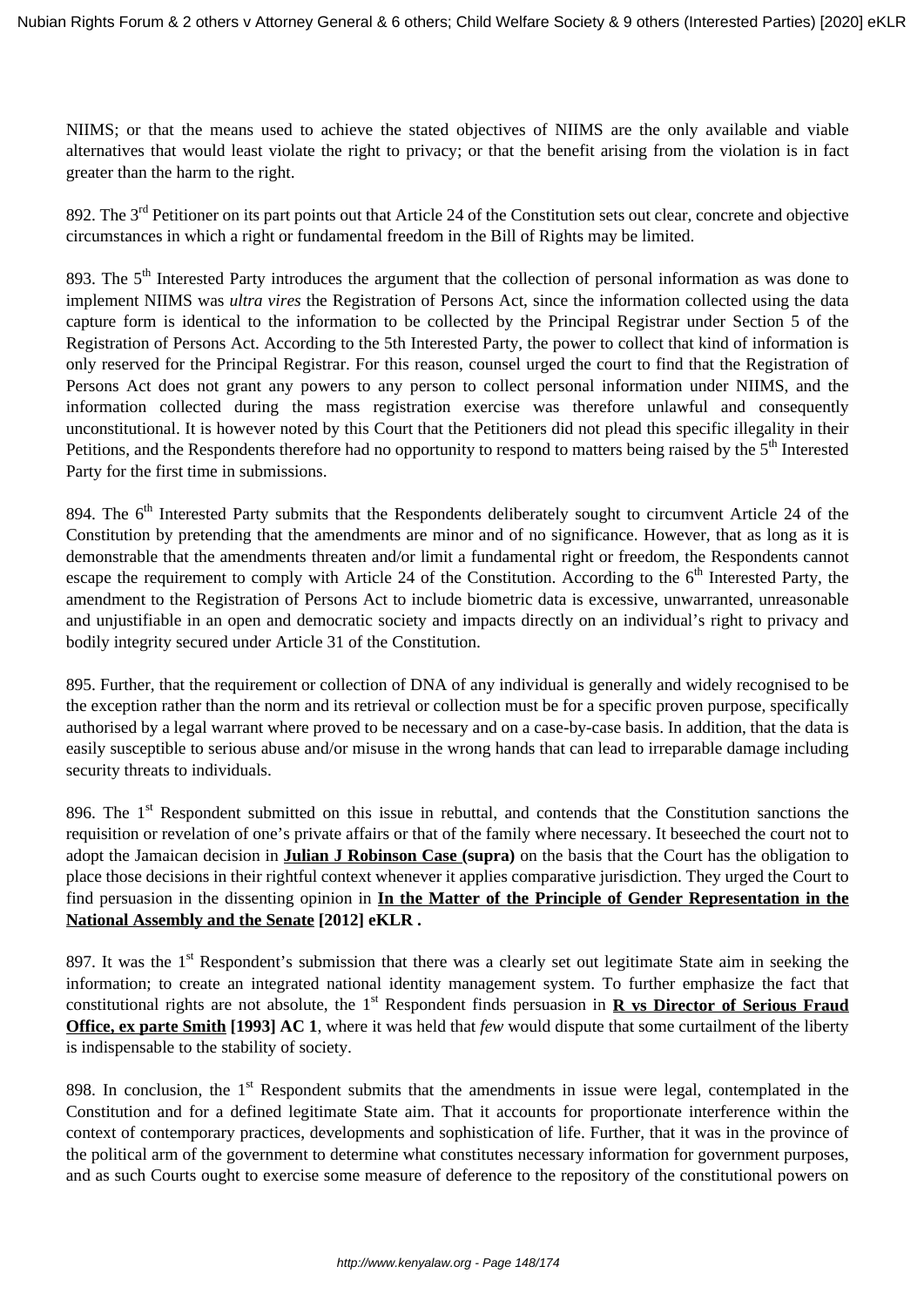matters of policy under the doctrine of separation of powers.

899. The  $4<sup>th</sup>$  and  $7<sup>th</sup>$  Respondents similarly submit that the right to privacy is not absolute. Therefore, that in determining the type of information that may be revealed, it would be prudent to establish the purpose/objective of doing so and the value of that information. Further, that the collection of personal information by the State is in accordance with the social contract theory, in that, when ceding their sovereignty to the State, the citizens cede control of certain aspects of their lives and give up the condition of unregulated freedom, including their personal information, in exchange for the security of a civil society governed by a democratically elected government. Reliance was placed on the decision by the European Court of Justice in **Michael Schwarz v Stadt Bochum C"291/12, EU:C:2013:670 (17 October 2013)** for this position.

900. The 5th Respondent echoes the arguments by the other respondents and submits that the Petitioners failed to state with the required degree of precision the manner in which the alleged threat to the right to privacy has or would be infringed. Further, that they have not demonstrated the way the Respondents intend to obtain any information for unlawful purpose. As such, the petition is hypothetical and speculative. According to the  $5<sup>th</sup>$ Respondent, it was not disputed that the state bears the right to limit rights bargained by society upon appropriate legal criteria that meets a public interest and purpose.

901. The  $5<sup>th</sup>$  Respondents argues that that two main standards apply when legislation limits a fundamental right in the Bill of Rights, namely, the rationality test and the reasonableness orproportionality test, in line with the provisions of Article 24 (1) of the Constitution, which provide that such a limitation is valid only if it is "reasonable and justifiable in an open and democratic society".

902. In justifying rationality of the impugned data, it was the  $5<sup>th</sup>$  Respondent's argument that data was collected for a reasonable State objective. The  $5<sup>th</sup>$  Respondent invited this Court to note that the right to privacy is not a nonderogable right under Article 25 of the Constitution, and cited the decision in Canadian Supreme Court in case of**R vs Oakes 1 SCR 103,** which restated the key principles that apply to determine whether a limitation of a right is reasonable and demonstrably justified in a free and democratic society.

903. The  $6<sup>th</sup>$  Respondent on its part submits that the right to privacy is not absolute, and is subject to limitation as provided for in Article 24 of the Constitution. With particular respect to the impugned amendments, it was the  $6<sup>th</sup>$ Respondent's submission that the amendments are intended to enhance development and State security and as such are reasonable and justifiable in an open and democratic society based on human dignity, equality and freedom. Reliance was placed on the decision of the Constitutional Court of South Africa in **Samuel Manamela & Another vs The Director General of Justice, CCT 25/99** on the interpretation of Article 24(1).

904. While justifying the fact that it did not downplay Article 24 when enacting the impugned legislation, the  $6<sup>th</sup>$ Respondent referred to the case of **Attorney General & another v Randu Nzai Ruwa & 2 others [2016] eKLR,** where it was observed that interests of national security can be invoked to limit rights, if *they* are reasonable and justifiable. Further reliance on justification for the limitation of the right to privacy was placed on the decision of the Supreme Court of India in **Justice K.S. Puttaswamy (Retd.) and others vs Union of India and Others (supra)**.

905. The Respondents' positions were supported by the  $1<sup>st</sup>$  Interested Party, who submits that all the rights which the Petitioners allege to have been infringed by the implementation of NIIMS are not absolute, and can be limited under Article 25 of the Constitution. Further, that in considering the limitation under Article 24 (1) of the Constitution, the Court must bear in mind that there are no superior rights and take into consideration, factors such as the nature and extent of the limitation and the need to ensure that enjoyment of rights and fundamental freedoms by one individual does not prejudice the rights of others. Therefore, that this calls for balancing of rights under the principle of proportionality as was held in the case of **University Academic Staff Union (UASU) vs Attorney**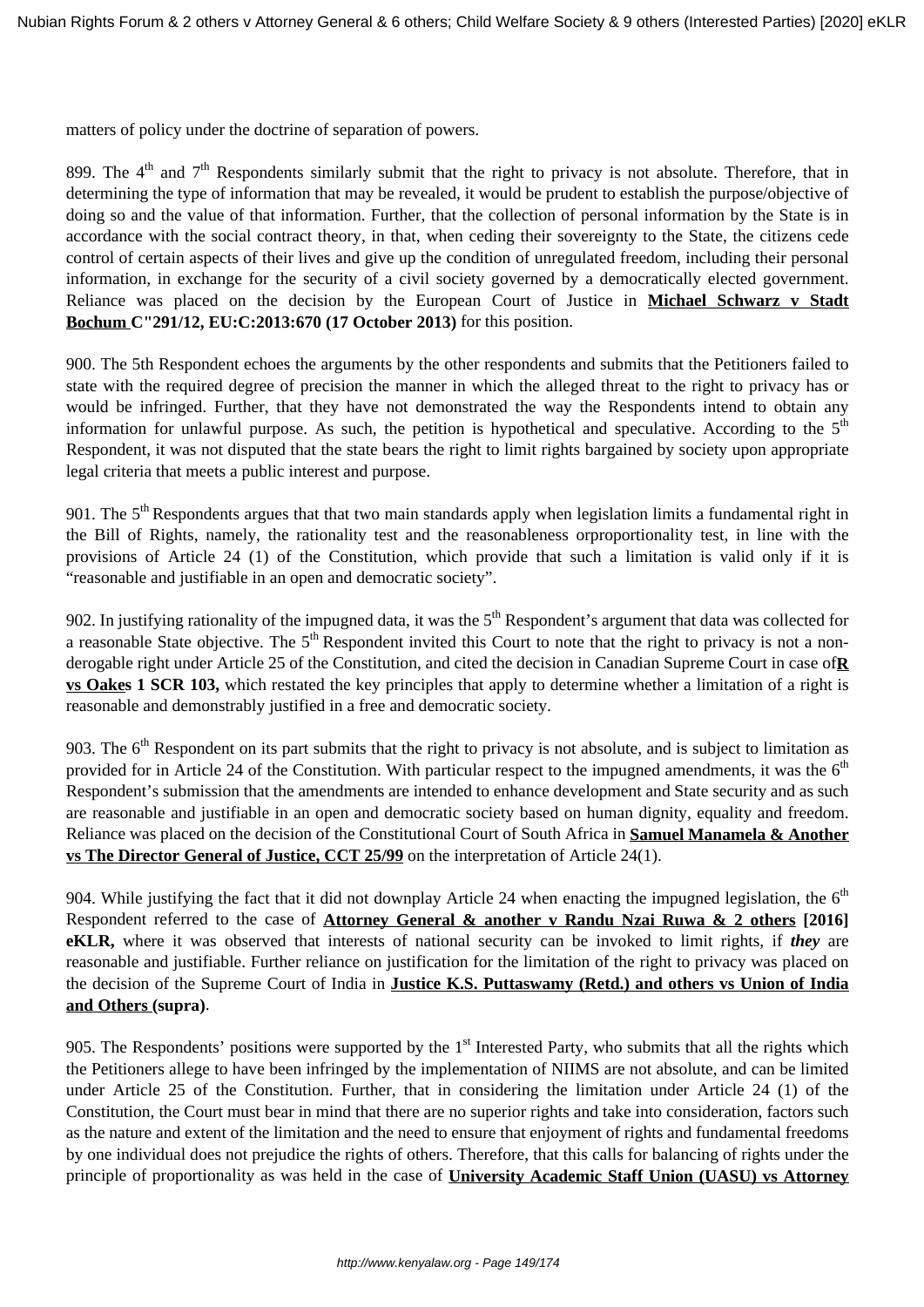#### **General & others, [2018] eKLR***.*

906. The 1<sup>st</sup> Interested Party also cites the case of **Robert Alai vs The Hon Attorney General & Another, [2017] eKLR** where the court observed *that* constitutionally guaranteed rights should not be limited except where the limitation is reasonable and justifiable, and the objective of that limitation is intended to serve the society. It also cites the case of **R.v.Oakes, [1986] 1 S.C.R. 103** , where the court stated that the onus of proving that a limitation on any Charter right is reasonable and demonstrably justified in a free and democratic society rests upon the party seeking to uphold the limitation.

907. It is the  $1<sup>st</sup>$  Interested Party's view that the implementation of NIIMS is reasonable and justifiable, and meets the constitutional muster under Article 24 of the Constitution, considering that NIIMS shall ease tracing of families of separated children with special needs and by this the government shall be able to reunite these children with their families. Further, that NIIMS would curb cases of illicit adoption practices, child trafficking and permanent separation of children from their biological families. In addition, that NIIMS will facilitate the matching of resources to children socio economic needs and enable the government deliver its key constitutional mandate as envisaged in Article 53 of the Constitution of Kenya.

908. The  $8<sup>th</sup>$  and  $9<sup>th</sup>$  Interested Parties submissions focused on justification presented by the terrorists incidents in Kenya, and they contend that Article 24(1) of the Constitution permits limitation of the rights and fundamental freedoms in the Bill of Rights that are reasonable and justifiable, and that the greater public interest and security concerns far outweigh individual rights. They further argue that terrorist attacks have led to the curtailment of privacy through activities that are now routine, including registering identification data at nearly every public building including places of worship, and undergoing searches at all public gatherings.

909. Accordingly, they argue that the aggregation and verification of data already available to State agencies through a system such as *Huduma Namba* can thwart future attacks and deter terrorists and criminals from operating freely in the country. The  $8<sup>th</sup>$  and  $9<sup>th</sup>$  Interested Parties point out that the limitations to the rights in Article 31 were tested in **Coalition for Reform and Democracy (CORD) & 2 others v Republic of Kenya &10 others, [2015] eKLR** where the Court found the limitations imposed on the right to privacy by the National Intelligence Service Act to be reasonable and justifiable on account of the circumstances of our nation, the adequacy of safeguards built into the law and the availability of remedies for any breach.

910. We note that the issue of whether the impugned amendments violate and limit the constitutional right to privacy has already been dealt with extensively in this judgment, and this Court has made two findings in this respect. Firstly, that other than the collection of DNA and GPS coordinates, the other biometric data that is required to be collected by the amendments is necessary for purposes of identification, and there is thus no violation of the right to informational privacy under section 31(c) of the Constitution.

911. Secondly, this Court has found that although a legal framework for protection of personal data now exists in Kenya, there are inadequacies in the said legal framework in terms of operationalization, and also in terms of the implementation and operationalization of NIIMS, to guarantee the security of the data that will be collected in NIIMS. To this extent, there is a risk that the data collected in NIIMS may be accessed by unauthorized persons or used for improper or illegal purposes, which is a threat to the right to privacy which may occur in the implementation of NIIMS. To this extent, there is the possibility of a limitation on the right to privacy

912. We commence our analysis by noting that the right to privacy is not one of the rights that cannot be limited under Article 25(c) of the Constitution**.** Therefore, a limitation is permissible so long as it meets the criteria set out in Article 24 (1), which provides that a right or fundamental freedom in the Bill of Rights shall not be limited except by law, and only to the extent that the limitation is reasonable and justifiable in an open and democratic society based on human dignity, equality and freedom, taking into account the nature of the right or fundamental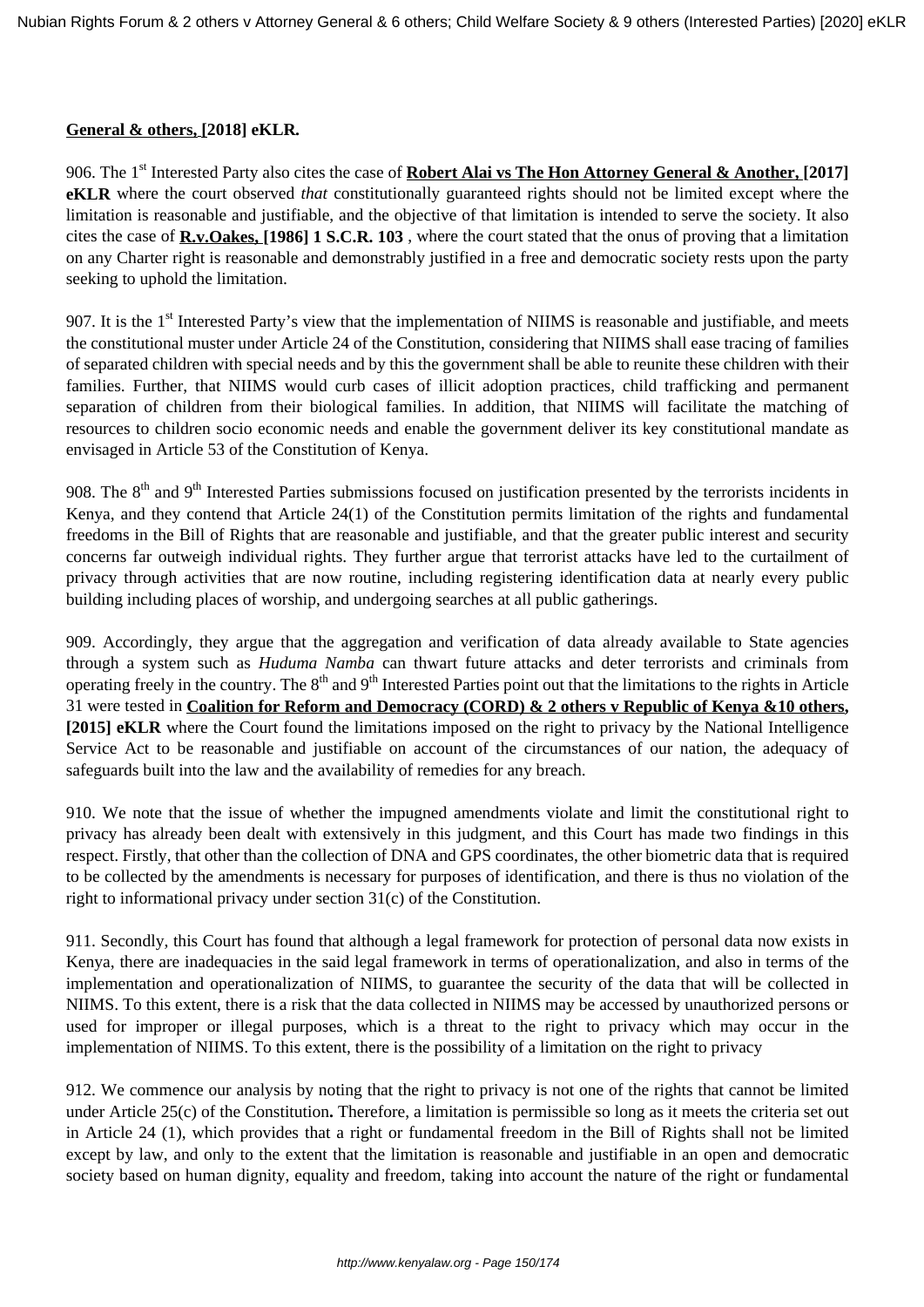freedom. It was in this regard held as follows in **Robert Alai v The Hon Attorney General & another (supra)** as regards the application of Article 24(1):

*"50. The principle enunciated above is that constitutionally guaranteed rights should not be limited except where the limitation is reasonable, justifiable and the objective of that limitation is intended to serve the society. The standard required to justify limitation, is high enough to discourage any limitation that does not meet a constitutional test. And that limitation to a right is an exception rather than a rule.*

913. In the Canadian case of **R v. Oakes (supra),** the Court considered the question whether section 8 of the Narcotic Control Act, which had been found to be unconstitutional for violating section 11 of the Canadian Charter of Rights and Freedom, was a reasonable limit prescribed by law and demonstrably justified in a free and democratic society. In reaching the conclusion that it was not, the Court enunciated the criteria to be followed in answering the question as follows:

*"69.To establish that a limit is reasonable and demonstrably justified in a free and democratic society, two central criteria must be satisfied. First, the objective, which the measures responsible for a limit on a Charter right or freedom are designed to serve, must be "of sufficient importance to warrant overriding a constitutionally protected right or freedom": R. v. Big M Drug Mart Ltd., supra, at p. 352. The standard must be high in order to ensure that objectives which are trivial or discordant with the principles integral to a free and democratic society do not gain s. 1 protection. It is necessary, at a minimum, that an objective relate to concerns which are pressing and substantial in a free and democratic society before it can be characterized as sufficiently important.*

*70. Second, once a sufficiently significant objective is recognized, then the party invoking s. 1 must show that the means chosen are reasonable and demonstrably justified. This involves "a form of proportionality test": R. v. Big M Drug Mart Ltd., supra, at p. 352. Although the nature of the proportionality test will vary depending on the circumstances, in each case courts will be required to balance the interests of society with those of individuals and groups. There are, in my view, three important components of a proportionality test. First, the measures adopted must be carefully designed to achieve the objective in question. They must not be arbitrary, unfair or based on irrational considerations. In short, they must be rationally connected to the objective. Second, the means, even if rationally connected to the objective in this first sense, should impair "as little as possible" the right or freedom in question: R. v. Big M Drug Mart Ltd., supra, at p. 352. Third, there must be a proportionality between the effects of the measures which are responsible for limiting the Charter right or freedom, and the objective which has been identified as of "sufficient importance".*

914. Further, in **Geoffrey Andare vs Attorney General, (supra)** the Court held as follows in this regard:

*"90. The questions that beg, bearing in mind the express provisions of Article 24 and the criteria in R vs Oakes are: what is the purpose of the limitation, and how important is it" What is the relationship between the limitation and its purpose" Are there less restrictive means to achieve the purpose intended""*

915. Therefore, in the context of this Petition, the stated purpose of the impugned amendments of identification of persons should be based upon the rule of law, the means used to reach this purpose should not only be relevant and necessary, but also not lead to disproportionate harm and burdens for the citizens. As was held in the **Julian J Robinson Case (supra),** the proportionality test used to determine whether a law can be justified in a free and democratic society is a two-stage test. The first stage is that the law must be passed for a proper purpose. The second stage has three components, namely:

a) the measure must be carefully designed to achieve the objective,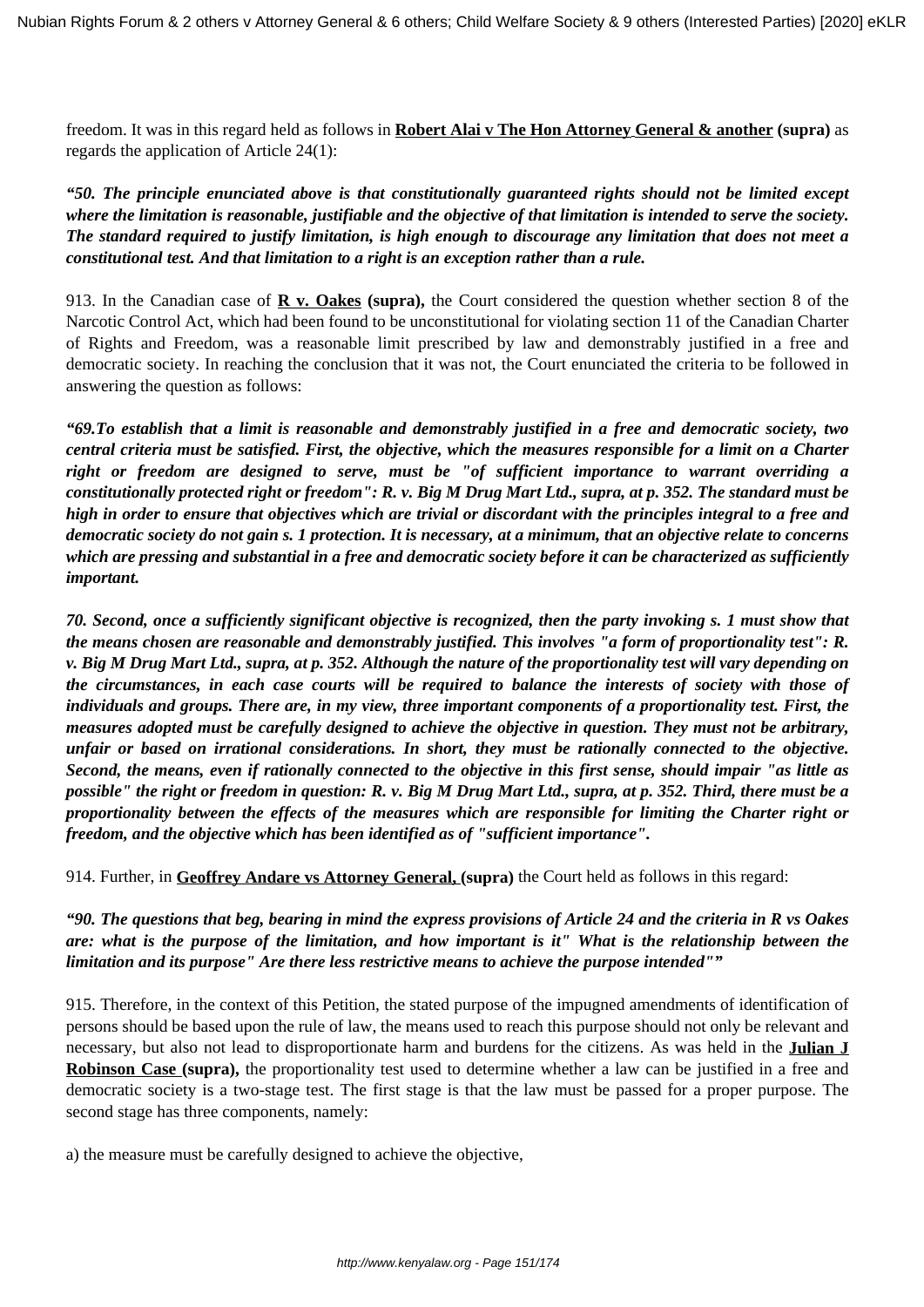b) the means used must violate the right as little as possible; and

c) there must be proportionality between the measure and the effect, that is to say, the benefit must be greater than the harm to the right.

916. The propriety and sufficiency of the impugned amendments for the collection of personal data has been challenged with respect to two types of data, namely DNA and GPS coordinates. As noted by Dr. Malombe in his evidence, DNA information can have far reaching consequences as it not only reveals the identity of a given person, but also genetic properties, which include the likeliness to develop particular diseases, parentage and also family links. In addition, it can be recovered from a multitude of sources, and it provides or is likely to provide scienti"c, medical and personal information pertinent for a person throughout his or her life.

917. It is thus our finding, that because of the speci"city of the information that DNA may disclose, and the harm this disclosure may cause not just to the data subject but other family members in terms of both identi"cation and genetic information, DNA information requires and justi"es a particular and specific legal protection. This was confirmed by the Article 29 Working Party in its **Report on the Processing of Genetic Data**.

918. Likewise, specific authorization anchored in law is required for the use of GPS coordinates, in light of the privacy risks we have already identified in terms of their possible use to track and identify a person's location. There is also the added risk that centralized databases can use GPS information, to create "watchlists" or "blacklists" to create information on individuals to be watched and tracked. These individuals as a result become suspects, leading to a reversal of the presumption of innocence.

919. Accordingly, we find that the provision for collection of DNA and GPS coordinates in the impugned amendments, without specific legislation detailing out the appropriate safeguards and procedures in the collection, and the manner and extent that the right to privacy will be limited in this regard, is not justifiable. The Respondents in this respect conceded that they will not collect DNA and GPS coordinates, and that in any event they have no capacity to do so. However, our position is that as long as the collection of DNA and GPS coordinates remain a provision in the impugned amendments, there is the possibility that they can be abused and misused, and thereby risk violating the rights to privacy without justification.

920. This Court has also discussed at length the necessity of the biometric data that is required by the impugned amendments and the necessity of NIIMS as an identification and verification system. We have also noted that such system that stores biometric data is susceptible to risks and any breaches can cause irreparable harm to the data subjects. An inadequate legislative framework for the protection and security of the data is therefore clearly a limitation to the right to privacy, in light of the risks it invites for unauthorized access and other data breaches.

921. In addition, a law that affects a fundamental right or freedom should be clear and unambiguous. This principle was stated in the case of **Andrew Mujuni Mwenda vs Attorney General (supra**), and was echoed in the case of **Geoffrey Andare vs Attorney General (supra)** where the court stated;-

# *"***…***The principle of law with regard to legislation limiting fundamental rights is that the law must be clear and precise enough to enable individuals to conform their conduct to its dictate…"*

922. This position equally applies to any law that seeks to protect or secure personal data, particularly in light of the grave effects of breach of the data already alluded to. To this extent the lack of a comprehensive legislative framework when collecting personal data under the impugned amendments, is contrary to the principles of democratic governance and the rule of law, and thereby unjustifiable. It is also notable in this respect that no justification or reasons were given by the Respondents for this lapse, leading to our earlier conclusion that the process of NIIMS appeared to have been rushed.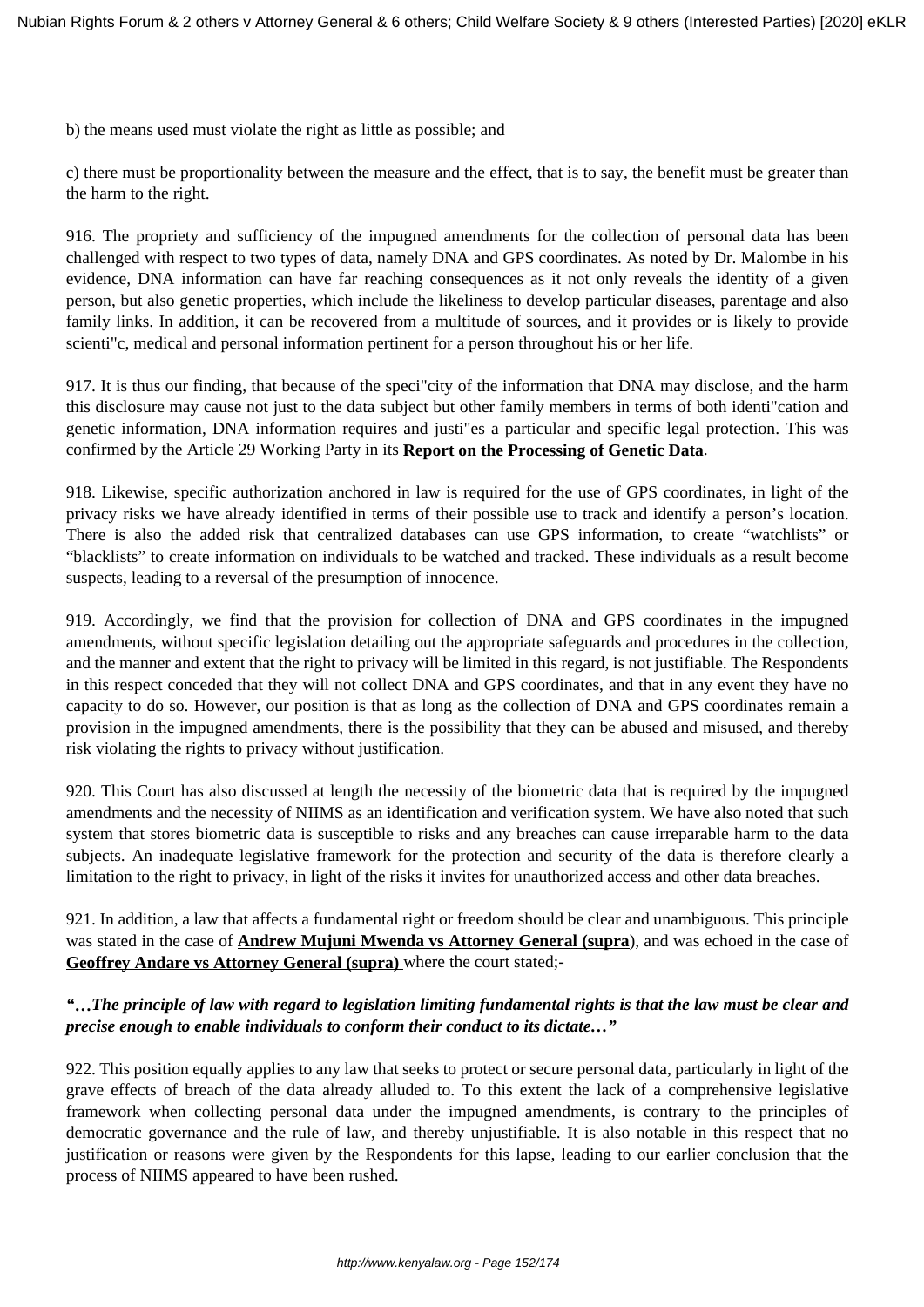#### **Whether there was a Violation of the Right to Equality and Non-Discrimination**

923. The 1<sup>st</sup> Petitioner challenges the impugned amendments on the procedural grounds relied on by the other Petitioners and supported by the Interested Parties who support the Petitions. At the core of its case, however, is the contention that the impugned amendments violate or threaten to violate the rights of members of the Nubian community and other vulnerable groups to equality and non-discrimination. The  $1<sup>st</sup>$  Petitioner argues that the impugned amendments disclose violations of the rights to privacy, right to be free from any form of discrimination, citizenship rights, the right to dignity, as well as the right to information. It is also the 1<sup>st</sup> Petitioner's contention that the impugned amendments implicate social- economic rights as well as the rights and the best interests of the child.

924. The  $1<sup>st</sup>$  Petitioner's arguments are set out in the submissions dated  $19<sup>th</sup>$  June 2019 and Supplementary Submissions dated 8<sup>th</sup> October 2019. They were highlighted by the 1<sup>st</sup> Petitioner's counsel, Mr. Waikwa and Mr. Bashir.

925. The 1<sup>st</sup> Petitioner's case is premised on the contention that the system introduced by NIIMS will perpetuate the discrimination that members of the Nubian community have been subjected to over the years. It is submitted on their behalf that despite having been settled in Kenya more than 100 years ago and qualifying as citizens under Kenyan law, most of them have not been recognized as citizens and are treated as aliens, which they term as contrary to the constitutional prohibitions of discrimination. In support of this argument, it is submitted that Nubians are required to go through a long and complex vetting procedure to obtain identity cards and birth certificates necessary for recognition of their citizenship, and essential for everyday life. As a result, most of them have been unable to access the basic services offered by the State or to enjoy their constitutional rights.

926. In elaborating on the question of violation of the right to equality and non-discrimination the  $1<sup>st</sup>$  Petitioner submits that through the NIIMS systems, the State is content to continue with the exclusionary practices under the present legal regime and leave thousands of people behind instead of fixing the present discriminatory practices. It is its contention that Nubians and other vulnerable minority groups in Kenya undergo mandatory heightened scrutiny on the basis of race, religion and tribe prior to registering as citizens and obtaining a national ID card. The averments of Ms. Fatuma Abdulrahman and Ahmed Khalil Kafe, as well as the supporting affidavit of Mr. Shafi Ali Hussein are cited in support.

927. The 1<sup>st</sup> Petitioner observes that the State has continued with the discriminatory practices despite international opprobrium and judicial censure of such practices. It contends that the Respondents have not controverted its contentions that, unlike other Kenyans, Nubians are subjected to an unfair and arbitrary vetting process in which they are required to prove their citizenship by producing extra documents such as their grandparents' birth certificates which most of them cannot reasonably access.

928. In linking up the contention of past discrimination with the system mooted under the impugned amendments, the 1<sup>st</sup> Petitioner contends that enrolment in NIIMS presents a number of potential harms that will be suffered disproportionately by Nubians and other similarly situated groups. The basis of this contention is that there are hardships which they are already being subjected to which the Respondents were aware of at the time the impugned amendments were made.

929. According to the  $1<sup>st</sup>$  Petitioner, these hardships are, first, that individuals who have been unsuccessful in obtaining documentation of their Kenyan nationality on account of the government's discriminatory practices have been unable to enroll because enrolment hinges on possession of identity documents. The second is that the enrolment process requires an administrative determination of citizenship or non-citizenship. Accordingly, because of the ongoing effects of vetting and the exclusionary attitudes towards minorities it represents, Nubians are at a heightened risk of being "successfully" enrolled as non-citizens, even though they are entitled to Kenyan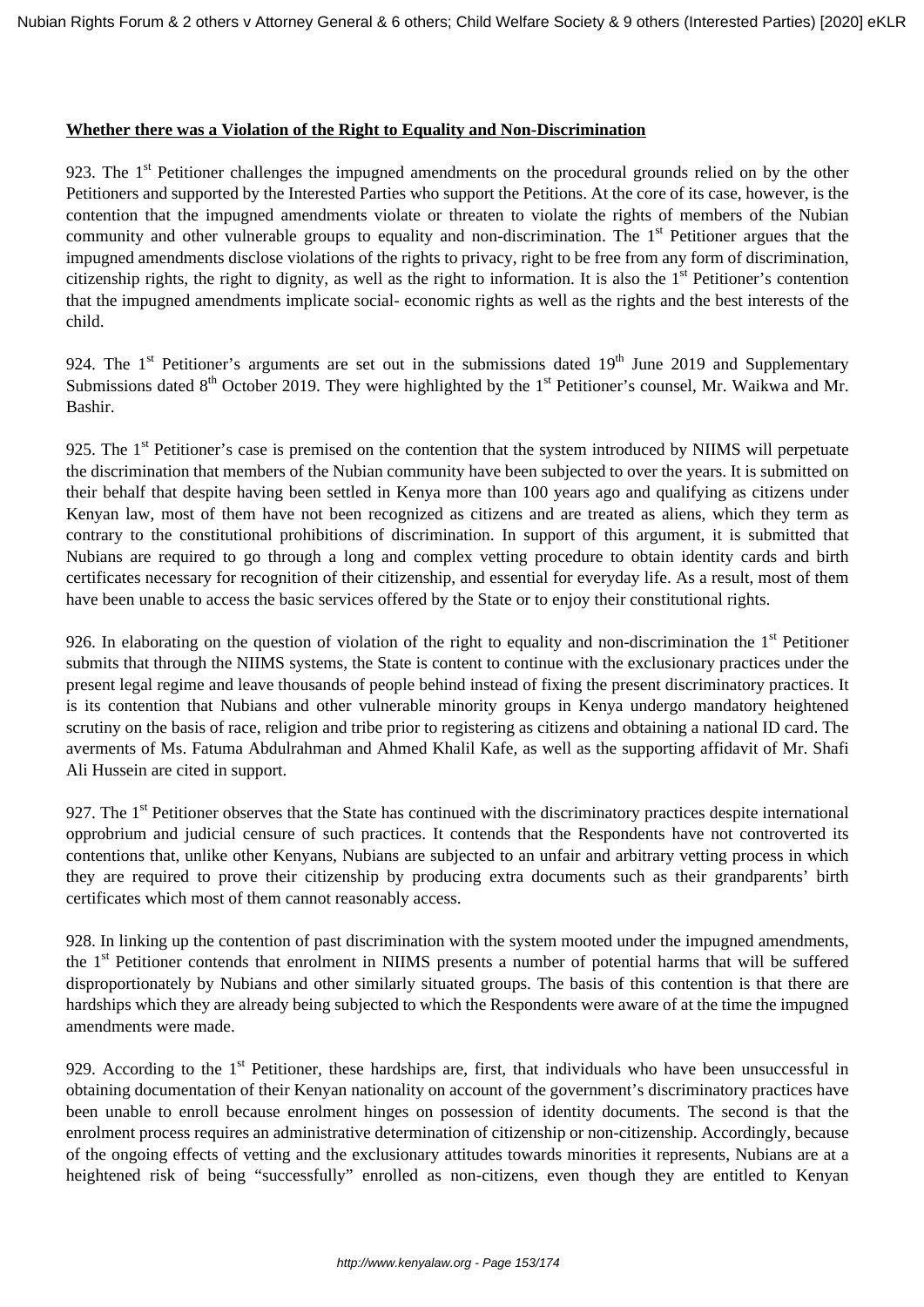citizenship by birth. The  $1<sup>st</sup>$  Petitioner argues that this 'quasi-denationalization' re-labeling of Kenyans as foreigners across all government systems linked to NIIMS represents a massive threat to Nubians on account of their ethnicity, race or tribe, without any safeguards put in place to prevent it, and no hint of an effective remedy.

930. The 1<sup>st</sup> Petitioner contends, thirdly, that after "successful" enrolment in NIIMS, Nubians and other communities who are heavily scrutinized and policed face a heightened risk of profiling and tracking within the system just as they do in respect of the existing national registration system. They term these failings with respect to the impugned amendments in general and NIIMS in particular as contrary to Article 27 of the Constitution.

931. The  $2<sup>nd</sup>$  Petitioner supports the contentions by the  $1<sup>st</sup>$  Petitioner that the impugned amendments and the NIIMS process will result in a violation of the right to equality and non-discrimination guaranteed under Article 27. It further agrees with the 1<sup>st</sup> Petitioner that the process will lead to discrimination against those communities and groups such as the 1<sup>st</sup> Petitioner, stateless persons, refugees and persons who have perennially been denied the opportunity to register for purposes of identification. It further contends that the impugned amendments have not addressed the underlying legal and institutional issues that face stateless and other undocumented persons, and that the amendments will therefore merely entrench and exacerbate these issues in the digital sphere. It is also the 2<sup>nd</sup> Petitioner's contention that the fact that the impugned law does not expressly apply to stateless persons, refugees and aliens will lead to their continued marginalization.

932. The main contention by the  $2<sup>nd</sup>$  Petitioner, however, with respect to violation of the constitutional right to equality and non-discrimination is that the impugned law effectively makes it mandatory to register under NIIMS and to obtain the unique identification number. It submits that under section 9A(2)(d), NIIMS shall, among other things, support the printing and distribution for collection of all national identification cards, refugee cards, foreigner certificates, birth and death certificates, driving licences, work permits, passport and foreign travel documentation, and student identification cards issued under the Births and Deaths Registration Act, Basic Education Act, Registration of Persons Act, the Refugee Act, the Traffic Act and the Kenya Citizenship and Immigration Act, and all other forms of government issued identification documentation as may be specified in a Gazette Notice by the Cabinet Secretary. The  $2<sup>nd</sup>$  Petitioner submits that from this provision, public services connected to these identification documents will only be offered to those who surrender their personal biometric information and are issued with the unique identification number known as the *Huduma Namba*.

933. It is the  $2<sup>nd</sup>$  Petitioner's contention that the overall effect of the impugned amendments will be to offend Article 27 of the Constitution which guarantees the right of equality before the law and explicitly prohibits discrimination on any ground. It submits that denying any person constitutionally guaranteed rights to public services based only on lack of biometric identification is unreasonable and unjustifiable in a free and democratic society.

934. The  $2<sup>nd</sup>$  Petitioner argues that no cogent or persuasive evidence has been provided to demonstrate that the said services can only be efficiently provided using biometric data of the nature sought under the Act. To buttress its argument, it cites the decision in **R vs Big M. Drug Mart Ltd [1985] 1 S.C.R. 295** in which the court stated that freedom means that, subject to such limitations as are necessary to protect public safety, order, health, or morals or the fundamental rights and freedoms of others, no one is to be forced to act in a way contrary to his beliefs or his conscience.

935. It is also its contention that the impugned amendments have not addressed the underlying legal and institutional issues that face stateless and other undocumented persons and will therefore merely entrench and exacerbate them in the digital sphere.

936. The  $3<sup>rd</sup>$  Petitioner did not address itself to this issue, while the  $3<sup>rd</sup>$  and  $4<sup>th</sup>$  Interested Parties, though they indicated their support for the Petitions, did not file any submissions. The  $6<sup>th</sup>$  Interested Party also supported the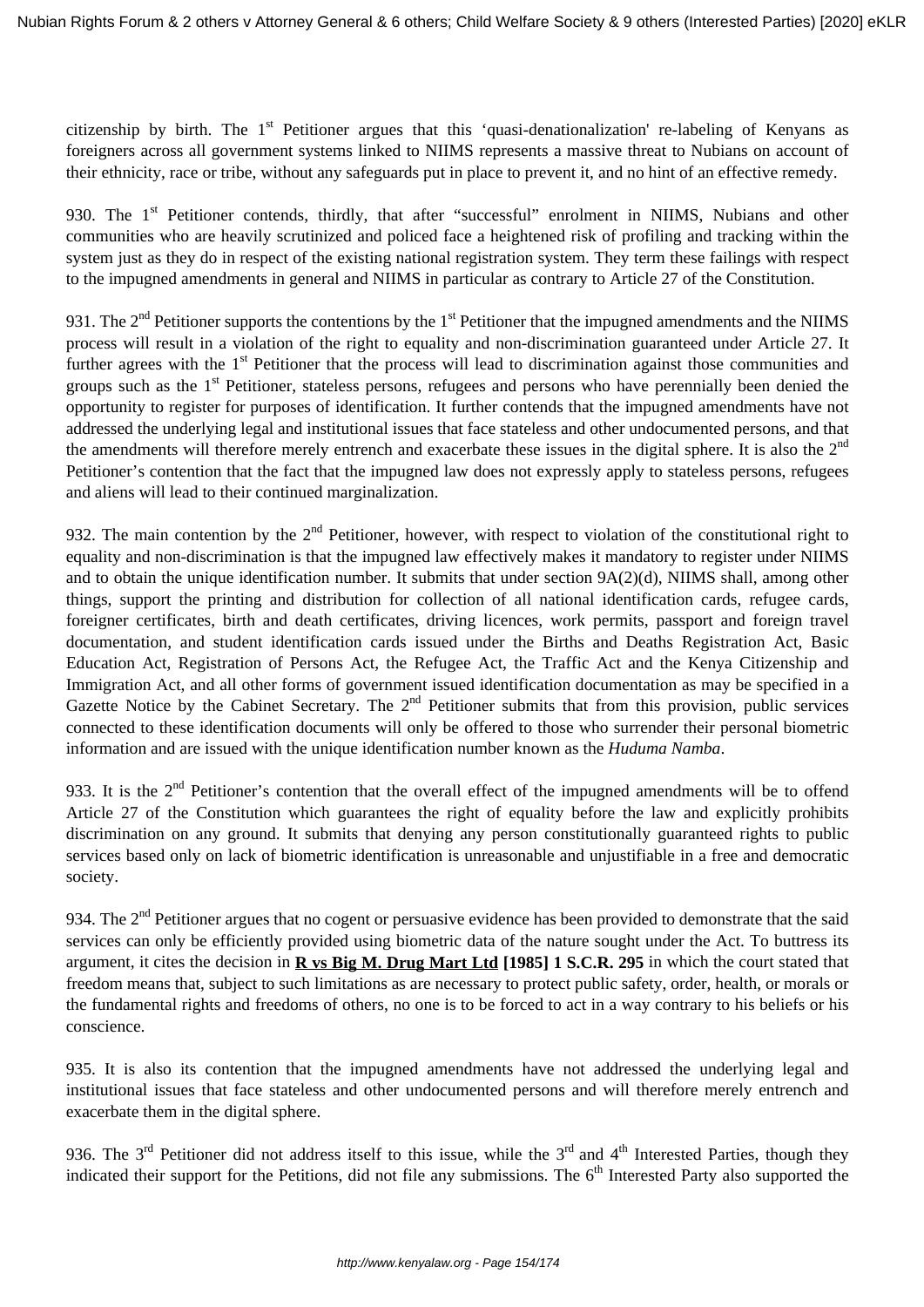Petitions and filed submissions, but it did not address itself to the issue of alleged violation of the right to equality and non-discrimination.

937. In its submissions in support of the Consolidated Petitions, the  $5<sup>th</sup>$  Interested Party agrees with the  $1<sup>st</sup>$  and  $2<sup>nd</sup>$ Petitioners that the impugned amendments would lead to violation of Article 27, for various reasons. It argues that the collection of biometric identifiers during the registration process implies an intent by the State to subsequently use biometric identifiers for authentication of identity. In its view, this Act, coupled with the messaging from the State that *Huduma Namba* will be needed in order to access government services as set out in the Data Capture Form, implies several things which the  $5<sup>th</sup>$  Interested Party deems detrimental to fundamental rights. It submits, first, that the mass registration exercise is not the only time biometric identifiers will be collected by the State; that biometrics will be required at the point of service to determine the authenticity of the person being served; and that this may happen every time a person requires services from any government agency.

938. Its second contention is that all government agencies will have a copy of the biometric identifiers which they will use to authenticate identity of every person served, and every agency with access to this information can tell the behavioural patterns of a data subject from the digital footprint left at every authentication. It is its submission that this creates a fertile basis for covert surveillance, and even if such information was only to be held by one agency, there would still be potential for surveillance, which is frowned upon under the Constitution. It cites in this regard the decision in **Kenya Human Rights Commission v Communication Authority of Kenya & 4 others** [2018] **eKLR**. In the 5<sup>th</sup> Interested Party's view, such surveillance could lead to profiling, which in turn could lead to discrimination, and the effect of such a system is therefore unconstitutional.

939. The contention that the impugned amendments will result in violation of Article 27 is strenuously contested by the Respondents. The 1<sup>st</sup> Respondent submits, first, that the  $2<sup>nd</sup>$  Petitioner had, in its written submissions, admitted that the text of the amendments in issue in and of itself was not discriminatory. In the  $1<sup>st</sup>$  Respondent's view, to the extent that the Petition is premised entirely on the constitutionality or otherwise of the enactments in issue, the admission was dispositive of the issue. This was because what was at issue was not the administrative practices of the Respondents but constitutionality or otherwise of the amendments. We observe at the outset that our perusal of the submissions by the  $2<sup>nd</sup>$  Petitioner have not disclosed this alleged admission on its part.

940. It is also the  $1<sup>st</sup>$  Respondent's contention that there is no material placed in evidence before the court, save for the bare and general allegation of discrimination by the  $1<sup>st</sup>$  Petitioner, to support its allegation of discrimination. Such material, in the 1<sup>st</sup> Respondent's view, would have consisted of cogent evidence from specific members of the Nubian community on the alleged discrimination. In the absence of such evidence, the claim of discrimination remained unproven. To the 1<sup>st</sup> Respondent, the pilot projects on NIIMS, which were conducted in several locations within the Republic including Kibera and Eastleigh North in Nairobi County, as well as those undertaken in Marsabit and Wajir counties where no issues of discrimination arose, are pointers that there is no discrimination in the implementation of NIIMS.

941. With regard to the reliance by the 1<sup>st</sup> Petitioner on the African Commission of Human and People's Rights decision as a basis for the claim that there was discrimination against members of the Nubian community, the position of the 1<sup>st</sup> Respondent is that the said Commission is not a judicial body and its recommendations are neither conclusive nor binding. Further, that in any event, the said Commission has in reported cases before the African Court on Human and Peoples' Rights submitted that it does not have confidence in Kenya's judicial processes in giving timely and effective redress. It is his contention further that the Commission, which is actively engaged in legal proceedings against the Republic of Kenya, cannot be said to be impartial towards the Republic of Kenya. The  $1<sup>st</sup>$  Respondent further takes the position that the report by the African Commission has no nexus in any way with the legislative amendments in issue.

942. The  $1<sup>st</sup>$  Respondent takes the position that the  $1<sup>st</sup>$  Petitioner has no justiciable controversy in its Petition before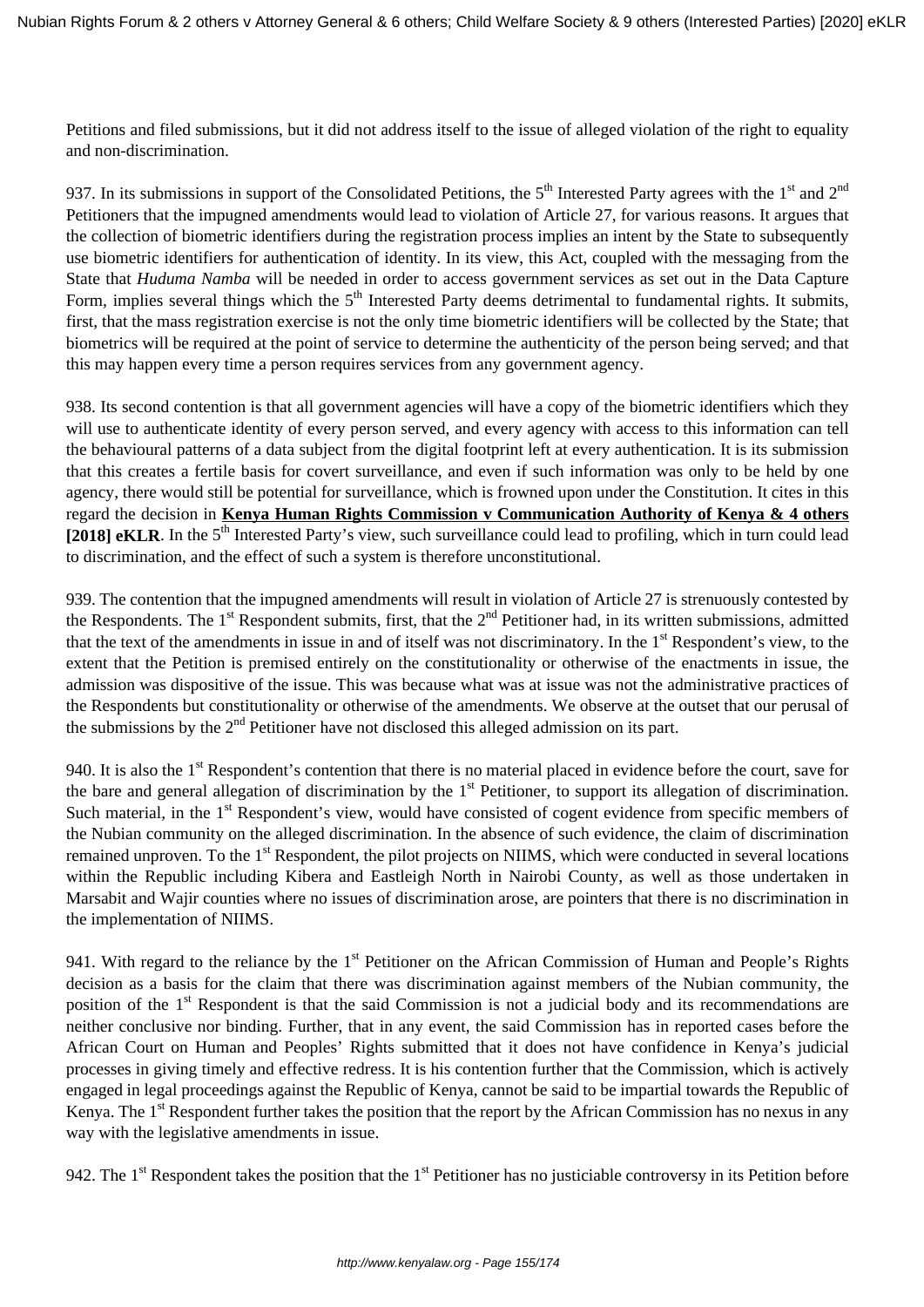this court. It relies on the decision in **Patrick Ouma Onyango & 12 Others v the Attorney General & 2 Others, Misc Appl No. 677 of 2005** in which the court took the view that *"[i[n order for a claim to be justiciable… it must "present a real and substantial controversy which unequivocally calls for adjudication of the rights asserted."* It is its submission that in the present case, the entire ground alleging discrimination is premised on mere apprehension not directly attributable to the enactments in issue. Rather, it has its basis on alleged past administrative action that has never been subject to judicial inquiry and determination.

943. In their submissions, the  $2<sup>nd</sup>$  and  $3<sup>rd</sup>$  Respondents also oppose the allegation that the impugned amendments and the NIIMS process will result in discrimination against the 1<sup>st</sup> Petitioner and other marginalised communities. They note that the  $1<sup>st</sup>$  Petitioner challenges the impugned amendments on the basis that sections 3, 5 and 9 of the Act would perpetuate discrimination against members of the Nubian Community who are allegedly being discriminated against under the current registration systems. The  $2<sup>nd</sup>$  and  $3<sup>rd</sup>$  Respondents deny that this is the case. They rely on the definition of discrimination in the case of **Jacqueline Okeyo Manani & 5 Others v. Attorney General & Another [2018] eKLR**.

944. The  $2<sup>nd</sup>$  and  $3<sup>rd</sup>$  Respondents note that from the above decision, the elements of discrimination are unequal treatment, unfavourable bias and bias based on the constitutional definition of discrimination.

945. They submit that contrary to the allegations by the  $1<sup>st</sup>$  Petitioner, NIIMS does not meet the above elements. This is because, first, the Act as amended does not make any distinction in the registration of persons onto NIIMS, and the Act is clear that all residents are free to enlist onto NIIMS. They further submit that the Kenya Citizenship and Immigration Act, 2012 already provides for the criteria and process of registration of foreigners in Kenya, including the stateless, as does the Refugees Act, 2006, with respect to refugees residing in the country. Their submission is that NIIMS does not replace these existing processes, systems and documents.

946. According to the  $2^{nd}$  and  $3^{rd}$  Respondents, the 1<sup>st</sup> Petitioner's contentions are based on a misapprehension of the role to be played by NIIMS. Their case is that the Act does not confer citizenship. On the contrary, it is based on pre-existing laws on citizenship and registration which are all perfectly constitutional. They illustrate their position by citing the Kenya Citizenship and Immigration Act, 2012, the Refugees Act, 2006, and the Children Act to submit that since these Acts are presumed to be constitutional, and since NIIMS is based on them, it cannot therefore be deemed to be discriminatory or unconstitutional.

947. The  $2<sup>nd</sup>$  and  $3<sup>rd</sup>$  Respondents maintain that the documents under the respective Acts would continue to be issued under the existing framework, which means that passports would be issued under the provisions of the Kenya Citizenship and Immigration Act; births and deaths certificates under the Births and Deaths Registration Act; while refugee and alien cards would be issued on the basis of the Refugee Act and the Kenya Citizenship and Immigration Act respectively. Their submission is that none of these documents would be issued under the Statute Law (Miscellaneous Amendments) Act No 18 of 2018. Further, that NIIMS does not introduce any new requirements outside of the existing legal framework, nor does it contain any provision that fosters discrimination.

948. With regard to the 1<sup>st</sup> Petitioner's contention that NIIMS would perpetuate discrimination against members of the Nubian community due to the requirement for vetting, the  $2<sup>nd</sup>$  and  $3<sup>rd</sup>$  Respondents submit that this allegation has no basis. This is because it is not sections 3, 5 and 9 of the Act that introduced vetting as a process for the issuance of identification documents to the Nubians or any other border community. They ask the court to take judicial notice of the fact that vetting committees are a legally sanctioned part of the process of issuing identification documents pursuant to section 23 of the Security Laws (Miscellaneous Amendments) Act, 2014 which amended the Act by adding section 8(1A) on vetting.

949. They contend that despite the fact that vetting only applies to border communities, this does not make it discriminatory within the meaning of Article 27 of the Constitution. They rely in support of this submission on the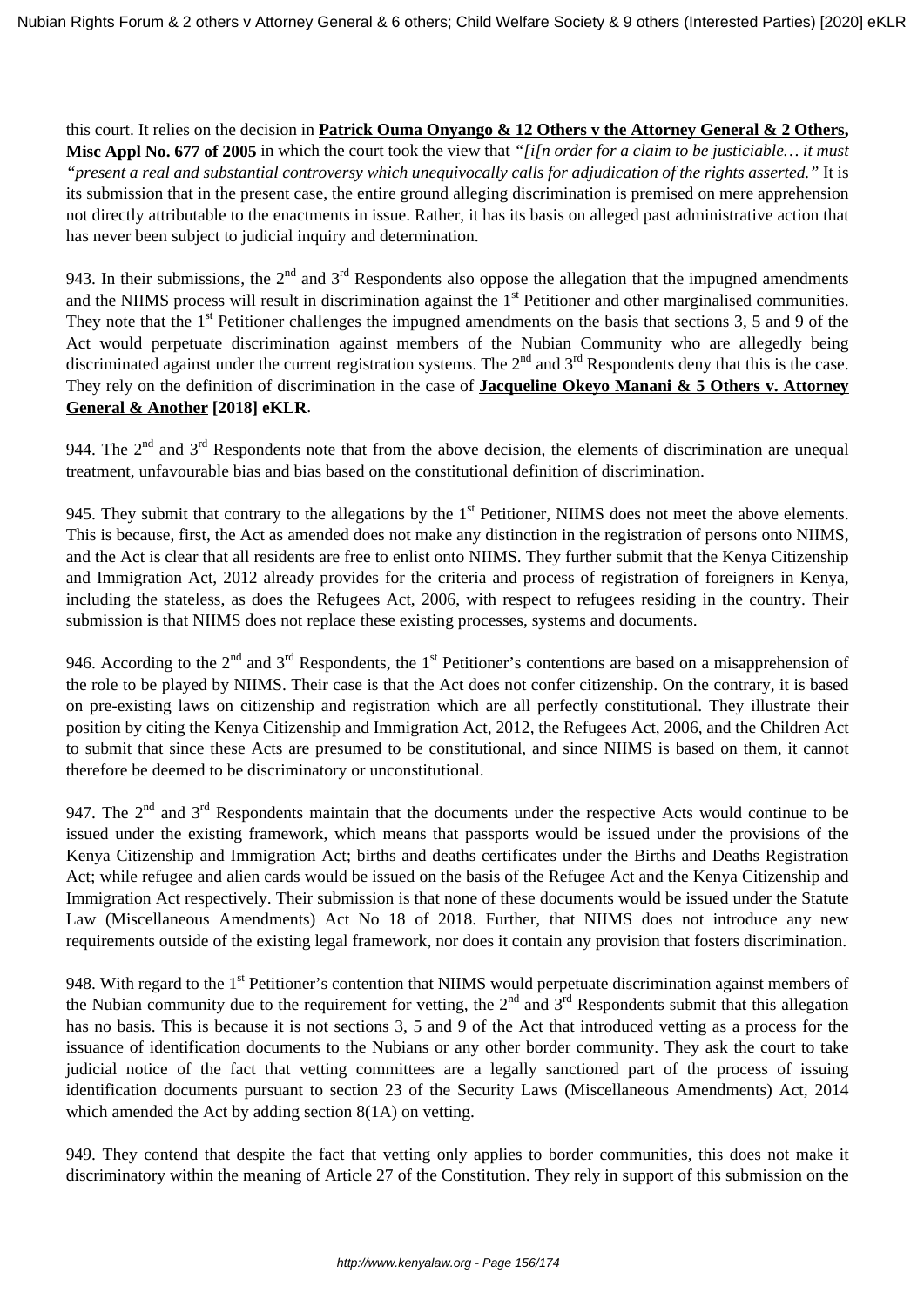# decision in **John Harun Mwau v. Independent Electoral and Boundaries Commission & Another** [**2013] eKLR**.

950. The 2<sup>nd</sup> and 3<sup>rd</sup> Respondents emphasise, on the basis of the averments by Dr. (Eng.) Karanja Kibicho in his affidavit of  $14<sup>th</sup>$  May 2019, that the process of vetting is neither a creature of the impugned amendments nor is it targeted at the Nubians only. It is also their submission that vetting is necessitated by, among other factors, national security and the fact that all individuals must prove their nationality before being issued with national identification documents. It is their submission that in any event, the question of the vetting process for border communities falls outside the purview of section 9 of the impugned amendments and of this matter. They reiterate that the impugned amendments are not in any way discriminatory against the  $1<sup>st</sup>$  Petitioner or any other individuals residing in the country.

951. With regard to the reliance by the 1<sup>st</sup> Petitioner on the decisions of the African Commission and the African Committee on the Rights and Welfare of the Child, it is their submission that while the African Commission is mandated under the ACHPR to hear communications on violation of rights under the Charter and make recommendations, its recommendations are not legally binding on States, nor does the Charter obligate States to implement the recommendations of the Commission. They submit, however, that States are at liberty to implement such recommendations based on the principle of good faith based on their ratification of the African Charter. The 2 nd and 3rd Respondents cite in support Nelson Enonchong's article **"The African Charter on Human and** Peoples' Rights: Effective Remedies in Domestic Law"" in which he notes that:

*"the African Commission has no jurisdiction to make binding decisions against state parties that have violated the provisions of the Charter. Once the Commission reaches a decision on the merits of a case, its only jurisdiction is to make recommendations to the Assembly of Heads of State and Government (AHSG) of the African Union (previously Organization of African Unity). But the AHSG itself cannot make binding decisions against state parties. It can only decide to permit publication of their violations."*

952. It is their submission that the above position notwithstanding, the Government of Kenya has implemented measures aimed at ensuring that Nubians and all other perceived marginalized communities are registered as citizens. They assert that it is within the knowledge of the 1<sup>st</sup> Petitioner that the government acknowledged and endeavored to ensure equality and non-discrimination against the Nubian Community. They draw the court's attention to the letter dated  $8<sup>th</sup>$  April, 2017 in which the 1<sup>st</sup> Petitioner acknowledged that the Government, through the National Registration Bureau, had taken commendable measures for the registration of Nubians.

953. The  $2<sup>nd</sup>$  and  $3<sup>rd</sup>$  Respondents assert that in any event, the recommendations of the African Commission and the African Committee on the Rights and Welfare of the Child cannot be implemented through constitutional petitions such as the instant ones, as the said recommendations were not based on interpretation of the Constitution of Kenya.

954. The  $4<sup>th</sup>$  and  $7<sup>th</sup>$  Respondents note that the challenge to NIIMS on the basis that it will perpetuate discrimination is based on the vetting procedures in obtaining an identification card as a prerequisite for registration in NIIMS, as emerged from the testimony of Ahmed Khalil Kafe (PW 3), Mr. Ali Shafi Hussein (PW 4) and Ms. Fatuma Abdulrahman (PW 5). They note that these witnesses all said that they had no issue with the *Huduma Namba*, their problem being with the vetting procedures that members of the Nubian community undergo in obtaining identification cards.

955. The  $4<sup>th</sup>$  and  $7<sup>th</sup>$  Respondents submit that, as outlined by Dr. Karanja Kibicho (RW 3), every person who applies for an identification card undergoes a form of vetting in which the Assistant Chief of the applicant's locality must be able to first identify the applicant prior to approving the application. It is their submission that the 4<sup>th</sup> Respondent is clothed with the discretion, pursuant to section 8 of the Act, to require further information from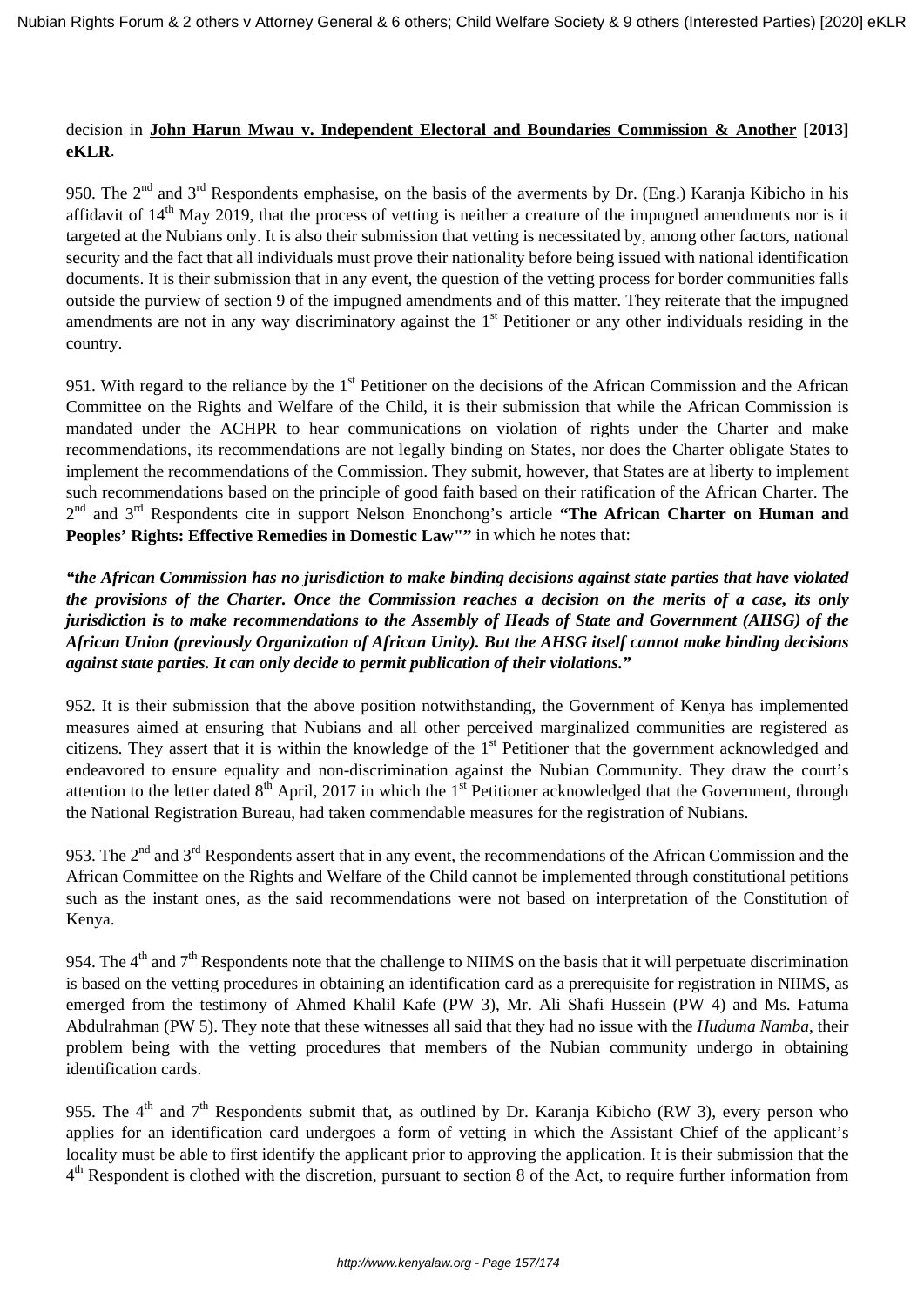an applicant on a case by case basis. They submit that the constitutionality of section 8 of the Act is not challenged in the present proceedings, and the procedure set out in the section enjoys the presumption of constitutionality.

956. The  $4<sup>th</sup>$  and  $7<sup>th</sup>$  Respondents further note that the  $1<sup>st</sup>$  Petitioner's witnesses, Mr. Hussein and Ms. Abdirahman, stated in their evidence that they are aware of two levels of vetting for the Nubian community, the first stage of which is by members of the Nubian community. It is their submission that no government official is involved in this stage of the vetting, and it is only the members of the Nubian community themselves who have the initial mandate to confirm the authenticity of the applicant's claim to Kenyan citizenship. The second level of vetting, according to the  $4<sup>th</sup>$  and  $7<sup>th</sup>$  Respondents, is the one that involves committees comprising government officers. They note that while the 1<sup>st</sup> Petitioner has raised concerns about the representation of the Nubian community in this second level, Dr. Kibicho had clarified that the decisions of the committee are not based on majority voting.

957. It is their submission that, in any event, the concerns raised by the members of the  $1<sup>st</sup>$  Petitioner are in respect to a process which is separate from NIIMS. They contend that the 1<sup>st</sup> Petitioner has not challenged the NIIMS process in these proceedings, nor does its witnesses, in their evidence, demonstrate the manner in which the vetting process is arbitrary, unreasonable or without a basis.

958. It is also the submission of the  $4<sup>th</sup>$  and  $7<sup>th</sup>$  Respondents that as testified by Dr. Kibicho, NIIMS is a continuous process. Accordingly, members of the Nubian community as well as any other person who is yet to acquire an identification card or a birth certificate will be able to register through NIIMS once they acquire these documents.

959. While observing that Shafi Hussein had, in his testimony, maintained that having had a three-step perspective of NIIMS registration, that is prior to, during and after the mass registration exercise, his concerns on the alleged discrimination remain, the  $4<sup>th</sup>$  and  $7<sup>th</sup>$  Respondents submit that his testimony could not be given credence given that he admitted that he had not registered for a *Huduma Namba* and could not therefore comment on the process. They further observe that he had admitted that he did not undergo vetting when applying for an identification card.

960. The  $4<sup>th</sup>$  and  $7<sup>th</sup>$  Respondents submit that the  $1<sup>st</sup>$  Petitioner had failed to demonstrate how members of the Nubian community had been denied equal protection or benefit of the law. They note that Dr. Kibicho had testified that various initiatives have been put in place to facilitate the issuance of identity cards to Nubians, such as the Rapid Response Initiative (RRI), a fact which Shafi Hussein (PW 4) had acknowledged in his letter to the  $4<sup>th</sup>$ Respondent dated  $8<sup>th</sup>$  April 2017.

961. The  $4<sup>th</sup>$  and  $7<sup>th</sup>$  Respondents also agree with the rest of the Respondents that NIIMS will not result in discrimination against the 1<sup>st</sup> Petitioner's members or any other group. They submit that the contention that the deployment of NIIMS was discriminatory to the Nubian community because they undergo vetting processes to obtain identification cards and birth certificates, which documents are required to register under NIIMS, are unfounded. It is their case that registration pursuant to NIIMS does not limit access to opportunities, benefits and advantages available to other members of society. They further submit that like any other citizens living on the border, the Nubians are required to undergo the vetting process. They agree with the submissions of the  $2<sup>nd</sup>$  and  $3<sup>rd</sup>$ Respondents that the vetting process, which the Nubians and other border communities have to undergo, has a statutory underpinning in section 8 (1) of the Act.

962. It is their case that the purpose of the vetting process is to ensure that only those with a legitimate claim to Kenyan citizenship are registered by the  $4<sup>th</sup>$  Respondent. They further argue that the said process seeks to address the influx into the country of such communities' counterparts from neighboring countries. In their view, it is incumbent upon the 1<sup>st</sup> Petitioner to demonstrate the manner in which the vetting is discriminatory.

963. The  $4<sup>th</sup>$  and  $7<sup>th</sup>$  Respondents go into some details on the composition of the vetting committees. They note that they comprise an Assistant County Commissioner, a civil registration officer, an immigration officer where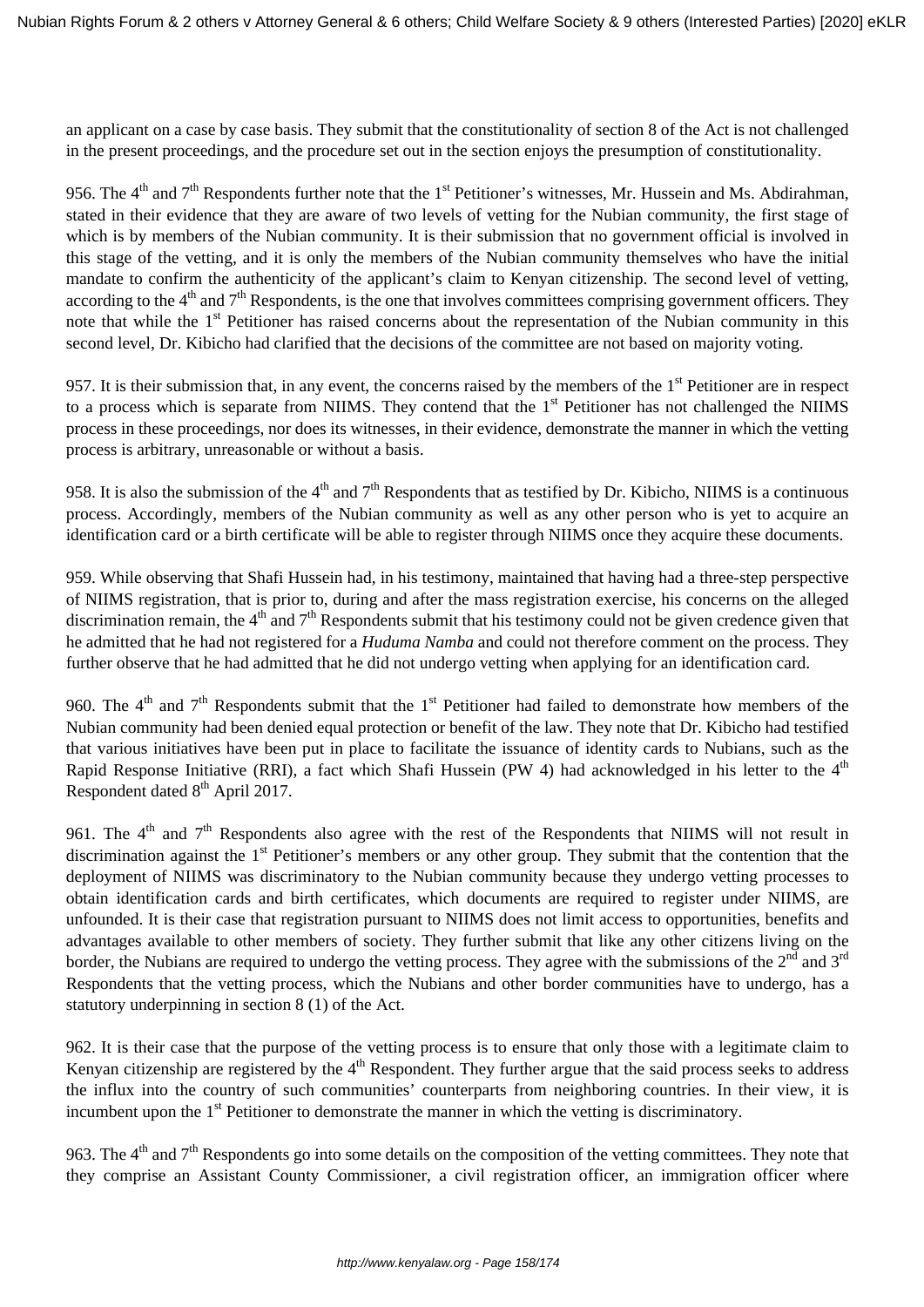applicable, a chief and elders representing all communities in that locality, as well as government security agencies. They submit that the composition of these committees ensures that all communities are included in the respective Committees.

964. Like the other Respondents, the  $4<sup>th</sup>$  and  $7<sup>th</sup>$  Respondents maintain that equality before the law and freedom from discrimination as enshrined in Article 27 of the Constitution does not mean that every law must have universal application for all, regardless of their circumstances. It is their submission that the varying needs of different classes of persons require special treatment, and that differentiation is inherent in the concept of equality, which requires parity of treatment under parity of conditions. They cite in support the decision in **EG & 7 others v Attorney General; DKM & 9 others (Interested Parties); Katiba Institute & another (Amicus Curiae) Petition Nos. 150 & 234 of 2016 (Consolidated).** 

965. They also rely on the decision of the South African Constitutional Court in **Harksen v Lane NO and Others (CCT9/97) [1997] ZACC 12** in which the court set out the test for determining whether a claim based on unfair discrimination should succeed. Reliance is also placed on the decision in **John Harun Mwau v Independent Electoral and Boundaries Commission & Another (supra)** for the proposition that different treatment or inequality does not *per se* amount to discrimination and a violation of the Constitution. In their view, the differential treatment accorded to members of certain communities in the country serves a legitimate purpose and does not amount to unfair discrimination.

966. In his submissions on the issue of non-discrimination, the  $5<sup>th</sup>$  Respondent submits that he understands the term 'discrimination' to imply any distinction, exclusion, restriction or preference which is based on any ground, including race, sex, pregnancy, marital status, health status, ethnic or social origin, colour, age, disability, religion, conscience, belief, culture, dress, language or birth. He relies on **Black's Law Dictionary**which defines discrimination as:

*"The effect of a law or established practice that confers privileges on a certain class or that denies privileges to a certain class because of race, age, sex, nationality, religion or handicap or differential treatment especially a failure to treat all persons equally when no reasonable distinction can be found between those favoured and those not favoured."*

967. The 5<sup>th</sup> Respondent submits that the Petitioners' contention that the impugned amendments will result in violation of Article 27 has no basis, noting that the Petitioners have not discharged the evidentiary burden of proof. He relies on the case of**Nyarangi & 3 Others vs. Attorney General (Supra)** to submit that the law prohibits, not discrimination, but unfair discrimination.

968. With regard to the process of registration in NIIMS, the  $5<sup>th</sup>$  Respondent argues that the only requirement for a person to be registered and issued with a unique identifying number is a national identity card. It is his case that the Respondents had provided a Data Capture Form which all Kenyans, including members of the 1<sup>st</sup> Petitioner, are required to complete. In his view, the inability of Nubians, Somalis and Arabs to provide the supporting documents as a result of extra vetting could not amount to discrimination.

969. The 5<sup>th</sup> Respondent argues that the introduction of the NIIMS database is to make the registration process much easier. His submission is that the new system will be more efficient than the current system which requires supporting documents before any identity documents are issued to the applicant. It is his case that the introduction of the NIIMS database is in no way proof of Kenyan nationality, and registration thereto does not translate to being conferred with Kenyan nationality. The  $5<sup>th</sup>$  Respondent reiterates the purposes of NIIMs as being to create, manage, maintain and operate a national population register as a single source of personal information of all Kenyan citizens and foreigners resident in Kenya, assign a unique national identification number on every person and to harmonize, incorporate and collate into the register, information from other databases in government agencies relating to the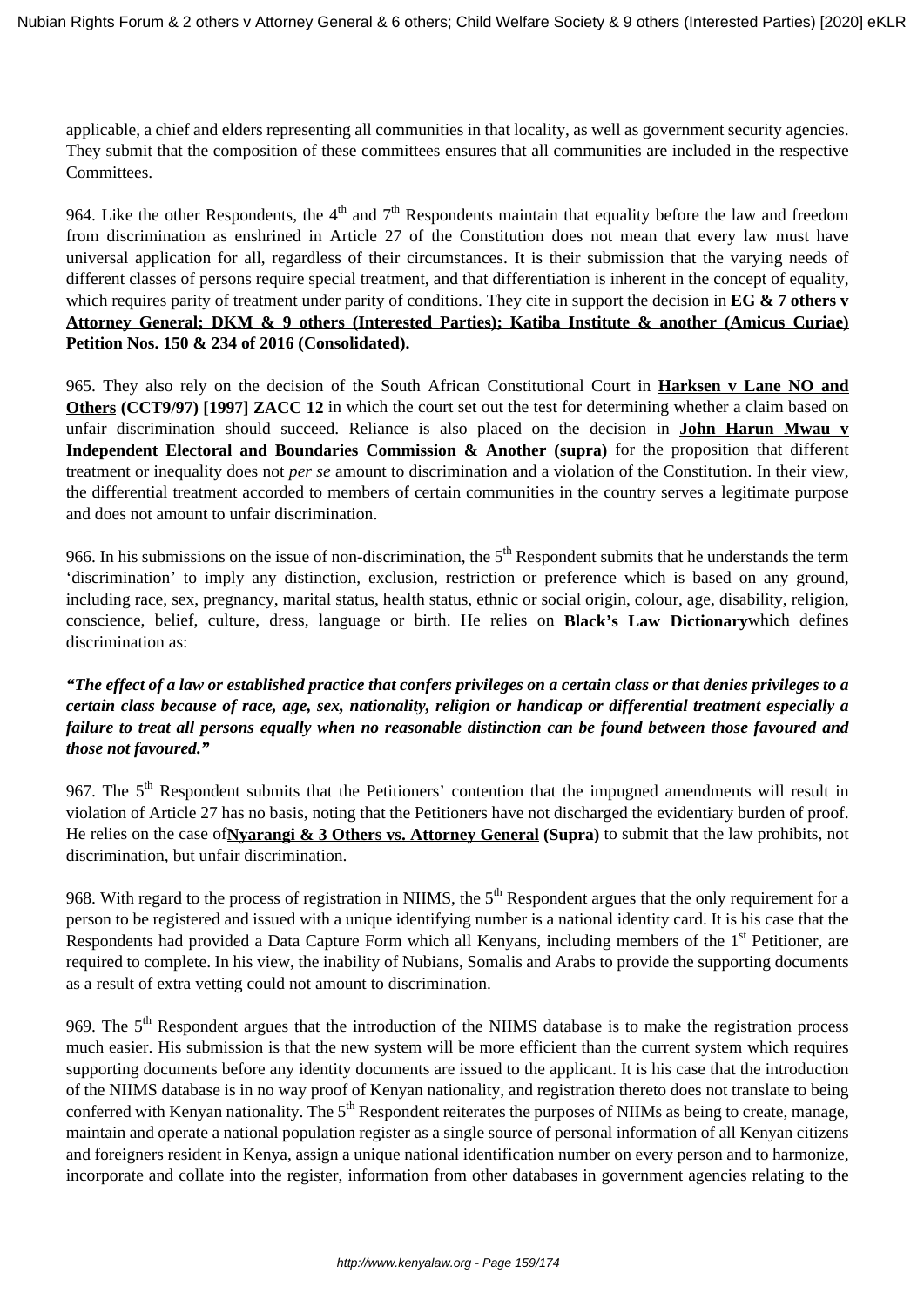registration of persons.

970. In further support of his argument that there would be no discrimination as a result of the impugned amendments and the introduction of NIIMS, the  $5<sup>th</sup>$  Respondent relies on the decision in **John Kabui Mwai & 3 Others vs. Kenya National Examination Council & 2 Others [2011] eKLR** on the form of discrimination that is prohibited by law. He submits that a claim of discrimination should be analysed from both a subjective and an objective perspective, and that in determining whether there is discrimination on grounds relating to the personal characteristics of the individual or group, the court should consider not only the impugned legislation which has created a distinction that is alleged to violate the right to equality but also to the larger social, political and legal context. The 5<sup>th</sup> Respondent also relies on the decision in **Jacques Charl Hoffmann vs. South African Airways, CCT 17 of 2000** which was cited in the High Court decision in **Centre for Rights Education and Awareness (CREAW) & 7 Others vs. Attorney Genera**l **[2011] eKLR]** in support of this argument. It is his position that the 1<sup>st</sup> Petitioner has failed to establish the grounds upon which the members of the Nubian community have been discriminated or even differentiated against as compared to other Kenyans. In his view, the absence of differentiation means that there is no discrimination against the Nubians and they have failed to meet the threshold set for proving the allegations of violation of the right to equality and non-discrimination.

971. The  $6<sup>th</sup>$  Respondent also supports the position taken by the other Respondents on the issue of alleged violation of the right to equality and non-discrimination. He poses the question whether NIIMS excludes or discriminates against citizens from marginalised communities such as the Nubians. He notes that the 1<sup>st</sup> Petitioner is aggrieved that the introduction of a more complex system of registration without first addressing the challenges faced under the older, simpler system will discriminate and or exclude citizens from marginalized groups such as the Nubians who have faced difficulties in the process of registration under the current simpler system and many of them have failed to register. He notes that the  $1<sup>st</sup>$  Petitioner has not, however, produced anything at all to support its assertion, and relies on the decision in**Mohammed Abduba Dida v Debate Media Limited & another [2017] eKLR** in which the court held that the burden lies on a person alleging unfair discrimination to establish his claim, for it is not every differentiation that amounts to discrimination.

972. It is argued on behalf of the  $6<sup>th</sup>$  Respondent that the jurisprudence on discrimination suggests that law or conduct which promotes differentiation must have a legitimate purpose and should bear a rational connection between the differentiation and the intended purpose. Further, that the rationality requirement is intended to prevent arbitrary differentiation, and that the right to equality does not prohibit discrimination but unfair discrimination. Its submission is that in this case, there is nothing to show that NIIMS is likely to lead to discrimination against the Nubians or any other marginalized class of persons.

973. The 1<sup>st</sup> Interested Party agrees with the position taken by the Respondents that the Petitioners have failed to establish their allegations of discrimination against the members of the Nubian Community and other marginalised groups. Its submission is that the Petitioners have not set out the manner in which the impugned amendments violate any of the rights they allege violation of. In its view, there needs to be a clear manifestation of the contravention of the fundametal rights. It cites in support the decision of the Supreme Court in **Communications Commission of Kenya & 5 others v Royal Media Services Limited & 5 others [2014] eKLR**. In its view, the Petitioners' allegations of discrimination are vague, speculative and unsubstantiated, the Petitioners having failed to demonstrate the manner in which the implementation of the impugmed amendments have violated any constitutional provisions.

974. The 1<sup>st</sup> Interested Party contends that all the rights which the Petitioners allege shall be infringed by the implementation of NIIMS are not absolute and can be limited, citing in support Article 25 of the Constitution. It is its contention that in considering the limitation under Article 24 (1) of the Constitution, the court must bear in mind that there are no superior rights and take into consideration factors such as the nature and extent of the limitation and the need to ensure that enjoyment of rights and fundamental freedoms by one individual does not prejudice the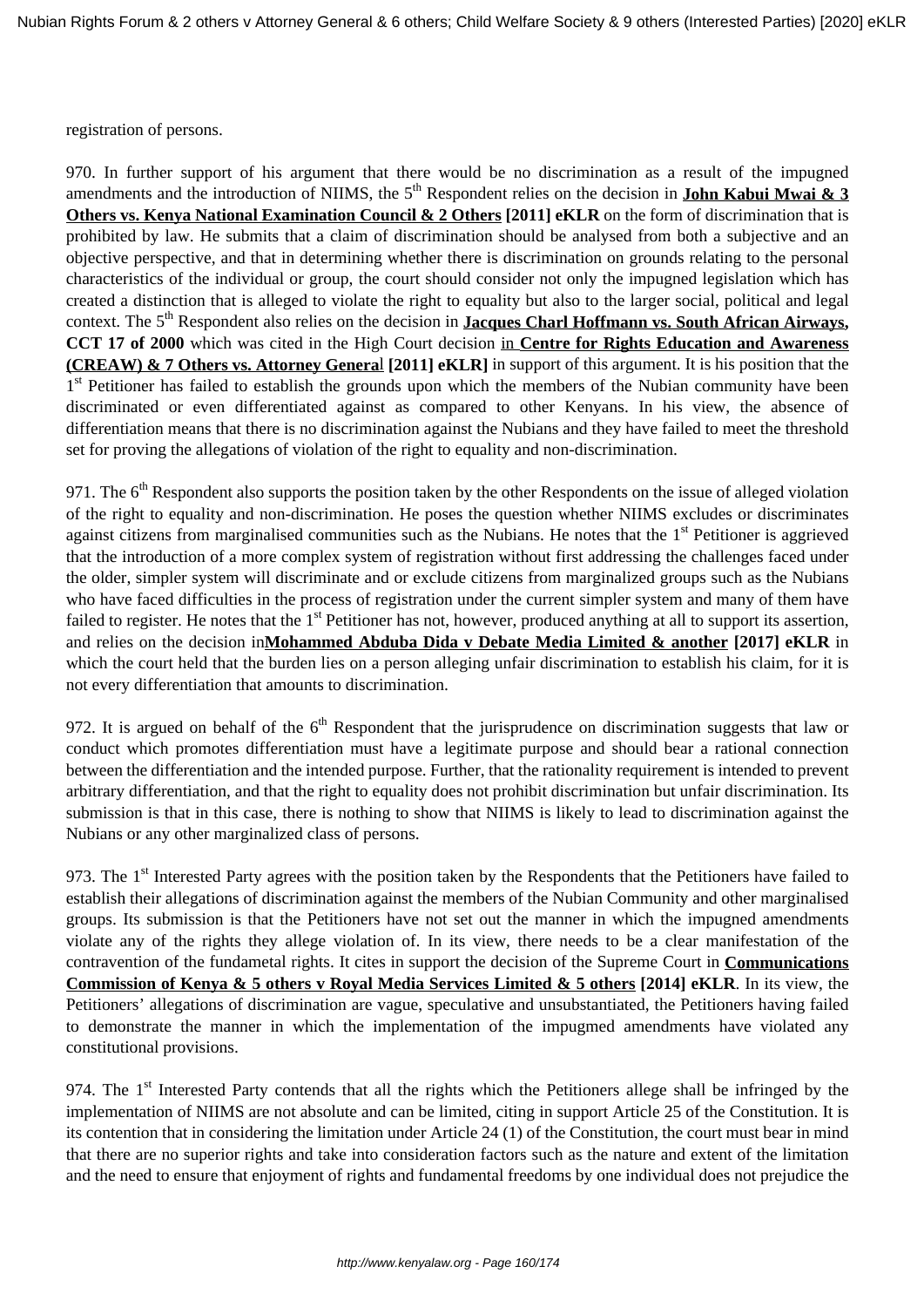rights of others. Its view is that this calls for balancing of rights under the principle of proportionality because rights have equal value. Further, that the court should maintain the equality of rights as was held in the case of **University Academic Staff Union (UASU) v Attorney General & others [2018] eKLR**.

975. The 1<sup>st</sup> Interested Party further cites the case of **Attorney General & another v Randu Nzai Ruwa & 2 others [2016] eKLR** in which the Court relied on the decision by the Constitutional Court of South Africa in **Samuel Manamela & Another v The Director General of Justice CCT 25/99** for the proposition that the court must engage in a balancing exercise and arrive at a global judgment on proportionality and not adhere mechanically to a sequential check-list. Further, that as a general rule, the more serious the impact of the measure on the right, the more persuasive or compelling the justification must be.

976. It is its argument further that Article 24 of the Constitution and various judicial precedents emphasize the importance of considering the object, purpose and effect of legislation; that they require that the importance of the purpose of the limitation should be considered, as well as the relationship between the limitation and its purpose; and further, that whether there are less restrictive means of achieving the purpose should also be considered. The 1<sup>st</sup> Interested Party cites in this regard the case of **Robert Alai v The Hon Attorney General & another [2017] eKLR** in which the court observed that constitutionally guaranteed rights should not be limited except where the limitation is reasonable, justifiable and the objective of that limitation is intended to serve the society. Reliance was also placed on the Canadian case of **R. v. Oakes [1986] 1 S.C.R. 103** in which the court stated that the onus of proving that a limitation on any Charter right is reasonable and demonstrably justified in a free and democratic society rests upon the party seeking to uphold the limitation.

977. The  $1<sup>st</sup>$  Interested Party invites the court to take into account the fact that the government regularly rescues up to 200 children at a go, including abandoned and disabled children, who are committed to the 1<sup>st</sup> Interested Party for care and protection. The  $1<sup>st</sup>$  Interested Party argues that it is then expected to reunite such children with their families. It is its contention that in light of such obligations placed upon it, the implementation of NIIMS is reasonable and justifiable and meets constitutional muster under Article 24 of the Constitution. Its view in this regard is on the basis that NIIMS shall ease tracing of families of separated children with special needs and the government shall be able to reunite these children with their families.

978. The 1<sup>st</sup> Interested Party further argues that NIIMS would curb cases of illicit adoption practices, child trafficking and permanent separation of children from their biological families; that NIIMS seeks to capture and store data in a centralized digital database for effective and efficient tracing of a child's family and to confirm parentage; and that the NIIMS platform will also facilitate the matching of resources to children's socio-economic needs and enable the government deliver its key constitutional mandate in accordance with its obligations under Article 53 of the Constitution.

979. Its position, therefore, is that NIIMS is reasonable, proportionate and justifiable in an open and democratic society when the the plight of Kenyan children, whose rights are protected under Article 53 of the Constitution, is considered.

980. The 8<sup>th</sup> and 9<sup>th</sup> Interested Parties also discount the argument that NIIMS will lead to violation of the Petitioners' rights under Article 27 of the Constitutioin. They submit, through their Learned Counsel, Mr. Omuganda, who highlighted their submissions dated  $14<sup>th</sup>$  October, 2019 that the Constitution contemplates limitation of the rights and fundamental freedoms, and the greater public interest and security concerns far outweigh individual rights. It is their position that Article 24(1) of the Constitution permits limitation of rights if the limitation is reasonable and justifiable in an open and democratic society based on human dignity, equality and freedom, taking into account all relevant factors. Their view is that the rights to privacy, equality and nondiscrimination fall within the purview of rights that can be limited for security reasons.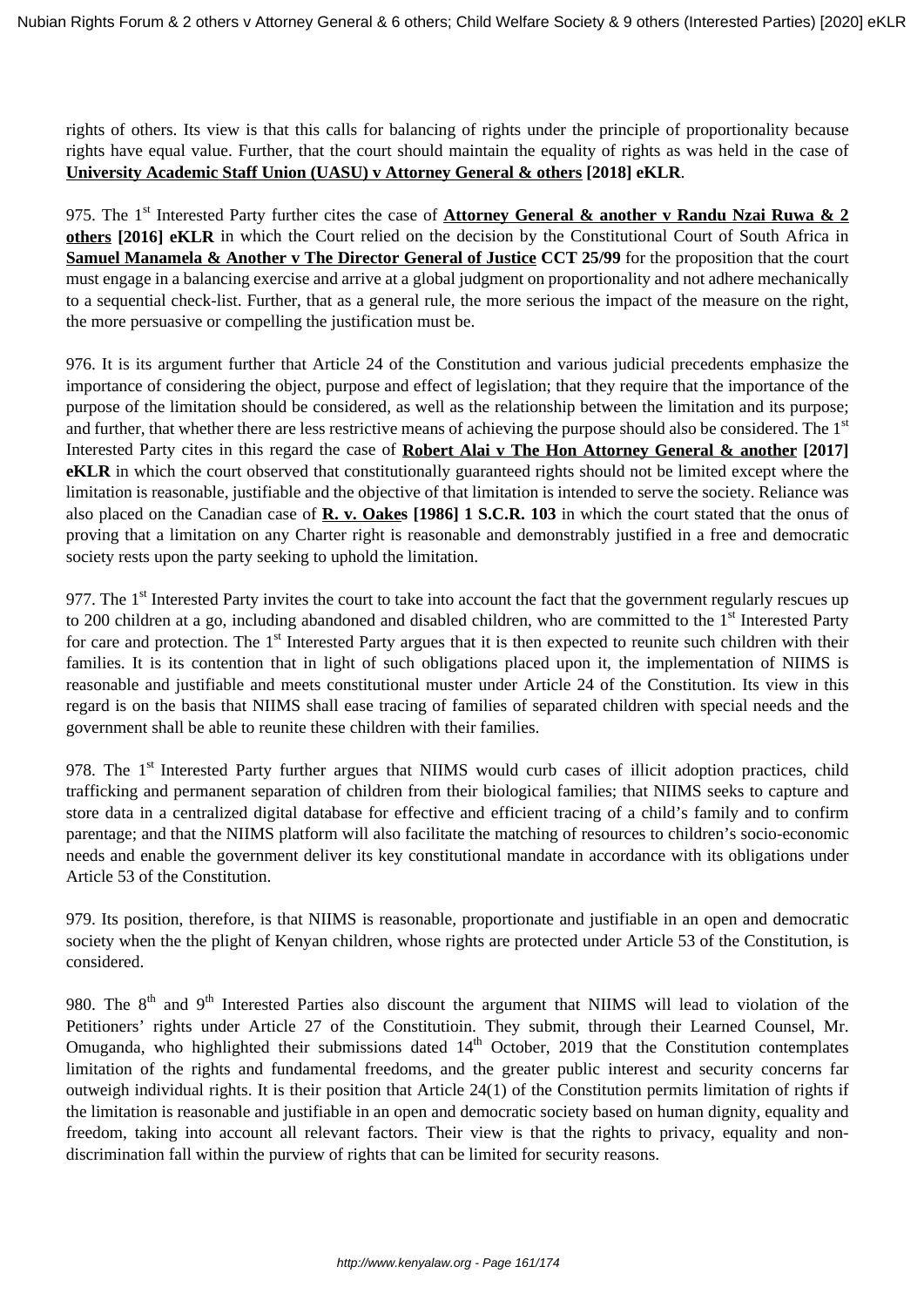981. From the respective submissions of the parties set out above, it appears to us that there are two facets of the alleged denial of the right to equality and non-discrimination disclosed. The first relates to the argument, advanced by the  $1<sup>st</sup>$  Petitioner and supported by the  $2<sup>nd</sup>$  Petitioner and the  $5<sup>th</sup>$  Interested Party, that the impugned amendments and the implementation of NIIMS will perpetuate discrimination against members of the Nubian community and other marginalised groups. The second relates to the contention that the impugned law makes it mandatory for everyone to obtain a *Huduma Namba*, failing which one will be denied Government services.

## *On Discrimination of the Nubian Community*

982. The starting point in considering this issue is to look at the law and previous jurisprudence with regard to discrimination. So far as is relevant for present purposes, Article 27 of the Constitution guarantees to everyone the right to equality and non-discrimination in the following terms:

# *27. (1) Every person is equal before the law and has the right to equal protection and equal benefit of the law.*

*(2) Equality includes the full and equal enjoyment of all rights and fundamental freedoms.*

*(3)…*

*(4) The State shall not discriminate directly or indirectly against any person on any ground, including race, sex, pregnancy, marital status, health status, ethnic or social origin, colour, age, disability, religion, conscience, belief, culture, dress, language or birth.*

*(5) …*

983. The precise meaning and implication of the right to equality and non-discrimination has been the subject of numerous judicial decisions in this and other jurisdictions. In its decision in **Jacqueline Okeyo Manani & 5 Others v. Attorney General & Another (supra)** the High Court stated as follows with respect to what amounts to discrimination:

*"26. Black's Law Dictionary, 9th Edition defines "discrimination" as (1)"the effect of a law or established practice that confers privileges on a certain class because of race, age sex, nationality, religion or hardship" (2) "Differential treatment especially a failure to treat all persons equally when no reasonable distinction can be found between those favoured and those not favoured".* 

*27. In the case of Peter K Waweru v Republic [2006]eKLR, the court stated of discrimination thus:-*

*"Discrimination means affording different treatment to different persons attributable wholly or mainly to their descriptions whereby persons of one such description are subjected to … restrictions to which persons of another description are not made subject or have accorded privileges or advantages which are not accorded to persons of another such description… Discrimination also means unfair treatment or denial of normal privileges to persons because of their race, age sex … a failure to treat all persons equally where no reasonable distinction can be found between those favoured and those not favoured."(emphasis)*

*28. From the above definition, discrimination, simply put, is any distinction, exclusion or preference made on the basis of differences to persons or group of persons based such considerations as race, colour, sex, religious beliefs political persuasion or any such attributes that has real or potential effect of nullifying or impairing equality of opportunity or treatment between two persons or groups. Article 27 of the Constitution prohibits any form of discrimination stating that. (1) Every person is equal before the law and has the right to equal protection and equal benefit of the law, and that (2) Equality includes the full and equal enjoyment of all rights and*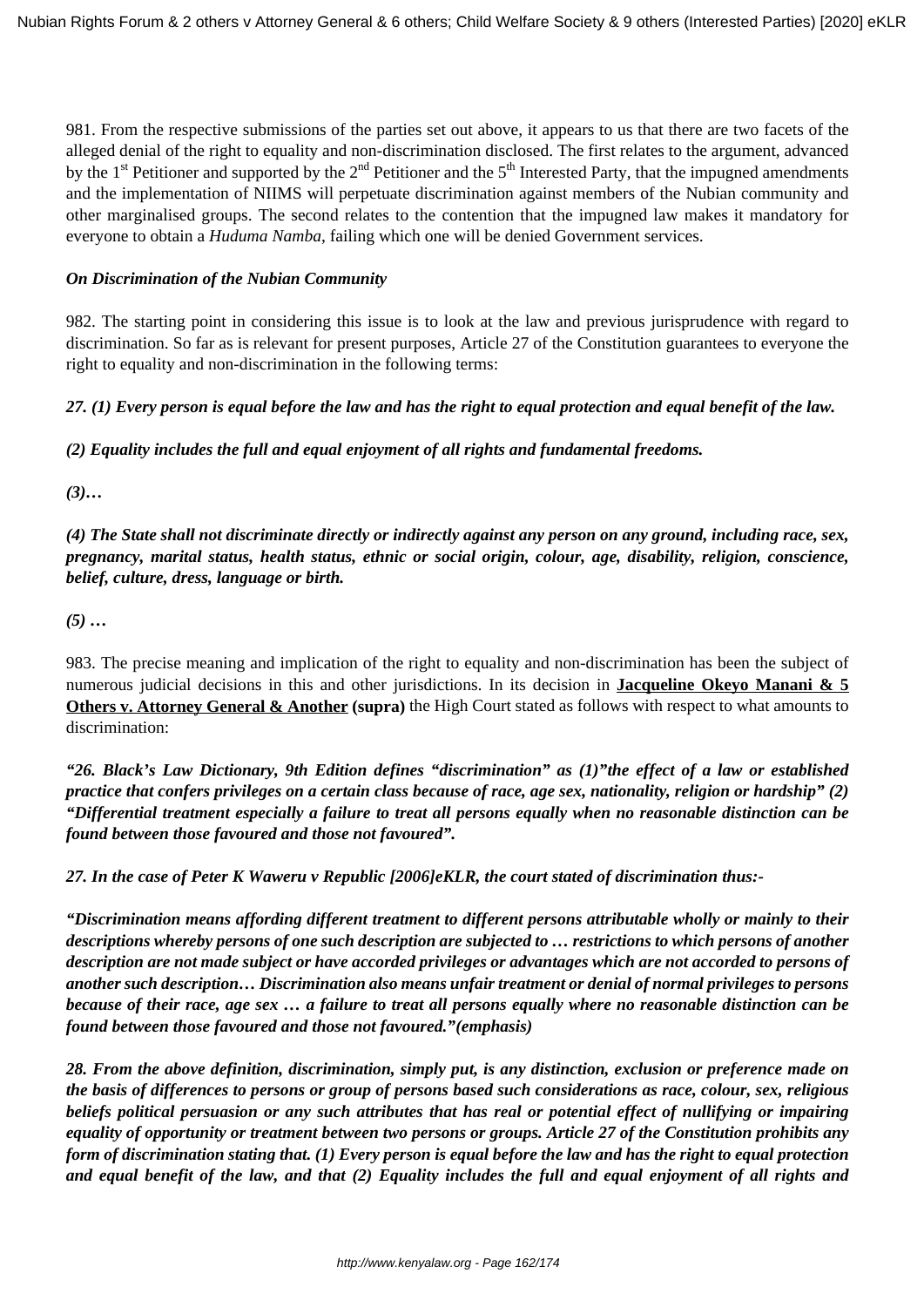#### *fundamental freedoms.*

*29. The Constitution advocates for non-discrimination as a fundamental right which guarantees that people in equal circumstances be treated or dealt with equally both in law and practice without unreasonable distinction or differentiation. It must however be borne in mind that it is not every distinction or differentiation in treatment that amounts to discrimination. Discrimination as seen from the definitions, will be deemed to arise where equal classes of people are subjected to different treatment, without objective or reasonable justification or proportionality between the aim sought and the means employed to achieve that aim.*

*30. In this regard, the Court stated in the case of Nyarangi & 3 Others V Attorney General [2008] KLR 688 referring to the repealed constitution; "discrimination that is forbidden by the constitution involves an element of unfavourable bias. Thus, firstly unfavourable bias must be shown by the complainant; and secondly, the bias must be based on the grounds set in the constitutional definition of the word "discriminatory" in section 82 of the Constitution."*

984. It is thus recognised that it is lawful to accord different treatment to different categories of persons if the circumstances so dictate. Such differentiation, however, does not amount to the discrimination that is prohibited by the Constitution. In **John Harun Mwau v. Independent Electoral and Boundaries Commission & Another (supra)**, the court observed that:

*"[i]t must be clear that a person alleging a violation of Article 27 of the Constitution must establish that because of the distinction made between the claimant and others, the claimant has been denied equal protection or benefit of the law. It does not necessarily mean that different treatment or inequality will per se amount to discrimination and a violation of the constitution."* 

985. When faced with a contention that there is a differentiation in legislation and that such differentiation is discriminatory, what the court has to consider is whether the law does indeed differentiate between different persons; if it does, whether such differentiation amounts to discrimination, and whether such discrimination is unfair. In **EG & 7 others v Attorney General; DKM & 9 others (Interested Parties); Katiba Institute & Another: Petition 150 & 234 of 2016 (Consolidated)** the court held that:

*"[288]. 288. From the above definition, it is safe to state that the Constitution only prohibits unfair discrimination. In our view, unfair discrimination is differential treatment that is demeaning. This happens when a law or conduct, for no good reason, treats some people as inferior or less deserving of respect than others. It also occurs when a law or conduct perpetuates or does nothing to remedy existing disadvantages and marginalization."* 

986. In **Harksen v Lane NO and Others (supra)** the Court observed that the test for determining whether a claim based on unfair discrimination should succeed was as follows:

*(a) Does the provision differentiate between people or categories of people" If so, does the differentiation bear a rational connection to a legitimate purpose" If it does not, then there is a violation of the constitution. Even if it does bear a rational connection, it might nevertheless amount to discrimination.*

*(b) Does the differentiation amount to unfair discrimination" This requires a two-stage analysis: -*

*(i)Firstly, does the differentiation amount to 'discrimination'" If it is on a specified ground, then discrimination will have been established. If it is not on a specified ground, then whether or not there is discrimination will depend upon whether, objectively, the ground is based on attributes and characteristics which have the potential to impair the fundamental human dignity of persons as human beings or to affect them*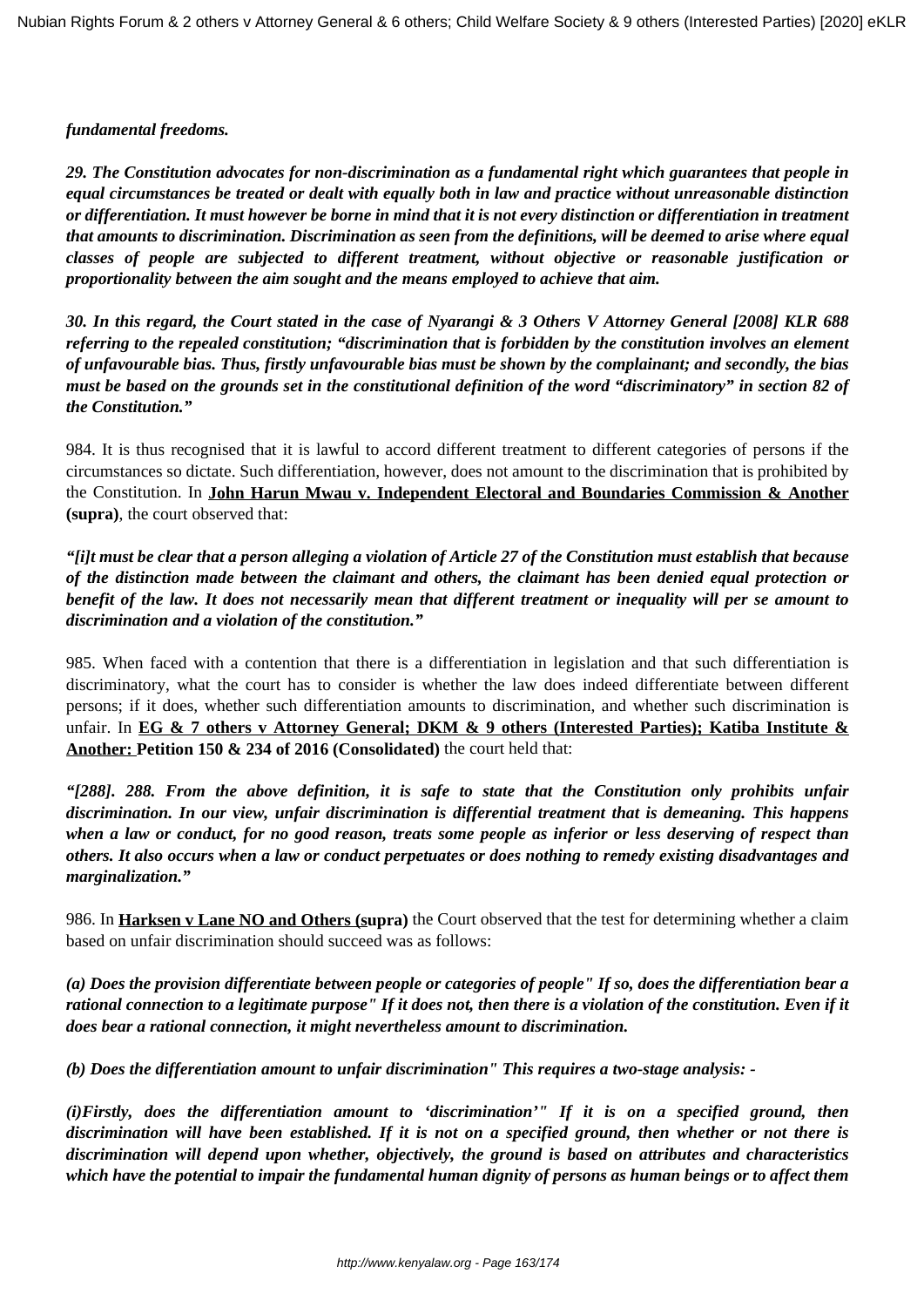*adversely in a comparably serious manner.*

*(ii) If the differentiation amounts to 'discrimination,' does it amount to 'unfair discrimination'" If it has been found to have been on a specified ground, then the unfairness will be presumed. If on an unspecified ground, unfairness will have to be established by the complainant. The test of unfairness focuses primarily on the impact of the discrimination on the complainant and others in his or her situation. If, at the end of this stage of the enquiry, the differentiation is found not to be unfair, then there will be no violation…*

*(c) If the discrimination is found to be unfair then a determination will have to be made as to whether the provision can be justified under the limitations clause.*

987. With respect to the burden of proof on a claim that an action or law is discriminatory, it has been held that the burden lies on a person alleging unfair discrimination to establish his claim. In **Mohammed Abduba Dida v Debate Media Limited & another [2017] eKLR**, the court (Mativo J) stated as follows:

*"I must add that if the discrimination is based on any of the listed grounds in Article 27 (4) of the Constitution, it is presumed to be unfair. It must be noted, however, that once an allegation of unfair discrimination based on any of the listed grounds in article 27 (4) of the constitution is made and established, the burden lies on the Respondent to prove that such discrimination did not take place or that it is justified.*

*On the other hand, where discrimination is alleged on an arbitrary ground, the burden is on the complainant to prove that the conduct complained of is not rational, that it amounts to discrimination and that the discrimination is unfair."*

988. It must also be noted, as observed by Mativo J in **Mohammed Abduba Dida v Debate Media Limited & another (supra)** that:

*"It is not every differentiation that amounts to discrimination. Consequently, it is always necessary to identify the criteria that separate legitimate differentiation from constitutionally impermissible differentiation. Put differently, differentiation is permissible if it does not constitute unfair discrimination."*

989. Turning to the facts of the present matter, we pose the questions: does the impugned amendment differentiate between members of the Nubian community and other marginalised groups and other Kenyans" If it does, does it have a rational basis and is it therefore constitutionally permissible"

990. Section 9A(1) of the impugned Act established the "National Integrated Identity Management System" whose function is *"to create, manage, maintain and operate a national population register as a single source of personal information of all Kenyan citizens and registered foreigners resident in Kenya".* The impugned law thus applies to all persons resident in Kenya, whether nationals or citizens of other states. To that extent, the law as enacted does not differentiate between nationals or foreigners, and thus everyone, including members of the Nubian community and other groups such as members of the Shona community who are citizens of or resident in Kenya, are entitled to register. Indeed, the 1st Petitioner and its witnesses acknowledge that they are entitled to register for the *Huduma Namba*.

991. Their challenge to the system is that they encounter challenges and hardships in acquiring identity documents under the existing system, particularly the vetting process mandated under section 8(1A) of the Act. They assert that the Act grants registration officers broad authority to demand additional evidence from persons from marginalized areas, and they are faced with an onerous process of establishing their Kenyan nationality in order to obtain identity cards. The gist of their grievance, as we understand it, is that the vetting process that they are subjected to under section 8(1A) of the Act is discriminatory and therefore a violation of their rights under Article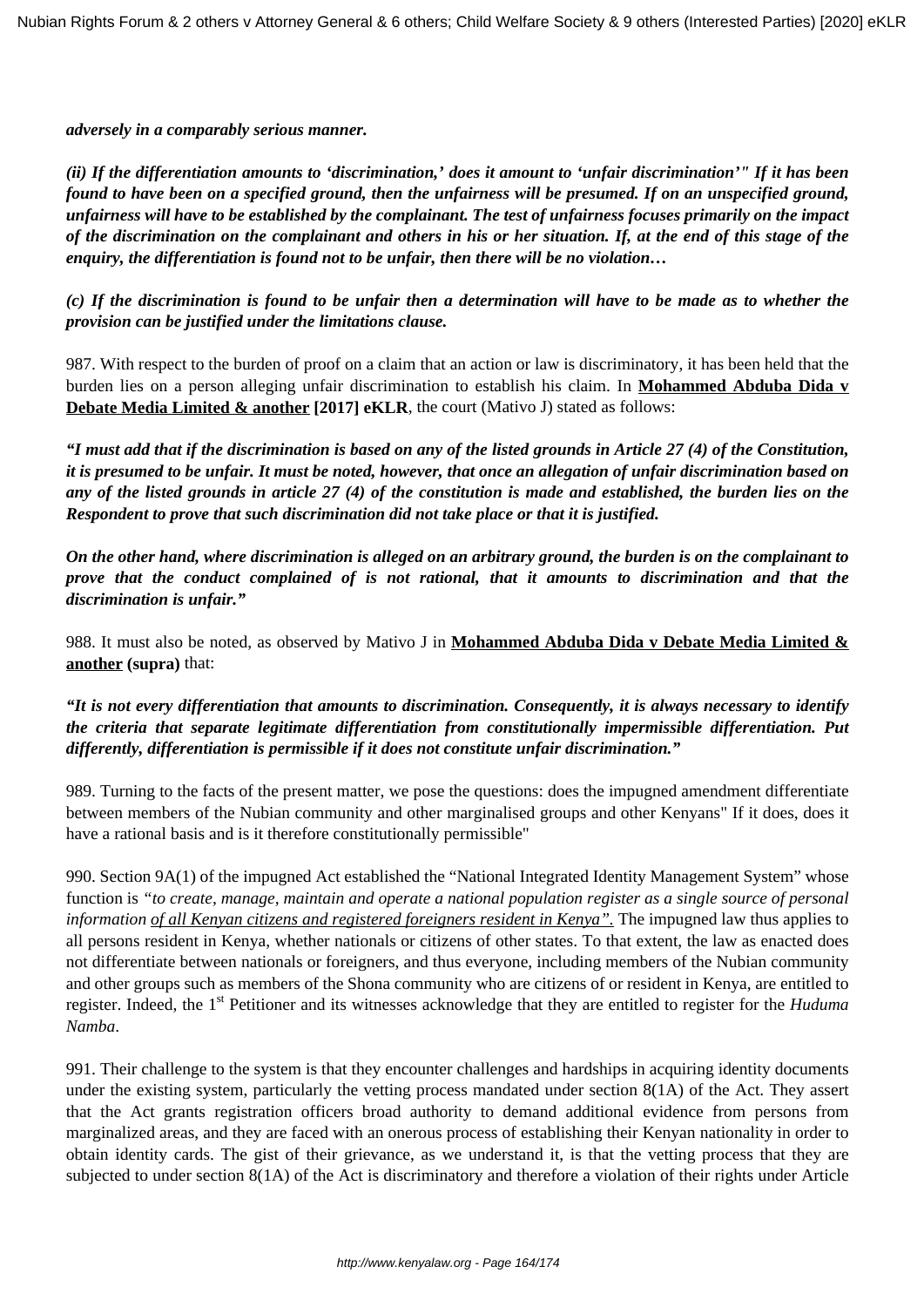## 27.

992. We have set out above the responses of the Respondents to these contentions, and we are constrained to agree with them that the Petitioners have not established a violation of the right to equality and non-discrimination. First, the law that established NIIMS, as submitted by the Respondents, does not establish or require that one undergoes a vetting process. As we understand the law to be, one has to present themselves with an identity document issued under a different piece of legislation in order to be registered under NIIMS.

993. In the case of foreign nationals, refugees and stateless persons, the legislation under which identity documents will continue to be issued are the Kenya Citizenship and Immigration Act and the Refugee Act. Whatever the conditions for issuance of identity documents are under these Acts must be met before one is issued with an appropriate identity document, subsequent to which one may present the said document in order to register with NIIMS. In the case of Kenyan nationals, as we understand it, the issuance of identity documents will continue under the existing system of law: certificates of birth under the Births and Deaths Registration Act, and for national identity cards, the Registration of Persons Act.

994. It was deposed and submitted by the  $2<sup>nd</sup>$  and  $3<sup>rd</sup>$  Respondents, and not controverted by the Petitioners, that the requirement for vetting of persons from border communities was introduced to section 8(1A) of the Act by the Security Laws (Amendment) Act, No 19 of 2014. This section provides as follows:

# "*1A) The Director may establish identification committees or appoint persons as identification agents to assist in the authentication of information furnished by a parent or guardian.*

995. As submitted by the Respondents, this provision of the Act was not introduced by the impugned law, nor is it under challenge in the Consolidated Petitions before us. Indeed, it was not one of the provisions that was challenged in the consolidated petitions that impugned the process and substance of the Security Laws (Amendment) Act of 2014 that was the subject of determination in **Coalition for Reform and Democracy (CORD) & 2 others v Republic of Kenya & 10 others (Supra).** We do not, therefore, have before us legislation that contains a differentiation between members of the Nubian community and other marginalised groups as compared with other Kenyans. What we have is an amendment to an existing statute that introduces a system of registration into the population register that requires that one should be in possession of identification documents issued under other statutory provisions. It seems to us that should there be challenges with those other statutes or specific statutory provisions and the conditions for issuance of identity documents under the said statutes, then such challenges and conditions cannot properly be challenged in the present proceedings in which the statutory provisions in contention are entirely different.

996. Even had we found that there is legislation that contains differentiation between members of the Nubian and other communities and other groups in Kenya, there is yet another hurdle that the Petitioners would need to surmount. This is the question whether the Petitioners have laid a factual basis for the allegation that there is violation of the right to equality and non-discrimination of the Nubians and other marginalised communities. As held in the **Anarita Karimi Njeru Case** and **Trusted Society for Human Rights Case (supra),** the Petitioners have an obligation to show how the right to equality and non-discrimination has been violated by the State. This would require, as submitted by the 1<sup>st</sup> Respondent, that there should be evidence from members of the communities alleged to be discriminated against that demonstrates how the NIIMS process, or indeed the vetting process under section 8(1)(A) of the Registration of Persons Act is conducted in a manner that is violative of their rights. What is the evidence presented before us"

997. PW3, Ahmed Khalil Kafe, is a Kenyan citizen of Nubian descent born on 18<sup>th</sup> March 1946. He served as a police officer from 1965 to 1972. At around the time he retired from the Police Force in 1972, he lost his identification card, a driving licence and police card. He obtained a police abstract, but the abstract in time became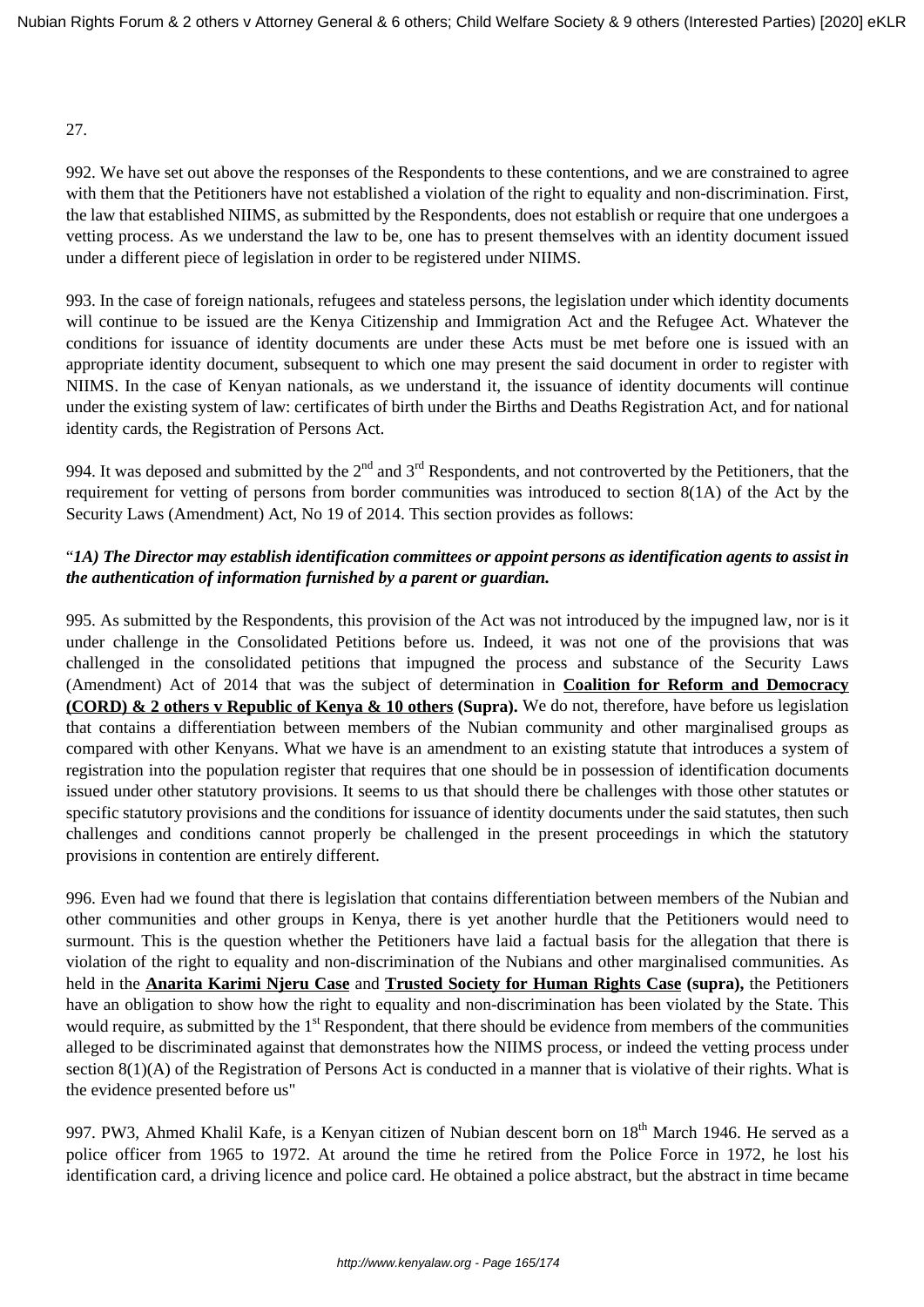worn out and eventually all the writings on it disappeared. He applied for replacement of his national identification card on 19<sup>th</sup> November 2018.

998. During the verification process for replacement of his identification card, he was informed that his fingerprints were not available in the records at the National Registration Bureau and was asked to swear an affidavit to facilitate the replacement of the national identification card. His testimony was that it has been four years since he lost his documents and his efforts to replace them were fruitless. He had applied for a *Huduma Namba* on 10<sup>th</sup> April 2019 but the officials had sent him away without attending to him. He stated, however, that he had a waiting card issued to him on 5<sup>th</sup> September 2019. He stated that his problem in this case is that without an identity card he cannot get a *Huduma Namba*.

999. The affidavit and oral evidence of Mr. Shafi Ali Hussein, in so far as it relates to the alleged discrimination against members of the Nubian community and other marginalised groups, was primarily directed at the vetting process and the composition of the vetting committees established under section 8(1A) of the Act. He contended that while vetting is intended to counteract fraudulent acquisition of documents, it was not applied to other ethnic groups. Mr. Hussein conceded, somewhat reluctantly, that he had written the letter of appreciation dated  $8<sup>th</sup>$  April 2017 to the National Registration Bureau. The letter had been written on behalf of the  $1<sup>st</sup>$  Petitioner which was partnering with the Registrar of Persons in mobilising residents in the issuance of identity cards and birth certificates.

1000. Ms. Fatuma Abdirahman's testimony traces the challenges faced by Nubians to the 1990s, their quest for the Kibra land, and the 1998 bombing of the American embassy. Prior to 1990, the Nubian community had accessed identity documents like other Kenyans, but since then the community was subjected to differential treatment with regard to accessing birth certificates, national identity cards, and passports. The security vetting had intensified after the process was legalised by the Security Laws (Amendment) Act of 2014.

1001. Ms. Abdirahman narrated the steps taken by the  $1<sup>st</sup>$  Petitioner to improve access to government documentation for members of the Nubian community, testifying that over 3,200 people had been assisted to apply for birth certificates, identity cards, passports, and death certificates. She was aggrieved that Nubians in Kibra are only able to apply for identity cards on Tuesdays or Thursdays, the days on which the vetting committees sit.

1002. Taken together, and with the greatest respect to the  $1<sup>st</sup>$  Petitioner, we are unable to discern violation of the right to equality and non-discrimination from the evidence presented before us. What we have is the evidence of one witness who had obtained identification documents issued as far back as 1961, lost them in 1972, obtained a police abstract but did not follow up on it and the writings on it faded; and only applied for a replacement identification card in November 2018, 46 years after he lost the documents. His evidence, we must observe, was quite inconsistent and not quite reliable, and is not demonstrative of the alleged challenges and discrimination.

1003. The other evidence indicates that the  $1<sup>st</sup>$  Petitioner has been able to enter into partnerships with State agencies such as the National Registration Bureau and mobilised residents to get identification cards as well as births and deaths certificates. Contrary to the assertions of Mr. Hussein, the letter of  $8<sup>th</sup>$  April 2017 is more suggestive of a community that is happy with the manner in which the issuance of documents was progressing. All in all, we are unable to find a basis for faulting the impugned amendments on the basis that they had resulted in violation of the right to equality and non-discrimination.

# *On Exclusion*

1004. The Petitioners have contended that the impugned amendments make it mandatory to register under NIIMS and to obtain the unique identification number. They are aggrieved that under section 9A(2)(d), NIIMS shall, among other things, support the printing and distribution of all identification documents in the country. They are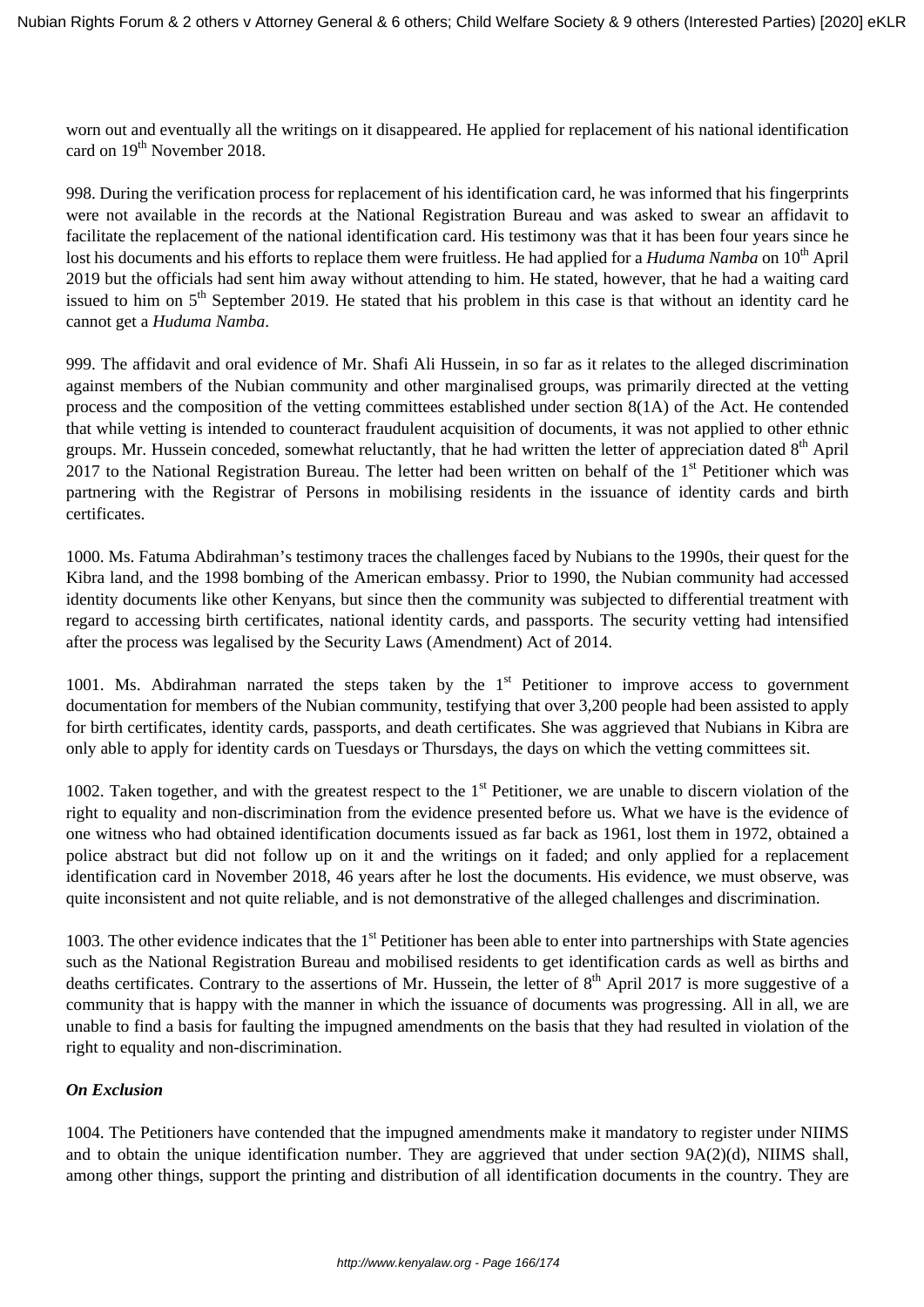further aggrieved that public services connected to these identification documents will only be offered to those who surrender their personal biometric information and are issued with the *Huduma Namba*. This contention requires that we address ourselves to the question whether obtaining the *Huduma Namba* is mandatory, a condition precedent to obtaining government services, and therefore likely to result in exclusion and violation of the right to non-discrimination.

1005. The parties to this matter have not addressed themselves to this issue in their submissions. However, it emerges as a core grievance of the Petitioners in the affidavit evidence of Ms. Munyua and Mr. Kegoro, and the oral testimony of Mr. Hussein. Ms. Munyua averred that the NIIMS process should not be used for exclusion. While noting that possessing an identity is increasingly a precondition to accessing basic services, and since vital government services will require a *Huduma Namba*, she averred that there was the potential for excluding from the system those who may not have registered for various reasons.

1006. The position taken by the Petitioners is that care should be taken not to exclude anyone from the identification system because of their physical, social, demographic, or economic characteristics. Ms. Munyua noted in particular the potential to exclude marginalized communities since officials will be using existing documents to verify who is a citizen, thus locking out people who do not have these identification documents such as the Makonde, the Shona and pastoral communities.

1007. George Kegoro makes similar averments with regard to the potential for NIIMS to result in exclusion and consequent denial of government services if such services are pegged on registration in NIIMS and possession of the *Huduma Namba*, a result that would be inconsistent with Article 12(2) which relates to citizenship rights, and Article 24 of the Constitution.

1008. The Respondents counter that registration under NIIMS is meant to be an ongoing exercise. Dr. Kibicho averred that it will not be discontinued at the lapse of 45 days of mass registration. Their contention is that there is no danger of exclusion as deserving persons who do not currently have the requisite identification documents can obtain them within the parameters set by the law and thereafter register for the *Huduma Namba.* 

1009. On his part, Jerome Ochieng sees advantages in the NIIMS system over the current registration system. He avers that the current registration system has some shortcomings, including access to documents or access to the registration system. He illustrates this by noting that under the current system, applicants for national identity cards are required to produce their birth certificates and their parents' national identity cards, among others. In the Respondents' view, with registration in NIIMS, all this information shall be captured and there will thus be no need for such documentation. The argument from the Respondents thus posits that NIIMS will reduce the duplication of processes common in accessing government services as it will serve as a one-stop shop for identification information, thus rendering access to government more efficient.

1010. We have two scenarios presented to us by the parties with respect to the consequences of the implementation of NIIMS. The first is the gloomy scenario that the Petitioners fear will lead to the exclusion of significant portions of the population from accessing government services on account of a failure to register under NIIMS. Such a failure may result from a choice, an election, not to surrender vital personal data to the system, or from the inability to register due to the lack of personal identification documents as may happen, according to the Petitioners, with respect to marginalised communities.

1011. Then there is the optimistic scenario painted by the Respondents in which access to government services will be easy and efficient as all the personal data will be available within the NIIMS system and accessible at the click of a mouse. A consideration of the issue of exclusion requires that we try to find a balance and arrive at an approximation of where the truth between these two divergent scenarios lies, and to arrive at a determination that will advance the rights of citizens and all others resident within the borders of Kenya who require government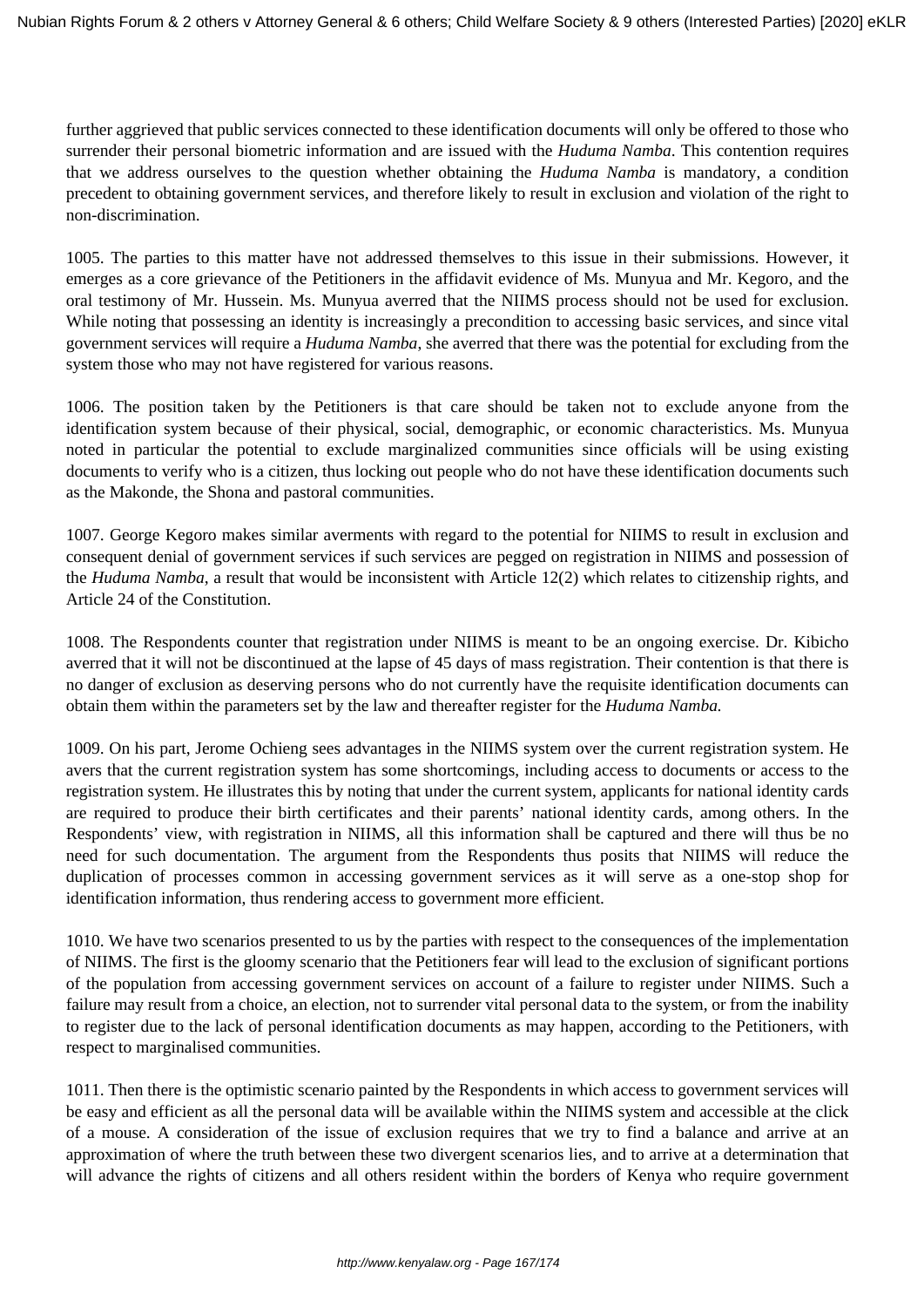services.

1012. We note that all the parties are agreed that the use of digital data is the way of the future. The challenge is to ensure, among other things, that no one is excluded from the NIIMS and the attendant services. This may occur due to lack of identity documents, or lack of or poor biometric data, such as fingerprints. In our view, there may be a segment of the population who run the risk of exclusion for the reasons already identified in this judgment. There is thus a need for a clear regulatory framework that addresses the possibility of exclusion in NIIMS. Such a framework will need to regulate the manner in which those without access to identity documents or with poor biometrics will be enrolled in NIIMS. Suffice to say that while we recognize the possibility of this exclusion, we find that it is in itself not a sufficient reason to find NIIMS unconstitutional

# *Whether the 1st Petitioner's Petition is barred by the Principles of Sub Judice Res Judicata*

1013. A final, corollary issue raised against the  $1<sup>st</sup>$  Petitioner's case is that its Petition offends the principles of *sub-judice and res judicata*. The 2<sup>nd</sup> and 3<sup>rd</sup> Respondents submit that the 1<sup>st</sup> Petitioner is precluded from reviving the Nubian community cases in the present Petition by the doctrine of *sub judice*. They submit that the issues raised by the 1st Petitioner in this matter were previously litigated before the High Court. It is their contention that in the Nubian Community case before the African Commission, the Nubian Community, which was the complainant, noted that it had instructed the Center for Minority Rights Development to institute a suit against the government of Kenya for denial of citizenship and for discrimination in the issuance of identity documents.

1014. While noting that the 1<sup>st</sup> Petitioner has not proved to the court whether that petition, which was filed on  $17<sup>th</sup>$ March 2003 and referred to in the Nubian Community case, was decided, it is their submission that the 1<sup>st</sup> Petitioner is nonetheless barred by the doctrine of *sub judice* from litigating on issues which had been previously raised in a petition before this Court. The 2<sup>nd</sup> and 3<sup>rd</sup> Respondents rely on section 6 of the Civil Procedure Act and the decision in **Edward R. Ouko v Speaker of the National Assembly & 4 others [2017] eKLR** in which the High Court set out the principles to be considered in order to find that the doctrine was applicable. These principles, according to the  $2<sup>nd</sup>$  and  $3<sup>rd</sup>$  Respondents, are first, that there must exist two or more suits filed consecutively; that the matter in issue in the suits or proceedings must be directly and substantially the same; that the parties in the suits or proceedings must be the same or must be parties under whom they or any of them claim, litigating under the same title; and the suits must be pending in the same or any other court having jurisdiction in Kenya to grant the relief claimed.

1015. It is their submission that the above principles apply with respect to the present petition by the  $1<sup>st</sup>$  Petitioner. They assert that both petitions filed by the Nubian Community seek to enforce their right to citizenship and nondiscrimination under the Constitution; that both claims are directed against the government and the Ministry of Interior and Co-ordination of the National Government and Security through the Attorney General; and that both petitions were instituted either by the  $1<sup>st</sup>$  Petitioner acting in its own capacity or through a non-governmental organization as in the first petition.

1016. It is also the  $2^{nd}$  and  $3^{rd}$  Respondents' submission, in the alternative, that the  $1^{st}$  Petitioner's claim in the present petition is barred by the doctrine of r*es judicata.* They submit that in the event that it is proved that the earlier petition filed in the High Court was determined, then the  $1<sup>st</sup>$  Petitioner is barred from re-litigating the same issue on the basis of the doctrine of *res judicata* set out in section 7 of the Civil Procedure Act and explanation 3 thereof. They rely in support of this submission on the decision in **Independent Electoral and Boundaries Commission v Maina Kiai & 5 others, Nairobi ([2017] eKLR)** in which the Court of Appeal noted that:

*"……for the bar of res judicata to be effectively raised and upheld on account of a former suit, the following elements must be satisfied, as they are rendered not in disjunctive but conjunctive terms;*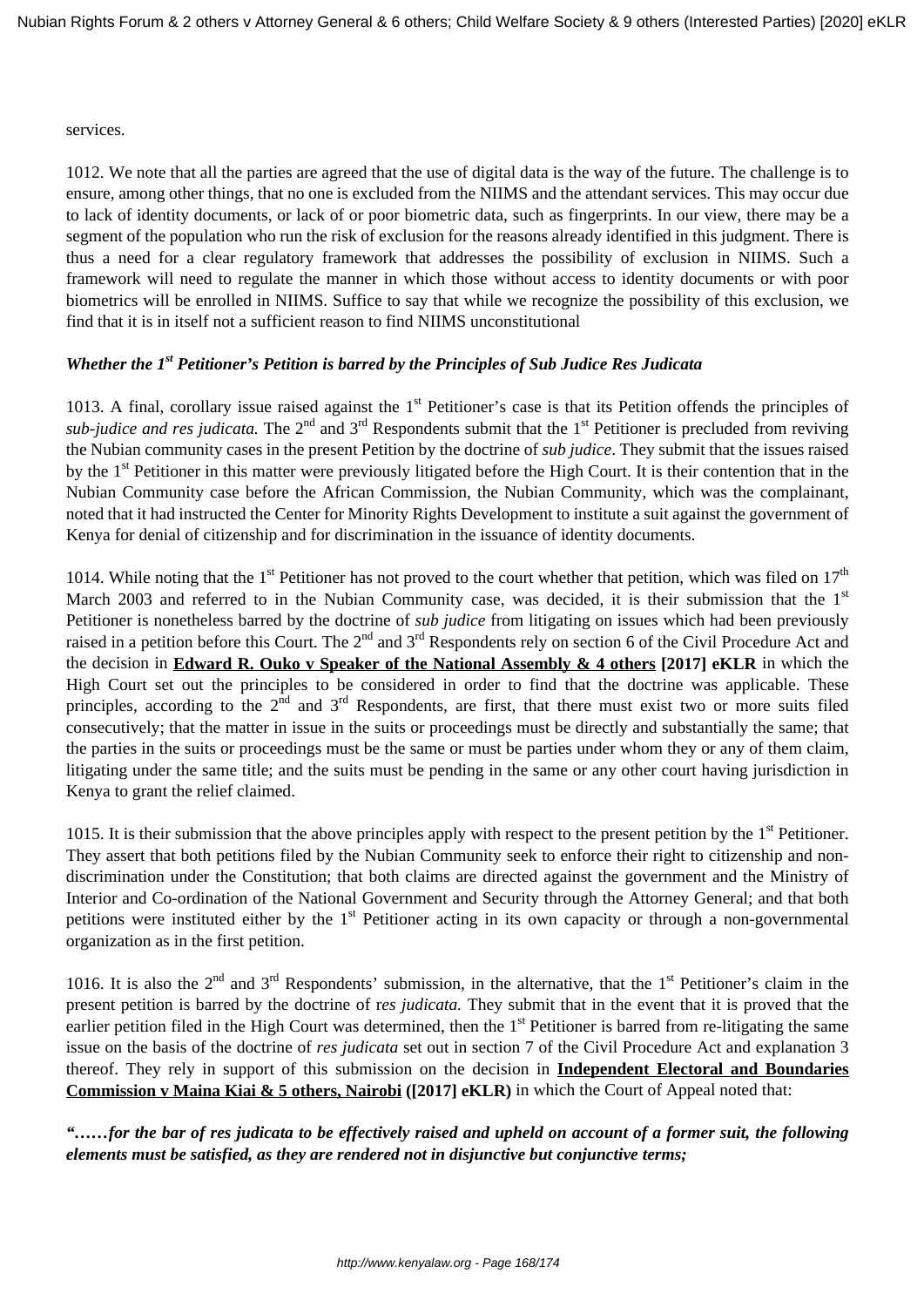*(a) The suit or issue was directly and substantially in issue in the former suit.*

*(b) That former suit was between the same parties or parties under whom they or any of them claim.*

*(c) Those parties were litigating under the same title.*

*(d) The issue was heard and finally determined in the former suit.*

(e) *The court that formerly heard and determined the issue was competent to try the subsequent suit or the suit in which the issue is raised."*

1017. They further cite the words of the Court in the said decision in which it stated that:

*(f) "The rule or doctrine of res judicata serves the salutary aim of bringing finality to litigation and affords parties closure and respite from the spectra of being vexed, haunted and hounded by issues and suits that have already been determined by a competent court. It is designed as a pragmatic and commonsensical protection against wastage of time and resources in an endless round of litigation at the behest of intrepid pleaders hoping, by a multiplicity of suits and fora, to obtain at last, outcomes favorable to themselves. Without it, there would be no end to litigation, and the judicial process would be rendered a noisome nuisance and brought to disrepute or calumny. The foundations of res judicata thus rest in the public interest for swift, sure and certain justice."* (Emphasis added)

1018. The  $2^{nd}$  and  $3^{rd}$  Respondents allege bad faith on the part of the  $1^{st}$  Petitioner and urge the Court to note the bad faith it exhibits in instituting two similar suits before this Court and other suits outside the jurisdiction, actions which they term abuse of process. The  $1<sup>st</sup>$  Petitioner did not respond to these arguments.

1019. We have considered this issue and the submissions made by the  $2<sup>nd</sup>$  and  $3<sup>rd</sup>$  Respondents, which have not been countered by the  $1<sup>st</sup>$  Petitioner. There is no material before us to indicate whether or not the suit filed in the High Court alleging violation of the rights of the Nubians has been determined, and if so, what the outcome thereof was. It would appear, however, that as argued by the 2<sup>nd</sup> and 3<sup>rd</sup> Respondents, the issue of alleged violation of the rights of members of the Nubian community has been under consideration by a court of concurrent jurisdiction and has been determined or is pending determination.

1020. We also have before us the decision in **Institute for Human Rights & Development in Africa & Open Society Justice Initiative on behalf of Children of Nubian descent in Kenya v Kenya, Communication no. Comm/002/2009 of March 2011** in which the African Committee of Experts on the Rights and Welfare of the Child (ACERWC) found that the Republic of Kenya had violated the rights of children of Nubian descent under the African Charter on the Rights and Welfare of the child, which explicitly recognizes the right to a nationality. It would appear to us, therefore, that the 1<sup>st</sup> Petitioner is indeed raising issues that have been the subject of judicial interpretation or are pending interpretation in our courts.

1021. However, the issues before us arise in the context of the constitutionality of the amendments to the Registration of Persons Act. As was held by the Court of Appeal in the case of **John Florence Maritime Services Limited & Another vs Cabinet Secretary for Transport and Infrastructure and 3 Others, (2015) eKLR** the doctrine of *res judicata* must be sparingly invoked with regard to constitutional petitions, for the reason that rights keep on evolving, mutating and assuming multifaceted dimensions. We therefore decline to find that the 1<sup>st</sup> Petitioner's Petition is *res-judicata*.

#### **Summary of Findings**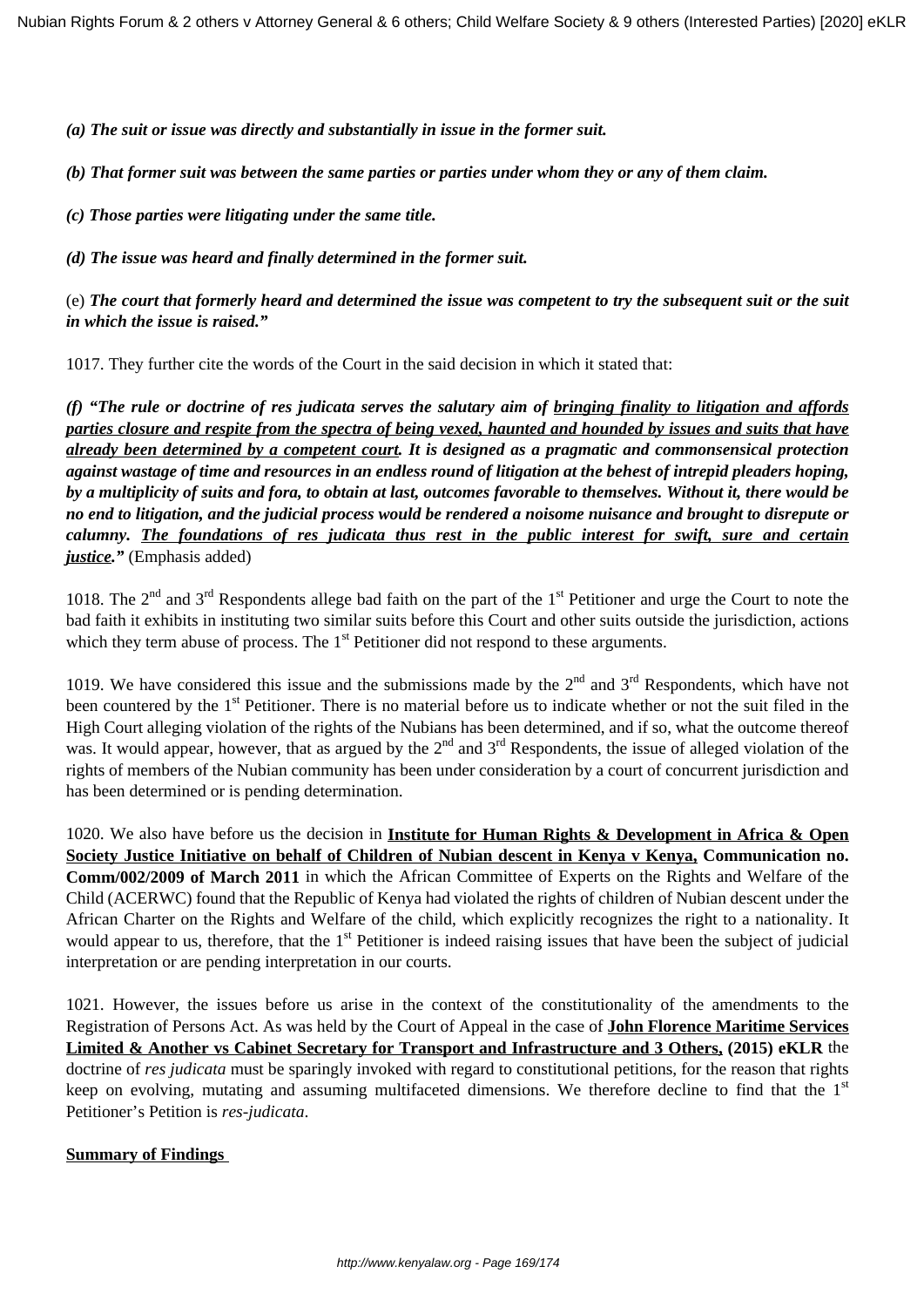1022. Arising from our findings in the foregoing sections, it is our view that the Petitions partially succeed to the extent already stated in the judgment. We set out below a summary of our findings.

#### *On Whether the Legislative Process was Constitutional*

1023. In addressing this issue we considered whether the impugned amendments were subjected to public participation in accordance with the Constitution, whether the enactment by way of an omnibus Statute Law (Miscellaneous Amendment) Act was procedural or appropriate in the circumstances, and finally, whether the impugned law was a Bill concerning counties and should therefore have been subjected to approval of the Senate.

1024. All the parties were agreed that public participation is a key element in the achievement of democratic governance and is a constitutional imperative. Our view is that the time that was available for public participation must be considered in light of all the processes of the legislative process. In the present Petition, the evidence before us suggests that the public was aware of the Bill from 10th April 2018, when it was published, and could have participated from that date until the committee hearings on  $14<sup>th</sup>$ ,  $19<sup>th</sup>$  and  $20<sup>th</sup>$  June 2018. The evidence from the Respondent demonstrated that this opportunity was given to the public, and that indeed there was participation by the  $3<sup>rd</sup>$  Petitioner even after expiry of the time stated in the advertisement. It was thus our finding that sufficient time was afforded for public participation on the enactment of Statute Law (Miscellaneous Amendments) Act 2018.

1025. We also took the view that whenever the issue of the use of an omnibus Bill arises, the question to be posed is whether the procedure has, in the circumstances of the particular case, limited the right of the public to participate in the legislature's business. However, if there is evidence placed before the court by the legislature to demonstrate that the principle of public participation was complied with in the process of the amendments, then the court should not be quick to hold such amendments invalid simply because an omnibus Bill was used to make the amendments.

1026. We noted that it is not in the place of the courts to dictate the procedures to be used by the two houses of Parliament in executing their legislative mandate. The business of the court is to confirm that the legislative bodies have complied with the Constitution and the law in delivering on their mandates. In this respect, as we had already found that there was evidence of sufficient time for public participation, and the procedure employed by the  $6<sup>th</sup>$ Respondent in the stakeholder engagement of the Omnibus Bill during the Committee Stage by various Committee did facilitate public participation, we did not find the use of the omnibus Bill in the enactment of Statute Law (Miscellaneous Amendments) Act 2018 unconstitutional.

1027. On whether the Bill was a Bill concerning counties, we were of the view that the jurisdiction of the Senate does not extend to each and every legislation passed by the National Assembly, and that to hold so would render Article 110 of the Constitution redundant. In addition, while the Fourth Schedule of the Constitution does indeed give a wide array of functions to the counties, in our view, these functions do not include creation and maintenance of a national population register. It was therefore our finding and holding that the enactment of the impugned amendments did not require the involvement of the Senate.

#### *Whether there is Violation and/or Threatened Violation of the Right to Privacy.*

#### *(a) Whether the personal information collected is excessive, intrusive, and disproportionate.*

1028. There were two limbs of arguments raised as regards this issue. The first limb was that the provisions for collection of biometric data by the impugned amendments was intrusive and unnecessary. Closely related to the first limb of the issue at hand is the second limb that the data collected pursuant to the impugned amendments is not supported by the stated purposes of NIIMS and is purpose free.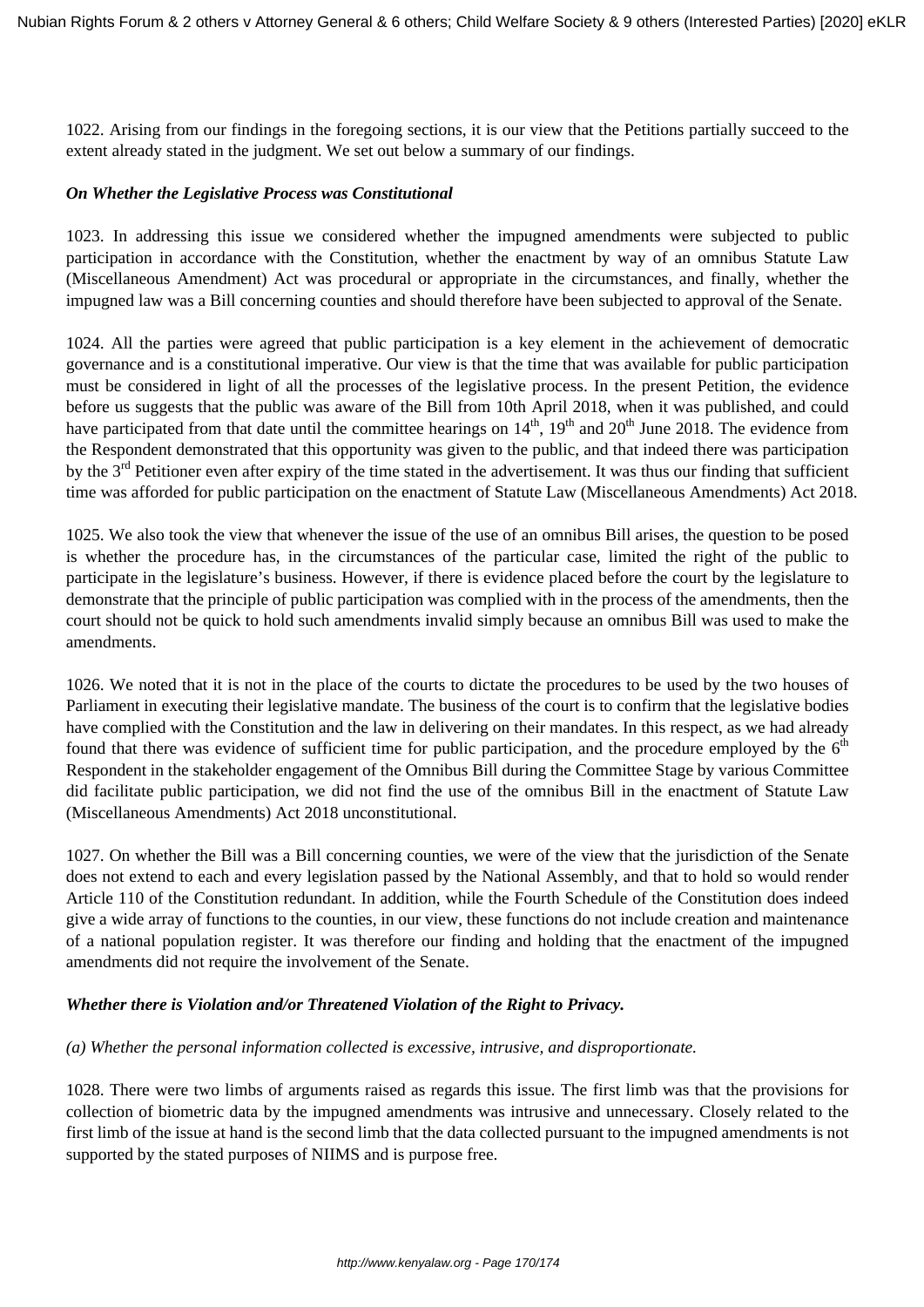1029. We considered in this regard the scope and content of the right to privacy including information, and found that biometric data and GPS coordinates required by the impugned amendments are personal, sensitive and intrusive data that requires protection. Even though there was no evidence brought by the Petitioners of any violations of rights to privacy in this respect, we also found that the impugned amendments impose an obligations on the relevant Respondents to put in place measures to protect the personal data.

1030. It was also our holding that the biometric data collected is necessary to the stated purposes of NIIMS in section 9A of the Registration of Persons Act, and the functionalities of NIIMS as an identification and verification system in our view, also justified the utility of NIIMS and the other existing identification and registration databases. It was thus our finding that NIIMS is not superfluous from an identification and verification point of view, as the biometric data collected therein is necessary for identification, and will be used for verification purposes in relation to other existing databases. Lastly, we found the stated benefits of NIIMS given by the Respondents in their evidence to be in the public interest and not unconstitutional.

## *(b) Whether there is a Violation of Children's Right to Privacy*

1031. It was evident that the provisions of section 9A of the Registration of Persons Act on the purposes of NIIMS contradict section 2, and the two provisions cannot operate at the same time with regard to the application of NIIMS to children. After applying the rules of statutory interpretation on implied amendment and repeal detailed out in the judgment, it is our finding that section 9A, being a later amendment, is deemed to have amended section 2 with respect to its application to NIIMS, and to this extent the inconsistency was thereby resolved. We therefore found that section 9A of the Registration of Persons Act and NIIMS applies to children.

1032. We were also of the view and found that the general principles and protections that apply with regard to the right to informational privacy, and our findings in this regard with respect to the biometric data collected under NIIMS are also applicable to children, as much as they apply to adults, and even more. This is because unlike adults, children's ability to make reasonable choices about what information to share is limited, as a result of their limited capacities, development and education. The additional issue which we therefore considered was whether the impugned amendments and NIIMS provide specific protection with regard to children's personal data.

1033. In this regard we noted some gaps in the Data Protection Act, namely that there is no definition of a child in the Act, and the rights of the child in relation to the data so collected during minority and majority stages are also not specified, particularly in light of their evolving capacities and best interests. In addition, despite NIIMS being applicable to children, there are no special provisions in the impugned amendments, and no regulations that govern how the data relating to children is to be collected, processed and stored in NIIMS. It was our conclusion therefore that the legislative framework on the protection of children's biometric data collected in NIIMS is inadequate.

# *(c) Whether there are Sufficient Legal Safeguards and Data Protection Frameworks*

1034. We noted that the protection of personal data depends largely on a legal, regulatory and institutional framework that provides for adequate safeguards, including effective oversight mechanisms. This is especially the case with NIIMS, whereby a vast amount of personal data is accessible to The State, and data subjects currently have limited insight into and control over how information about them and their lives is being used.

1035. While we found that the Data Protection Act No 24 of 2019 has included most of the applicable data protection principles, we noted that there are a number of areas in the Act that require to be operationalised by way of regulations, including circumstances when the Data Commissioner may exempt the operation of the Act, and may issue data sharing codes on the exchange of personal data between government departments. It is our view that these regulations are necessary, as they will have implications on the protection and security of personal data.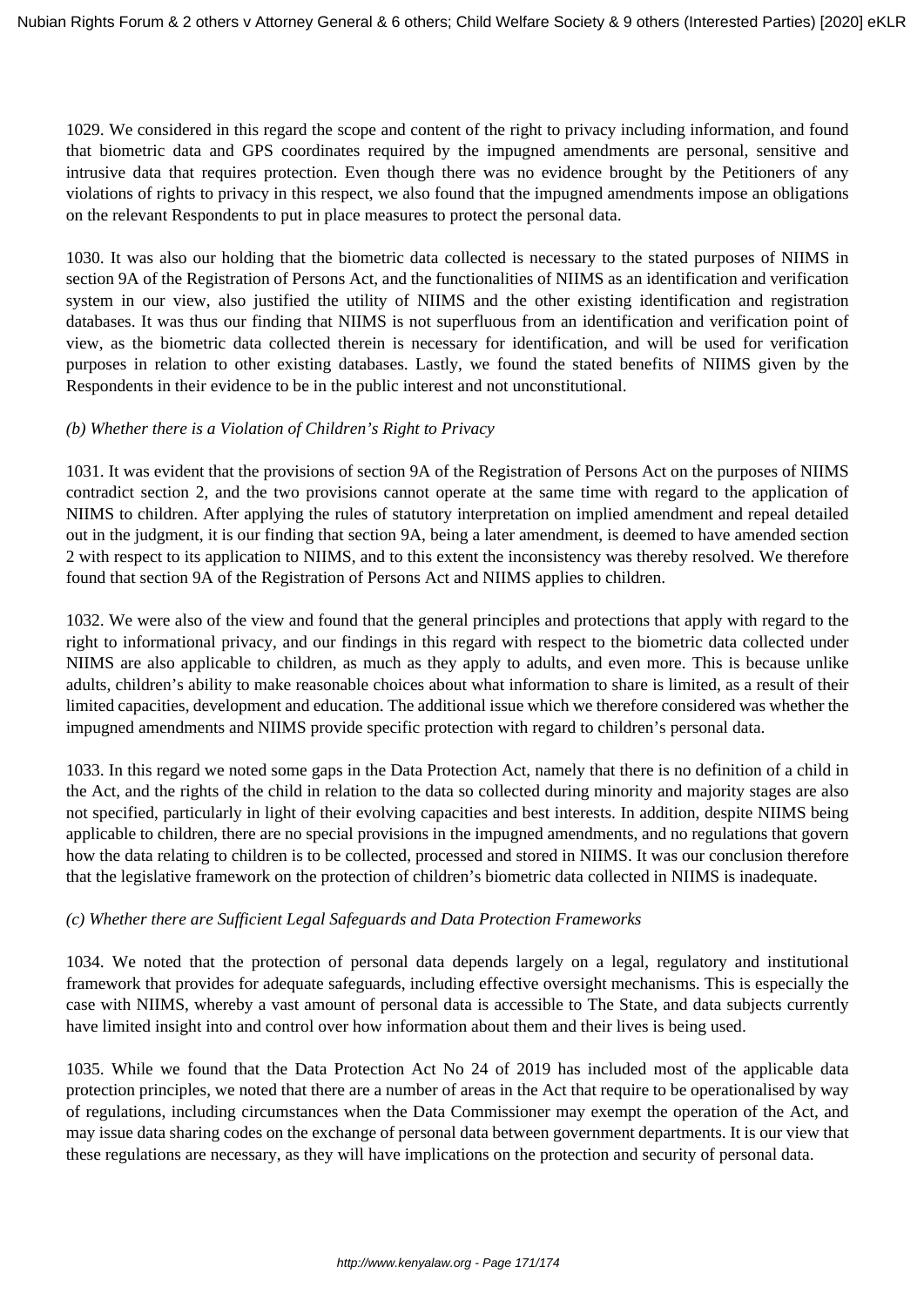1036. We also observed that once in force, data protection legislation must also be accompanied by effective implementation and enforcement. The implementation of the Data Protection Act 24 of 2019 requires an implementation framework to be in place, including the appointment of the Data Commissioner, and registration of the data controllers and processors, as well as enactment of operational regulations. It was our finding therefore that while there is in existence a legal framework on the collection and processing of personal data, adequate protection of the data requires the operationalisation of the said legal framework.

1037. On the safety and security concerns raised related to the design of NIIMS, it was our conclusion that all biometric systems, whether centralised or decentralised, and whether using closed or open source technology, require a strong security policy and detailed procedures on its protection and security which comply with international standards. For our purposes, what was relevant is that the said principles and standards should be provided and actualized in regulations that will govern the operation of NIIMS. In addition, it was our view that the biometric data and personal data in NIIMS should only be processed if there is an appropriate legal framework in which sufficient safeguards are built in to protect fundamental rights.

1038. In this respect, while the Respondents explained the measures they have put in place to ensure the safety of the data collected by NIIMS and the security of the system, including the encryption of the data and restricted access, it was not disputed by the Respondents that there is no specific regulatory framework that governs the operations and security of NIIMS. The Respondents also did not provide any cogent reason for this obvious gap. To this extent we found that the legal framework on the operations of NIIMS is inadequate, and poses a risk to the security of data that will be collected in the system.

# *(d) Whether the Impugned Amendments are an Unnecessary, Unreasonable and Unjustifiable Limitation.*

1039. It was our finding that because of the speci"city of the information that DNA may disclose and the harm disclosure may cause not just to the data subject but other family members in terms of both identi"cation and genetic information, DNA information requires and justi"es a particular and specific legal protection. Likewise, we found that specific authorization anchored in law is required for the use of GPS coordinates in light of the privacy risks we identified in terms of their possible use to track and identify a person's location. Accordingly, we found that the provision for collection of DNA and GPS coordinates in the impugned amendments, without specific legislation detailing out the appropriate safeguards and procedures in the said collection, and the manner and extent that the right to privacy will be limited in this regard, is not justifiable.

1040. We also noted that an inadequate legislative framework for the protection and security of the data is clearly a limitation to the right to privacy in light of the risks it invites for unauthorized access and other data breaches. To this extent we found the lack of a comprehensive legislative framework when collecting personal data under the impugned amendments, is contrary to the principles of democratic governance and the rule of law, and thereby unjustifiable.

#### *Whether there was a Violation of the Right to Equality and Non-Discrimination*

1041. There were two facets of the alleged denial of the right to equality and non-discrimination disclosed. The first relates to the argument that the impugned amendments and the implementation of NIIMS will perpetuate discrimination against members of the Nubian community and other marginalised groups. The second relates to the contention that the impugned law makes it mandatory for everyone to obtain a *Huduma Namba*, failing which one will be denied government services.

#### *(a) On Discrimination against the Nubian Community*

1042. We found that the impugned legislation did not contain a differentiation between members of the Nubian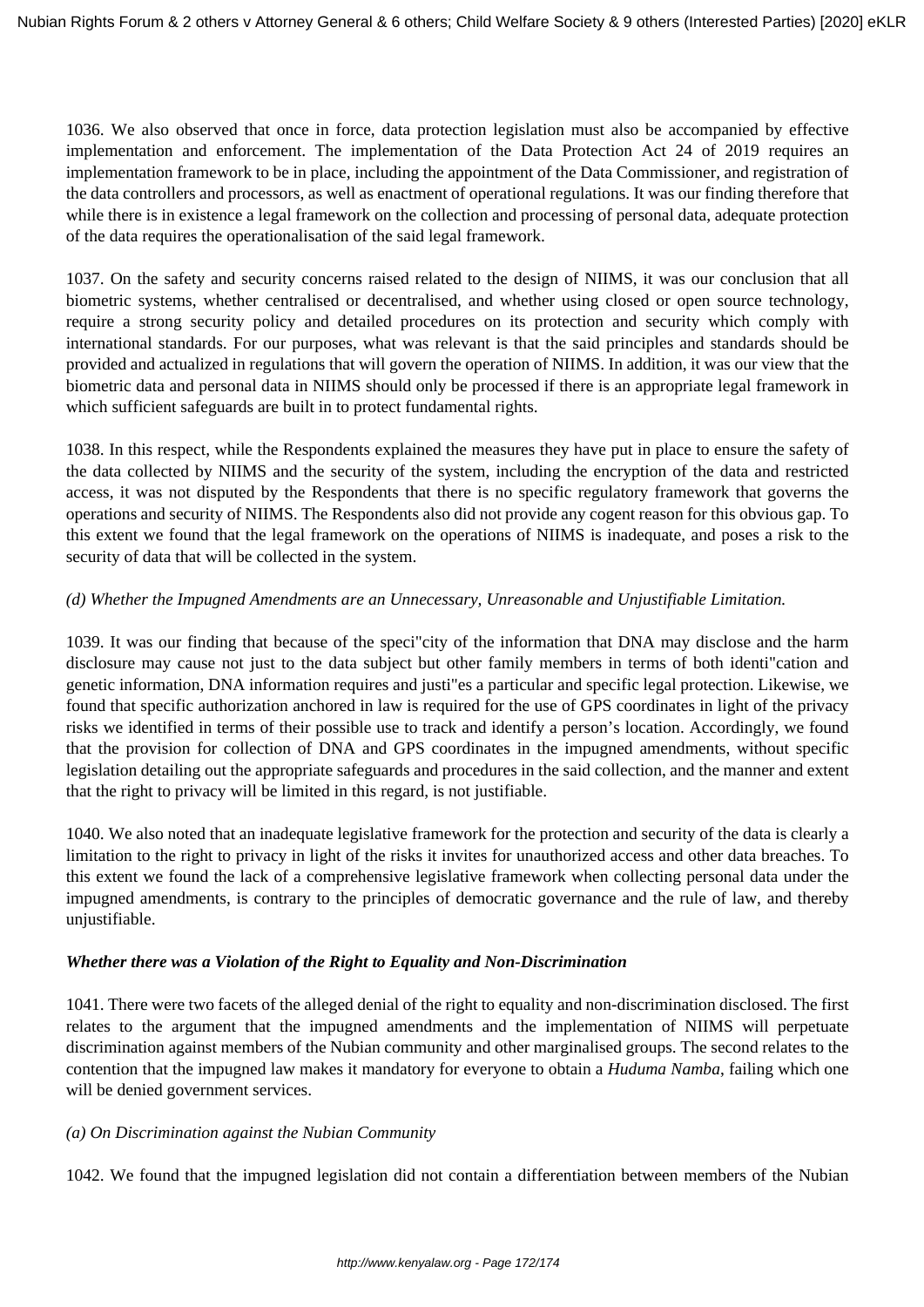community and other marginalised groups as compared with other Kenyans. What we found is an amendment to an existing statute that introduces a system of registration into the population register that requires that one should be in possession of identification documents issued under other statutes or statutory provisions. It was our view that should there be challenges with those other statutes or provisions, then such challenges cannot properly be raised in the present proceedings in which the legislation or provision in contention is entirely different.

1043. We also considered the question whether the Petitioners had laid a factual basis for the allegation that there is violation of the right to equality and non-discrimination against the Nubians and other marginalised communities. We were unable to discern violation of the right to equality and non-discrimination from the evidence presented before us.

## *(b) On Exclusion*

1044. We addressed ourselves to the question whether obtaining the *Huduma Namba* is mandatory, a condition precedent to obtaining government services, and therefore likely to result in violation of the right to nondiscrimination. We noted that all the parties were agreed that the use of digital data is the way of the future. The challenge is to ensure among other things, that no one is excluded from the NIIMS and the attendant services. This may occur due to lack of identity documents, or lack of or poor biometric data, such as fingerprints. In our view there may be a segment of the population who run the risk of exclusion.

1045. We therefore found that there is thus a need for a clear regulatory framework that addresses the possibility of exclusion in NIIMS. Such a framework will need to regulate the manner in which those without access to identity documents or with poor biometrics will be enrolled in NIIMS. While we recognize the possibility of this exclusion, however, we did not find that it is in itself a sufficient reason to find NIIMS unconstitutional.

#### **Cost**

1046. The final issue to consider is who should bear the costs of the consolidated Petitions. The applicable principles are that costs follow the event. However, the award of the costs is also at the discretion of the Court. As this is a matter which clearly raises public interest concerns, it is our view that each party shall bear its own costs.

#### **Disposition**

1047. In light of our findings above, we hereby grant, the following orders:

*I. A declaration that the collection of DNA and GPS co-ordinates for purposes of identification is intrusive and unnecessary, and to the extent that it is not authorised and specifically anchored in empowering legislation, it is unconstitutional and a violation of Article 31 of the Constitution.* 

*II. Consequently, in so far as section 5(1)(g) and 5(1)(ha) of the Registration of Persons Act requires the collection of GPS coordinates and DNA, the said subsections are in conflict with Article 31 of the Constitution and are to that extent unconstitutional, null and void.* 

*III. The Respondents are at liberty to proceed with the implementation of the National Integrated Identity Management System (NIIMS) and to process and utilize the data collected in NIIMS, only on condition that an appropriate and comprehensive regulatory framework on the implementation of NIIMS that is compliant with the applicable constitutional requirements identified in this judgment is first enacted.* 

*IV. Each party shall bear its own costs of the Consolidated Petitions*